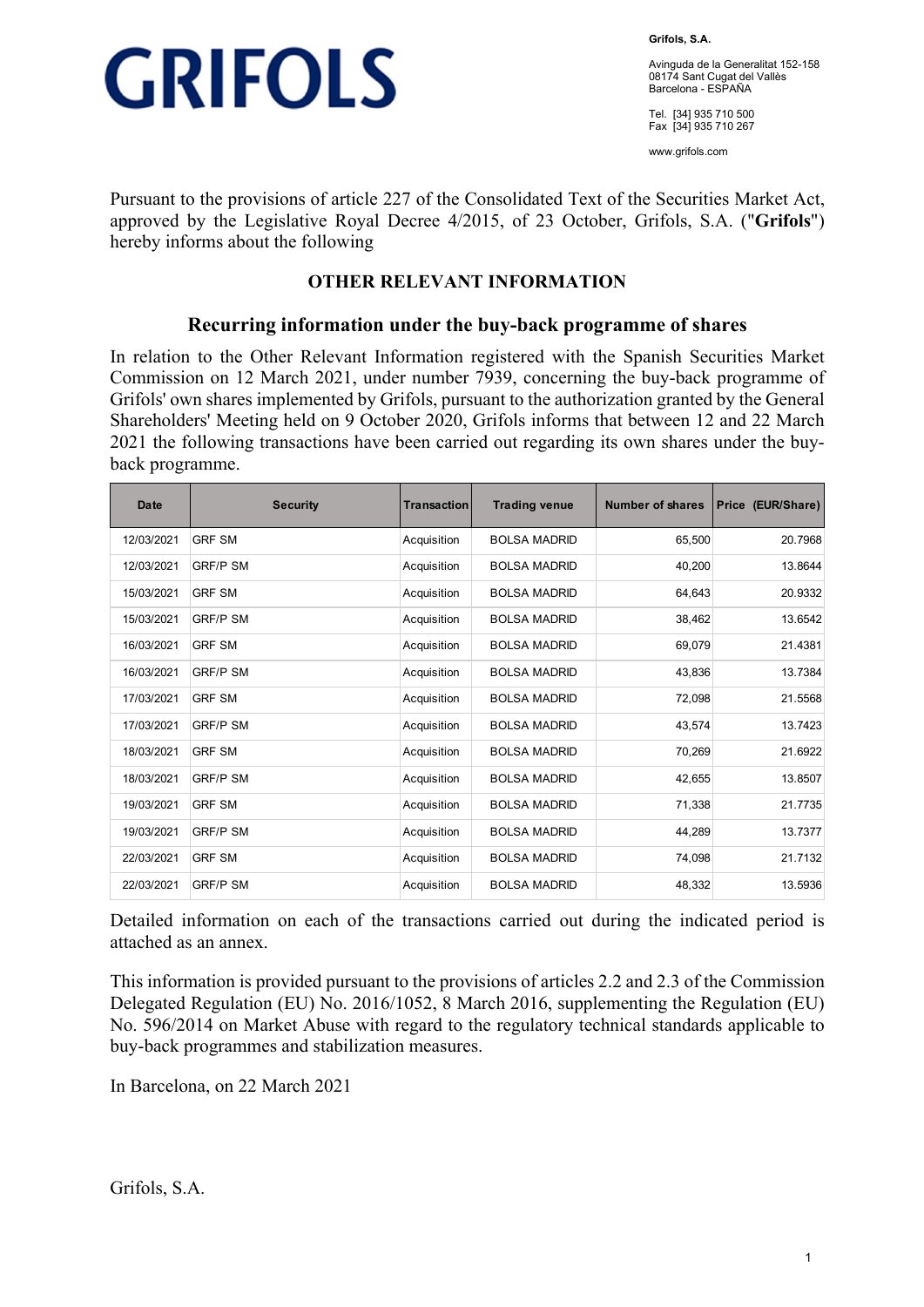# **GRIFOLS**

**ANNEX I**

### **Individual trade details:**

| Name of the Issuer                | Date       | Price(EUR) | <b>Quantity bought</b> | <b>Exchange Venue</b> |
|-----------------------------------|------------|------------|------------------------|-----------------------|
| <b>GRIFOLS S.A. (SPA LISTING)</b> | 12/03/2021 | 20.9800    | 242                    | <b>BOLSA MADRID</b>   |
| <b>GRIFOLS S.A. (SPA LISTING)</b> | 12/03/2021 | 20.9800    | 11                     | <b>BOLSA MADRID</b>   |
| <b>GRIFOLS S.A. (SPA LISTING)</b> | 12/03/2021 | 20.9800    | 255                    | <b>BOLSA MADRID</b>   |
| <b>GRIFOLS S.A. (SPA LISTING)</b> | 12/03/2021 | 20.9800    | 262                    | <b>BOLSA MADRID</b>   |
| <b>GRIFOLS S.A. (SPA LISTING)</b> | 12/03/2021 | 20.9800    | 284                    | <b>BOLSA MADRID</b>   |
| <b>GRIFOLS S.A. (SPA LISTING)</b> | 12/03/2021 | 20.9800    | 273                    | <b>BOLSA MADRID</b>   |
| <b>GRIFOLS S.A. (SPA LISTING)</b> | 12/03/2021 | 21.1200    | 283                    | <b>BOLSA MADRID</b>   |
| <b>GRIFOLS S.A. (SPA LISTING)</b> | 12/03/2021 | 21.0500    | 179                    | <b>BOLSA MADRID</b>   |
| <b>GRIFOLS S.A. (SPA LISTING)</b> | 12/03/2021 | 21.0500    | 102                    | <b>BOLSA MADRID</b>   |
| <b>GRIFOLS S.A. (SPA LISTING)</b> | 12/03/2021 | 21.2400    | 100                    | <b>BOLSA MADRID</b>   |
| <b>GRIFOLS S.A. (SPA LISTING)</b> | 12/03/2021 | 21.2500    | 162                    | <b>BOLSA MADRID</b>   |
| <b>GRIFOLS S.A. (SPA LISTING)</b> | 12/03/2021 | 21.2400    | 246                    | <b>BOLSA MADRID</b>   |
| <b>GRIFOLS S.A. (SPA LISTING)</b> | 12/03/2021 | 21.2400    | 9                      | <b>BOLSA MADRID</b>   |
| <b>GRIFOLS S.A. (SPA LISTING)</b> | 12/03/2021 | 21.0700    | 259                    | <b>BOLSA MADRID</b>   |
| <b>GRIFOLS S.A. (SPA LISTING)</b> | 12/03/2021 | 21.0500    | 278                    | <b>BOLSA MADRID</b>   |
| <b>GRIFOLS S.A. (SPA LISTING)</b> | 12/03/2021 | 21.0200    | 276                    | <b>BOLSA MADRID</b>   |
| <b>GRIFOLS S.A. (SPA LISTING)</b> | 12/03/2021 | 21.0900    | 205                    | <b>BOLSA MADRID</b>   |
| <b>GRIFOLS S.A. (SPA LISTING)</b> | 12/03/2021 | 21.0900    | 50                     | <b>BOLSA MADRID</b>   |
| <b>GRIFOLS S.A. (SPA LISTING)</b> | 12/03/2021 | 21.0900    | 266                    | <b>BOLSA MADRID</b>   |
| <b>GRIFOLS S.A. (SPA LISTING)</b> | 12/03/2021 | 21.1000    | 262                    | <b>BOLSA MADRID</b>   |
| <b>GRIFOLS S.A. (SPA LISTING)</b> | 12/03/2021 | 21.0900    | 253                    | <b>BOLSA MADRID</b>   |
| <b>GRIFOLS S.A. (SPA LISTING)</b> | 12/03/2021 | 21.0300    | 275                    | <b>BOLSA MADRID</b>   |
| <b>GRIFOLS S.A. (SPA LISTING)</b> | 12/03/2021 | 20.9900    | 278                    | <b>BOLSA MADRID</b>   |
| <b>GRIFOLS S.A. (SPA LISTING)</b> | 12/03/2021 | 21.0300    | 274                    | <b>BOLSA MADRID</b>   |
| <b>GRIFOLS S.A. (SPA LISTING)</b> | 12/03/2021 | 21.0000    | 262                    | <b>BOLSA MADRID</b>   |
| <b>GRIFOLS S.A. (SPA LISTING)</b> | 12/03/2021 | 20.9900    | 296                    | <b>BOLSA MADRID</b>   |
| <b>GRIFOLS S.A. (SPA LISTING)</b> | 12/03/2021 | 21.0700    | 208                    | <b>BOLSA MADRID</b>   |
| <b>GRIFOLS S.A. (SPA LISTING)</b> | 12/03/2021 | 21.0700    | 49                     | <b>BOLSA MADRID</b>   |
| GRIFOLS S.A. (SPA LISTING)        | 12/03/2021 | 21.0900    | 522                    | <b>BOLSA MADRID</b>   |
| <b>GRIFOLS S.A. (SPA LISTING)</b> | 12/03/2021 | 21.0800    | 257                    | <b>BOLSA MADRID</b>   |
| <b>GRIFOLS S.A. (SPA LISTING)</b> | 12/03/2021 | 21.1200    | 278                    | <b>BOLSA MADRID</b>   |
| <b>GRIFOLS S.A. (SPA LISTING)</b> | 12/03/2021 | 21.0200    | 295                    | <b>BOLSA MADRID</b>   |
| <b>GRIFOLS S.A. (SPA LISTING)</b> | 12/03/2021 | 21.0400    | 266                    | <b>BOLSA MADRID</b>   |
| <b>GRIFOLS S.A. (SPA LISTING)</b> | 12/03/2021 | 21.0000    | 277                    | <b>BOLSA MADRID</b>   |
| <b>GRIFOLS S.A. (SPA LISTING)</b> | 12/03/2021 | 21.0000    | 285                    | <b>BOLSA MADRID</b>   |
| <b>GRIFOLS S.A. (SPA LISTING)</b> | 12/03/2021 | 21.0100    | 19                     | <b>BOLSA MADRID</b>   |
| <b>GRIFOLS S.A. (SPA LISTING)</b> | 12/03/2021 | 21.0100    | 257                    | <b>BOLSA MADRID</b>   |
| <b>GRIFOLS S.A. (SPA LISTING)</b> | 12/03/2021 | 21.0100    | 284                    | <b>BOLSA MADRID</b>   |
| <b>GRIFOLS S.A. (SPA LISTING)</b> | 12/03/2021 | 21.0600    | 293                    | <b>BOLSA MADRID</b>   |
| <b>GRIFOLS S.A. (SPA LISTING)</b> | 12/03/2021 | 20.9800    | 145                    | <b>BOLSA MADRID</b>   |
| <b>GRIFOLS S.A. (SPA LISTING)</b> | 12/03/2021 | 20.9800    | 124                    | <b>BOLSA MADRID</b>   |
| <b>GRIFOLS S.A. (SPA LISTING)</b> | 12/03/2021 | 20.9000    | 287                    | <b>BOLSA MADRID</b>   |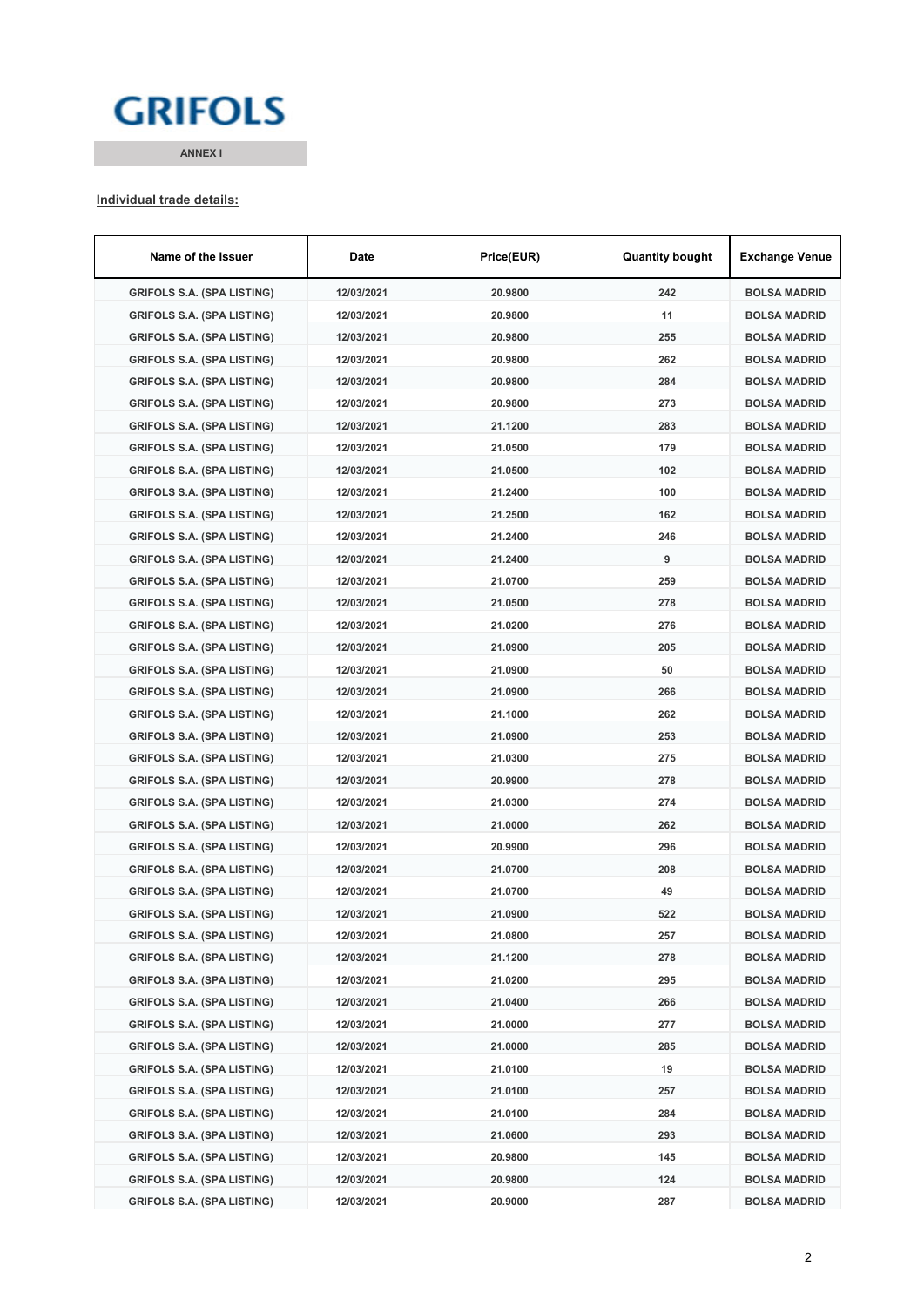| Name of the Issuer                | Date       | Price(EUR) | <b>Quantity bought</b> | <b>Exchange Venue</b> |
|-----------------------------------|------------|------------|------------------------|-----------------------|
| <b>GRIFOLS S.A. (SPA LISTING)</b> | 12/03/2021 | 20.8100    | 279                    | <b>BOLSA MADRID</b>   |
| <b>GRIFOLS S.A. (SPA LISTING)</b> | 12/03/2021 | 20.6900    | 117                    | <b>BOLSA MADRID</b>   |
| <b>GRIFOLS S.A. (SPA LISTING)</b> | 12/03/2021 | 20.6900    | 130                    | <b>BOLSA MADRID</b>   |
| <b>GRIFOLS S.A. (SPA LISTING)</b> | 12/03/2021 | 20.8200    | 289                    | <b>BOLSA MADRID</b>   |
| <b>GRIFOLS S.A. (SPA LISTING)</b> | 12/03/2021 | 20.8200    | $\overline{7}$         | <b>BOLSA MADRID</b>   |
| <b>GRIFOLS S.A. (SPA LISTING)</b> | 12/03/2021 | 20.8200    | 273                    | <b>BOLSA MADRID</b>   |
| <b>GRIFOLS S.A. (SPA LISTING)</b> | 12/03/2021 | 20.8500    | 292                    | <b>BOLSA MADRID</b>   |
| <b>GRIFOLS S.A. (SPA LISTING)</b> | 12/03/2021 | 20.8500    | 260                    | <b>BOLSA MADRID</b>   |
| <b>GRIFOLS S.A. (SPA LISTING)</b> | 12/03/2021 | 20.8500    | 24                     | <b>BOLSA MADRID</b>   |
| <b>GRIFOLS S.A. (SPA LISTING)</b> | 12/03/2021 | 20.8700    | 298                    | <b>BOLSA MADRID</b>   |
| <b>GRIFOLS S.A. (SPA LISTING)</b> | 12/03/2021 | 20.7700    | 251                    | <b>BOLSA MADRID</b>   |
| <b>GRIFOLS S.A. (SPA LISTING)</b> | 12/03/2021 | 20.7800    | 284                    | <b>BOLSA MADRID</b>   |
| <b>GRIFOLS S.A. (SPA LISTING)</b> | 12/03/2021 | 20.8200    | 154                    | <b>BOLSA MADRID</b>   |
| <b>GRIFOLS S.A. (SPA LISTING)</b> | 12/03/2021 | 20.9000    | 494                    | <b>BOLSA MADRID</b>   |
| <b>GRIFOLS S.A. (SPA LISTING)</b> | 12/03/2021 | 20.8200    | 156                    | <b>BOLSA MADRID</b>   |
| <b>GRIFOLS S.A. (SPA LISTING)</b> | 12/03/2021 | 20.8200    | 113                    | <b>BOLSA MADRID</b>   |
| <b>GRIFOLS S.A. (SPA LISTING)</b> | 12/03/2021 | 20.8100    | 264                    | <b>BOLSA MADRID</b>   |
| <b>GRIFOLS S.A. (SPA LISTING)</b> | 12/03/2021 | 20.8100    | 256                    | <b>BOLSA MADRID</b>   |
| <b>GRIFOLS S.A. (SPA LISTING)</b> | 12/03/2021 | 20.7900    | 271                    | <b>BOLSA MADRID</b>   |
| <b>GRIFOLS S.A. (SPA LISTING)</b> | 12/03/2021 | 20.7600    | 3                      | <b>BOLSA MADRID</b>   |
| <b>GRIFOLS S.A. (SPA LISTING)</b> | 12/03/2021 | 20.7500    | 272                    | <b>BOLSA MADRID</b>   |
| <b>GRIFOLS S.A. (SPA LISTING)</b> | 12/03/2021 | 20.7900    | 483                    | <b>BOLSA MADRID</b>   |
| <b>GRIFOLS S.A. (SPA LISTING)</b> | 12/03/2021 | 20.7900    | 44                     | <b>BOLSA MADRID</b>   |
| <b>GRIFOLS S.A. (SPA LISTING)</b> | 12/03/2021 | 20.7200    | 240                    | <b>BOLSA MADRID</b>   |
| <b>GRIFOLS S.A. (SPA LISTING)</b> | 12/03/2021 | 20.7200    | 10                     | <b>BOLSA MADRID</b>   |
| <b>GRIFOLS S.A. (SPA LISTING)</b> | 12/03/2021 | 20.7300    | 298                    | <b>BOLSA MADRID</b>   |
| <b>GRIFOLS S.A. (SPA LISTING)</b> | 12/03/2021 | 20.7000    | 294                    | <b>BOLSA MADRID</b>   |
| <b>GRIFOLS S.A. (SPA LISTING)</b> | 12/03/2021 | 20.7900    | 256                    | <b>BOLSA MADRID</b>   |
| <b>GRIFOLS S.A. (SPA LISTING)</b> | 12/03/2021 | 20.7700    | 275                    | <b>BOLSA MADRID</b>   |
| <b>GRIFOLS S.A. (SPA LISTING)</b> | 12/03/2021 | 20.7700    | 15                     | <b>BOLSA MADRID</b>   |
| <b>GRIFOLS S.A. (SPA LISTING)</b> | 12/03/2021 | 20.8300    | 251                    | <b>BOLSA MADRID</b>   |
| <b>GRIFOLS S.A. (SPA LISTING)</b> | 12/03/2021 | 20.8300    | 230                    | <b>BOLSA MADRID</b>   |
| <b>GRIFOLS S.A. (SPA LISTING)</b> | 12/03/2021 | 20.8300    | 27                     | <b>BOLSA MADRID</b>   |
| <b>GRIFOLS S.A. (SPA LISTING)</b> | 12/03/2021 | 20.8200    | 257                    | <b>BOLSA MADRID</b>   |
| <b>GRIFOLS S.A. (SPA LISTING)</b> | 12/03/2021 | 20.8700    | 279                    | <b>BOLSA MADRID</b>   |
| <b>GRIFOLS S.A. (SPA LISTING)</b> | 12/03/2021 | 20.9200    | 291                    | <b>BOLSA MADRID</b>   |
| <b>GRIFOLS S.A. (SPA LISTING)</b> | 12/03/2021 | 20.9300    | 289                    | <b>BOLSA MADRID</b>   |
| <b>GRIFOLS S.A. (SPA LISTING)</b> | 12/03/2021 | 20.9100    | 283                    | <b>BOLSA MADRID</b>   |
| <b>GRIFOLS S.A. (SPA LISTING)</b> | 12/03/2021 | 21.0000    | 564                    | <b>BOLSA MADRID</b>   |
| <b>GRIFOLS S.A. (SPA LISTING)</b> | 12/03/2021 | 20.9900    | 264                    | <b>BOLSA MADRID</b>   |
| <b>GRIFOLS S.A. (SPA LISTING)</b> | 12/03/2021 | 20.9600    | 505                    | <b>BOLSA MADRID</b>   |
| <b>GRIFOLS S.A. (SPA LISTING)</b> | 12/03/2021 | 20.9800    | 523                    | <b>BOLSA MADRID</b>   |
| <b>GRIFOLS S.A. (SPA LISTING)</b> | 12/03/2021 | 20.9800    | 310                    | <b>BOLSA MADRID</b>   |
| <b>GRIFOLS S.A. (SPA LISTING)</b> | 12/03/2021 | 21.0100    | 249                    | <b>BOLSA MADRID</b>   |
| <b>GRIFOLS S.A. (SPA LISTING)</b> | 12/03/2021 | 20.9800    | 252                    | <b>BOLSA MADRID</b>   |
| <b>GRIFOLS S.A. (SPA LISTING)</b> | 12/03/2021 | 20.9700    | 279                    | <b>BOLSA MADRID</b>   |
| <b>GRIFOLS S.A. (SPA LISTING)</b> | 12/03/2021 | 20.9100    | 256                    | <b>BOLSA MADRID</b>   |
| <b>GRIFOLS S.A. (SPA LISTING)</b> | 12/03/2021 | 20.8900    | 256                    | <b>BOLSA MADRID</b>   |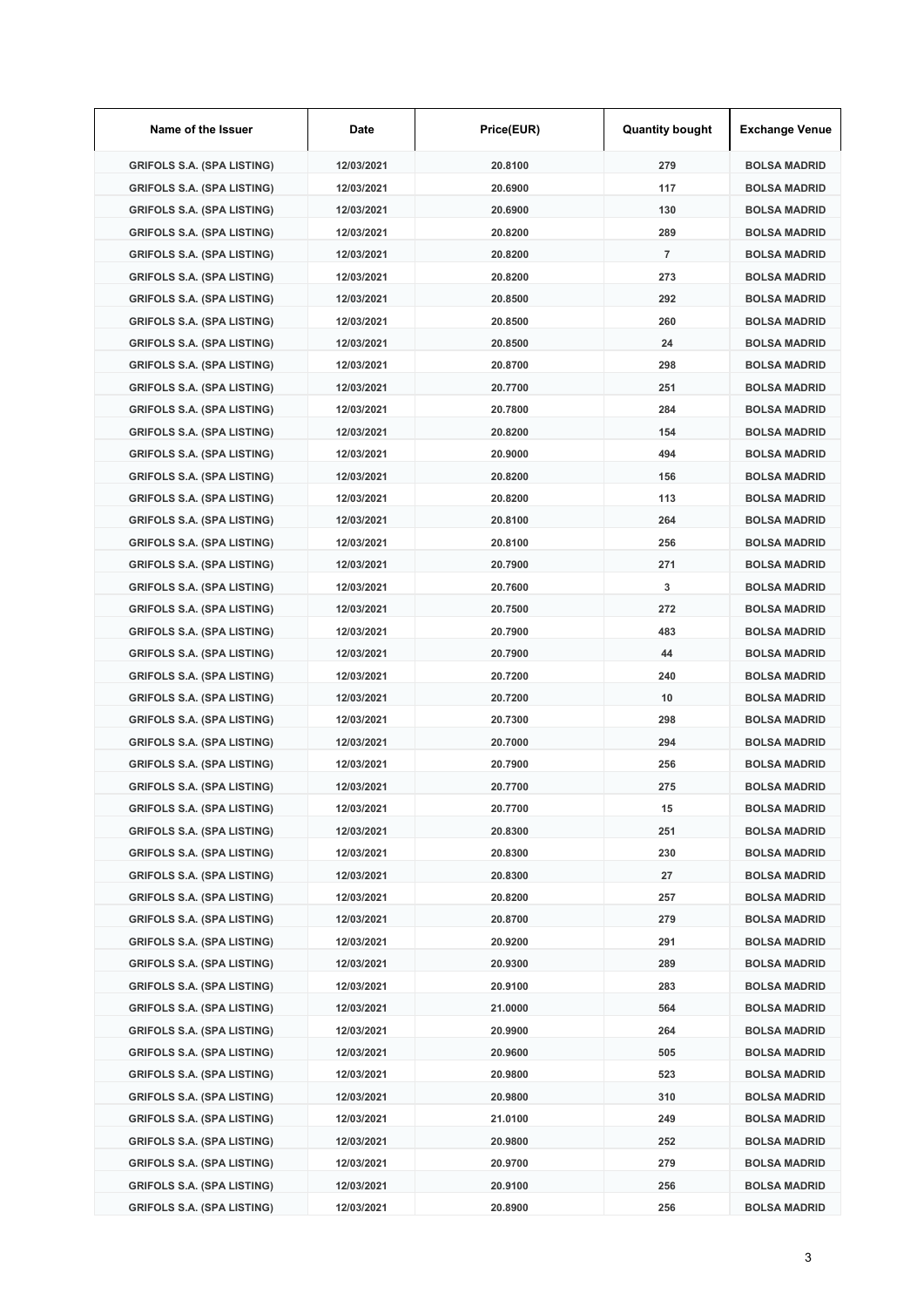| Name of the Issuer                | Date       | Price(EUR) | <b>Quantity bought</b> | <b>Exchange Venue</b> |
|-----------------------------------|------------|------------|------------------------|-----------------------|
| <b>GRIFOLS S.A. (SPA LISTING)</b> | 12/03/2021 | 20.8200    | 271                    | <b>BOLSA MADRID</b>   |
| <b>GRIFOLS S.A. (SPA LISTING)</b> | 12/03/2021 | 20.8300    | 265                    | <b>BOLSA MADRID</b>   |
| <b>GRIFOLS S.A. (SPA LISTING)</b> | 12/03/2021 | 20.8100    | 276                    | <b>BOLSA MADRID</b>   |
| <b>GRIFOLS S.A. (SPA LISTING)</b> | 12/03/2021 | 20.8200    | 114                    | <b>BOLSA MADRID</b>   |
| <b>GRIFOLS S.A. (SPA LISTING)</b> | 12/03/2021 | 20.8200    | 163                    | <b>BOLSA MADRID</b>   |
| <b>GRIFOLS S.A. (SPA LISTING)</b> | 12/03/2021 | 20.8200    | 283                    | <b>BOLSA MADRID</b>   |
| <b>GRIFOLS S.A. (SPA LISTING)</b> | 12/03/2021 | 20.8700    | 275                    | <b>BOLSA MADRID</b>   |
| <b>GRIFOLS S.A. (SPA LISTING)</b> | 12/03/2021 | 20.8700    | 297                    | <b>BOLSA MADRID</b>   |
| <b>GRIFOLS S.A. (SPA LISTING)</b> | 12/03/2021 | 20.8300    | 299                    | <b>BOLSA MADRID</b>   |
| <b>GRIFOLS S.A. (SPA LISTING)</b> | 12/03/2021 | 20.8200    | 83                     | <b>BOLSA MADRID</b>   |
| <b>GRIFOLS S.A. (SPA LISTING)</b> | 12/03/2021 | 20.8200    | 173                    | <b>BOLSA MADRID</b>   |
| <b>GRIFOLS S.A. (SPA LISTING)</b> | 12/03/2021 | 20.8200    | 297                    | <b>BOLSA MADRID</b>   |
| <b>GRIFOLS S.A. (SPA LISTING)</b> | 12/03/2021 | 20.8100    | 263                    | <b>BOLSA MADRID</b>   |
| <b>GRIFOLS S.A. (SPA LISTING)</b> | 12/03/2021 | 20,8000    | 337                    | <b>BOLSA MADRID</b>   |
| <b>GRIFOLS S.A. (SPA LISTING)</b> | 12/03/2021 | 20.8000    | 176                    | <b>BOLSA MADRID</b>   |
| <b>GRIFOLS S.A. (SPA LISTING)</b> | 12/03/2021 | 20.8000    | 273                    | <b>BOLSA MADRID</b>   |
| <b>GRIFOLS S.A. (SPA LISTING)</b> | 12/03/2021 | 20.8400    | 119                    | <b>BOLSA MADRID</b>   |
| <b>GRIFOLS S.A. (SPA LISTING)</b> | 12/03/2021 | 20.8400    | 180                    | <b>BOLSA MADRID</b>   |
| <b>GRIFOLS S.A. (SPA LISTING)</b> | 12/03/2021 | 20.8400    | 260                    | <b>BOLSA MADRID</b>   |
| <b>GRIFOLS S.A. (SPA LISTING)</b> | 12/03/2021 | 20.8400    | 254                    | <b>BOLSA MADRID</b>   |
| <b>GRIFOLS S.A. (SPA LISTING)</b> | 12/03/2021 | 20.8400    | 262                    | <b>BOLSA MADRID</b>   |
| <b>GRIFOLS S.A. (SPA LISTING)</b> | 12/03/2021 | 20.8300    | 319                    | <b>BOLSA MADRID</b>   |
| <b>GRIFOLS S.A. (SPA LISTING)</b> | 12/03/2021 | 20.8400    | 481                    | <b>BOLSA MADRID</b>   |
| <b>GRIFOLS S.A. (SPA LISTING)</b> | 12/03/2021 | 20.8400    | 19                     | <b>BOLSA MADRID</b>   |
| <b>GRIFOLS S.A. (SPA LISTING)</b> | 12/03/2021 | 20.8500    | 247                    | <b>BOLSA MADRID</b>   |
| <b>GRIFOLS S.A. (SPA LISTING)</b> | 12/03/2021 | 20.8500    | 4                      | <b>BOLSA MADRID</b>   |
| <b>GRIFOLS S.A. (SPA LISTING)</b> | 12/03/2021 | 20.8500    | 268                    | <b>BOLSA MADRID</b>   |
| <b>GRIFOLS S.A. (SPA LISTING)</b> | 12/03/2021 | 20.8300    | 173                    | <b>BOLSA MADRID</b>   |
| <b>GRIFOLS S.A. (SPA LISTING)</b> | 12/03/2021 | 20.8300    | 150                    | <b>BOLSA MADRID</b>   |
| <b>GRIFOLS S.A. (SPA LISTING)</b> | 12/03/2021 | 20.8300    | 282                    | <b>BOLSA MADRID</b>   |
| <b>GRIFOLS S.A. (SPA LISTING)</b> | 12/03/2021 | 20.8500    | 544                    | <b>BOLSA MADRID</b>   |
| <b>GRIFOLS S.A. (SPA LISTING)</b> | 12/03/2021 | 20.8400    | 266                    | <b>BOLSA MADRID</b>   |
| <b>GRIFOLS S.A. (SPA LISTING)</b> | 12/03/2021 | 20.8400    | 40                     | <b>BOLSA MADRID</b>   |
| <b>GRIFOLS S.A. (SPA LISTING)</b> | 12/03/2021 | 20.8400    | 227                    | <b>BOLSA MADRID</b>   |
| <b>GRIFOLS S.A. (SPA LISTING)</b> | 12/03/2021 | 20.8400    | 273                    | <b>BOLSA MADRID</b>   |
| <b>GRIFOLS S.A. (SPA LISTING)</b> | 12/03/2021 | 20.8800    | 159                    | <b>BOLSA MADRID</b>   |
| <b>GRIFOLS S.A. (SPA LISTING)</b> | 12/03/2021 | 20.8800    | 310                    | <b>BOLSA MADRID</b>   |
| <b>GRIFOLS S.A. (SPA LISTING)</b> | 12/03/2021 | 20.8800    | 268                    | <b>BOLSA MADRID</b>   |
| <b>GRIFOLS S.A. (SPA LISTING)</b> | 12/03/2021 | 20.8600    | 257                    | <b>BOLSA MADRID</b>   |
| <b>GRIFOLS S.A. (SPA LISTING)</b> | 12/03/2021 | 20.8700    | 315                    | <b>BOLSA MADRID</b>   |
| <b>GRIFOLS S.A. (SPA LISTING)</b> | 12/03/2021 | 20.8500    | 92                     | <b>BOLSA MADRID</b>   |
| <b>GRIFOLS S.A. (SPA LISTING)</b> | 12/03/2021 | 20.8500    | 248                    | <b>BOLSA MADRID</b>   |
| <b>GRIFOLS S.A. (SPA LISTING)</b> | 12/03/2021 | 20.8500    | 284                    | <b>BOLSA MADRID</b>   |
| <b>GRIFOLS S.A. (SPA LISTING)</b> | 12/03/2021 | 20.8400    | 268                    | <b>BOLSA MADRID</b>   |
| <b>GRIFOLS S.A. (SPA LISTING)</b> | 12/03/2021 | 20.8400    | 562                    | <b>BOLSA MADRID</b>   |
| <b>GRIFOLS S.A. (SPA LISTING)</b> | 12/03/2021 | 20.8600    | 251                    | <b>BOLSA MADRID</b>   |
| <b>GRIFOLS S.A. (SPA LISTING)</b> | 12/03/2021 | 20.8600    | 277                    | <b>BOLSA MADRID</b>   |
| <b>GRIFOLS S.A. (SPA LISTING)</b> | 12/03/2021 | 20.8600    | 288                    | <b>BOLSA MADRID</b>   |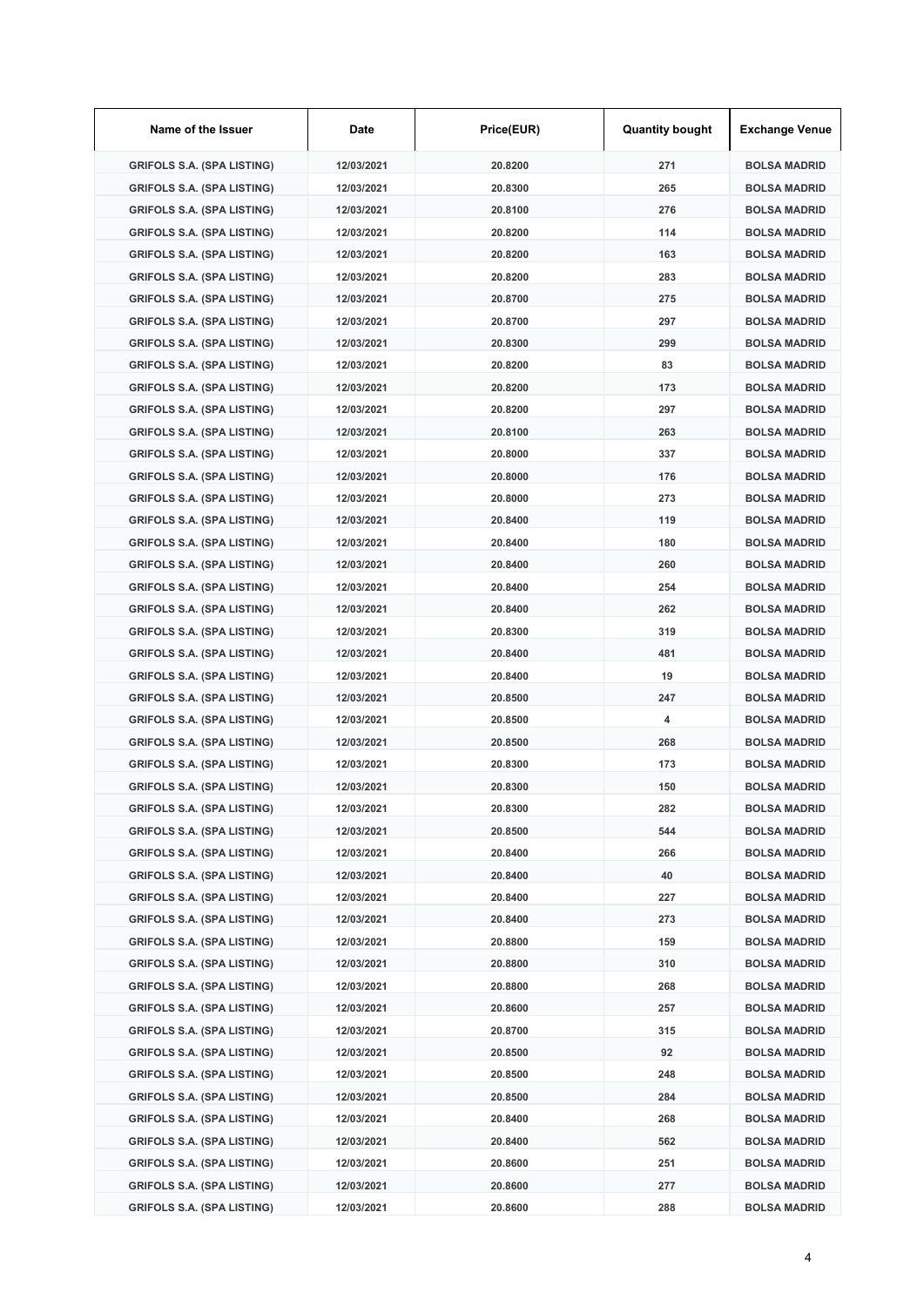| Name of the Issuer                | Date       | Price(EUR) | <b>Quantity bought</b> | <b>Exchange Venue</b> |
|-----------------------------------|------------|------------|------------------------|-----------------------|
| <b>GRIFOLS S.A. (SPA LISTING)</b> | 12/03/2021 | 20.8600    | 147                    | <b>BOLSA MADRID</b>   |
| <b>GRIFOLS S.A. (SPA LISTING)</b> | 12/03/2021 | 20.8600    | 433                    | <b>BOLSA MADRID</b>   |
| <b>GRIFOLS S.A. (SPA LISTING)</b> | 12/03/2021 | 20.8500    | 294                    | <b>BOLSA MADRID</b>   |
| <b>GRIFOLS S.A. (SPA LISTING)</b> | 12/03/2021 | 20.8600    | 111                    | <b>BOLSA MADRID</b>   |
| <b>GRIFOLS S.A. (SPA LISTING)</b> | 12/03/2021 | 20.8600    | 434                    | <b>BOLSA MADRID</b>   |
| <b>GRIFOLS S.A. (SPA LISTING)</b> | 12/03/2021 | 20.8600    | 175                    | <b>BOLSA MADRID</b>   |
| <b>GRIFOLS S.A. (SPA LISTING)</b> | 12/03/2021 | 20.8600    | 319                    | <b>BOLSA MADRID</b>   |
| <b>GRIFOLS S.A. (SPA LISTING)</b> | 12/03/2021 | 20.8600    | 320                    | <b>BOLSA MADRID</b>   |
| <b>GRIFOLS S.A. (SPA LISTING)</b> | 12/03/2021 | 20.8600    | 131                    | <b>BOLSA MADRID</b>   |
| <b>GRIFOLS S.A. (SPA LISTING)</b> | 12/03/2021 | 20.8600    | 157                    | <b>BOLSA MADRID</b>   |
| <b>GRIFOLS S.A. (SPA LISTING)</b> | 12/03/2021 | 20.8800    | 263                    | <b>BOLSA MADRID</b>   |
| <b>GRIFOLS S.A. (SPA LISTING)</b> | 12/03/2021 | 20.8800    | 10                     | <b>BOLSA MADRID</b>   |
| <b>GRIFOLS S.A. (SPA LISTING)</b> | 12/03/2021 | 20.8700    | 148                    | <b>BOLSA MADRID</b>   |
| <b>GRIFOLS S.A. (SPA LISTING)</b> | 12/03/2021 | 20.8700    | 118                    | <b>BOLSA MADRID</b>   |
| <b>GRIFOLS S.A. (SPA LISTING)</b> | 12/03/2021 | 20.8900    | 198                    | <b>BOLSA MADRID</b>   |
| <b>GRIFOLS S.A. (SPA LISTING)</b> | 12/03/2021 | 20.8900    | 113                    | <b>BOLSA MADRID</b>   |
| <b>GRIFOLS S.A. (SPA LISTING)</b> | 12/03/2021 | 20.8700    | 247                    | <b>BOLSA MADRID</b>   |
| <b>GRIFOLS S.A. (SPA LISTING)</b> | 12/03/2021 | 20.8500    | 283                    | <b>BOLSA MADRID</b>   |
| <b>GRIFOLS S.A. (SPA LISTING)</b> | 12/03/2021 | 20.8300    | 275                    | <b>BOLSA MADRID</b>   |
| <b>GRIFOLS S.A. (SPA LISTING)</b> | 12/03/2021 | 20.8300    | 281                    | <b>BOLSA MADRID</b>   |
| <b>GRIFOLS S.A. (SPA LISTING)</b> | 12/03/2021 | 20.8300    | 11                     | <b>BOLSA MADRID</b>   |
| <b>GRIFOLS S.A. (SPA LISTING)</b> | 12/03/2021 | 20.8100    | 269                    | <b>BOLSA MADRID</b>   |
| <b>GRIFOLS S.A. (SPA LISTING)</b> | 12/03/2021 | 20.8000    | 260                    | <b>BOLSA MADRID</b>   |
| <b>GRIFOLS S.A. (SPA LISTING)</b> | 12/03/2021 | 20.7900    | 319                    | <b>BOLSA MADRID</b>   |
| <b>GRIFOLS S.A. (SPA LISTING)</b> | 12/03/2021 | 20.7900    | 283                    | <b>BOLSA MADRID</b>   |
| <b>GRIFOLS S.A. (SPA LISTING)</b> | 12/03/2021 | 20.8000    | 280                    | <b>BOLSA MADRID</b>   |
| <b>GRIFOLS S.A. (SPA LISTING)</b> | 12/03/2021 | 20.8200    | 258                    | <b>BOLSA MADRID</b>   |
| <b>GRIFOLS S.A. (SPA LISTING)</b> | 12/03/2021 | 20.8300    | 297                    | <b>BOLSA MADRID</b>   |
| <b>GRIFOLS S.A. (SPA LISTING)</b> | 12/03/2021 | 20.8900    | 52                     | <b>BOLSA MADRID</b>   |
| <b>GRIFOLS S.A. (SPA LISTING)</b> | 12/03/2021 | 20.8900    | 229                    | <b>BOLSA MADRID</b>   |
| <b>GRIFOLS S.A. (SPA LISTING)</b> | 12/03/2021 | 20.8800    | 827                    | <b>BOLSA MADRID</b>   |
| <b>GRIFOLS S.A. (SPA LISTING)</b> | 12/03/2021 | 20.8800    | 274                    | <b>BOLSA MADRID</b>   |
| <b>GRIFOLS S.A. (SPA LISTING)</b> | 12/03/2021 | 20.8500    | 523                    | <b>BOLSA MADRID</b>   |
| <b>GRIFOLS S.A. (SPA LISTING)</b> | 12/03/2021 | 20.8400    | 51                     | <b>BOLSA MADRID</b>   |
| <b>GRIFOLS S.A. (SPA LISTING)</b> | 12/03/2021 | 20.8400    | 69                     | <b>BOLSA MADRID</b>   |
| <b>GRIFOLS S.A. (SPA LISTING)</b> | 12/03/2021 | 20.8400    | 130                    | <b>BOLSA MADRID</b>   |
| <b>GRIFOLS S.A. (SPA LISTING)</b> | 12/03/2021 | 20.8400    | 198                    | <b>BOLSA MADRID</b>   |
| <b>GRIFOLS S.A. (SPA LISTING)</b> | 12/03/2021 | 20.8400    | 83                     | <b>BOLSA MADRID</b>   |
| <b>GRIFOLS S.A. (SPA LISTING)</b> | 12/03/2021 | 20.8300    | 285                    | <b>BOLSA MADRID</b>   |
| <b>GRIFOLS S.A. (SPA LISTING)</b> | 12/03/2021 | 20.8200    | 89                     | <b>BOLSA MADRID</b>   |
| <b>GRIFOLS S.A. (SPA LISTING)</b> | 12/03/2021 | 20.8200    | 19                     | <b>BOLSA MADRID</b>   |
| <b>GRIFOLS S.A. (SPA LISTING)</b> | 12/03/2021 | 20.8200    | 132                    | <b>BOLSA MADRID</b>   |
| <b>GRIFOLS S.A. (SPA LISTING)</b> | 12/03/2021 | 20.8000    | 264                    | <b>BOLSA MADRID</b>   |
| <b>GRIFOLS S.A. (SPA LISTING)</b> | 12/03/2021 | 20.8000    | 274                    | <b>BOLSA MADRID</b>   |
| <b>GRIFOLS S.A. (SPA LISTING)</b> | 12/03/2021 | 20.8000    | 294                    | <b>BOLSA MADRID</b>   |
| <b>GRIFOLS S.A. (SPA LISTING)</b> | 12/03/2021 | 20.8000    | 269                    | <b>BOLSA MADRID</b>   |
| <b>GRIFOLS S.A. (SPA LISTING)</b> | 12/03/2021 | 20.8000    | 498                    | <b>BOLSA MADRID</b>   |
| <b>GRIFOLS S.A. (SPA LISTING)</b> | 12/03/2021 | 20.8000    | 27                     | <b>BOLSA MADRID</b>   |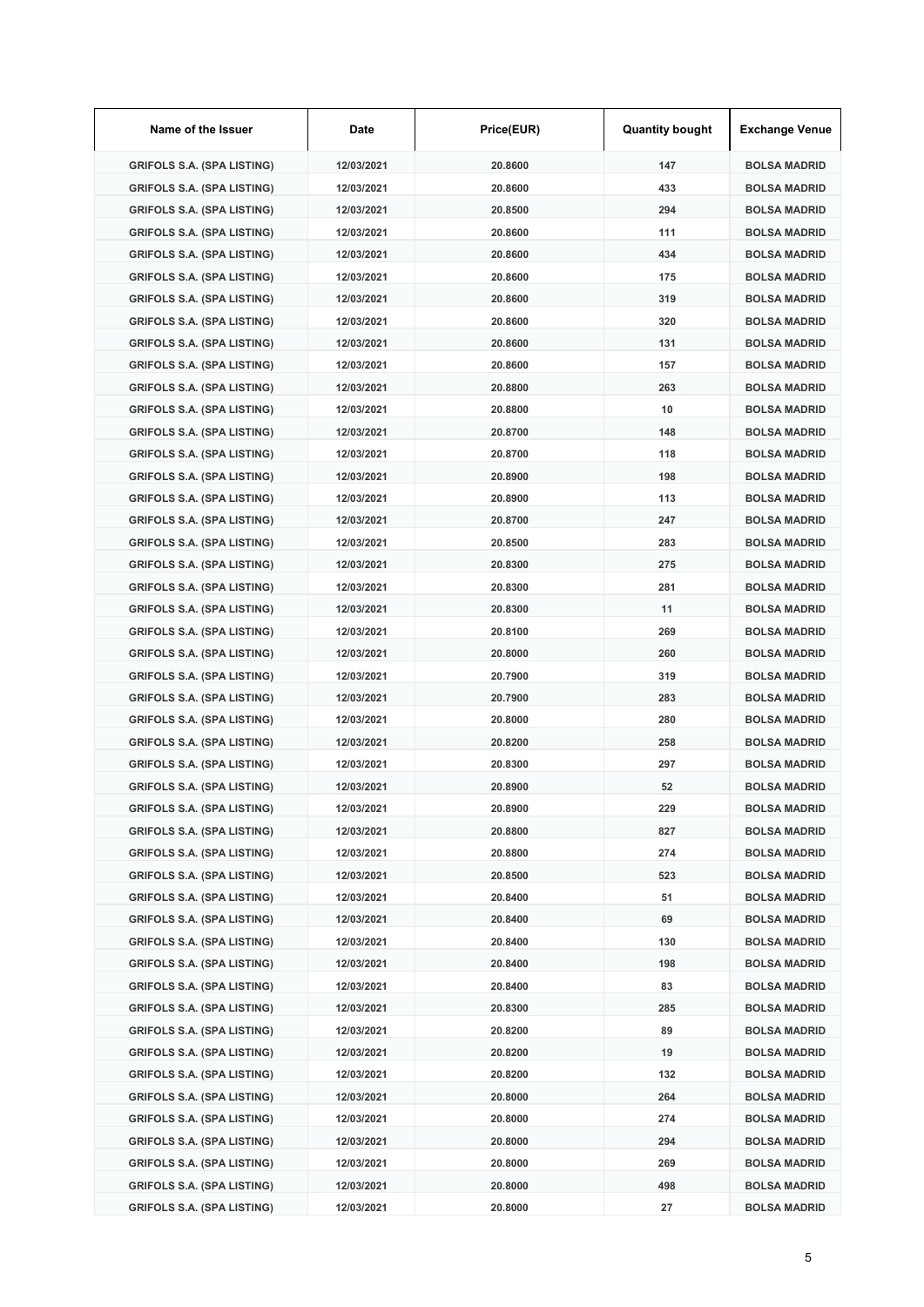| Name of the Issuer                | Date       | Price(EUR) | <b>Quantity bought</b> | <b>Exchange Venue</b> |
|-----------------------------------|------------|------------|------------------------|-----------------------|
| <b>GRIFOLS S.A. (SPA LISTING)</b> | 12/03/2021 | 20.8000    | 271                    | <b>BOLSA MADRID</b>   |
| <b>GRIFOLS S.A. (SPA LISTING)</b> | 12/03/2021 | 20.7000    | 271                    | <b>BOLSA MADRID</b>   |
| <b>GRIFOLS S.A. (SPA LISTING)</b> | 12/03/2021 | 20.7100    | 280                    | <b>BOLSA MADRID</b>   |
| <b>GRIFOLS S.A. (SPA LISTING)</b> | 12/03/2021 | 20.7000    | 258                    | <b>BOLSA MADRID</b>   |
| <b>GRIFOLS S.A. (SPA LISTING)</b> | 12/03/2021 | 20.7200    | 249                    | <b>BOLSA MADRID</b>   |
| <b>GRIFOLS S.A. (SPA LISTING)</b> | 12/03/2021 | 20.7200    | 259                    | <b>BOLSA MADRID</b>   |
| <b>GRIFOLS S.A. (SPA LISTING)</b> | 12/03/2021 | 20.6600    | 279                    | <b>BOLSA MADRID</b>   |
| <b>GRIFOLS S.A. (SPA LISTING)</b> | 12/03/2021 | 20.5400    | 259                    | <b>BOLSA MADRID</b>   |
| <b>GRIFOLS S.A. (SPA LISTING)</b> | 12/03/2021 | 20.5200    | 520                    | <b>BOLSA MADRID</b>   |
| <b>GRIFOLS S.A. (SPA LISTING)</b> | 12/03/2021 | 20.6800    | 340                    | <b>BOLSA MADRID</b>   |
| <b>GRIFOLS S.A. (SPA LISTING)</b> | 12/03/2021 | 20.6800    | 187                    | <b>BOLSA MADRID</b>   |
| <b>GRIFOLS S.A. (SPA LISTING)</b> | 12/03/2021 | 20.6700    | 160                    | <b>BOLSA MADRID</b>   |
| <b>GRIFOLS S.A. (SPA LISTING)</b> | 12/03/2021 | 20.6700    | 123                    | <b>BOLSA MADRID</b>   |
| <b>GRIFOLS S.A. (SPA LISTING)</b> | 12/03/2021 | 20.7200    | 196                    | <b>BOLSA MADRID</b>   |
| <b>GRIFOLS S.A. (SPA LISTING)</b> | 12/03/2021 | 20.7200    | 108                    | <b>BOLSA MADRID</b>   |
| <b>GRIFOLS S.A. (SPA LISTING)</b> | 12/03/2021 | 20.7200    | $\overline{7}$         | <b>BOLSA MADRID</b>   |
| <b>GRIFOLS S.A. (SPA LISTING)</b> | 12/03/2021 | 20.7200    | 247                    | <b>BOLSA MADRID</b>   |
| <b>GRIFOLS S.A. (SPA LISTING)</b> | 12/03/2021 | 20.7000    | $\overline{7}$         | <b>BOLSA MADRID</b>   |
| <b>GRIFOLS S.A. (SPA LISTING)</b> | 12/03/2021 | 20.7000    | 287                    | <b>BOLSA MADRID</b>   |
| <b>GRIFOLS S.A. (SPA LISTING)</b> | 12/03/2021 | 20.7000    | 290                    | <b>BOLSA MADRID</b>   |
| <b>GRIFOLS S.A. (SPA LISTING)</b> | 12/03/2021 | 20.6700    | 546                    | <b>BOLSA MADRID</b>   |
| <b>GRIFOLS S.A. (SPA LISTING)</b> | 12/03/2021 | 20.5600    | 523                    | <b>BOLSA MADRID</b>   |
| <b>GRIFOLS S.A. (SPA LISTING)</b> | 12/03/2021 | 20.5600    | 292                    | <b>BOLSA MADRID</b>   |
| <b>GRIFOLS S.A. (SPA LISTING)</b> | 12/03/2021 | 20.5600    | 95                     | <b>BOLSA MADRID</b>   |
| <b>GRIFOLS S.A. (SPA LISTING)</b> | 12/03/2021 | 20.5600    | 169                    | <b>BOLSA MADRID</b>   |
| <b>GRIFOLS S.A. (SPA LISTING)</b> | 12/03/2021 | 20.5600    | 20                     | <b>BOLSA MADRID</b>   |
| <b>GRIFOLS S.A. (SPA LISTING)</b> | 12/03/2021 | 20.6400    | 264                    | <b>BOLSA MADRID</b>   |
| <b>GRIFOLS S.A. (SPA LISTING)</b> | 12/03/2021 | 20.6400    | 257                    | <b>BOLSA MADRID</b>   |
| <b>GRIFOLS S.A. (SPA LISTING)</b> | 12/03/2021 | 20.6300    | 1,076                  | <b>BOLSA MADRID</b>   |
| <b>GRIFOLS S.A. (SPA LISTING)</b> | 12/03/2021 | 20.6300    | 306                    | <b>BOLSA MADRID</b>   |
| <b>GRIFOLS S.A. (SPA LISTING)</b> | 12/03/2021 | 20.6200    | 307                    | <b>BOLSA MADRID</b>   |
| <b>GRIFOLS S.A. (SPA LISTING)</b> | 12/03/2021 | 20.6100    | 263                    | <b>BOLSA MADRID</b>   |
| <b>GRIFOLS S.A. (SPA LISTING)</b> | 12/03/2021 | 20.6300    | 286                    | <b>BOLSA MADRID</b>   |
| <b>GRIFOLS S.A. (SPA LISTING)</b> | 12/03/2021 | 20.6300    | 11                     | <b>BOLSA MADRID</b>   |
| <b>GRIFOLS S.A. (SPA LISTING)</b> | 12/03/2021 | 20.6600    | 180                    | <b>BOLSA MADRID</b>   |
| <b>GRIFOLS S.A. (SPA LISTING)</b> | 12/03/2021 | 20.6600    | 180                    | <b>BOLSA MADRID</b>   |
| <b>GRIFOLS S.A. (SPA LISTING)</b> | 12/03/2021 | 20.6600    | 97                     | <b>BOLSA MADRID</b>   |
| <b>GRIFOLS S.A. (SPA LISTING)</b> | 12/03/2021 | 20.6600    | 544                    | <b>BOLSA MADRID</b>   |
| <b>GRIFOLS S.A. (SPA LISTING)</b> | 12/03/2021 | 20.6500    | 255                    | <b>BOLSA MADRID</b>   |
| <b>GRIFOLS S.A. (SPA LISTING)</b> | 12/03/2021 | 20.6300    | 239                    | <b>BOLSA MADRID</b>   |
| <b>GRIFOLS S.A. (SPA LISTING)</b> | 12/03/2021 | 20.6300    | 24                     | <b>BOLSA MADRID</b>   |
| <b>GRIFOLS S.A. (SPA LISTING)</b> | 12/03/2021 | 20.6300    | 271                    | <b>BOLSA MADRID</b>   |
| <b>GRIFOLS S.A. (SPA LISTING)</b> | 12/03/2021 | 20.6000    | 261                    | <b>BOLSA MADRID</b>   |
| <b>GRIFOLS S.A. (SPA LISTING)</b> | 12/03/2021 | 20.6100    | 333                    | <b>BOLSA MADRID</b>   |
| <b>GRIFOLS S.A. (SPA LISTING)</b> | 12/03/2021 | 20.6100    | 200                    | <b>BOLSA MADRID</b>   |
| <b>GRIFOLS S.A. (SPA LISTING)</b> | 12/03/2021 | 20.6100    | 198                    | <b>BOLSA MADRID</b>   |
| <b>GRIFOLS S.A. (SPA LISTING)</b> | 12/03/2021 | 20.6200    | 256                    | <b>BOLSA MADRID</b>   |
| <b>GRIFOLS S.A. (SPA LISTING)</b> | 12/03/2021 | 20.6400    | 305                    | <b>BOLSA MADRID</b>   |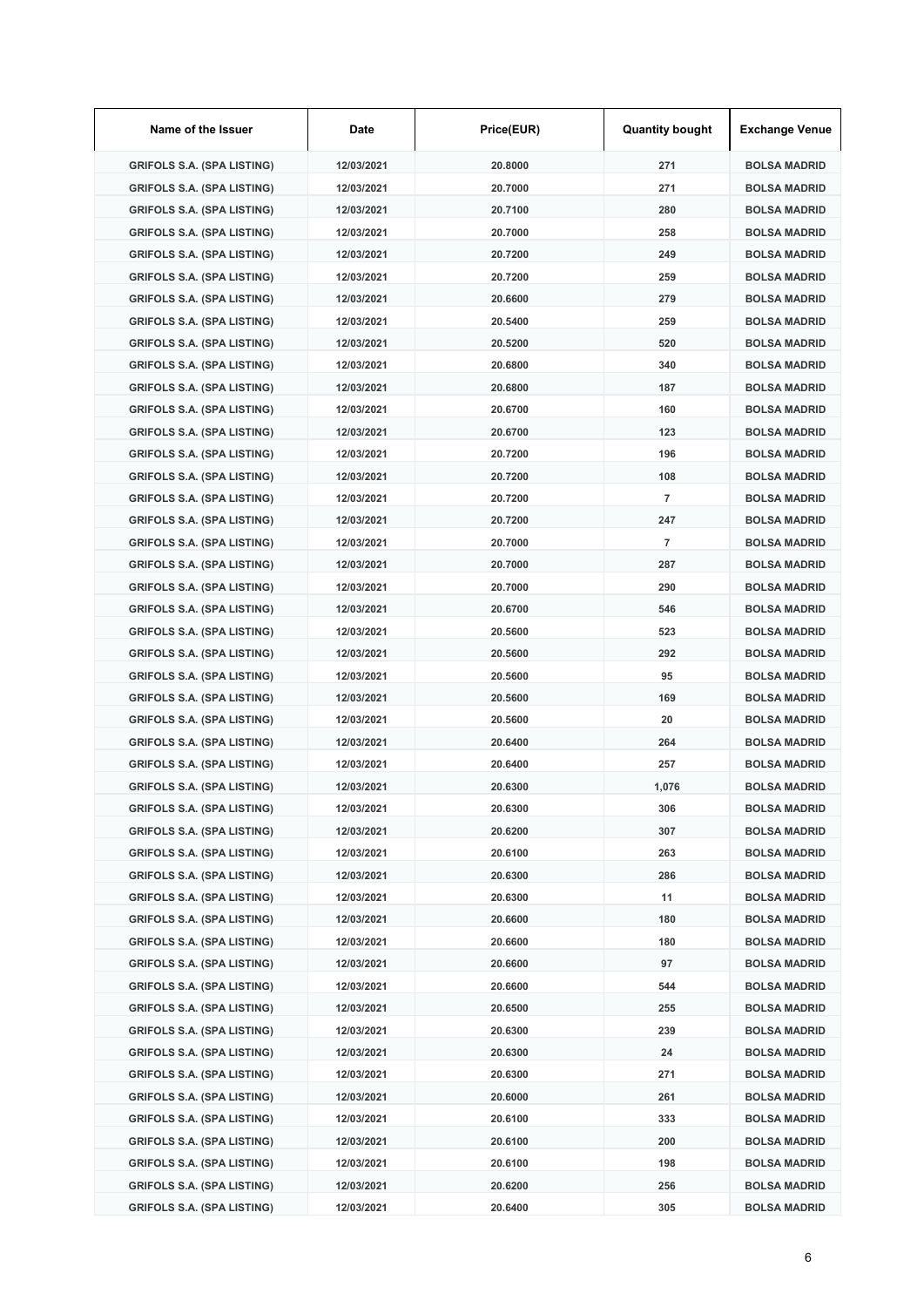| Name of the Issuer                | Date       | Price(EUR) | <b>Quantity bought</b>  | <b>Exchange Venue</b> |
|-----------------------------------|------------|------------|-------------------------|-----------------------|
| <b>GRIFOLS S.A. (SPA LISTING)</b> | 12/03/2021 | 20.6500    | 282                     | <b>BOLSA MADRID</b>   |
| <b>GRIFOLS S.A. (SPA LISTING)</b> | 12/03/2021 | 20.6500    | 260                     | <b>BOLSA MADRID</b>   |
| <b>GRIFOLS S.A. (SPA LISTING)</b> | 12/03/2021 | 20.6500    | 279                     | <b>BOLSA MADRID</b>   |
| <b>GRIFOLS S.A. (SPA LISTING)</b> | 12/03/2021 | 20.6300    | 218                     | <b>BOLSA MADRID</b>   |
| <b>GRIFOLS S.A. (SPA LISTING)</b> | 12/03/2021 | 20.6300    | 75                      | <b>BOLSA MADRID</b>   |
| <b>GRIFOLS S.A. (SPA LISTING)</b> | 12/03/2021 | 20.6200    | 118                     | <b>BOLSA MADRID</b>   |
| <b>GRIFOLS S.A. (SPA LISTING)</b> | 12/03/2021 | 20.6200    | 133                     | <b>BOLSA MADRID</b>   |
| <b>GRIFOLS S.A. (SPA LISTING)</b> | 12/03/2021 | 20.5900    | 255                     | <b>BOLSA MADRID</b>   |
| <b>GRIFOLS S.A. (SPA LISTING)</b> | 12/03/2021 | 20.5700    | 14                      | <b>BOLSA MADRID</b>   |
| <b>GRIFOLS S.A. (SPA LISTING)</b> | 12/03/2021 | 20.5700    | 286                     | <b>BOLSA MADRID</b>   |
| <b>GRIFOLS S.A. (SPA LISTING)</b> | 12/03/2021 | 20.5600    | 50                      | <b>BOLSA MADRID</b>   |
| <b>GRIFOLS S.A. (SPA LISTING)</b> | 12/03/2021 | 20.5600    | 30                      | <b>BOLSA MADRID</b>   |
| <b>GRIFOLS S.A. (SPA LISTING)</b> | 12/03/2021 | 20.5600    | 182                     | <b>BOLSA MADRID</b>   |
| <b>GRIFOLS S.A. (SPA LISTING)</b> | 12/03/2021 | 20.5600    | 30                      | <b>BOLSA MADRID</b>   |
| <b>GRIFOLS S.A. (SPA LISTING)</b> | 12/03/2021 | 20.5600    | 253                     | <b>BOLSA MADRID</b>   |
| <b>GRIFOLS S.A. (SPA LISTING)</b> | 12/03/2021 | 20.5600    | 262                     | <b>BOLSA MADRID</b>   |
| <b>GRIFOLS S.A. (SPA LISTING)</b> | 12/03/2021 | 20.5300    | 267                     | <b>BOLSA MADRID</b>   |
| <b>GRIFOLS S.A. (SPA LISTING)</b> | 12/03/2021 | 20.5400    | 267                     | <b>BOLSA MADRID</b>   |
| <b>GRIFOLS S.A. (SPA LISTING)</b> | 12/03/2021 | 20.5200    | 258                     | <b>BOLSA MADRID</b>   |
| <b>GRIFOLS S.A. (SPA LISTING)</b> | 12/03/2021 | 20.5100    | 278                     | <b>BOLSA MADRID</b>   |
| <b>GRIFOLS S.A. (SPA LISTING)</b> | 12/03/2021 | 20.5100    | 268                     | <b>BOLSA MADRID</b>   |
| <b>GRIFOLS S.A. (SPA LISTING)</b> | 12/03/2021 | 20.5000    | $\overline{\mathbf{2}}$ | <b>BOLSA MADRID</b>   |
| <b>GRIFOLS S.A. (SPA LISTING)</b> | 12/03/2021 | 20.5000    | 261                     | <b>BOLSA MADRID</b>   |
| <b>GRIFOLS S.A. (SPA LISTING)</b> | 12/03/2021 | 20.5300    | 103                     | <b>BOLSA MADRID</b>   |
| <b>GRIFOLS S.A. (SPA LISTING)</b> | 12/03/2021 | 20.5300    | 124                     | <b>BOLSA MADRID</b>   |
| <b>GRIFOLS S.A. (SPA LISTING)</b> | 12/03/2021 | 20.5300    | 815                     | <b>BOLSA MADRID</b>   |
| <b>GRIFOLS S.A. (SPA LISTING)</b> | 12/03/2021 | 20.5200    | 288                     | <b>BOLSA MADRID</b>   |
| <b>GRIFOLS S.A. (SPA LISTING)</b> | 12/03/2021 | 20.5100    | 257                     | <b>BOLSA MADRID</b>   |
| <b>GRIFOLS S.A. (SPA LISTING)</b> | 12/03/2021 | 20.5100    | 254                     | <b>BOLSA MADRID</b>   |
| <b>GRIFOLS S.A. (SPA LISTING)</b> | 12/03/2021 | 20.5100    | 252                     | <b>BOLSA MADRID</b>   |
| <b>GRIFOLS S.A. (SPA LISTING)</b> | 12/03/2021 | 20.5100    | 252                     | <b>BOLSA MADRID</b>   |
| <b>GRIFOLS S.A. (SPA LISTING)</b> | 12/03/2021 | 20.5100    | 252                     | <b>BOLSA MADRID</b>   |
| <b>GRIFOLS S.A. (SPA LISTING)</b> | 12/03/2021 | 20.5100    | 49                      | <b>BOLSA MADRID</b>   |
| <b>GRIFOLS S.A. (SPA LISTING)</b> | 12/03/2021 | 20.5600    | 261                     | <b>BOLSA MADRID</b>   |
| <b>GRIFOLS S.A. (SPA LISTING)</b> | 12/03/2021 | 20.5600    | 271                     | <b>BOLSA MADRID</b>   |
| <b>GRIFOLS S.A. (SPA LISTING)</b> | 12/03/2021 | 20.5600    | 124                     | <b>BOLSA MADRID</b>   |
| <b>GRIFOLS S.A. (SPA LISTING)</b> | 12/03/2021 | 20.5600    | 119                     | <b>BOLSA MADRID</b>   |
| <b>GRIFOLS S.A. (SPA LISTING)</b> | 12/03/2021 | 20.5600    | 47                      | <b>BOLSA MADRID</b>   |
| <b>GRIFOLS S.A. (SPA LISTING)</b> | 12/03/2021 | 20.5600    | 250                     | <b>BOLSA MADRID</b>   |
| <b>GRIFOLS S.A. (SPA LISTING)</b> | 12/03/2021 | 20.5600    | 243                     | <b>BOLSA MADRID</b>   |
| <b>GRIFOLS S.A. (SPA LISTING)</b> | 12/03/2021 | 20.5600    | 134                     | <b>BOLSA MADRID</b>   |
| <b>GRIFOLS S.A. (SPA LISTING)</b> | 12/03/2021 | 20.5600    | 118                     | <b>BOLSA MADRID</b>   |
| <b>GRIFOLS S.A. (SPA LISTING)</b> | 12/03/2021 | 20.5500    | 266                     | <b>BOLSA MADRID</b>   |
| <b>GRIFOLS S.A. (SPA LISTING)</b> | 12/03/2021 | 20.6000    | 269                     | <b>BOLSA MADRID</b>   |
| <b>GRIFOLS S.A. (SPA LISTING)</b> | 15/03/2021 | 20.8000    | 300                     | <b>BOLSA MADRID</b>   |
| <b>GRIFOLS S.A. (SPA LISTING)</b> | 15/03/2021 | 20.8000    | 339                     | <b>BOLSA MADRID</b>   |
| <b>GRIFOLS S.A. (SPA LISTING)</b> | 15/03/2021 | 20.8000    | 316                     | <b>BOLSA MADRID</b>   |
| <b>GRIFOLS S.A. (SPA LISTING)</b> | 15/03/2021 | 20.8000    | 125                     | <b>BOLSA MADRID</b>   |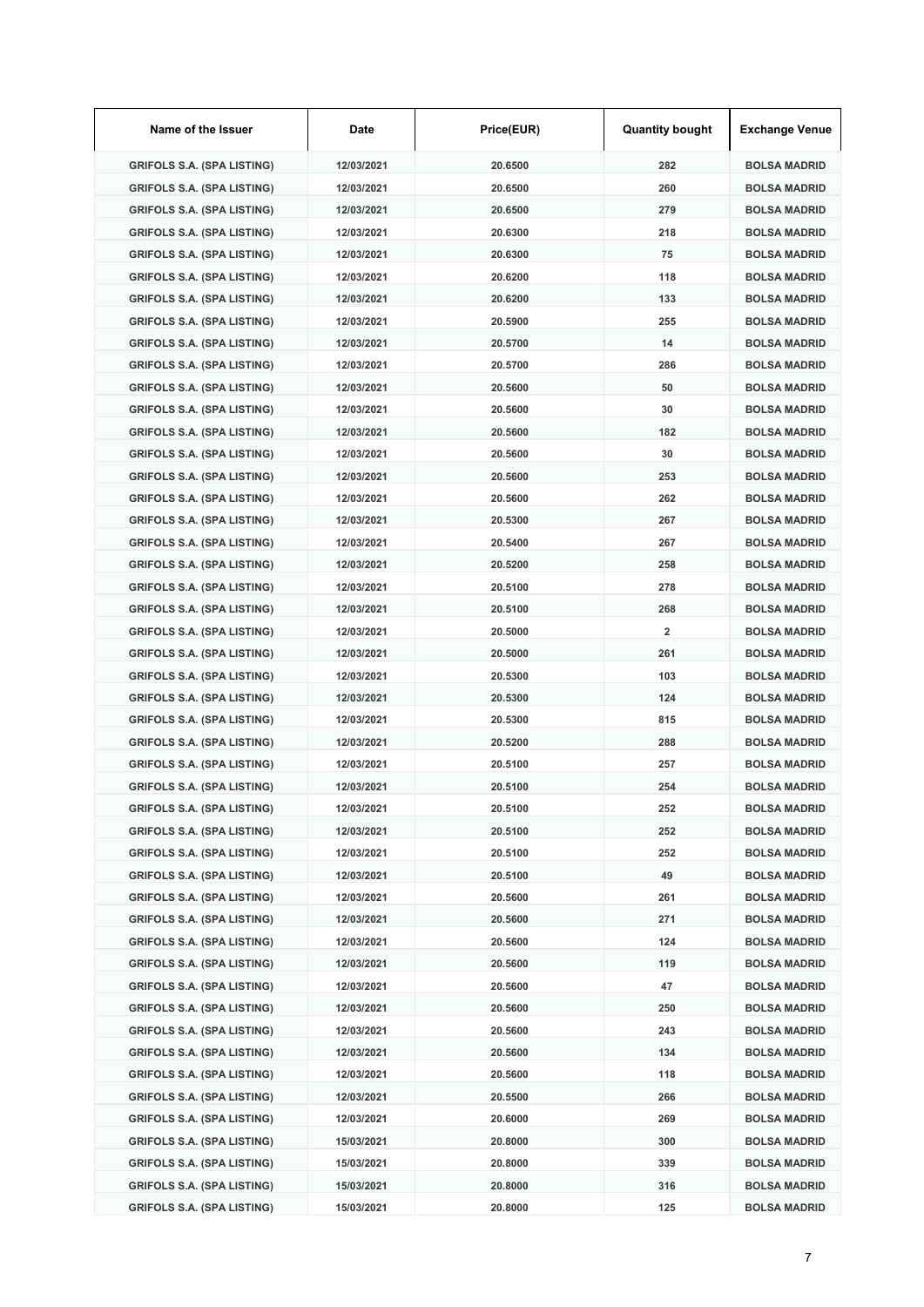| Name of the Issuer                | Date       | Price(EUR) | <b>Quantity bought</b> | <b>Exchange Venue</b> |
|-----------------------------------|------------|------------|------------------------|-----------------------|
| <b>GRIFOLS S.A. (SPA LISTING)</b> | 15/03/2021 | 20.8000    | 201                    | <b>BOLSA MADRID</b>   |
| <b>GRIFOLS S.A. (SPA LISTING)</b> | 15/03/2021 | 20.6500    | 289                    | <b>BOLSA MADRID</b>   |
| <b>GRIFOLS S.A. (SPA LISTING)</b> | 15/03/2021 | 20.5500    | 295                    | <b>BOLSA MADRID</b>   |
| <b>GRIFOLS S.A. (SPA LISTING)</b> | 15/03/2021 | 20.5500    | 303                    | <b>BOLSA MADRID</b>   |
| <b>GRIFOLS S.A. (SPA LISTING)</b> | 15/03/2021 | 20.5300    | 71                     | <b>BOLSA MADRID</b>   |
| <b>GRIFOLS S.A. (SPA LISTING)</b> | 15/03/2021 | 20.5200    | 290                    | <b>BOLSA MADRID</b>   |
| <b>GRIFOLS S.A. (SPA LISTING)</b> | 15/03/2021 | 20.7300    | 272                    | <b>BOLSA MADRID</b>   |
| <b>GRIFOLS S.A. (SPA LISTING)</b> | 15/03/2021 | 20.7300    | 200                    | <b>BOLSA MADRID</b>   |
| <b>GRIFOLS S.A. (SPA LISTING)</b> | 15/03/2021 | 20.7300    | 72                     | <b>BOLSA MADRID</b>   |
| <b>GRIFOLS S.A. (SPA LISTING)</b> | 15/03/2021 | 20.7300    | 72                     | <b>BOLSA MADRID</b>   |
| <b>GRIFOLS S.A. (SPA LISTING)</b> | 15/03/2021 | 20.7300    | 200                    | <b>BOLSA MADRID</b>   |
| <b>GRIFOLS S.A. (SPA LISTING)</b> | 15/03/2021 | 20.7300    | 200                    | <b>BOLSA MADRID</b>   |
| <b>GRIFOLS S.A. (SPA LISTING)</b> | 15/03/2021 | 20.7300    | 37                     | <b>BOLSA MADRID</b>   |
| <b>GRIFOLS S.A. (SPA LISTING)</b> | 15/03/2021 | 20.7300    | 138                    | <b>BOLSA MADRID</b>   |
| <b>GRIFOLS S.A. (SPA LISTING)</b> | 15/03/2021 | 20.7300    | 322                    | <b>BOLSA MADRID</b>   |
| <b>GRIFOLS S.A. (SPA LISTING)</b> | 15/03/2021 | 20.7400    | 292                    | <b>BOLSA MADRID</b>   |
| <b>GRIFOLS S.A. (SPA LISTING)</b> | 15/03/2021 | 20.8000    | 134                    | <b>BOLSA MADRID</b>   |
| <b>GRIFOLS S.A. (SPA LISTING)</b> | 15/03/2021 | 20.8000    | 125                    | <b>BOLSA MADRID</b>   |
| <b>GRIFOLS S.A. (SPA LISTING)</b> | 15/03/2021 | 20.8000    | 38                     | <b>BOLSA MADRID</b>   |
| <b>GRIFOLS S.A. (SPA LISTING)</b> | 15/03/2021 | 20.8000    | 10                     | <b>BOLSA MADRID</b>   |
| <b>GRIFOLS S.A. (SPA LISTING)</b> | 15/03/2021 | 20.7700    | 318                    | <b>BOLSA MADRID</b>   |
| <b>GRIFOLS S.A. (SPA LISTING)</b> | 15/03/2021 | 20.7700    | 200                    | <b>BOLSA MADRID</b>   |
| <b>GRIFOLS S.A. (SPA LISTING)</b> | 15/03/2021 | 20.7700    | 94                     | <b>BOLSA MADRID</b>   |
| <b>GRIFOLS S.A. (SPA LISTING)</b> | 15/03/2021 | 20.7400    | 1                      | <b>BOLSA MADRID</b>   |
| <b>GRIFOLS S.A. (SPA LISTING)</b> | 15/03/2021 | 20.7400    | 3                      | <b>BOLSA MADRID</b>   |
| <b>GRIFOLS S.A. (SPA LISTING)</b> | 15/03/2021 | 20.7400    | 1                      | <b>BOLSA MADRID</b>   |
| <b>GRIFOLS S.A. (SPA LISTING)</b> | 15/03/2021 | 20.7200    | 69                     | <b>BOLSA MADRID</b>   |
| <b>GRIFOLS S.A. (SPA LISTING)</b> | 15/03/2021 | 20.7200    | 200                    | <b>BOLSA MADRID</b>   |
| <b>GRIFOLS S.A. (SPA LISTING)</b> | 15/03/2021 | 20.7200    | 56                     | <b>BOLSA MADRID</b>   |
| <b>GRIFOLS S.A. (SPA LISTING)</b> | 15/03/2021 | 20.8800    | 122                    | <b>BOLSA MADRID</b>   |
| <b>GRIFOLS S.A. (SPA LISTING)</b> | 15/03/2021 | 20.8800    | 48                     | <b>BOLSA MADRID</b>   |
| <b>GRIFOLS S.A. (SPA LISTING)</b> | 15/03/2021 | 20.8800    | 200                    | <b>BOLSA MADRID</b>   |
| <b>GRIFOLS S.A. (SPA LISTING)</b> | 15/03/2021 | 20.8800    | 101                    | <b>BOLSA MADRID</b>   |
| <b>GRIFOLS S.A. (SPA LISTING)</b> | 15/03/2021 | 20.8800    | 301                    | <b>BOLSA MADRID</b>   |
| <b>GRIFOLS S.A. (SPA LISTING)</b> | 15/03/2021 | 20.8800    | 301                    | <b>BOLSA MADRID</b>   |
| <b>GRIFOLS S.A. (SPA LISTING)</b> | 15/03/2021 | 20.8800    | 48                     | <b>BOLSA MADRID</b>   |
| <b>GRIFOLS S.A. (SPA LISTING)</b> | 15/03/2021 | 20.8800    | 182                    | <b>BOLSA MADRID</b>   |
| <b>GRIFOLS S.A. (SPA LISTING)</b> | 15/03/2021 | 20.8000    | 112                    | <b>BOLSA MADRID</b>   |
| <b>GRIFOLS S.A. (SPA LISTING)</b> | 15/03/2021 | 20.8000    | 221                    | <b>BOLSA MADRID</b>   |
| <b>GRIFOLS S.A. (SPA LISTING)</b> | 15/03/2021 | 20.8000    | 180                    | <b>BOLSA MADRID</b>   |
| <b>GRIFOLS S.A. (SPA LISTING)</b> | 15/03/2021 | 20.8000    | 138                    | <b>BOLSA MADRID</b>   |
| <b>GRIFOLS S.A. (SPA LISTING)</b> | 15/03/2021 | 20.8200    | 314                    | <b>BOLSA MADRID</b>   |
| <b>GRIFOLS S.A. (SPA LISTING)</b> | 15/03/2021 | 20.8100    | 286                    | <b>BOLSA MADRID</b>   |
| <b>GRIFOLS S.A. (SPA LISTING)</b> | 15/03/2021 | 20.8100    | 289                    | <b>BOLSA MADRID</b>   |
| <b>GRIFOLS S.A. (SPA LISTING)</b> | 15/03/2021 | 20.8100    | 303                    | <b>BOLSA MADRID</b>   |
| <b>GRIFOLS S.A. (SPA LISTING)</b> | 15/03/2021 | 20.8100    | 275                    | <b>BOLSA MADRID</b>   |
| <b>GRIFOLS S.A. (SPA LISTING)</b> | 15/03/2021 | 20.8100    | 190                    | <b>BOLSA MADRID</b>   |
| <b>GRIFOLS S.A. (SPA LISTING)</b> | 15/03/2021 | 20.8100    | 179                    | <b>BOLSA MADRID</b>   |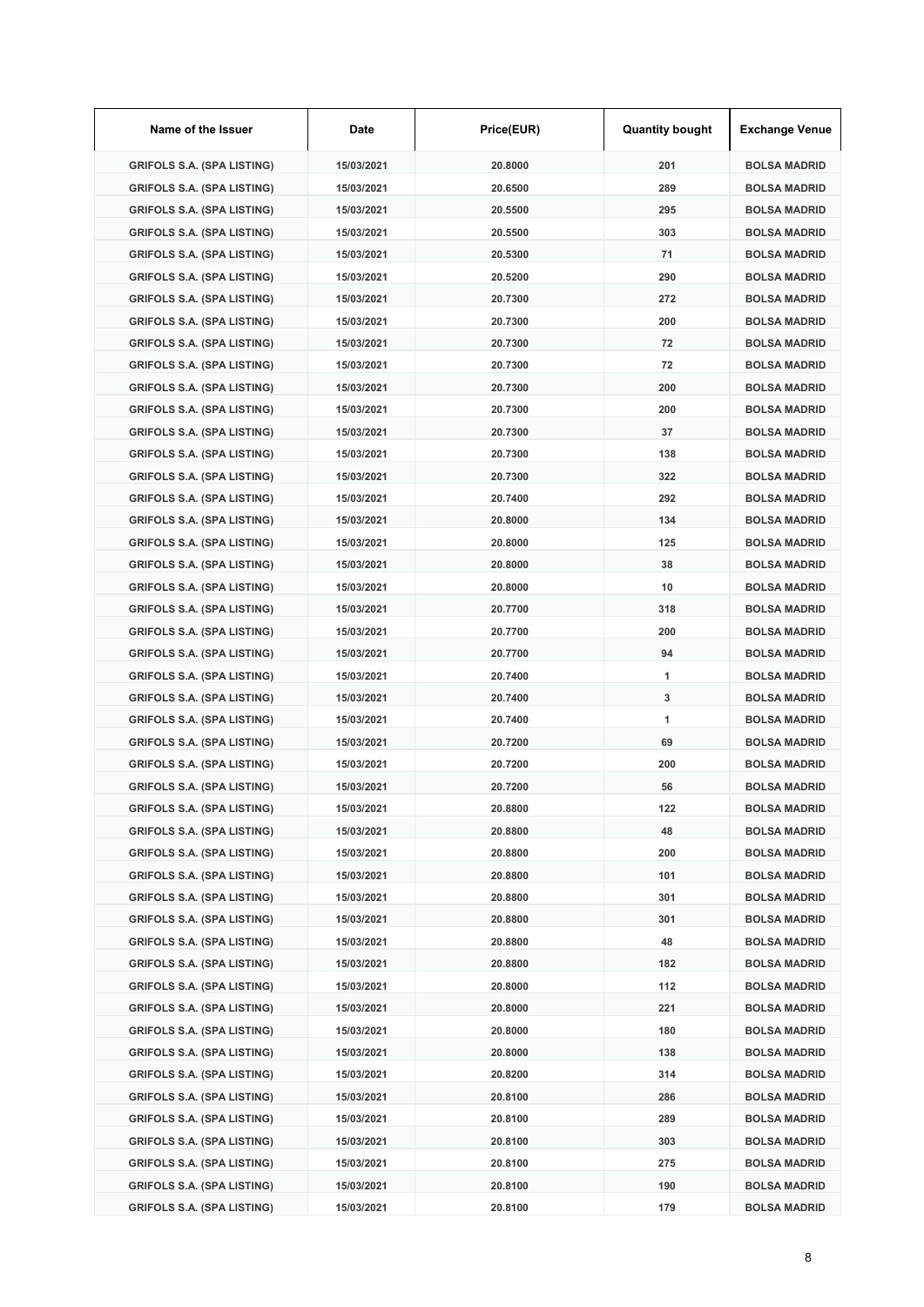| Name of the Issuer                | Date       | Price(EUR) | <b>Quantity bought</b> | <b>Exchange Venue</b> |
|-----------------------------------|------------|------------|------------------------|-----------------------|
| <b>GRIFOLS S.A. (SPA LISTING)</b> | 15/03/2021 | 20.8200    | 301                    | <b>BOLSA MADRID</b>   |
| <b>GRIFOLS S.A. (SPA LISTING)</b> | 15/03/2021 | 20.8200    | 36                     | <b>BOLSA MADRID</b>   |
| <b>GRIFOLS S.A. (SPA LISTING)</b> | 15/03/2021 | 20.8100    | 134                    | <b>BOLSA MADRID</b>   |
| <b>GRIFOLS S.A. (SPA LISTING)</b> | 15/03/2021 | 20.8100    | 174                    | <b>BOLSA MADRID</b>   |
| <b>GRIFOLS S.A. (SPA LISTING)</b> | 15/03/2021 | 20.8100    | 291                    | <b>BOLSA MADRID</b>   |
| <b>GRIFOLS S.A. (SPA LISTING)</b> | 15/03/2021 | 20.8000    | 302                    | <b>BOLSA MADRID</b>   |
| <b>GRIFOLS S.A. (SPA LISTING)</b> | 15/03/2021 | 20.7700    | 158                    | <b>BOLSA MADRID</b>   |
| <b>GRIFOLS S.A. (SPA LISTING)</b> | 15/03/2021 | 20.7700    | 164                    | <b>BOLSA MADRID</b>   |
| <b>GRIFOLS S.A. (SPA LISTING)</b> | 15/03/2021 | 20.7600    | 290                    | <b>BOLSA MADRID</b>   |
| <b>GRIFOLS S.A. (SPA LISTING)</b> | 15/03/2021 | 20.7500    | 111                    | <b>BOLSA MADRID</b>   |
| <b>GRIFOLS S.A. (SPA LISTING)</b> | 15/03/2021 | 20.7500    | 173                    | <b>BOLSA MADRID</b>   |
| <b>GRIFOLS S.A. (SPA LISTING)</b> | 15/03/2021 | 20.7300    | 299                    | <b>BOLSA MADRID</b>   |
| <b>GRIFOLS S.A. (SPA LISTING)</b> | 15/03/2021 | 20.6900    | 113                    | <b>BOLSA MADRID</b>   |
| <b>GRIFOLS S.A. (SPA LISTING)</b> | 15/03/2021 | 20.6900    | 203                    | <b>BOLSA MADRID</b>   |
| <b>GRIFOLS S.A. (SPA LISTING)</b> | 15/03/2021 | 20.7300    | 281                    | <b>BOLSA MADRID</b>   |
| <b>GRIFOLS S.A. (SPA LISTING)</b> | 15/03/2021 | 20.7200    | 637                    | <b>BOLSA MADRID</b>   |
| <b>GRIFOLS S.A. (SPA LISTING)</b> | 15/03/2021 | 20.7100    | 241                    | <b>BOLSA MADRID</b>   |
| <b>GRIFOLS S.A. (SPA LISTING)</b> | 15/03/2021 | 20.7100    | 52                     | <b>BOLSA MADRID</b>   |
| <b>GRIFOLS S.A. (SPA LISTING)</b> | 15/03/2021 | 20.7000    | 162                    | <b>BOLSA MADRID</b>   |
| <b>GRIFOLS S.A. (SPA LISTING)</b> | 15/03/2021 | 20.7200    | 343                    | <b>BOLSA MADRID</b>   |
| <b>GRIFOLS S.A. (SPA LISTING)</b> | 15/03/2021 | 20.7200    | 300                    | <b>BOLSA MADRID</b>   |
| <b>GRIFOLS S.A. (SPA LISTING)</b> | 15/03/2021 | 20.7200    | 289                    | <b>BOLSA MADRID</b>   |
| <b>GRIFOLS S.A. (SPA LISTING)</b> | 15/03/2021 | 20.7000    | 298                    | <b>BOLSA MADRID</b>   |
| <b>GRIFOLS S.A. (SPA LISTING)</b> | 15/03/2021 | 20.7000    | 279                    | <b>BOLSA MADRID</b>   |
| <b>GRIFOLS S.A. (SPA LISTING)</b> | 15/03/2021 | 20.8000    | 650                    | <b>BOLSA MADRID</b>   |
| <b>GRIFOLS S.A. (SPA LISTING)</b> | 15/03/2021 | 20.8000    | 258                    | <b>BOLSA MADRID</b>   |
| <b>GRIFOLS S.A. (SPA LISTING)</b> | 15/03/2021 | 20.7600    | 307                    | <b>BOLSA MADRID</b>   |
| <b>GRIFOLS S.A. (SPA LISTING)</b> | 15/03/2021 | 20.8100    | 274                    | <b>BOLSA MADRID</b>   |
| <b>GRIFOLS S.A. (SPA LISTING)</b> | 15/03/2021 | 20.8100    | 274                    | <b>BOLSA MADRID</b>   |
| <b>GRIFOLS S.A. (SPA LISTING)</b> | 15/03/2021 | 20.8100    | 42                     | <b>BOLSA MADRID</b>   |
| <b>GRIFOLS S.A. (SPA LISTING)</b> | 15/03/2021 | 20.7600    | 40                     | <b>BOLSA MADRID</b>   |
| <b>GRIFOLS S.A. (SPA LISTING)</b> | 15/03/2021 | 20.7600    | 75                     | <b>BOLSA MADRID</b>   |
| <b>GRIFOLS S.A. (SPA LISTING)</b> | 15/03/2021 | 20.7800    | 384                    | <b>BOLSA MADRID</b>   |
| <b>GRIFOLS S.A. (SPA LISTING)</b> | 15/03/2021 | 20.7800    | 468                    | <b>BOLSA MADRID</b>   |
| <b>GRIFOLS S.A. (SPA LISTING)</b> | 15/03/2021 | 20.7800    | 19                     | <b>BOLSA MADRID</b>   |
| <b>GRIFOLS S.A. (SPA LISTING)</b> | 15/03/2021 | 20.7400    | 279                    | <b>BOLSA MADRID</b>   |
| <b>GRIFOLS S.A. (SPA LISTING)</b> | 15/03/2021 | 20.7600    | 611                    | <b>BOLSA MADRID</b>   |
| <b>GRIFOLS S.A. (SPA LISTING)</b> | 15/03/2021 | 20.7900    | 585                    | <b>BOLSA MADRID</b>   |
| <b>GRIFOLS S.A. (SPA LISTING)</b> | 15/03/2021 | 20.7900    | 288                    | <b>BOLSA MADRID</b>   |
| <b>GRIFOLS S.A. (SPA LISTING)</b> | 15/03/2021 | 20.8100    | 300                    | <b>BOLSA MADRID</b>   |
| <b>GRIFOLS S.A. (SPA LISTING)</b> | 15/03/2021 | 20.8000    | 300                    | <b>BOLSA MADRID</b>   |
| <b>GRIFOLS S.A. (SPA LISTING)</b> | 15/03/2021 | 20.8000    | 299                    | <b>BOLSA MADRID</b>   |
| <b>GRIFOLS S.A. (SPA LISTING)</b> | 15/03/2021 | 20.7900    | 226                    | <b>BOLSA MADRID</b>   |
| <b>GRIFOLS S.A. (SPA LISTING)</b> | 15/03/2021 | 20.7700    | 337                    | <b>BOLSA MADRID</b>   |
| <b>GRIFOLS S.A. (SPA LISTING)</b> | 15/03/2021 | 20.7600    | 313                    | <b>BOLSA MADRID</b>   |
| <b>GRIFOLS S.A. (SPA LISTING)</b> | 15/03/2021 | 20.7600    | 162                    | <b>BOLSA MADRID</b>   |
| <b>GRIFOLS S.A. (SPA LISTING)</b> | 15/03/2021 | 20.7400    | 285                    | <b>BOLSA MADRID</b>   |
| <b>GRIFOLS S.A. (SPA LISTING)</b> | 15/03/2021 | 20.7500    | 197                    | <b>BOLSA MADRID</b>   |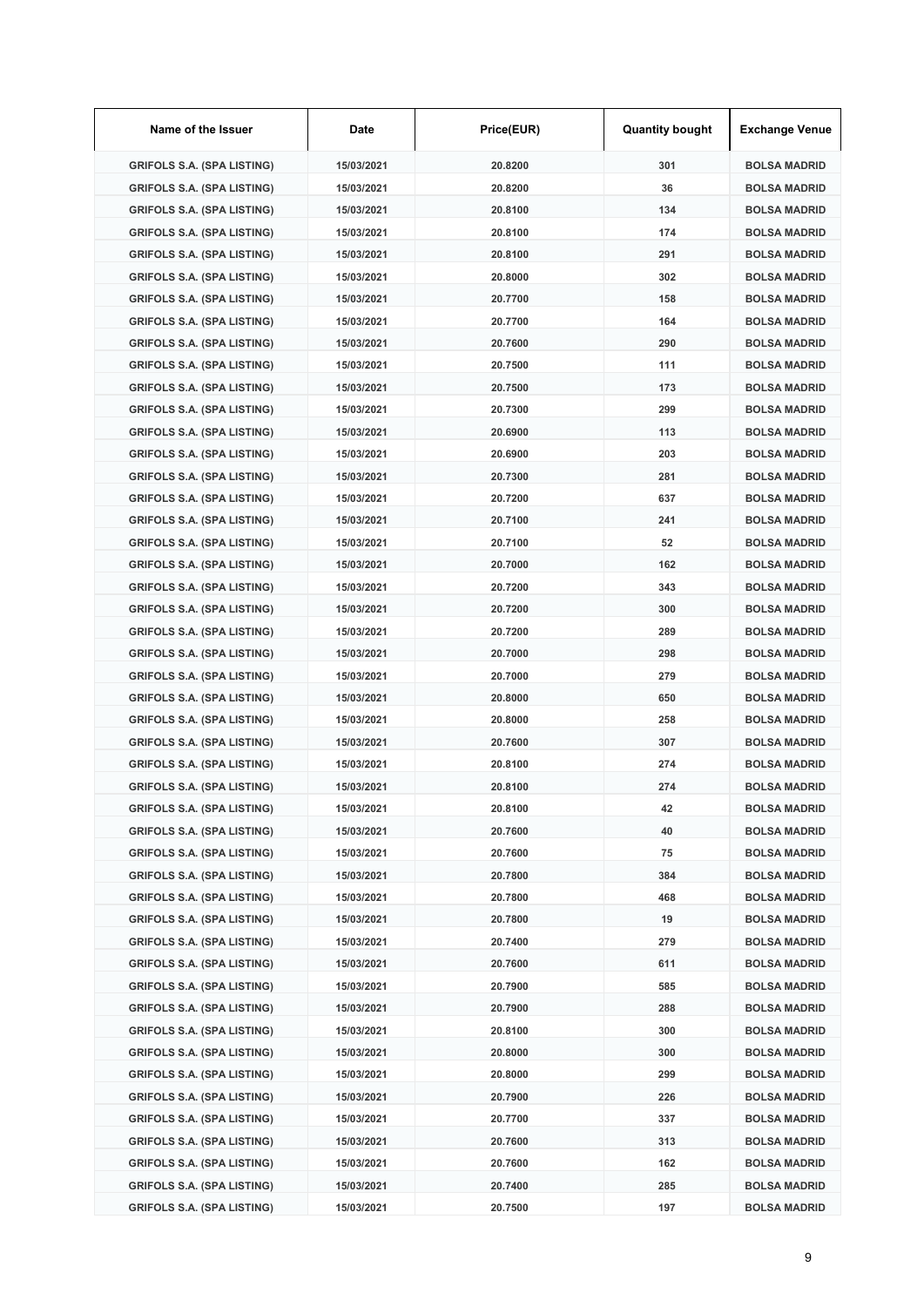| Name of the Issuer                | Date       | Price(EUR) | <b>Quantity bought</b> | <b>Exchange Venue</b> |
|-----------------------------------|------------|------------|------------------------|-----------------------|
| <b>GRIFOLS S.A. (SPA LISTING)</b> | 15/03/2021 | 20.7800    | 268                    | <b>BOLSA MADRID</b>   |
| <b>GRIFOLS S.A. (SPA LISTING)</b> | 15/03/2021 | 20.7800    | 268                    | <b>BOLSA MADRID</b>   |
| <b>GRIFOLS S.A. (SPA LISTING)</b> | 15/03/2021 | 20.7800    | 61                     | <b>BOLSA MADRID</b>   |
| <b>GRIFOLS S.A. (SPA LISTING)</b> | 15/03/2021 | 20.7700    | 302                    | <b>BOLSA MADRID</b>   |
| <b>GRIFOLS S.A. (SPA LISTING)</b> | 15/03/2021 | 20.8000    | 280                    | <b>BOLSA MADRID</b>   |
| <b>GRIFOLS S.A. (SPA LISTING)</b> | 15/03/2021 | 20,8000    | 280                    | <b>BOLSA MADRID</b>   |
| <b>GRIFOLS S.A. (SPA LISTING)</b> | 15/03/2021 | 20.8000    | 280                    | <b>BOLSA MADRID</b>   |
| <b>GRIFOLS S.A. (SPA LISTING)</b> | 15/03/2021 | 20.8000    | 24                     | <b>BOLSA MADRID</b>   |
| <b>GRIFOLS S.A. (SPA LISTING)</b> | 15/03/2021 | 20.7900    | 295                    | <b>BOLSA MADRID</b>   |
| <b>GRIFOLS S.A. (SPA LISTING)</b> | 15/03/2021 | 20.8400    | 534                    | <b>BOLSA MADRID</b>   |
| <b>GRIFOLS S.A. (SPA LISTING)</b> | 15/03/2021 | 20.8600    | 303                    | <b>BOLSA MADRID</b>   |
| <b>GRIFOLS S.A. (SPA LISTING)</b> | 15/03/2021 | 20.8700    | 317                    | <b>BOLSA MADRID</b>   |
| <b>GRIFOLS S.A. (SPA LISTING)</b> | 15/03/2021 | 20.9200    | 208                    | <b>BOLSA MADRID</b>   |
| <b>GRIFOLS S.A. (SPA LISTING)</b> | 15/03/2021 | 20.9200    | 89                     | <b>BOLSA MADRID</b>   |
| <b>GRIFOLS S.A. (SPA LISTING)</b> | 15/03/2021 | 20.9800    | 296                    | <b>BOLSA MADRID</b>   |
| <b>GRIFOLS S.A. (SPA LISTING)</b> | 15/03/2021 | 20.9800    | 635                    | <b>BOLSA MADRID</b>   |
| <b>GRIFOLS S.A. (SPA LISTING)</b> | 15/03/2021 | 20.9800    | 291                    | <b>BOLSA MADRID</b>   |
| <b>GRIFOLS S.A. (SPA LISTING)</b> | 15/03/2021 | 20.9700    | 130                    | <b>BOLSA MADRID</b>   |
| <b>GRIFOLS S.A. (SPA LISTING)</b> | 15/03/2021 | 20.9700    | 491                    | <b>BOLSA MADRID</b>   |
| <b>GRIFOLS S.A. (SPA LISTING)</b> | 15/03/2021 | 20.9600    | 313                    | <b>BOLSA MADRID</b>   |
| <b>GRIFOLS S.A. (SPA LISTING)</b> | 15/03/2021 | 20.9900    | 300                    | <b>BOLSA MADRID</b>   |
| <b>GRIFOLS S.A. (SPA LISTING)</b> | 15/03/2021 | 20.9900    | 136                    | <b>BOLSA MADRID</b>   |
| <b>GRIFOLS S.A. (SPA LISTING)</b> | 15/03/2021 | 20.9900    | 163                    | <b>BOLSA MADRID</b>   |
| <b>GRIFOLS S.A. (SPA LISTING)</b> | 15/03/2021 | 20.9900    | 177                    | <b>BOLSA MADRID</b>   |
| <b>GRIFOLS S.A. (SPA LISTING)</b> | 15/03/2021 | 20.9900    | 161                    | <b>BOLSA MADRID</b>   |
| <b>GRIFOLS S.A. (SPA LISTING)</b> | 15/03/2021 | 20.9700    | 321                    | <b>BOLSA MADRID</b>   |
| <b>GRIFOLS S.A. (SPA LISTING)</b> | 15/03/2021 | 21.0200    | 259                    | <b>BOLSA MADRID</b>   |
| <b>GRIFOLS S.A. (SPA LISTING)</b> | 15/03/2021 | 21.0200    | 288                    | <b>BOLSA MADRID</b>   |
| <b>GRIFOLS S.A. (SPA LISTING)</b> | 15/03/2021 | 21.0100    | 279                    | <b>BOLSA MADRID</b>   |
| <b>GRIFOLS S.A. (SPA LISTING)</b> | 15/03/2021 | 21.0000    | 294                    | <b>BOLSA MADRID</b>   |
| <b>GRIFOLS S.A. (SPA LISTING)</b> | 15/03/2021 | 21.0200    | 289                    | <b>BOLSA MADRID</b>   |
| <b>GRIFOLS S.A. (SPA LISTING)</b> | 15/03/2021 | 21.0600    | 500                    | <b>BOLSA MADRID</b>   |
| <b>GRIFOLS S.A. (SPA LISTING)</b> | 15/03/2021 | 21.0600    | 200                    | <b>BOLSA MADRID</b>   |
| <b>GRIFOLS S.A. (SPA LISTING)</b> | 15/03/2021 | 21.0300    | 283                    | <b>BOLSA MADRID</b>   |
| <b>GRIFOLS S.A. (SPA LISTING)</b> | 15/03/2021 | 21.0000    | 296                    | <b>BOLSA MADRID</b>   |
| <b>GRIFOLS S.A. (SPA LISTING)</b> | 15/03/2021 | 21.0100    | 647                    | <b>BOLSA MADRID</b>   |
| <b>GRIFOLS S.A. (SPA LISTING)</b> | 15/03/2021 | 21.0000    | 288                    | <b>BOLSA MADRID</b>   |
| <b>GRIFOLS S.A. (SPA LISTING)</b> | 15/03/2021 | 21.0000    | 306                    | <b>BOLSA MADRID</b>   |
| <b>GRIFOLS S.A. (SPA LISTING)</b> | 15/03/2021 | 21.0000    | 356                    | <b>BOLSA MADRID</b>   |
| <b>GRIFOLS S.A. (SPA LISTING)</b> | 15/03/2021 | 21.0000    | 242                    | <b>BOLSA MADRID</b>   |
| <b>GRIFOLS S.A. (SPA LISTING)</b> | 15/03/2021 | 21.0400    | 294                    | <b>BOLSA MADRID</b>   |
| <b>GRIFOLS S.A. (SPA LISTING)</b> | 15/03/2021 | 21.0500    | 285                    | <b>BOLSA MADRID</b>   |
| <b>GRIFOLS S.A. (SPA LISTING)</b> | 15/03/2021 | 21.0500    | 292                    | <b>BOLSA MADRID</b>   |
| <b>GRIFOLS S.A. (SPA LISTING)</b> | 15/03/2021 | 21.0200    | 261                    | <b>BOLSA MADRID</b>   |
| <b>GRIFOLS S.A. (SPA LISTING)</b> | 15/03/2021 | 21.0200    | 54                     | <b>BOLSA MADRID</b>   |
| <b>GRIFOLS S.A. (SPA LISTING)</b> | 15/03/2021 | 21.0200    | 304                    | <b>BOLSA MADRID</b>   |
| <b>GRIFOLS S.A. (SPA LISTING)</b> | 15/03/2021 | 21.1000    | 298                    | <b>BOLSA MADRID</b>   |
| <b>GRIFOLS S.A. (SPA LISTING)</b> | 15/03/2021 | 21.0800    | 676                    | <b>BOLSA MADRID</b>   |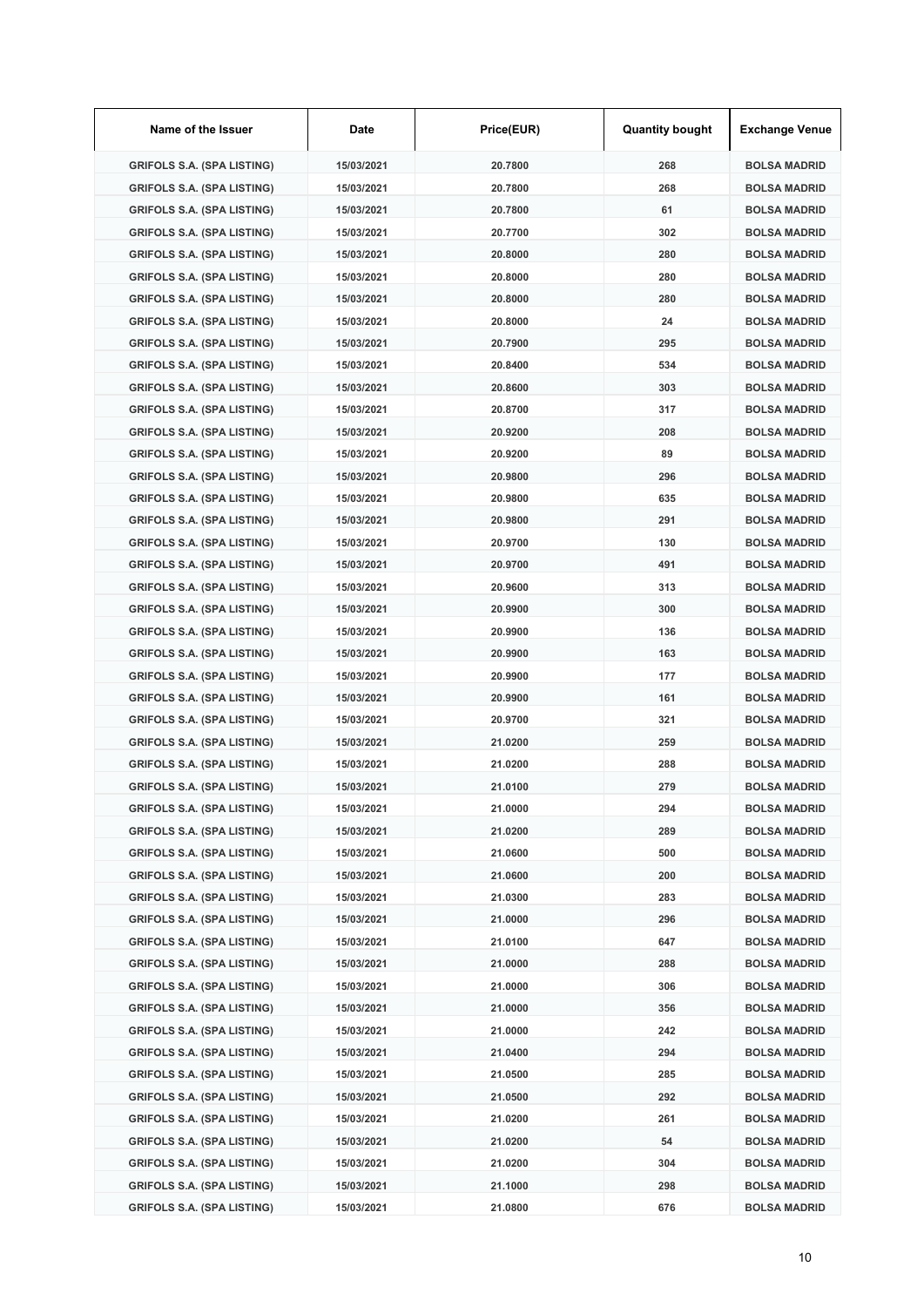| Name of the Issuer                | Date       | Price(EUR) | <b>Quantity bought</b> | <b>Exchange Venue</b> |
|-----------------------------------|------------|------------|------------------------|-----------------------|
| <b>GRIFOLS S.A. (SPA LISTING)</b> | 15/03/2021 | 21.0800    | 206                    | <b>BOLSA MADRID</b>   |
| <b>GRIFOLS S.A. (SPA LISTING)</b> | 15/03/2021 | 21.0000    | 292                    | <b>BOLSA MADRID</b>   |
| <b>GRIFOLS S.A. (SPA LISTING)</b> | 15/03/2021 | 21.0000    | 295                    | <b>BOLSA MADRID</b>   |
| <b>GRIFOLS S.A. (SPA LISTING)</b> | 15/03/2021 | 21.0000    | 317                    | <b>BOLSA MADRID</b>   |
| <b>GRIFOLS S.A. (SPA LISTING)</b> | 15/03/2021 | 20.9700    | 331                    | <b>BOLSA MADRID</b>   |
| <b>GRIFOLS S.A. (SPA LISTING)</b> | 15/03/2021 | 21.0200    | 283                    | <b>BOLSA MADRID</b>   |
| <b>GRIFOLS S.A. (SPA LISTING)</b> | 15/03/2021 | 21.0400    | 298                    | <b>BOLSA MADRID</b>   |
| <b>GRIFOLS S.A. (SPA LISTING)</b> | 15/03/2021 | 21.0100    | 210                    | <b>BOLSA MADRID</b>   |
| <b>GRIFOLS S.A. (SPA LISTING)</b> | 15/03/2021 | 21.0100    | 78                     | <b>BOLSA MADRID</b>   |
| <b>GRIFOLS S.A. (SPA LISTING)</b> | 15/03/2021 | 21.0700    | 311                    | <b>BOLSA MADRID</b>   |
| <b>GRIFOLS S.A. (SPA LISTING)</b> | 15/03/2021 | 21.1100    | 285                    | <b>BOLSA MADRID</b>   |
| <b>GRIFOLS S.A. (SPA LISTING)</b> | 15/03/2021 | 21.1700    | 313                    | <b>BOLSA MADRID</b>   |
| <b>GRIFOLS S.A. (SPA LISTING)</b> | 15/03/2021 | 21.1600    | 293                    | <b>BOLSA MADRID</b>   |
| <b>GRIFOLS S.A. (SPA LISTING)</b> | 15/03/2021 | 21.2000    | 282                    | <b>BOLSA MADRID</b>   |
| <b>GRIFOLS S.A. (SPA LISTING)</b> | 15/03/2021 | 21.2200    | 351                    | <b>BOLSA MADRID</b>   |
| <b>GRIFOLS S.A. (SPA LISTING)</b> | 15/03/2021 | 21.1900    | 332                    | <b>BOLSA MADRID</b>   |
| <b>GRIFOLS S.A. (SPA LISTING)</b> | 15/03/2021 | 21.1700    | 22                     | <b>BOLSA MADRID</b>   |
| <b>GRIFOLS S.A. (SPA LISTING)</b> | 15/03/2021 | 21.1700    | 268                    | <b>BOLSA MADRID</b>   |
| <b>GRIFOLS S.A. (SPA LISTING)</b> | 15/03/2021 | 21.1900    | 297                    | <b>BOLSA MADRID</b>   |
| <b>GRIFOLS S.A. (SPA LISTING)</b> | 15/03/2021 | 21.1900    | 853                    | <b>BOLSA MADRID</b>   |
| <b>GRIFOLS S.A. (SPA LISTING)</b> | 15/03/2021 | 21.1300    | 333                    | <b>BOLSA MADRID</b>   |
| <b>GRIFOLS S.A. (SPA LISTING)</b> | 15/03/2021 | 21.0900    | 24                     | <b>BOLSA MADRID</b>   |
| <b>GRIFOLS S.A. (SPA LISTING)</b> | 15/03/2021 | 21.0900    | 266                    | <b>BOLSA MADRID</b>   |
| <b>GRIFOLS S.A. (SPA LISTING)</b> | 15/03/2021 | 21.0900    | 10                     | <b>BOLSA MADRID</b>   |
| <b>GRIFOLS S.A. (SPA LISTING)</b> | 15/03/2021 | 21.0700    | 293                    | <b>BOLSA MADRID</b>   |
| <b>GRIFOLS S.A. (SPA LISTING)</b> | 15/03/2021 | 21.0600    | 625                    | <b>BOLSA MADRID</b>   |
| <b>GRIFOLS S.A. (SPA LISTING)</b> | 15/03/2021 | 21.0300    | 324                    | <b>BOLSA MADRID</b>   |
| <b>GRIFOLS S.A. (SPA LISTING)</b> | 15/03/2021 | 21.0300    | 292                    | <b>BOLSA MADRID</b>   |
| <b>GRIFOLS S.A. (SPA LISTING)</b> | 15/03/2021 | 21.0300    | 285                    | <b>BOLSA MADRID</b>   |
| <b>GRIFOLS S.A. (SPA LISTING)</b> | 15/03/2021 | 21.0100    | 329                    | <b>BOLSA MADRID</b>   |
| <b>GRIFOLS S.A. (SPA LISTING)</b> | 15/03/2021 | 21.0000    | 294                    | <b>BOLSA MADRID</b>   |
| <b>GRIFOLS S.A. (SPA LISTING)</b> | 15/03/2021 | 21.0500    | 295                    | <b>BOLSA MADRID</b>   |
| <b>GRIFOLS S.A. (SPA LISTING)</b> | 15/03/2021 | 21.0500    | 328                    | <b>BOLSA MADRID</b>   |
| <b>GRIFOLS S.A. (SPA LISTING)</b> | 15/03/2021 | 21.0500    | 286                    | <b>BOLSA MADRID</b>   |
| <b>GRIFOLS S.A. (SPA LISTING)</b> | 15/03/2021 | 21.0600    | 326                    | <b>BOLSA MADRID</b>   |
| <b>GRIFOLS S.A. (SPA LISTING)</b> | 15/03/2021 | 21.0400    | 298                    | <b>BOLSA MADRID</b>   |
| <b>GRIFOLS S.A. (SPA LISTING)</b> | 15/03/2021 | 21.0300    | 317                    | <b>BOLSA MADRID</b>   |
| <b>GRIFOLS S.A. (SPA LISTING)</b> | 15/03/2021 | 21.0400    | 264                    | <b>BOLSA MADRID</b>   |
| <b>GRIFOLS S.A. (SPA LISTING)</b> | 15/03/2021 | 21.0400    | 348                    | <b>BOLSA MADRID</b>   |
| <b>GRIFOLS S.A. (SPA LISTING)</b> | 15/03/2021 | 21.0400    | 934                    | <b>BOLSA MADRID</b>   |
| <b>GRIFOLS S.A. (SPA LISTING)</b> | 15/03/2021 | 21.0900    | 282                    | <b>BOLSA MADRID</b>   |
| <b>GRIFOLS S.A. (SPA LISTING)</b> | 15/03/2021 | 21.0800    | 301                    | <b>BOLSA MADRID</b>   |
| <b>GRIFOLS S.A. (SPA LISTING)</b> | 15/03/2021 | 21.0900    | 584                    | <b>BOLSA MADRID</b>   |
| <b>GRIFOLS S.A. (SPA LISTING)</b> | 15/03/2021 | 21.0900    | 294                    | <b>BOLSA MADRID</b>   |
| <b>GRIFOLS S.A. (SPA LISTING)</b> | 15/03/2021 | 21.0800    | 268                    | <b>BOLSA MADRID</b>   |
| <b>GRIFOLS S.A. (SPA LISTING)</b> | 15/03/2021 | 21.0800    | 57                     | <b>BOLSA MADRID</b>   |
| <b>GRIFOLS S.A. (SPA LISTING)</b> | 15/03/2021 | 21.0600    | 245                    | <b>BOLSA MADRID</b>   |
| <b>GRIFOLS S.A. (SPA LISTING)</b> | 15/03/2021 | 21.0600    | 51                     | <b>BOLSA MADRID</b>   |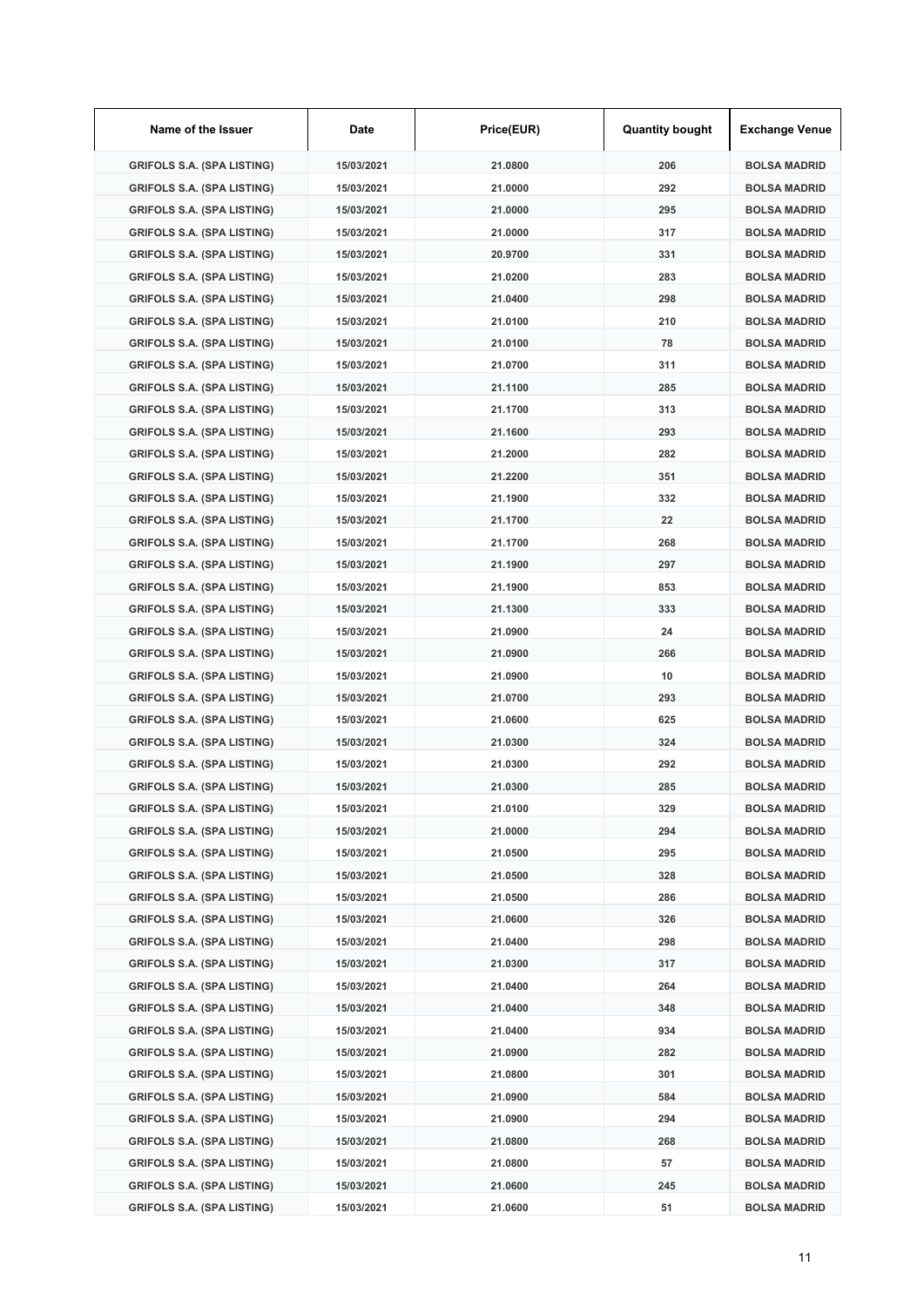| Name of the Issuer                | Date       | Price(EUR) | <b>Quantity bought</b> | <b>Exchange Venue</b> |
|-----------------------------------|------------|------------|------------------------|-----------------------|
| <b>GRIFOLS S.A. (SPA LISTING)</b> | 15/03/2021 | 21.0700    | 317                    | <b>BOLSA MADRID</b>   |
| <b>GRIFOLS S.A. (SPA LISTING)</b> | 15/03/2021 | 21.0500    | 313                    | <b>BOLSA MADRID</b>   |
| <b>GRIFOLS S.A. (SPA LISTING)</b> | 15/03/2021 | 21.0400    | 303                    | <b>BOLSA MADRID</b>   |
| <b>GRIFOLS S.A. (SPA LISTING)</b> | 15/03/2021 | 21.0500    | 291                    | <b>BOLSA MADRID</b>   |
| <b>GRIFOLS S.A. (SPA LISTING)</b> | 15/03/2021 | 21.0400    | 303                    | <b>BOLSA MADRID</b>   |
| <b>GRIFOLS S.A. (SPA LISTING)</b> | 15/03/2021 | 21.0300    | 282                    | <b>BOLSA MADRID</b>   |
| <b>GRIFOLS S.A. (SPA LISTING)</b> | 15/03/2021 | 21.0200    | 307                    | <b>BOLSA MADRID</b>   |
| <b>GRIFOLS S.A. (SPA LISTING)</b> | 15/03/2021 | 21.0100    | 291                    | <b>BOLSA MADRID</b>   |
| <b>GRIFOLS S.A. (SPA LISTING)</b> | 15/03/2021 | 21.0300    | 138                    | <b>BOLSA MADRID</b>   |
| <b>GRIFOLS S.A. (SPA LISTING)</b> | 15/03/2021 | 21.0300    | 238                    | <b>BOLSA MADRID</b>   |
| <b>GRIFOLS S.A. (SPA LISTING)</b> | 15/03/2021 | 21.0300    | 508                    | <b>BOLSA MADRID</b>   |
| <b>GRIFOLS S.A. (SPA LISTING)</b> | 15/03/2021 | 21.0100    | 331                    | <b>BOLSA MADRID</b>   |
| <b>GRIFOLS S.A. (SPA LISTING)</b> | 15/03/2021 | 21.0000    | 323                    | <b>BOLSA MADRID</b>   |
| <b>GRIFOLS S.A. (SPA LISTING)</b> | 15/03/2021 | 21.0000    | 291                    | <b>BOLSA MADRID</b>   |
| <b>GRIFOLS S.A. (SPA LISTING)</b> | 15/03/2021 | 21.0000    | 282                    | <b>BOLSA MADRID</b>   |
| <b>GRIFOLS S.A. (SPA LISTING)</b> | 15/03/2021 | 21.0000    | 4                      | <b>BOLSA MADRID</b>   |
| <b>GRIFOLS S.A. (SPA LISTING)</b> | 15/03/2021 | 21.0300    | 293                    | <b>BOLSA MADRID</b>   |
| <b>GRIFOLS S.A. (SPA LISTING)</b> | 15/03/2021 | 21.0200    | 238                    | <b>BOLSA MADRID</b>   |
| <b>GRIFOLS S.A. (SPA LISTING)</b> | 15/03/2021 | 21.0200    | 312                    | <b>BOLSA MADRID</b>   |
| <b>GRIFOLS S.A. (SPA LISTING)</b> | 15/03/2021 | 21.0200    | 200                    | <b>BOLSA MADRID</b>   |
| <b>GRIFOLS S.A. (SPA LISTING)</b> | 15/03/2021 | 21.0200    | 202                    | <b>BOLSA MADRID</b>   |
| <b>GRIFOLS S.A. (SPA LISTING)</b> | 15/03/2021 | 21.0000    | 286                    | <b>BOLSA MADRID</b>   |
| <b>GRIFOLS S.A. (SPA LISTING)</b> | 15/03/2021 | 21.0000    | 283                    | <b>BOLSA MADRID</b>   |
| <b>GRIFOLS S.A. (SPA LISTING)</b> | 15/03/2021 | 21.0100    | 257                    | <b>BOLSA MADRID</b>   |
| <b>GRIFOLS S.A. (SPA LISTING)</b> | 15/03/2021 | 21.0100    | 46                     | <b>BOLSA MADRID</b>   |
| <b>GRIFOLS S.A. (SPA LISTING)</b> | 15/03/2021 | 21.0300    | $\overline{7}$         | <b>BOLSA MADRID</b>   |
| <b>GRIFOLS S.A. (SPA LISTING)</b> | 15/03/2021 | 21.0300    | 491                    | <b>BOLSA MADRID</b>   |
| <b>GRIFOLS S.A. (SPA LISTING)</b> | 15/03/2021 | 21.0300    | 63                     | <b>BOLSA MADRID</b>   |
| <b>GRIFOLS S.A. (SPA LISTING)</b> | 15/03/2021 | 21.0300    | 341                    | <b>BOLSA MADRID</b>   |
| <b>GRIFOLS S.A. (SPA LISTING)</b> | 15/03/2021 | 21.0100    | 313                    | <b>BOLSA MADRID</b>   |
| <b>GRIFOLS S.A. (SPA LISTING)</b> | 15/03/2021 | 21.0200    | 343                    | <b>BOLSA MADRID</b>   |
| <b>GRIFOLS S.A. (SPA LISTING)</b> | 15/03/2021 | 21.0200    | 234                    | <b>BOLSA MADRID</b>   |
| <b>GRIFOLS S.A. (SPA LISTING)</b> | 15/03/2021 | 21.0100    | 302                    | <b>BOLSA MADRID</b>   |
| <b>GRIFOLS S.A. (SPA LISTING)</b> | 15/03/2021 | 21.0300    | 285                    | <b>BOLSA MADRID</b>   |
| <b>GRIFOLS S.A. (SPA LISTING)</b> | 15/03/2021 | 21.0100    | 23                     | <b>BOLSA MADRID</b>   |
| <b>GRIFOLS S.A. (SPA LISTING)</b> | 15/03/2021 | 21.0100    | 14                     | <b>BOLSA MADRID</b>   |
| <b>GRIFOLS S.A. (SPA LISTING)</b> | 15/03/2021 | 21.0100    | 18                     | <b>BOLSA MADRID</b>   |
| <b>GRIFOLS S.A. (SPA LISTING)</b> | 15/03/2021 | 21.0100    | 48                     | <b>BOLSA MADRID</b>   |
| <b>GRIFOLS S.A. (SPA LISTING)</b> | 15/03/2021 | 21.0100    | 185                    | <b>BOLSA MADRID</b>   |
| GRIFOLS S.A. (SPA LISTING)        | 15/03/2021 | 21.0000    | 339                    | <b>BOLSA MADRID</b>   |
| <b>GRIFOLS S.A. (SPA LISTING)</b> | 15/03/2021 | 21.0100    | 297                    | <b>BOLSA MADRID</b>   |
| <b>GRIFOLS S.A. (SPA LISTING)</b> | 15/03/2021 | 21.0100    | 292                    | <b>BOLSA MADRID</b>   |
| <b>GRIFOLS S.A. (SPA LISTING)</b> | 15/03/2021 | 21.0100    | 121                    | <b>BOLSA MADRID</b>   |
| <b>GRIFOLS S.A. (SPA LISTING)</b> | 15/03/2021 | 21.0100    | 574                    | <b>BOLSA MADRID</b>   |
| <b>GRIFOLS S.A. (SPA LISTING)</b> | 15/03/2021 | 21.0100    | 893                    | <b>BOLSA MADRID</b>   |
| <b>GRIFOLS S.A. (SPA LISTING)</b> | 15/03/2021 | 21.0100    | 67                     | <b>BOLSA MADRID</b>   |
| <b>GRIFOLS S.A. (SPA LISTING)</b> | 15/03/2021 | 21.0000    | 587                    | <b>BOLSA MADRID</b>   |
| <b>GRIFOLS S.A. (SPA LISTING)</b> | 15/03/2021 | 21.0000    | 303                    | <b>BOLSA MADRID</b>   |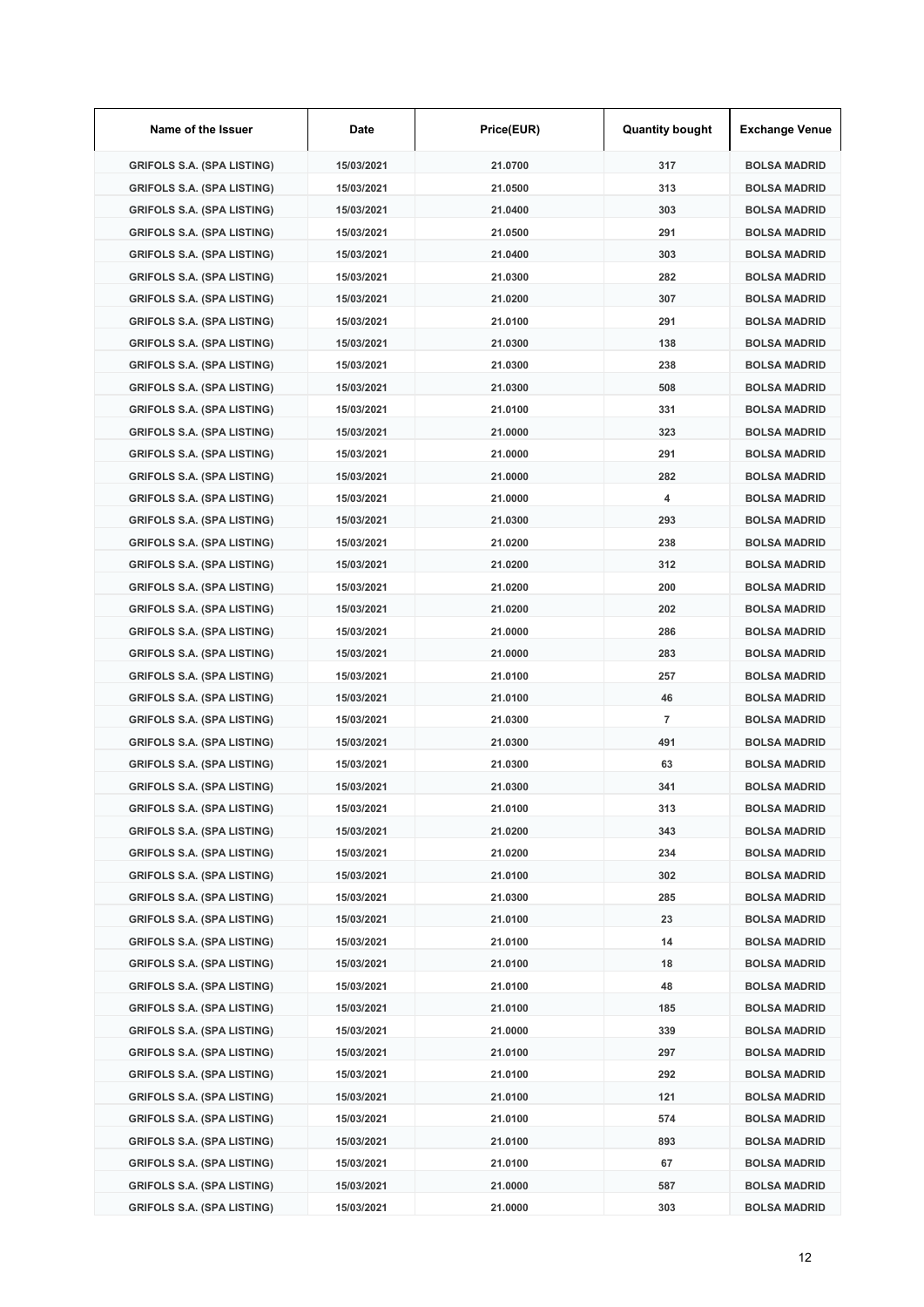| Name of the Issuer                | Date       | Price(EUR) | <b>Quantity bought</b> | <b>Exchange Venue</b> |
|-----------------------------------|------------|------------|------------------------|-----------------------|
| <b>GRIFOLS S.A. (SPA LISTING)</b> | 15/03/2021 | 21.0000    | 319                    | <b>BOLSA MADRID</b>   |
| <b>GRIFOLS S.A. (SPA LISTING)</b> | 15/03/2021 | 21.0000    | 302                    | <b>BOLSA MADRID</b>   |
| <b>GRIFOLS S.A. (SPA LISTING)</b> | 15/03/2021 | 21.0000    | 305                    | <b>BOLSA MADRID</b>   |
| <b>GRIFOLS S.A. (SPA LISTING)</b> | 15/03/2021 | 21.0000    | 305                    | <b>BOLSA MADRID</b>   |
| <b>GRIFOLS S.A. (SPA LISTING)</b> | 15/03/2021 | 21.0200    | 272                    | <b>BOLSA MADRID</b>   |
| <b>GRIFOLS S.A. (SPA LISTING)</b> | 16/03/2021 | 21.2500    | 25                     | <b>BOLSA MADRID</b>   |
| <b>GRIFOLS S.A. (SPA LISTING)</b> | 16/03/2021 | 21.2500    | 298                    | <b>BOLSA MADRID</b>   |
| <b>GRIFOLS S.A. (SPA LISTING)</b> | 16/03/2021 | 21.2500    | 534                    | <b>BOLSA MADRID</b>   |
| <b>GRIFOLS S.A. (SPA LISTING)</b> | 16/03/2021 | 21.2500    | 334                    | <b>BOLSA MADRID</b>   |
| <b>GRIFOLS S.A. (SPA LISTING)</b> | 16/03/2021 | 21.2500    | 273                    | <b>BOLSA MADRID</b>   |
| <b>GRIFOLS S.A. (SPA LISTING)</b> | 16/03/2021 | 21.2500    | 100                    | <b>BOLSA MADRID</b>   |
| <b>GRIFOLS S.A. (SPA LISTING)</b> | 16/03/2021 | 21.1100    | 333                    | <b>BOLSA MADRID</b>   |
| <b>GRIFOLS S.A. (SPA LISTING)</b> | 16/03/2021 | 21.0600    | 286                    | <b>BOLSA MADRID</b>   |
| <b>GRIFOLS S.A. (SPA LISTING)</b> | 16/03/2021 | 21.0500    | 86                     | <b>BOLSA MADRID</b>   |
| <b>GRIFOLS S.A. (SPA LISTING)</b> | 16/03/2021 | 21.0500    | 228                    | <b>BOLSA MADRID</b>   |
| <b>GRIFOLS S.A. (SPA LISTING)</b> | 16/03/2021 | 21.0500    | 204                    | <b>BOLSA MADRID</b>   |
| <b>GRIFOLS S.A. (SPA LISTING)</b> | 16/03/2021 | 21.0300    | 242                    | <b>BOLSA MADRID</b>   |
| <b>GRIFOLS S.A. (SPA LISTING)</b> | 16/03/2021 | 21.0300    | 90                     | <b>BOLSA MADRID</b>   |
| <b>GRIFOLS S.A. (SPA LISTING)</b> | 16/03/2021 | 21.0300    | 200                    | <b>BOLSA MADRID</b>   |
| <b>GRIFOLS S.A. (SPA LISTING)</b> | 16/03/2021 | 21.0300    | 1                      | <b>BOLSA MADRID</b>   |
| <b>GRIFOLS S.A. (SPA LISTING)</b> | 16/03/2021 | 21.0300    | 105                    | <b>BOLSA MADRID</b>   |
| <b>GRIFOLS S.A. (SPA LISTING)</b> | 16/03/2021 | 21.0300    | 131                    | <b>BOLSA MADRID</b>   |
| <b>GRIFOLS S.A. (SPA LISTING)</b> | 16/03/2021 | 21.0300    | 25                     | <b>BOLSA MADRID</b>   |
| <b>GRIFOLS S.A. (SPA LISTING)</b> | 16/03/2021 | 21.0300    | 20                     | <b>BOLSA MADRID</b>   |
| <b>GRIFOLS S.A. (SPA LISTING)</b> | 16/03/2021 | 21.0300    | 330                    | <b>BOLSA MADRID</b>   |
| <b>GRIFOLS S.A. (SPA LISTING)</b> | 16/03/2021 | 21.1300    | 100                    | <b>BOLSA MADRID</b>   |
| <b>GRIFOLS S.A. (SPA LISTING)</b> | 16/03/2021 | 21.1400    | 292                    | <b>BOLSA MADRID</b>   |
| <b>GRIFOLS S.A. (SPA LISTING)</b> | 16/03/2021 | 21.1200    | 303                    | <b>BOLSA MADRID</b>   |
| <b>GRIFOLS S.A. (SPA LISTING)</b> | 16/03/2021 | 21.1200    | 266                    | <b>BOLSA MADRID</b>   |
| <b>GRIFOLS S.A. (SPA LISTING)</b> | 16/03/2021 | 21.2600    | 646                    | <b>BOLSA MADRID</b>   |
| <b>GRIFOLS S.A. (SPA LISTING)</b> | 16/03/2021 | 21.2600    | 200                    | <b>BOLSA MADRID</b>   |
| <b>GRIFOLS S.A. (SPA LISTING)</b> | 16/03/2021 | 21.2600    | 470                    | <b>BOLSA MADRID</b>   |
| <b>GRIFOLS S.A. (SPA LISTING)</b> | 16/03/2021 | 21.2600    | 284                    | <b>BOLSA MADRID</b>   |
| <b>GRIFOLS S.A. (SPA LISTING)</b> | 16/03/2021 | 21.3300    | 294                    | <b>BOLSA MADRID</b>   |
| <b>GRIFOLS S.A. (SPA LISTING)</b> | 16/03/2021 | 21.2900    | 301                    | <b>BOLSA MADRID</b>   |
| <b>GRIFOLS S.A. (SPA LISTING)</b> | 16/03/2021 | 21.3200    | 289                    | <b>BOLSA MADRID</b>   |
| <b>GRIFOLS S.A. (SPA LISTING)</b> | 16/03/2021 | 21.3200    | 201                    | <b>BOLSA MADRID</b>   |
| <b>GRIFOLS S.A. (SPA LISTING)</b> | 16/03/2021 | 21.3200    | 77                     | <b>BOLSA MADRID</b>   |
| <b>GRIFOLS S.A. (SPA LISTING)</b> | 16/03/2021 | 21.2800    | 316                    | <b>BOLSA MADRID</b>   |
| <b>GRIFOLS S.A. (SPA LISTING)</b> | 16/03/2021 | 21.3100    | 160                    | <b>BOLSA MADRID</b>   |
| <b>GRIFOLS S.A. (SPA LISTING)</b> | 16/03/2021 | 21.3100    | 455                    | <b>BOLSA MADRID</b>   |
| <b>GRIFOLS S.A. (SPA LISTING)</b> | 16/03/2021 | 21.2900    | 292                    | <b>BOLSA MADRID</b>   |
| <b>GRIFOLS S.A. (SPA LISTING)</b> | 16/03/2021 | 21.2400    | 607                    | <b>BOLSA MADRID</b>   |
| <b>GRIFOLS S.A. (SPA LISTING)</b> | 16/03/2021 | 21.2400    | 341                    | <b>BOLSA MADRID</b>   |
| <b>GRIFOLS S.A. (SPA LISTING)</b> | 16/03/2021 | 21.2900    | 305                    | <b>BOLSA MADRID</b>   |
| <b>GRIFOLS S.A. (SPA LISTING)</b> | 16/03/2021 | 21.2900    | 273                    | <b>BOLSA MADRID</b>   |
| <b>GRIFOLS S.A. (SPA LISTING)</b> | 16/03/2021 | 21.2900    | 29                     | <b>BOLSA MADRID</b>   |
| <b>GRIFOLS S.A. (SPA LISTING)</b> | 16/03/2021 | 21.2900    | 64                     | <b>BOLSA MADRID</b>   |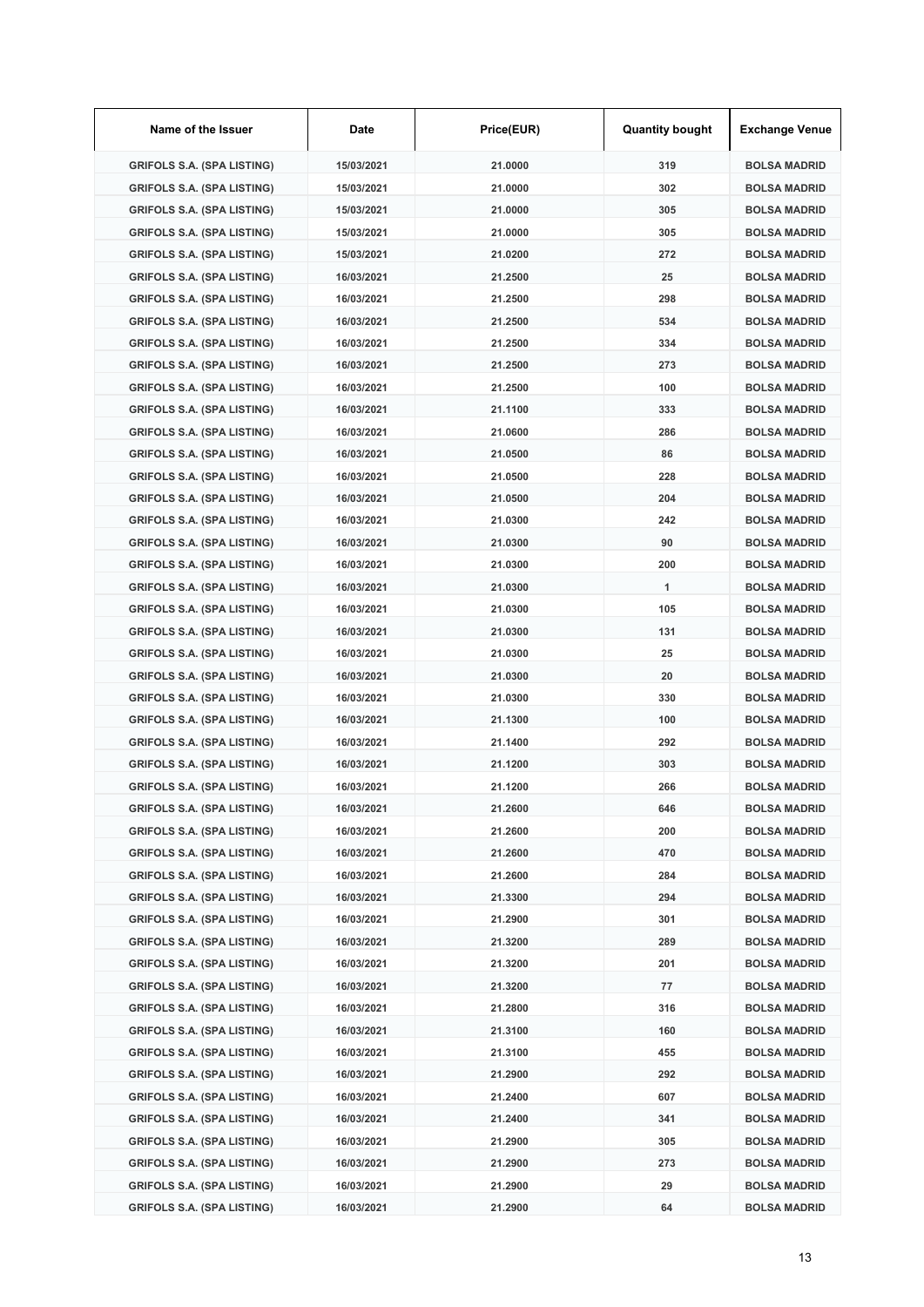| Name of the Issuer                | Date       | Price(EUR) | <b>Quantity bought</b> | <b>Exchange Venue</b> |
|-----------------------------------|------------|------------|------------------------|-----------------------|
| <b>GRIFOLS S.A. (SPA LISTING)</b> | 16/03/2021 | 21.2900    | 252                    | <b>BOLSA MADRID</b>   |
| <b>GRIFOLS S.A. (SPA LISTING)</b> | 16/03/2021 | 21.2600    | 317                    | <b>BOLSA MADRID</b>   |
| <b>GRIFOLS S.A. (SPA LISTING)</b> | 16/03/2021 | 21.2400    | 403                    | <b>BOLSA MADRID</b>   |
| <b>GRIFOLS S.A. (SPA LISTING)</b> | 16/03/2021 | 21.2400    | 491                    | <b>BOLSA MADRID</b>   |
| <b>GRIFOLS S.A. (SPA LISTING)</b> | 16/03/2021 | 21.2200    | 294                    | <b>BOLSA MADRID</b>   |
| <b>GRIFOLS S.A. (SPA LISTING)</b> | 16/03/2021 | 21.1700    | 33                     | <b>BOLSA MADRID</b>   |
| <b>GRIFOLS S.A. (SPA LISTING)</b> | 16/03/2021 | 21.1700    | 81                     | <b>BOLSA MADRID</b>   |
| <b>GRIFOLS S.A. (SPA LISTING)</b> | 16/03/2021 | 21.1700    | 191                    | <b>BOLSA MADRID</b>   |
| <b>GRIFOLS S.A. (SPA LISTING)</b> | 16/03/2021 | 21.3100    | 642                    | <b>BOLSA MADRID</b>   |
| <b>GRIFOLS S.A. (SPA LISTING)</b> | 16/03/2021 | 21.3000    | 216                    | <b>BOLSA MADRID</b>   |
| <b>GRIFOLS S.A. (SPA LISTING)</b> | 16/03/2021 | 21.3000    | 78                     | <b>BOLSA MADRID</b>   |
| <b>GRIFOLS S.A. (SPA LISTING)</b> | 16/03/2021 | 21.3000    | 306                    | <b>BOLSA MADRID</b>   |
| <b>GRIFOLS S.A. (SPA LISTING)</b> | 16/03/2021 | 21.3200    | 298                    | <b>BOLSA MADRID</b>   |
| <b>GRIFOLS S.A. (SPA LISTING)</b> | 16/03/2021 | 21.3100    | 280                    | <b>BOLSA MADRID</b>   |
| <b>GRIFOLS S.A. (SPA LISTING)</b> | 16/03/2021 | 21.3100    | 136                    | <b>BOLSA MADRID</b>   |
| <b>GRIFOLS S.A. (SPA LISTING)</b> | 16/03/2021 | 21.3100    | 10                     | <b>BOLSA MADRID</b>   |
| <b>GRIFOLS S.A. (SPA LISTING)</b> | 16/03/2021 | 21.3100    | 175                    | <b>BOLSA MADRID</b>   |
| <b>GRIFOLS S.A. (SPA LISTING)</b> | 16/03/2021 | 21.3300    | 304                    | <b>BOLSA MADRID</b>   |
| <b>GRIFOLS S.A. (SPA LISTING)</b> | 16/03/2021 | 21.3400    | 559                    | <b>BOLSA MADRID</b>   |
| <b>GRIFOLS S.A. (SPA LISTING)</b> | 16/03/2021 | 21.3400    | 581                    | <b>BOLSA MADRID</b>   |
| <b>GRIFOLS S.A. (SPA LISTING)</b> | 16/03/2021 | 21.3400    | $\overline{2}$         | <b>BOLSA MADRID</b>   |
| <b>GRIFOLS S.A. (SPA LISTING)</b> | 16/03/2021 | 21.3800    | 298                    | <b>BOLSA MADRID</b>   |
| <b>GRIFOLS S.A. (SPA LISTING)</b> | 16/03/2021 | 21.4300    | 327                    | <b>BOLSA MADRID</b>   |
| <b>GRIFOLS S.A. (SPA LISTING)</b> | 16/03/2021 | 21.4500    | 258                    | <b>BOLSA MADRID</b>   |
| <b>GRIFOLS S.A. (SPA LISTING)</b> | 16/03/2021 | 21.4500    | 393                    | <b>BOLSA MADRID</b>   |
| <b>GRIFOLS S.A. (SPA LISTING)</b> | 16/03/2021 | 21.4500    | 287                    | <b>BOLSA MADRID</b>   |
| <b>GRIFOLS S.A. (SPA LISTING)</b> | 16/03/2021 | 21.4400    | 284                    | <b>BOLSA MADRID</b>   |
| <b>GRIFOLS S.A. (SPA LISTING)</b> | 16/03/2021 | 21.4100    | 321                    | <b>BOLSA MADRID</b>   |
| <b>GRIFOLS S.A. (SPA LISTING)</b> | 16/03/2021 | 21.3900    | 286                    | <b>BOLSA MADRID</b>   |
| <b>GRIFOLS S.A. (SPA LISTING)</b> | 16/03/2021 | 21.3900    | 16                     | <b>BOLSA MADRID</b>   |
| <b>GRIFOLS S.A. (SPA LISTING)</b> | 16/03/2021 | 21.4400    | 520                    | <b>BOLSA MADRID</b>   |
| <b>GRIFOLS S.A. (SPA LISTING)</b> | 16/03/2021 | 21.4400    | 391                    | <b>BOLSA MADRID</b>   |
| <b>GRIFOLS S.A. (SPA LISTING)</b> | 16/03/2021 | 21.4400    | 200                    | <b>BOLSA MADRID</b>   |
| <b>GRIFOLS S.A. (SPA LISTING)</b> | 16/03/2021 | 21.5100    | 282                    | <b>BOLSA MADRID</b>   |
| <b>GRIFOLS S.A. (SPA LISTING)</b> | 16/03/2021 | 21.5000    | 284                    | <b>BOLSA MADRID</b>   |
| <b>GRIFOLS S.A. (SPA LISTING)</b> | 16/03/2021 | 21.5100    | 316                    | <b>BOLSA MADRID</b>   |
| <b>GRIFOLS S.A. (SPA LISTING)</b> | 16/03/2021 | 21.5100    | 162                    | <b>BOLSA MADRID</b>   |
| <b>GRIFOLS S.A. (SPA LISTING)</b> | 16/03/2021 | 21.5100    | 136                    | <b>BOLSA MADRID</b>   |
| <b>GRIFOLS S.A. (SPA LISTING)</b> | 16/03/2021 | 21.5200    | 285                    | <b>BOLSA MADRID</b>   |
| GRIFOLS S.A. (SPA LISTING)        | 16/03/2021 | 21.5200    | 528                    | <b>BOLSA MADRID</b>   |
| <b>GRIFOLS S.A. (SPA LISTING)</b> | 16/03/2021 | 21.5300    | 582                    | <b>BOLSA MADRID</b>   |
| <b>GRIFOLS S.A. (SPA LISTING)</b> | 16/03/2021 | 21.5200    | 325                    | <b>BOLSA MADRID</b>   |
| <b>GRIFOLS S.A. (SPA LISTING)</b> | 16/03/2021 | 21.5200    | 288                    | <b>BOLSA MADRID</b>   |
| <b>GRIFOLS S.A. (SPA LISTING)</b> | 16/03/2021 | 21.4900    | 326                    | <b>BOLSA MADRID</b>   |
| <b>GRIFOLS S.A. (SPA LISTING)</b> | 16/03/2021 | 21.4300    | 294                    | <b>BOLSA MADRID</b>   |
| <b>GRIFOLS S.A. (SPA LISTING)</b> | 16/03/2021 | 21.3500    | 316                    | <b>BOLSA MADRID</b>   |
| <b>GRIFOLS S.A. (SPA LISTING)</b> | 16/03/2021 | 21.3800    | 586                    | <b>BOLSA MADRID</b>   |
| <b>GRIFOLS S.A. (SPA LISTING)</b> | 16/03/2021 | 21.3300    | 243                    | <b>BOLSA MADRID</b>   |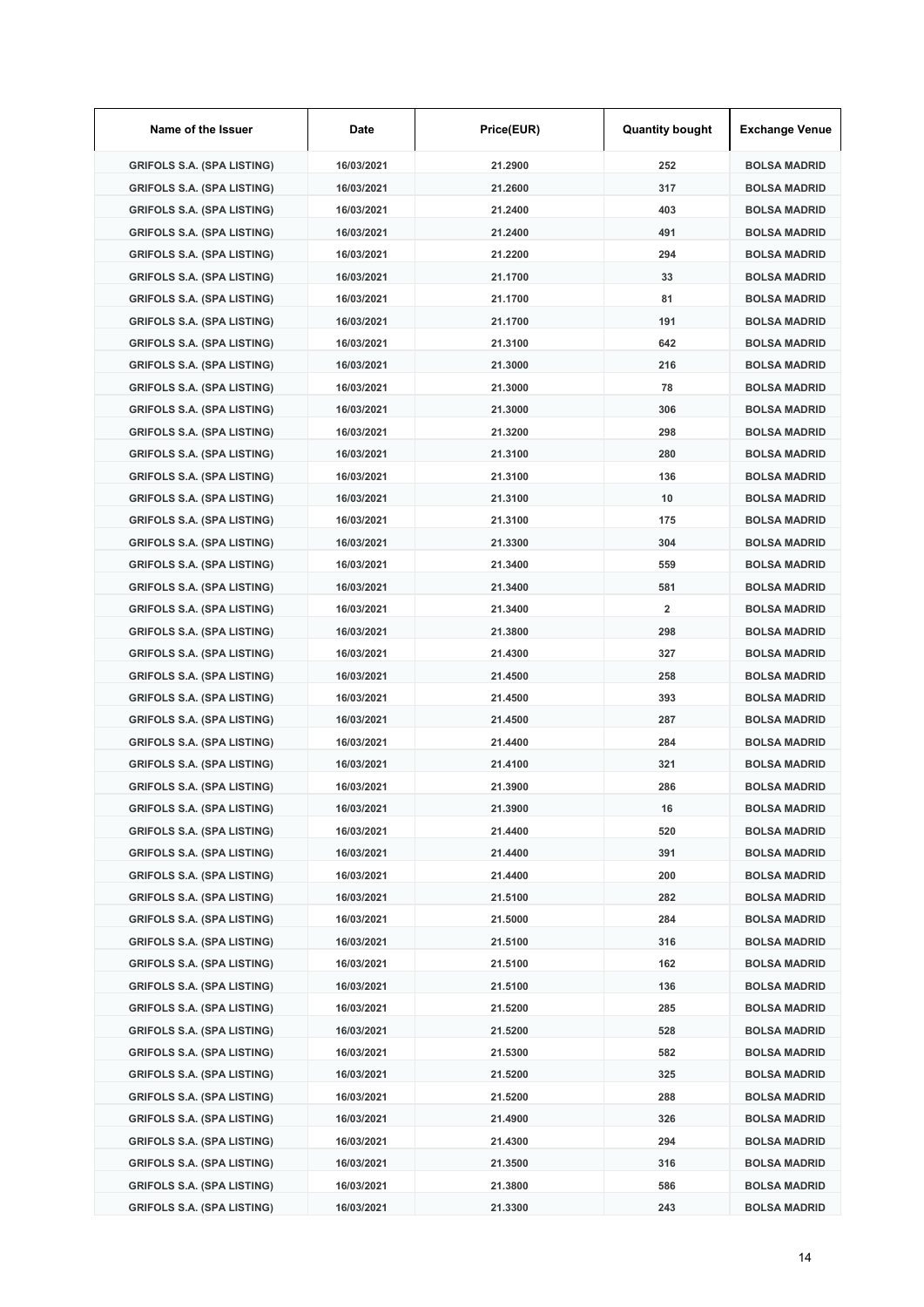| Name of the Issuer                | Date       | Price(EUR) | <b>Quantity bought</b> | <b>Exchange Venue</b> |
|-----------------------------------|------------|------------|------------------------|-----------------------|
| <b>GRIFOLS S.A. (SPA LISTING)</b> | 16/03/2021 | 21.3300    | 49                     | <b>BOLSA MADRID</b>   |
| <b>GRIFOLS S.A. (SPA LISTING)</b> | 16/03/2021 | 21.3200    | 173                    | <b>BOLSA MADRID</b>   |
| <b>GRIFOLS S.A. (SPA LISTING)</b> | 16/03/2021 | 21.3200    | 114                    | <b>BOLSA MADRID</b>   |
| <b>GRIFOLS S.A. (SPA LISTING)</b> | 16/03/2021 | 21.3000    | 308                    | <b>BOLSA MADRID</b>   |
| <b>GRIFOLS S.A. (SPA LISTING)</b> | 16/03/2021 | 21.3000    | 305                    | <b>BOLSA MADRID</b>   |
| <b>GRIFOLS S.A. (SPA LISTING)</b> | 16/03/2021 | 21.2400    | 293                    | <b>BOLSA MADRID</b>   |
| <b>GRIFOLS S.A. (SPA LISTING)</b> | 16/03/2021 | 21.2900    | 285                    | <b>BOLSA MADRID</b>   |
| <b>GRIFOLS S.A. (SPA LISTING)</b> | 16/03/2021 | 21.2800    | 577                    | <b>BOLSA MADRID</b>   |
| <b>GRIFOLS S.A. (SPA LISTING)</b> | 16/03/2021 | 21.2700    | 279                    | <b>BOLSA MADRID</b>   |
| <b>GRIFOLS S.A. (SPA LISTING)</b> | 16/03/2021 | 21.2600    | 318                    | <b>BOLSA MADRID</b>   |
| <b>GRIFOLS S.A. (SPA LISTING)</b> | 16/03/2021 | 21.2500    | 331                    | <b>BOLSA MADRID</b>   |
| <b>GRIFOLS S.A. (SPA LISTING)</b> | 16/03/2021 | 21.2800    | 283                    | <b>BOLSA MADRID</b>   |
| <b>GRIFOLS S.A. (SPA LISTING)</b> | 16/03/2021 | 21.2800    | 290                    | <b>BOLSA MADRID</b>   |
| <b>GRIFOLS S.A. (SPA LISTING)</b> | 16/03/2021 | 21.2800    | 280                    | <b>BOLSA MADRID</b>   |
| <b>GRIFOLS S.A. (SPA LISTING)</b> | 16/03/2021 | 21.3400    | 322                    | <b>BOLSA MADRID</b>   |
| <b>GRIFOLS S.A. (SPA LISTING)</b> | 16/03/2021 | 21.3500    | 345                    | <b>BOLSA MADRID</b>   |
| <b>GRIFOLS S.A. (SPA LISTING)</b> | 16/03/2021 | 21.3500    | 202                    | <b>BOLSA MADRID</b>   |
| <b>GRIFOLS S.A. (SPA LISTING)</b> | 16/03/2021 | 21.3500    | 385                    | <b>BOLSA MADRID</b>   |
| <b>GRIFOLS S.A. (SPA LISTING)</b> | 16/03/2021 | 21.3300    | 326                    | <b>BOLSA MADRID</b>   |
| <b>GRIFOLS S.A. (SPA LISTING)</b> | 16/03/2021 | 21.3000    | 327                    | <b>BOLSA MADRID</b>   |
| <b>GRIFOLS S.A. (SPA LISTING)</b> | 16/03/2021 | 21.3300    | 291                    | <b>BOLSA MADRID</b>   |
| <b>GRIFOLS S.A. (SPA LISTING)</b> | 16/03/2021 | 21.3800    | 889                    | <b>BOLSA MADRID</b>   |
| <b>GRIFOLS S.A. (SPA LISTING)</b> | 16/03/2021 | 21.3500    | 282                    | <b>BOLSA MADRID</b>   |
| <b>GRIFOLS S.A. (SPA LISTING)</b> | 16/03/2021 | 21.3800    | 294                    | <b>BOLSA MADRID</b>   |
| <b>GRIFOLS S.A. (SPA LISTING)</b> | 16/03/2021 | 21.4100    | 799                    | <b>BOLSA MADRID</b>   |
| <b>GRIFOLS S.A. (SPA LISTING)</b> | 16/03/2021 | 21.4100    | 62                     | <b>BOLSA MADRID</b>   |
| <b>GRIFOLS S.A. (SPA LISTING)</b> | 16/03/2021 | 21.3900    | 296                    | <b>BOLSA MADRID</b>   |
| <b>GRIFOLS S.A. (SPA LISTING)</b> | 16/03/2021 | 21.3700    | 294                    | <b>BOLSA MADRID</b>   |
| <b>GRIFOLS S.A. (SPA LISTING)</b> | 16/03/2021 | 21.3600    | 83                     | <b>BOLSA MADRID</b>   |
| <b>GRIFOLS S.A. (SPA LISTING)</b> | 16/03/2021 | 21.3600    | 50                     | <b>BOLSA MADRID</b>   |
| <b>GRIFOLS S.A. (SPA LISTING)</b> | 16/03/2021 | 21.3500    | 196                    | <b>BOLSA MADRID</b>   |
| <b>GRIFOLS S.A. (SPA LISTING)</b> | 16/03/2021 | 21.3500    | 85                     | <b>BOLSA MADRID</b>   |
| <b>GRIFOLS S.A. (SPA LISTING)</b> | 16/03/2021 | 21.3500    | 352                    | <b>BOLSA MADRID</b>   |
| <b>GRIFOLS S.A. (SPA LISTING)</b> | 16/03/2021 | 21.3100    | $\overline{2}$         | <b>BOLSA MADRID</b>   |
| <b>GRIFOLS S.A. (SPA LISTING)</b> | 16/03/2021 | 21.3100    | 359                    | <b>BOLSA MADRID</b>   |
| <b>GRIFOLS S.A. (SPA LISTING)</b> | 16/03/2021 | 21.3500    | 183                    | <b>BOLSA MADRID</b>   |
| <b>GRIFOLS S.A. (SPA LISTING)</b> | 16/03/2021 | 21.3500    | 144                    | <b>BOLSA MADRID</b>   |
| <b>GRIFOLS S.A. (SPA LISTING)</b> | 16/03/2021 | 21.3600    | 297                    | <b>BOLSA MADRID</b>   |
| <b>GRIFOLS S.A. (SPA LISTING)</b> | 16/03/2021 | 21.3600    | 19                     | <b>BOLSA MADRID</b>   |
| GRIFOLS S.A. (SPA LISTING)        | 16/03/2021 | 21.4000    | 238                    | <b>BOLSA MADRID</b>   |
| <b>GRIFOLS S.A. (SPA LISTING)</b> | 16/03/2021 | 21.4000    | 53                     | <b>BOLSA MADRID</b>   |
| <b>GRIFOLS S.A. (SPA LISTING)</b> | 16/03/2021 | 21.4000    | 297                    | <b>BOLSA MADRID</b>   |
| <b>GRIFOLS S.A. (SPA LISTING)</b> | 16/03/2021 | 21.4000    | 49                     | <b>BOLSA MADRID</b>   |
| <b>GRIFOLS S.A. (SPA LISTING)</b> | 16/03/2021 | 21.4000    | 21                     | <b>BOLSA MADRID</b>   |
| <b>GRIFOLS S.A. (SPA LISTING)</b> | 16/03/2021 | 21.4000    | 2                      | <b>BOLSA MADRID</b>   |
| <b>GRIFOLS S.A. (SPA LISTING)</b> | 16/03/2021 | 21.3900    | 289                    | <b>BOLSA MADRID</b>   |
| <b>GRIFOLS S.A. (SPA LISTING)</b> | 16/03/2021 | 21.3500    | 49                     | <b>BOLSA MADRID</b>   |
| <b>GRIFOLS S.A. (SPA LISTING)</b> | 16/03/2021 | 21.3500    | 292                    | <b>BOLSA MADRID</b>   |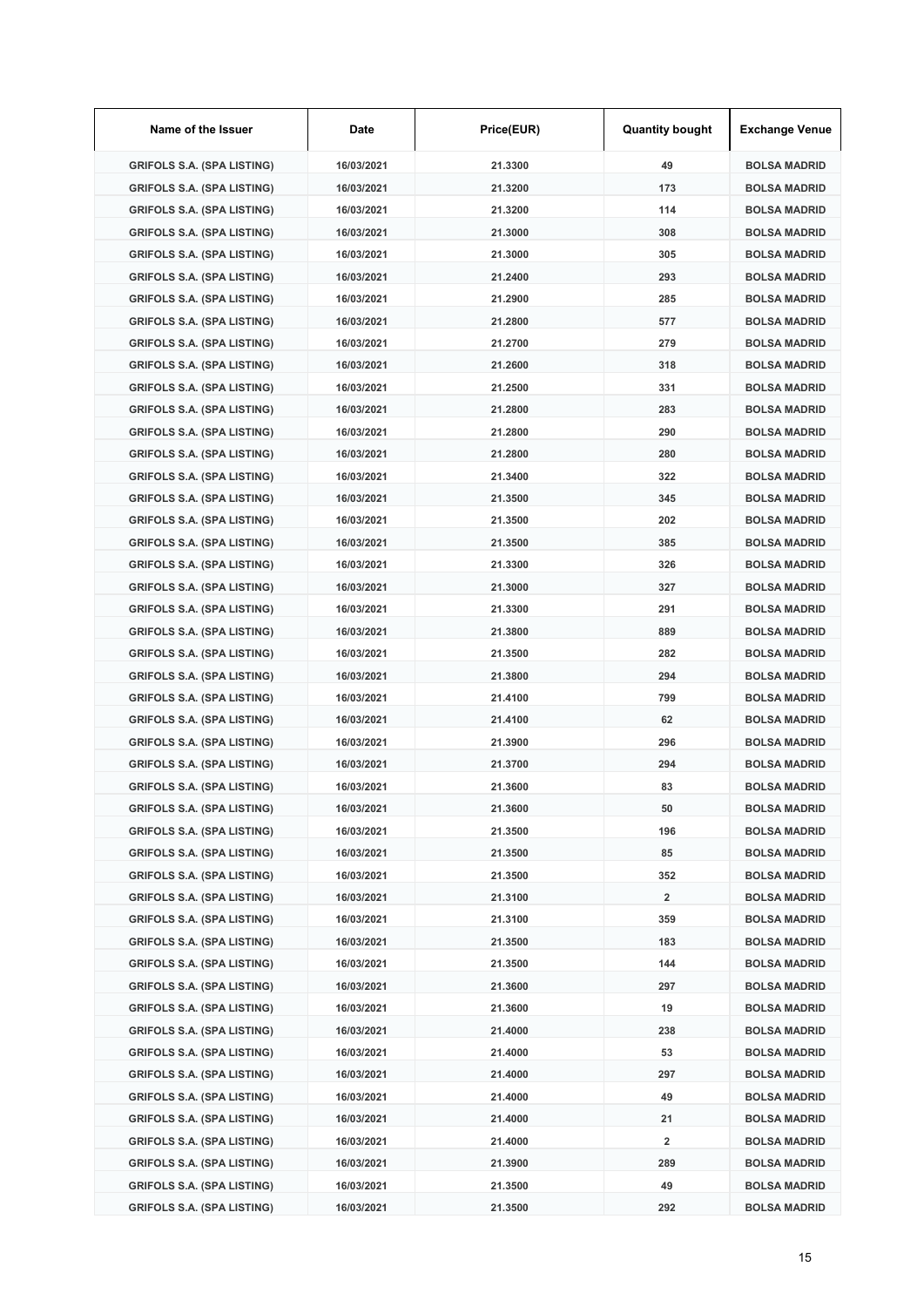| Name of the Issuer                | Date       | Price(EUR) | <b>Quantity bought</b> | <b>Exchange Venue</b> |
|-----------------------------------|------------|------------|------------------------|-----------------------|
| <b>GRIFOLS S.A. (SPA LISTING)</b> | 16/03/2021 | 21.3600    | 34                     | <b>BOLSA MADRID</b>   |
| <b>GRIFOLS S.A. (SPA LISTING)</b> | 16/03/2021 | 21.3600    | 34                     | <b>BOLSA MADRID</b>   |
| <b>GRIFOLS S.A. (SPA LISTING)</b> | 16/03/2021 | 21.3600    | 200                    | <b>BOLSA MADRID</b>   |
| <b>GRIFOLS S.A. (SPA LISTING)</b> | 16/03/2021 | 21.3600    | 60                     | <b>BOLSA MADRID</b>   |
| <b>GRIFOLS S.A. (SPA LISTING)</b> | 16/03/2021 | 21.3400    | 42                     | <b>BOLSA MADRID</b>   |
| <b>GRIFOLS S.A. (SPA LISTING)</b> | 16/03/2021 | 21.3400    | 62                     | <b>BOLSA MADRID</b>   |
| <b>GRIFOLS S.A. (SPA LISTING)</b> | 16/03/2021 | 21.3400    | 19                     | <b>BOLSA MADRID</b>   |
| <b>GRIFOLS S.A. (SPA LISTING)</b> | 16/03/2021 | 21.3300    | 182                    | <b>BOLSA MADRID</b>   |
| <b>GRIFOLS S.A. (SPA LISTING)</b> | 16/03/2021 | 21.3200    | 291                    | <b>BOLSA MADRID</b>   |
| <b>GRIFOLS S.A. (SPA LISTING)</b> | 16/03/2021 | 21.3100    | 315                    | <b>BOLSA MADRID</b>   |
| <b>GRIFOLS S.A. (SPA LISTING)</b> | 16/03/2021 | 21.4000    | 221                    | <b>BOLSA MADRID</b>   |
| <b>GRIFOLS S.A. (SPA LISTING)</b> | 16/03/2021 | 21.4000    | 86                     | <b>BOLSA MADRID</b>   |
| <b>GRIFOLS S.A. (SPA LISTING)</b> | 16/03/2021 | 21.4400    | 325                    | <b>BOLSA MADRID</b>   |
| <b>GRIFOLS S.A. (SPA LISTING)</b> | 16/03/2021 | 21.4400    | 66                     | <b>BOLSA MADRID</b>   |
| <b>GRIFOLS S.A. (SPA LISTING)</b> | 16/03/2021 | 21.4400    | 237                    | <b>BOLSA MADRID</b>   |
| <b>GRIFOLS S.A. (SPA LISTING)</b> | 16/03/2021 | 21.4300    | 286                    | <b>BOLSA MADRID</b>   |
| <b>GRIFOLS S.A. (SPA LISTING)</b> | 16/03/2021 | 21.4100    | 584                    | <b>BOLSA MADRID</b>   |
| <b>GRIFOLS S.A. (SPA LISTING)</b> | 16/03/2021 | 21.4000    | 297                    | <b>BOLSA MADRID</b>   |
| <b>GRIFOLS S.A. (SPA LISTING)</b> | 16/03/2021 | 21.4400    | 22                     | <b>BOLSA MADRID</b>   |
| <b>GRIFOLS S.A. (SPA LISTING)</b> | 16/03/2021 | 21.4400    | 291                    | <b>BOLSA MADRID</b>   |
| <b>GRIFOLS S.A. (SPA LISTING)</b> | 16/03/2021 | 21.4200    | 310                    | <b>BOLSA MADRID</b>   |
| <b>GRIFOLS S.A. (SPA LISTING)</b> | 16/03/2021 | 21.4300    | 304                    | <b>BOLSA MADRID</b>   |
| <b>GRIFOLS S.A. (SPA LISTING)</b> | 16/03/2021 | 21.4400    | 293                    | <b>BOLSA MADRID</b>   |
| <b>GRIFOLS S.A. (SPA LISTING)</b> | 16/03/2021 | 21.4800    | 78                     | <b>BOLSA MADRID</b>   |
| <b>GRIFOLS S.A. (SPA LISTING)</b> | 16/03/2021 | 21.4800    | 216                    | <b>BOLSA MADRID</b>   |
| <b>GRIFOLS S.A. (SPA LISTING)</b> | 16/03/2021 | 21.5200    | 188                    | <b>BOLSA MADRID</b>   |
| <b>GRIFOLS S.A. (SPA LISTING)</b> | 16/03/2021 | 21.5500    | 287                    | <b>BOLSA MADRID</b>   |
| <b>GRIFOLS S.A. (SPA LISTING)</b> | 16/03/2021 | 21.5500    | 54                     | <b>BOLSA MADRID</b>   |
| <b>GRIFOLS S.A. (SPA LISTING)</b> | 16/03/2021 | 21.5500    | 224                    | <b>BOLSA MADRID</b>   |
| <b>GRIFOLS S.A. (SPA LISTING)</b> | 16/03/2021 | 21.5500    | 94                     | <b>BOLSA MADRID</b>   |
| <b>GRIFOLS S.A. (SPA LISTING)</b> | 16/03/2021 | 21.5300    | 300                    | <b>BOLSA MADRID</b>   |
| <b>GRIFOLS S.A. (SPA LISTING)</b> | 16/03/2021 | 21.5400    | 100                    | <b>BOLSA MADRID</b>   |
| <b>GRIFOLS S.A. (SPA LISTING)</b> | 16/03/2021 | 21.5600    | 365                    | <b>BOLSA MADRID</b>   |
| <b>GRIFOLS S.A. (SPA LISTING)</b> | 16/03/2021 | 21.5600    | 291                    | <b>BOLSA MADRID</b>   |
| <b>GRIFOLS S.A. (SPA LISTING)</b> | 16/03/2021 | 21.5700    | 295                    | <b>BOLSA MADRID</b>   |
| <b>GRIFOLS S.A. (SPA LISTING)</b> | 16/03/2021 | 21.5700    | 155                    | <b>BOLSA MADRID</b>   |
| <b>GRIFOLS S.A. (SPA LISTING)</b> | 16/03/2021 | 21.5700    | 139                    | <b>BOLSA MADRID</b>   |
| <b>GRIFOLS S.A. (SPA LISTING)</b> | 16/03/2021 | 21.5400    | 285                    | <b>BOLSA MADRID</b>   |
| <b>GRIFOLS S.A. (SPA LISTING)</b> | 16/03/2021 | 21.4600    | 18                     | <b>BOLSA MADRID</b>   |
| <b>GRIFOLS S.A. (SPA LISTING)</b> | 16/03/2021 | 21.5400    | 280                    | <b>BOLSA MADRID</b>   |
| <b>GRIFOLS S.A. (SPA LISTING)</b> | 16/03/2021 | 21.5700    | 325                    | <b>BOLSA MADRID</b>   |
| <b>GRIFOLS S.A. (SPA LISTING)</b> | 16/03/2021 | 21.5800    | 437                    | <b>BOLSA MADRID</b>   |
| <b>GRIFOLS S.A. (SPA LISTING)</b> | 16/03/2021 | 21.5800    | 199                    | <b>BOLSA MADRID</b>   |
| <b>GRIFOLS S.A. (SPA LISTING)</b> | 16/03/2021 | 21.5900    | 290                    | <b>BOLSA MADRID</b>   |
| <b>GRIFOLS S.A. (SPA LISTING)</b> | 16/03/2021 | 21.6000    | 311                    | <b>BOLSA MADRID</b>   |
| <b>GRIFOLS S.A. (SPA LISTING)</b> | 16/03/2021 | 21.5900    | 362                    | <b>BOLSA MADRID</b>   |
| <b>GRIFOLS S.A. (SPA LISTING)</b> | 16/03/2021 | 21.5900    | 635                    | <b>BOLSA MADRID</b>   |
| <b>GRIFOLS S.A. (SPA LISTING)</b> | 16/03/2021 | 21.6000    | 267                    | <b>BOLSA MADRID</b>   |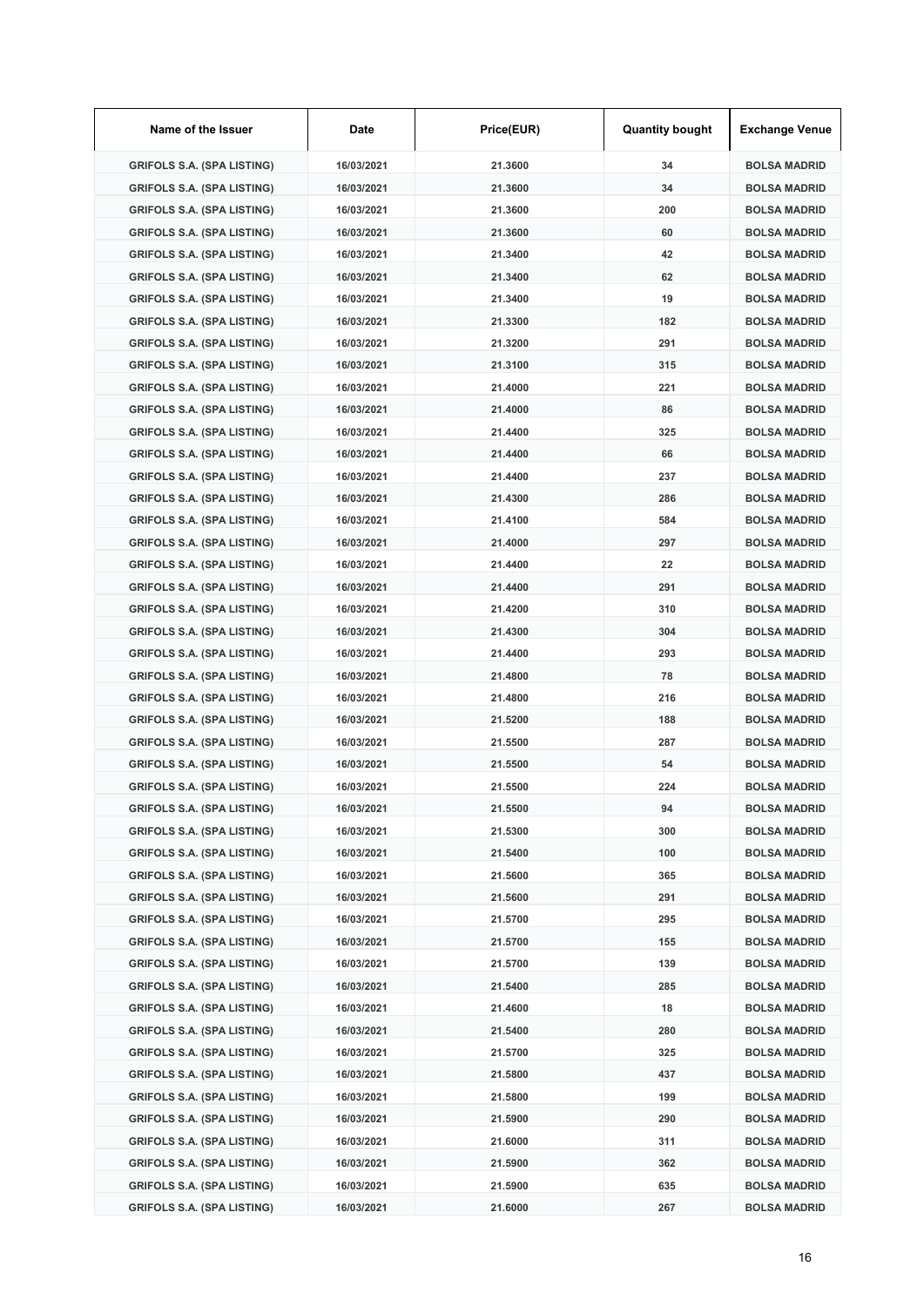| Name of the Issuer                | Date       | Price(EUR) | <b>Quantity bought</b> | <b>Exchange Venue</b> |
|-----------------------------------|------------|------------|------------------------|-----------------------|
| <b>GRIFOLS S.A. (SPA LISTING)</b> | 16/03/2021 | 21.6000    | 330                    | <b>BOLSA MADRID</b>   |
| <b>GRIFOLS S.A. (SPA LISTING)</b> | 16/03/2021 | 21.6000    | 43                     | <b>BOLSA MADRID</b>   |
| <b>GRIFOLS S.A. (SPA LISTING)</b> | 16/03/2021 | 21.6300    | 288                    | <b>BOLSA MADRID</b>   |
| <b>GRIFOLS S.A. (SPA LISTING)</b> | 16/03/2021 | 21.6400    | 1                      | <b>BOLSA MADRID</b>   |
| <b>GRIFOLS S.A. (SPA LISTING)</b> | 16/03/2021 | 21.6400    | 146                    | <b>BOLSA MADRID</b>   |
| <b>GRIFOLS S.A. (SPA LISTING)</b> | 16/03/2021 | 21.6400    | 1                      | <b>BOLSA MADRID</b>   |
| <b>GRIFOLS S.A. (SPA LISTING)</b> | 16/03/2021 | 21.6400    | 98                     | <b>BOLSA MADRID</b>   |
| <b>GRIFOLS S.A. (SPA LISTING)</b> | 16/03/2021 | 21.6500    | 518                    | <b>BOLSA MADRID</b>   |
| <b>GRIFOLS S.A. (SPA LISTING)</b> | 16/03/2021 | 21.6700    | 401                    | <b>BOLSA MADRID</b>   |
| <b>GRIFOLS S.A. (SPA LISTING)</b> | 16/03/2021 | 21.6700    | 241                    | <b>BOLSA MADRID</b>   |
| <b>GRIFOLS S.A. (SPA LISTING)</b> | 16/03/2021 | 21.6700    | 612                    | <b>BOLSA MADRID</b>   |
| <b>GRIFOLS S.A. (SPA LISTING)</b> | 16/03/2021 | 21.6700    | 324                    | <b>BOLSA MADRID</b>   |
| <b>GRIFOLS S.A. (SPA LISTING)</b> | 16/03/2021 | 21.6800    | 284                    | <b>BOLSA MADRID</b>   |
| <b>GRIFOLS S.A. (SPA LISTING)</b> | 16/03/2021 | 21.6700    | 341                    | <b>BOLSA MADRID</b>   |
| <b>GRIFOLS S.A. (SPA LISTING)</b> | 16/03/2021 | 21.6700    | 200                    | <b>BOLSA MADRID</b>   |
| <b>GRIFOLS S.A. (SPA LISTING)</b> | 16/03/2021 | 21.6700    | 98                     | <b>BOLSA MADRID</b>   |
| <b>GRIFOLS S.A. (SPA LISTING)</b> | 16/03/2021 | 21.6800    | 304                    | <b>BOLSA MADRID</b>   |
| <b>GRIFOLS S.A. (SPA LISTING)</b> | 16/03/2021 | 21.6800    | 324                    | <b>BOLSA MADRID</b>   |
| <b>GRIFOLS S.A. (SPA LISTING)</b> | 16/03/2021 | 21.6800    | 323                    | <b>BOLSA MADRID</b>   |
| <b>GRIFOLS S.A. (SPA LISTING)</b> | 16/03/2021 | 21.6800    | 291                    | <b>BOLSA MADRID</b>   |
| <b>GRIFOLS S.A. (SPA LISTING)</b> | 16/03/2021 | 21.6900    | 283                    | <b>BOLSA MADRID</b>   |
| <b>GRIFOLS S.A. (SPA LISTING)</b> | 16/03/2021 | 21.7100    | 4                      | <b>BOLSA MADRID</b>   |
| <b>GRIFOLS S.A. (SPA LISTING)</b> | 16/03/2021 | 21.7100    | 281                    | <b>BOLSA MADRID</b>   |
| <b>GRIFOLS S.A. (SPA LISTING)</b> | 16/03/2021 | 21.7100    | 298                    | <b>BOLSA MADRID</b>   |
| <b>GRIFOLS S.A. (SPA LISTING)</b> | 16/03/2021 | 21.7000    | 558                    | <b>BOLSA MADRID</b>   |
| <b>GRIFOLS S.A. (SPA LISTING)</b> | 16/03/2021 | 21.6800    | 293                    | <b>BOLSA MADRID</b>   |
| <b>GRIFOLS S.A. (SPA LISTING)</b> | 16/03/2021 | 21.6600    | 333                    | <b>BOLSA MADRID</b>   |
| <b>GRIFOLS S.A. (SPA LISTING)</b> | 16/03/2021 | 21.6700    | 611                    | <b>BOLSA MADRID</b>   |
| <b>GRIFOLS S.A. (SPA LISTING)</b> | 16/03/2021 | 21.6700    | 320                    | <b>BOLSA MADRID</b>   |
| <b>GRIFOLS S.A. (SPA LISTING)</b> | 16/03/2021 | 21.6400    | 228                    | <b>BOLSA MADRID</b>   |
| <b>GRIFOLS S.A. (SPA LISTING)</b> | 16/03/2021 | 21.6400    | 24                     | <b>BOLSA MADRID</b>   |
| <b>GRIFOLS S.A. (SPA LISTING)</b> | 16/03/2021 | 21.6400    | 25                     | <b>BOLSA MADRID</b>   |
| <b>GRIFOLS S.A. (SPA LISTING)</b> | 16/03/2021 | 21.6400    | 24                     | <b>BOLSA MADRID</b>   |
| <b>GRIFOLS S.A. (SPA LISTING)</b> | 16/03/2021 | 21.6400    | 293                    | <b>BOLSA MADRID</b>   |
| <b>GRIFOLS S.A. (SPA LISTING)</b> | 16/03/2021 | 21.6500    | 312                    | <b>BOLSA MADRID</b>   |
| <b>GRIFOLS S.A. (SPA LISTING)</b> | 16/03/2021 | 21.6600    | 336                    | <b>BOLSA MADRID</b>   |
| <b>GRIFOLS S.A. (SPA LISTING)</b> | 16/03/2021 | 21.6600    | 225                    | <b>BOLSA MADRID</b>   |
| <b>GRIFOLS S.A. (SPA LISTING)</b> | 16/03/2021 | 21.6400    | 292                    | <b>BOLSA MADRID</b>   |
| <b>GRIFOLS S.A. (SPA LISTING)</b> | 16/03/2021 | 21.6300    | 338                    | <b>BOLSA MADRID</b>   |
| GRIFOLS S.A. (SPA LISTING)        | 16/03/2021 | 21.6100    | 601                    | <b>BOLSA MADRID</b>   |
| <b>GRIFOLS S.A. (SPA LISTING)</b> | 16/03/2021 | 21.6100    | 309                    | <b>BOLSA MADRID</b>   |
| <b>GRIFOLS S.A. (SPA LISTING)</b> | 16/03/2021 | 21.5600    | 304                    | <b>BOLSA MADRID</b>   |
| <b>GRIFOLS S.A. (SPA LISTING)</b> | 16/03/2021 | 21.5600    | 105                    | <b>BOLSA MADRID</b>   |
| <b>GRIFOLS S.A. (SPA LISTING)</b> | 16/03/2021 | 21.5600    | 422                    | <b>BOLSA MADRID</b>   |
| <b>GRIFOLS S.A. (SPA LISTING)</b> | 16/03/2021 | 21.5700    | 260                    | <b>BOLSA MADRID</b>   |
| <b>GRIFOLS S.A. (SPA LISTING)</b> | 16/03/2021 | 21.5700    | 319                    | <b>BOLSA MADRID</b>   |
| <b>GRIFOLS S.A. (SPA LISTING)</b> | 16/03/2021 | 21.5700    | 343                    | <b>BOLSA MADRID</b>   |
| <b>GRIFOLS S.A. (SPA LISTING)</b> | 16/03/2021 | 21.5700    | 23                     | <b>BOLSA MADRID</b>   |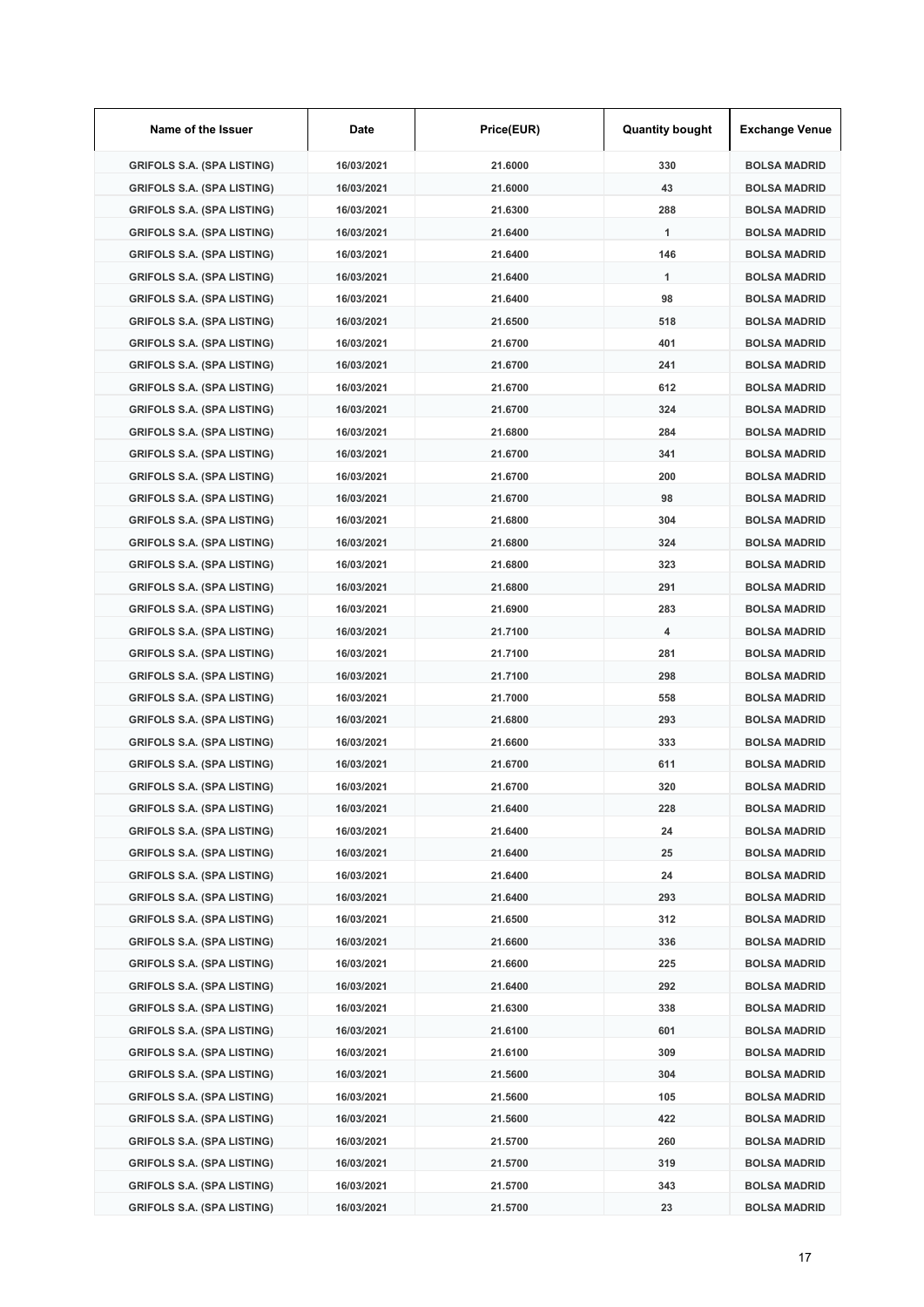| Name of the Issuer                | Date       | Price(EUR) | <b>Quantity bought</b> | <b>Exchange Venue</b> |
|-----------------------------------|------------|------------|------------------------|-----------------------|
| <b>GRIFOLS S.A. (SPA LISTING)</b> | 16/03/2021 | 21.5700    | 283                    | <b>BOLSA MADRID</b>   |
| <b>GRIFOLS S.A. (SPA LISTING)</b> | 16/03/2021 | 21.5600    | 296                    | <b>BOLSA MADRID</b>   |
| <b>GRIFOLS S.A. (SPA LISTING)</b> | 16/03/2021 | 21.5700    | 265                    | <b>BOLSA MADRID</b>   |
| <b>GRIFOLS S.A. (SPA LISTING)</b> | 16/03/2021 | 21.5700    | 265                    | <b>BOLSA MADRID</b>   |
| <b>GRIFOLS S.A. (SPA LISTING)</b> | 16/03/2021 | 21.5700    | 315                    | <b>BOLSA MADRID</b>   |
| <b>GRIFOLS S.A. (SPA LISTING)</b> | 16/03/2021 | 21.5700    | 89                     | <b>BOLSA MADRID</b>   |
| <b>GRIFOLS S.A. (SPA LISTING)</b> | 16/03/2021 | 21.5600    | 1,180                  | <b>BOLSA MADRID</b>   |
| <b>GRIFOLS S.A. (SPA LISTING)</b> | 16/03/2021 | 21.5500    | 51                     | <b>BOLSA MADRID</b>   |
| <b>GRIFOLS S.A. (SPA LISTING)</b> | 16/03/2021 | 21.5500    | 235                    | <b>BOLSA MADRID</b>   |
| <b>GRIFOLS S.A. (SPA LISTING)</b> | 16/03/2021 | 21.5200    | 216                    | <b>BOLSA MADRID</b>   |
| <b>GRIFOLS S.A. (SPA LISTING)</b> | 16/03/2021 | 21.5200    | 72                     | <b>BOLSA MADRID</b>   |
| <b>GRIFOLS S.A. (SPA LISTING)</b> | 16/03/2021 | 21.5300    | 71                     | <b>BOLSA MADRID</b>   |
| <b>GRIFOLS S.A. (SPA LISTING)</b> | 16/03/2021 | 21.5300    | 6                      | <b>BOLSA MADRID</b>   |
| <b>GRIFOLS S.A. (SPA LISTING)</b> | 16/03/2021 | 21.5300    | 228                    | <b>BOLSA MADRID</b>   |
| <b>GRIFOLS S.A. (SPA LISTING)</b> | 16/03/2021 | 21.5300    | 316                    | <b>BOLSA MADRID</b>   |
| <b>GRIFOLS S.A. (SPA LISTING)</b> | 16/03/2021 | 21.5300    | 291                    | <b>BOLSA MADRID</b>   |
| <b>GRIFOLS S.A. (SPA LISTING)</b> | 16/03/2021 | 21.5300    | 311                    | <b>BOLSA MADRID</b>   |
| <b>GRIFOLS S.A. (SPA LISTING)</b> | 16/03/2021 | 21.5200    | 306                    | <b>BOLSA MADRID</b>   |
| <b>GRIFOLS S.A. (SPA LISTING)</b> | 16/03/2021 | 21.5200    | 316                    | <b>BOLSA MADRID</b>   |
| <b>GRIFOLS S.A. (SPA LISTING)</b> | 16/03/2021 | 21.5600    | 576                    | <b>BOLSA MADRID</b>   |
| <b>GRIFOLS S.A. (SPA LISTING)</b> | 16/03/2021 | 21.5600    | 93                     | <b>BOLSA MADRID</b>   |
| <b>GRIFOLS S.A. (SPA LISTING)</b> | 16/03/2021 | 21.5600    | 508                    | <b>BOLSA MADRID</b>   |
| <b>GRIFOLS S.A. (SPA LISTING)</b> | 16/03/2021 | 21.5600    | 31                     | <b>BOLSA MADRID</b>   |
| <b>GRIFOLS S.A. (SPA LISTING)</b> | 16/03/2021 | 21.5700    | 334                    | <b>BOLSA MADRID</b>   |
| <b>GRIFOLS S.A. (SPA LISTING)</b> | 16/03/2021 | 21.5600    | 306                    | <b>BOLSA MADRID</b>   |
| <b>GRIFOLS S.A. (SPA LISTING)</b> | 16/03/2021 | 21.5500    | 293                    | <b>BOLSA MADRID</b>   |
| <b>GRIFOLS S.A. (SPA LISTING)</b> | 16/03/2021 | 21.5400    | 229                    | <b>BOLSA MADRID</b>   |
| <b>GRIFOLS S.A. (SPA LISTING)</b> | 16/03/2021 | 21.5500    | 561                    | <b>BOLSA MADRID</b>   |
| <b>GRIFOLS S.A. (SPA LISTING)</b> | 16/03/2021 | 21.5400    | 308                    | <b>BOLSA MADRID</b>   |
| <b>GRIFOLS S.A. (SPA LISTING)</b> | 16/03/2021 | 21.5300    | 388                    | <b>BOLSA MADRID</b>   |
| <b>GRIFOLS S.A. (SPA LISTING)</b> | 17/03/2021 | 21.5900    | 338                    | <b>BOLSA MADRID</b>   |
| <b>GRIFOLS S.A. (SPA LISTING)</b> | 17/03/2021 | 21.5800    | 294                    | <b>BOLSA MADRID</b>   |
| <b>GRIFOLS S.A. (SPA LISTING)</b> | 17/03/2021 | 21.5800    | 283                    | <b>BOLSA MADRID</b>   |
| <b>GRIFOLS S.A. (SPA LISTING)</b> | 17/03/2021 | 21.5800    | 331                    | <b>BOLSA MADRID</b>   |
| <b>GRIFOLS S.A. (SPA LISTING)</b> | 17/03/2021 | 21.4500    | 302                    | <b>BOLSA MADRID</b>   |
| <b>GRIFOLS S.A. (SPA LISTING)</b> | 17/03/2021 | 21.4500    | 3                      | <b>BOLSA MADRID</b>   |
| <b>GRIFOLS S.A. (SPA LISTING)</b> | 17/03/2021 | 21.4500    | 314                    | <b>BOLSA MADRID</b>   |
| <b>GRIFOLS S.A. (SPA LISTING)</b> | 17/03/2021 | 21.6000    | 183                    | <b>BOLSA MADRID</b>   |
| <b>GRIFOLS S.A. (SPA LISTING)</b> | 17/03/2021 | 21.5800    | 315                    | <b>BOLSA MADRID</b>   |
| GRIFOLS S.A. (SPA LISTING)        | 17/03/2021 | 21.5800    | 384                    | <b>BOLSA MADRID</b>   |
| <b>GRIFOLS S.A. (SPA LISTING)</b> | 17/03/2021 | 21.5800    | 432                    | <b>BOLSA MADRID</b>   |
| <b>GRIFOLS S.A. (SPA LISTING)</b> | 17/03/2021 | 21.5400    | 281                    | <b>BOLSA MADRID</b>   |
| <b>GRIFOLS S.A. (SPA LISTING)</b> | 17/03/2021 | 21.4900    | 83                     | <b>BOLSA MADRID</b>   |
| <b>GRIFOLS S.A. (SPA LISTING)</b> | 17/03/2021 | 21.4900    | 204                    | <b>BOLSA MADRID</b>   |
| <b>GRIFOLS S.A. (SPA LISTING)</b> | 17/03/2021 | 21.4700    | 342                    | <b>BOLSA MADRID</b>   |
| <b>GRIFOLS S.A. (SPA LISTING)</b> | 17/03/2021 | 21.4700    | 200                    | <b>BOLSA MADRID</b>   |
| <b>GRIFOLS S.A. (SPA LISTING)</b> | 17/03/2021 | 21.4700    | 73                     | <b>BOLSA MADRID</b>   |
| <b>GRIFOLS S.A. (SPA LISTING)</b> | 17/03/2021 | 21.4500    | 315                    | <b>BOLSA MADRID</b>   |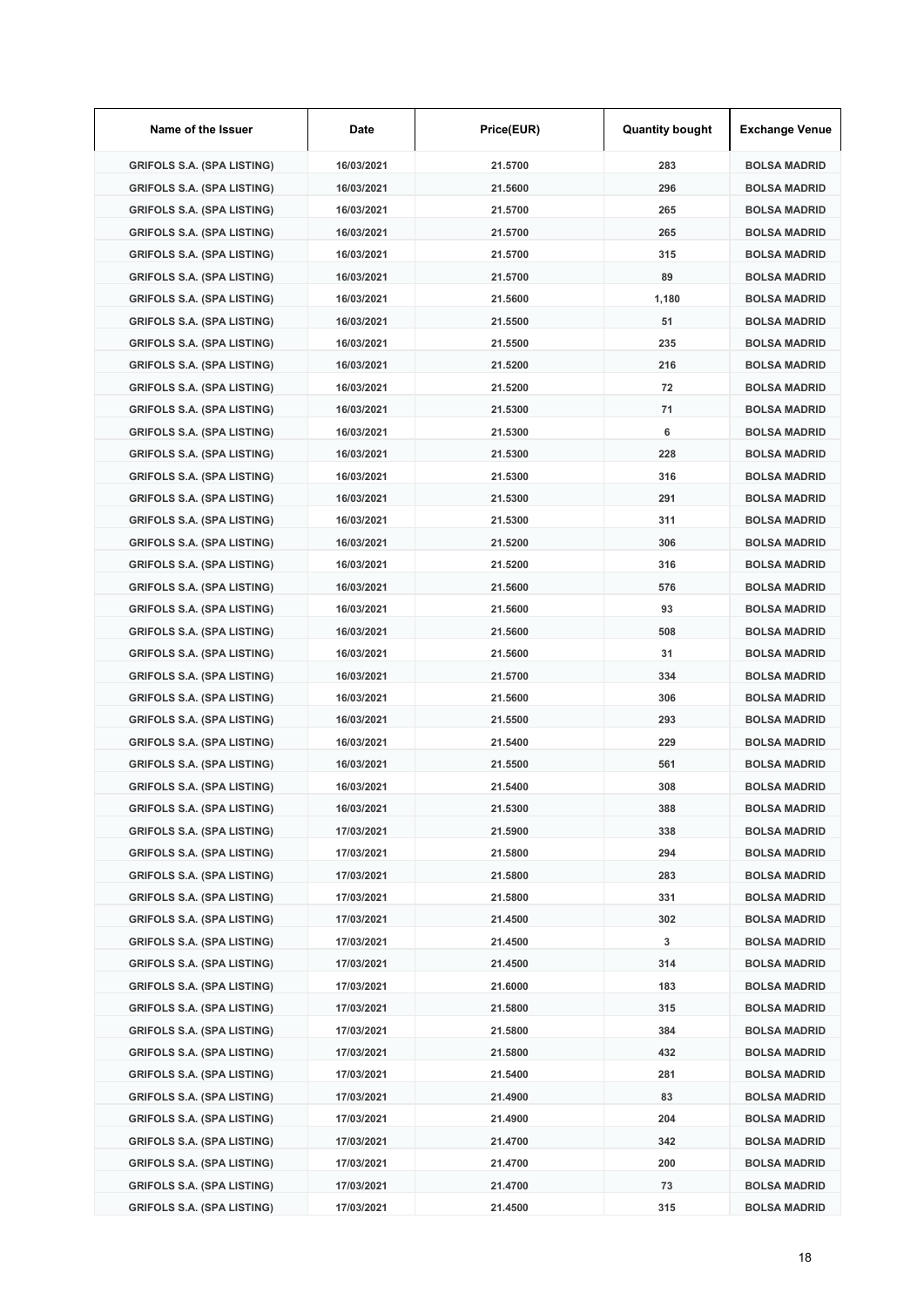| Name of the Issuer                | Date       | Price(EUR) | <b>Quantity bought</b> | <b>Exchange Venue</b> |
|-----------------------------------|------------|------------|------------------------|-----------------------|
| <b>GRIFOLS S.A. (SPA LISTING)</b> | 17/03/2021 | 21.4500    | 294                    | <b>BOLSA MADRID</b>   |
| <b>GRIFOLS S.A. (SPA LISTING)</b> | 17/03/2021 | 21.4100    | 546                    | <b>BOLSA MADRID</b>   |
| <b>GRIFOLS S.A. (SPA LISTING)</b> | 17/03/2021 | 21.4300    | 1                      | <b>BOLSA MADRID</b>   |
| <b>GRIFOLS S.A. (SPA LISTING)</b> | 17/03/2021 | 21.4300    | 92                     | <b>BOLSA MADRID</b>   |
| <b>GRIFOLS S.A. (SPA LISTING)</b> | 17/03/2021 | 21.4300    | 180                    | <b>BOLSA MADRID</b>   |
| <b>GRIFOLS S.A. (SPA LISTING)</b> | 17/03/2021 | 21.4100    | 195                    | <b>BOLSA MADRID</b>   |
| <b>GRIFOLS S.A. (SPA LISTING)</b> | 17/03/2021 | 21.4100    | 71                     | <b>BOLSA MADRID</b>   |
| <b>GRIFOLS S.A. (SPA LISTING)</b> | 17/03/2021 | 21.4100    | 271                    | <b>BOLSA MADRID</b>   |
| <b>GRIFOLS S.A. (SPA LISTING)</b> | 17/03/2021 | 21.4100    | 266                    | <b>BOLSA MADRID</b>   |
| <b>GRIFOLS S.A. (SPA LISTING)</b> | 17/03/2021 | 21.4100    | 62                     | <b>BOLSA MADRID</b>   |
| <b>GRIFOLS S.A. (SPA LISTING)</b> | 17/03/2021 | 21.3900    | 276                    | <b>BOLSA MADRID</b>   |
| <b>GRIFOLS S.A. (SPA LISTING)</b> | 17/03/2021 | 21.3900    | 282                    | <b>BOLSA MADRID</b>   |
| <b>GRIFOLS S.A. (SPA LISTING)</b> | 17/03/2021 | 21.3900    | 322                    | <b>BOLSA MADRID</b>   |
| <b>GRIFOLS S.A. (SPA LISTING)</b> | 17/03/2021 | 21.3700    | 97                     | <b>BOLSA MADRID</b>   |
| <b>GRIFOLS S.A. (SPA LISTING)</b> | 17/03/2021 | 21.3700    | 237                    | <b>BOLSA MADRID</b>   |
| <b>GRIFOLS S.A. (SPA LISTING)</b> | 17/03/2021 | 21.3700    | 303                    | <b>BOLSA MADRID</b>   |
| <b>GRIFOLS S.A. (SPA LISTING)</b> | 17/03/2021 | 21.3700    | 216                    | <b>BOLSA MADRID</b>   |
| <b>GRIFOLS S.A. (SPA LISTING)</b> | 17/03/2021 | 21.3700    | 66                     | <b>BOLSA MADRID</b>   |
| <b>GRIFOLS S.A. (SPA LISTING)</b> | 17/03/2021 | 21.3800    | 300                    | <b>BOLSA MADRID</b>   |
| <b>GRIFOLS S.A. (SPA LISTING)</b> | 17/03/2021 | 21.4000    | 277                    | <b>BOLSA MADRID</b>   |
| <b>GRIFOLS S.A. (SPA LISTING)</b> | 17/03/2021 | 21.4000    | 182                    | <b>BOLSA MADRID</b>   |
| <b>GRIFOLS S.A. (SPA LISTING)</b> | 17/03/2021 | 21.3900    | 317                    | <b>BOLSA MADRID</b>   |
| <b>GRIFOLS S.A. (SPA LISTING)</b> | 17/03/2021 | 21.3900    | 485                    | <b>BOLSA MADRID</b>   |
| <b>GRIFOLS S.A. (SPA LISTING)</b> | 17/03/2021 | 21.4700    | 311                    | <b>BOLSA MADRID</b>   |
| <b>GRIFOLS S.A. (SPA LISTING)</b> | 17/03/2021 | 21.4700    | 113                    | <b>BOLSA MADRID</b>   |
| <b>GRIFOLS S.A. (SPA LISTING)</b> | 17/03/2021 | 21.4700    | 188                    | <b>BOLSA MADRID</b>   |
| <b>GRIFOLS S.A. (SPA LISTING)</b> | 17/03/2021 | 21.4700    | 423                    | <b>BOLSA MADRID</b>   |
| <b>GRIFOLS S.A. (SPA LISTING)</b> | 17/03/2021 | 21.4700    | 448                    | <b>BOLSA MADRID</b>   |
| <b>GRIFOLS S.A. (SPA LISTING)</b> | 17/03/2021 | 21.4600    | 277                    | <b>BOLSA MADRID</b>   |
| <b>GRIFOLS S.A. (SPA LISTING)</b> | 17/03/2021 | 21.4500    | 294                    | <b>BOLSA MADRID</b>   |
| <b>GRIFOLS S.A. (SPA LISTING)</b> | 17/03/2021 | 21.4500    | 316                    | <b>BOLSA MADRID</b>   |
| <b>GRIFOLS S.A. (SPA LISTING)</b> | 17/03/2021 | 21.4000    | 283                    | <b>BOLSA MADRID</b>   |
| <b>GRIFOLS S.A. (SPA LISTING)</b> | 17/03/2021 | 21.4500    | 641                    | <b>BOLSA MADRID</b>   |
| <b>GRIFOLS S.A. (SPA LISTING)</b> | 17/03/2021 | 21.5800    | 246                    | <b>BOLSA MADRID</b>   |
| <b>GRIFOLS S.A. (SPA LISTING)</b> | 17/03/2021 | 21.5800    | 34                     | <b>BOLSA MADRID</b>   |
| <b>GRIFOLS S.A. (SPA LISTING)</b> | 17/03/2021 | 21.5700    | 529                    | <b>BOLSA MADRID</b>   |
| <b>GRIFOLS S.A. (SPA LISTING)</b> | 17/03/2021 | 21.5700    | 715                    | <b>BOLSA MADRID</b>   |
| <b>GRIFOLS S.A. (SPA LISTING)</b> | 17/03/2021 | 21.5700    | 104                    | <b>BOLSA MADRID</b>   |
| <b>GRIFOLS S.A. (SPA LISTING)</b> | 17/03/2021 | 21.5700    | 290                    | <b>BOLSA MADRID</b>   |
| GRIFOLS S.A. (SPA LISTING)        | 17/03/2021 | 21.6000    | 325                    | <b>BOLSA MADRID</b>   |
| <b>GRIFOLS S.A. (SPA LISTING)</b> | 17/03/2021 | 21.6000    | 267                    | <b>BOLSA MADRID</b>   |
| <b>GRIFOLS S.A. (SPA LISTING)</b> | 17/03/2021 | 21.6000    | 257                    | <b>BOLSA MADRID</b>   |
| <b>GRIFOLS S.A. (SPA LISTING)</b> | 17/03/2021 | 21.5800    | 591                    | <b>BOLSA MADRID</b>   |
| <b>GRIFOLS S.A. (SPA LISTING)</b> | 17/03/2021 | 21.5500    | 313                    | <b>BOLSA MADRID</b>   |
| <b>GRIFOLS S.A. (SPA LISTING)</b> | 17/03/2021 | 21.5400    | 277                    | <b>BOLSA MADRID</b>   |
| <b>GRIFOLS S.A. (SPA LISTING)</b> | 17/03/2021 | 21.5100    | 210                    | <b>BOLSA MADRID</b>   |
| <b>GRIFOLS S.A. (SPA LISTING)</b> | 17/03/2021 | 21.5100    | 67                     | <b>BOLSA MADRID</b>   |
| <b>GRIFOLS S.A. (SPA LISTING)</b> | 17/03/2021 | 21.4900    | 194                    | <b>BOLSA MADRID</b>   |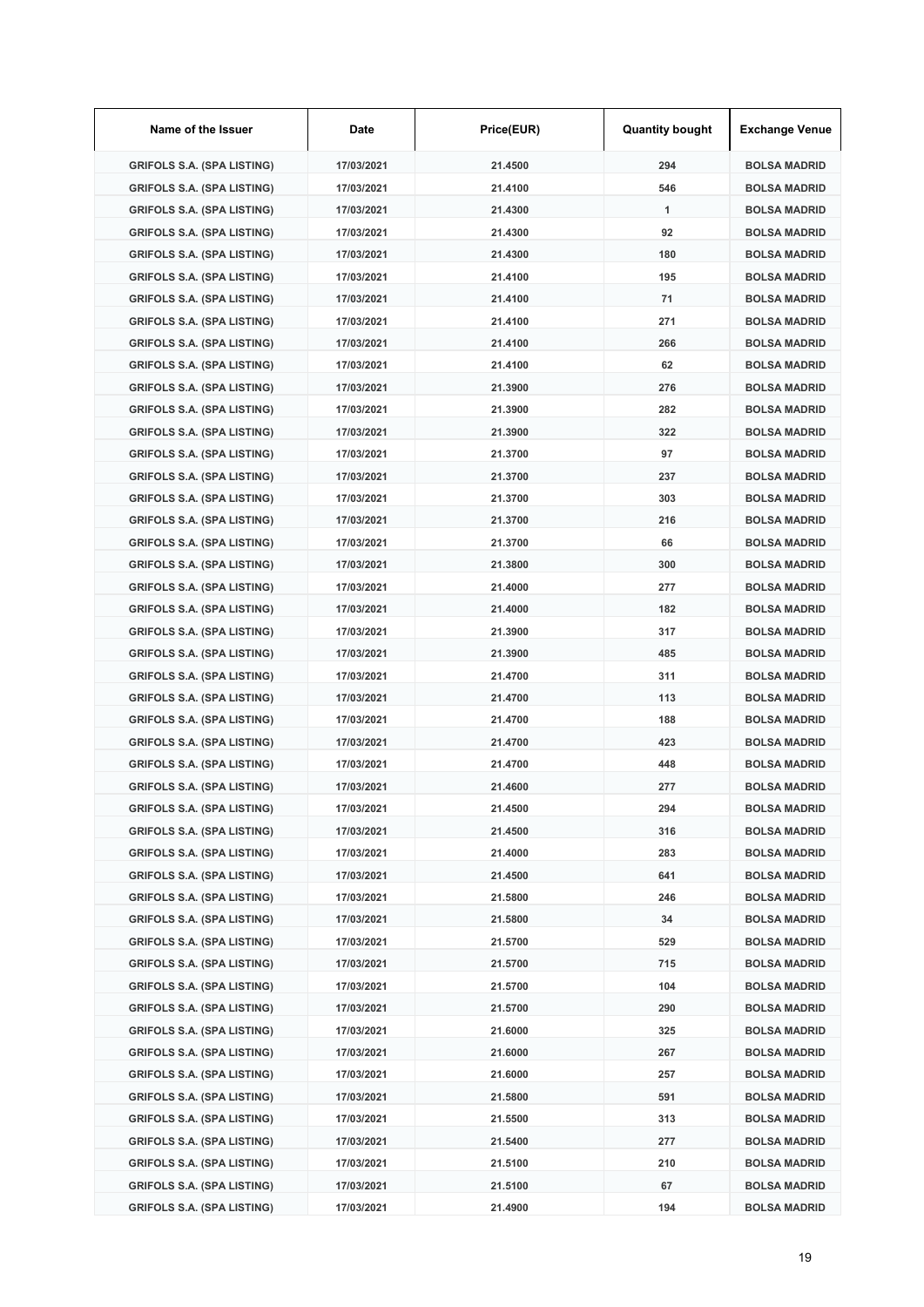| Name of the Issuer                | Date       | Price(EUR) | <b>Quantity bought</b> | <b>Exchange Venue</b> |
|-----------------------------------|------------|------------|------------------------|-----------------------|
| <b>GRIFOLS S.A. (SPA LISTING)</b> | 17/03/2021 | 21.5000    | 303                    | <b>BOLSA MADRID</b>   |
| <b>GRIFOLS S.A. (SPA LISTING)</b> | 17/03/2021 | 21.4900    | 280                    | <b>BOLSA MADRID</b>   |
| <b>GRIFOLS S.A. (SPA LISTING)</b> | 17/03/2021 | 21.4600    | 283                    | <b>BOLSA MADRID</b>   |
| <b>GRIFOLS S.A. (SPA LISTING)</b> | 17/03/2021 | 21.4900    | 35                     | <b>BOLSA MADRID</b>   |
| <b>GRIFOLS S.A. (SPA LISTING)</b> | 17/03/2021 | 21.4900    | 262                    | <b>BOLSA MADRID</b>   |
| <b>GRIFOLS S.A. (SPA LISTING)</b> | 17/03/2021 | 21.4900    | 286                    | <b>BOLSA MADRID</b>   |
| <b>GRIFOLS S.A. (SPA LISTING)</b> | 17/03/2021 | 21.4900    | 326                    | <b>BOLSA MADRID</b>   |
| <b>GRIFOLS S.A. (SPA LISTING)</b> | 17/03/2021 | 21.5200    | 26                     | <b>BOLSA MADRID</b>   |
| <b>GRIFOLS S.A. (SPA LISTING)</b> | 17/03/2021 | 21.5200    | 200                    | <b>BOLSA MADRID</b>   |
| <b>GRIFOLS S.A. (SPA LISTING)</b> | 17/03/2021 | 21.5200    | 66                     | <b>BOLSA MADRID</b>   |
| <b>GRIFOLS S.A. (SPA LISTING)</b> | 17/03/2021 | 21.5200    | 97                     | <b>BOLSA MADRID</b>   |
| <b>GRIFOLS S.A. (SPA LISTING)</b> | 17/03/2021 | 21.5200    | 200                    | <b>BOLSA MADRID</b>   |
| <b>GRIFOLS S.A. (SPA LISTING)</b> | 17/03/2021 | 21.5200    | 288                    | <b>BOLSA MADRID</b>   |
| <b>GRIFOLS S.A. (SPA LISTING)</b> | 17/03/2021 | 21.5200    | 287                    | <b>BOLSA MADRID</b>   |
| <b>GRIFOLS S.A. (SPA LISTING)</b> | 17/03/2021 | 21.5100    | 307                    | <b>BOLSA MADRID</b>   |
| <b>GRIFOLS S.A. (SPA LISTING)</b> | 17/03/2021 | 21.5100    | 289                    | <b>BOLSA MADRID</b>   |
| <b>GRIFOLS S.A. (SPA LISTING)</b> | 17/03/2021 | 21.5000    | 280                    | <b>BOLSA MADRID</b>   |
| <b>GRIFOLS S.A. (SPA LISTING)</b> | 17/03/2021 | 21.5000    | 276                    | <b>BOLSA MADRID</b>   |
| <b>GRIFOLS S.A. (SPA LISTING)</b> | 17/03/2021 | 21.5000    | 530                    | <b>BOLSA MADRID</b>   |
| <b>GRIFOLS S.A. (SPA LISTING)</b> | 17/03/2021 | 21.5000    | 37                     | <b>BOLSA MADRID</b>   |
| <b>GRIFOLS S.A. (SPA LISTING)</b> | 17/03/2021 | 21.5000    | 321                    | <b>BOLSA MADRID</b>   |
| <b>GRIFOLS S.A. (SPA LISTING)</b> | 17/03/2021 | 21.5200    | 315                    | <b>BOLSA MADRID</b>   |
| <b>GRIFOLS S.A. (SPA LISTING)</b> | 17/03/2021 | 21.5200    | 315                    | <b>BOLSA MADRID</b>   |
| <b>GRIFOLS S.A. (SPA LISTING)</b> | 17/03/2021 | 21.5200    | 207                    | <b>BOLSA MADRID</b>   |
| <b>GRIFOLS S.A. (SPA LISTING)</b> | 17/03/2021 | 21.5200    | 348                    | <b>BOLSA MADRID</b>   |
| <b>GRIFOLS S.A. (SPA LISTING)</b> | 17/03/2021 | 21.5200    | 242                    | <b>BOLSA MADRID</b>   |
| <b>GRIFOLS S.A. (SPA LISTING)</b> | 17/03/2021 | 21.5400    | 301                    | <b>BOLSA MADRID</b>   |
| <b>GRIFOLS S.A. (SPA LISTING)</b> | 17/03/2021 | 21.5400    | 430                    | <b>BOLSA MADRID</b>   |
| <b>GRIFOLS S.A. (SPA LISTING)</b> | 17/03/2021 | 21.5400    | 178                    | <b>BOLSA MADRID</b>   |
| <b>GRIFOLS S.A. (SPA LISTING)</b> | 17/03/2021 | 21.5700    | 692                    | <b>BOLSA MADRID</b>   |
| <b>GRIFOLS S.A. (SPA LISTING)</b> | 17/03/2021 | 21.5700    | 250                    | <b>BOLSA MADRID</b>   |
| <b>GRIFOLS S.A. (SPA LISTING)</b> | 17/03/2021 | 21.5700    | 64                     | <b>BOLSA MADRID</b>   |
| <b>GRIFOLS S.A. (SPA LISTING)</b> | 17/03/2021 | 21.6400    | 102                    | <b>BOLSA MADRID</b>   |
| <b>GRIFOLS S.A. (SPA LISTING)</b> | 17/03/2021 | 21.6400    | 204                    | <b>BOLSA MADRID</b>   |
| <b>GRIFOLS S.A. (SPA LISTING)</b> | 17/03/2021 | 21.6500    | 52                     | <b>BOLSA MADRID</b>   |
| <b>GRIFOLS S.A. (SPA LISTING)</b> | 17/03/2021 | 21.6500    | 291                    | <b>BOLSA MADRID</b>   |
| <b>GRIFOLS S.A. (SPA LISTING)</b> | 17/03/2021 | 21.6200    | 459                    | <b>BOLSA MADRID</b>   |
| <b>GRIFOLS S.A. (SPA LISTING)</b> | 17/03/2021 | 21.6200    | 178                    | <b>BOLSA MADRID</b>   |
| <b>GRIFOLS S.A. (SPA LISTING)</b> | 17/03/2021 | 21.6100    | 273                    | <b>BOLSA MADRID</b>   |
| <b>GRIFOLS S.A. (SPA LISTING)</b> | 17/03/2021 | 21.5400    | 321                    | <b>BOLSA MADRID</b>   |
| <b>GRIFOLS S.A. (SPA LISTING)</b> | 17/03/2021 | 21.5300    | 286                    | <b>BOLSA MADRID</b>   |
| <b>GRIFOLS S.A. (SPA LISTING)</b> | 17/03/2021 | 21.5100    | 291                    | <b>BOLSA MADRID</b>   |
| <b>GRIFOLS S.A. (SPA LISTING)</b> | 17/03/2021 | 21.4900    | 290                    | <b>BOLSA MADRID</b>   |
| <b>GRIFOLS S.A. (SPA LISTING)</b> | 17/03/2021 | 21.5000    | 300                    | <b>BOLSA MADRID</b>   |
| <b>GRIFOLS S.A. (SPA LISTING)</b> | 17/03/2021 | 21.5200    | 299                    | <b>BOLSA MADRID</b>   |
| <b>GRIFOLS S.A. (SPA LISTING)</b> | 17/03/2021 | 21.5100    | 290                    | <b>BOLSA MADRID</b>   |
| <b>GRIFOLS S.A. (SPA LISTING)</b> | 17/03/2021 | 21.5100    | 292                    | <b>BOLSA MADRID</b>   |
| <b>GRIFOLS S.A. (SPA LISTING)</b> | 17/03/2021 | 21.4800    | 174                    | <b>BOLSA MADRID</b>   |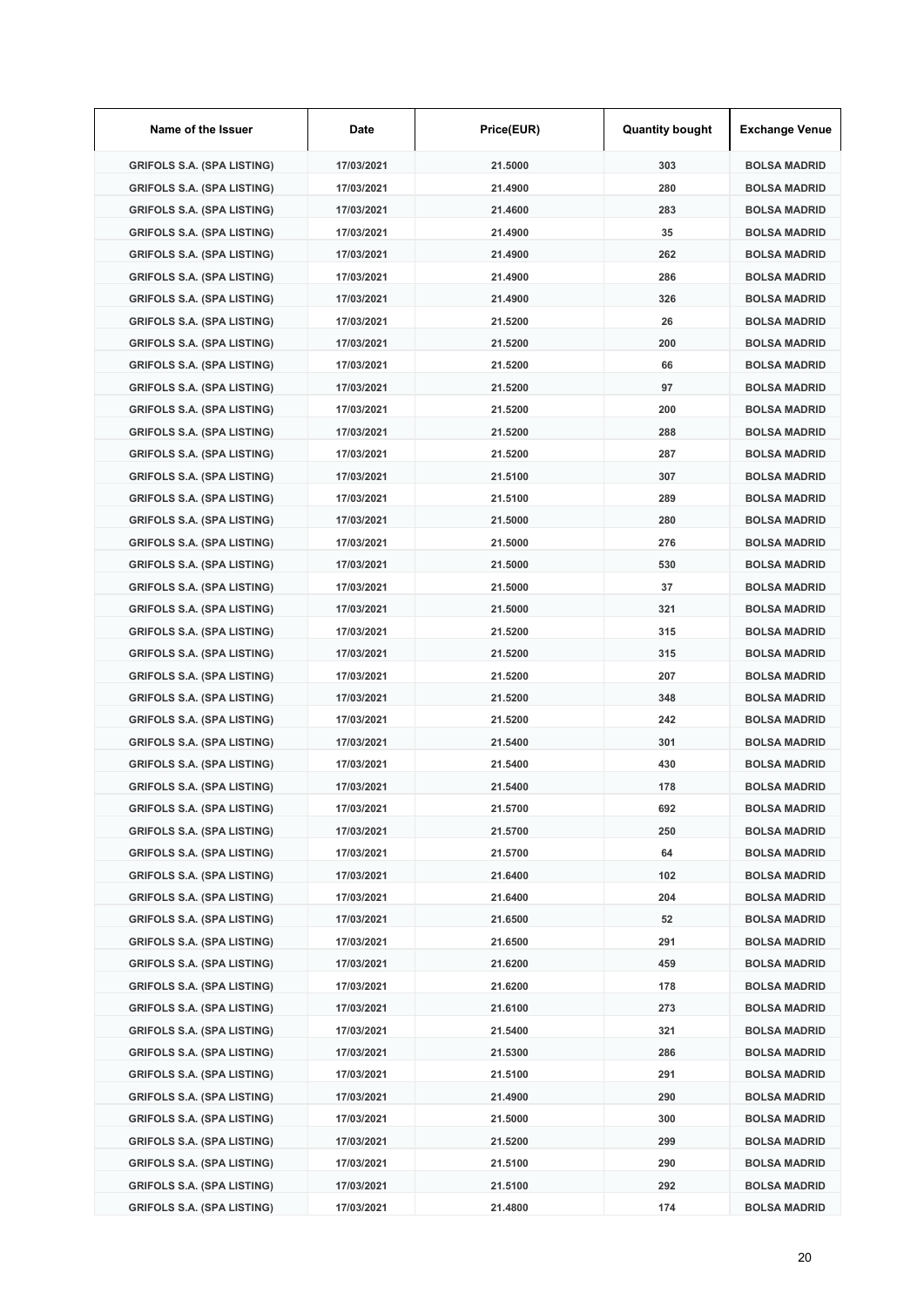| Name of the Issuer                | Date       | Price(EUR) | <b>Quantity bought</b> | <b>Exchange Venue</b> |
|-----------------------------------|------------|------------|------------------------|-----------------------|
| <b>GRIFOLS S.A. (SPA LISTING)</b> | 17/03/2021 | 21.4900    | 284                    | <b>BOLSA MADRID</b>   |
| <b>GRIFOLS S.A. (SPA LISTING)</b> | 17/03/2021 | 21.4900    | $\mathbf{1}$           | <b>BOLSA MADRID</b>   |
| <b>GRIFOLS S.A. (SPA LISTING)</b> | 17/03/2021 | 21.4800    | 134                    | <b>BOLSA MADRID</b>   |
| <b>GRIFOLS S.A. (SPA LISTING)</b> | 17/03/2021 | 21.4700    | 284                    | <b>BOLSA MADRID</b>   |
| <b>GRIFOLS S.A. (SPA LISTING)</b> | 17/03/2021 | 21.4700    | 110                    | <b>BOLSA MADRID</b>   |
| <b>GRIFOLS S.A. (SPA LISTING)</b> | 17/03/2021 | 21.4700    | 216                    | <b>BOLSA MADRID</b>   |
| <b>GRIFOLS S.A. (SPA LISTING)</b> | 17/03/2021 | 21.4500    | 99                     | <b>BOLSA MADRID</b>   |
| <b>GRIFOLS S.A. (SPA LISTING)</b> | 17/03/2021 | 21.4500    | 194                    | <b>BOLSA MADRID</b>   |
| <b>GRIFOLS S.A. (SPA LISTING)</b> | 17/03/2021 | 21.4500    | 272                    | <b>BOLSA MADRID</b>   |
| <b>GRIFOLS S.A. (SPA LISTING)</b> | 17/03/2021 | 21.5100    | 938                    | <b>BOLSA MADRID</b>   |
| <b>GRIFOLS S.A. (SPA LISTING)</b> | 17/03/2021 | 21.5100    | 13                     | <b>BOLSA MADRID</b>   |
| <b>GRIFOLS S.A. (SPA LISTING)</b> | 17/03/2021 | 21.4700    | 189                    | <b>BOLSA MADRID</b>   |
| <b>GRIFOLS S.A. (SPA LISTING)</b> | 17/03/2021 | 21.4700    | 95                     | <b>BOLSA MADRID</b>   |
| <b>GRIFOLS S.A. (SPA LISTING)</b> | 17/03/2021 | 21.4800    | 88                     | <b>BOLSA MADRID</b>   |
| <b>GRIFOLS S.A. (SPA LISTING)</b> | 17/03/2021 | 21.4900    | 497                    | <b>BOLSA MADRID</b>   |
| <b>GRIFOLS S.A. (SPA LISTING)</b> | 17/03/2021 | 21.4900    | 273                    | <b>BOLSA MADRID</b>   |
| <b>GRIFOLS S.A. (SPA LISTING)</b> | 17/03/2021 | 21.5100    | 645                    | <b>BOLSA MADRID</b>   |
| <b>GRIFOLS S.A. (SPA LISTING)</b> | 17/03/2021 | 21.5100    | 97                     | <b>BOLSA MADRID</b>   |
| <b>GRIFOLS S.A. (SPA LISTING)</b> | 17/03/2021 | 21.5100    | 81                     | <b>BOLSA MADRID</b>   |
| <b>GRIFOLS S.A. (SPA LISTING)</b> | 17/03/2021 | 21.5100    | 289                    | <b>BOLSA MADRID</b>   |
| <b>GRIFOLS S.A. (SPA LISTING)</b> | 17/03/2021 | 21.5100    | 282                    | <b>BOLSA MADRID</b>   |
| <b>GRIFOLS S.A. (SPA LISTING)</b> | 17/03/2021 | 21.4900    | 294                    | <b>BOLSA MADRID</b>   |
| <b>GRIFOLS S.A. (SPA LISTING)</b> | 17/03/2021 | 21.4900    | 63                     | <b>BOLSA MADRID</b>   |
| <b>GRIFOLS S.A. (SPA LISTING)</b> | 17/03/2021 | 21.4900    | 226                    | <b>BOLSA MADRID</b>   |
| <b>GRIFOLS S.A. (SPA LISTING)</b> | 17/03/2021 | 21.5100    | 78                     | <b>BOLSA MADRID</b>   |
| <b>GRIFOLS S.A. (SPA LISTING)</b> | 17/03/2021 | 21.5200    | 177                    | <b>BOLSA MADRID</b>   |
| <b>GRIFOLS S.A. (SPA LISTING)</b> | 17/03/2021 | 21.5200    | 402                    | <b>BOLSA MADRID</b>   |
| <b>GRIFOLS S.A. (SPA LISTING)</b> | 17/03/2021 | 21.5100    | 78                     | <b>BOLSA MADRID</b>   |
| <b>GRIFOLS S.A. (SPA LISTING)</b> | 17/03/2021 | 21.5100    | 490                    | <b>BOLSA MADRID</b>   |
| <b>GRIFOLS S.A. (SPA LISTING)</b> | 17/03/2021 | 21.5000    | 2                      | <b>BOLSA MADRID</b>   |
| <b>GRIFOLS S.A. (SPA LISTING)</b> | 17/03/2021 | 21.5300    | 27                     | <b>BOLSA MADRID</b>   |
| <b>GRIFOLS S.A. (SPA LISTING)</b> | 17/03/2021 | 21.5300    | $\overline{7}$         | <b>BOLSA MADRID</b>   |
| <b>GRIFOLS S.A. (SPA LISTING)</b> | 17/03/2021 | 21.5300    | 575                    | <b>BOLSA MADRID</b>   |
| <b>GRIFOLS S.A. (SPA LISTING)</b> | 17/03/2021 | 21.5400    | 66                     | <b>BOLSA MADRID</b>   |
| <b>GRIFOLS S.A. (SPA LISTING)</b> | 17/03/2021 | 21.5400    | 167                    | <b>BOLSA MADRID</b>   |
| <b>GRIFOLS S.A. (SPA LISTING)</b> | 17/03/2021 | 21.5400    | 88                     | <b>BOLSA MADRID</b>   |
| <b>GRIFOLS S.A. (SPA LISTING)</b> | 17/03/2021 | 21.5400    | 318                    | <b>BOLSA MADRID</b>   |
| <b>GRIFOLS S.A. (SPA LISTING)</b> | 17/03/2021 | 21.5400    | 273                    | <b>BOLSA MADRID</b>   |
| <b>GRIFOLS S.A. (SPA LISTING)</b> | 17/03/2021 | 21.5300    | 183                    | <b>BOLSA MADRID</b>   |
| <b>GRIFOLS S.A. (SPA LISTING)</b> | 17/03/2021 | 21.5300    | 89                     | <b>BOLSA MADRID</b>   |
| <b>GRIFOLS S.A. (SPA LISTING)</b> | 17/03/2021 | 21.5700    | 607                    | <b>BOLSA MADRID</b>   |
| <b>GRIFOLS S.A. (SPA LISTING)</b> | 17/03/2021 | 21.5700    | 28                     | <b>BOLSA MADRID</b>   |
| <b>GRIFOLS S.A. (SPA LISTING)</b> | 17/03/2021 | 21.5700    | 253                    | <b>BOLSA MADRID</b>   |
| <b>GRIFOLS S.A. (SPA LISTING)</b> | 17/03/2021 | 21.5700    | 215                    | <b>BOLSA MADRID</b>   |
| <b>GRIFOLS S.A. (SPA LISTING)</b> | 17/03/2021 | 21.5700    | 64                     | <b>BOLSA MADRID</b>   |
| <b>GRIFOLS S.A. (SPA LISTING)</b> | 17/03/2021 | 21.5600    | 298                    | <b>BOLSA MADRID</b>   |
| <b>GRIFOLS S.A. (SPA LISTING)</b> | 17/03/2021 | 21.5900    | 671                    | <b>BOLSA MADRID</b>   |
| <b>GRIFOLS S.A. (SPA LISTING)</b> | 17/03/2021 | 21.5700    | 175                    | <b>BOLSA MADRID</b>   |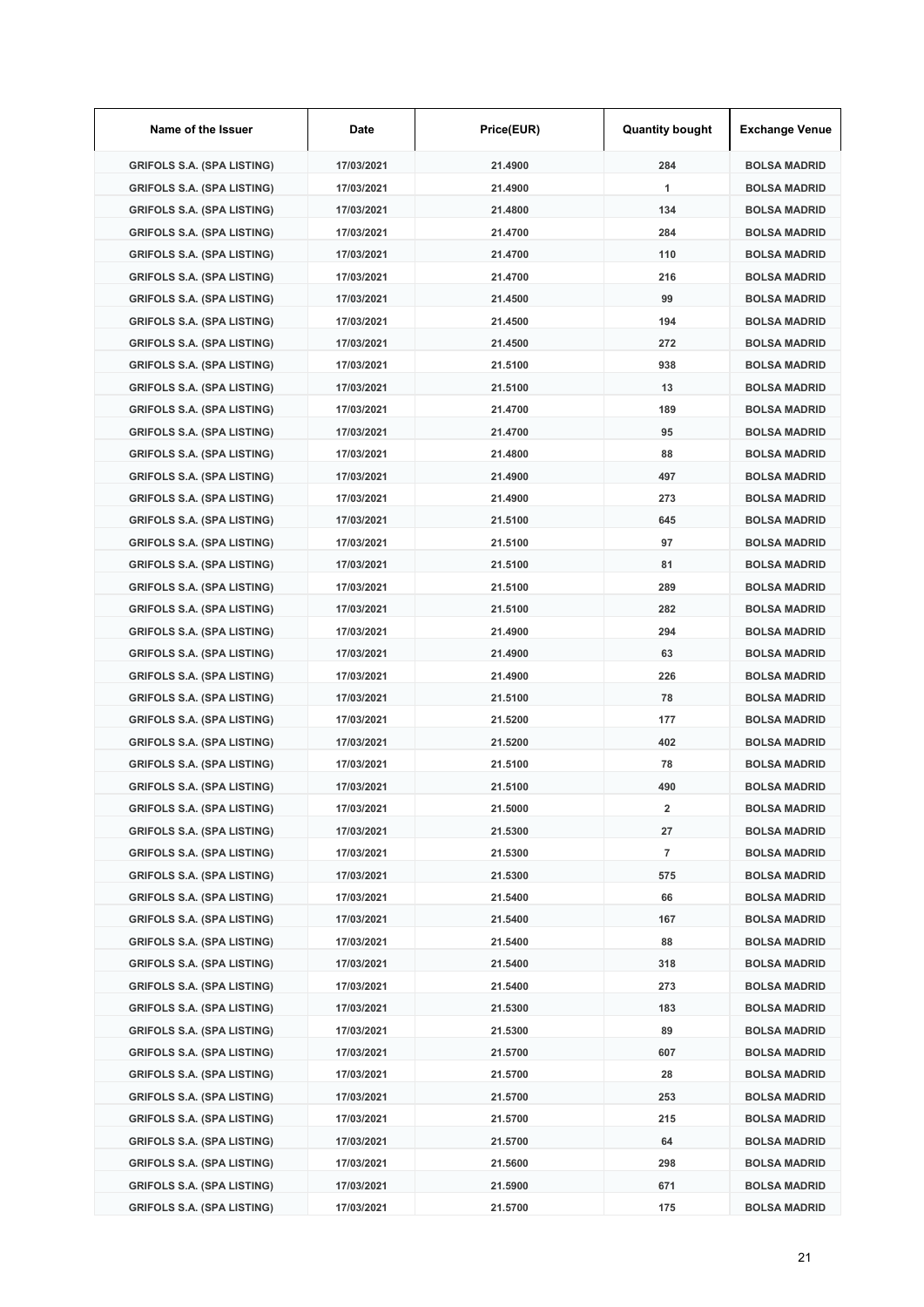| Name of the Issuer                | Date       | Price(EUR) | <b>Quantity bought</b> | <b>Exchange Venue</b> |
|-----------------------------------|------------|------------|------------------------|-----------------------|
| <b>GRIFOLS S.A. (SPA LISTING)</b> | 17/03/2021 | 21.5700    | 273                    | <b>BOLSA MADRID</b>   |
| <b>GRIFOLS S.A. (SPA LISTING)</b> | 17/03/2021 | 21.5700    | 280                    | <b>BOLSA MADRID</b>   |
| <b>GRIFOLS S.A. (SPA LISTING)</b> | 17/03/2021 | 21.5600    | 300                    | <b>BOLSA MADRID</b>   |
| <b>GRIFOLS S.A. (SPA LISTING)</b> | 17/03/2021 | 21.5500    | 247                    | <b>BOLSA MADRID</b>   |
| <b>GRIFOLS S.A. (SPA LISTING)</b> | 17/03/2021 | 21.5500    | 35                     | <b>BOLSA MADRID</b>   |
| <b>GRIFOLS S.A. (SPA LISTING)</b> | 17/03/2021 | 21.5400    | 334                    | <b>BOLSA MADRID</b>   |
| <b>GRIFOLS S.A. (SPA LISTING)</b> | 17/03/2021 | 21.5400    | 4                      | <b>BOLSA MADRID</b>   |
| <b>GRIFOLS S.A. (SPA LISTING)</b> | 17/03/2021 | 21.5400    | 274                    | <b>BOLSA MADRID</b>   |
| <b>GRIFOLS S.A. (SPA LISTING)</b> | 17/03/2021 | 21.5100    | 328                    | <b>BOLSA MADRID</b>   |
| <b>GRIFOLS S.A. (SPA LISTING)</b> | 17/03/2021 | 21.5000    | 340                    | <b>BOLSA MADRID</b>   |
| <b>GRIFOLS S.A. (SPA LISTING)</b> | 17/03/2021 | 21.5200    | 275                    | <b>BOLSA MADRID</b>   |
| <b>GRIFOLS S.A. (SPA LISTING)</b> | 17/03/2021 | 21.5400    | 303                    | <b>BOLSA MADRID</b>   |
| <b>GRIFOLS S.A. (SPA LISTING)</b> | 17/03/2021 | 21.5300    | 292                    | <b>BOLSA MADRID</b>   |
| <b>GRIFOLS S.A. (SPA LISTING)</b> | 17/03/2021 | 21.5000    | 279                    | <b>BOLSA MADRID</b>   |
| <b>GRIFOLS S.A. (SPA LISTING)</b> | 17/03/2021 | 21.5000    | 106                    | <b>BOLSA MADRID</b>   |
| <b>GRIFOLS S.A. (SPA LISTING)</b> | 17/03/2021 | 21.5000    | 197                    | <b>BOLSA MADRID</b>   |
| <b>GRIFOLS S.A. (SPA LISTING)</b> | 17/03/2021 | 21.5100    | 346                    | <b>BOLSA MADRID</b>   |
| <b>GRIFOLS S.A. (SPA LISTING)</b> | 17/03/2021 | 21.4800    | 297                    | <b>BOLSA MADRID</b>   |
| <b>GRIFOLS S.A. (SPA LISTING)</b> | 17/03/2021 | 21.4800    | 294                    | <b>BOLSA MADRID</b>   |
| <b>GRIFOLS S.A. (SPA LISTING)</b> | 17/03/2021 | 21.4700    | 275                    | <b>BOLSA MADRID</b>   |
| <b>GRIFOLS S.A. (SPA LISTING)</b> | 17/03/2021 | 21.5000    | 278                    | <b>BOLSA MADRID</b>   |
| <b>GRIFOLS S.A. (SPA LISTING)</b> | 17/03/2021 | 21.5000    | 280                    | <b>BOLSA MADRID</b>   |
| <b>GRIFOLS S.A. (SPA LISTING)</b> | 17/03/2021 | 21.4900    | 332                    | <b>BOLSA MADRID</b>   |
| <b>GRIFOLS S.A. (SPA LISTING)</b> | 17/03/2021 | 21.5300    | 595                    | <b>BOLSA MADRID</b>   |
| <b>GRIFOLS S.A. (SPA LISTING)</b> | 17/03/2021 | 21.5100    | 294                    | <b>BOLSA MADRID</b>   |
| <b>GRIFOLS S.A. (SPA LISTING)</b> | 17/03/2021 | 21.5200    | 1                      | <b>BOLSA MADRID</b>   |
| <b>GRIFOLS S.A. (SPA LISTING)</b> | 17/03/2021 | 21.5200    | 332                    | <b>BOLSA MADRID</b>   |
| <b>GRIFOLS S.A. (SPA LISTING)</b> | 17/03/2021 | 21.5100    | 96                     | <b>BOLSA MADRID</b>   |
| <b>GRIFOLS S.A. (SPA LISTING)</b> | 17/03/2021 | 21.5100    | 44                     | <b>BOLSA MADRID</b>   |
| <b>GRIFOLS S.A. (SPA LISTING)</b> | 17/03/2021 | 21.5100    | 121                    | <b>BOLSA MADRID</b>   |
| <b>GRIFOLS S.A. (SPA LISTING)</b> | 17/03/2021 | 21.5100    | 21                     | <b>BOLSA MADRID</b>   |
| <b>GRIFOLS S.A. (SPA LISTING)</b> | 17/03/2021 | 21.5100    | 16                     | <b>BOLSA MADRID</b>   |
| <b>GRIFOLS S.A. (SPA LISTING)</b> | 17/03/2021 | 21.5000    | 281                    | <b>BOLSA MADRID</b>   |
| <b>GRIFOLS S.A. (SPA LISTING)</b> | 17/03/2021 | 21.5300    | 285                    | <b>BOLSA MADRID</b>   |
| <b>GRIFOLS S.A. (SPA LISTING)</b> | 17/03/2021 | 21.5600    | 309                    | <b>BOLSA MADRID</b>   |
| <b>GRIFOLS S.A. (SPA LISTING)</b> | 17/03/2021 | 21.6000    | 996                    | <b>BOLSA MADRID</b>   |
| <b>GRIFOLS S.A. (SPA LISTING)</b> | 17/03/2021 | 21.6000    | 213                    | <b>BOLSA MADRID</b>   |
| <b>GRIFOLS S.A. (SPA LISTING)</b> | 17/03/2021 | 21.5900    | 261                    | <b>BOLSA MADRID</b>   |
| <b>GRIFOLS S.A. (SPA LISTING)</b> | 17/03/2021 | 21.5900    | 27                     | <b>BOLSA MADRID</b>   |
| <b>GRIFOLS S.A. (SPA LISTING)</b> | 17/03/2021 | 21.5800    | 115                    | <b>BOLSA MADRID</b>   |
| <b>GRIFOLS S.A. (SPA LISTING)</b> | 17/03/2021 | 21.5800    | 88                     | <b>BOLSA MADRID</b>   |
| <b>GRIFOLS S.A. (SPA LISTING)</b> | 17/03/2021 | 21.5800    | 79                     | <b>BOLSA MADRID</b>   |
| <b>GRIFOLS S.A. (SPA LISTING)</b> | 17/03/2021 | 21.5900    | 228                    | <b>BOLSA MADRID</b>   |
| <b>GRIFOLS S.A. (SPA LISTING)</b> | 17/03/2021 | 21.5900    | 54                     | <b>BOLSA MADRID</b>   |
| <b>GRIFOLS S.A. (SPA LISTING)</b> | 17/03/2021 | 21.5700    | 307                    | <b>BOLSA MADRID</b>   |
| <b>GRIFOLS S.A. (SPA LISTING)</b> | 17/03/2021 | 21.6300    | 259                    | <b>BOLSA MADRID</b>   |
| <b>GRIFOLS S.A. (SPA LISTING)</b> | 17/03/2021 | 21.6300    | 186                    | <b>BOLSA MADRID</b>   |
| <b>GRIFOLS S.A. (SPA LISTING)</b> | 17/03/2021 | 21.6300    | 73                     | <b>BOLSA MADRID</b>   |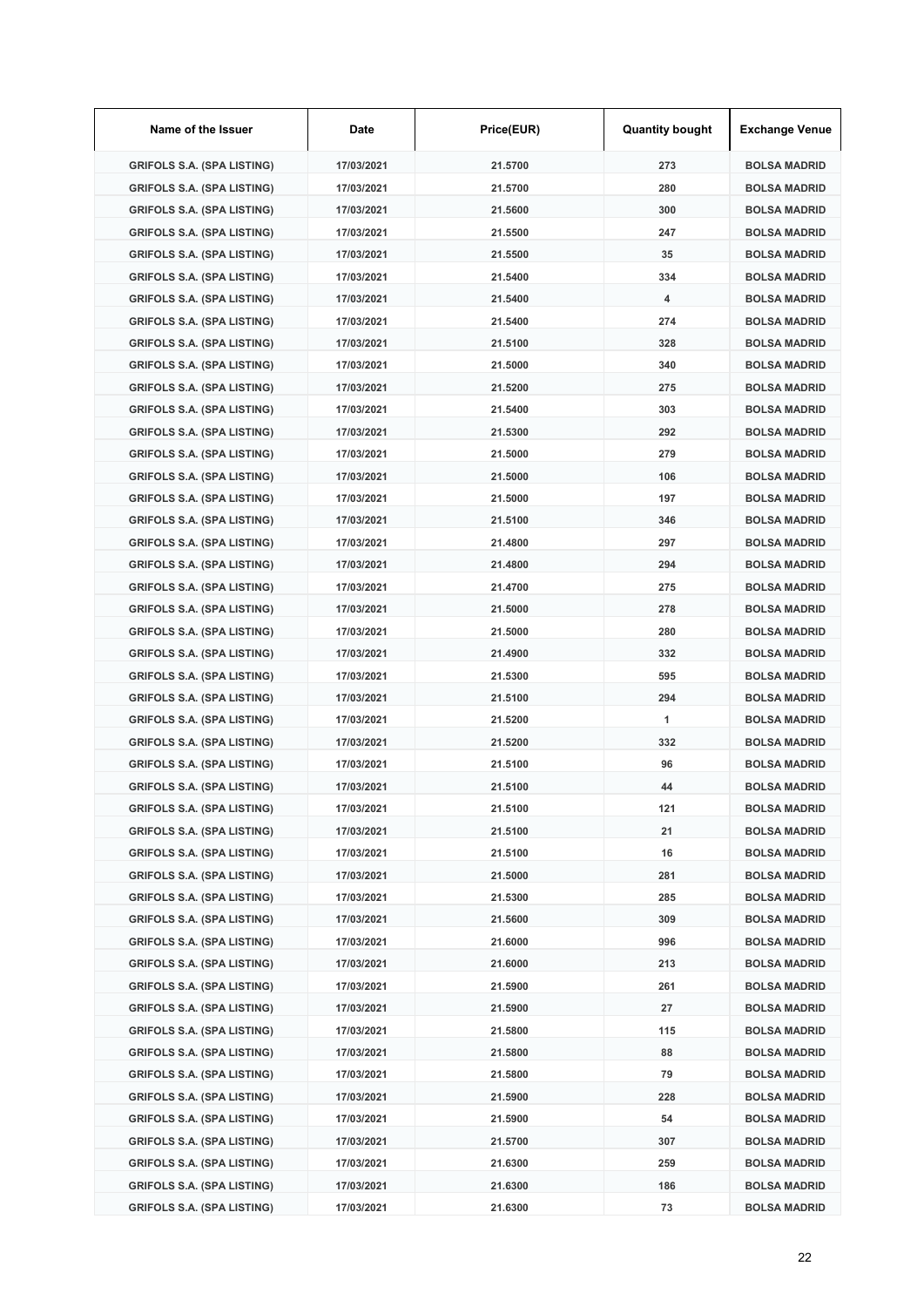| Name of the Issuer                | Date       | Price(EUR) | <b>Quantity bought</b> | <b>Exchange Venue</b> |
|-----------------------------------|------------|------------|------------------------|-----------------------|
| <b>GRIFOLS S.A. (SPA LISTING)</b> | 17/03/2021 | 21.6300    | 73                     | <b>BOLSA MADRID</b>   |
| <b>GRIFOLS S.A. (SPA LISTING)</b> | 17/03/2021 | 21.6300    | 39                     | <b>BOLSA MADRID</b>   |
| <b>GRIFOLS S.A. (SPA LISTING)</b> | 17/03/2021 | 21.6200    | 298                    | <b>BOLSA MADRID</b>   |
| <b>GRIFOLS S.A. (SPA LISTING)</b> | 17/03/2021 | 21.6700    | 296                    | <b>BOLSA MADRID</b>   |
| <b>GRIFOLS S.A. (SPA LISTING)</b> | 17/03/2021 | 21.7000    | 313                    | <b>BOLSA MADRID</b>   |
| <b>GRIFOLS S.A. (SPA LISTING)</b> | 17/03/2021 | 21.7000    | 274                    | <b>BOLSA MADRID</b>   |
| <b>GRIFOLS S.A. (SPA LISTING)</b> | 17/03/2021 | 21.6800    | 249                    | <b>BOLSA MADRID</b>   |
| <b>GRIFOLS S.A. (SPA LISTING)</b> | 17/03/2021 | 21.6800    | 40                     | <b>BOLSA MADRID</b>   |
| <b>GRIFOLS S.A. (SPA LISTING)</b> | 17/03/2021 | 21.6200    | 273                    | <b>BOLSA MADRID</b>   |
| <b>GRIFOLS S.A. (SPA LISTING)</b> | 17/03/2021 | 21.6200    | 273                    | <b>BOLSA MADRID</b>   |
| <b>GRIFOLS S.A. (SPA LISTING)</b> | 17/03/2021 | 21.6200    | 285                    | <b>BOLSA MADRID</b>   |
| <b>GRIFOLS S.A. (SPA LISTING)</b> | 17/03/2021 | 21.6100    | 273                    | <b>BOLSA MADRID</b>   |
| <b>GRIFOLS S.A. (SPA LISTING)</b> | 17/03/2021 | 21.6100    | 185                    | <b>BOLSA MADRID</b>   |
| <b>GRIFOLS S.A. (SPA LISTING)</b> | 17/03/2021 | 21.6100    | 76                     | <b>BOLSA MADRID</b>   |
| <b>GRIFOLS S.A. (SPA LISTING)</b> | 17/03/2021 | 21.6100    | 19                     | <b>BOLSA MADRID</b>   |
| <b>GRIFOLS S.A. (SPA LISTING)</b> | 17/03/2021 | 21.6200    | 155                    | <b>BOLSA MADRID</b>   |
| <b>GRIFOLS S.A. (SPA LISTING)</b> | 17/03/2021 | 21.6200    | 127                    | <b>BOLSA MADRID</b>   |
| <b>GRIFOLS S.A. (SPA LISTING)</b> | 17/03/2021 | 21.6200    | 274                    | <b>BOLSA MADRID</b>   |
| <b>GRIFOLS S.A. (SPA LISTING)</b> | 17/03/2021 | 21.6600    | 883                    | <b>BOLSA MADRID</b>   |
| <b>GRIFOLS S.A. (SPA LISTING)</b> | 17/03/2021 | 21.6700    | 293                    | <b>BOLSA MADRID</b>   |
| <b>GRIFOLS S.A. (SPA LISTING)</b> | 17/03/2021 | 21.6600    | 289                    | <b>BOLSA MADRID</b>   |
| <b>GRIFOLS S.A. (SPA LISTING)</b> | 17/03/2021 | 21.6600    | 283                    | <b>BOLSA MADRID</b>   |
| <b>GRIFOLS S.A. (SPA LISTING)</b> | 17/03/2021 | 21.6500    | 292                    | <b>BOLSA MADRID</b>   |
| <b>GRIFOLS S.A. (SPA LISTING)</b> | 17/03/2021 | 21.6500    | 313                    | <b>BOLSA MADRID</b>   |
| <b>GRIFOLS S.A. (SPA LISTING)</b> | 17/03/2021 | 21.6500    | 842                    | <b>BOLSA MADRID</b>   |
| <b>GRIFOLS S.A. (SPA LISTING)</b> | 17/03/2021 | 21.6500    | 335                    | <b>BOLSA MADRID</b>   |
| <b>GRIFOLS S.A. (SPA LISTING)</b> | 17/03/2021 | 21.6400    | 292                    | <b>BOLSA MADRID</b>   |
| <b>GRIFOLS S.A. (SPA LISTING)</b> | 17/03/2021 | 21.6400    | 324                    | <b>BOLSA MADRID</b>   |
| <b>GRIFOLS S.A. (SPA LISTING)</b> | 17/03/2021 | 21.6300    | 288                    | <b>BOLSA MADRID</b>   |
| <b>GRIFOLS S.A. (SPA LISTING)</b> | 17/03/2021 | 21.6300    | 14                     | <b>BOLSA MADRID</b>   |
| <b>GRIFOLS S.A. (SPA LISTING)</b> | 17/03/2021 | 21.6500    | 300                    | <b>BOLSA MADRID</b>   |
| <b>GRIFOLS S.A. (SPA LISTING)</b> | 17/03/2021 | 21.6300    | 304                    | <b>BOLSA MADRID</b>   |
| <b>GRIFOLS S.A. (SPA LISTING)</b> | 17/03/2021 | 21.6300    | 286                    | <b>BOLSA MADRID</b>   |
| <b>GRIFOLS S.A. (SPA LISTING)</b> | 17/03/2021 | 21.6100    | 279                    | <b>BOLSA MADRID</b>   |
| <b>GRIFOLS S.A. (SPA LISTING)</b> | 17/03/2021 | 21.6300    | 124                    | <b>BOLSA MADRID</b>   |
| <b>GRIFOLS S.A. (SPA LISTING)</b> | 17/03/2021 | 21.6300    | 166                    | <b>BOLSA MADRID</b>   |
| <b>GRIFOLS S.A. (SPA LISTING)</b> | 17/03/2021 | 21.6300    | 129                    | <b>BOLSA MADRID</b>   |
| <b>GRIFOLS S.A. (SPA LISTING)</b> | 17/03/2021 | 21.6300    | 168                    | <b>BOLSA MADRID</b>   |
| <b>GRIFOLS S.A. (SPA LISTING)</b> | 17/03/2021 | 21.6300    | 33                     | <b>BOLSA MADRID</b>   |
| <b>GRIFOLS S.A. (SPA LISTING)</b> | 17/03/2021 | 21.6300    | 262                    | <b>BOLSA MADRID</b>   |
| <b>GRIFOLS S.A. (SPA LISTING)</b> | 17/03/2021 | 21.6300    | 302                    | <b>BOLSA MADRID</b>   |
| <b>GRIFOLS S.A. (SPA LISTING)</b> | 17/03/2021 | 21.6300    | 292                    | <b>BOLSA MADRID</b>   |
| <b>GRIFOLS S.A. (SPA LISTING)</b> | 17/03/2021 | 21.6400    | 281                    | <b>BOLSA MADRID</b>   |
| <b>GRIFOLS S.A. (SPA LISTING)</b> | 17/03/2021 | 21.6600    | 275                    | <b>BOLSA MADRID</b>   |
| <b>GRIFOLS S.A. (SPA LISTING)</b> | 17/03/2021 | 21.6700    | 297                    | <b>BOLSA MADRID</b>   |
| <b>GRIFOLS S.A. (SPA LISTING)</b> | 17/03/2021 | 21.6900    | 279                    | <b>BOLSA MADRID</b>   |
| <b>GRIFOLS S.A. (SPA LISTING)</b> | 17/03/2021 | 21.6700    | 98                     | <b>BOLSA MADRID</b>   |
| <b>GRIFOLS S.A. (SPA LISTING)</b> | 17/03/2021 | 21.6700    | 178                    | <b>BOLSA MADRID</b>   |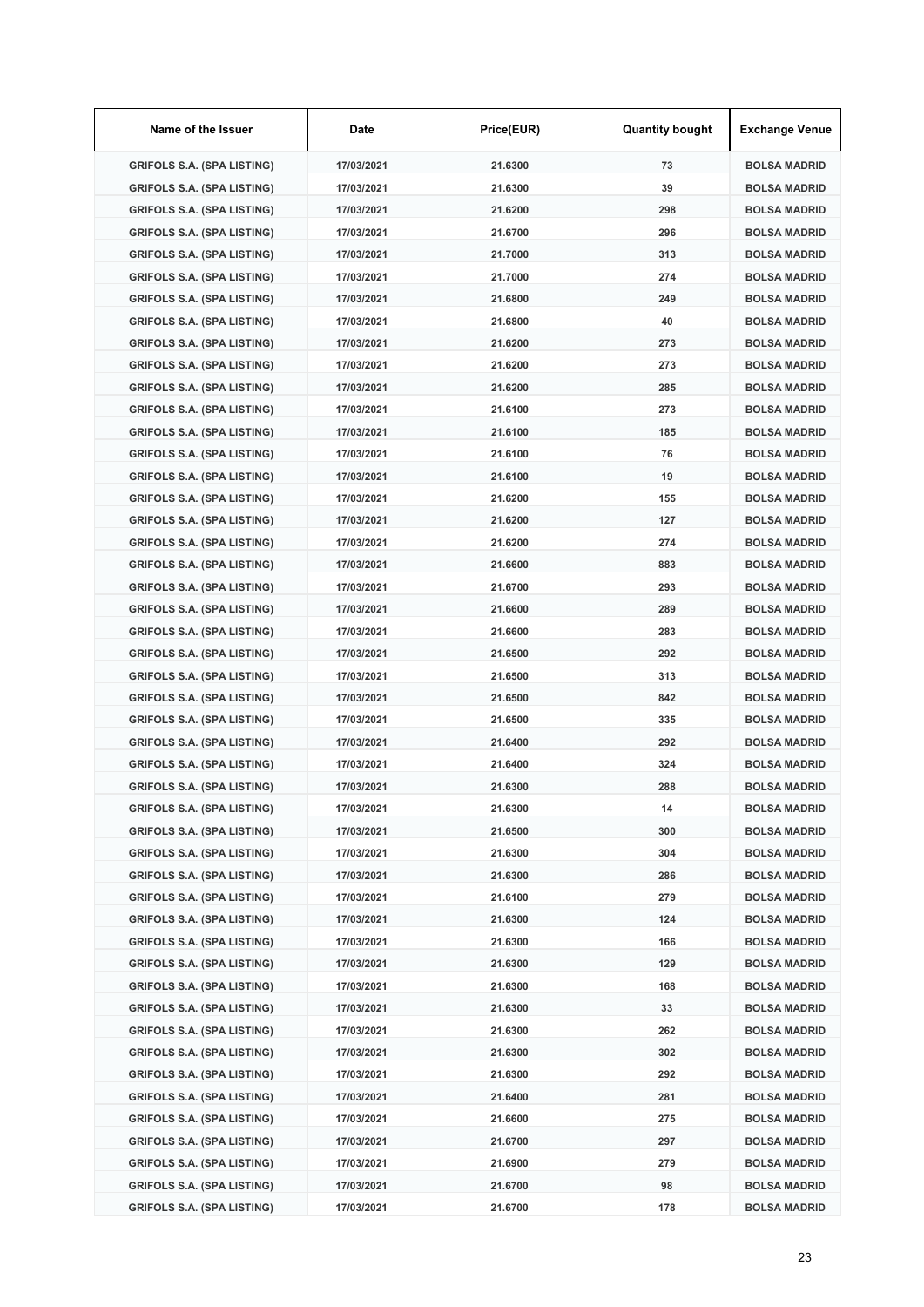| Name of the Issuer                | Date       | Price(EUR) | <b>Quantity bought</b> | <b>Exchange Venue</b> |
|-----------------------------------|------------|------------|------------------------|-----------------------|
| <b>GRIFOLS S.A. (SPA LISTING)</b> | 17/03/2021 | 21.6700    | 200                    | <b>BOLSA MADRID</b>   |
| <b>GRIFOLS S.A. (SPA LISTING)</b> | 17/03/2021 | 21.6700    | 264                    | <b>BOLSA MADRID</b>   |
| <b>GRIFOLS S.A. (SPA LISTING)</b> | 17/03/2021 | 21.6700    | 288                    | <b>BOLSA MADRID</b>   |
| <b>GRIFOLS S.A. (SPA LISTING)</b> | 17/03/2021 | 21.6700    | 242                    | <b>BOLSA MADRID</b>   |
| <b>GRIFOLS S.A. (SPA LISTING)</b> | 17/03/2021 | 21.6900    | 106                    | <b>BOLSA MADRID</b>   |
| <b>GRIFOLS S.A. (SPA LISTING)</b> | 17/03/2021 | 21.6900    | 437                    | <b>BOLSA MADRID</b>   |
| <b>GRIFOLS S.A. (SPA LISTING)</b> | 17/03/2021 | 21.6800    | 291                    | <b>BOLSA MADRID</b>   |
| <b>GRIFOLS S.A. (SPA LISTING)</b> | 17/03/2021 | 21.6800    | 281                    | <b>BOLSA MADRID</b>   |
| <b>GRIFOLS S.A. (SPA LISTING)</b> | 17/03/2021 | 21.6800    | 1                      | <b>BOLSA MADRID</b>   |
| <b>GRIFOLS S.A. (SPA LISTING)</b> | 17/03/2021 | 21.7000    | 1,205                  | <b>BOLSA MADRID</b>   |
| <b>GRIFOLS S.A. (SPA LISTING)</b> | 17/03/2021 | 21.7000    | 54                     | <b>BOLSA MADRID</b>   |
| <b>GRIFOLS S.A. (SPA LISTING)</b> | 17/03/2021 | 21.7000    | 298                    | <b>BOLSA MADRID</b>   |
| <b>GRIFOLS S.A. (SPA LISTING)</b> | 17/03/2021 | 21.7200    | 315                    | <b>BOLSA MADRID</b>   |
| <b>GRIFOLS S.A. (SPA LISTING)</b> | 17/03/2021 | 21.7200    | 177                    | <b>BOLSA MADRID</b>   |
| <b>GRIFOLS S.A. (SPA LISTING)</b> | 17/03/2021 | 21.7200    | 1,379                  | <b>BOLSA MADRID</b>   |
| <b>GRIFOLS S.A. (SPA LISTING)</b> | 17/03/2021 | 21.7200    | 2,141                  | <b>BOLSA MADRID</b>   |
| <b>GRIFOLS S.A. (SPA LISTING)</b> | 18/03/2021 | 21.9600    | 320                    | <b>BOLSA MADRID</b>   |
| <b>GRIFOLS S.A. (SPA LISTING)</b> | 18/03/2021 | 21.9600    | 283                    | <b>BOLSA MADRID</b>   |
| <b>GRIFOLS S.A. (SPA LISTING)</b> | 18/03/2021 | 21.9600    | 274                    | <b>BOLSA MADRID</b>   |
| <b>GRIFOLS S.A. (SPA LISTING)</b> | 18/03/2021 | 21.9600    | 56                     | <b>BOLSA MADRID</b>   |
| <b>GRIFOLS S.A. (SPA LISTING)</b> | 18/03/2021 | 21.9600    | 225                    | <b>BOLSA MADRID</b>   |
| <b>GRIFOLS S.A. (SPA LISTING)</b> | 18/03/2021 | 21.8400    | 295                    | <b>BOLSA MADRID</b>   |
| <b>GRIFOLS S.A. (SPA LISTING)</b> | 18/03/2021 | 21.7300    | 295                    | <b>BOLSA MADRID</b>   |
| <b>GRIFOLS S.A. (SPA LISTING)</b> | 18/03/2021 | 21.8100    | 292                    | <b>BOLSA MADRID</b>   |
| <b>GRIFOLS S.A. (SPA LISTING)</b> | 18/03/2021 | 21.8100    | 292                    | <b>BOLSA MADRID</b>   |
| <b>GRIFOLS S.A. (SPA LISTING)</b> | 18/03/2021 | 21.7300    | 331                    | <b>BOLSA MADRID</b>   |
| <b>GRIFOLS S.A. (SPA LISTING)</b> | 18/03/2021 | 21.7000    | 17                     | <b>BOLSA MADRID</b>   |
| <b>GRIFOLS S.A. (SPA LISTING)</b> | 18/03/2021 | 21.7000    | 281                    | <b>BOLSA MADRID</b>   |
| <b>GRIFOLS S.A. (SPA LISTING)</b> | 18/03/2021 | 21.7000    | 200                    | <b>BOLSA MADRID</b>   |
| <b>GRIFOLS S.A. (SPA LISTING)</b> | 18/03/2021 | 21.7000    | 64                     | <b>BOLSA MADRID</b>   |
| <b>GRIFOLS S.A. (SPA LISTING)</b> | 18/03/2021 | 21.7000    | 88                     | <b>BOLSA MADRID</b>   |
| <b>GRIFOLS S.A. (SPA LISTING)</b> | 18/03/2021 | 21.7000    | 200                    | <b>BOLSA MADRID</b>   |
| <b>GRIFOLS S.A. (SPA LISTING)</b> | 18/03/2021 | 21.7300    | 928                    | <b>BOLSA MADRID</b>   |
| <b>GRIFOLS S.A. (SPA LISTING)</b> | 18/03/2021 | 21.7000    | 324                    | <b>BOLSA MADRID</b>   |
| <b>GRIFOLS S.A. (SPA LISTING)</b> | 18/03/2021 | 21.7200    | 102                    | <b>BOLSA MADRID</b>   |
| <b>GRIFOLS S.A. (SPA LISTING)</b> | 18/03/2021 | 21.7200    | 187                    | <b>BOLSA MADRID</b>   |
| <b>GRIFOLS S.A. (SPA LISTING)</b> | 18/03/2021 | 21.7200    | 203                    | <b>BOLSA MADRID</b>   |
| <b>GRIFOLS S.A. (SPA LISTING)</b> | 18/03/2021 | 21.7200    | 86                     | <b>BOLSA MADRID</b>   |
| <b>GRIFOLS S.A. (SPA LISTING)</b> | 18/03/2021 | 21.7200    | 289                    | <b>BOLSA MADRID</b>   |
| <b>GRIFOLS S.A. (SPA LISTING)</b> | 18/03/2021 | 21.7400    | 282                    | <b>BOLSA MADRID</b>   |
| <b>GRIFOLS S.A. (SPA LISTING)</b> | 18/03/2021 | 21.7800    | 380                    | <b>BOLSA MADRID</b>   |
| <b>GRIFOLS S.A. (SPA LISTING)</b> | 18/03/2021 | 21.7800    | 236                    | <b>BOLSA MADRID</b>   |
| <b>GRIFOLS S.A. (SPA LISTING)</b> | 18/03/2021 | 21.7400    | 277                    | <b>BOLSA MADRID</b>   |
| <b>GRIFOLS S.A. (SPA LISTING)</b> | 18/03/2021 | 21.7400    | 287                    | <b>BOLSA MADRID</b>   |
| <b>GRIFOLS S.A. (SPA LISTING)</b> | 18/03/2021 | 21.6900    | 205                    | <b>BOLSA MADRID</b>   |
| <b>GRIFOLS S.A. (SPA LISTING)</b> | 18/03/2021 | 21.7000    | 209                    | <b>BOLSA MADRID</b>   |
| <b>GRIFOLS S.A. (SPA LISTING)</b> | 18/03/2021 | 21.7000    | 95                     | <b>BOLSA MADRID</b>   |
| <b>GRIFOLS S.A. (SPA LISTING)</b> | 18/03/2021 | 21.6800    | 281                    | <b>BOLSA MADRID</b>   |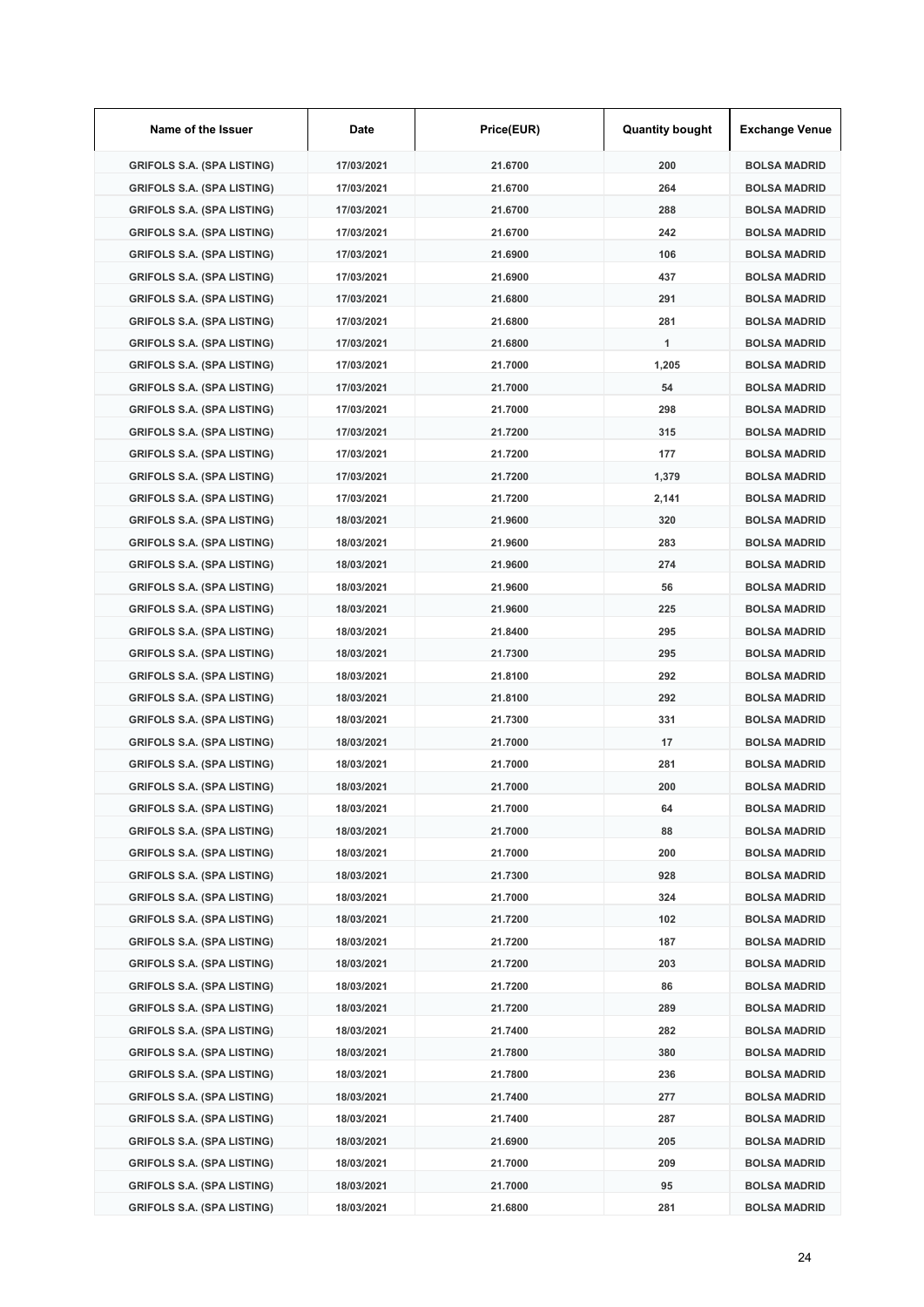| Name of the Issuer                | Date       | Price(EUR) | <b>Quantity bought</b> | <b>Exchange Venue</b> |
|-----------------------------------|------------|------------|------------------------|-----------------------|
| <b>GRIFOLS S.A. (SPA LISTING)</b> | 18/03/2021 | 21.6400    | 582                    | <b>BOLSA MADRID</b>   |
| <b>GRIFOLS S.A. (SPA LISTING)</b> | 18/03/2021 | 21.6300    | 349                    | <b>BOLSA MADRID</b>   |
| <b>GRIFOLS S.A. (SPA LISTING)</b> | 18/03/2021 | 21.6900    | 88                     | <b>BOLSA MADRID</b>   |
| <b>GRIFOLS S.A. (SPA LISTING)</b> | 18/03/2021 | 21.6900    | 200                    | <b>BOLSA MADRID</b>   |
| <b>GRIFOLS S.A. (SPA LISTING)</b> | 18/03/2021 | 21.6900    | 117                    | <b>BOLSA MADRID</b>   |
| <b>GRIFOLS S.A. (SPA LISTING)</b> | 18/03/2021 | 21.6900    | 207                    | <b>BOLSA MADRID</b>   |
| <b>GRIFOLS S.A. (SPA LISTING)</b> | 18/03/2021 | 21.7400    | 955                    | <b>BOLSA MADRID</b>   |
| <b>GRIFOLS S.A. (SPA LISTING)</b> | 18/03/2021 | 21.7700    | 55                     | <b>BOLSA MADRID</b>   |
| <b>GRIFOLS S.A. (SPA LISTING)</b> | 18/03/2021 | 21.7700    | 200                    | <b>BOLSA MADRID</b>   |
| <b>GRIFOLS S.A. (SPA LISTING)</b> | 18/03/2021 | 21.7500    | 308                    | <b>BOLSA MADRID</b>   |
| <b>GRIFOLS S.A. (SPA LISTING)</b> | 18/03/2021 | 21.7500    | 18                     | <b>BOLSA MADRID</b>   |
| <b>GRIFOLS S.A. (SPA LISTING)</b> | 18/03/2021 | 21.7400    | 311                    | <b>BOLSA MADRID</b>   |
| <b>GRIFOLS S.A. (SPA LISTING)</b> | 18/03/2021 | 21.7400    | 322                    | <b>BOLSA MADRID</b>   |
| <b>GRIFOLS S.A. (SPA LISTING)</b> | 18/03/2021 | 21.7400    | 314                    | <b>BOLSA MADRID</b>   |
| <b>GRIFOLS S.A. (SPA LISTING)</b> | 18/03/2021 | 21.7400    | 126                    | <b>BOLSA MADRID</b>   |
| <b>GRIFOLS S.A. (SPA LISTING)</b> | 18/03/2021 | 21.7400    | 199                    | <b>BOLSA MADRID</b>   |
| <b>GRIFOLS S.A. (SPA LISTING)</b> | 18/03/2021 | 21.7400    | 176                    | <b>BOLSA MADRID</b>   |
| <b>GRIFOLS S.A. (SPA LISTING)</b> | 18/03/2021 | 21.7400    | 101                    | <b>BOLSA MADRID</b>   |
| <b>GRIFOLS S.A. (SPA LISTING)</b> | 18/03/2021 | 21.7400    | 4                      | <b>BOLSA MADRID</b>   |
| <b>GRIFOLS S.A. (SPA LISTING)</b> | 18/03/2021 | 21.7400    | 77                     | <b>BOLSA MADRID</b>   |
| <b>GRIFOLS S.A. (SPA LISTING)</b> | 18/03/2021 | 21.7400    | 260                    | <b>BOLSA MADRID</b>   |
| <b>GRIFOLS S.A. (SPA LISTING)</b> | 18/03/2021 | 21.7500    | 284                    | <b>BOLSA MADRID</b>   |
| <b>GRIFOLS S.A. (SPA LISTING)</b> | 18/03/2021 | 21.7400    | 284                    | <b>BOLSA MADRID</b>   |
| <b>GRIFOLS S.A. (SPA LISTING)</b> | 18/03/2021 | 21.7600    | 261                    | <b>BOLSA MADRID</b>   |
| <b>GRIFOLS S.A. (SPA LISTING)</b> | 18/03/2021 | 21.8300    | 200                    | <b>BOLSA MADRID</b>   |
| <b>GRIFOLS S.A. (SPA LISTING)</b> | 18/03/2021 | 21.8300    | 133                    | <b>BOLSA MADRID</b>   |
| <b>GRIFOLS S.A. (SPA LISTING)</b> | 18/03/2021 | 21.8300    | 133                    | <b>BOLSA MADRID</b>   |
| <b>GRIFOLS S.A. (SPA LISTING)</b> | 18/03/2021 | 21.8300    | 200                    | <b>BOLSA MADRID</b>   |
| <b>GRIFOLS S.A. (SPA LISTING)</b> | 18/03/2021 | 21.8300    | 333                    | <b>BOLSA MADRID</b>   |
| <b>GRIFOLS S.A. (SPA LISTING)</b> | 18/03/2021 | 21.8300    | 103                    | <b>BOLSA MADRID</b>   |
| <b>GRIFOLS S.A. (SPA LISTING)</b> | 18/03/2021 | 21.8300    | 30                     | <b>BOLSA MADRID</b>   |
| <b>GRIFOLS S.A. (SPA LISTING)</b> | 18/03/2021 | 21.8300    | 175                    | <b>BOLSA MADRID</b>   |
| <b>GRIFOLS S.A. (SPA LISTING)</b> | 18/03/2021 | 21.8300    | 118                    | <b>BOLSA MADRID</b>   |
| <b>GRIFOLS S.A. (SPA LISTING)</b> | 18/03/2021 | 21.8300    | 284                    | <b>BOLSA MADRID</b>   |
| <b>GRIFOLS S.A. (SPA LISTING)</b> | 18/03/2021 | 21.8500    | 264                    | <b>BOLSA MADRID</b>   |
| <b>GRIFOLS S.A. (SPA LISTING)</b> | 18/03/2021 | 21.8500    | 447                    | <b>BOLSA MADRID</b>   |
| <b>GRIFOLS S.A. (SPA LISTING)</b> | 18/03/2021 | 21.8500    | 39                     | <b>BOLSA MADRID</b>   |
| <b>GRIFOLS S.A. (SPA LISTING)</b> | 18/03/2021 | 21.8700    | 551                    | <b>BOLSA MADRID</b>   |
| <b>GRIFOLS S.A. (SPA LISTING)</b> | 18/03/2021 | 21.8700    | 309                    | <b>BOLSA MADRID</b>   |
| <b>GRIFOLS S.A. (SPA LISTING)</b> | 18/03/2021 | 21.8300    | 90                     | <b>BOLSA MADRID</b>   |
| <b>GRIFOLS S.A. (SPA LISTING)</b> | 18/03/2021 | 21.8300    | 203                    | <b>BOLSA MADRID</b>   |
| <b>GRIFOLS S.A. (SPA LISTING)</b> | 18/03/2021 | 21.8200    | 316                    | <b>BOLSA MADRID</b>   |
| <b>GRIFOLS S.A. (SPA LISTING)</b> | 18/03/2021 | 21.7800    | 315                    | <b>BOLSA MADRID</b>   |
| <b>GRIFOLS S.A. (SPA LISTING)</b> | 18/03/2021 | 21.7400    | 69                     | <b>BOLSA MADRID</b>   |
| <b>GRIFOLS S.A. (SPA LISTING)</b> | 18/03/2021 | 21.7400    | 64                     | <b>BOLSA MADRID</b>   |
| <b>GRIFOLS S.A. (SPA LISTING)</b> | 18/03/2021 | 21.7400    | 176                    | <b>BOLSA MADRID</b>   |
| <b>GRIFOLS S.A. (SPA LISTING)</b> | 18/03/2021 | 21.7200    | 329                    | <b>BOLSA MADRID</b>   |
| <b>GRIFOLS S.A. (SPA LISTING)</b> | 18/03/2021 | 21.7300    | 276                    | <b>BOLSA MADRID</b>   |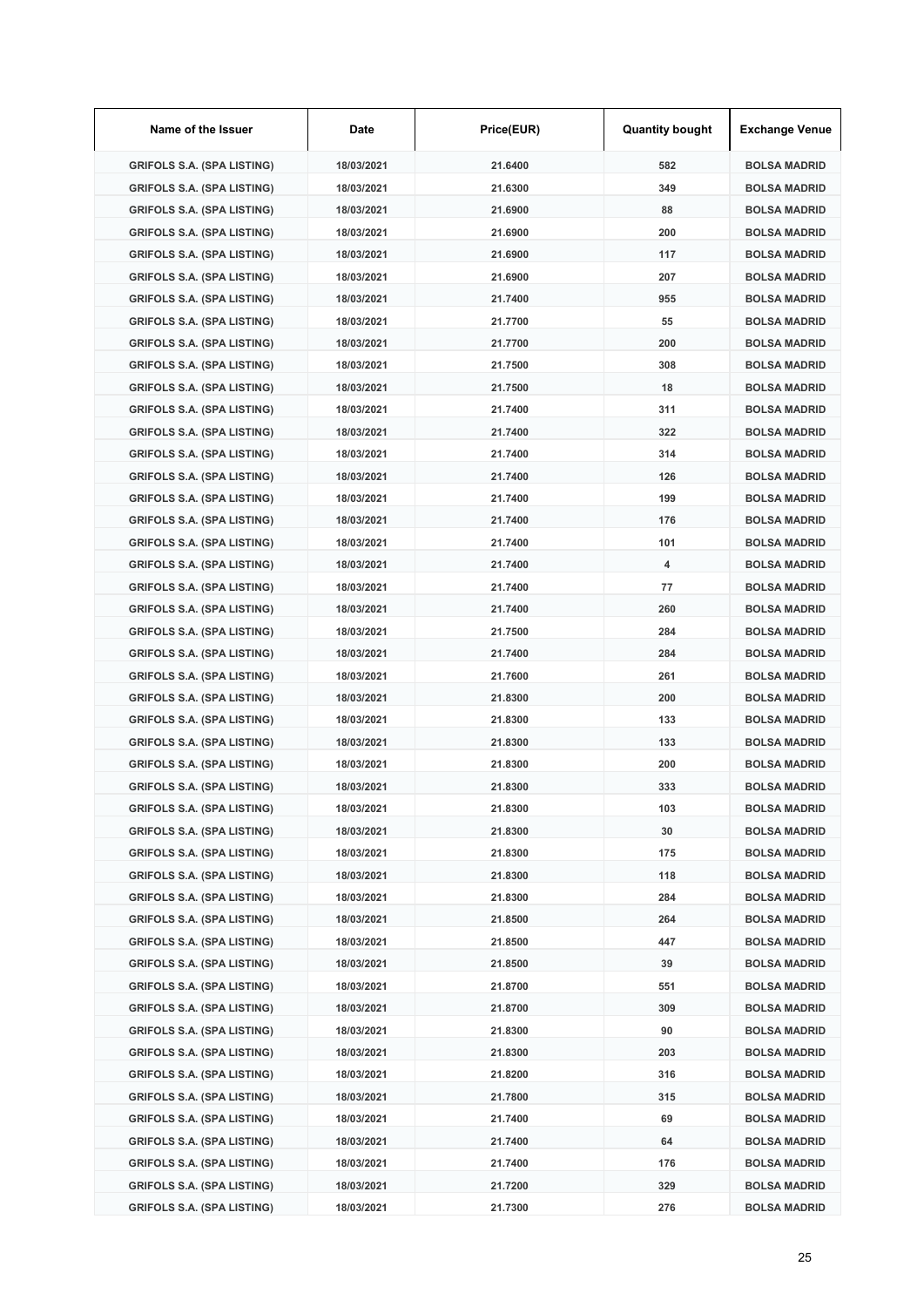| Name of the Issuer                | Date       | Price(EUR) | <b>Quantity bought</b> | <b>Exchange Venue</b> |
|-----------------------------------|------------|------------|------------------------|-----------------------|
| <b>GRIFOLS S.A. (SPA LISTING)</b> | 18/03/2021 | 21.7300    | 9                      | <b>BOLSA MADRID</b>   |
| <b>GRIFOLS S.A. (SPA LISTING)</b> | 18/03/2021 | 21.7300    | 38                     | <b>BOLSA MADRID</b>   |
| <b>GRIFOLS S.A. (SPA LISTING)</b> | 18/03/2021 | 21.7400    | 562                    | <b>BOLSA MADRID</b>   |
| <b>GRIFOLS S.A. (SPA LISTING)</b> | 18/03/2021 | 21.7300    | 278                    | <b>BOLSA MADRID</b>   |
| <b>GRIFOLS S.A. (SPA LISTING)</b> | 18/03/2021 | 21.7200    | 272                    | <b>BOLSA MADRID</b>   |
| <b>GRIFOLS S.A. (SPA LISTING)</b> | 18/03/2021 | 21.7400    | 267                    | <b>BOLSA MADRID</b>   |
| <b>GRIFOLS S.A. (SPA LISTING)</b> | 18/03/2021 | 21.7400    | 141                    | <b>BOLSA MADRID</b>   |
| <b>GRIFOLS S.A. (SPA LISTING)</b> | 18/03/2021 | 21.7400    | 126                    | <b>BOLSA MADRID</b>   |
| <b>GRIFOLS S.A. (SPA LISTING)</b> | 18/03/2021 | 21.7700    | 295                    | <b>BOLSA MADRID</b>   |
| <b>GRIFOLS S.A. (SPA LISTING)</b> | 18/03/2021 | 21.7700    | 424                    | <b>BOLSA MADRID</b>   |
| <b>GRIFOLS S.A. (SPA LISTING)</b> | 18/03/2021 | 21.7700    | 166                    | <b>BOLSA MADRID</b>   |
| <b>GRIFOLS S.A. (SPA LISTING)</b> | 18/03/2021 | 21.7700    | 87                     | <b>BOLSA MADRID</b>   |
| <b>GRIFOLS S.A. (SPA LISTING)</b> | 18/03/2021 | 21.8200    | 285                    | <b>BOLSA MADRID</b>   |
| <b>GRIFOLS S.A. (SPA LISTING)</b> | 18/03/2021 | 21.7900    | 37                     | <b>BOLSA MADRID</b>   |
| <b>GRIFOLS S.A. (SPA LISTING)</b> | 18/03/2021 | 21.7900    | 242                    | <b>BOLSA MADRID</b>   |
| <b>GRIFOLS S.A. (SPA LISTING)</b> | 18/03/2021 | 21.7900    | 632                    | <b>BOLSA MADRID</b>   |
| <b>GRIFOLS S.A. (SPA LISTING)</b> | 18/03/2021 | 21.7800    | 501                    | <b>BOLSA MADRID</b>   |
| <b>GRIFOLS S.A. (SPA LISTING)</b> | 18/03/2021 | 21.7800    | 52                     | <b>BOLSA MADRID</b>   |
| <b>GRIFOLS S.A. (SPA LISTING)</b> | 18/03/2021 | 21.7800    | 279                    | <b>BOLSA MADRID</b>   |
| <b>GRIFOLS S.A. (SPA LISTING)</b> | 18/03/2021 | 21.7700    | 296                    | <b>BOLSA MADRID</b>   |
| <b>GRIFOLS S.A. (SPA LISTING)</b> | 18/03/2021 | 21.7700    | 285                    | <b>BOLSA MADRID</b>   |
| <b>GRIFOLS S.A. (SPA LISTING)</b> | 18/03/2021 | 21.7700    | 889                    | <b>BOLSA MADRID</b>   |
| <b>GRIFOLS S.A. (SPA LISTING)</b> | 18/03/2021 | 21.7700    | 124                    | <b>BOLSA MADRID</b>   |
| <b>GRIFOLS S.A. (SPA LISTING)</b> | 18/03/2021 | 21.7700    | 28                     | <b>BOLSA MADRID</b>   |
| <b>GRIFOLS S.A. (SPA LISTING)</b> | 18/03/2021 | 21.7700    | 128                    | <b>BOLSA MADRID</b>   |
| <b>GRIFOLS S.A. (SPA LISTING)</b> | 18/03/2021 | 21.7800    | 283                    | <b>BOLSA MADRID</b>   |
| <b>GRIFOLS S.A. (SPA LISTING)</b> | 18/03/2021 | 21.7700    | 333                    | <b>BOLSA MADRID</b>   |
| <b>GRIFOLS S.A. (SPA LISTING)</b> | 18/03/2021 | 21.7700    | 290                    | <b>BOLSA MADRID</b>   |
| <b>GRIFOLS S.A. (SPA LISTING)</b> | 18/03/2021 | 21.7700    | 8                      | <b>BOLSA MADRID</b>   |
| <b>GRIFOLS S.A. (SPA LISTING)</b> | 18/03/2021 | 21.7700    | 227                    | <b>BOLSA MADRID</b>   |
| <b>GRIFOLS S.A. (SPA LISTING)</b> | 18/03/2021 | 21.7700    | 63                     | <b>BOLSA MADRID</b>   |
| <b>GRIFOLS S.A. (SPA LISTING)</b> | 18/03/2021 | 21.7700    | 303                    | <b>BOLSA MADRID</b>   |
| <b>GRIFOLS S.A. (SPA LISTING)</b> | 18/03/2021 | 21.7700    | 239                    | <b>BOLSA MADRID</b>   |
| <b>GRIFOLS S.A. (SPA LISTING)</b> | 18/03/2021 | 21.7100    | 88                     | <b>BOLSA MADRID</b>   |
| <b>GRIFOLS S.A. (SPA LISTING)</b> | 18/03/2021 | 21.7100    | 218                    | <b>BOLSA MADRID</b>   |
| <b>GRIFOLS S.A. (SPA LISTING)</b> | 18/03/2021 | 21.6900    | 41                     | <b>BOLSA MADRID</b>   |
| <b>GRIFOLS S.A. (SPA LISTING)</b> | 18/03/2021 | 21.6900    | 261                    | <b>BOLSA MADRID</b>   |
| <b>GRIFOLS S.A. (SPA LISTING)</b> | 18/03/2021 | 21.6300    | 160                    | <b>BOLSA MADRID</b>   |
| <b>GRIFOLS S.A. (SPA LISTING)</b> | 18/03/2021 | 21.6300    | 158                    | <b>BOLSA MADRID</b>   |
| GRIFOLS S.A. (SPA LISTING)        | 18/03/2021 | 21.5700    | 281                    | <b>BOLSA MADRID</b>   |
| <b>GRIFOLS S.A. (SPA LISTING)</b> | 18/03/2021 | 21.5600    | 615                    | <b>BOLSA MADRID</b>   |
| <b>GRIFOLS S.A. (SPA LISTING)</b> | 18/03/2021 | 21.5500    | 141                    | <b>BOLSA MADRID</b>   |
| <b>GRIFOLS S.A. (SPA LISTING)</b> | 18/03/2021 | 21.5500    | 10                     | <b>BOLSA MADRID</b>   |
| <b>GRIFOLS S.A. (SPA LISTING)</b> | 18/03/2021 | 21.5500    | 142                    | <b>BOLSA MADRID</b>   |
| <b>GRIFOLS S.A. (SPA LISTING)</b> | 18/03/2021 | 21.5300    | 274                    | <b>BOLSA MADRID</b>   |
| <b>GRIFOLS S.A. (SPA LISTING)</b> | 18/03/2021 | 21.5300    | 287                    | <b>BOLSA MADRID</b>   |
| <b>GRIFOLS S.A. (SPA LISTING)</b> | 18/03/2021 | 21.5300    | 10                     | <b>BOLSA MADRID</b>   |
| <b>GRIFOLS S.A. (SPA LISTING)</b> | 18/03/2021 | 21.5600    | 120                    | <b>BOLSA MADRID</b>   |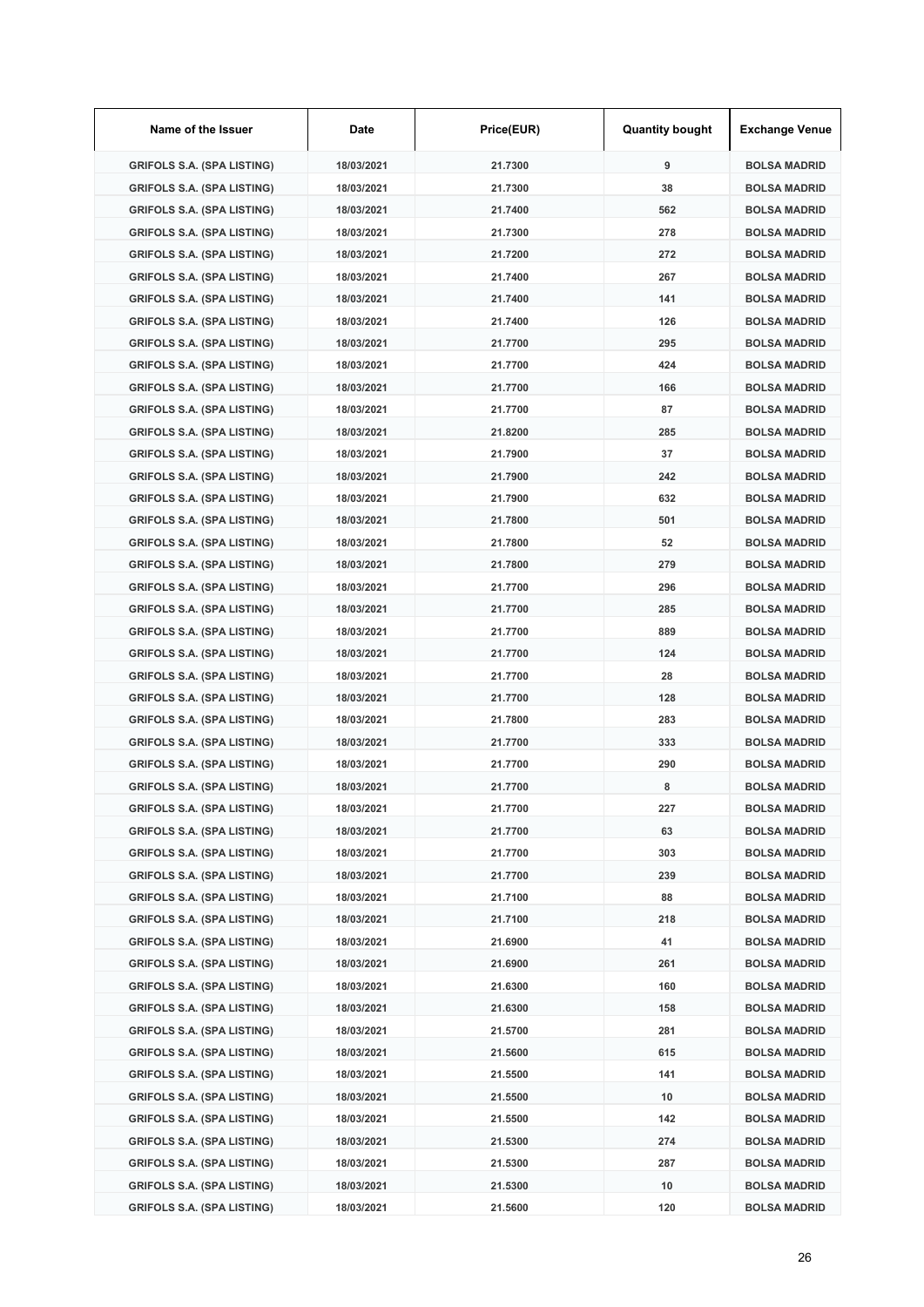| Name of the Issuer                | Date       | Price(EUR) | <b>Quantity bought</b> | <b>Exchange Venue</b> |
|-----------------------------------|------------|------------|------------------------|-----------------------|
| <b>GRIFOLS S.A. (SPA LISTING)</b> | 18/03/2021 | 21.5600    | 123                    | <b>BOLSA MADRID</b>   |
| <b>GRIFOLS S.A. (SPA LISTING)</b> | 18/03/2021 | 21.5600    | 15                     | <b>BOLSA MADRID</b>   |
| <b>GRIFOLS S.A. (SPA LISTING)</b> | 18/03/2021 | 21.5600    | 258                    | <b>BOLSA MADRID</b>   |
| <b>GRIFOLS S.A. (SPA LISTING)</b> | 18/03/2021 | 21.5600    | 277                    | <b>BOLSA MADRID</b>   |
| <b>GRIFOLS S.A. (SPA LISTING)</b> | 18/03/2021 | 21.6000    | 262                    | <b>BOLSA MADRID</b>   |
| <b>GRIFOLS S.A. (SPA LISTING)</b> | 18/03/2021 | 21.6000    | 200                    | <b>BOLSA MADRID</b>   |
| <b>GRIFOLS S.A. (SPA LISTING)</b> | 18/03/2021 | 21.6000    | 159                    | <b>BOLSA MADRID</b>   |
| <b>GRIFOLS S.A. (SPA LISTING)</b> | 18/03/2021 | 21.6400    | 95                     | <b>BOLSA MADRID</b>   |
| <b>GRIFOLS S.A. (SPA LISTING)</b> | 18/03/2021 | 21.6400    | 4                      | <b>BOLSA MADRID</b>   |
| <b>GRIFOLS S.A. (SPA LISTING)</b> | 18/03/2021 | 21.6400    | 3                      | <b>BOLSA MADRID</b>   |
| <b>GRIFOLS S.A. (SPA LISTING)</b> | 18/03/2021 | 21.6400    | 149                    | <b>BOLSA MADRID</b>   |
| <b>GRIFOLS S.A. (SPA LISTING)</b> | 18/03/2021 | 21.6500    | 193                    | <b>BOLSA MADRID</b>   |
| <b>GRIFOLS S.A. (SPA LISTING)</b> | 18/03/2021 | 21.6500    | 87                     | <b>BOLSA MADRID</b>   |
| <b>GRIFOLS S.A. (SPA LISTING)</b> | 18/03/2021 | 21.6500    | 263                    | <b>BOLSA MADRID</b>   |
| <b>GRIFOLS S.A. (SPA LISTING)</b> | 18/03/2021 | 21.6500    | 87                     | <b>BOLSA MADRID</b>   |
| <b>GRIFOLS S.A. (SPA LISTING)</b> | 18/03/2021 | 21.6500    | 210                    | <b>BOLSA MADRID</b>   |
| <b>GRIFOLS S.A. (SPA LISTING)</b> | 18/03/2021 | 21.6400    | 94                     | <b>BOLSA MADRID</b>   |
| <b>GRIFOLS S.A. (SPA LISTING)</b> | 18/03/2021 | 21.6100    | 295                    | <b>BOLSA MADRID</b>   |
| <b>GRIFOLS S.A. (SPA LISTING)</b> | 18/03/2021 | 21.6100    | 286                    | <b>BOLSA MADRID</b>   |
| <b>GRIFOLS S.A. (SPA LISTING)</b> | 18/03/2021 | 21.6400    | 323                    | <b>BOLSA MADRID</b>   |
| <b>GRIFOLS S.A. (SPA LISTING)</b> | 18/03/2021 | 21.6300    | 435                    | <b>BOLSA MADRID</b>   |
| <b>GRIFOLS S.A. (SPA LISTING)</b> | 18/03/2021 | 21.6300    | 200                    | <b>BOLSA MADRID</b>   |
| <b>GRIFOLS S.A. (SPA LISTING)</b> | 18/03/2021 | 21.6200    | 275                    | <b>BOLSA MADRID</b>   |
| <b>GRIFOLS S.A. (SPA LISTING)</b> | 18/03/2021 | 21.6200    | 10                     | <b>BOLSA MADRID</b>   |
| <b>GRIFOLS S.A. (SPA LISTING)</b> | 18/03/2021 | 21.6200    | 331                    | <b>BOLSA MADRID</b>   |
| <b>GRIFOLS S.A. (SPA LISTING)</b> | 18/03/2021 | 21.6200    | 51                     | <b>BOLSA MADRID</b>   |
| <b>GRIFOLS S.A. (SPA LISTING)</b> | 18/03/2021 | 21.6200    | 212                    | <b>BOLSA MADRID</b>   |
| <b>GRIFOLS S.A. (SPA LISTING)</b> | 18/03/2021 | 21.6400    | 295                    | <b>BOLSA MADRID</b>   |
| <b>GRIFOLS S.A. (SPA LISTING)</b> | 18/03/2021 | 21.6400    | 295                    | <b>BOLSA MADRID</b>   |
| <b>GRIFOLS S.A. (SPA LISTING)</b> | 18/03/2021 | 21.6400    | 290                    | <b>BOLSA MADRID</b>   |
| <b>GRIFOLS S.A. (SPA LISTING)</b> | 18/03/2021 | 21.6000    | 282                    | <b>BOLSA MADRID</b>   |
| <b>GRIFOLS S.A. (SPA LISTING)</b> | 18/03/2021 | 21.5900    | 274                    | <b>BOLSA MADRID</b>   |
| <b>GRIFOLS S.A. (SPA LISTING)</b> | 18/03/2021 | 21.5900    | $\overline{7}$         | <b>BOLSA MADRID</b>   |
| <b>GRIFOLS S.A. (SPA LISTING)</b> | 18/03/2021 | 21.5600    | 143                    | <b>BOLSA MADRID</b>   |
| <b>GRIFOLS S.A. (SPA LISTING)</b> | 18/03/2021 | 21.5500    | 6                      | <b>BOLSA MADRID</b>   |
| <b>GRIFOLS S.A. (SPA LISTING)</b> | 18/03/2021 | 21.5500    | 280                    | <b>BOLSA MADRID</b>   |
| <b>GRIFOLS S.A. (SPA LISTING)</b> | 18/03/2021 | 21.5300    | 308                    | <b>BOLSA MADRID</b>   |
| <b>GRIFOLS S.A. (SPA LISTING)</b> | 18/03/2021 | 21.5100    | 311                    | <b>BOLSA MADRID</b>   |
| <b>GRIFOLS S.A. (SPA LISTING)</b> | 18/03/2021 | 21.5100    | 10                     | <b>BOLSA MADRID</b>   |
| <b>GRIFOLS S.A. (SPA LISTING)</b> | 18/03/2021 | 21.5100    | 311                    | <b>BOLSA MADRID</b>   |
| <b>GRIFOLS S.A. (SPA LISTING)</b> | 18/03/2021 | 21.5100    | 307                    | <b>BOLSA MADRID</b>   |
| <b>GRIFOLS S.A. (SPA LISTING)</b> | 18/03/2021 | 21.5200    | 629                    | <b>BOLSA MADRID</b>   |
| <b>GRIFOLS S.A. (SPA LISTING)</b> | 18/03/2021 | 21.5200    | 100                    | <b>BOLSA MADRID</b>   |
| <b>GRIFOLS S.A. (SPA LISTING)</b> | 18/03/2021 | 21.5200    | 163                    | <b>BOLSA MADRID</b>   |
| <b>GRIFOLS S.A. (SPA LISTING)</b> | 18/03/2021 | 21.5800    | 8                      | <b>BOLSA MADRID</b>   |
| <b>GRIFOLS S.A. (SPA LISTING)</b> | 18/03/2021 | 21.5800    | 285                    | <b>BOLSA MADRID</b>   |
| <b>GRIFOLS S.A. (SPA LISTING)</b> | 18/03/2021 | 21.6200    | 315                    | <b>BOLSA MADRID</b>   |
| <b>GRIFOLS S.A. (SPA LISTING)</b> | 18/03/2021 | 21.6300    | 38                     | <b>BOLSA MADRID</b>   |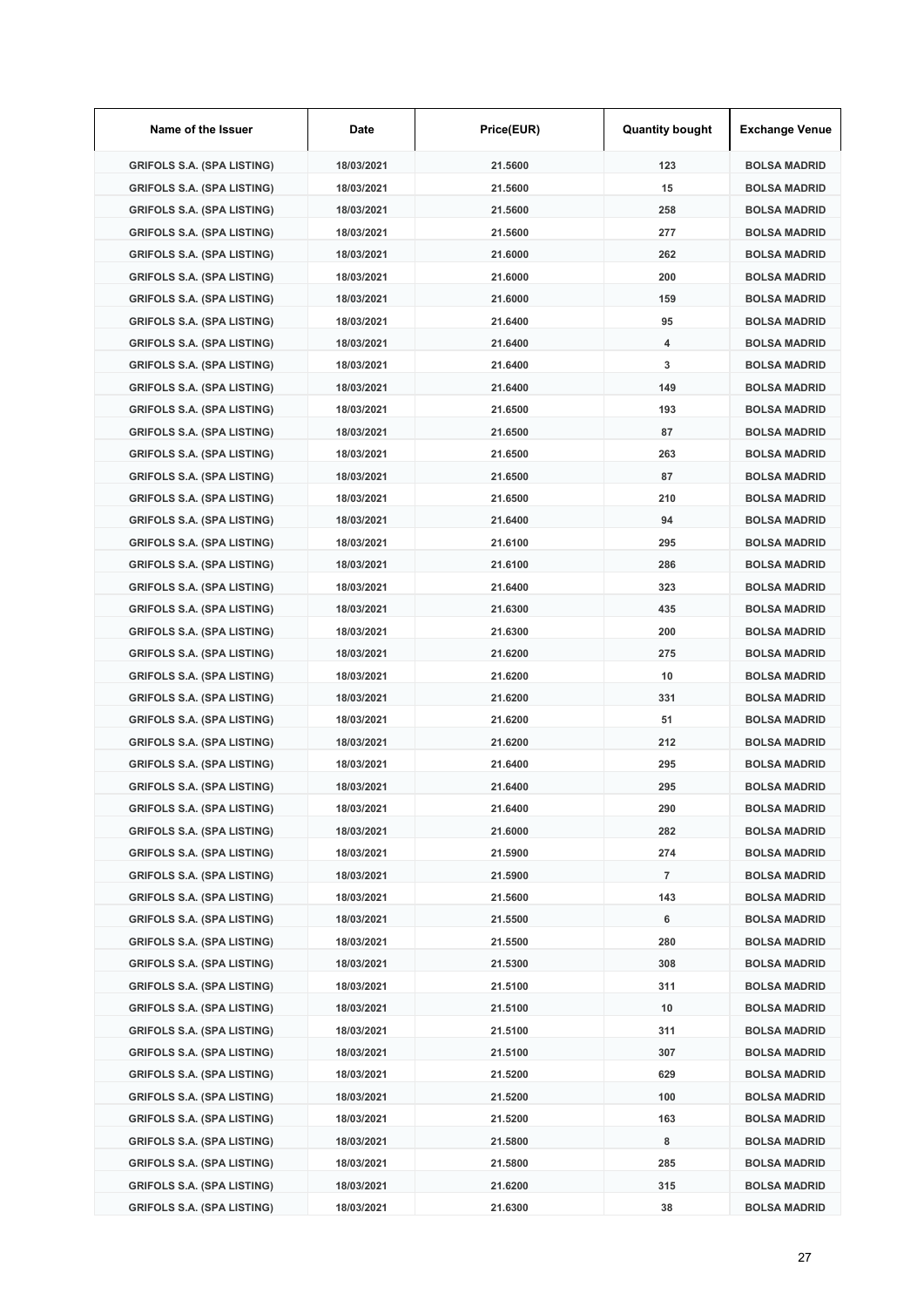| Name of the Issuer                | Date       | Price(EUR) | <b>Quantity bought</b> | <b>Exchange Venue</b> |
|-----------------------------------|------------|------------|------------------------|-----------------------|
| <b>GRIFOLS S.A. (SPA LISTING)</b> | 18/03/2021 | 21.6300    | 258                    | <b>BOLSA MADRID</b>   |
| <b>GRIFOLS S.A. (SPA LISTING)</b> | 18/03/2021 | 21.6700    | 279                    | <b>BOLSA MADRID</b>   |
| <b>GRIFOLS S.A. (SPA LISTING)</b> | 18/03/2021 | 21.6700    | 259                    | <b>BOLSA MADRID</b>   |
| <b>GRIFOLS S.A. (SPA LISTING)</b> | 18/03/2021 | 21.6700    | 14                     | <b>BOLSA MADRID</b>   |
| <b>GRIFOLS S.A. (SPA LISTING)</b> | 18/03/2021 | 21.6900    | 347                    | <b>BOLSA MADRID</b>   |
| <b>GRIFOLS S.A. (SPA LISTING)</b> | 18/03/2021 | 21.6900    | 281                    | <b>BOLSA MADRID</b>   |
| <b>GRIFOLS S.A. (SPA LISTING)</b> | 18/03/2021 | 21.6400    | 117                    | <b>BOLSA MADRID</b>   |
| <b>GRIFOLS S.A. (SPA LISTING)</b> | 18/03/2021 | 21.6700    | 146                    | <b>BOLSA MADRID</b>   |
| <b>GRIFOLS S.A. (SPA LISTING)</b> | 18/03/2021 | 21.6700    | 200                    | <b>BOLSA MADRID</b>   |
| <b>GRIFOLS S.A. (SPA LISTING)</b> | 18/03/2021 | 21.6700    | 200                    | <b>BOLSA MADRID</b>   |
| <b>GRIFOLS S.A. (SPA LISTING)</b> | 18/03/2021 | 21.7400    | 92                     | <b>BOLSA MADRID</b>   |
| <b>GRIFOLS S.A. (SPA LISTING)</b> | 18/03/2021 | 21.7400    | 289                    | <b>BOLSA MADRID</b>   |
| <b>GRIFOLS S.A. (SPA LISTING)</b> | 18/03/2021 | 21.7400    | 119                    | <b>BOLSA MADRID</b>   |
| <b>GRIFOLS S.A. (SPA LISTING)</b> | 18/03/2021 | 21.7400    | 94                     | <b>BOLSA MADRID</b>   |
| <b>GRIFOLS S.A. (SPA LISTING)</b> | 18/03/2021 | 21.7700    | 298                    | <b>BOLSA MADRID</b>   |
| <b>GRIFOLS S.A. (SPA LISTING)</b> | 18/03/2021 | 21.7200    | 187                    | <b>BOLSA MADRID</b>   |
| <b>GRIFOLS S.A. (SPA LISTING)</b> | 18/03/2021 | 21.7200    | 62                     | <b>BOLSA MADRID</b>   |
| <b>GRIFOLS S.A. (SPA LISTING)</b> | 18/03/2021 | 21.7200    | 67                     | <b>BOLSA MADRID</b>   |
| <b>GRIFOLS S.A. (SPA LISTING)</b> | 18/03/2021 | 21.7200    | 252                    | <b>BOLSA MADRID</b>   |
| <b>GRIFOLS S.A. (SPA LISTING)</b> | 18/03/2021 | 21.6900    | 292                    | <b>BOLSA MADRID</b>   |
| <b>GRIFOLS S.A. (SPA LISTING)</b> | 18/03/2021 | 21.6600    | 294                    | <b>BOLSA MADRID</b>   |
| <b>GRIFOLS S.A. (SPA LISTING)</b> | 18/03/2021 | 21.6400    | 306                    | <b>BOLSA MADRID</b>   |
| <b>GRIFOLS S.A. (SPA LISTING)</b> | 18/03/2021 | 21.6900    | 280                    | <b>BOLSA MADRID</b>   |
| <b>GRIFOLS S.A. (SPA LISTING)</b> | 18/03/2021 | 21.6900    | 280                    | <b>BOLSA MADRID</b>   |
| <b>GRIFOLS S.A. (SPA LISTING)</b> | 18/03/2021 | 21.6900    | 278                    | <b>BOLSA MADRID</b>   |
| <b>GRIFOLS S.A. (SPA LISTING)</b> | 18/03/2021 | 21.6800    | 283                    | <b>BOLSA MADRID</b>   |
| <b>GRIFOLS S.A. (SPA LISTING)</b> | 18/03/2021 | 21.6800    | 290                    | <b>BOLSA MADRID</b>   |
| <b>GRIFOLS S.A. (SPA LISTING)</b> | 18/03/2021 | 21.6900    | 8                      | <b>BOLSA MADRID</b>   |
| <b>GRIFOLS S.A. (SPA LISTING)</b> | 18/03/2021 | 21.6400    | 315                    | <b>BOLSA MADRID</b>   |
| <b>GRIFOLS S.A. (SPA LISTING)</b> | 18/03/2021 | 21.6400    | 318                    | <b>BOLSA MADRID</b>   |
| <b>GRIFOLS S.A. (SPA LISTING)</b> | 18/03/2021 | 21.6400    | 3                      | <b>BOLSA MADRID</b>   |
| <b>GRIFOLS S.A. (SPA LISTING)</b> | 18/03/2021 | 21.6400    | 320                    | <b>BOLSA MADRID</b>   |
| <b>GRIFOLS S.A. (SPA LISTING)</b> | 18/03/2021 | 21.6400    | 276                    | <b>BOLSA MADRID</b>   |
| <b>GRIFOLS S.A. (SPA LISTING)</b> | 18/03/2021 | 21.6200    | 273                    | <b>BOLSA MADRID</b>   |
| <b>GRIFOLS S.A. (SPA LISTING)</b> | 18/03/2021 | 21.5900    | 289                    | <b>BOLSA MADRID</b>   |
| <b>GRIFOLS S.A. (SPA LISTING)</b> | 18/03/2021 | 21.5900    | 284                    | <b>BOLSA MADRID</b>   |
| <b>GRIFOLS S.A. (SPA LISTING)</b> | 18/03/2021 | 21.5900    | 116                    | <b>BOLSA MADRID</b>   |
| <b>GRIFOLS S.A. (SPA LISTING)</b> | 18/03/2021 | 21.5900    | 170                    | <b>BOLSA MADRID</b>   |
| <b>GRIFOLS S.A. (SPA LISTING)</b> | 18/03/2021 | 21.5400    | 290                    | <b>BOLSA MADRID</b>   |
| <b>GRIFOLS S.A. (SPA LISTING)</b> | 18/03/2021 | 21.5300    | 330                    | <b>BOLSA MADRID</b>   |
| <b>GRIFOLS S.A. (SPA LISTING)</b> | 18/03/2021 | 21.5200    | 298                    | <b>BOLSA MADRID</b>   |
| <b>GRIFOLS S.A. (SPA LISTING)</b> | 18/03/2021 | 21.5200    | 125                    | <b>BOLSA MADRID</b>   |
| <b>GRIFOLS S.A. (SPA LISTING)</b> | 18/03/2021 | 21.5200    | 178                    | <b>BOLSA MADRID</b>   |
| <b>GRIFOLS S.A. (SPA LISTING)</b> | 18/03/2021 | 21.5400    | 279                    | <b>BOLSA MADRID</b>   |
| <b>GRIFOLS S.A. (SPA LISTING)</b> | 18/03/2021 | 21.5400    | 282                    | <b>BOLSA MADRID</b>   |
| <b>GRIFOLS S.A. (SPA LISTING)</b> | 18/03/2021 | 21.5400    | 272                    | <b>BOLSA MADRID</b>   |
| <b>GRIFOLS S.A. (SPA LISTING)</b> | 18/03/2021 | 21.5600    | 82                     | <b>BOLSA MADRID</b>   |
| <b>GRIFOLS S.A. (SPA LISTING)</b> | 18/03/2021 | 21.5600    | 236                    | <b>BOLSA MADRID</b>   |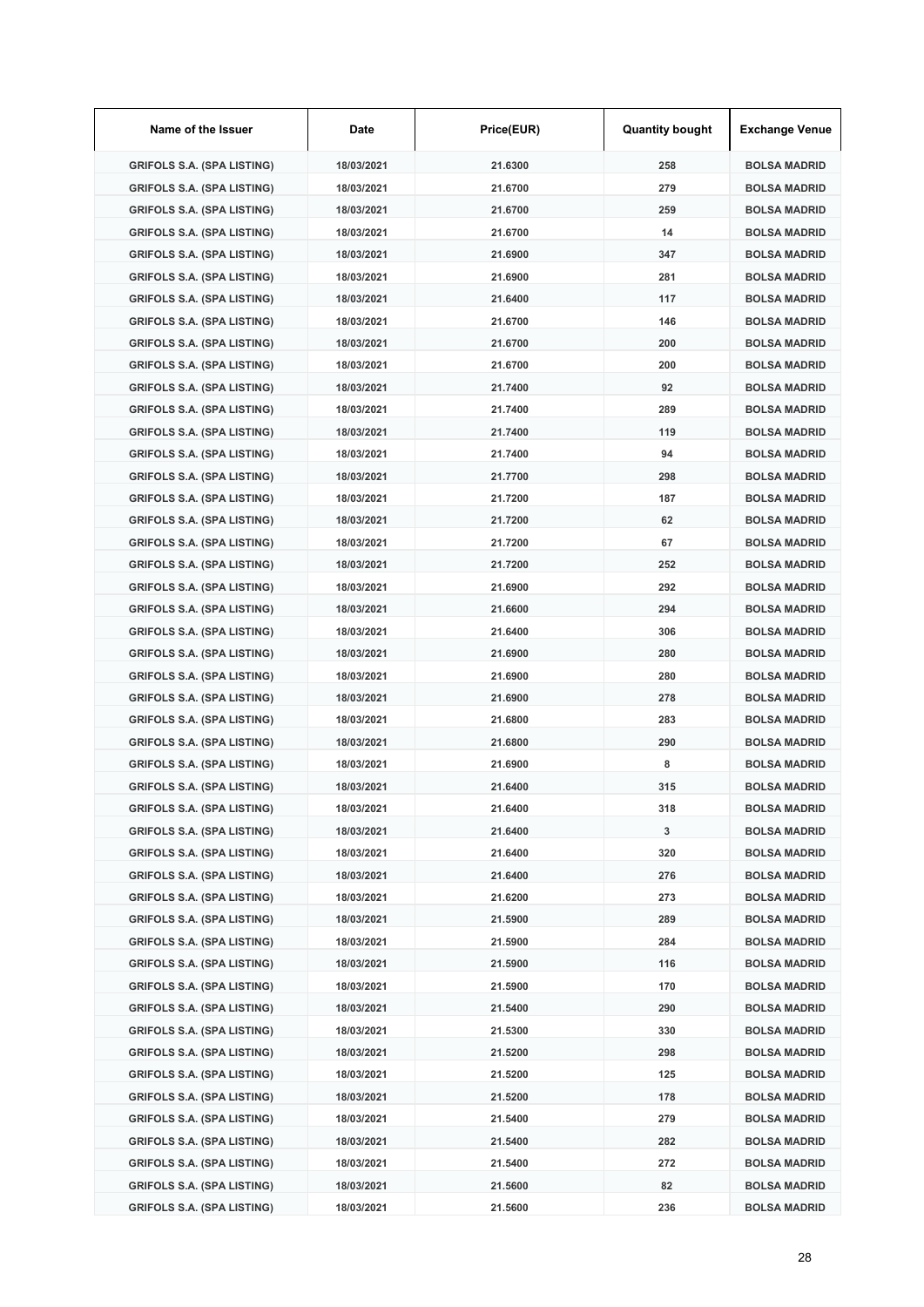| Name of the Issuer                | Date       | Price(EUR) | <b>Quantity bought</b> | <b>Exchange Venue</b> |
|-----------------------------------|------------|------------|------------------------|-----------------------|
| <b>GRIFOLS S.A. (SPA LISTING)</b> | 18/03/2021 | 21.6200    | 87                     | <b>BOLSA MADRID</b>   |
| <b>GRIFOLS S.A. (SPA LISTING)</b> | 18/03/2021 | 21.6200    | 219                    | <b>BOLSA MADRID</b>   |
| <b>GRIFOLS S.A. (SPA LISTING)</b> | 18/03/2021 | 21.6300    | 288                    | <b>BOLSA MADRID</b>   |
| <b>GRIFOLS S.A. (SPA LISTING)</b> | 18/03/2021 | 21.6200    | 291                    | <b>BOLSA MADRID</b>   |
| <b>GRIFOLS S.A. (SPA LISTING)</b> | 18/03/2021 | 21.6300    | 255                    | <b>BOLSA MADRID</b>   |
| <b>GRIFOLS S.A. (SPA LISTING)</b> | 18/03/2021 | 21.6300    | 8                      | <b>BOLSA MADRID</b>   |
| <b>GRIFOLS S.A. (SPA LISTING)</b> | 18/03/2021 | 21.6300    | 45                     | <b>BOLSA MADRID</b>   |
| <b>GRIFOLS S.A. (SPA LISTING)</b> | 18/03/2021 | 21.6200    | 1,492                  | <b>BOLSA MADRID</b>   |
| <b>GRIFOLS S.A. (SPA LISTING)</b> | 18/03/2021 | 21.6300    | 276                    | <b>BOLSA MADRID</b>   |
| <b>GRIFOLS S.A. (SPA LISTING)</b> | 18/03/2021 | 21.6300    | 78                     | <b>BOLSA MADRID</b>   |
| <b>GRIFOLS S.A. (SPA LISTING)</b> | 18/03/2021 | 21.6300    | 276                    | <b>BOLSA MADRID</b>   |
| <b>GRIFOLS S.A. (SPA LISTING)</b> | 18/03/2021 | 21.6300    | 217                    | <b>BOLSA MADRID</b>   |
| <b>GRIFOLS S.A. (SPA LISTING)</b> | 18/03/2021 | 21.6000    | 125                    | <b>BOLSA MADRID</b>   |
| <b>GRIFOLS S.A. (SPA LISTING)</b> | 18/03/2021 | 21.6000    | 203                    | <b>BOLSA MADRID</b>   |
| <b>GRIFOLS S.A. (SPA LISTING)</b> | 18/03/2021 | 21.6100    | 57                     | <b>BOLSA MADRID</b>   |
| <b>GRIFOLS S.A. (SPA LISTING)</b> | 18/03/2021 | 21.6100    | 116                    | <b>BOLSA MADRID</b>   |
| <b>GRIFOLS S.A. (SPA LISTING)</b> | 18/03/2021 | 21.6100    | 125                    | <b>BOLSA MADRID</b>   |
| <b>GRIFOLS S.A. (SPA LISTING)</b> | 18/03/2021 | 21.6100    | 292                    | <b>BOLSA MADRID</b>   |
| <b>GRIFOLS S.A. (SPA LISTING)</b> | 18/03/2021 | 21.6000    | 96                     | <b>BOLSA MADRID</b>   |
| <b>GRIFOLS S.A. (SPA LISTING)</b> | 18/03/2021 | 21.6000    | 63                     | <b>BOLSA MADRID</b>   |
| <b>GRIFOLS S.A. (SPA LISTING)</b> | 18/03/2021 | 21.6000    | 125                    | <b>BOLSA MADRID</b>   |
| <b>GRIFOLS S.A. (SPA LISTING)</b> | 18/03/2021 | 21.6200    | 262                    | <b>BOLSA MADRID</b>   |
| <b>GRIFOLS S.A. (SPA LISTING)</b> | 18/03/2021 | 21.6200    | 185                    | <b>BOLSA MADRID</b>   |
| <b>GRIFOLS S.A. (SPA LISTING)</b> | 18/03/2021 | 21.6200    | 120                    | <b>BOLSA MADRID</b>   |
| <b>GRIFOLS S.A. (SPA LISTING)</b> | 18/03/2021 | 21.6300    | 144                    | <b>BOLSA MADRID</b>   |
| <b>GRIFOLS S.A. (SPA LISTING)</b> | 18/03/2021 | 21.6300    | 143                    | <b>BOLSA MADRID</b>   |
| <b>GRIFOLS S.A. (SPA LISTING)</b> | 18/03/2021 | 21.6300    | 184                    | <b>BOLSA MADRID</b>   |
| <b>GRIFOLS S.A. (SPA LISTING)</b> | 18/03/2021 | 21.6100    | 369                    | <b>BOLSA MADRID</b>   |
| <b>GRIFOLS S.A. (SPA LISTING)</b> | 18/03/2021 | 21.6100    | 374                    | <b>BOLSA MADRID</b>   |
| <b>GRIFOLS S.A. (SPA LISTING)</b> | 18/03/2021 | 21.6400    | 52                     | <b>BOLSA MADRID</b>   |
| <b>GRIFOLS S.A. (SPA LISTING)</b> | 18/03/2021 | 21.6400    | 127                    | <b>BOLSA MADRID</b>   |
| <b>GRIFOLS S.A. (SPA LISTING)</b> | 18/03/2021 | 21.6400    | 127                    | <b>BOLSA MADRID</b>   |
| <b>GRIFOLS S.A. (SPA LISTING)</b> | 18/03/2021 | 21.6400    | 8                      | <b>BOLSA MADRID</b>   |
| <b>GRIFOLS S.A. (SPA LISTING)</b> | 18/03/2021 | 21.6400    | 308                    | <b>BOLSA MADRID</b>   |
| <b>GRIFOLS S.A. (SPA LISTING)</b> | 18/03/2021 | 21.6400    | 121                    | <b>BOLSA MADRID</b>   |
| <b>GRIFOLS S.A. (SPA LISTING)</b> | 18/03/2021 | 21.6400    | 162                    | <b>BOLSA MADRID</b>   |
| <b>GRIFOLS S.A. (SPA LISTING)</b> | 18/03/2021 | 21.6100    | 328                    | <b>BOLSA MADRID</b>   |
| <b>GRIFOLS S.A. (SPA LISTING)</b> | 18/03/2021 | 21.6200    | 4                      | <b>BOLSA MADRID</b>   |
| <b>GRIFOLS S.A. (SPA LISTING)</b> | 18/03/2021 | 21.6200    | 13                     | <b>BOLSA MADRID</b>   |
| <b>GRIFOLS S.A. (SPA LISTING)</b> | 18/03/2021 | 21.6700    | 1,112                  | <b>BOLSA MADRID</b>   |
| <b>GRIFOLS S.A. (SPA LISTING)</b> | 18/03/2021 | 21.6700    | 63                     | <b>BOLSA MADRID</b>   |
| <b>GRIFOLS S.A. (SPA LISTING)</b> | 18/03/2021 | 21.6700    | 63                     | <b>BOLSA MADRID</b>   |
| <b>GRIFOLS S.A. (SPA LISTING)</b> | 18/03/2021 | 21.7100    | 287                    | <b>BOLSA MADRID</b>   |
| <b>GRIFOLS S.A. (SPA LISTING)</b> | 18/03/2021 | 21.7100    | 279                    | <b>BOLSA MADRID</b>   |
| <b>GRIFOLS S.A. (SPA LISTING)</b> | 18/03/2021 | 21.7100    | 749                    | <b>BOLSA MADRID</b>   |
| <b>GRIFOLS S.A. (SPA LISTING)</b> | 18/03/2021 | 21.7100    | 187                    | <b>BOLSA MADRID</b>   |
| <b>GRIFOLS S.A. (SPA LISTING)</b> | 18/03/2021 | 21.7100    | 187                    | <b>BOLSA MADRID</b>   |
| <b>GRIFOLS S.A. (SPA LISTING)</b> | 18/03/2021 | 21.7100    | 101                    | <b>BOLSA MADRID</b>   |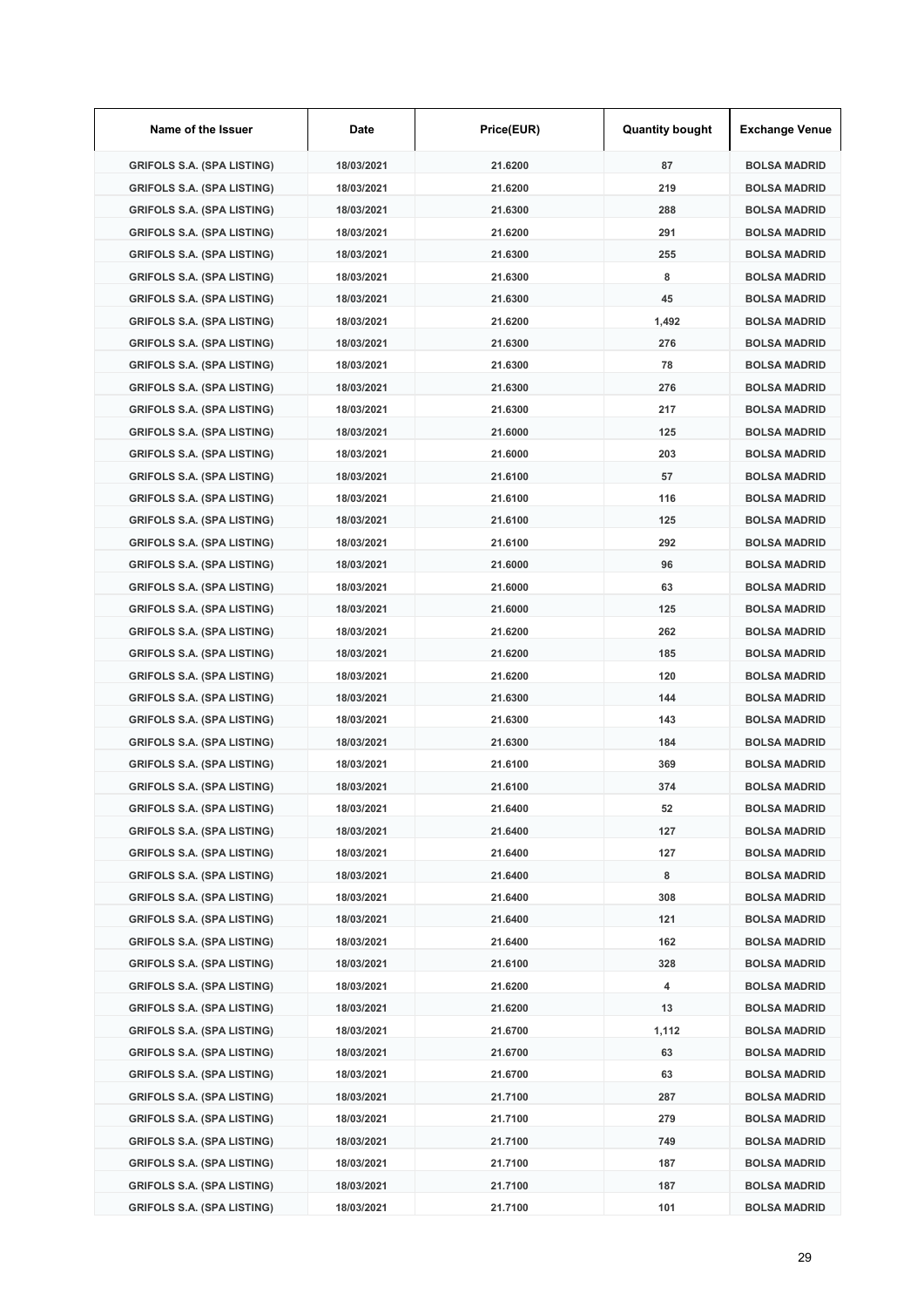| Name of the Issuer                | Date       | Price(EUR) | <b>Quantity bought</b> | <b>Exchange Venue</b> |
|-----------------------------------|------------|------------|------------------------|-----------------------|
| <b>GRIFOLS S.A. (SPA LISTING)</b> | 18/03/2021 | 21.7200    | 31                     | <b>BOLSA MADRID</b>   |
| <b>GRIFOLS S.A. (SPA LISTING)</b> | 18/03/2021 | 21.7300    | 63                     | <b>BOLSA MADRID</b>   |
| <b>GRIFOLS S.A. (SPA LISTING)</b> | 18/03/2021 | 21.7300    | 63                     | <b>BOLSA MADRID</b>   |
| <b>GRIFOLS S.A. (SPA LISTING)</b> | 18/03/2021 | 21.7300    | 244                    | <b>BOLSA MADRID</b>   |
| <b>GRIFOLS S.A. (SPA LISTING)</b> | 18/03/2021 | 21.7500    | 1,421                  | <b>BOLSA MADRID</b>   |
| <b>GRIFOLS S.A. (SPA LISTING)</b> | 18/03/2021 | 21.7300    | 323                    | <b>BOLSA MADRID</b>   |
| <b>GRIFOLS S.A. (SPA LISTING)</b> | 18/03/2021 | 21.7300    | 323                    | <b>BOLSA MADRID</b>   |
| <b>GRIFOLS S.A. (SPA LISTING)</b> | 18/03/2021 | 21.7300    | 260                    | <b>BOLSA MADRID</b>   |
| <b>GRIFOLS S.A. (SPA LISTING)</b> | 18/03/2021 | 21.7300    | 266                    | <b>BOLSA MADRID</b>   |
| <b>GRIFOLS S.A. (SPA LISTING)</b> | 18/03/2021 | 21.7300    | 210                    | <b>BOLSA MADRID</b>   |
| <b>GRIFOLS S.A. (SPA LISTING)</b> | 18/03/2021 | 21.7300    | 151                    | <b>BOLSA MADRID</b>   |
| <b>GRIFOLS S.A. (SPA LISTING)</b> | 18/03/2021 | 21.7300    | 208                    | <b>BOLSA MADRID</b>   |
| <b>GRIFOLS S.A. (SPA LISTING)</b> | 18/03/2021 | 21.7300    | 96                     | <b>BOLSA MADRID</b>   |
| <b>GRIFOLS S.A. (SPA LISTING)</b> | 18/03/2021 | 21.7200    | 302                    | <b>BOLSA MADRID</b>   |
| <b>GRIFOLS S.A. (SPA LISTING)</b> | 18/03/2021 | 21.7100    | 276                    | <b>BOLSA MADRID</b>   |
| <b>GRIFOLS S.A. (SPA LISTING)</b> | 18/03/2021 | 21.7000    | 280                    | <b>BOLSA MADRID</b>   |
| <b>GRIFOLS S.A. (SPA LISTING)</b> | 18/03/2021 | 21.7100    | 323                    | <b>BOLSA MADRID</b>   |
| <b>GRIFOLS S.A. (SPA LISTING)</b> | 18/03/2021 | 21.7100    | 281                    | <b>BOLSA MADRID</b>   |
| <b>GRIFOLS S.A. (SPA LISTING)</b> | 18/03/2021 | 21.7200    | 316                    | <b>BOLSA MADRID</b>   |
| <b>GRIFOLS S.A. (SPA LISTING)</b> | 18/03/2021 | 21.7000    | 1,152                  | <b>BOLSA MADRID</b>   |
| <b>GRIFOLS S.A. (SPA LISTING)</b> | 18/03/2021 | 21.6900    | 181                    | <b>BOLSA MADRID</b>   |
| <b>GRIFOLS S.A. (SPA LISTING)</b> | 18/03/2021 | 21.6900    | 94                     | <b>BOLSA MADRID</b>   |
| <b>GRIFOLS S.A. (SPA LISTING)</b> | 18/03/2021 | 21.6900    | 274                    | <b>BOLSA MADRID</b>   |
| <b>GRIFOLS S.A. (SPA LISTING)</b> | 18/03/2021 | 21.6900    | 211                    | <b>BOLSA MADRID</b>   |
| <b>GRIFOLS S.A. (SPA LISTING)</b> | 18/03/2021 | 21.6900    | 68                     | <b>BOLSA MADRID</b>   |
| <b>GRIFOLS S.A. (SPA LISTING)</b> | 18/03/2021 | 21.7000    | 275                    | <b>BOLSA MADRID</b>   |
| <b>GRIFOLS S.A. (SPA LISTING)</b> | 18/03/2021 | 21.7400    | 1,788                  | <b>BOLSA MADRID</b>   |
| <b>GRIFOLS S.A. (SPA LISTING)</b> | 19/03/2021 | 21.5100    | 218                    | <b>BOLSA MADRID</b>   |
| <b>GRIFOLS S.A. (SPA LISTING)</b> | 19/03/2021 | 21.5100    | 56                     | <b>BOLSA MADRID</b>   |
| <b>GRIFOLS S.A. (SPA LISTING)</b> | 19/03/2021 | 21.5000    | 284                    | <b>BOLSA MADRID</b>   |
| <b>GRIFOLS S.A. (SPA LISTING)</b> | 19/03/2021 | 21.5000    | 291                    | <b>BOLSA MADRID</b>   |
| <b>GRIFOLS S.A. (SPA LISTING)</b> | 19/03/2021 | 21.4700    | 298                    | <b>BOLSA MADRID</b>   |
| <b>GRIFOLS S.A. (SPA LISTING)</b> | 19/03/2021 | 21.4700    | 247                    | <b>BOLSA MADRID</b>   |
| <b>GRIFOLS S.A. (SPA LISTING)</b> | 19/03/2021 | 21.4700    | 41                     | <b>BOLSA MADRID</b>   |
| <b>GRIFOLS S.A. (SPA LISTING)</b> | 19/03/2021 | 21.5300    | 256                    | <b>BOLSA MADRID</b>   |
| <b>GRIFOLS S.A. (SPA LISTING)</b> | 19/03/2021 | 21.5300    | 594                    | <b>BOLSA MADRID</b>   |
| <b>GRIFOLS S.A. (SPA LISTING)</b> | 19/03/2021 | 21.5300    | 231                    | <b>BOLSA MADRID</b>   |
| <b>GRIFOLS S.A. (SPA LISTING)</b> | 19/03/2021 | 21.5100    | 296                    | <b>BOLSA MADRID</b>   |
| <b>GRIFOLS S.A. (SPA LISTING)</b> | 19/03/2021 | 21.4800    | 86                     | <b>BOLSA MADRID</b>   |
| <b>GRIFOLS S.A. (SPA LISTING)</b> | 19/03/2021 | 21.4800    | 247                    | <b>BOLSA MADRID</b>   |
| <b>GRIFOLS S.A. (SPA LISTING)</b> | 19/03/2021 | 21.4400    | 316                    | <b>BOLSA MADRID</b>   |
| <b>GRIFOLS S.A. (SPA LISTING)</b> | 19/03/2021 | 21.4600    | 386                    | <b>BOLSA MADRID</b>   |
| <b>GRIFOLS S.A. (SPA LISTING)</b> | 19/03/2021 | 21.4600    | 775                    | <b>BOLSA MADRID</b>   |
| <b>GRIFOLS S.A. (SPA LISTING)</b> | 19/03/2021 | 21.4000    | 295                    | <b>BOLSA MADRID</b>   |
| <b>GRIFOLS S.A. (SPA LISTING)</b> | 19/03/2021 | 21.4000    | 280                    | <b>BOLSA MADRID</b>   |
| <b>GRIFOLS S.A. (SPA LISTING)</b> | 19/03/2021 | 21.5000    | 6                      | <b>BOLSA MADRID</b>   |
| <b>GRIFOLS S.A. (SPA LISTING)</b> | 19/03/2021 | 21.5000    | 106                    | <b>BOLSA MADRID</b>   |
| <b>GRIFOLS S.A. (SPA LISTING)</b> | 19/03/2021 | 21.5000    | 214                    | <b>BOLSA MADRID</b>   |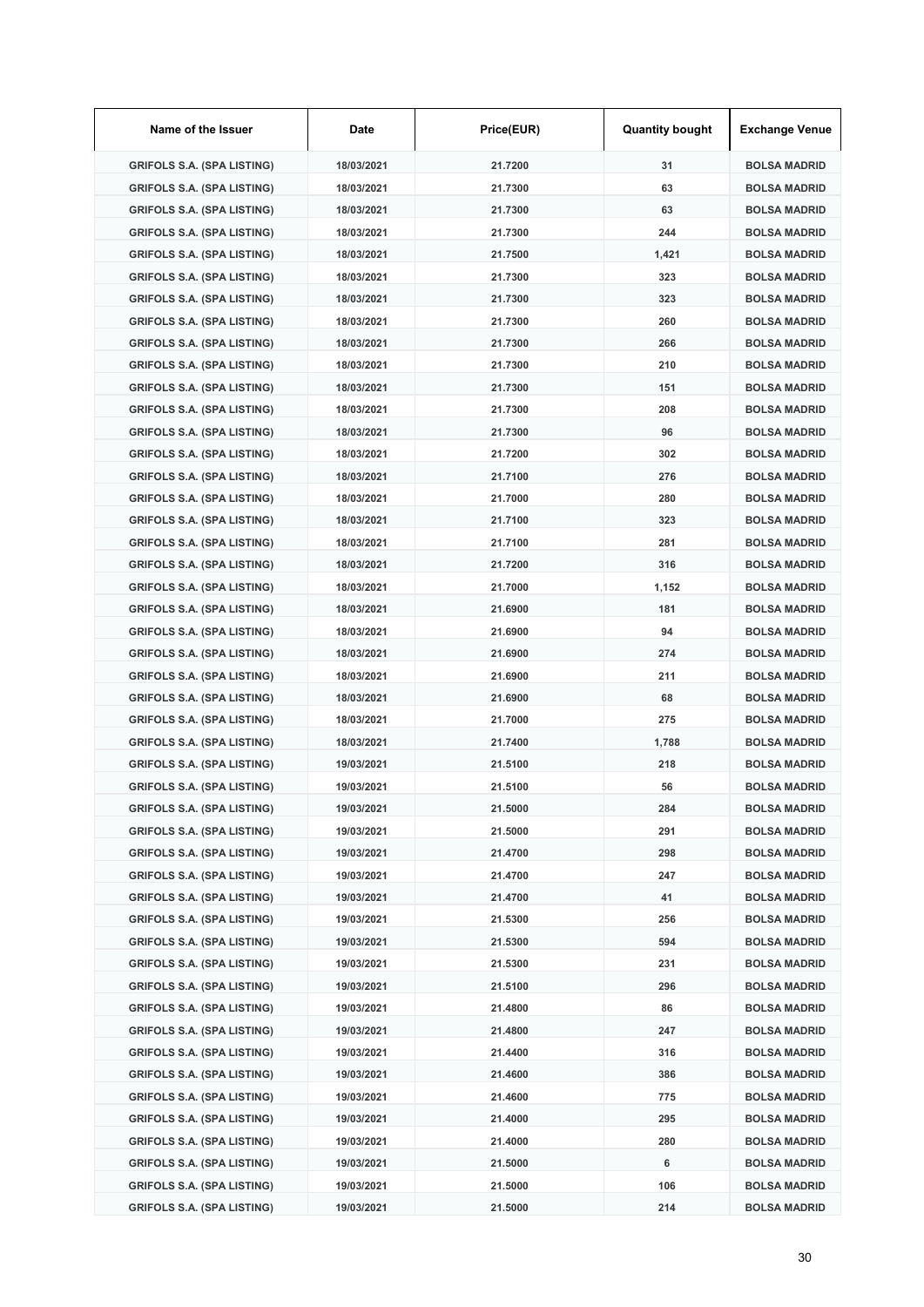| Name of the Issuer                | Date       | Price(EUR) | <b>Quantity bought</b>  | <b>Exchange Venue</b> |
|-----------------------------------|------------|------------|-------------------------|-----------------------|
| <b>GRIFOLS S.A. (SPA LISTING)</b> | 19/03/2021 | 21.4900    | 118                     | <b>BOLSA MADRID</b>   |
| <b>GRIFOLS S.A. (SPA LISTING)</b> | 19/03/2021 | 21.4900    | 407                     | <b>BOLSA MADRID</b>   |
| <b>GRIFOLS S.A. (SPA LISTING)</b> | 19/03/2021 | 21.4900    | 1,238                   | <b>BOLSA MADRID</b>   |
| <b>GRIFOLS S.A. (SPA LISTING)</b> | 19/03/2021 | 21.4800    | 283                     | <b>BOLSA MADRID</b>   |
| <b>GRIFOLS S.A. (SPA LISTING)</b> | 19/03/2021 | 21.5400    | 570                     | <b>BOLSA MADRID</b>   |
| <b>GRIFOLS S.A. (SPA LISTING)</b> | 19/03/2021 | 21.5700    | 275                     | <b>BOLSA MADRID</b>   |
| <b>GRIFOLS S.A. (SPA LISTING)</b> | 19/03/2021 | 21.5700    | 23                      | <b>BOLSA MADRID</b>   |
| <b>GRIFOLS S.A. (SPA LISTING)</b> | 19/03/2021 | 21.5900    | 267                     | <b>BOLSA MADRID</b>   |
| <b>GRIFOLS S.A. (SPA LISTING)</b> | 19/03/2021 | 21.5900    | 38                      | <b>BOLSA MADRID</b>   |
| <b>GRIFOLS S.A. (SPA LISTING)</b> | 19/03/2021 | 21.5900    | 267                     | <b>BOLSA MADRID</b>   |
| <b>GRIFOLS S.A. (SPA LISTING)</b> | 19/03/2021 | 21.5900    | 267                     | <b>BOLSA MADRID</b>   |
| <b>GRIFOLS S.A. (SPA LISTING)</b> | 19/03/2021 | 21.5900    | 229                     | <b>BOLSA MADRID</b>   |
| <b>GRIFOLS S.A. (SPA LISTING)</b> | 19/03/2021 | 21.5900    | 113                     | <b>BOLSA MADRID</b>   |
| <b>GRIFOLS S.A. (SPA LISTING)</b> | 19/03/2021 | 21.5900    | 37                      | <b>BOLSA MADRID</b>   |
| <b>GRIFOLS S.A. (SPA LISTING)</b> | 19/03/2021 | 21.5900    | 3                       | <b>BOLSA MADRID</b>   |
| <b>GRIFOLS S.A. (SPA LISTING)</b> | 19/03/2021 | 21.6100    | 385                     | <b>BOLSA MADRID</b>   |
| <b>GRIFOLS S.A. (SPA LISTING)</b> | 19/03/2021 | 21.6100    | 514                     | <b>BOLSA MADRID</b>   |
| <b>GRIFOLS S.A. (SPA LISTING)</b> | 19/03/2021 | 21.6100    | 199                     | <b>BOLSA MADRID</b>   |
| <b>GRIFOLS S.A. (SPA LISTING)</b> | 19/03/2021 | 21.6200    | 278                     | <b>BOLSA MADRID</b>   |
| <b>GRIFOLS S.A. (SPA LISTING)</b> | 19/03/2021 | 21.6200    | 286                     | <b>BOLSA MADRID</b>   |
| <b>GRIFOLS S.A. (SPA LISTING)</b> | 19/03/2021 | 21.6400    | 100                     | <b>BOLSA MADRID</b>   |
| <b>GRIFOLS S.A. (SPA LISTING)</b> | 19/03/2021 | 21.6600    | 105                     | <b>BOLSA MADRID</b>   |
| <b>GRIFOLS S.A. (SPA LISTING)</b> | 19/03/2021 | 21.6600    | 143                     | <b>BOLSA MADRID</b>   |
| <b>GRIFOLS S.A. (SPA LISTING)</b> | 19/03/2021 | 21.6600    | 37                      | <b>BOLSA MADRID</b>   |
| <b>GRIFOLS S.A. (SPA LISTING)</b> | 19/03/2021 | 21.6600    | 3                       | <b>BOLSA MADRID</b>   |
| <b>GRIFOLS S.A. (SPA LISTING)</b> | 19/03/2021 | 21.6600    | 3                       | <b>BOLSA MADRID</b>   |
| <b>GRIFOLS S.A. (SPA LISTING)</b> | 19/03/2021 | 21.6600    | 77                      | <b>BOLSA MADRID</b>   |
| <b>GRIFOLS S.A. (SPA LISTING)</b> | 19/03/2021 | 21.6500    | 282                     | <b>BOLSA MADRID</b>   |
| <b>GRIFOLS S.A. (SPA LISTING)</b> | 19/03/2021 | 21.6500    | 330                     | <b>BOLSA MADRID</b>   |
| <b>GRIFOLS S.A. (SPA LISTING)</b> | 19/03/2021 | 21.6500    | 347                     | <b>BOLSA MADRID</b>   |
| <b>GRIFOLS S.A. (SPA LISTING)</b> | 19/03/2021 | 21.6500    | 244                     | <b>BOLSA MADRID</b>   |
| <b>GRIFOLS S.A. (SPA LISTING)</b> | 19/03/2021 | 21.7000    | 279                     | <b>BOLSA MADRID</b>   |
| <b>GRIFOLS S.A. (SPA LISTING)</b> | 19/03/2021 | 21.7000    | 281                     | <b>BOLSA MADRID</b>   |
| <b>GRIFOLS S.A. (SPA LISTING)</b> | 19/03/2021 | 21.7000    | 178                     | <b>BOLSA MADRID</b>   |
| <b>GRIFOLS S.A. (SPA LISTING)</b> | 19/03/2021 | 21.7000    | 138                     | <b>BOLSA MADRID</b>   |
| <b>GRIFOLS S.A. (SPA LISTING)</b> | 19/03/2021 | 21.6700    | 326                     | <b>BOLSA MADRID</b>   |
| <b>GRIFOLS S.A. (SPA LISTING)</b> | 19/03/2021 | 21.7500    | 150                     | <b>BOLSA MADRID</b>   |
| <b>GRIFOLS S.A. (SPA LISTING)</b> | 19/03/2021 | 21.7600    | 63                      | <b>BOLSA MADRID</b>   |
| <b>GRIFOLS S.A. (SPA LISTING)</b> | 19/03/2021 | 21.7600    | 120                     | <b>BOLSA MADRID</b>   |
| GRIFOLS S.A. (SPA LISTING)        | 19/03/2021 | 21.7600    | $\overline{2}$          | <b>BOLSA MADRID</b>   |
| <b>GRIFOLS S.A. (SPA LISTING)</b> | 19/03/2021 | 21.7600    | 34                      | <b>BOLSA MADRID</b>   |
| <b>GRIFOLS S.A. (SPA LISTING)</b> | 19/03/2021 | 21.7600    | $\overline{\mathbf{2}}$ | <b>BOLSA MADRID</b>   |
| <b>GRIFOLS S.A. (SPA LISTING)</b> | 19/03/2021 | 21.7600    | 9                       | <b>BOLSA MADRID</b>   |
| <b>GRIFOLS S.A. (SPA LISTING)</b> | 19/03/2021 | 21.7500    | 163                     | <b>BOLSA MADRID</b>   |
| <b>GRIFOLS S.A. (SPA LISTING)</b> | 19/03/2021 | 21.7500    | 321                     | <b>BOLSA MADRID</b>   |
| <b>GRIFOLS S.A. (SPA LISTING)</b> | 19/03/2021 | 21.7500    | 352                     | <b>BOLSA MADRID</b>   |
| <b>GRIFOLS S.A. (SPA LISTING)</b> | 19/03/2021 | 21.7500    | 281                     | <b>BOLSA MADRID</b>   |
| <b>GRIFOLS S.A. (SPA LISTING)</b> | 19/03/2021 | 21.7500    | 20                      | <b>BOLSA MADRID</b>   |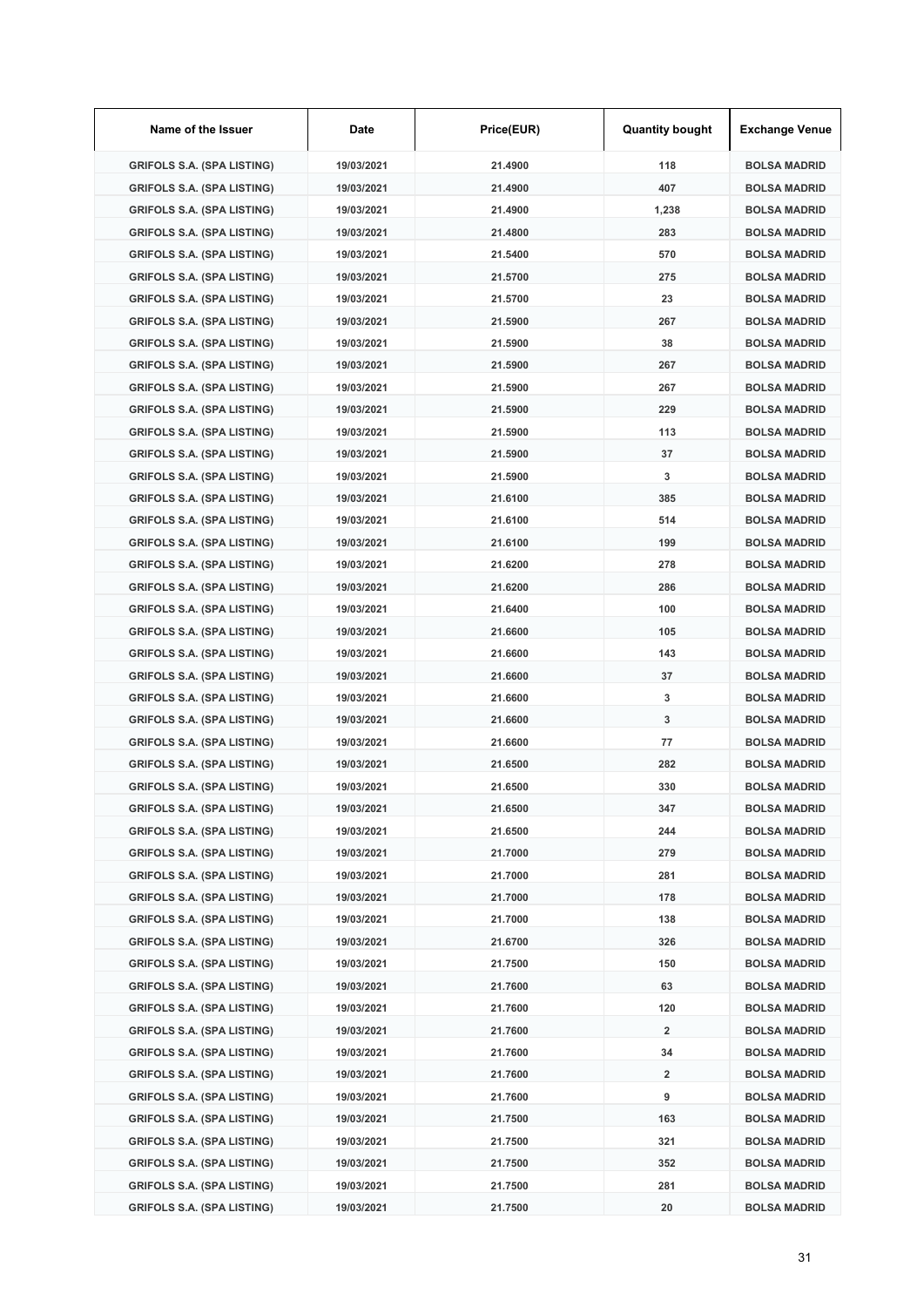| Name of the Issuer                | Date       | Price(EUR) | <b>Quantity bought</b> | <b>Exchange Venue</b> |
|-----------------------------------|------------|------------|------------------------|-----------------------|
| <b>GRIFOLS S.A. (SPA LISTING)</b> | 19/03/2021 | 21.7700    | 1                      | <b>BOLSA MADRID</b>   |
| <b>GRIFOLS S.A. (SPA LISTING)</b> | 19/03/2021 | 21.7700    | 320                    | <b>BOLSA MADRID</b>   |
| <b>GRIFOLS S.A. (SPA LISTING)</b> | 19/03/2021 | 21.7700    | 182                    | <b>BOLSA MADRID</b>   |
| <b>GRIFOLS S.A. (SPA LISTING)</b> | 19/03/2021 | 21.7700    | 41                     | <b>BOLSA MADRID</b>   |
| <b>GRIFOLS S.A. (SPA LISTING)</b> | 19/03/2021 | 21.7500    | 27                     | <b>BOLSA MADRID</b>   |
| <b>GRIFOLS S.A. (SPA LISTING)</b> | 19/03/2021 | 21.7200    | 282                    | <b>BOLSA MADRID</b>   |
| <b>GRIFOLS S.A. (SPA LISTING)</b> | 19/03/2021 | 21.7200    | 268                    | <b>BOLSA MADRID</b>   |
| <b>GRIFOLS S.A. (SPA LISTING)</b> | 19/03/2021 | 21.7200    | 20                     | <b>BOLSA MADRID</b>   |
| <b>GRIFOLS S.A. (SPA LISTING)</b> | 19/03/2021 | 21.6900    | 284                    | <b>BOLSA MADRID</b>   |
| <b>GRIFOLS S.A. (SPA LISTING)</b> | 19/03/2021 | 21.6900    | 300                    | <b>BOLSA MADRID</b>   |
| <b>GRIFOLS S.A. (SPA LISTING)</b> | 19/03/2021 | 21.7000    | 621                    | <b>BOLSA MADRID</b>   |
| <b>GRIFOLS S.A. (SPA LISTING)</b> | 19/03/2021 | 21.6500    | 297                    | <b>BOLSA MADRID</b>   |
| <b>GRIFOLS S.A. (SPA LISTING)</b> | 19/03/2021 | 21.6500    | 41                     | <b>BOLSA MADRID</b>   |
| <b>GRIFOLS S.A. (SPA LISTING)</b> | 19/03/2021 | 21.6600    | 592                    | <b>BOLSA MADRID</b>   |
| <b>GRIFOLS S.A. (SPA LISTING)</b> | 19/03/2021 | 21.7400    | 104                    | <b>BOLSA MADRID</b>   |
| <b>GRIFOLS S.A. (SPA LISTING)</b> | 19/03/2021 | 21.7900    | 305                    | <b>BOLSA MADRID</b>   |
| <b>GRIFOLS S.A. (SPA LISTING)</b> | 19/03/2021 | 21.7900    | 305                    | <b>BOLSA MADRID</b>   |
| <b>GRIFOLS S.A. (SPA LISTING)</b> | 19/03/2021 | 21.7900    | 203                    | <b>BOLSA MADRID</b>   |
| <b>GRIFOLS S.A. (SPA LISTING)</b> | 19/03/2021 | 21.8000    | 40                     | <b>BOLSA MADRID</b>   |
| <b>GRIFOLS S.A. (SPA LISTING)</b> | 19/03/2021 | 21.7900    | 323                    | <b>BOLSA MADRID</b>   |
| <b>GRIFOLS S.A. (SPA LISTING)</b> | 19/03/2021 | 21.7800    | 295                    | <b>BOLSA MADRID</b>   |
| <b>GRIFOLS S.A. (SPA LISTING)</b> | 19/03/2021 | 21.7700    | 309                    | <b>BOLSA MADRID</b>   |
| <b>GRIFOLS S.A. (SPA LISTING)</b> | 19/03/2021 | 21.7700    | 141                    | <b>BOLSA MADRID</b>   |
| <b>GRIFOLS S.A. (SPA LISTING)</b> | 19/03/2021 | 21.7700    | 153                    | <b>BOLSA MADRID</b>   |
| <b>GRIFOLS S.A. (SPA LISTING)</b> | 19/03/2021 | 21.7600    | 218                    | <b>BOLSA MADRID</b>   |
| <b>GRIFOLS S.A. (SPA LISTING)</b> | 19/03/2021 | 21.7600    | 87                     | <b>BOLSA MADRID</b>   |
| <b>GRIFOLS S.A. (SPA LISTING)</b> | 19/03/2021 | 21.7800    | 252                    | <b>BOLSA MADRID</b>   |
| <b>GRIFOLS S.A. (SPA LISTING)</b> | 19/03/2021 | 21.7800    | 148                    | <b>BOLSA MADRID</b>   |
| <b>GRIFOLS S.A. (SPA LISTING)</b> | 19/03/2021 | 21.7900    | 20                     | <b>BOLSA MADRID</b>   |
| <b>GRIFOLS S.A. (SPA LISTING)</b> | 19/03/2021 | 21.7800    | 200                    | <b>BOLSA MADRID</b>   |
| <b>GRIFOLS S.A. (SPA LISTING)</b> | 19/03/2021 | 21.7800    | 156                    | <b>BOLSA MADRID</b>   |
| <b>GRIFOLS S.A. (SPA LISTING)</b> | 19/03/2021 | 21.7800    | 160                    | <b>BOLSA MADRID</b>   |
| <b>GRIFOLS S.A. (SPA LISTING)</b> | 19/03/2021 | 21.7800    | 39                     | <b>BOLSA MADRID</b>   |
| <b>GRIFOLS S.A. (SPA LISTING)</b> | 19/03/2021 | 21.7800    | 286                    | <b>BOLSA MADRID</b>   |
| <b>GRIFOLS S.A. (SPA LISTING)</b> | 19/03/2021 | 21.8000    | 168                    | <b>BOLSA MADRID</b>   |
| <b>GRIFOLS S.A. (SPA LISTING)</b> | 19/03/2021 | 21.8200    | 157                    | <b>BOLSA MADRID</b>   |
| <b>GRIFOLS S.A. (SPA LISTING)</b> | 19/03/2021 | 21.8200    | 91                     | <b>BOLSA MADRID</b>   |
| <b>GRIFOLS S.A. (SPA LISTING)</b> | 19/03/2021 | 21.8200    | 69                     | <b>BOLSA MADRID</b>   |
| <b>GRIFOLS S.A. (SPA LISTING)</b> | 19/03/2021 | 21.8100    | 797                    | <b>BOLSA MADRID</b>   |
| <b>GRIFOLS S.A. (SPA LISTING)</b> | 19/03/2021 | 21.8100    | 608                    | <b>BOLSA MADRID</b>   |
| <b>GRIFOLS S.A. (SPA LISTING)</b> | 19/03/2021 | 21.8000    | 30                     | <b>BOLSA MADRID</b>   |
| <b>GRIFOLS S.A. (SPA LISTING)</b> | 19/03/2021 | 21.8000    | 10                     | <b>BOLSA MADRID</b>   |
| <b>GRIFOLS S.A. (SPA LISTING)</b> | 19/03/2021 | 21.8000    | 87                     | <b>BOLSA MADRID</b>   |
| <b>GRIFOLS S.A. (SPA LISTING)</b> | 19/03/2021 | 21.8000    | 229                    | <b>BOLSA MADRID</b>   |
| <b>GRIFOLS S.A. (SPA LISTING)</b> | 19/03/2021 | 21.8000    | 67                     | <b>BOLSA MADRID</b>   |
| <b>GRIFOLS S.A. (SPA LISTING)</b> | 19/03/2021 | 21.8100    | 86                     | <b>BOLSA MADRID</b>   |
| <b>GRIFOLS S.A. (SPA LISTING)</b> | 19/03/2021 | 21.8100    | 10                     | <b>BOLSA MADRID</b>   |
| <b>GRIFOLS S.A. (SPA LISTING)</b> | 19/03/2021 | 21.8100    | 58                     | <b>BOLSA MADRID</b>   |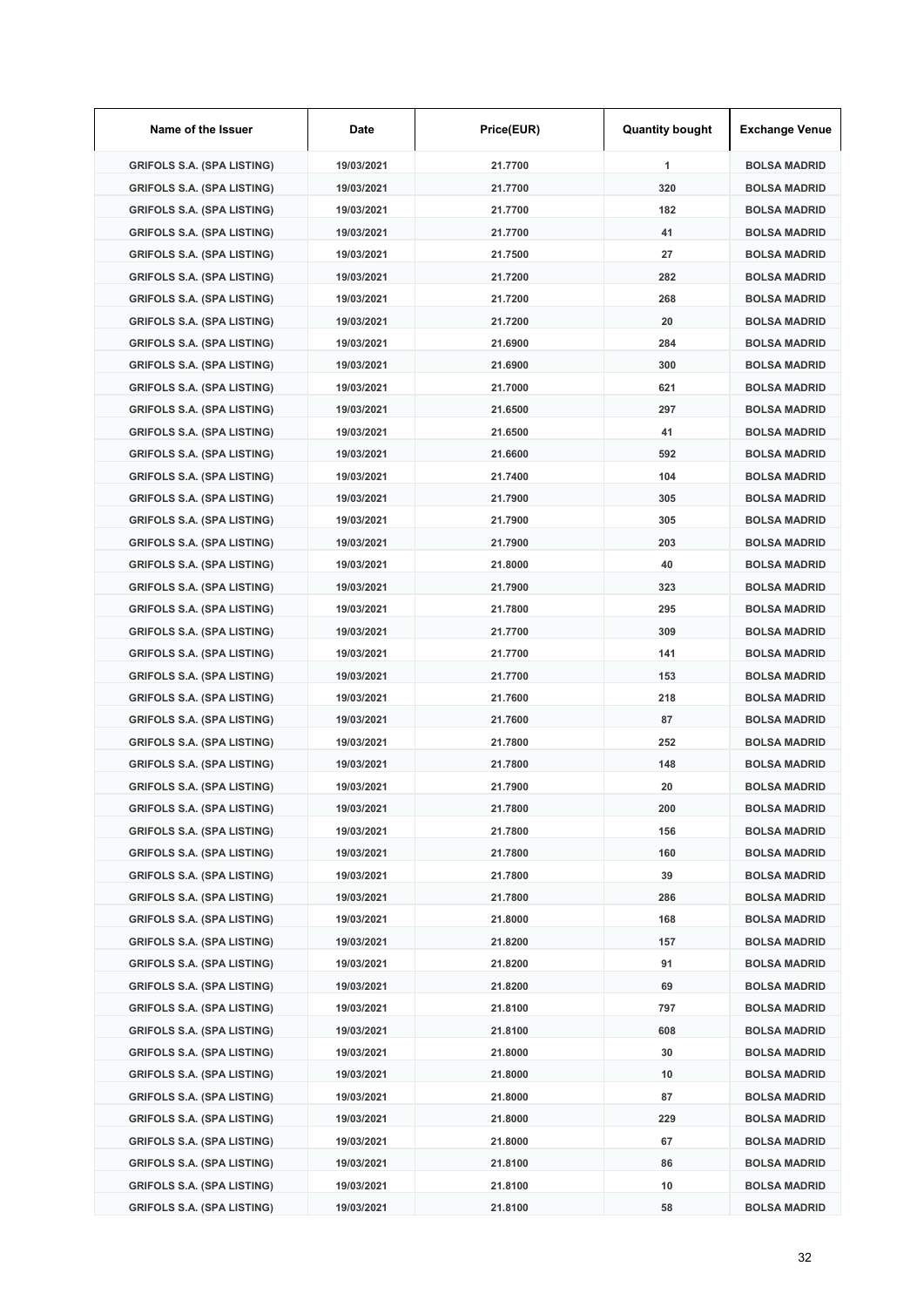| Name of the Issuer                | Date       | Price(EUR) | <b>Quantity bought</b> | <b>Exchange Venue</b> |
|-----------------------------------|------------|------------|------------------------|-----------------------|
| <b>GRIFOLS S.A. (SPA LISTING)</b> | 19/03/2021 | 21.8100    | 61                     | <b>BOLSA MADRID</b>   |
| <b>GRIFOLS S.A. (SPA LISTING)</b> | 19/03/2021 | 21.8100    | 38                     | <b>BOLSA MADRID</b>   |
| <b>GRIFOLS S.A. (SPA LISTING)</b> | 19/03/2021 | 21.8100    | 8                      | <b>BOLSA MADRID</b>   |
| <b>GRIFOLS S.A. (SPA LISTING)</b> | 19/03/2021 | 21.8100    | 261                    | <b>BOLSA MADRID</b>   |
| <b>GRIFOLS S.A. (SPA LISTING)</b> | 19/03/2021 | 21.8100    | 305                    | <b>BOLSA MADRID</b>   |
| <b>GRIFOLS S.A. (SPA LISTING)</b> | 19/03/2021 | 21.8100    | 260                    | <b>BOLSA MADRID</b>   |
| <b>GRIFOLS S.A. (SPA LISTING)</b> | 19/03/2021 | 21.7700    | 79                     | <b>BOLSA MADRID</b>   |
| <b>GRIFOLS S.A. (SPA LISTING)</b> | 19/03/2021 | 21.7700    | 87                     | <b>BOLSA MADRID</b>   |
| <b>GRIFOLS S.A. (SPA LISTING)</b> | 19/03/2021 | 21.7700    | 38                     | <b>BOLSA MADRID</b>   |
| <b>GRIFOLS S.A. (SPA LISTING)</b> | 19/03/2021 | 21.7700    | 10                     | <b>BOLSA MADRID</b>   |
| <b>GRIFOLS S.A. (SPA LISTING)</b> | 19/03/2021 | 21.7700    | 61                     | <b>BOLSA MADRID</b>   |
| <b>GRIFOLS S.A. (SPA LISTING)</b> | 19/03/2021 | 21.7700    | 58                     | <b>BOLSA MADRID</b>   |
| <b>GRIFOLS S.A. (SPA LISTING)</b> | 19/03/2021 | 21.7700    | 10                     | <b>BOLSA MADRID</b>   |
| <b>GRIFOLS S.A. (SPA LISTING)</b> | 19/03/2021 | 21.7700    | 18                     | <b>BOLSA MADRID</b>   |
| <b>GRIFOLS S.A. (SPA LISTING)</b> | 19/03/2021 | 21.7700    | 92                     | <b>BOLSA MADRID</b>   |
| <b>GRIFOLS S.A. (SPA LISTING)</b> | 19/03/2021 | 21.7500    | 84                     | <b>BOLSA MADRID</b>   |
| <b>GRIFOLS S.A. (SPA LISTING)</b> | 19/03/2021 | 21.7500    | 38                     | <b>BOLSA MADRID</b>   |
| <b>GRIFOLS S.A. (SPA LISTING)</b> | 19/03/2021 | 21.7400    | 9                      | <b>BOLSA MADRID</b>   |
| <b>GRIFOLS S.A. (SPA LISTING)</b> | 19/03/2021 | 21.7400    | 58                     | <b>BOLSA MADRID</b>   |
| <b>GRIFOLS S.A. (SPA LISTING)</b> | 19/03/2021 | 21.7400    | 11                     | <b>BOLSA MADRID</b>   |
| <b>GRIFOLS S.A. (SPA LISTING)</b> | 19/03/2021 | 21.7400    | 17                     | <b>BOLSA MADRID</b>   |
| <b>GRIFOLS S.A. (SPA LISTING)</b> | 19/03/2021 | 21.7400    | 86                     | <b>BOLSA MADRID</b>   |
| <b>GRIFOLS S.A. (SPA LISTING)</b> | 19/03/2021 | 21.7400    | 87                     | <b>BOLSA MADRID</b>   |
| <b>GRIFOLS S.A. (SPA LISTING)</b> | 19/03/2021 | 21.7400    | 292                    | <b>BOLSA MADRID</b>   |
| <b>GRIFOLS S.A. (SPA LISTING)</b> | 19/03/2021 | 21.7400    | 22                     | <b>BOLSA MADRID</b>   |
| <b>GRIFOLS S.A. (SPA LISTING)</b> | 19/03/2021 | 21.7400    | 10                     | <b>BOLSA MADRID</b>   |
| <b>GRIFOLS S.A. (SPA LISTING)</b> | 19/03/2021 | 21.7400    | 56                     | <b>BOLSA MADRID</b>   |
| <b>GRIFOLS S.A. (SPA LISTING)</b> | 19/03/2021 | 21.7400    | 38                     | <b>BOLSA MADRID</b>   |
| <b>GRIFOLS S.A. (SPA LISTING)</b> | 19/03/2021 | 21.7400    | 63                     | <b>BOLSA MADRID</b>   |
| <b>GRIFOLS S.A. (SPA LISTING)</b> | 19/03/2021 | 21.7400    | 11                     | <b>BOLSA MADRID</b>   |
| <b>GRIFOLS S.A. (SPA LISTING)</b> | 19/03/2021 | 21.7400    | 19                     | <b>BOLSA MADRID</b>   |
| <b>GRIFOLS S.A. (SPA LISTING)</b> | 19/03/2021 | 21.7400    | 57                     | <b>BOLSA MADRID</b>   |
| <b>GRIFOLS S.A. (SPA LISTING)</b> | 19/03/2021 | 21.7400    | 10                     | <b>BOLSA MADRID</b>   |
| <b>GRIFOLS S.A. (SPA LISTING)</b> | 19/03/2021 | 21.7400    | 38                     | <b>BOLSA MADRID</b>   |
| <b>GRIFOLS S.A. (SPA LISTING)</b> | 19/03/2021 | 21.7400    | 62                     | <b>BOLSA MADRID</b>   |
| <b>GRIFOLS S.A. (SPA LISTING)</b> | 19/03/2021 | 21.7400    | 11                     | <b>BOLSA MADRID</b>   |
| <b>GRIFOLS S.A. (SPA LISTING)</b> | 19/03/2021 | 21.7400    | 18                     | <b>BOLSA MADRID</b>   |
| <b>GRIFOLS S.A. (SPA LISTING)</b> | 19/03/2021 | 21.7400    | 10                     | <b>BOLSA MADRID</b>   |
| <b>GRIFOLS S.A. (SPA LISTING)</b> | 19/03/2021 | 21.7400    | 55                     | <b>BOLSA MADRID</b>   |
| <b>GRIFOLS S.A. (SPA LISTING)</b> | 19/03/2021 | 21.7400    | 64                     | <b>BOLSA MADRID</b>   |
| <b>GRIFOLS S.A. (SPA LISTING)</b> | 19/03/2021 | 21.7400    | 11                     | <b>BOLSA MADRID</b>   |
| <b>GRIFOLS S.A. (SPA LISTING)</b> | 19/03/2021 | 21.7400    | 118                    | <b>BOLSA MADRID</b>   |
| <b>GRIFOLS S.A. (SPA LISTING)</b> | 19/03/2021 | 21.7400    | 430                    | <b>BOLSA MADRID</b>   |
| <b>GRIFOLS S.A. (SPA LISTING)</b> | 19/03/2021 | 21.7400    | 19                     | <b>BOLSA MADRID</b>   |
| <b>GRIFOLS S.A. (SPA LISTING)</b> | 19/03/2021 | 21.7600    | 16                     | <b>BOLSA MADRID</b>   |
| <b>GRIFOLS S.A. (SPA LISTING)</b> | 19/03/2021 | 21.7600    | 282                    | <b>BOLSA MADRID</b>   |
| <b>GRIFOLS S.A. (SPA LISTING)</b> | 19/03/2021 | 21.7500    | 297                    | <b>BOLSA MADRID</b>   |
| <b>GRIFOLS S.A. (SPA LISTING)</b> | 19/03/2021 | 21.7500    | 300                    | <b>BOLSA MADRID</b>   |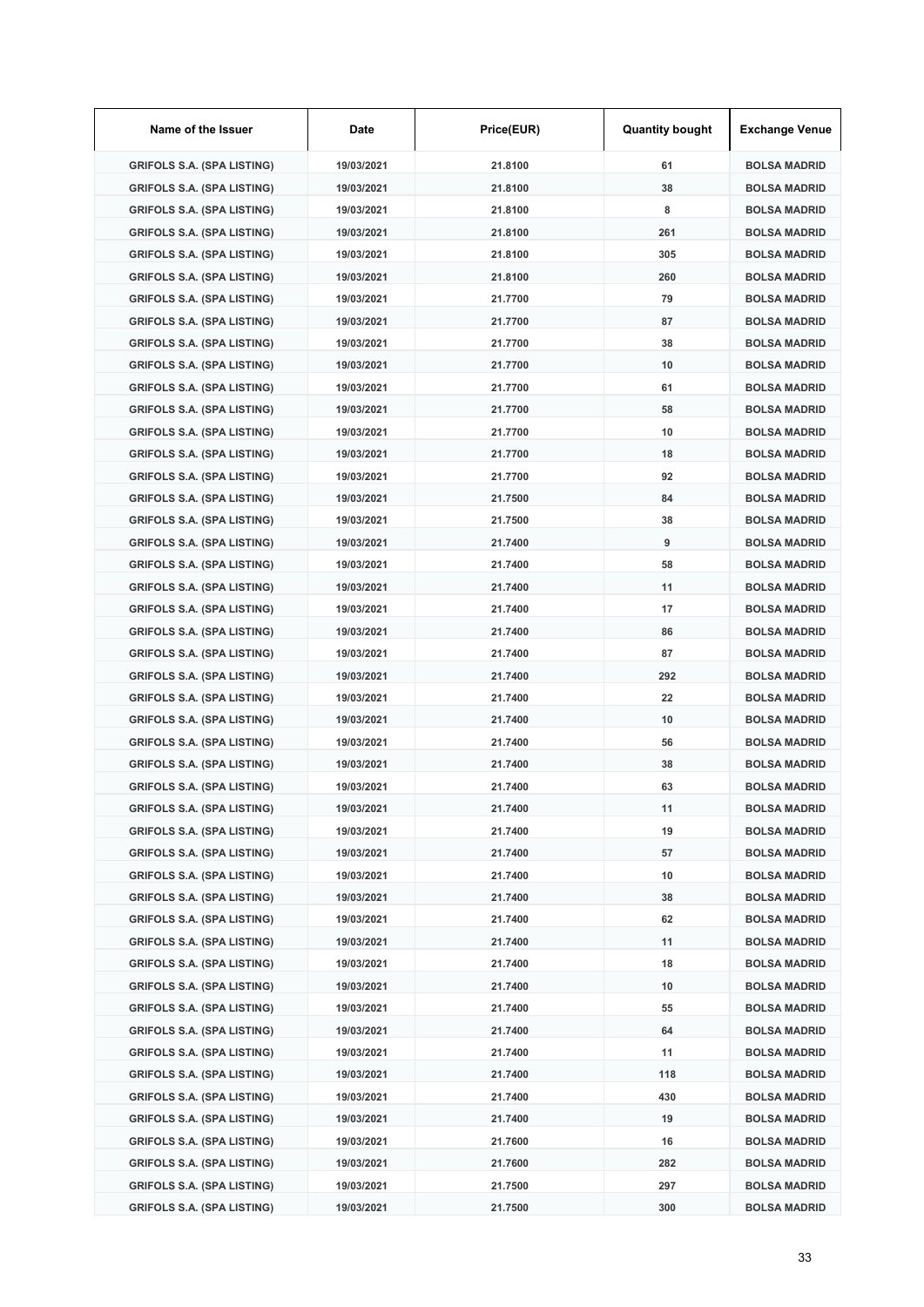| Name of the Issuer                | Date       | Price(EUR) | <b>Quantity bought</b> | <b>Exchange Venue</b> |
|-----------------------------------|------------|------------|------------------------|-----------------------|
| <b>GRIFOLS S.A. (SPA LISTING)</b> | 19/03/2021 | 21.7600    | 183                    | <b>BOLSA MADRID</b>   |
| <b>GRIFOLS S.A. (SPA LISTING)</b> | 19/03/2021 | 21.7600    | 75                     | <b>BOLSA MADRID</b>   |
| <b>GRIFOLS S.A. (SPA LISTING)</b> | 19/03/2021 | 21.7600    | 211                    | <b>BOLSA MADRID</b>   |
| <b>GRIFOLS S.A. (SPA LISTING)</b> | 19/03/2021 | 21.7600    | 320                    | <b>BOLSA MADRID</b>   |
| <b>GRIFOLS S.A. (SPA LISTING)</b> | 19/03/2021 | 21.7600    | 190                    | <b>BOLSA MADRID</b>   |
| <b>GRIFOLS S.A. (SPA LISTING)</b> | 19/03/2021 | 21.8400    | 315                    | <b>BOLSA MADRID</b>   |
| <b>GRIFOLS S.A. (SPA LISTING)</b> | 19/03/2021 | 21.8500    | 132                    | <b>BOLSA MADRID</b>   |
| <b>GRIFOLS S.A. (SPA LISTING)</b> | 19/03/2021 | 21.8500    | 369                    | <b>BOLSA MADRID</b>   |
| <b>GRIFOLS S.A. (SPA LISTING)</b> | 19/03/2021 | 21.8200    | 283                    | <b>BOLSA MADRID</b>   |
| <b>GRIFOLS S.A. (SPA LISTING)</b> | 19/03/2021 | 21.8200    | 22                     | <b>BOLSA MADRID</b>   |
| <b>GRIFOLS S.A. (SPA LISTING)</b> | 19/03/2021 | 21.8200    | 216                    | <b>BOLSA MADRID</b>   |
| <b>GRIFOLS S.A. (SPA LISTING)</b> | 19/03/2021 | 21.8200    | 93                     | <b>BOLSA MADRID</b>   |
| <b>GRIFOLS S.A. (SPA LISTING)</b> | 19/03/2021 | 21.8200    | 297                    | <b>BOLSA MADRID</b>   |
| <b>GRIFOLS S.A. (SPA LISTING)</b> | 19/03/2021 | 21.8200    | 332                    | <b>BOLSA MADRID</b>   |
| <b>GRIFOLS S.A. (SPA LISTING)</b> | 19/03/2021 | 21.8200    | 297                    | <b>BOLSA MADRID</b>   |
| <b>GRIFOLS S.A. (SPA LISTING)</b> | 19/03/2021 | 21.8200    | 326                    | <b>BOLSA MADRID</b>   |
| <b>GRIFOLS S.A. (SPA LISTING)</b> | 19/03/2021 | 21.8400    | 31                     | <b>BOLSA MADRID</b>   |
| <b>GRIFOLS S.A. (SPA LISTING)</b> | 19/03/2021 | 21.8400    | 303                    | <b>BOLSA MADRID</b>   |
| <b>GRIFOLS S.A. (SPA LISTING)</b> | 19/03/2021 | 21.8600    | 278                    | <b>BOLSA MADRID</b>   |
| <b>GRIFOLS S.A. (SPA LISTING)</b> | 19/03/2021 | 21.8600    | 346                    | <b>BOLSA MADRID</b>   |
| <b>GRIFOLS S.A. (SPA LISTING)</b> | 19/03/2021 | 21.8600    | 287                    | <b>BOLSA MADRID</b>   |
| <b>GRIFOLS S.A. (SPA LISTING)</b> | 19/03/2021 | 21.8800    | 296                    | <b>BOLSA MADRID</b>   |
| <b>GRIFOLS S.A. (SPA LISTING)</b> | 19/03/2021 | 21.8800    | 277                    | <b>BOLSA MADRID</b>   |
| <b>GRIFOLS S.A. (SPA LISTING)</b> | 19/03/2021 | 21.8900    | 314                    | <b>BOLSA MADRID</b>   |
| <b>GRIFOLS S.A. (SPA LISTING)</b> | 19/03/2021 | 21.8900    | 293                    | <b>BOLSA MADRID</b>   |
| <b>GRIFOLS S.A. (SPA LISTING)</b> | 19/03/2021 | 21.8800    | 309                    | <b>BOLSA MADRID</b>   |
| <b>GRIFOLS S.A. (SPA LISTING)</b> | 19/03/2021 | 21.8700    | 303                    | <b>BOLSA MADRID</b>   |
| <b>GRIFOLS S.A. (SPA LISTING)</b> | 19/03/2021 | 21.8700    | 317                    | <b>BOLSA MADRID</b>   |
| <b>GRIFOLS S.A. (SPA LISTING)</b> | 19/03/2021 | 21.8400    | 13                     | <b>BOLSA MADRID</b>   |
| <b>GRIFOLS S.A. (SPA LISTING)</b> | 19/03/2021 | 21.8800    | 62                     | <b>BOLSA MADRID</b>   |
| <b>GRIFOLS S.A. (SPA LISTING)</b> | 19/03/2021 | 21.8800    | 518                    | <b>BOLSA MADRID</b>   |
| <b>GRIFOLS S.A. (SPA LISTING)</b> | 19/03/2021 | 21.8800    | 299                    | <b>BOLSA MADRID</b>   |
| <b>GRIFOLS S.A. (SPA LISTING)</b> | 19/03/2021 | 21.8600    | 288                    | <b>BOLSA MADRID</b>   |
| <b>GRIFOLS S.A. (SPA LISTING)</b> | 19/03/2021 | 21.8600    | 279                    | <b>BOLSA MADRID</b>   |
| <b>GRIFOLS S.A. (SPA LISTING)</b> | 19/03/2021 | 21.8500    | 294                    | <b>BOLSA MADRID</b>   |
| <b>GRIFOLS S.A. (SPA LISTING)</b> | 19/03/2021 | 21.8400    | 294                    | <b>BOLSA MADRID</b>   |
| <b>GRIFOLS S.A. (SPA LISTING)</b> | 19/03/2021 | 21.8400    | 291                    | <b>BOLSA MADRID</b>   |
| <b>GRIFOLS S.A. (SPA LISTING)</b> | 19/03/2021 | 21.8800    | 83                     | <b>BOLSA MADRID</b>   |
| <b>GRIFOLS S.A. (SPA LISTING)</b> | 19/03/2021 | 21.8800    | 168                    | <b>BOLSA MADRID</b>   |
| <b>GRIFOLS S.A. (SPA LISTING)</b> | 19/03/2021 | 21.8800    | 319                    | <b>BOLSA MADRID</b>   |
| <b>GRIFOLS S.A. (SPA LISTING)</b> | 19/03/2021 | 21.8800    | 289                    | <b>BOLSA MADRID</b>   |
| <b>GRIFOLS S.A. (SPA LISTING)</b> | 19/03/2021 | 21.8700    | 274                    | <b>BOLSA MADRID</b>   |
| <b>GRIFOLS S.A. (SPA LISTING)</b> | 19/03/2021 | 21.8600    | 314                    | <b>BOLSA MADRID</b>   |
| <b>GRIFOLS S.A. (SPA LISTING)</b> | 19/03/2021 | 21.8700    | 570                    | <b>BOLSA MADRID</b>   |
| <b>GRIFOLS S.A. (SPA LISTING)</b> | 19/03/2021 | 21.8800    | 281                    | <b>BOLSA MADRID</b>   |
| <b>GRIFOLS S.A. (SPA LISTING)</b> | 19/03/2021 | 21.8800    | 567                    | <b>BOLSA MADRID</b>   |
| <b>GRIFOLS S.A. (SPA LISTING)</b> | 19/03/2021 | 21.8600    | 695                    | <b>BOLSA MADRID</b>   |
| <b>GRIFOLS S.A. (SPA LISTING)</b> | 19/03/2021 | 21.8600    | 79                     | <b>BOLSA MADRID</b>   |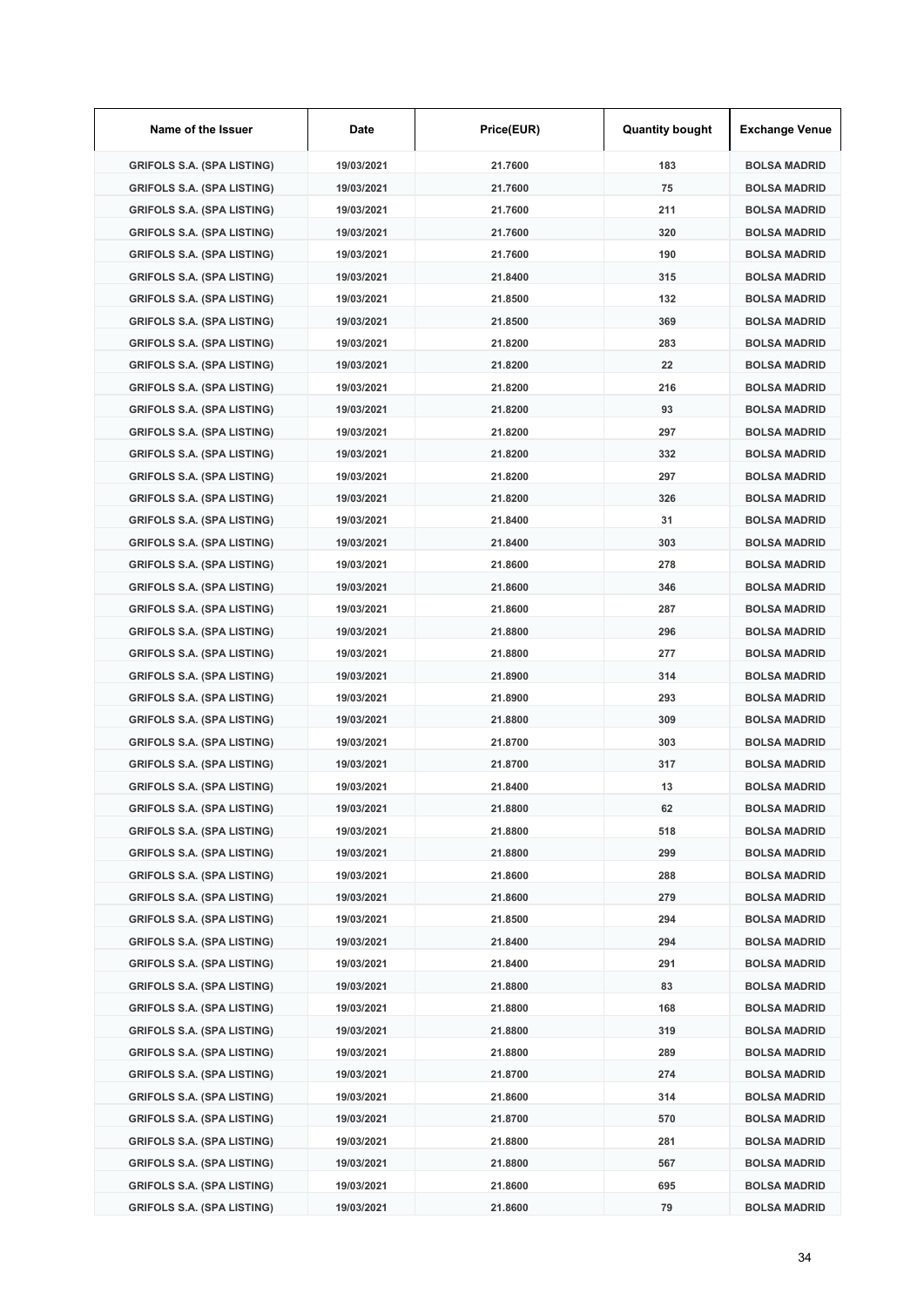| Name of the Issuer                | Date       | Price(EUR) | <b>Quantity bought</b> | <b>Exchange Venue</b> |
|-----------------------------------|------------|------------|------------------------|-----------------------|
| <b>GRIFOLS S.A. (SPA LISTING)</b> | 19/03/2021 | 21.8600    | 118                    | <b>BOLSA MADRID</b>   |
| <b>GRIFOLS S.A. (SPA LISTING)</b> | 19/03/2021 | 21.8900    | 286                    | <b>BOLSA MADRID</b>   |
| <b>GRIFOLS S.A. (SPA LISTING)</b> | 19/03/2021 | 21.9100    | 297                    | <b>BOLSA MADRID</b>   |
| <b>GRIFOLS S.A. (SPA LISTING)</b> | 19/03/2021 | 21.9100    | 284                    | <b>BOLSA MADRID</b>   |
| <b>GRIFOLS S.A. (SPA LISTING)</b> | 19/03/2021 | 21.8900    | 286                    | <b>BOLSA MADRID</b>   |
| <b>GRIFOLS S.A. (SPA LISTING)</b> | 19/03/2021 | 21.8800    | 288                    | <b>BOLSA MADRID</b>   |
| <b>GRIFOLS S.A. (SPA LISTING)</b> | 19/03/2021 | 21.8900    | 163                    | <b>BOLSA MADRID</b>   |
| <b>GRIFOLS S.A. (SPA LISTING)</b> | 19/03/2021 | 21.8900    | 123                    | <b>BOLSA MADRID</b>   |
| <b>GRIFOLS S.A. (SPA LISTING)</b> | 19/03/2021 | 21.8300    | 346                    | <b>BOLSA MADRID</b>   |
| <b>GRIFOLS S.A. (SPA LISTING)</b> | 19/03/2021 | 21.8100    | 193                    | <b>BOLSA MADRID</b>   |
| <b>GRIFOLS S.A. (SPA LISTING)</b> | 19/03/2021 | 21.8100    | 90                     | <b>BOLSA MADRID</b>   |
| <b>GRIFOLS S.A. (SPA LISTING)</b> | 19/03/2021 | 21.7700    | 273                    | <b>BOLSA MADRID</b>   |
| <b>GRIFOLS S.A. (SPA LISTING)</b> | 19/03/2021 | 21.8000    | 289                    | <b>BOLSA MADRID</b>   |
| <b>GRIFOLS S.A. (SPA LISTING)</b> | 19/03/2021 | 21.8200    | 276                    | <b>BOLSA MADRID</b>   |
| <b>GRIFOLS S.A. (SPA LISTING)</b> | 19/03/2021 | 21.8300    | 113                    | <b>BOLSA MADRID</b>   |
| <b>GRIFOLS S.A. (SPA LISTING)</b> | 19/03/2021 | 21.8300    | 266                    | <b>BOLSA MADRID</b>   |
| <b>GRIFOLS S.A. (SPA LISTING)</b> | 19/03/2021 | 21.8300    | 213                    | <b>BOLSA MADRID</b>   |
| <b>GRIFOLS S.A. (SPA LISTING)</b> | 19/03/2021 | 21.8300    | 65                     | <b>BOLSA MADRID</b>   |
| <b>GRIFOLS S.A. (SPA LISTING)</b> | 19/03/2021 | 21.8300    | 212                    | <b>BOLSA MADRID</b>   |
| <b>GRIFOLS S.A. (SPA LISTING)</b> | 19/03/2021 | 21.8300    | 274                    | <b>BOLSA MADRID</b>   |
| <b>GRIFOLS S.A. (SPA LISTING)</b> | 19/03/2021 | 21.8300    | 214                    | <b>BOLSA MADRID</b>   |
| <b>GRIFOLS S.A. (SPA LISTING)</b> | 19/03/2021 | 21.8300    | 59                     | <b>BOLSA MADRID</b>   |
| <b>GRIFOLS S.A. (SPA LISTING)</b> | 19/03/2021 | 21.8200    | 206                    | <b>BOLSA MADRID</b>   |
| <b>GRIFOLS S.A. (SPA LISTING)</b> | 19/03/2021 | 21.8200    | 707                    | <b>BOLSA MADRID</b>   |
| <b>GRIFOLS S.A. (SPA LISTING)</b> | 19/03/2021 | 21.8700    | 199                    | <b>BOLSA MADRID</b>   |
| <b>GRIFOLS S.A. (SPA LISTING)</b> | 19/03/2021 | 21.8600    | 538                    | <b>BOLSA MADRID</b>   |
| <b>GRIFOLS S.A. (SPA LISTING)</b> | 19/03/2021 | 21.8600    | 538                    | <b>BOLSA MADRID</b>   |
| <b>GRIFOLS S.A. (SPA LISTING)</b> | 19/03/2021 | 21.8600    | 9                      | <b>BOLSA MADRID</b>   |
| <b>GRIFOLS S.A. (SPA LISTING)</b> | 19/03/2021 | 21.8400    | 86                     | <b>BOLSA MADRID</b>   |
| <b>GRIFOLS S.A. (SPA LISTING)</b> | 19/03/2021 | 21.8400    | 188                    | <b>BOLSA MADRID</b>   |
| <b>GRIFOLS S.A. (SPA LISTING)</b> | 19/03/2021 | 21.8600    | 5                      | <b>BOLSA MADRID</b>   |
| <b>GRIFOLS S.A. (SPA LISTING)</b> | 19/03/2021 | 21.8600    | 21                     | <b>BOLSA MADRID</b>   |
| <b>GRIFOLS S.A. (SPA LISTING)</b> | 19/03/2021 | 21.8700    | 221                    | <b>BOLSA MADRID</b>   |
| <b>GRIFOLS S.A. (SPA LISTING)</b> | 19/03/2021 | 21.8700    | 164                    | <b>BOLSA MADRID</b>   |
| <b>GRIFOLS S.A. (SPA LISTING)</b> | 19/03/2021 | 21.8700    | 271                    | <b>BOLSA MADRID</b>   |
| <b>GRIFOLS S.A. (SPA LISTING)</b> | 19/03/2021 | 21.8700    | 100                    | <b>BOLSA MADRID</b>   |
| <b>GRIFOLS S.A. (SPA LISTING)</b> | 19/03/2021 | 21.8700    | 228                    | <b>BOLSA MADRID</b>   |
| <b>GRIFOLS S.A. (SPA LISTING)</b> | 19/03/2021 | 21.8700    | 127                    | <b>BOLSA MADRID</b>   |
| <b>GRIFOLS S.A. (SPA LISTING)</b> | 19/03/2021 | 21.9100    | 306                    | <b>BOLSA MADRID</b>   |
| <b>GRIFOLS S.A. (SPA LISTING)</b> | 19/03/2021 | 21.8600    | 6                      | <b>BOLSA MADRID</b>   |
| <b>GRIFOLS S.A. (SPA LISTING)</b> | 19/03/2021 | 21.8600    | 10                     | <b>BOLSA MADRID</b>   |
| <b>GRIFOLS S.A. (SPA LISTING)</b> | 19/03/2021 | 21.8600    | 86                     | <b>BOLSA MADRID</b>   |
| <b>GRIFOLS S.A. (SPA LISTING)</b> | 19/03/2021 | 21.8600    | 83                     | <b>BOLSA MADRID</b>   |
| <b>GRIFOLS S.A. (SPA LISTING)</b> | 19/03/2021 | 21.8600    | 136                    | <b>BOLSA MADRID</b>   |
| <b>GRIFOLS S.A. (SPA LISTING)</b> | 19/03/2021 | 21.8600    | 83                     | <b>BOLSA MADRID</b>   |
| <b>GRIFOLS S.A. (SPA LISTING)</b> | 19/03/2021 | 21.8600    | 190                    | <b>BOLSA MADRID</b>   |
| <b>GRIFOLS S.A. (SPA LISTING)</b> | 19/03/2021 | 21.8600    | 26                     | <b>BOLSA MADRID</b>   |
| <b>GRIFOLS S.A. (SPA LISTING)</b> | 19/03/2021 | 21.8500    | 50                     | <b>BOLSA MADRID</b>   |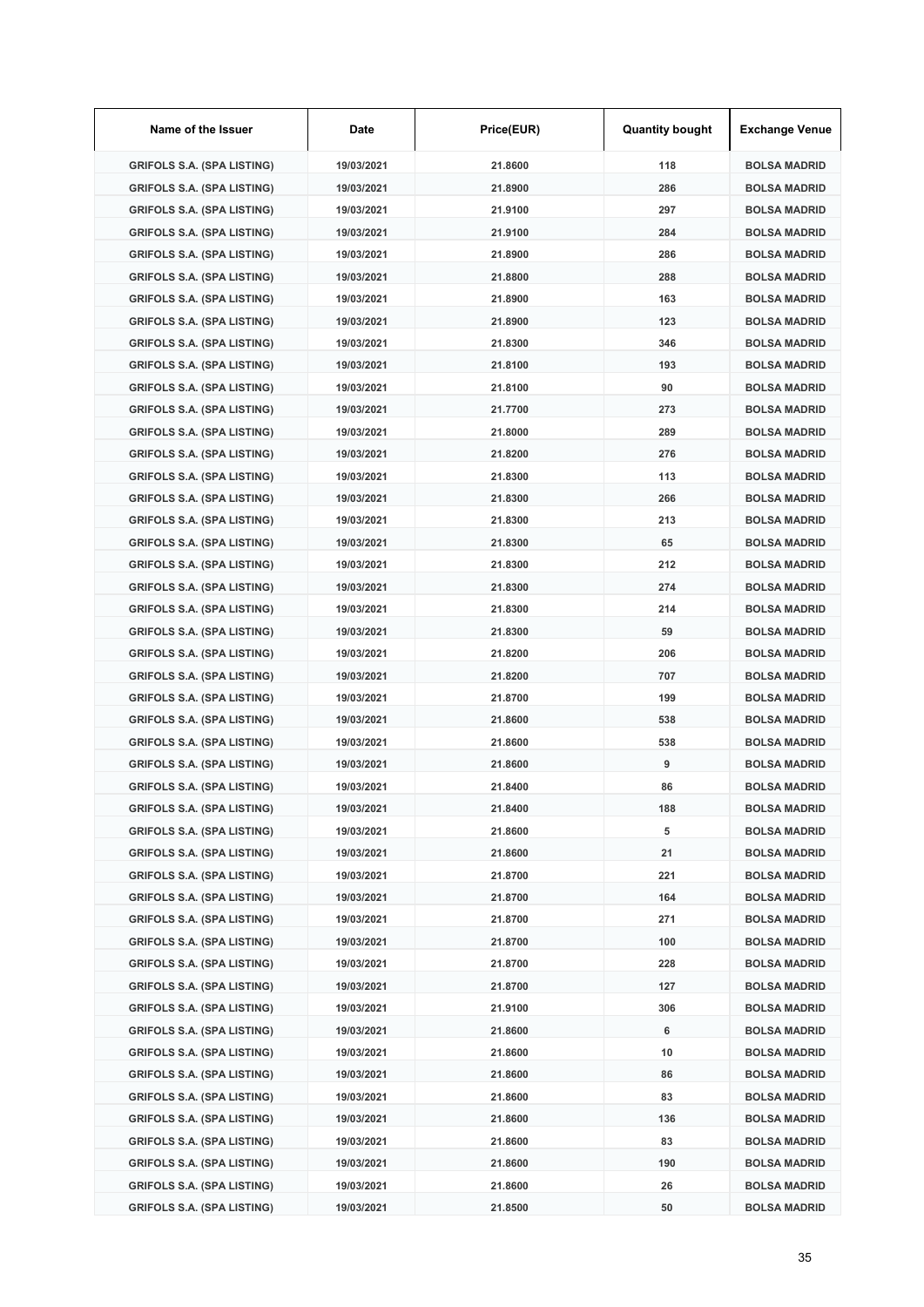| Name of the Issuer                | Date       | Price(EUR) | <b>Quantity bought</b> | <b>Exchange Venue</b> |
|-----------------------------------|------------|------------|------------------------|-----------------------|
| <b>GRIFOLS S.A. (SPA LISTING)</b> | 19/03/2021 | 21.8600    | 35                     | <b>BOLSA MADRID</b>   |
| <b>GRIFOLS S.A. (SPA LISTING)</b> | 19/03/2021 | 21.8600    | 270                    | <b>BOLSA MADRID</b>   |
| <b>GRIFOLS S.A. (SPA LISTING)</b> | 19/03/2021 | 21.8400    | 322                    | <b>BOLSA MADRID</b>   |
| <b>GRIFOLS S.A. (SPA LISTING)</b> | 19/03/2021 | 21.8100    | 287                    | <b>BOLSA MADRID</b>   |
| <b>GRIFOLS S.A. (SPA LISTING)</b> | 19/03/2021 | 21.8400    | 226                    | <b>BOLSA MADRID</b>   |
| <b>GRIFOLS S.A. (SPA LISTING)</b> | 19/03/2021 | 21.8400    | 287                    | <b>BOLSA MADRID</b>   |
| <b>GRIFOLS S.A. (SPA LISTING)</b> | 19/03/2021 | 21.8400    | 3                      | <b>BOLSA MADRID</b>   |
| <b>GRIFOLS S.A. (SPA LISTING)</b> | 19/03/2021 | 21.8400    | 282                    | <b>BOLSA MADRID</b>   |
| <b>GRIFOLS S.A. (SPA LISTING)</b> | 19/03/2021 | 21.8400    | 137                    | <b>BOLSA MADRID</b>   |
| <b>GRIFOLS S.A. (SPA LISTING)</b> | 19/03/2021 | 21.8400    | 156                    | <b>BOLSA MADRID</b>   |
| <b>GRIFOLS S.A. (SPA LISTING)</b> | 19/03/2021 | 21.8300    | 26                     | <b>BOLSA MADRID</b>   |
| <b>GRIFOLS S.A. (SPA LISTING)</b> | 19/03/2021 | 21.8400    | 26                     | <b>BOLSA MADRID</b>   |
| <b>GRIFOLS S.A. (SPA LISTING)</b> | 19/03/2021 | 21.8400    | 64                     | <b>BOLSA MADRID</b>   |
| <b>GRIFOLS S.A. (SPA LISTING)</b> | 19/03/2021 | 21.8400    | 775                    | <b>BOLSA MADRID</b>   |
| <b>GRIFOLS S.A. (SPA LISTING)</b> | 19/03/2021 | 21.8300    | 288                    | <b>BOLSA MADRID</b>   |
| <b>GRIFOLS S.A. (SPA LISTING)</b> | 19/03/2021 | 21.8200    | 123                    | <b>BOLSA MADRID</b>   |
| <b>GRIFOLS S.A. (SPA LISTING)</b> | 19/03/2021 | 21.8200    | 495                    | <b>BOLSA MADRID</b>   |
| <b>GRIFOLS S.A. (SPA LISTING)</b> | 19/03/2021 | 21.8300    | 181                    | <b>BOLSA MADRID</b>   |
| <b>GRIFOLS S.A. (SPA LISTING)</b> | 19/03/2021 | 21.8300    | 112                    | <b>BOLSA MADRID</b>   |
| <b>GRIFOLS S.A. (SPA LISTING)</b> | 19/03/2021 | 21.7900    | 283                    | <b>BOLSA MADRID</b>   |
| <b>GRIFOLS S.A. (SPA LISTING)</b> | 19/03/2021 | 21.8100    | 151                    | <b>BOLSA MADRID</b>   |
| <b>GRIFOLS S.A. (SPA LISTING)</b> | 19/03/2021 | 21.8100    | 162                    | <b>BOLSA MADRID</b>   |
| <b>GRIFOLS S.A. (SPA LISTING)</b> | 19/03/2021 | 21.8400    | 287                    | <b>BOLSA MADRID</b>   |
| <b>GRIFOLS S.A. (SPA LISTING)</b> | 19/03/2021 | 21.8300    | 287                    | <b>BOLSA MADRID</b>   |
| <b>GRIFOLS S.A. (SPA LISTING)</b> | 19/03/2021 | 21.8500    | 297                    | <b>BOLSA MADRID</b>   |
| <b>GRIFOLS S.A. (SPA LISTING)</b> | 19/03/2021 | 21.8500    | 1                      | <b>BOLSA MADRID</b>   |
| <b>GRIFOLS S.A. (SPA LISTING)</b> | 19/03/2021 | 21.8500    | 298                    | <b>BOLSA MADRID</b>   |
| <b>GRIFOLS S.A. (SPA LISTING)</b> | 19/03/2021 | 21.8500    | 304                    | <b>BOLSA MADRID</b>   |
| <b>GRIFOLS S.A. (SPA LISTING)</b> | 19/03/2021 | 21.8400    | 278                    | <b>BOLSA MADRID</b>   |
| <b>GRIFOLS S.A. (SPA LISTING)</b> | 19/03/2021 | 21.8400    | 63                     | <b>BOLSA MADRID</b>   |
| <b>GRIFOLS S.A. (SPA LISTING)</b> | 19/03/2021 | 21.8400    | 213                    | <b>BOLSA MADRID</b>   |
| <b>GRIFOLS S.A. (SPA LISTING)</b> | 19/03/2021 | 21.8400    | 125                    | <b>BOLSA MADRID</b>   |
| <b>GRIFOLS S.A. (SPA LISTING)</b> | 19/03/2021 | 21.8400    | 178                    | <b>BOLSA MADRID</b>   |
| <b>GRIFOLS S.A. (SPA LISTING)</b> | 19/03/2021 | 21.8400    | 176                    | <b>BOLSA MADRID</b>   |
| <b>GRIFOLS S.A. (SPA LISTING)</b> | 19/03/2021 | 21.8400    | 134                    | <b>BOLSA MADRID</b>   |
| <b>GRIFOLS S.A. (SPA LISTING)</b> | 19/03/2021 | 21.8400    | 277                    | <b>BOLSA MADRID</b>   |
| <b>GRIFOLS S.A. (SPA LISTING)</b> | 19/03/2021 | 21.8500    | 271                    | <b>BOLSA MADRID</b>   |
| <b>GRIFOLS S.A. (SPA LISTING)</b> | 19/03/2021 | 21.8500    | 169                    | <b>BOLSA MADRID</b>   |
| <b>GRIFOLS S.A. (SPA LISTING)</b> | 19/03/2021 | 21.8500    | 120                    | <b>BOLSA MADRID</b>   |
| <b>GRIFOLS S.A. (SPA LISTING)</b> | 19/03/2021 | 21.8500    | 303                    | <b>BOLSA MADRID</b>   |
| <b>GRIFOLS S.A. (SPA LISTING)</b> | 19/03/2021 | 21.8300    | 97                     | <b>BOLSA MADRID</b>   |
| <b>GRIFOLS S.A. (SPA LISTING)</b> | 19/03/2021 | 21.8300    | 195                    | <b>BOLSA MADRID</b>   |
| <b>GRIFOLS S.A. (SPA LISTING)</b> | 19/03/2021 | 21.8300    | 321                    | <b>BOLSA MADRID</b>   |
| <b>GRIFOLS S.A. (SPA LISTING)</b> | 19/03/2021 | 21.8300    | 239                    | <b>BOLSA MADRID</b>   |
| <b>GRIFOLS S.A. (SPA LISTING)</b> | 19/03/2021 | 21.8300    | 316                    | <b>BOLSA MADRID</b>   |
| <b>GRIFOLS S.A. (SPA LISTING)</b> | 19/03/2021 | 21.8400    | 26                     | <b>BOLSA MADRID</b>   |
| <b>GRIFOLS S.A. (SPA LISTING)</b> | 19/03/2021 | 21.8400    | 128                    | <b>BOLSA MADRID</b>   |
| <b>GRIFOLS S.A. (SPA LISTING)</b> | 19/03/2021 | 21.8400    | 122                    | <b>BOLSA MADRID</b>   |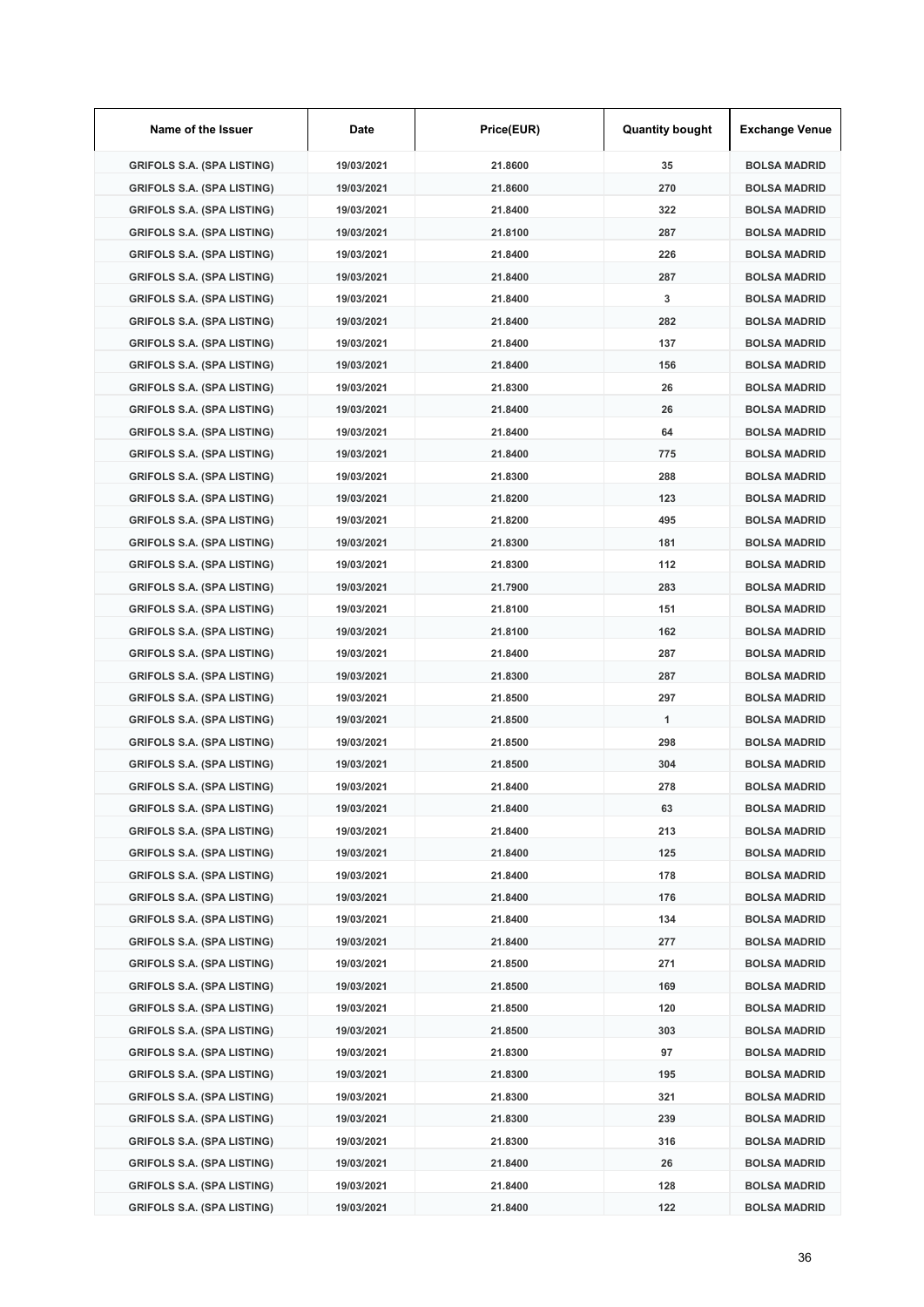| Name of the Issuer                                                     | Date                     | Price(EUR)         | <b>Quantity bought</b> | <b>Exchange Venue</b>                      |
|------------------------------------------------------------------------|--------------------------|--------------------|------------------------|--------------------------------------------|
| <b>GRIFOLS S.A. (SPA LISTING)</b>                                      | 19/03/2021               | 21.8300            | 337                    | <b>BOLSA MADRID</b>                        |
| <b>GRIFOLS S.A. (SPA LISTING)</b>                                      | 19/03/2021               | 21.8300            | 228                    | <b>BOLSA MADRID</b>                        |
| <b>GRIFOLS S.A. (SPA LISTING)</b>                                      | 19/03/2021               | 21.8300            | 33                     | <b>BOLSA MADRID</b>                        |
| <b>GRIFOLS S.A. (SPA LISTING)</b>                                      | 19/03/2021               | 21.8300            | 342                    | <b>BOLSA MADRID</b>                        |
| <b>GRIFOLS S.A. (SPA LISTING)</b>                                      | 19/03/2021               | 21.8300            | 343                    | <b>BOLSA MADRID</b>                        |
| <b>GRIFOLS S.A. (SPA LISTING)</b>                                      | 19/03/2021               | 21.8300            | 69                     | <b>BOLSA MADRID</b>                        |
| <b>GRIFOLS S.A. (SPA LISTING)</b>                                      | 19/03/2021               | 21.8700            | 102                    | <b>BOLSA MADRID</b>                        |
| <b>GRIFOLS S.A. (SPA LISTING)</b>                                      | 19/03/2021               | 21.8700            | 185                    | <b>BOLSA MADRID</b>                        |
| <b>GRIFOLS S.A. (SPA LISTING)</b>                                      | 19/03/2021               | 21.8700            | 50                     | <b>BOLSA MADRID</b>                        |
| <b>GRIFOLS S.A. (SPA LISTING)</b>                                      | 19/03/2021               | 21.8700            | 242                    | <b>BOLSA MADRID</b>                        |
| <b>GRIFOLS S.A. (SPA LISTING)</b>                                      | 19/03/2021               | 21.8600            | 298                    | <b>BOLSA MADRID</b>                        |
| <b>GRIFOLS S.A. (SPA LISTING)</b>                                      | 19/03/2021               | 21.8600            | 97                     | <b>BOLSA MADRID</b>                        |
| <b>GRIFOLS S.A. (SPA LISTING)</b>                                      | 19/03/2021               | 21.8600            | 202                    | <b>BOLSA MADRID</b>                        |
| <b>GRIFOLS S.A. (SPA LISTING)</b>                                      | 19/03/2021               | 21.8700            | 312                    | <b>BOLSA MADRID</b>                        |
| <b>GRIFOLS S.A. (SPA LISTING)</b>                                      | 19/03/2021               | 21.8600            | 277                    | <b>BOLSA MADRID</b>                        |
| <b>GRIFOLS S.A. (SPA LISTING)</b>                                      | 19/03/2021               | 21.8700            | 458                    | <b>BOLSA MADRID</b>                        |
| <b>GRIFOLS S.A. (SPA LISTING)</b>                                      | 19/03/2021               | 21.8700            | 395                    | <b>BOLSA MADRID</b>                        |
| <b>GRIFOLS S.A. (SPA LISTING)</b>                                      | 19/03/2021               | 21.8900            | 106                    | <b>BOLSA MADRID</b>                        |
| <b>GRIFOLS S.A. (SPA LISTING)</b>                                      | 19/03/2021               | 21.8900            | 127                    | <b>BOLSA MADRID</b>                        |
| <b>GRIFOLS S.A. (SPA LISTING)</b>                                      | 19/03/2021               | 21.8900            | 54                     | <b>BOLSA MADRID</b>                        |
| <b>GRIFOLS S.A. (SPA LISTING)</b>                                      | 19/03/2021               | 21.8900            | 289                    | <b>BOLSA MADRID</b>                        |
| <b>GRIFOLS S.A. (SPA LISTING)</b>                                      | 19/03/2021               | 21.8800            | 169                    | <b>BOLSA MADRID</b>                        |
| <b>GRIFOLS S.A. (SPA LISTING)</b>                                      | 19/03/2021               | 21.8800            | 91                     | <b>BOLSA MADRID</b>                        |
| <b>GRIFOLS S.A. (SPA LISTING)</b>                                      | 19/03/2021               | 21.8800            | 93                     | <b>BOLSA MADRID</b>                        |
| <b>GRIFOLS S.A. (SPA LISTING)</b>                                      | 19/03/2021               | 21.8800            | 109                    | <b>BOLSA MADRID</b>                        |
| <b>GRIFOLS S.A. (SPA LISTING)</b>                                      | 19/03/2021               | 21.8800            | 313                    | <b>BOLSA MADRID</b>                        |
| <b>GRIFOLS S.A. (SPA LISTING)</b>                                      | 19/03/2021               | 21.8800            | 29                     | <b>BOLSA MADRID</b>                        |
| <b>GRIFOLS S.A. (SPA LISTING)</b>                                      | 19/03/2021               | 21.8800            | 262                    | <b>BOLSA MADRID</b>                        |
| <b>GRIFOLS S.A. (SPA LISTING)</b>                                      | 19/03/2021               | 21.8800            | 274                    | <b>BOLSA MADRID</b>                        |
| <b>GRIFOLS S.A. (SPA LISTING)</b>                                      | 19/03/2021               | 21.8800            | 138                    | <b>BOLSA MADRID</b>                        |
| <b>GRIFOLS S.A. (SPA LISTING)</b>                                      | 19/03/2021               | 21.8800            | 173                    | <b>BOLSA MADRID</b>                        |
| <b>GRIFOLS S.A. (SPA LISTING)</b>                                      | 19/03/2021               | 21.8800            | 8                      | <b>BOLSA MADRID</b>                        |
| <b>GRIFOLS S.A. (SPA LISTING)</b>                                      | 19/03/2021               | 21.8700            | 81                     | <b>BOLSA MADRID</b>                        |
| <b>GRIFOLS S.A. (SPA LISTING)</b>                                      | 19/03/2021               | 21.8700            | 16                     | <b>BOLSA MADRID</b>                        |
| <b>GRIFOLS S.A. (SPA LISTING)</b>                                      | 19/03/2021               | 21.9000            | 1,914                  | <b>BOLSA MADRID</b>                        |
| <b>GRIFOLS S.A. (SPA LISTING)</b>                                      | 19/03/2021               | 21.9000            | 86                     | <b>BOLSA MADRID</b>                        |
| <b>GRIFOLS S.A. (SPA LISTING)</b>                                      | 19/03/2021               | 21.9000            | 196                    | <b>BOLSA MADRID</b>                        |
| <b>GRIFOLS S.A. (SPA LISTING)</b>                                      | 19/03/2021               | 21.9000            | 235                    | <b>BOLSA MADRID</b>                        |
| <b>GRIFOLS S.A. (SPA LISTING)</b>                                      | 19/03/2021               | 21.9000            | 51                     | <b>BOLSA MADRID</b>                        |
| <b>GRIFOLS S.A. (SPA LISTING)</b>                                      | 19/03/2021               | 21.9100            | 264                    | <b>BOLSA MADRID</b>                        |
| <b>GRIFOLS S.A. (SPA LISTING)</b>                                      | 19/03/2021               | 21.9100            | 44                     | <b>BOLSA MADRID</b>                        |
| <b>GRIFOLS S.A. (SPA LISTING)</b>                                      | 19/03/2021               | 21.9100            | 580                    | <b>BOLSA MADRID</b>                        |
| <b>GRIFOLS S.A. (SPA LISTING)</b>                                      | 19/03/2021               | 21.8900            | 164                    | <b>BOLSA MADRID</b>                        |
| <b>GRIFOLS S.A. (SPA LISTING)</b>                                      | 22/03/2021               | 21.9100            | 206                    | <b>BOLSA MADRID</b>                        |
| <b>GRIFOLS S.A. (SPA LISTING)</b><br><b>GRIFOLS S.A. (SPA LISTING)</b> | 22/03/2021<br>22/03/2021 | 21.9100<br>21.9100 | 115<br>297             | <b>BOLSA MADRID</b><br><b>BOLSA MADRID</b> |
| <b>GRIFOLS S.A. (SPA LISTING)</b>                                      | 22/03/2021               | 21.9100            | 301                    | <b>BOLSA MADRID</b>                        |
| <b>GRIFOLS S.A. (SPA LISTING)</b>                                      | 22/03/2021               | 21.9100            | 304                    | <b>BOLSA MADRID</b>                        |
| <b>GRIFOLS S.A. (SPA LISTING)</b>                                      | 22/03/2021               | 21.8800            | 292                    | <b>BOLSA MADRID</b>                        |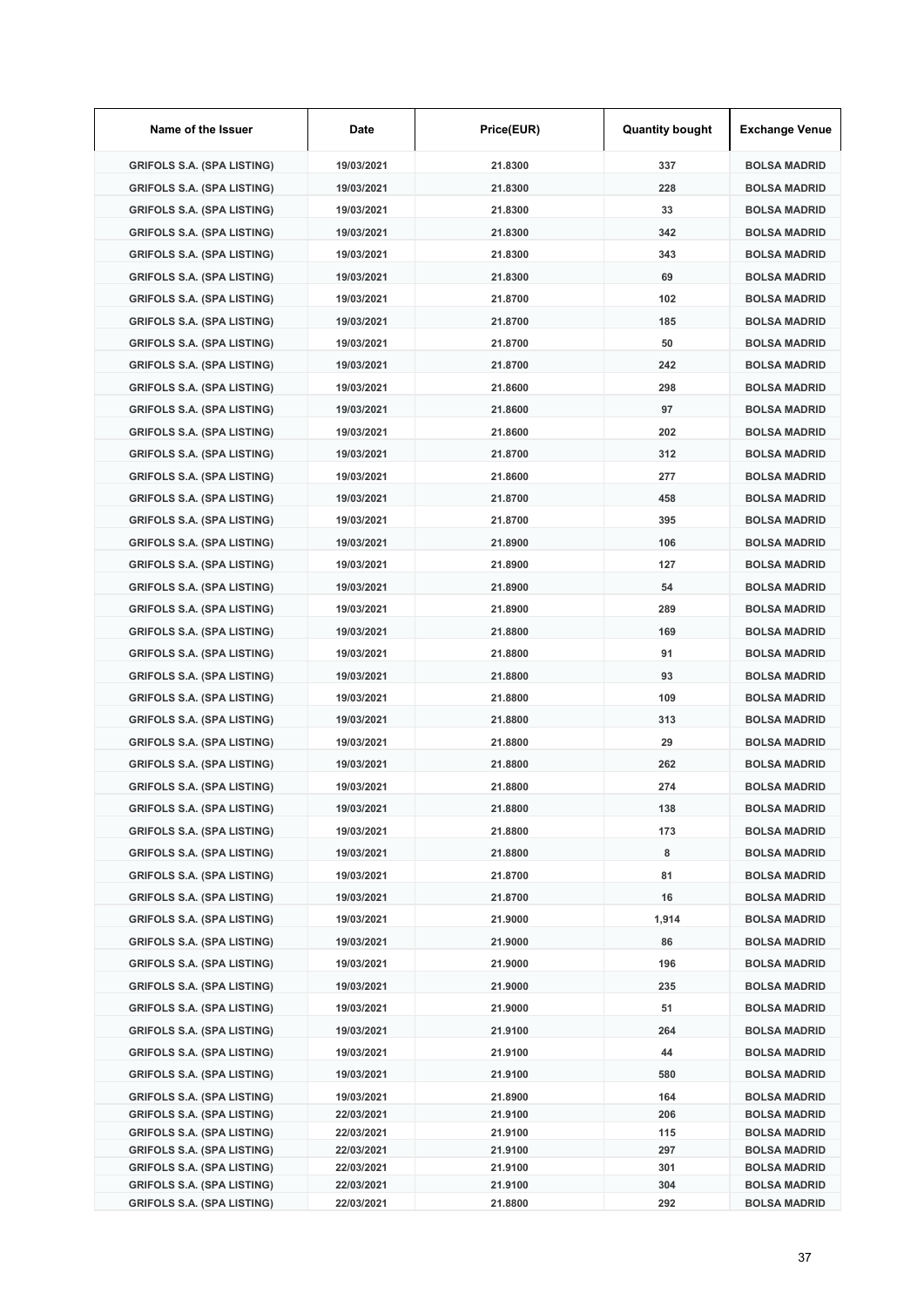| Name of the Issuer                                                     | Date                     | Price(EUR)         | <b>Quantity bought</b> | <b>Exchange Venue</b>                      |
|------------------------------------------------------------------------|--------------------------|--------------------|------------------------|--------------------------------------------|
| <b>GRIFOLS S.A. (SPA LISTING)</b>                                      | 22/03/2021               | 21.8800            | 18                     | <b>BOLSA MADRID</b>                        |
| <b>GRIFOLS S.A. (SPA LISTING)</b>                                      | 22/03/2021               | 21.8500            | 311                    | <b>BOLSA MADRID</b>                        |
| <b>GRIFOLS S.A. (SPA LISTING)</b>                                      | 22/03/2021               | 21.8500            | 43                     | <b>BOLSA MADRID</b>                        |
| <b>GRIFOLS S.A. (SPA LISTING)</b>                                      | 22/03/2021               | 21.8200            | 280                    | <b>BOLSA MADRID</b>                        |
| <b>GRIFOLS S.A. (SPA LISTING)</b>                                      | 22/03/2021               | 21.8200            | 332                    | <b>BOLSA MADRID</b>                        |
| <b>GRIFOLS S.A. (SPA LISTING)</b>                                      | 22/03/2021               | 21.8000            | 253                    | <b>BOLSA MADRID</b>                        |
| <b>GRIFOLS S.A. (SPA LISTING)</b>                                      | 22/03/2021               | 21.8000            | 373                    | <b>BOLSA MADRID</b>                        |
| <b>GRIFOLS S.A. (SPA LISTING)</b>                                      | 22/03/2021               | 21.7700            | 328                    | <b>BOLSA MADRID</b>                        |
| <b>GRIFOLS S.A. (SPA LISTING)</b>                                      | 22/03/2021               | 21.9400            | 304                    | <b>BOLSA MADRID</b>                        |
| <b>GRIFOLS S.A. (SPA LISTING)</b>                                      | 22/03/2021               | 21.9400            | 290                    | <b>BOLSA MADRID</b>                        |
| <b>GRIFOLS S.A. (SPA LISTING)</b>                                      | 22/03/2021               | 21.9600            | 426                    | <b>BOLSA MADRID</b>                        |
| <b>GRIFOLS S.A. (SPA LISTING)</b>                                      | 22/03/2021               | 21.8900            | 200                    | <b>BOLSA MADRID</b>                        |
| <b>GRIFOLS S.A. (SPA LISTING)</b>                                      | 22/03/2021               | 21.8900            | 77                     | <b>BOLSA MADRID</b>                        |
| <b>GRIFOLS S.A. (SPA LISTING)</b>                                      | 22/03/2021               | 21.8900            | 287                    | <b>BOLSA MADRID</b>                        |
| <b>GRIFOLS S.A. (SPA LISTING)</b>                                      | 22/03/2021               | 21.8000            | 281                    | <b>BOLSA MADRID</b>                        |
| <b>GRIFOLS S.A. (SPA LISTING)</b>                                      | 22/03/2021               | 21.7900            | 288                    | <b>BOLSA MADRID</b>                        |
| <b>GRIFOLS S.A. (SPA LISTING)</b>                                      | 22/03/2021               | 21.7700            | 270                    | <b>BOLSA MADRID</b>                        |
| <b>GRIFOLS S.A. (SPA LISTING)</b>                                      | 22/03/2021               | 21.7800            | 63                     | <b>BOLSA MADRID</b>                        |
| <b>GRIFOLS S.A. (SPA LISTING)</b>                                      | 22/03/2021               | 21.7800            | 479                    | <b>BOLSA MADRID</b>                        |
| <b>GRIFOLS S.A. (SPA LISTING)</b>                                      | 22/03/2021               | 21.8200            | 529                    | <b>BOLSA MADRID</b>                        |
| <b>GRIFOLS S.A. (SPA LISTING)</b>                                      | 22/03/2021               | 21.8200            | 300                    | <b>BOLSA MADRID</b>                        |
| <b>GRIFOLS S.A. (SPA LISTING)</b>                                      | 22/03/2021               | 21.8100            | 290                    | <b>BOLSA MADRID</b>                        |
| <b>GRIFOLS S.A. (SPA LISTING)</b>                                      | 22/03/2021               | 21.8000            | 321                    | <b>BOLSA MADRID</b>                        |
| <b>GRIFOLS S.A. (SPA LISTING)</b>                                      | 22/03/2021               | 21.7500            | 356                    | <b>BOLSA MADRID</b>                        |
| <b>GRIFOLS S.A. (SPA LISTING)</b>                                      | 22/03/2021               | 21.7500            | 478                    | <b>BOLSA MADRID</b>                        |
| <b>GRIFOLS S.A. (SPA LISTING)</b>                                      | 22/03/2021               | 21.7200            | 278                    | <b>BOLSA MADRID</b>                        |
| <b>GRIFOLS S.A. (SPA LISTING)</b>                                      | 22/03/2021               | 21.7500            | 297                    | <b>BOLSA MADRID</b>                        |
| <b>GRIFOLS S.A. (SPA LISTING)</b>                                      | 22/03/2021               | 21.7400            | 305                    | <b>BOLSA MADRID</b>                        |
| <b>GRIFOLS S.A. (SPA LISTING)</b>                                      | 22/03/2021               | 21.6900            | 12                     | <b>BOLSA MADRID</b>                        |
| <b>GRIFOLS S.A. (SPA LISTING)</b>                                      | 22/03/2021               | 21.7200            | 26                     | <b>BOLSA MADRID</b>                        |
| <b>GRIFOLS S.A. (SPA LISTING)</b>                                      | 22/03/2021               | 21.7100            | 546                    | <b>BOLSA MADRID</b>                        |
| <b>GRIFOLS S.A. (SPA LISTING)</b>                                      | 22/03/2021               | 21.7100            | 281                    | <b>BOLSA MADRID</b>                        |
| <b>GRIFOLS S.A. (SPA LISTING)</b>                                      | 22/03/2021               | 21.7400            | 311                    | <b>BOLSA MADRID</b>                        |
| <b>GRIFOLS S.A. (SPA LISTING)</b>                                      | 22/03/2021               | 21.7100            | 296                    | <b>BOLSA MADRID</b>                        |
| <b>GRIFOLS S.A. (SPA LISTING)</b>                                      | 22/03/2021               | 21.6700            | 312                    | <b>BOLSA MADRID</b>                        |
| <b>GRIFOLS S.A. (SPA LISTING)</b>                                      | 22/03/2021               | 21.7100            | 276                    | <b>BOLSA MADRID</b>                        |
| <b>GRIFOLS S.A. (SPA LISTING)</b>                                      | 22/03/2021               | 21.7000            | 276                    | <b>BOLSA MADRID</b>                        |
| <b>GRIFOLS S.A. (SPA LISTING)</b>                                      | 22/03/2021               | 21.7000            | 289                    | <b>BOLSA MADRID</b>                        |
| <b>GRIFOLS S.A. (SPA LISTING)</b>                                      | 22/03/2021               | 21.7500            | 253                    | <b>BOLSA MADRID</b>                        |
| <b>GRIFOLS S.A. (SPA LISTING)</b>                                      | 22/03/2021               | 21.7500            | 183                    | <b>BOLSA MADRID</b>                        |
| <b>GRIFOLS S.A. (SPA LISTING)</b>                                      | 22/03/2021               | 21.7500            | 70                     | <b>BOLSA MADRID</b>                        |
| <b>GRIFOLS S.A. (SPA LISTING)</b>                                      | 22/03/2021               | 21.7500            | 41                     | <b>BOLSA MADRID</b>                        |
| <b>GRIFOLS S.A. (SPA LISTING)</b>                                      | 22/03/2021               | 21.7600            | 294                    | <b>BOLSA MADRID</b>                        |
| <b>GRIFOLS S.A. (SPA LISTING)</b>                                      | 22/03/2021               | 21.7400            | 284                    | <b>BOLSA MADRID</b>                        |
| <b>GRIFOLS S.A. (SPA LISTING)</b>                                      | 22/03/2021               | 21.7200            | 292                    | <b>BOLSA MADRID</b>                        |
| <b>GRIFOLS S.A. (SPA LISTING)</b>                                      | 22/03/2021               | 21.7400            | 8                      | <b>BOLSA MADRID</b>                        |
| <b>GRIFOLS S.A. (SPA LISTING)</b>                                      | 22/03/2021               | 21.7200            | 286                    | <b>BOLSA MADRID</b>                        |
| <b>GRIFOLS S.A. (SPA LISTING)</b>                                      | 22/03/2021               | 21.7100            | 416                    | <b>BOLSA MADRID</b>                        |
| <b>GRIFOLS S.A. (SPA LISTING)</b>                                      | 22/03/2021               | 21.7100            | 1                      | <b>BOLSA MADRID</b>                        |
| <b>GRIFOLS S.A. (SPA LISTING)</b>                                      | 22/03/2021               | 21.7100            | 350                    | <b>BOLSA MADRID</b>                        |
| <b>GRIFOLS S.A. (SPA LISTING)</b>                                      | 22/03/2021               | 21.7100            | 1                      | <b>BOLSA MADRID</b>                        |
| <b>GRIFOLS S.A. (SPA LISTING)</b>                                      | 22/03/2021               | 21.7700            | 379                    | <b>BOLSA MADRID</b>                        |
| <b>GRIFOLS S.A. (SPA LISTING)</b>                                      | 22/03/2021               | 21.7700            | 196                    | <b>BOLSA MADRID</b>                        |
| <b>GRIFOLS S.A. (SPA LISTING)</b>                                      | 22/03/2021               | 21.7700            | 277                    | <b>BOLSA MADRID</b>                        |
| <b>GRIFOLS S.A. (SPA LISTING)</b>                                      | 22/03/2021               | 21.7700            | 289                    | <b>BOLSA MADRID</b>                        |
| <b>GRIFOLS S.A. (SPA LISTING)</b>                                      | 22/03/2021               | 21.7700            | 275                    | <b>BOLSA MADRID</b>                        |
| <b>GRIFOLS S.A. (SPA LISTING)</b><br><b>GRIFOLS S.A. (SPA LISTING)</b> | 22/03/2021<br>22/03/2021 | 21.7600<br>21.7600 | 326<br>256             | <b>BOLSA MADRID</b>                        |
| <b>GRIFOLS S.A. (SPA LISTING)</b>                                      | 22/03/2021               | 21.7600            | 230                    | <b>BOLSA MADRID</b><br><b>BOLSA MADRID</b> |
| <b>GRIFOLS S.A. (SPA LISTING)</b>                                      | 22/03/2021               | 21.7600            | 115                    | <b>BOLSA MADRID</b>                        |
|                                                                        |                          |                    |                        |                                            |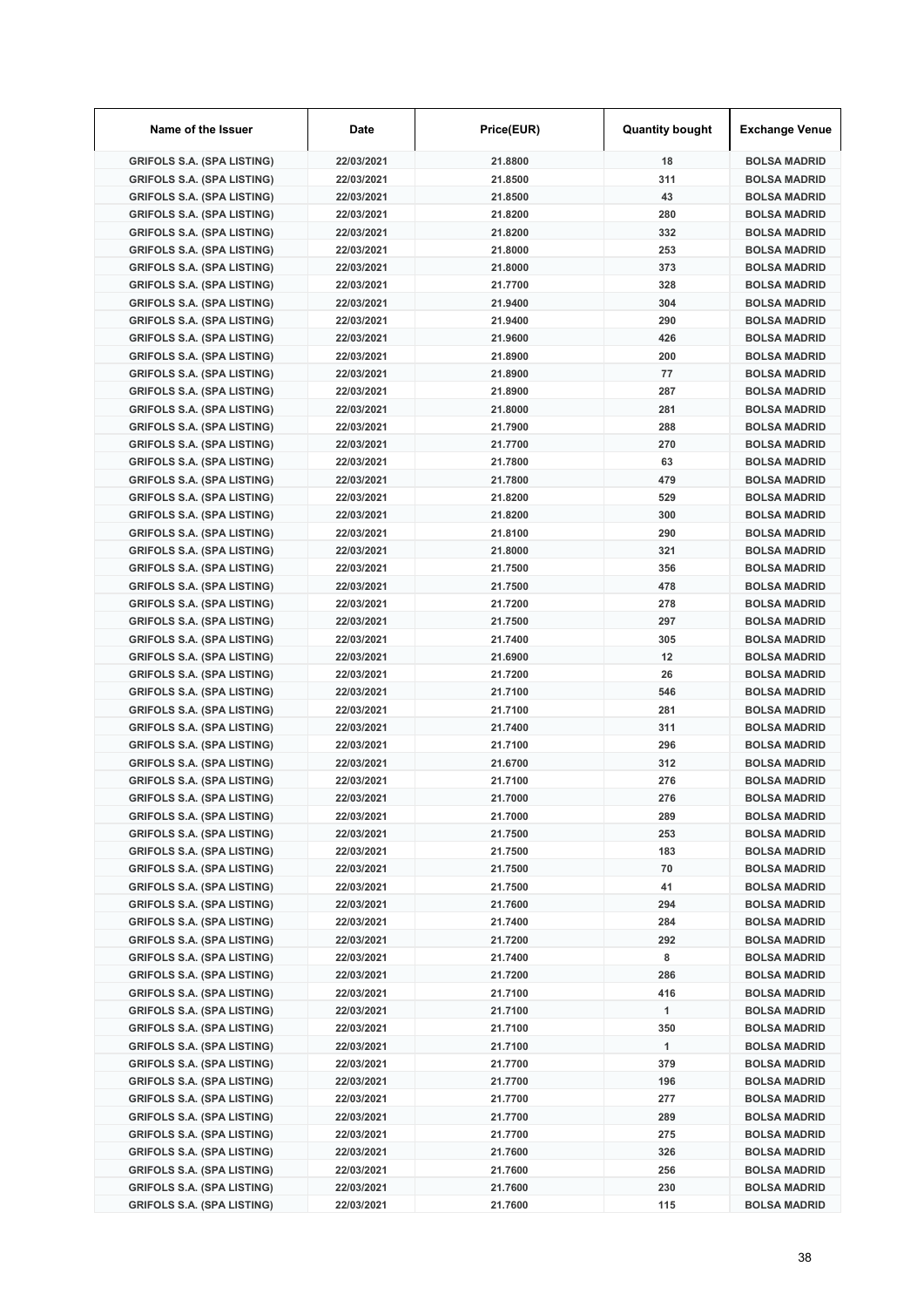| Name of the Issuer                | Date       | Price(EUR) | <b>Quantity bought</b> | <b>Exchange Venue</b> |
|-----------------------------------|------------|------------|------------------------|-----------------------|
| <b>GRIFOLS S.A. (SPA LISTING)</b> | 22/03/2021 | 21.8100    | 329                    | <b>BOLSA MADRID</b>   |
| <b>GRIFOLS S.A. (SPA LISTING)</b> | 22/03/2021 | 21.8100    | 36                     | <b>BOLSA MADRID</b>   |
| <b>GRIFOLS S.A. (SPA LISTING)</b> | 22/03/2021 | 21.8100    | 1                      | <b>BOLSA MADRID</b>   |
| <b>GRIFOLS S.A. (SPA LISTING)</b> | 22/03/2021 | 21.8100    | 62                     | <b>BOLSA MADRID</b>   |
| <b>GRIFOLS S.A. (SPA LISTING)</b> | 22/03/2021 | 21.8100    | 200                    | <b>BOLSA MADRID</b>   |
| <b>GRIFOLS S.A. (SPA LISTING)</b> | 22/03/2021 | 21.8100    | 17                     | <b>BOLSA MADRID</b>   |
| <b>GRIFOLS S.A. (SPA LISTING)</b> | 22/03/2021 | 21.7900    | 308                    | <b>BOLSA MADRID</b>   |
| <b>GRIFOLS S.A. (SPA LISTING)</b> | 22/03/2021 | 21.7700    | 290                    | <b>BOLSA MADRID</b>   |
| <b>GRIFOLS S.A. (SPA LISTING)</b> | 22/03/2021 | 21.7600    | 132                    | <b>BOLSA MADRID</b>   |
| <b>GRIFOLS S.A. (SPA LISTING)</b> | 22/03/2021 | 21.7600    | 169                    | <b>BOLSA MADRID</b>   |
| <b>GRIFOLS S.A. (SPA LISTING)</b> | 22/03/2021 | 21.7600    | 323                    | <b>BOLSA MADRID</b>   |
| <b>GRIFOLS S.A. (SPA LISTING)</b> | 22/03/2021 | 21.7600    | 49                     | <b>BOLSA MADRID</b>   |
| <b>GRIFOLS S.A. (SPA LISTING)</b> | 22/03/2021 | 21.7600    | 569                    | <b>BOLSA MADRID</b>   |
| <b>GRIFOLS S.A. (SPA LISTING)</b> | 22/03/2021 | 21.7200    | 285                    | <b>BOLSA MADRID</b>   |
| <b>GRIFOLS S.A. (SPA LISTING)</b> | 22/03/2021 | 21.7200    | 277                    | <b>BOLSA MADRID</b>   |
| <b>GRIFOLS S.A. (SPA LISTING)</b> | 22/03/2021 | 21.6900    | 267                    | <b>BOLSA MADRID</b>   |
| <b>GRIFOLS S.A. (SPA LISTING)</b> | 22/03/2021 | 21.6900    | 29                     | <b>BOLSA MADRID</b>   |
| <b>GRIFOLS S.A. (SPA LISTING)</b> | 22/03/2021 | 21.7000    | 277                    | <b>BOLSA MADRID</b>   |
| <b>GRIFOLS S.A. (SPA LISTING)</b> | 22/03/2021 | 21.6900    | 135                    | <b>BOLSA MADRID</b>   |
| <b>GRIFOLS S.A. (SPA LISTING)</b> | 22/03/2021 | 21.6800    | 318                    | <b>BOLSA MADRID</b>   |
| <b>GRIFOLS S.A. (SPA LISTING)</b> | 22/03/2021 | 21.6800    | 580                    | <b>BOLSA MADRID</b>   |
| <b>GRIFOLS S.A. (SPA LISTING)</b> | 22/03/2021 | 21.6700    | 309                    | <b>BOLSA MADRID</b>   |
| <b>GRIFOLS S.A. (SPA LISTING)</b> | 22/03/2021 | 21.6600    | 287                    | <b>BOLSA MADRID</b>   |
| <b>GRIFOLS S.A. (SPA LISTING)</b> | 22/03/2021 | 21.6800    | 310                    | <b>BOLSA MADRID</b>   |
| <b>GRIFOLS S.A. (SPA LISTING)</b> | 22/03/2021 | 21.6700    | 338                    | <b>BOLSA MADRID</b>   |
| <b>GRIFOLS S.A. (SPA LISTING)</b> | 22/03/2021 | 21.6700    | 61                     | <b>BOLSA MADRID</b>   |
| <b>GRIFOLS S.A. (SPA LISTING)</b> | 22/03/2021 | 21.6700    | 227                    | <b>BOLSA MADRID</b>   |
| <b>GRIFOLS S.A. (SPA LISTING)</b> | 22/03/2021 | 21.7000    | 307                    | <b>BOLSA MADRID</b>   |
| <b>GRIFOLS S.A. (SPA LISTING)</b> | 22/03/2021 | 21.7000    | 316                    | <b>BOLSA MADRID</b>   |
| <b>GRIFOLS S.A. (SPA LISTING)</b> | 22/03/2021 | 21.6700    | 134                    | <b>BOLSA MADRID</b>   |
| <b>GRIFOLS S.A. (SPA LISTING)</b> | 22/03/2021 | 21.6700    | 560                    | <b>BOLSA MADRID</b>   |
| <b>GRIFOLS S.A. (SPA LISTING)</b> | 22/03/2021 | 21.6600    | 314                    | <b>BOLSA MADRID</b>   |
| <b>GRIFOLS S.A. (SPA LISTING)</b> | 22/03/2021 | 21.6600    | 260                    | <b>BOLSA MADRID</b>   |
| <b>GRIFOLS S.A. (SPA LISTING)</b> | 22/03/2021 | 21.6600    | 233                    | <b>BOLSA MADRID</b>   |
| <b>GRIFOLS S.A. (SPA LISTING)</b> | 22/03/2021 | 21.6600    | 76                     | <b>BOLSA MADRID</b>   |
| <b>GRIFOLS S.A. (SPA LISTING)</b> | 22/03/2021 | 21.6500    | 31                     | <b>BOLSA MADRID</b>   |
| <b>GRIFOLS S.A. (SPA LISTING)</b> | 22/03/2021 | 21.6500    | 252                    | <b>BOLSA MADRID</b>   |
| <b>GRIFOLS S.A. (SPA LISTING)</b> | 22/03/2021 | 21.6500    | 281                    | <b>BOLSA MADRID</b>   |
| <b>GRIFOLS S.A. (SPA LISTING)</b> | 22/03/2021 | 21.6900    | 299                    | <b>BOLSA MADRID</b>   |
| <b>GRIFOLS S.A. (SPA LISTING)</b> | 22/03/2021 | 21.7000    | 162                    | <b>BOLSA MADRID</b>   |
| <b>GRIFOLS S.A. (SPA LISTING)</b> | 22/03/2021 | 21.7000    | 118                    | <b>BOLSA MADRID</b>   |
| <b>GRIFOLS S.A. (SPA LISTING)</b> | 22/03/2021 | 21.7100    | 179                    | <b>BOLSA MADRID</b>   |
| <b>GRIFOLS S.A. (SPA LISTING)</b> | 22/03/2021 | 21.7100    | 126                    | <b>BOLSA MADRID</b>   |
| <b>GRIFOLS S.A. (SPA LISTING)</b> | 22/03/2021 | 21.7300    | 37                     | <b>BOLSA MADRID</b>   |
| <b>GRIFOLS S.A. (SPA LISTING)</b> | 22/03/2021 | 21.7300    | 90                     | <b>BOLSA MADRID</b>   |
| <b>GRIFOLS S.A. (SPA LISTING)</b> | 22/03/2021 | 21.7300    | 246                    | <b>BOLSA MADRID</b>   |
| <b>GRIFOLS S.A. (SPA LISTING)</b> | 22/03/2021 | 21.7300    | 802                    | <b>BOLSA MADRID</b>   |
| <b>GRIFOLS S.A. (SPA LISTING)</b> | 22/03/2021 | 21.7300    | 302                    | <b>BOLSA MADRID</b>   |
| <b>GRIFOLS S.A. (SPA LISTING)</b> | 22/03/2021 | 21.7300    | 286                    | <b>BOLSA MADRID</b>   |
| <b>GRIFOLS S.A. (SPA LISTING)</b> | 22/03/2021 | 21.7600    | 300                    | <b>BOLSA MADRID</b>   |
| <b>GRIFOLS S.A. (SPA LISTING)</b> | 22/03/2021 | 21.7700    | 165                    | <b>BOLSA MADRID</b>   |
| <b>GRIFOLS S.A. (SPA LISTING)</b> | 22/03/2021 | 21.7700    | 419                    | <b>BOLSA MADRID</b>   |
| <b>GRIFOLS S.A. (SPA LISTING)</b> | 22/03/2021 | 21.8200    | 281                    | <b>BOLSA MADRID</b>   |
| <b>GRIFOLS S.A. (SPA LISTING)</b> | 22/03/2021 | 21.8200    | 101                    | <b>BOLSA MADRID</b>   |
| <b>GRIFOLS S.A. (SPA LISTING)</b> | 22/03/2021 | 21.8200    | 516                    | <b>BOLSA MADRID</b>   |
| <b>GRIFOLS S.A. (SPA LISTING)</b> | 22/03/2021 | 21.8200    | 38                     | <b>BOLSA MADRID</b>   |
| <b>GRIFOLS S.A. (SPA LISTING)</b> | 22/03/2021 | 21.8200    | 274                    | <b>BOLSA MADRID</b>   |
| <b>GRIFOLS S.A. (SPA LISTING)</b> | 22/03/2021 | 21.8000    | 305                    | <b>BOLSA MADRID</b>   |
| <b>GRIFOLS S.A. (SPA LISTING)</b> | 22/03/2021 | 21.8000    | 106                    | <b>BOLSA MADRID</b>   |
| <b>GRIFOLS S.A. (SPA LISTING)</b> | 22/03/2021 | 21.8000    | 25                     | <b>BOLSA MADRID</b>   |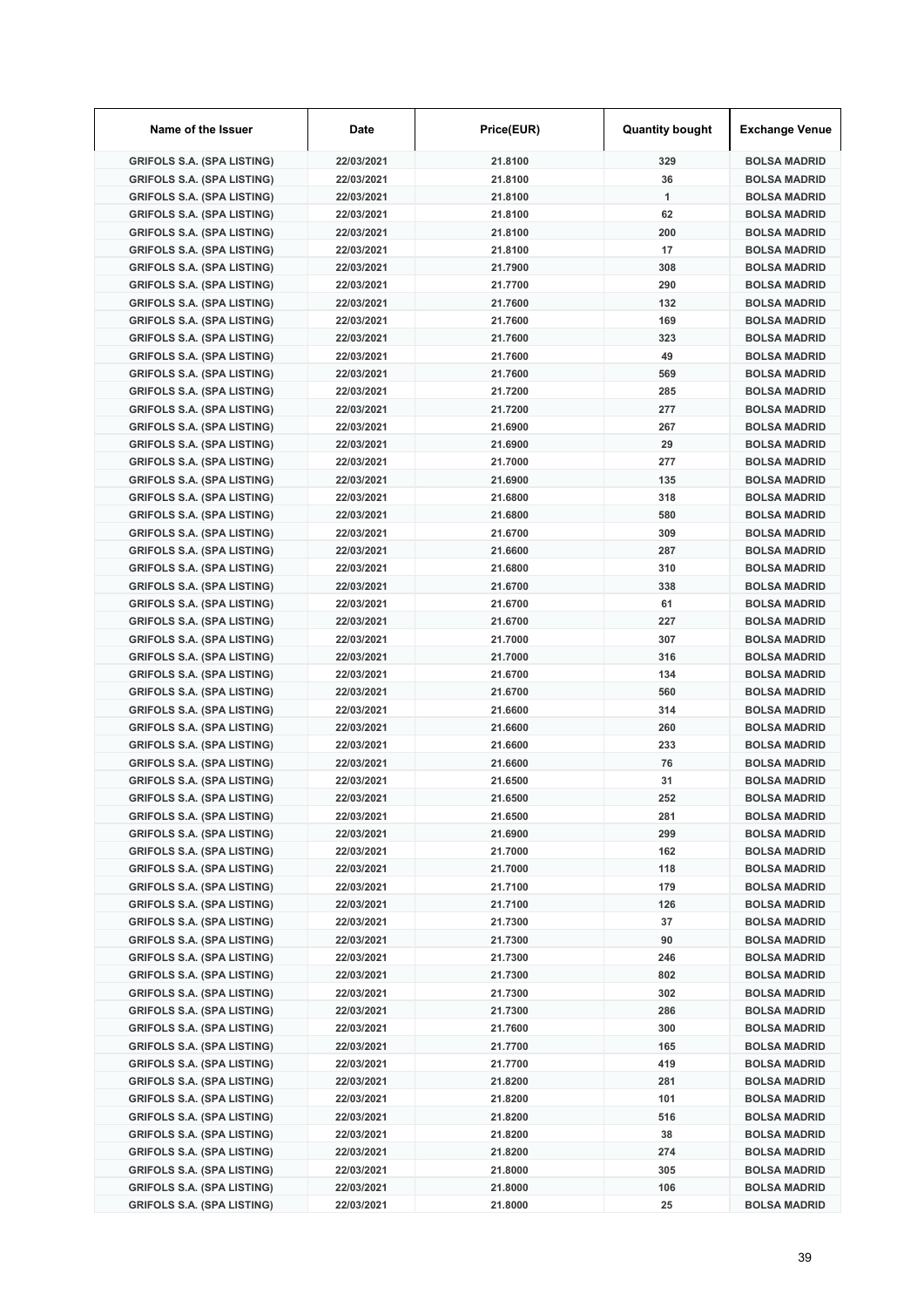| Name of the Issuer                                                     | Date                     | Price(EUR)         | <b>Quantity bought</b> | <b>Exchange Venue</b>                      |
|------------------------------------------------------------------------|--------------------------|--------------------|------------------------|--------------------------------------------|
| <b>GRIFOLS S.A. (SPA LISTING)</b>                                      | 22/03/2021               | 21.8000            | 199                    | <b>BOLSA MADRID</b>                        |
| <b>GRIFOLS S.A. (SPA LISTING)</b>                                      | 22/03/2021               | 21.8400            | 582                    | <b>BOLSA MADRID</b>                        |
| <b>GRIFOLS S.A. (SPA LISTING)</b>                                      | 22/03/2021               | 21.8100            | 208                    | <b>BOLSA MADRID</b>                        |
| <b>GRIFOLS S.A. (SPA LISTING)</b>                                      | 22/03/2021               | 21.8100            | 76                     | <b>BOLSA MADRID</b>                        |
| <b>GRIFOLS S.A. (SPA LISTING)</b>                                      | 22/03/2021               | 21.8100            | 281                    | <b>BOLSA MADRID</b>                        |
| <b>GRIFOLS S.A. (SPA LISTING)</b>                                      | 22/03/2021               | 21.8100            | 288                    | <b>BOLSA MADRID</b>                        |
| <b>GRIFOLS S.A. (SPA LISTING)</b>                                      | 22/03/2021               | 21.8000            | 325                    | <b>BOLSA MADRID</b>                        |
| <b>GRIFOLS S.A. (SPA LISTING)</b>                                      | 22/03/2021               | 21.7300            | 283                    | <b>BOLSA MADRID</b>                        |
| <b>GRIFOLS S.A. (SPA LISTING)</b>                                      | 22/03/2021               | 21.7200            | 317                    | <b>BOLSA MADRID</b>                        |
| <b>GRIFOLS S.A. (SPA LISTING)</b>                                      | 22/03/2021               | 21.7200            | 278                    | <b>BOLSA MADRID</b>                        |
| <b>GRIFOLS S.A. (SPA LISTING)</b>                                      | 22/03/2021               | 21.6800            | 48                     | <b>BOLSA MADRID</b>                        |
| <b>GRIFOLS S.A. (SPA LISTING)</b>                                      | 22/03/2021               | 21.6800            | 229                    | <b>BOLSA MADRID</b>                        |
| <b>GRIFOLS S.A. (SPA LISTING)</b>                                      | 22/03/2021               | 21.6800            | 78                     | <b>BOLSA MADRID</b>                        |
| <b>GRIFOLS S.A. (SPA LISTING)</b>                                      | 22/03/2021               | 21.6800            | 209                    | <b>BOLSA MADRID</b>                        |
| <b>GRIFOLS S.A. (SPA LISTING)</b>                                      | 22/03/2021               | 21.6800            | 273                    | <b>BOLSA MADRID</b>                        |
| <b>GRIFOLS S.A. (SPA LISTING)</b>                                      | 22/03/2021               | 21.6800            | 39                     | <b>BOLSA MADRID</b>                        |
| <b>GRIFOLS S.A. (SPA LISTING)</b>                                      | 22/03/2021               | 21.7100            | 632                    | <b>BOLSA MADRID</b>                        |
| <b>GRIFOLS S.A. (SPA LISTING)</b>                                      | 22/03/2021               | 21.7500            | 98                     | <b>BOLSA MADRID</b>                        |
| <b>GRIFOLS S.A. (SPA LISTING)</b>                                      | 22/03/2021               | 21.7500            | 319                    | <b>BOLSA MADRID</b>                        |
| <b>GRIFOLS S.A. (SPA LISTING)</b>                                      | 22/03/2021               | 21.7500            | 312                    | <b>BOLSA MADRID</b>                        |
| <b>GRIFOLS S.A. (SPA LISTING)</b>                                      | 22/03/2021               | 21.7500            | 120                    | <b>BOLSA MADRID</b>                        |
| <b>GRIFOLS S.A. (SPA LISTING)</b>                                      | 22/03/2021               | 21.7000            | 301                    | <b>BOLSA MADRID</b>                        |
| <b>GRIFOLS S.A. (SPA LISTING)</b>                                      | 22/03/2021               | 21.6900            | 140                    | <b>BOLSA MADRID</b>                        |
| <b>GRIFOLS S.A. (SPA LISTING)</b>                                      | 22/03/2021               | 21.6900            | 167                    | <b>BOLSA MADRID</b>                        |
| <b>GRIFOLS S.A. (SPA LISTING)</b>                                      | 22/03/2021               | 21.7000            | 246                    | <b>BOLSA MADRID</b>                        |
| <b>GRIFOLS S.A. (SPA LISTING)</b>                                      | 22/03/2021               | 21.7000            | 14                     | <b>BOLSA MADRID</b>                        |
| <b>GRIFOLS S.A. (SPA LISTING)</b>                                      | 22/03/2021               | 21.7000            | 58                     | <b>BOLSA MADRID</b>                        |
| <b>GRIFOLS S.A. (SPA LISTING)</b>                                      | 22/03/2021               | 21.6800            | 258                    | <b>BOLSA MADRID</b>                        |
| <b>GRIFOLS S.A. (SPA LISTING)</b>                                      | 22/03/2021               | 21.6800            | 297                    | <b>BOLSA MADRID</b>                        |
| <b>GRIFOLS S.A. (SPA LISTING)</b>                                      | 22/03/2021               | 21.6800            | 350                    | <b>BOLSA MADRID</b>                        |
| <b>GRIFOLS S.A. (SPA LISTING)</b>                                      | 22/03/2021               | 21.7000            | 278                    | <b>BOLSA MADRID</b>                        |
| <b>GRIFOLS S.A. (SPA LISTING)</b>                                      | 22/03/2021               | 21.7000            | 34                     | <b>BOLSA MADRID</b>                        |
| <b>GRIFOLS S.A. (SPA LISTING)</b>                                      | 22/03/2021               | 21.6900            | 298                    | <b>BOLSA MADRID</b>                        |
| <b>GRIFOLS S.A. (SPA LISTING)</b>                                      | 22/03/2021               | 21.7400            | 596                    | <b>BOLSA MADRID</b>                        |
| <b>GRIFOLS S.A. (SPA LISTING)</b>                                      | 22/03/2021               | 21.7400            | 308                    | <b>BOLSA MADRID</b>                        |
| <b>GRIFOLS S.A. (SPA LISTING)</b>                                      | 22/03/2021               | 21.7400            | 324                    | <b>BOLSA MADRID</b>                        |
| <b>GRIFOLS S.A. (SPA LISTING)</b>                                      | 22/03/2021               | 21.7400            | 288                    | <b>BOLSA MADRID</b>                        |
| <b>GRIFOLS S.A. (SPA LISTING)</b>                                      | 22/03/2021               | 21.7300            | 299                    | <b>BOLSA MADRID</b>                        |
| <b>GRIFOLS S.A. (SPA LISTING)</b>                                      | 22/03/2021               | 21.7300            | 8                      | <b>BOLSA MADRID</b>                        |
| <b>GRIFOLS S.A. (SPA LISTING)</b>                                      | 22/03/2021               | 21.6900            | 285                    | <b>BOLSA MADRID</b>                        |
| <b>GRIFOLS S.A. (SPA LISTING)</b>                                      | 22/03/2021               | 21.6900            | 22                     | <b>BOLSA MADRID</b>                        |
| <b>GRIFOLS S.A. (SPA LISTING)</b>                                      | 22/03/2021               | 21.7000            | 571                    | <b>BOLSA MADRID</b>                        |
| <b>GRIFOLS S.A. (SPA LISTING)</b>                                      | 22/03/2021               | 21.7000            | 293                    | <b>BOLSA MADRID</b>                        |
| <b>GRIFOLS S.A. (SPA LISTING)</b>                                      | 22/03/2021               | 21.6800            | 278                    | <b>BOLSA MADRID</b>                        |
| <b>GRIFOLS S.A. (SPA LISTING)</b>                                      | 22/03/2021               | 21.6500            | 281                    | <b>BOLSA MADRID</b>                        |
| <b>GRIFOLS S.A. (SPA LISTING)</b>                                      | 22/03/2021               | 21.6100            | 272                    | <b>BOLSA MADRID</b>                        |
| <b>GRIFOLS S.A. (SPA LISTING)</b>                                      | 22/03/2021               | 21.6100            | 22                     | <b>BOLSA MADRID</b>                        |
| <b>GRIFOLS S.A. (SPA LISTING)</b>                                      | 22/03/2021               | 21.6400            | 326                    | <b>BOLSA MADRID</b>                        |
| <b>GRIFOLS S.A. (SPA LISTING)</b>                                      | 22/03/2021               | 21.6500            | 104<br>102             | <b>BOLSA MADRID</b>                        |
| <b>GRIFOLS S.A. (SPA LISTING)</b>                                      | 22/03/2021               | 21.7400            | 6                      | <b>BOLSA MADRID</b>                        |
| <b>GRIFOLS S.A. (SPA LISTING)</b>                                      | 22/03/2021               | 21.7400            |                        | <b>BOLSA MADRID</b>                        |
| <b>GRIFOLS S.A. (SPA LISTING)</b>                                      | 22/03/2021               | 21.7400            | 263<br>6               | <b>BOLSA MADRID</b>                        |
| <b>GRIFOLS S.A. (SPA LISTING)</b>                                      | 22/03/2021               | 21.7400<br>21.7400 | 257                    | <b>BOLSA MADRID</b>                        |
| <b>GRIFOLS S.A. (SPA LISTING)</b><br><b>GRIFOLS S.A. (SPA LISTING)</b> | 22/03/2021<br>22/03/2021 | 21.7400            | 269                    | <b>BOLSA MADRID</b><br><b>BOLSA MADRID</b> |
| <b>GRIFOLS S.A. (SPA LISTING)</b>                                      | 22/03/2021               | 21.7400            | 138                    | <b>BOLSA MADRID</b>                        |
| <b>GRIFOLS S.A. (SPA LISTING)</b>                                      | 22/03/2021               | 21.7000            | 306                    | <b>BOLSA MADRID</b>                        |
| <b>GRIFOLS S.A. (SPA LISTING)</b>                                      | 22/03/2021               | 21.7200            | 278                    | <b>BOLSA MADRID</b>                        |
| <b>GRIFOLS S.A. (SPA LISTING)</b>                                      | 22/03/2021               | 21.7100            | 300                    | <b>BOLSA MADRID</b>                        |
| <b>GRIFOLS S.A. (SPA LISTING)</b>                                      | 22/03/2021               | 21.7100            | 113                    | <b>BOLSA MADRID</b>                        |
|                                                                        |                          |                    |                        |                                            |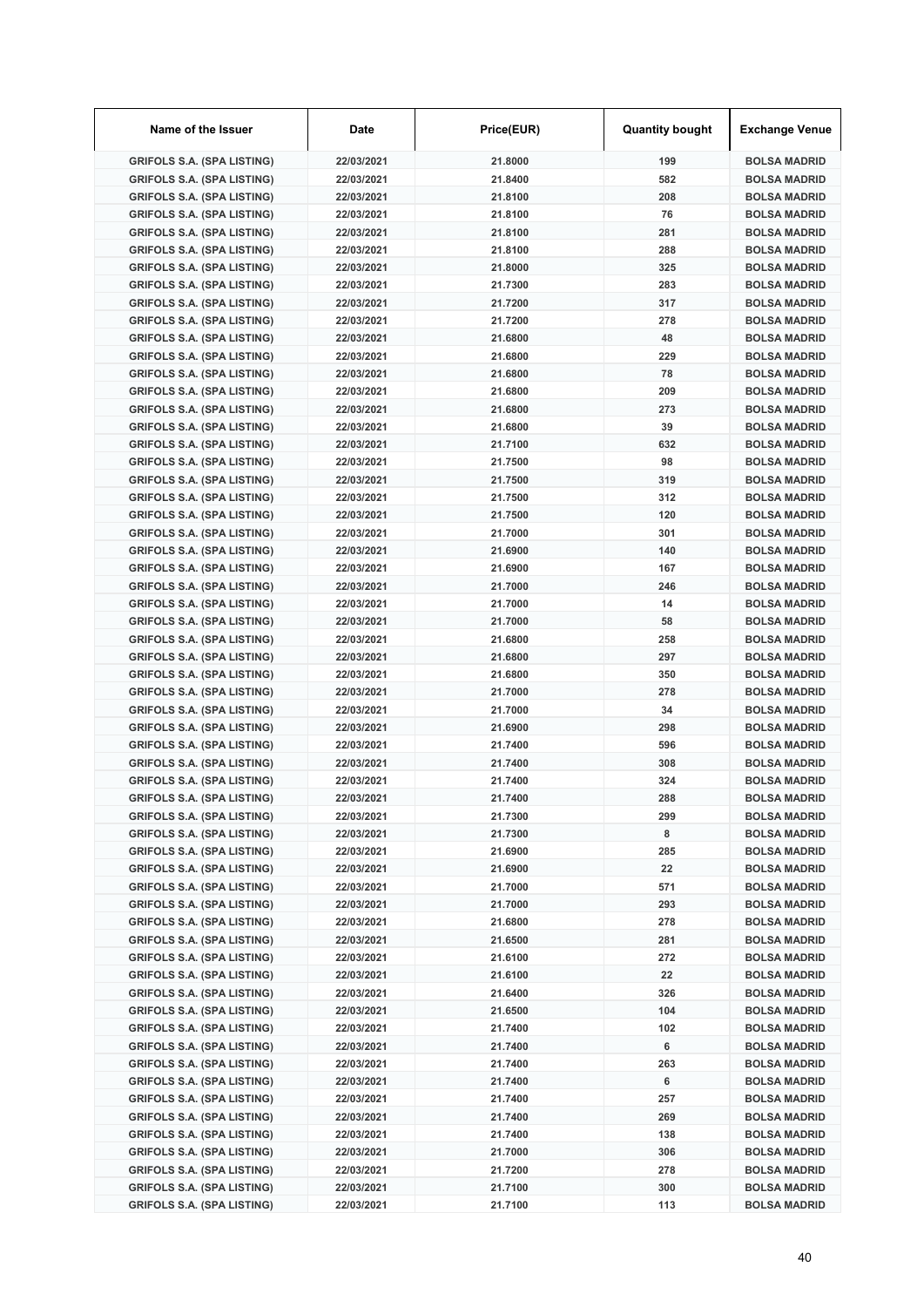| Name of the Issuer                                                     | Date                     | Price(EUR)         | <b>Quantity bought</b> | <b>Exchange Venue</b>                      |
|------------------------------------------------------------------------|--------------------------|--------------------|------------------------|--------------------------------------------|
| <b>GRIFOLS S.A. (SPA LISTING)</b>                                      | 22/03/2021               | 21.7100            | 181                    | <b>BOLSA MADRID</b>                        |
| <b>GRIFOLS S.A. (SPA LISTING)</b>                                      | 22/03/2021               | 21.6800            | 730                    | <b>BOLSA MADRID</b>                        |
| <b>GRIFOLS S.A. (SPA LISTING)</b>                                      | 22/03/2021               | 21.6800            | 153                    | <b>BOLSA MADRID</b>                        |
| <b>GRIFOLS S.A. (SPA LISTING)</b>                                      | 22/03/2021               | 21.7000            | 601                    | <b>BOLSA MADRID</b>                        |
| <b>GRIFOLS S.A. (SPA LISTING)</b>                                      | 22/03/2021               | 21.7000            | 334                    | <b>BOLSA MADRID</b>                        |
| <b>GRIFOLS S.A. (SPA LISTING)</b>                                      | 22/03/2021               | 21.7000            | 294                    | <b>BOLSA MADRID</b>                        |
| <b>GRIFOLS S.A. (SPA LISTING)</b>                                      | 22/03/2021               | 21.7200            | 269                    | <b>BOLSA MADRID</b>                        |
| <b>GRIFOLS S.A. (SPA LISTING)</b>                                      | 22/03/2021               | 21.7200            | 397                    | <b>BOLSA MADRID</b>                        |
| <b>GRIFOLS S.A. (SPA LISTING)</b>                                      | 22/03/2021               | 21.7400            | 296                    | <b>BOLSA MADRID</b>                        |
| <b>GRIFOLS S.A. (SPA LISTING)</b>                                      | 22/03/2021               | 21.7400            | 273                    | <b>BOLSA MADRID</b>                        |
| <b>GRIFOLS S.A. (SPA LISTING)</b>                                      | 22/03/2021               | 21.7400            | 526                    | <b>BOLSA MADRID</b>                        |
| <b>GRIFOLS S.A. (SPA LISTING)</b>                                      | 22/03/2021               | 21.7400            | 10                     | <b>BOLSA MADRID</b>                        |
| <b>GRIFOLS S.A. (SPA LISTING)</b>                                      | 22/03/2021               | 21.7300            | 288                    | <b>BOLSA MADRID</b>                        |
| <b>GRIFOLS S.A. (SPA LISTING)</b>                                      | 22/03/2021               | 21.6900            | 292                    | <b>BOLSA MADRID</b>                        |
| <b>GRIFOLS S.A. (SPA LISTING)</b>                                      | 22/03/2021               | 21.7300            | 268                    | <b>BOLSA MADRID</b>                        |
| <b>GRIFOLS S.A. (SPA LISTING)</b>                                      | 22/03/2021               | 21.7300            | 268                    | <b>BOLSA MADRID</b>                        |
| <b>GRIFOLS S.A. (SPA LISTING)</b>                                      | 22/03/2021               | 21.7300            | 27                     | <b>BOLSA MADRID</b>                        |
| <b>GRIFOLS S.A. (SPA LISTING)</b>                                      | 22/03/2021               | 21.7300            | 28                     | <b>BOLSA MADRID</b>                        |
| <b>GRIFOLS S.A. (SPA LISTING)</b>                                      | 22/03/2021               | 21.7300            | 294                    | <b>BOLSA MADRID</b>                        |
| <b>GRIFOLS S.A. (SPA LISTING)</b>                                      | 22/03/2021               | 21.7300            | 308                    | <b>BOLSA MADRID</b>                        |
| <b>GRIFOLS S.A. (SPA LISTING)</b>                                      | 22/03/2021               | 21.7300            | 262                    | <b>BOLSA MADRID</b>                        |
| <b>GRIFOLS S.A. (SPA LISTING)</b>                                      | 22/03/2021               | 21.7300            | 63                     | <b>BOLSA MADRID</b>                        |
| <b>GRIFOLS S.A. (SPA LISTING)</b>                                      | 22/03/2021               | 21.7500            | 285                    | <b>BOLSA MADRID</b>                        |
| <b>GRIFOLS S.A. (SPA LISTING)</b>                                      | 22/03/2021               | 21.7400            | 313                    | <b>BOLSA MADRID</b>                        |
| <b>GRIFOLS S.A. (SPA LISTING)</b>                                      | 22/03/2021               | 21.7400            | 77                     | <b>BOLSA MADRID</b>                        |
| <b>GRIFOLS S.A. (SPA LISTING)</b>                                      | 22/03/2021               | 21.7400            | 142                    | <b>BOLSA MADRID</b>                        |
| <b>GRIFOLS S.A. (SPA LISTING)</b>                                      | 22/03/2021               | 21.7400            | 80                     | <b>BOLSA MADRID</b>                        |
| <b>GRIFOLS S.A. (SPA LISTING)</b>                                      | 22/03/2021               | 21.7400            | 201                    | <b>BOLSA MADRID</b>                        |
| <b>GRIFOLS S.A. (SPA LISTING)</b>                                      | 22/03/2021               | 21.7400            | 112                    | <b>BOLSA MADRID</b>                        |
| <b>GRIFOLS S.A. (SPA LISTING)</b>                                      | 22/03/2021               | 21.7300            | 279                    | <b>BOLSA MADRID</b>                        |
| <b>GRIFOLS S.A. (SPA LISTING)</b>                                      | 22/03/2021               | 21.7300            | 1                      | <b>BOLSA MADRID</b>                        |
| <b>GRIFOLS S.A. (SPA LISTING)</b>                                      | 22/03/2021               | 21.7300            | 286                    | <b>BOLSA MADRID</b>                        |
| <b>GRIFOLS S.A. (SPA LISTING)</b>                                      | 22/03/2021               | 21.7100            | 282                    | <b>BOLSA MADRID</b>                        |
| <b>GRIFOLS S.A. (SPA LISTING)</b>                                      | 22/03/2021               | 21.7000            | 276                    | <b>BOLSA MADRID</b>                        |
| <b>GRIFOLS S.A. (SPA LISTING)</b>                                      | 22/03/2021               | 21.6800            | 339                    | <b>BOLSA MADRID</b>                        |
| <b>GRIFOLS S.A. (SPA LISTING)</b>                                      | 22/03/2021               | 21.6800            | 294                    | <b>BOLSA MADRID</b>                        |
| <b>GRIFOLS S.A. (SPA LISTING)</b>                                      | 22/03/2021               | 21.6400            | 275                    | <b>BOLSA MADRID</b>                        |
| <b>GRIFOLS S.A. (SPA LISTING)</b>                                      | 22/03/2021               | 21.6400            | 618                    | <b>BOLSA MADRID</b>                        |
| <b>GRIFOLS S.A. (SPA LISTING)</b>                                      | 22/03/2021               | 21.6300            | 183                    | <b>BOLSA MADRID</b>                        |
| <b>GRIFOLS S.A. (SPA LISTING)</b>                                      | 22/03/2021               | 21.6300            | 125                    | <b>BOLSA MADRID</b>                        |
| <b>GRIFOLS S.A. (SPA LISTING)</b>                                      | 22/03/2021               | 21.6600            | 422                    | <b>BOLSA MADRID</b>                        |
| <b>GRIFOLS S.A. (SPA LISTING)</b>                                      | 22/03/2021               | 21.6600            | 514                    | <b>BOLSA MADRID</b>                        |
| <b>GRIFOLS S.A. (SPA LISTING)</b>                                      | 22/03/2021               | 21.6500            | 299                    | <b>BOLSA MADRID</b>                        |
| <b>GRIFOLS S.A. (SPA LISTING)</b>                                      | 22/03/2021               | 21.6200            | 70                     | <b>BOLSA MADRID</b>                        |
| <b>GRIFOLS S.A. (SPA LISTING)</b>                                      | 22/03/2021               | 21.6200            | 204                    | <b>BOLSA MADRID</b>                        |
| <b>GRIFOLS S.A. (SPA LISTING)</b>                                      | 22/03/2021               | 21.6300            | 277                    | <b>BOLSA MADRID</b>                        |
| <b>GRIFOLS S.A. (SPA LISTING)</b>                                      | 22/03/2021               | 21.6300            | 276                    | <b>BOLSA MADRID</b>                        |
| <b>GRIFOLS S.A. (SPA LISTING)</b>                                      | 22/03/2021               | 21.6200            | 322                    | <b>BOLSA MADRID</b>                        |
| <b>GRIFOLS S.A. (SPA LISTING)</b>                                      | 22/03/2021               | 21.6200            | 304                    | <b>BOLSA MADRID</b>                        |
| <b>GRIFOLS S.A. (SPA LISTING)</b>                                      | 22/03/2021               | 21.6300            | 288<br>331             | <b>BOLSA MADRID</b>                        |
| <b>GRIFOLS S.A. (SPA LISTING)</b>                                      | 22/03/2021               | 21.6200            |                        | <b>BOLSA MADRID</b>                        |
| <b>GRIFOLS S.A. (SPA LISTING)</b>                                      | 22/03/2021               | 21.6600            | 312<br>277             | <b>BOLSA MADRID</b>                        |
| <b>GRIFOLS S.A. (SPA LISTING)</b>                                      | 22/03/2021               | 21.6700<br>21.6500 | 288                    | <b>BOLSA MADRID</b>                        |
| <b>GRIFOLS S.A. (SPA LISTING)</b><br><b>GRIFOLS S.A. (SPA LISTING)</b> | 22/03/2021<br>22/03/2021 | 21.6700            | 315                    | <b>BOLSA MADRID</b><br><b>BOLSA MADRID</b> |
| <b>GRIFOLS S.A. (SPA LISTING)</b>                                      | 22/03/2021               | 21.6700            | 316                    | <b>BOLSA MADRID</b>                        |
| <b>GRIFOLS S.A. (SPA LISTING)</b>                                      | 22/03/2021               | 21.6100            | 69                     | <b>BOLSA MADRID</b>                        |
| <b>GRIFOLS S.A. (SPA LISTING)</b>                                      | 22/03/2021               | 21.6100            | 206                    | <b>BOLSA MADRID</b>                        |
| <b>GRIFOLS S.A. (SPA LISTING)</b>                                      | 22/03/2021               | 21.6100            | 304                    | <b>BOLSA MADRID</b>                        |
| <b>GRIFOLS S.A. (SPA LISTING)</b>                                      | 22/03/2021               | 21.6000            | 276                    | <b>BOLSA MADRID</b>                        |
|                                                                        |                          |                    |                        |                                            |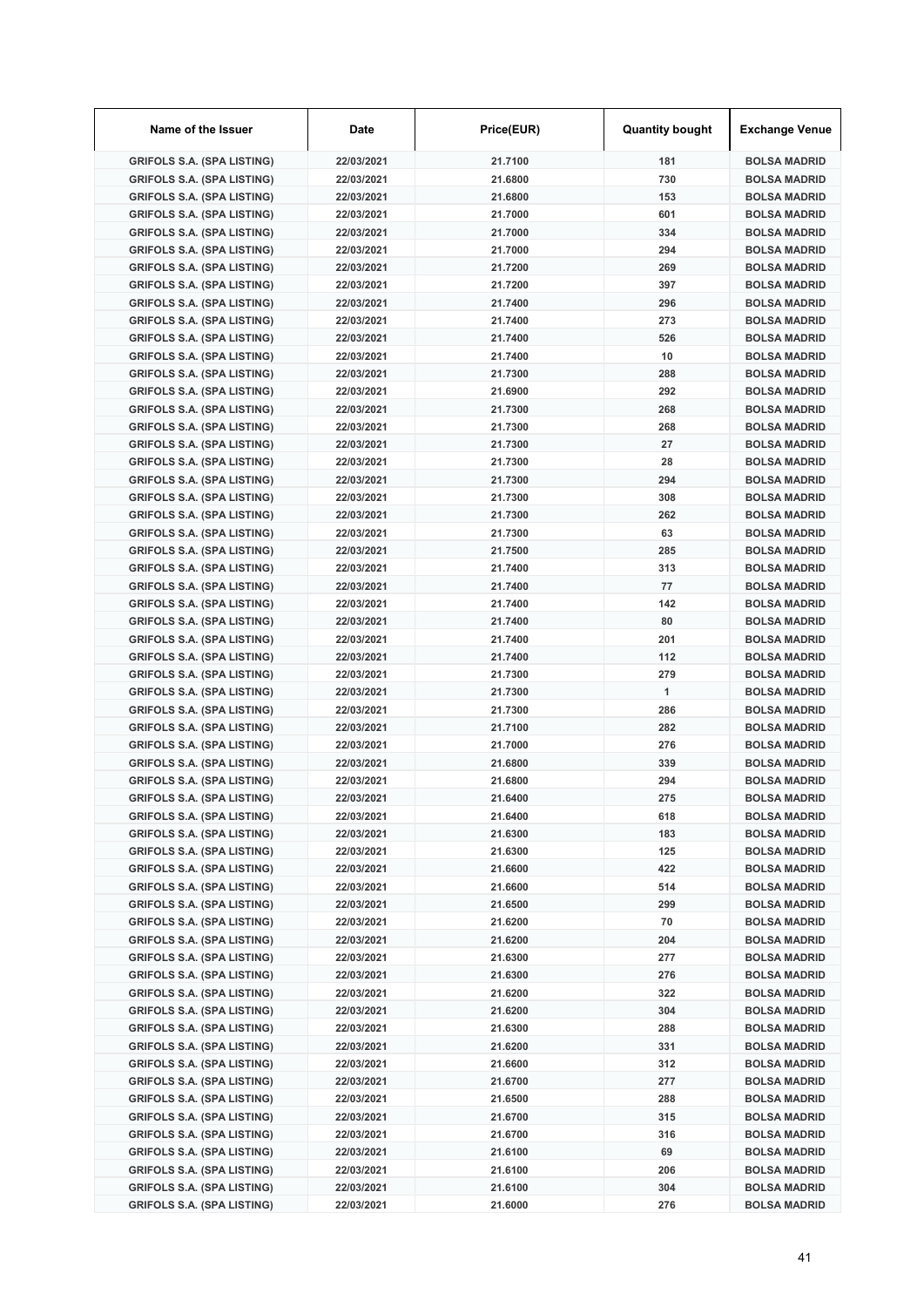| Name of the Issuer                | Date       | Price(EUR) | <b>Quantity bought</b> | <b>Exchange Venue</b> |
|-----------------------------------|------------|------------|------------------------|-----------------------|
| <b>GRIFOLS S.A. (SPA LISTING)</b> | 22/03/2021 | 21.6000    | 281                    | <b>BOLSA MADRID</b>   |
| <b>GRIFOLS S.A. (SPA LISTING)</b> | 22/03/2021 | 21.6300    | 913                    | <b>BOLSA MADRID</b>   |
| <b>GRIFOLS S.A. (SPA LISTING)</b> | 22/03/2021 | 21.6000    | 480                    | <b>BOLSA MADRID</b>   |
| <b>GRIFOLS S.A. (SPA LISTING)</b> | 22/03/2021 | 21.6000    | 171                    | <b>BOLSA MADRID</b>   |
| <b>GRIFOLS S.A. (SPA LISTING)</b> | 22/03/2021 | 21.5600    | 416                    | <b>BOLSA MADRID</b>   |
| <b>GRIFOLS S.A. (SPA LISTING)</b> | 22/03/2021 | 21.5600    | 28                     | <b>BOLSA MADRID</b>   |
| <b>GRIFOLS S.A. (SPA LISTING)</b> | 22/03/2021 | 21.5800    | 63                     | <b>BOLSA MADRID</b>   |
| <b>GRIFOLS S.A. (SPA LISTING)</b> | 22/03/2021 | 21.5800    | 210                    | <b>BOLSA MADRID</b>   |
| <b>GRIFOLS S.A. (SPA LISTING)</b> | 22/03/2021 | 21.5700    | 288                    | <b>BOLSA MADRID</b>   |
| <b>GRIFOLS S.A. (SPA LISTING)</b> | 22/03/2021 | 21.5900    | 279                    | <b>BOLSA MADRID</b>   |
| <b>GRIFOLS S.A. (SPA LISTING)</b> | 22/03/2021 | 21.5900    | 320                    | <b>BOLSA MADRID</b>   |
| <b>GRIFOLS S.A. (SPA LISTING)</b> | 22/03/2021 | 21.5900    | 131                    | <b>BOLSA MADRID</b>   |
| <b>GRIFOLS S.A. (SPA LISTING)</b> | 22/03/2021 | 21.5900    | 14                     | <b>BOLSA MADRID</b>   |
| <b>GRIFOLS S.A. (SPA LISTING)</b> | 22/03/2021 | 21.5900    | 14                     | <b>BOLSA MADRID</b>   |
| <b>GRIFOLS S.A. (SPA LISTING)</b> | 22/03/2021 | 21.5900    | 1                      | <b>BOLSA MADRID</b>   |
| <b>GRIFOLS S.A. (SPA LISTING)</b> | 22/03/2021 | 21.5900    | 166                    | <b>BOLSA MADRID</b>   |
| <b>GRIFOLS S.A. (SPA LISTING)</b> | 22/03/2021 | 21.5800    | 289                    | <b>BOLSA MADRID</b>   |
| <b>GRIFOLS S.A. (SPA LISTING)</b> | 22/03/2021 | 21.5800    | 246                    | <b>BOLSA MADRID</b>   |
| <b>GRIFOLS S.A. (SPA LISTING)</b> | 22/03/2021 | 21.5800    | 485                    | <b>BOLSA MADRID</b>   |
| <b>GRIFOLS S.A. (SPA LISTING)</b> | 22/03/2021 | 21.5800    | 539                    | <b>BOLSA MADRID</b>   |
| <b>GRIFOLS S.A. (SPA LISTING)</b> | 22/03/2021 | 21.5800    | 213                    | <b>BOLSA MADRID</b>   |
| <b>GRIFOLS S.A. (SPA LISTING)</b> | 22/03/2021 | 21.6100    | 456                    | <b>BOLSA MADRID</b>   |
| <b>GRIFOLS S.A. (SPA LISTING)</b> | 22/03/2021 | 21.6300    | 261                    | <b>BOLSA MADRID</b>   |
| <b>GRIFOLS S.A. (SPA LISTING)</b> | 22/03/2021 | 21.6300    | 277                    | <b>BOLSA MADRID</b>   |
| <b>GRIFOLS S.A. (SPA LISTING)</b> | 22/03/2021 | 21.6300    | 285                    | <b>BOLSA MADRID</b>   |
| <b>GRIFOLS S.A. (SPA LISTING)</b> | 22/03/2021 | 21.6300    | 473                    | <b>BOLSA MADRID</b>   |
| <b>GRIFOLS S.A. (SPA LISTING)</b> | 22/03/2021 | 21.6700    | 892                    | <b>BOLSA MADRID</b>   |
| <b>GRIFOLS S.A. (SPA LISTING)</b> | 22/03/2021 | 21.6800    | 310                    | <b>BOLSA MADRID</b>   |
| <b>GRIFOLS S.A. (SPA LISTING)</b> | 22/03/2021 | 21.6800    | 307                    | <b>BOLSA MADRID</b>   |
| <b>GRIFOLS S.A. (SPA LISTING)</b> | 22/03/2021 | 21.6800    | 275                    | <b>BOLSA MADRID</b>   |
| <b>GRIFOLS S.A. (SPA LISTING)</b> | 22/03/2021 | 21.6700    | 291                    | <b>BOLSA MADRID</b>   |
| <b>GRIFOLS S.A. (SPA LISTING)</b> | 22/03/2021 | 21.6700    | 283                    | <b>BOLSA MADRID</b>   |
| <b>GRIFOLS S.A. (SPA LISTING)</b> | 22/03/2021 | 21.6500    | 290                    | <b>BOLSA MADRID</b>   |
| <b>GRIFOLS S.A. (SPA LISTING)</b> | 22/03/2021 | 21.6800    | 914                    | <b>BOLSA MADRID</b>   |
| <b>GRIFOLS S.A. (SPA LISTING)</b> | 22/03/2021 | 21.6800    | 289                    | <b>BOLSA MADRID</b>   |
| <b>GRIFOLS S.A. (SPA LISTING)</b> | 22/03/2021 | 21.6800    | 283                    | <b>BOLSA MADRID</b>   |
| <b>GRIFOLS S.A. (SPA LISTING)</b> | 22/03/2021 | 21.6800    | 285                    | <b>BOLSA MADRID</b>   |
| <b>GRIFOLS S.A. (SPA LISTING)</b> | 22/03/2021 | 21.6600    | 1,105                  | <b>BOLSA MADRID</b>   |
| <b>GRIFOLS S.A. (SPA LISTING)</b> | 22/03/2021 | 21.6700    | 86                     | <b>BOLSA MADRID</b>   |
| <b>GRIFOLS S.A. (SPA LISTING)</b> | 22/03/2021 | 21.6700    | 48                     | <b>BOLSA MADRID</b>   |
| <b>GRIFOLS S.A. (SPA LISTING)</b> | 22/03/2021 | 21.6700    | 46                     | <b>BOLSA MADRID</b>   |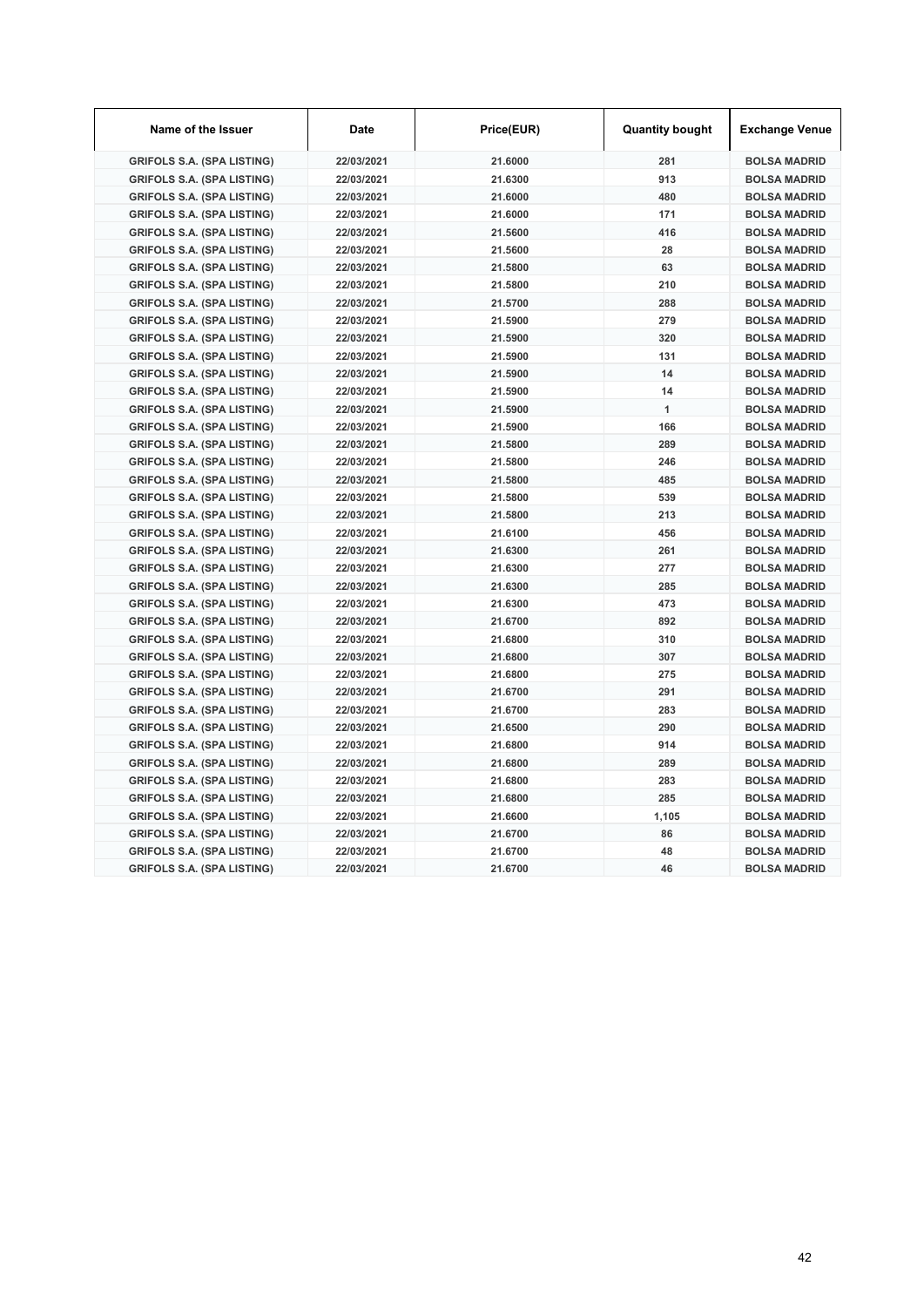# **GRIFOLS**

**ANNEX II**

#### **Individual trade details:**

| Name of the Issuer                        | Date       | Price(EUR)         | <b>Quantity bought</b> | <b>Exchange Venue</b> |
|-------------------------------------------|------------|--------------------|------------------------|-----------------------|
| <b>GRIFOLS S.A. CLASE B (SPA LISTING)</b> | 12/03/2021 | 14.2800            | 371                    | <b>BOLSA MADRID</b>   |
| <b>GRIFOLS S.A. CLASE B (SPA LISTING)</b> | 12/03/2021 | 14.2200            | 11                     | <b>BOLSA MADRID</b>   |
| <b>GRIFOLS S.A. CLASE B (SPA LISTING)</b> | 12/03/2021 | 14.2200            | 415                    | <b>BOLSA MADRID</b>   |
| <b>GRIFOLS S.A. CLASE B (SPA LISTING)</b> | 12/03/2021 | 14.2600            | 160                    | <b>BOLSA MADRID</b>   |
| <b>GRIFOLS S.A. CLASE B (SPA LISTING)</b> | 12/03/2021 | 14.2600            | 234                    | <b>BOLSA MADRID</b>   |
| <b>GRIFOLS S.A. CLASE B (SPA LISTING)</b> | 12/03/2021 | 14.2400            | 50                     | <b>BOLSA MADRID</b>   |
| <b>GRIFOLS S.A. CLASE B (SPA LISTING)</b> | 12/03/2021 | 14.2400            | 391                    | <b>BOLSA MADRID</b>   |
| <b>GRIFOLS S.A. CLASE B (SPA LISTING)</b> | 12/03/2021 | 14.2000            | 423                    | <b>BOLSA MADRID</b>   |
| <b>GRIFOLS S.A. CLASE B (SPA LISTING)</b> | 12/03/2021 | 14.1600            | 370                    | <b>BOLSA MADRID</b>   |
| <b>GRIFOLS S.A. CLASE B (SPA LISTING)</b> | 12/03/2021 | 14.1000            | 447                    | <b>BOLSA MADRID</b>   |
| <b>GRIFOLS S.A. CLASE B (SPA LISTING)</b> | 12/03/2021 | 14.0800            | 400                    | <b>BOLSA MADRID</b>   |
| <b>GRIFOLS S.A. CLASE B (SPA LISTING)</b> | 12/03/2021 | 14.0200            | 437                    | <b>BOLSA MADRID</b>   |
| <b>GRIFOLS S.A. CLASE B (SPA LISTING)</b> | 12/03/2021 | 13.9800            | 185                    | <b>BOLSA MADRID</b>   |
| <b>GRIFOLS S.A. CLASE B (SPA LISTING)</b> | 12/03/2021 | 13.9800            | 228                    | <b>BOLSA MADRID</b>   |
| <b>GRIFOLS S.A. CLASE B (SPA LISTING)</b> | 12/03/2021 | 14.0000            | 137                    | <b>BOLSA MADRID</b>   |
| <b>GRIFOLS S.A. CLASE B (SPA LISTING)</b> | 12/03/2021 | 14.0200            | 413                    | <b>BOLSA MADRID</b>   |
| <b>GRIFOLS S.A. CLASE B (SPA LISTING)</b> | 12/03/2021 | 14.0200            | 391                    | <b>BOLSA MADRID</b>   |
| <b>GRIFOLS S.A. CLASE B (SPA LISTING)</b> | 12/03/2021 | 14.0200            | 230                    | <b>BOLSA MADRID</b>   |
| <b>GRIFOLS S.A. CLASE B (SPA LISTING)</b> | 12/03/2021 | 14.0200            | 185                    | <b>BOLSA MADRID</b>   |
| <b>GRIFOLS S.A. CLASE B (SPA LISTING)</b> | 12/03/2021 | 14.0200            | 413                    | <b>BOLSA MADRID</b>   |
| <b>GRIFOLS S.A. CLASE B (SPA LISTING)</b> | 12/03/2021 | 13.9600            | 387                    | <b>BOLSA MADRID</b>   |
| <b>GRIFOLS S.A. CLASE B (SPA LISTING)</b> | 12/03/2021 | 13.9000            | 387                    | <b>BOLSA MADRID</b>   |
| <b>GRIFOLS S.A. CLASE B (SPA LISTING)</b> | 12/03/2021 | 13.9000            | 381                    | <b>BOLSA MADRID</b>   |
| <b>GRIFOLS S.A. CLASE B (SPA LISTING)</b> | 12/03/2021 | 14.0200            | 103                    | <b>BOLSA MADRID</b>   |
| <b>GRIFOLS S.A. CLASE B (SPA LISTING)</b> | 12/03/2021 | 14.0600            | 414                    | <b>BOLSA MADRID</b>   |
| <b>GRIFOLS S.A. CLASE B (SPA LISTING)</b> | 12/03/2021 | 14.0400            | 250                    | <b>BOLSA MADRID</b>   |
|                                           | 12/03/2021 | 14.0400            | 61                     | <b>BOLSA MADRID</b>   |
| <b>GRIFOLS S.A. CLASE B (SPA LISTING)</b> |            |                    | 520                    | <b>BOLSA MADRID</b>   |
| <b>GRIFOLS S.A. CLASE B (SPA LISTING)</b> | 12/03/2021 | 14.0400<br>14.0200 |                        |                       |
| <b>GRIFOLS S.A. CLASE B (SPA LISTING)</b> | 12/03/2021 |                    | 1,180                  | <b>BOLSA MADRID</b>   |
| <b>GRIFOLS S.A. CLASE B (SPA LISTING)</b> | 12/03/2021 | 14.0200            | 399                    | <b>BOLSA MADRID</b>   |
| <b>GRIFOLS S.A. CLASE B (SPA LISTING)</b> | 12/03/2021 | 14.0000            | 424                    | <b>BOLSA MADRID</b>   |
| <b>GRIFOLS S.A. CLASE B (SPA LISTING)</b> | 12/03/2021 | 14.0000            | 371                    | <b>BOLSA MADRID</b>   |
| <b>GRIFOLS S.A. CLASE B (SPA LISTING)</b> | 12/03/2021 | 13.9800            | 398                    | <b>BOLSA MADRID</b>   |
| <b>GRIFOLS S.A. CLASE B (SPA LISTING)</b> | 12/03/2021 | 13.9800            | 296                    | <b>BOLSA MADRID</b>   |
| <b>GRIFOLS S.A. CLASE B (SPA LISTING)</b> | 12/03/2021 | 13.9800            | 114                    | <b>BOLSA MADRID</b>   |
| <b>GRIFOLS S.A. CLASE B (SPA LISTING)</b> | 12/03/2021 | 13.9800            | 315                    | <b>BOLSA MADRID</b>   |
| <b>GRIFOLS S.A. CLASE B (SPA LISTING)</b> | 12/03/2021 | 13.9800            | 25                     | <b>BOLSA MADRID</b>   |
| <b>GRIFOLS S.A. CLASE B (SPA LISTING)</b> | 12/03/2021 | 13.9800            | 414                    | <b>BOLSA MADRID</b>   |
| <b>GRIFOLS S.A. CLASE B (SPA LISTING)</b> | 12/03/2021 | 13.9800            | 23                     | <b>BOLSA MADRID</b>   |
| <b>GRIFOLS S.A. CLASE B (SPA LISTING)</b> | 12/03/2021 | 13.9600            | 418                    | <b>BOLSA MADRID</b>   |
| <b>GRIFOLS S.A. CLASE B (SPA LISTING)</b> | 12/03/2021 | 13.9400            | 401                    | <b>BOLSA MADRID</b>   |
| <b>GRIFOLS S.A. CLASE B (SPA LISTING)</b> | 12/03/2021 | 13.9800            | 3                      | <b>BOLSA MADRID</b>   |
| <b>GRIFOLS S.A. CLASE B (SPA LISTING)</b> | 12/03/2021 | 13.9800            | 739                    | <b>BOLSA MADRID</b>   |
| <b>GRIFOLS S.A. CLASE B (SPA LISTING)</b> | 12/03/2021 | 13.9800            | 238                    | <b>BOLSA MADRID</b>   |
| <b>GRIFOLS S.A. CLASE B (SPA LISTING)</b> | 12/03/2021 | 14.0000            | 319                    | <b>BOLSA MADRID</b>   |
| <b>GRIFOLS S.A. CLASE B (SPA LISTING)</b> | 12/03/2021 | 14.0000            | 60                     | <b>BOLSA MADRID</b>   |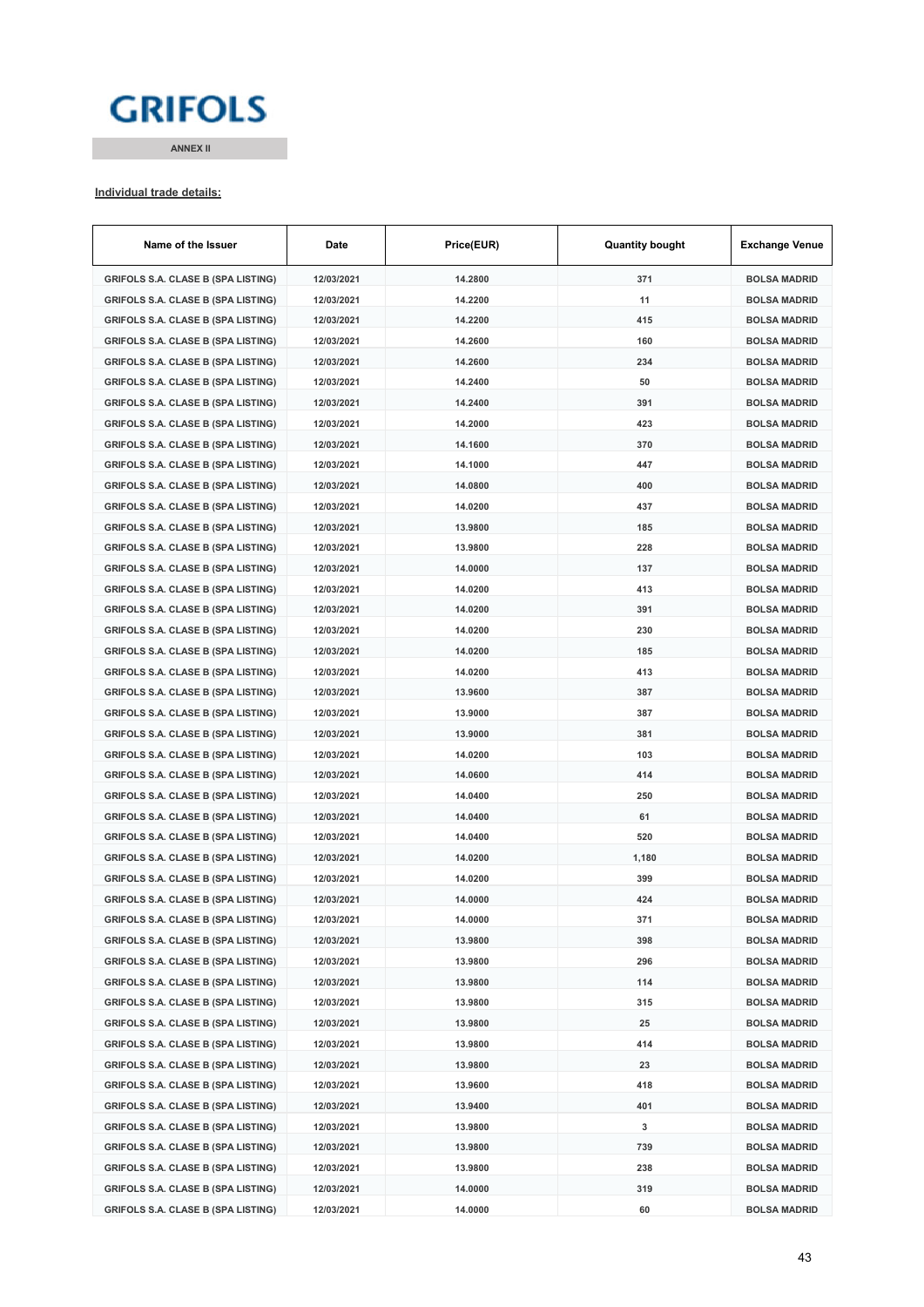| Name of the Issuer                                                                     | Date                     | Price(EUR)         | <b>Quantity bought</b>  | <b>Exchange Venue</b>                      |
|----------------------------------------------------------------------------------------|--------------------------|--------------------|-------------------------|--------------------------------------------|
| <b>GRIFOLS S.A. CLASE B (SPA LISTING)</b>                                              | 12/03/2021               | 13.9600            | 150                     | <b>BOLSA MADRID</b>                        |
| <b>GRIFOLS S.A. CLASE B (SPA LISTING)</b>                                              | 12/03/2021               | 13.9600            | 178                     | <b>BOLSA MADRID</b>                        |
| <b>GRIFOLS S.A. CLASE B (SPA LISTING)</b>                                              | 12/03/2021               | 13.9600            | 320                     | <b>BOLSA MADRID</b>                        |
| <b>GRIFOLS S.A. CLASE B (SPA LISTING)</b>                                              | 12/03/2021               | 13.9600            | 228                     | <b>BOLSA MADRID</b>                        |
| <b>GRIFOLS S.A. CLASE B (SPA LISTING)</b>                                              | 12/03/2021               | 13.9600            | 84                      | <b>BOLSA MADRID</b>                        |
| <b>GRIFOLS S.A. CLASE B (SPA LISTING)</b>                                              | 12/03/2021               | 13.9800            | 257                     | <b>BOLSA MADRID</b>                        |
| <b>GRIFOLS S.A. CLASE B (SPA LISTING)</b>                                              | 12/03/2021               | 13.9800            | 201                     | <b>BOLSA MADRID</b>                        |
| <b>GRIFOLS S.A. CLASE B (SPA LISTING)</b>                                              | 12/03/2021               | 14.0000            | 61                      | <b>BOLSA MADRID</b>                        |
| <b>GRIFOLS S.A. CLASE B (SPA LISTING)</b>                                              | 12/03/2021               | 14.0000            | 61                      | <b>BOLSA MADRID</b>                        |
| <b>GRIFOLS S.A. CLASE B (SPA LISTING)</b>                                              | 12/03/2021               | 14.0000            | 206                     | <b>BOLSA MADRID</b>                        |
| <b>GRIFOLS S.A. CLASE B (SPA LISTING)</b>                                              | 12/03/2021               | 14.0000            | 30                      | <b>BOLSA MADRID</b>                        |
| <b>GRIFOLS S.A. CLASE B (SPA LISTING)</b>                                              | 12/03/2021               | 14.0000            | 102                     | <b>BOLSA MADRID</b>                        |
| <b>GRIFOLS S.A. CLASE B (SPA LISTING)</b>                                              | 12/03/2021               | 14.0000            | 61                      | <b>BOLSA MADRID</b>                        |
| <b>GRIFOLS S.A. CLASE B (SPA LISTING)</b>                                              | 12/03/2021               | 14.0000            | 137                     | <b>BOLSA MADRID</b>                        |
| <b>GRIFOLS S.A. CLASE B (SPA LISTING)</b>                                              | 12/03/2021               | 14.0000            | 147                     | <b>BOLSA MADRID</b>                        |
| <b>GRIFOLS S.A. CLASE B (SPA LISTING)</b>                                              | 12/03/2021               | 14.0000            | 53                      | <b>BOLSA MADRID</b>                        |
| <b>GRIFOLS S.A. CLASE B (SPA LISTING)</b>                                              | 12/03/2021               | 13.9800            | 6                       | <b>BOLSA MADRID</b>                        |
| <b>GRIFOLS S.A. CLASE B (SPA LISTING)</b>                                              | 12/03/2021               | 13.9800            | 190                     | <b>BOLSA MADRID</b>                        |
| <b>GRIFOLS S.A. CLASE B (SPA LISTING)</b>                                              | 12/03/2021               | 13.9600            | $\overline{\mathbf{2}}$ | <b>BOLSA MADRID</b>                        |
| <b>GRIFOLS S.A. CLASE B (SPA LISTING)</b>                                              | 12/03/2021               | 13.9600            | 182                     | <b>BOLSA MADRID</b>                        |
| <b>GRIFOLS S.A. CLASE B (SPA LISTING)</b>                                              | 12/03/2021               | 14.0000            | 125                     | <b>BOLSA MADRID</b>                        |
| <b>GRIFOLS S.A. CLASE B (SPA LISTING)</b>                                              | 12/03/2021               | 14.0000            | 288                     | <b>BOLSA MADRID</b>                        |
| <b>GRIFOLS S.A. CLASE B (SPA LISTING)</b>                                              | 12/03/2021               | 13.9800            | 388                     | <b>BOLSA MADRID</b>                        |
| <b>GRIFOLS S.A. CLASE B (SPA LISTING)</b>                                              | 12/03/2021               | 14.0200            | 381                     | <b>BOLSA MADRID</b>                        |
| <b>GRIFOLS S.A. CLASE B (SPA LISTING)</b>                                              | 12/03/2021               | 14.0200            | 375                     | <b>BOLSA MADRID</b>                        |
| <b>GRIFOLS S.A. CLASE B (SPA LISTING)</b>                                              | 12/03/2021               | 14.0200            | 178                     | <b>BOLSA MADRID</b>                        |
| <b>GRIFOLS S.A. CLASE B (SPA LISTING)</b>                                              | 12/03/2021               | 14.0200            | 201                     | <b>BOLSA MADRID</b>                        |
| <b>GRIFOLS S.A. CLASE B (SPA LISTING)</b>                                              | 12/03/2021               | 14.0200            | 111                     | <b>BOLSA MADRID</b>                        |
| <b>GRIFOLS S.A. CLASE B (SPA LISTING)</b>                                              | 12/03/2021               | 14.0200            | 334                     | <b>BOLSA MADRID</b>                        |
| <b>GRIFOLS S.A. CLASE B (SPA LISTING)</b>                                              | 12/03/2021               | 14.0000            | 436                     | <b>BOLSA MADRID</b>                        |
| <b>GRIFOLS S.A. CLASE B (SPA LISTING)</b>                                              | 12/03/2021               | 14.0400            | 87                      | <b>BOLSA MADRID</b>                        |
| <b>GRIFOLS S.A. CLASE B (SPA LISTING)</b>                                              | 12/03/2021               | 14.0400            | 209                     | BOLSA MADRID                               |
| <b>GRIFOLS S.A. CLASE B (SPA LISTING)</b>                                              | 12/03/2021               | 14.0400            | 80                      | <b>BOLSA MADRID</b>                        |
| <b>GRIFOLS S.A. CLASE B (SPA LISTING)</b>                                              | 12/03/2021               | 14.0400            | 35                      | <b>BOLSA MADRID</b>                        |
| <b>GRIFOLS S.A. CLASE B (SPA LISTING)</b>                                              | 12/03/2021               | 14.0400            | 357                     | <b>BOLSA MADRID</b>                        |
| <b>GRIFOLS S.A. CLASE B (SPA LISTING)</b>                                              | 12/03/2021               | 14.0400            | 382                     | <b>BOLSA MADRID</b>                        |
| <b>GRIFOLS S.A. CLASE B (SPA LISTING)</b>                                              | 12/03/2021               | 14.0400            | 381                     | <b>BOLSA MADRID</b>                        |
| <b>GRIFOLS S.A. CLASE B (SPA LISTING)</b>                                              | 12/03/2021               | 14.0400            | 357                     | <b>BOLSA MADRID</b>                        |
| <b>GRIFOLS S.A. CLASE B (SPA LISTING)</b>                                              | 12/03/2021               | 13.9800            | 400                     | <b>BOLSA MADRID</b>                        |
| <b>GRIFOLS S.A. CLASE B (SPA LISTING)</b>                                              | 12/03/2021               | 13.9800            | 174                     | <b>BOLSA MADRID</b>                        |
| <b>GRIFOLS S.A. CLASE B (SPA LISTING)</b>                                              | 12/03/2021               | 13.9800            | 114                     | <b>BOLSA MADRID</b>                        |
| <b>GRIFOLS S.A. CLASE B (SPA LISTING)</b>                                              | 12/03/2021               | 13.9400            | 296                     | <b>BOLSA MADRID</b>                        |
| <b>GRIFOLS S.A. CLASE B (SPA LISTING)</b>                                              | 12/03/2021               | 14.0000            | 366                     | <b>BOLSA MADRID</b>                        |
| <b>GRIFOLS S.A. CLASE B (SPA LISTING)</b>                                              | 12/03/2021               | 14.0000            | 69                      | <b>BOLSA MADRID</b>                        |
| <b>GRIFOLS S.A. CLASE B (SPA LISTING)</b>                                              | 12/03/2021               | 14.0000            | 147                     | <b>BOLSA MADRID</b>                        |
| <b>GRIFOLS S.A. CLASE B (SPA LISTING)</b>                                              | 12/03/2021               | 14.0000            | 100                     | <b>BOLSA MADRID</b>                        |
| <b>GRIFOLS S.A. CLASE B (SPA LISTING)</b>                                              | 12/03/2021               | 14.0000            | 50                      | <b>BOLSA MADRID</b>                        |
| <b>GRIFOLS S.A. CLASE B (SPA LISTING)</b><br><b>GRIFOLS S.A. CLASE B (SPA LISTING)</b> | 12/03/2021<br>12/03/2021 | 14.0000<br>13.9600 | 374<br>24               | <b>BOLSA MADRID</b><br><b>BOLSA MADRID</b> |
| <b>GRIFOLS S.A. CLASE B (SPA LISTING)</b>                                              | 12/03/2021               | 13.9600            | 24                      | <b>BOLSA MADRID</b>                        |
| <b>GRIFOLS S.A. CLASE B (SPA LISTING)</b>                                              | 12/03/2021               | 13.9600            | 24                      | <b>BOLSA MADRID</b>                        |
| <b>GRIFOLS S.A. CLASE B (SPA LISTING)</b>                                              | 12/03/2021               | 13.9600            | 23                      | <b>BOLSA MADRID</b>                        |
|                                                                                        |                          |                    |                         |                                            |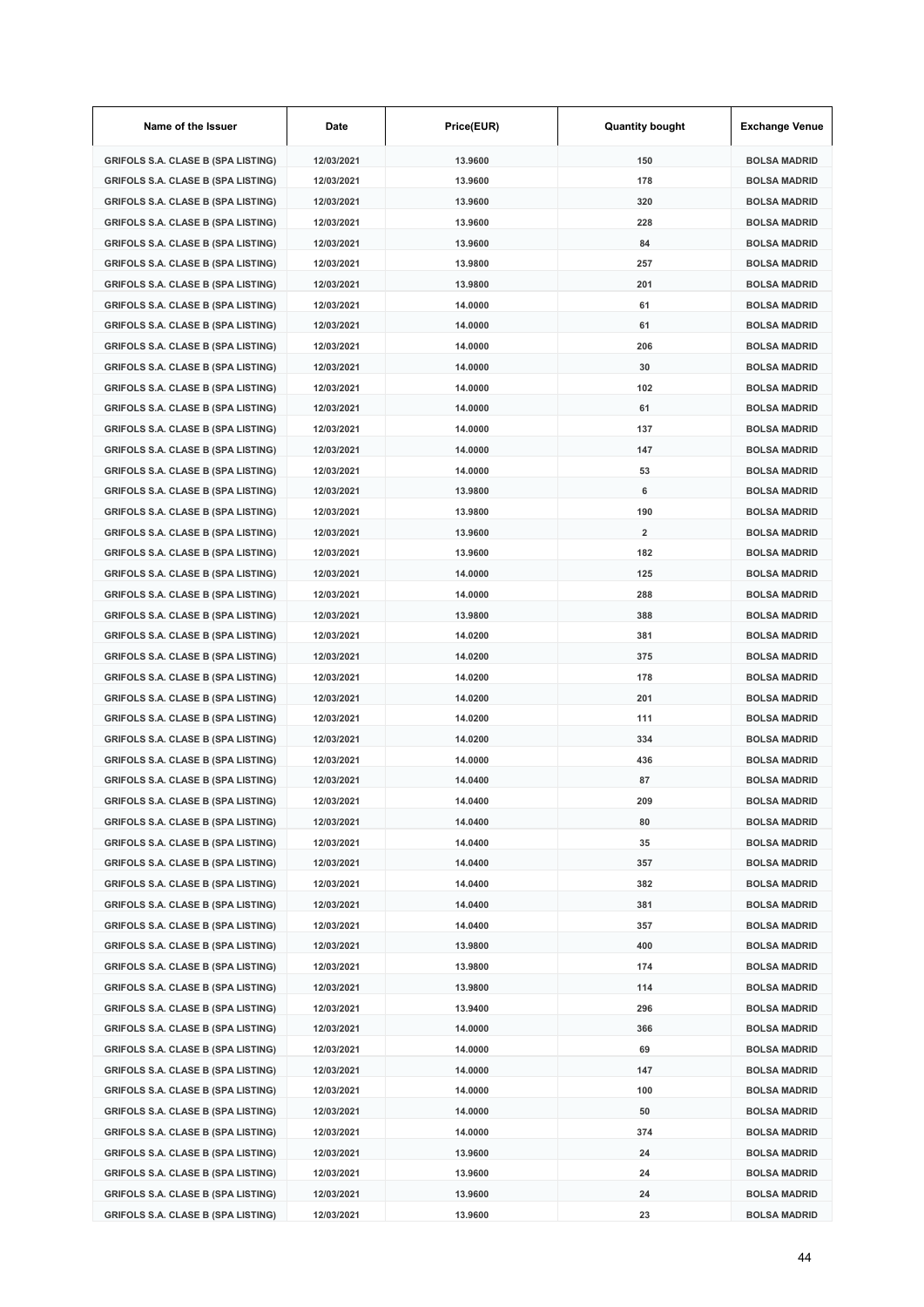| Name of the Issuer                        | Date       | Price(EUR) | <b>Quantity bought</b> | <b>Exchange Venue</b> |
|-------------------------------------------|------------|------------|------------------------|-----------------------|
| <b>GRIFOLS S.A. CLASE B (SPA LISTING)</b> | 12/03/2021 | 14.0000    | 310                    | <b>BOLSA MADRID</b>   |
| <b>GRIFOLS S.A. CLASE B (SPA LISTING)</b> | 12/03/2021 | 14.0000    | 39                     | <b>BOLSA MADRID</b>   |
| <b>GRIFOLS S.A. CLASE B (SPA LISTING)</b> | 12/03/2021 | 14.0000    | 26                     | <b>BOLSA MADRID</b>   |
| <b>GRIFOLS S.A. CLASE B (SPA LISTING)</b> | 12/03/2021 | 13.9600    | 70                     | <b>BOLSA MADRID</b>   |
| <b>GRIFOLS S.A. CLASE B (SPA LISTING)</b> | 12/03/2021 | 13.9600    | 205                    | <b>BOLSA MADRID</b>   |
| <b>GRIFOLS S.A. CLASE B (SPA LISTING)</b> | 12/03/2021 | 13.9600    | 23                     | <b>BOLSA MADRID</b>   |
| <b>GRIFOLS S.A. CLASE B (SPA LISTING)</b> | 12/03/2021 | 13.9600    | 70                     | <b>BOLSA MADRID</b>   |
| <b>GRIFOLS S.A. CLASE B (SPA LISTING)</b> | 12/03/2021 | 13.9600    | 273                    | <b>BOLSA MADRID</b>   |
| <b>GRIFOLS S.A. CLASE B (SPA LISTING)</b> | 12/03/2021 | 13.9600    | 366                    | <b>BOLSA MADRID</b>   |
| <b>GRIFOLS S.A. CLASE B (SPA LISTING)</b> | 12/03/2021 | 13.9000    | 387                    | <b>BOLSA MADRID</b>   |
| <b>GRIFOLS S.A. CLASE B (SPA LISTING)</b> | 12/03/2021 | 13.9000    | 370                    | <b>BOLSA MADRID</b>   |
| <b>GRIFOLS S.A. CLASE B (SPA LISTING)</b> | 12/03/2021 | 13.6800    | 94                     | <b>BOLSA MADRID</b>   |
| <b>GRIFOLS S.A. CLASE B (SPA LISTING)</b> | 12/03/2021 | 13.6800    | 294                    | <b>BOLSA MADRID</b>   |
| <b>GRIFOLS S.A. CLASE B (SPA LISTING)</b> | 12/03/2021 | 13.6600    | 313                    | <b>BOLSA MADRID</b>   |
| <b>GRIFOLS S.A. CLASE B (SPA LISTING)</b> | 12/03/2021 | 13.7000    | 562                    | <b>BOLSA MADRID</b>   |
| <b>GRIFOLS S.A. CLASE B (SPA LISTING)</b> | 12/03/2021 | 13.7600    | 427                    | <b>BOLSA MADRID</b>   |
| <b>GRIFOLS S.A. CLASE B (SPA LISTING)</b> | 12/03/2021 | 13.7400    | 100                    | <b>BOLSA MADRID</b>   |
| <b>GRIFOLS S.A. CLASE B (SPA LISTING)</b> | 12/03/2021 | 13.7400    | 342                    | <b>BOLSA MADRID</b>   |
| <b>GRIFOLS S.A. CLASE B (SPA LISTING)</b> | 12/03/2021 | 13.7000    | 20                     | <b>BOLSA MADRID</b>   |
| <b>GRIFOLS S.A. CLASE B (SPA LISTING)</b> | 12/03/2021 | 13.7000    | 373                    | <b>BOLSA MADRID</b>   |
| <b>GRIFOLS S.A. CLASE B (SPA LISTING)</b> | 12/03/2021 | 13.7000    | 382                    | <b>BOLSA MADRID</b>   |
| <b>GRIFOLS S.A. CLASE B (SPA LISTING)</b> | 12/03/2021 | 13.6800    | 391                    | <b>BOLSA MADRID</b>   |
| <b>GRIFOLS S.A. CLASE B (SPA LISTING)</b> | 12/03/2021 | 13.6000    | 17                     | <b>BOLSA MADRID</b>   |
| <b>GRIFOLS S.A. CLASE B (SPA LISTING)</b> | 12/03/2021 | 13.6000    | 47                     | <b>BOLSA MADRID</b>   |
| <b>GRIFOLS S.A. CLASE B (SPA LISTING)</b> | 12/03/2021 | 13.6000    | 416                    | <b>BOLSA MADRID</b>   |
| <b>GRIFOLS S.A. CLASE B (SPA LISTING)</b> | 12/03/2021 | 13.5600    | 131                    | <b>BOLSA MADRID</b>   |
| <b>GRIFOLS S.A. CLASE B (SPA LISTING)</b> | 12/03/2021 | 13.5600    | 110                    | <b>BOLSA MADRID</b>   |
| <b>GRIFOLS S.A. CLASE B (SPA LISTING)</b> | 12/03/2021 | 13.5600    | 409                    | <b>BOLSA MADRID</b>   |
| <b>GRIFOLS S.A. CLASE B (SPA LISTING)</b> | 12/03/2021 | 13.5200    | 112                    | <b>BOLSA MADRID</b>   |
| <b>GRIFOLS S.A. CLASE B (SPA LISTING)</b> | 12/03/2021 | 13.5200    | 200                    | <b>BOLSA MADRID</b>   |
| <b>GRIFOLS S.A. CLASE B (SPA LISTING)</b> | 12/03/2021 | 13.5200    | 97                     | <b>BOLSA MADRID</b>   |
| <b>GRIFOLS S.A. CLASE B (SPA LISTING)</b> | 12/03/2021 | 13.5800    | 98                     | <b>BOLSA MADRID</b>   |
| <b>GRIFOLS S.A. CLASE B (SPA LISTING)</b> | 12/03/2021 | 13.5800    | 241                    | <b>BOLSA MADRID</b>   |
| <b>GRIFOLS S.A. CLASE B (SPA LISTING)</b> | 12/03/2021 | 13.5800    | 40                     | <b>BOLSA MADRID</b>   |
| <b>GRIFOLS S.A. CLASE B (SPA LISTING)</b> | 12/03/2021 | 13.5800    | 275                    | <b>BOLSA MADRID</b>   |
| <b>GRIFOLS S.A. CLASE B (SPA LISTING)</b> | 12/03/2021 | 13.5800    | 130                    | <b>BOLSA MADRID</b>   |
| <b>GRIFOLS S.A. CLASE B (SPA LISTING)</b> | 12/03/2021 | 13.5800    | 20                     | <b>BOLSA MADRID</b>   |
| <b>GRIFOLS S.A. CLASE B (SPA LISTING)</b> | 12/03/2021 | 13.5800    | 100                    | <b>BOLSA MADRID</b>   |
| <b>GRIFOLS S.A. CLASE B (SPA LISTING)</b> | 12/03/2021 | 13.5800    | 100                    | <b>BOLSA MADRID</b>   |
| <b>GRIFOLS S.A. CLASE B (SPA LISTING)</b> | 12/03/2021 | 13.5800    | 100                    | <b>BOLSA MADRID</b>   |
| <b>GRIFOLS S.A. CLASE B (SPA LISTING)</b> | 12/03/2021 | 13.5800    | 70                     | <b>BOLSA MADRID</b>   |
| <b>GRIFOLS S.A. CLASE B (SPA LISTING)</b> | 12/03/2021 | 13.6000    | 100                    | <b>BOLSA MADRID</b>   |
| <b>GRIFOLS S.A. CLASE B (SPA LISTING)</b> | 12/03/2021 | 13.6000    | 100                    | <b>BOLSA MADRID</b>   |
| <b>GRIFOLS S.A. CLASE B (SPA LISTING)</b> | 12/03/2021 | 13.6000    | 100                    | <b>BOLSA MADRID</b>   |
| <b>GRIFOLS S.A. CLASE B (SPA LISTING)</b> | 12/03/2021 | 13.6000    | 125                    | <b>BOLSA MADRID</b>   |
| <b>GRIFOLS S.A. CLASE B (SPA LISTING)</b> | 12/03/2021 | 13.5400    | 74                     | <b>BOLSA MADRID</b>   |
| <b>GRIFOLS S.A. CLASE B (SPA LISTING)</b> | 12/03/2021 | 13.5400    | 296                    | <b>BOLSA MADRID</b>   |
| <b>GRIFOLS S.A. CLASE B (SPA LISTING)</b> | 12/03/2021 | 13.5400    | 135                    | <b>BOLSA MADRID</b>   |
| <b>GRIFOLS S.A. CLASE B (SPA LISTING)</b> | 12/03/2021 | 13.5400    | 100                    | <b>BOLSA MADRID</b>   |
| <b>GRIFOLS S.A. CLASE B (SPA LISTING)</b> | 12/03/2021 | 13.5400    | 100                    | <b>BOLSA MADRID</b>   |
| <b>GRIFOLS S.A. CLASE B (SPA LISTING)</b> | 12/03/2021 | 13.5400    | 50                     | <b>BOLSA MADRID</b>   |
| <b>GRIFOLS S.A. CLASE B (SPA LISTING)</b> | 12/03/2021 | 13.5800    | 15                     | <b>BOLSA MADRID</b>   |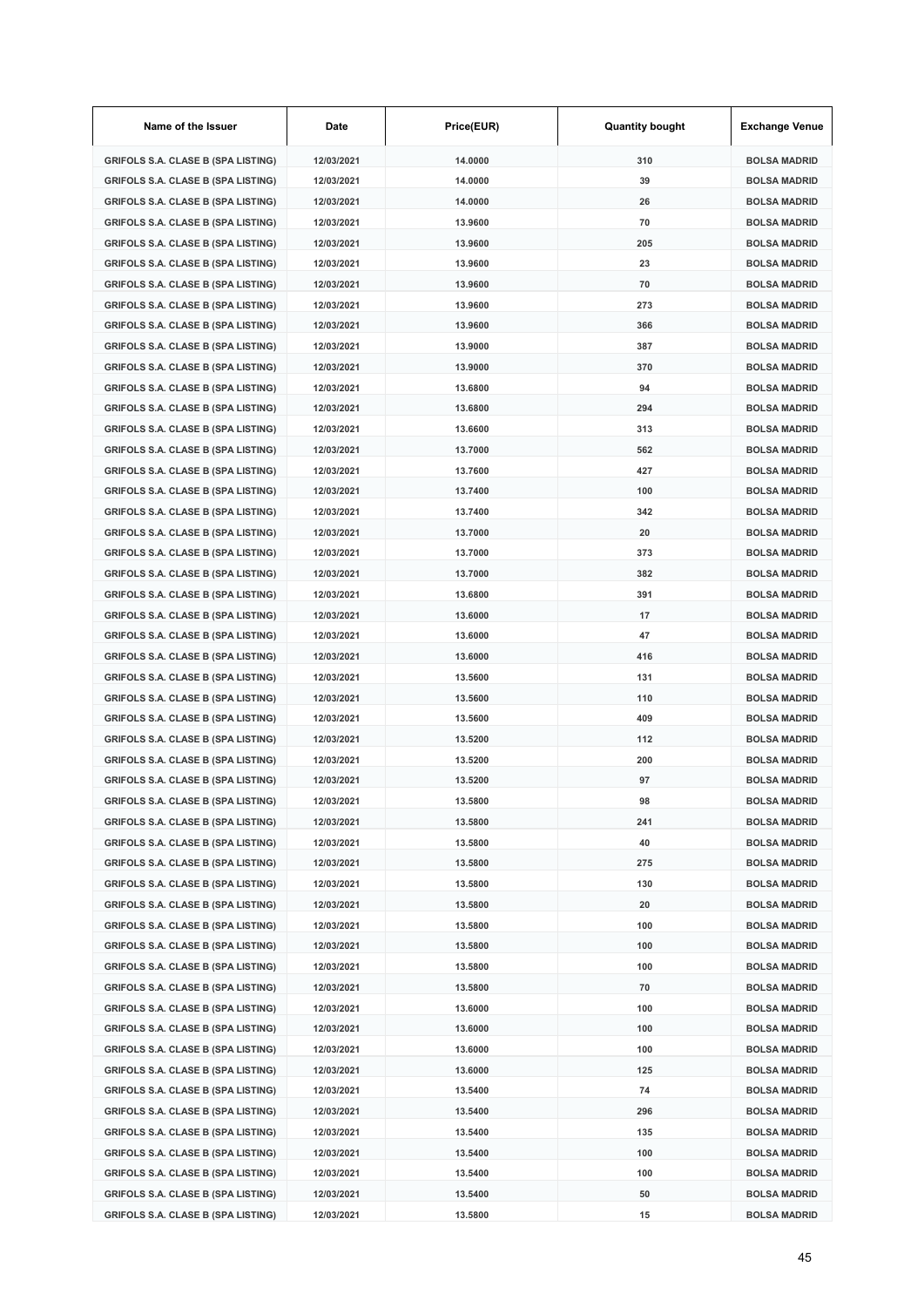| Name of the Issuer                        | Date       | Price(EUR) | <b>Quantity bought</b>  | <b>Exchange Venue</b> |
|-------------------------------------------|------------|------------|-------------------------|-----------------------|
| <b>GRIFOLS S.A. CLASE B (SPA LISTING)</b> | 12/03/2021 | 13.5800    | 100                     | <b>BOLSA MADRID</b>   |
| <b>GRIFOLS S.A. CLASE B (SPA LISTING)</b> | 12/03/2021 | 13.5800    | 100                     | <b>BOLSA MADRID</b>   |
| <b>GRIFOLS S.A. CLASE B (SPA LISTING)</b> | 12/03/2021 | 13.5800    | 100                     | <b>BOLSA MADRID</b>   |
| <b>GRIFOLS S.A. CLASE B (SPA LISTING)</b> | 12/03/2021 | 13.5800    | 88                      | <b>BOLSA MADRID</b>   |
| <b>GRIFOLS S.A. CLASE B (SPA LISTING)</b> | 12/03/2021 | 13.5800    | 99                      | <b>BOLSA MADRID</b>   |
| <b>GRIFOLS S.A. CLASE B (SPA LISTING)</b> | 12/03/2021 | 13.5800    | 100                     | <b>BOLSA MADRID</b>   |
| <b>GRIFOLS S.A. CLASE B (SPA LISTING)</b> | 12/03/2021 | 13.5800    | 100                     | <b>BOLSA MADRID</b>   |
| <b>GRIFOLS S.A. CLASE B (SPA LISTING)</b> | 12/03/2021 | 13.5800    | 110                     | <b>BOLSA MADRID</b>   |
| <b>GRIFOLS S.A. CLASE B (SPA LISTING)</b> | 12/03/2021 | 13.5600    | 110                     | <b>BOLSA MADRID</b>   |
| <b>GRIFOLS S.A. CLASE B (SPA LISTING)</b> | 12/03/2021 | 13.5600    | 100                     | <b>BOLSA MADRID</b>   |
| <b>GRIFOLS S.A. CLASE B (SPA LISTING)</b> | 12/03/2021 | 13.5600    | 90                      | <b>BOLSA MADRID</b>   |
| <b>GRIFOLS S.A. CLASE B (SPA LISTING)</b> | 12/03/2021 | 13.5600    | 72                      | <b>BOLSA MADRID</b>   |
| <b>GRIFOLS S.A. CLASE B (SPA LISTING)</b> | 12/03/2021 | 13.5400    | 228                     | <b>BOLSA MADRID</b>   |
| <b>GRIFOLS S.A. CLASE B (SPA LISTING)</b> | 12/03/2021 | 13.5400    | 100                     | <b>BOLSA MADRID</b>   |
| <b>GRIFOLS S.A. CLASE B (SPA LISTING)</b> | 12/03/2021 | 13.5400    | 54                      | <b>BOLSA MADRID</b>   |
| <b>GRIFOLS S.A. CLASE B (SPA LISTING)</b> | 12/03/2021 | 13.4800    | $\overline{\mathbf{2}}$ | <b>BOLSA MADRID</b>   |
| <b>GRIFOLS S.A. CLASE B (SPA LISTING)</b> | 12/03/2021 | 13.4800    | 395                     | <b>BOLSA MADRID</b>   |
| <b>GRIFOLS S.A. CLASE B (SPA LISTING)</b> | 12/03/2021 | 13.4600    | 381                     | <b>BOLSA MADRID</b>   |
| <b>GRIFOLS S.A. CLASE B (SPA LISTING)</b> | 12/03/2021 | 13.4400    | 411                     | <b>BOLSA MADRID</b>   |
| <b>GRIFOLS S.A. CLASE B (SPA LISTING)</b> | 12/03/2021 | 13.4400    | 368                     | <b>BOLSA MADRID</b>   |
| <b>GRIFOLS S.A. CLASE B (SPA LISTING)</b> | 12/03/2021 | 13.4600    | 779                     | <b>BOLSA MADRID</b>   |
| <b>GRIFOLS S.A. CLASE B (SPA LISTING)</b> | 12/03/2021 | 13.4800    | 380                     | <b>BOLSA MADRID</b>   |
| <b>GRIFOLS S.A. CLASE B (SPA LISTING)</b> | 12/03/2021 | 13.4800    | 114                     | <b>BOLSA MADRID</b>   |
| <b>GRIFOLS S.A. CLASE B (SPA LISTING)</b> | 12/03/2021 | 13.4800    | 1                       | <b>BOLSA MADRID</b>   |
| <b>GRIFOLS S.A. CLASE B (SPA LISTING)</b> | 12/03/2021 | 13.4800    | 300                     | <b>BOLSA MADRID</b>   |
| <b>GRIFOLS S.A. CLASE B (SPA LISTING)</b> | 12/03/2021 | 13.4600    | 46                      | <b>BOLSA MADRID</b>   |
| <b>GRIFOLS S.A. CLASE B (SPA LISTING)</b> | 12/03/2021 | 13.4600    | 386                     | <b>BOLSA MADRID</b>   |
| <b>GRIFOLS S.A. CLASE B (SPA LISTING)</b> | 12/03/2021 | 13.5800    | 146                     | <b>BOLSA MADRID</b>   |
| <b>GRIFOLS S.A. CLASE B (SPA LISTING)</b> | 12/03/2021 | 13.5800    | 300                     | <b>BOLSA MADRID</b>   |
| <b>GRIFOLS S.A. CLASE B (SPA LISTING)</b> | 12/03/2021 | 13.5800    | 1                       | <b>BOLSA MADRID</b>   |
| <b>GRIFOLS S.A. CLASE B (SPA LISTING)</b> | 12/03/2021 | 13.6200    | 4                       | <b>BOLSA MADRID</b>   |
| <b>GRIFOLS S.A. CLASE B (SPA LISTING)</b> | 12/03/2021 | 13.6200    | 261                     | <b>BOLSA MADRID</b>   |
| <b>GRIFOLS S.A. CLASE B (SPA LISTING)</b> | 12/03/2021 | 13.6200    | 361                     | <b>BOLSA MADRID</b>   |
| <b>GRIFOLS S.A. CLASE B (SPA LISTING)</b> | 12/03/2021 | 13.6200    | 361                     | <b>BOLSA MADRID</b>   |
| <b>GRIFOLS S.A. CLASE B (SPA LISTING)</b> | 12/03/2021 | 13.6200    | 73                      | <b>BOLSA MADRID</b>   |
| <b>GRIFOLS S.A. CLASE B (SPA LISTING)</b> | 12/03/2021 | 13.6200    | 157                     | <b>BOLSA MADRID</b>   |
| <b>GRIFOLS S.A. CLASE B (SPA LISTING)</b> | 15/03/2021 | 13.5200    | 373                     | <b>BOLSA MADRID</b>   |
| <b>GRIFOLS S.A. CLASE B (SPA LISTING)</b> | 15/03/2021 | 13.4800    | 367                     | <b>BOLSA MADRID</b>   |
| <b>GRIFOLS S.A. CLASE B (SPA LISTING)</b> | 15/03/2021 | 13.5800    | 1,167                   | <b>BOLSA MADRID</b>   |
| <b>GRIFOLS S.A. CLASE B (SPA LISTING)</b> | 15/03/2021 | 13.5800    | 70                      | <b>BOLSA MADRID</b>   |
| <b>GRIFOLS S.A. CLASE B (SPA LISTING)</b> | 15/03/2021 | 13.5800    | 321                     | <b>BOLSA MADRID</b>   |
| <b>GRIFOLS S.A. CLASE B (SPA LISTING)</b> | 15/03/2021 | 13.5600    | 706                     | <b>BOLSA MADRID</b>   |
| <b>GRIFOLS S.A. CLASE B (SPA LISTING)</b> | 15/03/2021 | 13.5400    | 368                     | <b>BOLSA MADRID</b>   |
| <b>GRIFOLS S.A. CLASE B (SPA LISTING)</b> | 15/03/2021 | 13.6000    | 389                     | <b>BOLSA MADRID</b>   |
| <b>GRIFOLS S.A. CLASE B (SPA LISTING)</b> | 15/03/2021 | 13.6000    | 111                     | <b>BOLSA MADRID</b>   |
| <b>GRIFOLS S.A. CLASE B (SPA LISTING)</b> | 15/03/2021 | 13.6000    | 75                      | <b>BOLSA MADRID</b>   |
| <b>GRIFOLS S.A. CLASE B (SPA LISTING)</b> | 15/03/2021 | 13.6000    | 580                     | <b>BOLSA MADRID</b>   |
| <b>GRIFOLS S.A. CLASE B (SPA LISTING)</b> | 15/03/2021 | 13.5800    | 365                     | <b>BOLSA MADRID</b>   |
| <b>GRIFOLS S.A. CLASE B (SPA LISTING)</b> | 15/03/2021 | 13.6000    | 136                     | <b>BOLSA MADRID</b>   |
| <b>GRIFOLS S.A. CLASE B (SPA LISTING)</b> | 15/03/2021 | 13.6000    | 239                     | <b>BOLSA MADRID</b>   |
| <b>GRIFOLS S.A. CLASE B (SPA LISTING)</b> | 15/03/2021 | 13.5600    | 382                     | <b>BOLSA MADRID</b>   |
| <b>GRIFOLS S.A. CLASE B (SPA LISTING)</b> | 15/03/2021 | 13.5600    | 382                     | <b>BOLSA MADRID</b>   |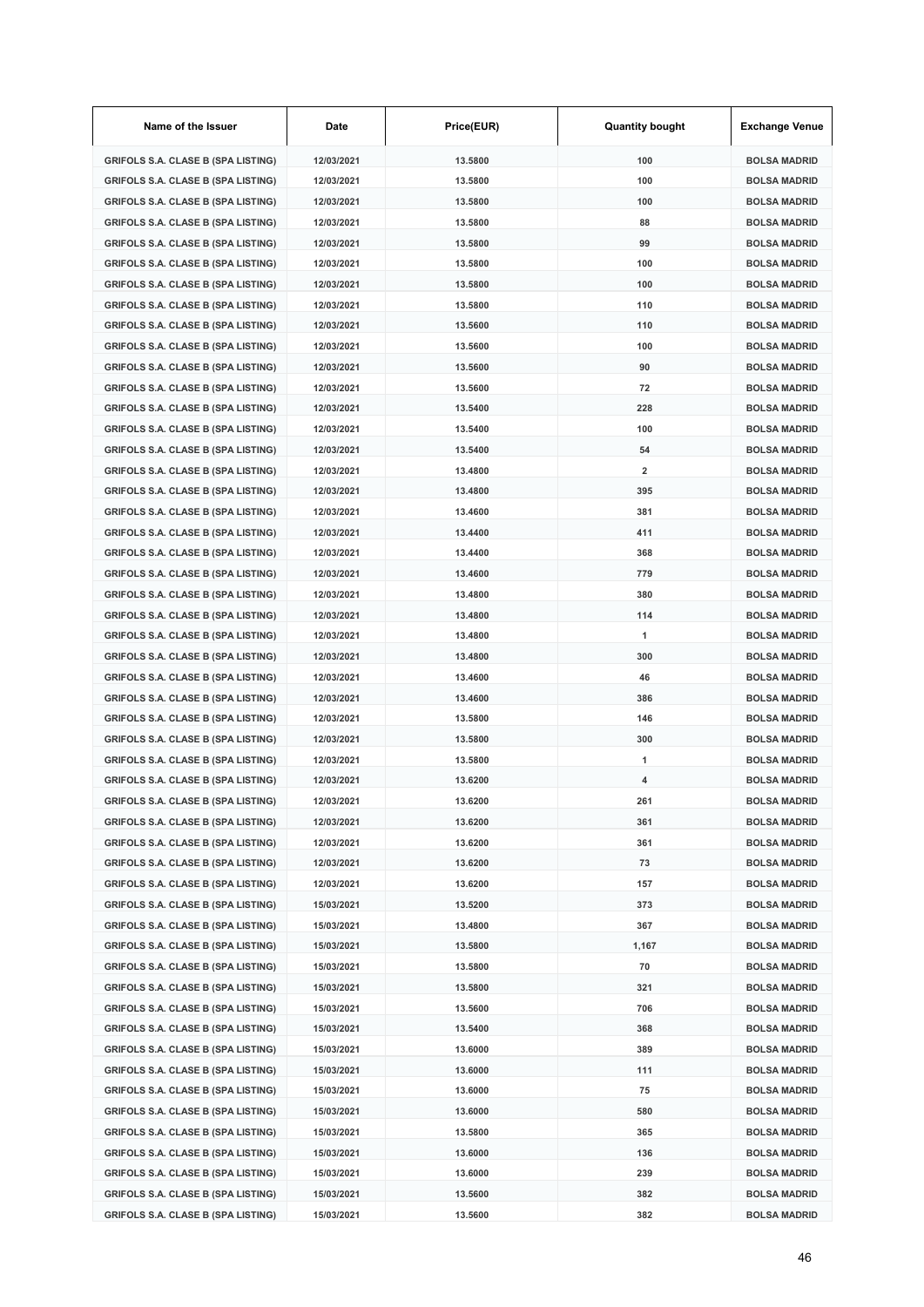| Name of the Issuer                        | Date       | Price(EUR) | <b>Quantity bought</b> | <b>Exchange Venue</b> |
|-------------------------------------------|------------|------------|------------------------|-----------------------|
| <b>GRIFOLS S.A. CLASE B (SPA LISTING)</b> | 15/03/2021 | 13.5800    | 62                     | <b>BOLSA MADRID</b>   |
| <b>GRIFOLS S.A. CLASE B (SPA LISTING)</b> | 15/03/2021 | 13.5800    | 339                    | <b>BOLSA MADRID</b>   |
| <b>GRIFOLS S.A. CLASE B (SPA LISTING)</b> | 15/03/2021 | 13.5800    | 390                    | <b>BOLSA MADRID</b>   |
| <b>GRIFOLS S.A. CLASE B (SPA LISTING)</b> | 15/03/2021 | 13.5800    | 47                     | <b>BOLSA MADRID</b>   |
| <b>GRIFOLS S.A. CLASE B (SPA LISTING)</b> | 15/03/2021 | 13.5800    | 408                    | <b>BOLSA MADRID</b>   |
| <b>GRIFOLS S.A. CLASE B (SPA LISTING)</b> | 15/03/2021 | 13.5800    | 185                    | <b>BOLSA MADRID</b>   |
| <b>GRIFOLS S.A. CLASE B (SPA LISTING)</b> | 15/03/2021 | 13.5800    | 787                    | <b>BOLSA MADRID</b>   |
| <b>GRIFOLS S.A. CLASE B (SPA LISTING)</b> | 15/03/2021 | 13.5800    | 418                    | <b>BOLSA MADRID</b>   |
| <b>GRIFOLS S.A. CLASE B (SPA LISTING)</b> | 15/03/2021 | 13.6000    | 388                    | <b>BOLSA MADRID</b>   |
| <b>GRIFOLS S.A. CLASE B (SPA LISTING)</b> | 15/03/2021 | 13.6000    | 386                    | <b>BOLSA MADRID</b>   |
| <b>GRIFOLS S.A. CLASE B (SPA LISTING)</b> | 15/03/2021 | 13.6200    | 90                     | <b>BOLSA MADRID</b>   |
| <b>GRIFOLS S.A. CLASE B (SPA LISTING)</b> | 15/03/2021 | 13.6200    | 127                    | <b>BOLSA MADRID</b>   |
| <b>GRIFOLS S.A. CLASE B (SPA LISTING)</b> | 15/03/2021 | 13.6200    | 88                     | <b>BOLSA MADRID</b>   |
| <b>GRIFOLS S.A. CLASE B (SPA LISTING)</b> | 15/03/2021 | 13.6200    | 9                      | <b>BOLSA MADRID</b>   |
| <b>GRIFOLS S.A. CLASE B (SPA LISTING)</b> | 15/03/2021 | 13.6200    | 140                    | <b>BOLSA MADRID</b>   |
| <b>GRIFOLS S.A. CLASE B (SPA LISTING)</b> | 15/03/2021 | 13.6000    | 282                    | <b>BOLSA MADRID</b>   |
| <b>GRIFOLS S.A. CLASE B (SPA LISTING)</b> | 15/03/2021 | 13.6000    | 379                    | <b>BOLSA MADRID</b>   |
| <b>GRIFOLS S.A. CLASE B (SPA LISTING)</b> | 15/03/2021 | 13.6000    | 131                    | <b>BOLSA MADRID</b>   |
| <b>GRIFOLS S.A. CLASE B (SPA LISTING)</b> | 15/03/2021 | 13.6000    | 131                    | <b>BOLSA MADRID</b>   |
| <b>GRIFOLS S.A. CLASE B (SPA LISTING)</b> | 15/03/2021 | 13.6000    | 64                     | <b>BOLSA MADRID</b>   |
| <b>GRIFOLS S.A. CLASE B (SPA LISTING)</b> | 15/03/2021 | 13.6000    | 167                    | <b>BOLSA MADRID</b>   |
| <b>GRIFOLS S.A. CLASE B (SPA LISTING)</b> | 15/03/2021 | 13.6000    | 154                    | <b>BOLSA MADRID</b>   |
| <b>GRIFOLS S.A. CLASE B (SPA LISTING)</b> | 15/03/2021 | 13.6000    | 286                    | <b>BOLSA MADRID</b>   |
| <b>GRIFOLS S.A. CLASE B (SPA LISTING)</b> | 15/03/2021 | 13.6000    | 367                    | <b>BOLSA MADRID</b>   |
| <b>GRIFOLS S.A. CLASE B (SPA LISTING)</b> | 15/03/2021 | 13.6000    | 780                    | <b>BOLSA MADRID</b>   |
| <b>GRIFOLS S.A. CLASE B (SPA LISTING)</b> | 15/03/2021 | 13.6000    | 131                    | <b>BOLSA MADRID</b>   |
| <b>GRIFOLS S.A. CLASE B (SPA LISTING)</b> | 15/03/2021 | 13.6400    | 792                    | <b>BOLSA MADRID</b>   |
| <b>GRIFOLS S.A. CLASE B (SPA LISTING)</b> | 15/03/2021 | 13.6400    | 333                    | <b>BOLSA MADRID</b>   |
| <b>GRIFOLS S.A. CLASE B (SPA LISTING)</b> | 15/03/2021 | 13.6800    | 20                     | <b>BOLSA MADRID</b>   |
| <b>GRIFOLS S.A. CLASE B (SPA LISTING)</b> | 15/03/2021 | 13.6800    | 20                     | <b>BOLSA MADRID</b>   |
| GRIFOLS S.A. CLASE B (SPA LISTING)        | 15/03/2021 | 13.6800    | 20                     | <b>BOLSA MADRID</b>   |
| GRIFOLS S.A. CLASE B (SPA LISTING)        | 15/03/2021 | 13.6800    | 20                     | BOLSA MADRID          |
| <b>GRIFOLS S.A. CLASE B (SPA LISTING)</b> | 15/03/2021 | 13.6800    | 20                     | <b>BOLSA MADRID</b>   |
| <b>GRIFOLS S.A. CLASE B (SPA LISTING)</b> | 15/03/2021 | 13.6800    | 20                     | <b>BOLSA MADRID</b>   |
| <b>GRIFOLS S.A. CLASE B (SPA LISTING)</b> | 15/03/2021 | 13.6800    | 20                     | <b>BOLSA MADRID</b>   |
| <b>GRIFOLS S.A. CLASE B (SPA LISTING)</b> | 15/03/2021 | 13.6800    | 20                     | <b>BOLSA MADRID</b>   |
| <b>GRIFOLS S.A. CLASE B (SPA LISTING)</b> | 15/03/2021 | 13.6800    | 411                    | <b>BOLSA MADRID</b>   |
| <b>GRIFOLS S.A. CLASE B (SPA LISTING)</b> | 15/03/2021 | 13.7000    | 400                    | <b>BOLSA MADRID</b>   |
| <b>GRIFOLS S.A. CLASE B (SPA LISTING)</b> | 15/03/2021 | 13.7000    | 633                    | <b>BOLSA MADRID</b>   |
| <b>GRIFOLS S.A. CLASE B (SPA LISTING)</b> | 15/03/2021 | 13.7000    | 44                     | <b>BOLSA MADRID</b>   |
| <b>GRIFOLS S.A. CLASE B (SPA LISTING)</b> | 15/03/2021 | 13.7000    | 366                    | <b>BOLSA MADRID</b>   |
| <b>GRIFOLS S.A. CLASE B (SPA LISTING)</b> | 15/03/2021 | 13.6800    | 55                     | <b>BOLSA MADRID</b>   |
| <b>GRIFOLS S.A. CLASE B (SPA LISTING)</b> | 15/03/2021 | 13.7000    | 380                    | <b>BOLSA MADRID</b>   |
| <b>GRIFOLS S.A. CLASE B (SPA LISTING)</b> | 15/03/2021 | 13.7000    | 135                    | <b>BOLSA MADRID</b>   |
| <b>GRIFOLS S.A. CLASE B (SPA LISTING)</b> | 15/03/2021 | 13.7000    | 348                    | <b>BOLSA MADRID</b>   |
| <b>GRIFOLS S.A. CLASE B (SPA LISTING)</b> | 15/03/2021 | 13.7000    | 143                    | <b>BOLSA MADRID</b>   |
| <b>GRIFOLS S.A. CLASE B (SPA LISTING)</b> | 15/03/2021 | 13.7000    | 32                     | <b>BOLSA MADRID</b>   |
| <b>GRIFOLS S.A. CLASE B (SPA LISTING)</b> | 15/03/2021 | 13.7000    | 22                     | <b>BOLSA MADRID</b>   |
| <b>GRIFOLS S.A. CLASE B (SPA LISTING)</b> | 15/03/2021 | 13.7000    | 135                    | <b>BOLSA MADRID</b>   |
| <b>GRIFOLS S.A. CLASE B (SPA LISTING)</b> | 15/03/2021 | 13.7000    | 135                    | <b>BOLSA MADRID</b>   |
| <b>GRIFOLS S.A. CLASE B (SPA LISTING)</b> | 15/03/2021 | 13.7000    | 369                    | <b>BOLSA MADRID</b>   |
| <b>GRIFOLS S.A. CLASE B (SPA LISTING)</b> | 15/03/2021 | 13.7400    | 188                    | <b>BOLSA MADRID</b>   |
|                                           |            |            |                        |                       |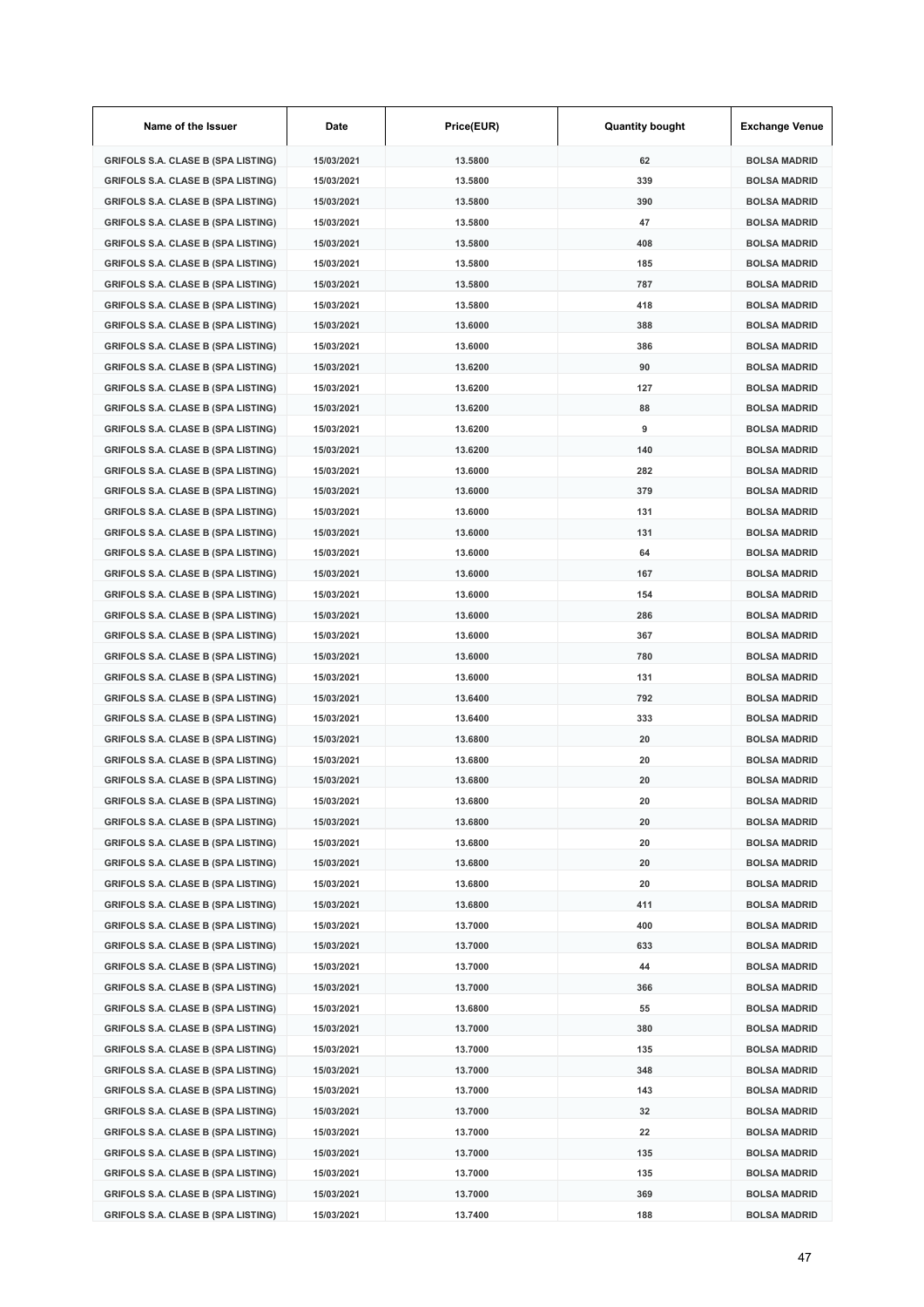| Name of the Issuer                        | Date       | Price(EUR) | <b>Quantity bought</b> | <b>Exchange Venue</b> |
|-------------------------------------------|------------|------------|------------------------|-----------------------|
| <b>GRIFOLS S.A. CLASE B (SPA LISTING)</b> | 15/03/2021 | 13.7400    | 204                    | <b>BOLSA MADRID</b>   |
| <b>GRIFOLS S.A. CLASE B (SPA LISTING)</b> | 15/03/2021 | 13.7000    | 274                    | <b>BOLSA MADRID</b>   |
| <b>GRIFOLS S.A. CLASE B (SPA LISTING)</b> | 15/03/2021 | 13.7400    | 67                     | <b>BOLSA MADRID</b>   |
| <b>GRIFOLS S.A. CLASE B (SPA LISTING)</b> | 15/03/2021 | 13.7400    | 100                    | <b>BOLSA MADRID</b>   |
| <b>GRIFOLS S.A. CLASE B (SPA LISTING)</b> | 15/03/2021 | 13.7400    | 290                    | <b>BOLSA MADRID</b>   |
| <b>GRIFOLS S.A. CLASE B (SPA LISTING)</b> | 15/03/2021 | 13.7400    | 100                    | <b>BOLSA MADRID</b>   |
| <b>GRIFOLS S.A. CLASE B (SPA LISTING)</b> | 15/03/2021 | 13.7400    | 402                    | <b>BOLSA MADRID</b>   |
| <b>GRIFOLS S.A. CLASE B (SPA LISTING)</b> | 15/03/2021 | 13.7600    | 168                    | <b>BOLSA MADRID</b>   |
| <b>GRIFOLS S.A. CLASE B (SPA LISTING)</b> | 15/03/2021 | 13.7600    | 135                    | <b>BOLSA MADRID</b>   |
| <b>GRIFOLS S.A. CLASE B (SPA LISTING)</b> | 15/03/2021 | 13.7400    | 412                    | <b>BOLSA MADRID</b>   |
| <b>GRIFOLS S.A. CLASE B (SPA LISTING)</b> | 15/03/2021 | 13.7400    | 374                    | <b>BOLSA MADRID</b>   |
| <b>GRIFOLS S.A. CLASE B (SPA LISTING)</b> | 15/03/2021 | 13.7400    | 364                    | <b>BOLSA MADRID</b>   |
| <b>GRIFOLS S.A. CLASE B (SPA LISTING)</b> | 15/03/2021 | 13.7000    | 426                    | <b>BOLSA MADRID</b>   |
| <b>GRIFOLS S.A. CLASE B (SPA LISTING)</b> | 15/03/2021 | 13.6800    | 232                    | <b>BOLSA MADRID</b>   |
| <b>GRIFOLS S.A. CLASE B (SPA LISTING)</b> | 15/03/2021 | 13.6600    | 383                    | <b>BOLSA MADRID</b>   |
| <b>GRIFOLS S.A. CLASE B (SPA LISTING)</b> | 15/03/2021 | 13.6800    | 141                    | <b>BOLSA MADRID</b>   |
| <b>GRIFOLS S.A. CLASE B (SPA LISTING)</b> | 15/03/2021 | 13.7800    | 393                    | <b>BOLSA MADRID</b>   |
| <b>GRIFOLS S.A. CLASE B (SPA LISTING)</b> | 15/03/2021 | 13.7800    | 32                     | <b>BOLSA MADRID</b>   |
| <b>GRIFOLS S.A. CLASE B (SPA LISTING)</b> | 15/03/2021 | 13.8000    | 823                    | <b>BOLSA MADRID</b>   |
| <b>GRIFOLS S.A. CLASE B (SPA LISTING)</b> | 15/03/2021 | 13.7800    | 11                     | <b>BOLSA MADRID</b>   |
| <b>GRIFOLS S.A. CLASE B (SPA LISTING)</b> | 15/03/2021 | 13.7200    | 402                    | <b>BOLSA MADRID</b>   |
| <b>GRIFOLS S.A. CLASE B (SPA LISTING)</b> | 15/03/2021 | 13.7400    | 328                    | <b>BOLSA MADRID</b>   |
| <b>GRIFOLS S.A. CLASE B (SPA LISTING)</b> | 15/03/2021 | 13.7400    | 55                     | <b>BOLSA MADRID</b>   |
| <b>GRIFOLS S.A. CLASE B (SPA LISTING)</b> | 15/03/2021 | 13.7200    | 44                     | <b>BOLSA MADRID</b>   |
| <b>GRIFOLS S.A. CLASE B (SPA LISTING)</b> | 15/03/2021 | 13.7200    | 100                    | <b>BOLSA MADRID</b>   |
| <b>GRIFOLS S.A. CLASE B (SPA LISTING)</b> | 15/03/2021 | 13.7000    | $\overline{7}$         | <b>BOLSA MADRID</b>   |
| <b>GRIFOLS S.A. CLASE B (SPA LISTING)</b> | 15/03/2021 | 13.7000    | 45                     | <b>BOLSA MADRID</b>   |
| <b>GRIFOLS S.A. CLASE B (SPA LISTING)</b> | 15/03/2021 | 13.7000    | 356                    | <b>BOLSA MADRID</b>   |
| <b>GRIFOLS S.A. CLASE B (SPA LISTING)</b> | 15/03/2021 | 13.7000    | 244                    | <b>BOLSA MADRID</b>   |
| <b>GRIFOLS S.A. CLASE B (SPA LISTING)</b> | 15/03/2021 | 13.7000    | 121                    | <b>BOLSA MADRID</b>   |
| GRIFOLS S.A. CLASE B (SPA LISTING)        | 15/03/2021 | 13.7200    | 100                    | <b>BOLSA MADRID</b>   |
| <b>GRIFOLS S.A. CLASE B (SPA LISTING)</b> | 15/03/2021 | 13.7200    | 100                    | BOLSA MADRID          |
| <b>GRIFOLS S.A. CLASE B (SPA LISTING)</b> | 15/03/2021 | 13.7200    | 560                    | <b>BOLSA MADRID</b>   |
| <b>GRIFOLS S.A. CLASE B (SPA LISTING)</b> | 15/03/2021 | 13.6800    | 100                    | <b>BOLSA MADRID</b>   |
| <b>GRIFOLS S.A. CLASE B (SPA LISTING)</b> | 15/03/2021 | 13.6800    | 9                      | <b>BOLSA MADRID</b>   |
| <b>GRIFOLS S.A. CLASE B (SPA LISTING)</b> | 15/03/2021 | 13.6800    | 100                    | <b>BOLSA MADRID</b>   |
| <b>GRIFOLS S.A. CLASE B (SPA LISTING)</b> | 15/03/2021 | 13.6800    | 100                    | <b>BOLSA MADRID</b>   |
| <b>GRIFOLS S.A. CLASE B (SPA LISTING)</b> | 15/03/2021 | 13.6800    | 24                     | <b>BOLSA MADRID</b>   |
| <b>GRIFOLS S.A. CLASE B (SPA LISTING)</b> | 15/03/2021 | 13.6800    | 100                    | <b>BOLSA MADRID</b>   |
| <b>GRIFOLS S.A. CLASE B (SPA LISTING)</b> | 15/03/2021 | 13.6800    | 178                    | <b>BOLSA MADRID</b>   |
| <b>GRIFOLS S.A. CLASE B (SPA LISTING)</b> | 15/03/2021 | 13.6800    | 99                     | <b>BOLSA MADRID</b>   |
| <b>GRIFOLS S.A. CLASE B (SPA LISTING)</b> | 15/03/2021 | 13.7000    | 831                    | <b>BOLSA MADRID</b>   |
| <b>GRIFOLS S.A. CLASE B (SPA LISTING)</b> | 15/03/2021 | 13.7200    | 414                    | <b>BOLSA MADRID</b>   |
| <b>GRIFOLS S.A. CLASE B (SPA LISTING)</b> | 15/03/2021 | 13.7200    | 83                     | <b>BOLSA MADRID</b>   |
| <b>GRIFOLS S.A. CLASE B (SPA LISTING)</b> | 15/03/2021 | 13.7400    | 731                    | <b>BOLSA MADRID</b>   |
| <b>GRIFOLS S.A. CLASE B (SPA LISTING)</b> | 15/03/2021 | 13.7400    | 178                    | <b>BOLSA MADRID</b>   |
| <b>GRIFOLS S.A. CLASE B (SPA LISTING)</b> | 15/03/2021 | 13.7400    | 252                    | <b>BOLSA MADRID</b>   |
| <b>GRIFOLS S.A. CLASE B (SPA LISTING)</b> | 15/03/2021 | 13.6800    | 152                    | <b>BOLSA MADRID</b>   |
| <b>GRIFOLS S.A. CLASE B (SPA LISTING)</b> | 15/03/2021 | 13.7200    | 309                    | <b>BOLSA MADRID</b>   |
| <b>GRIFOLS S.A. CLASE B (SPA LISTING)</b> | 15/03/2021 | 13.7400    | 131                    | <b>BOLSA MADRID</b>   |
| <b>GRIFOLS S.A. CLASE B (SPA LISTING)</b> | 15/03/2021 | 13.7400    | 100                    | <b>BOLSA MADRID</b>   |
| <b>GRIFOLS S.A. CLASE B (SPA LISTING)</b> | 15/03/2021 | 13.7400    | 168                    | <b>BOLSA MADRID</b>   |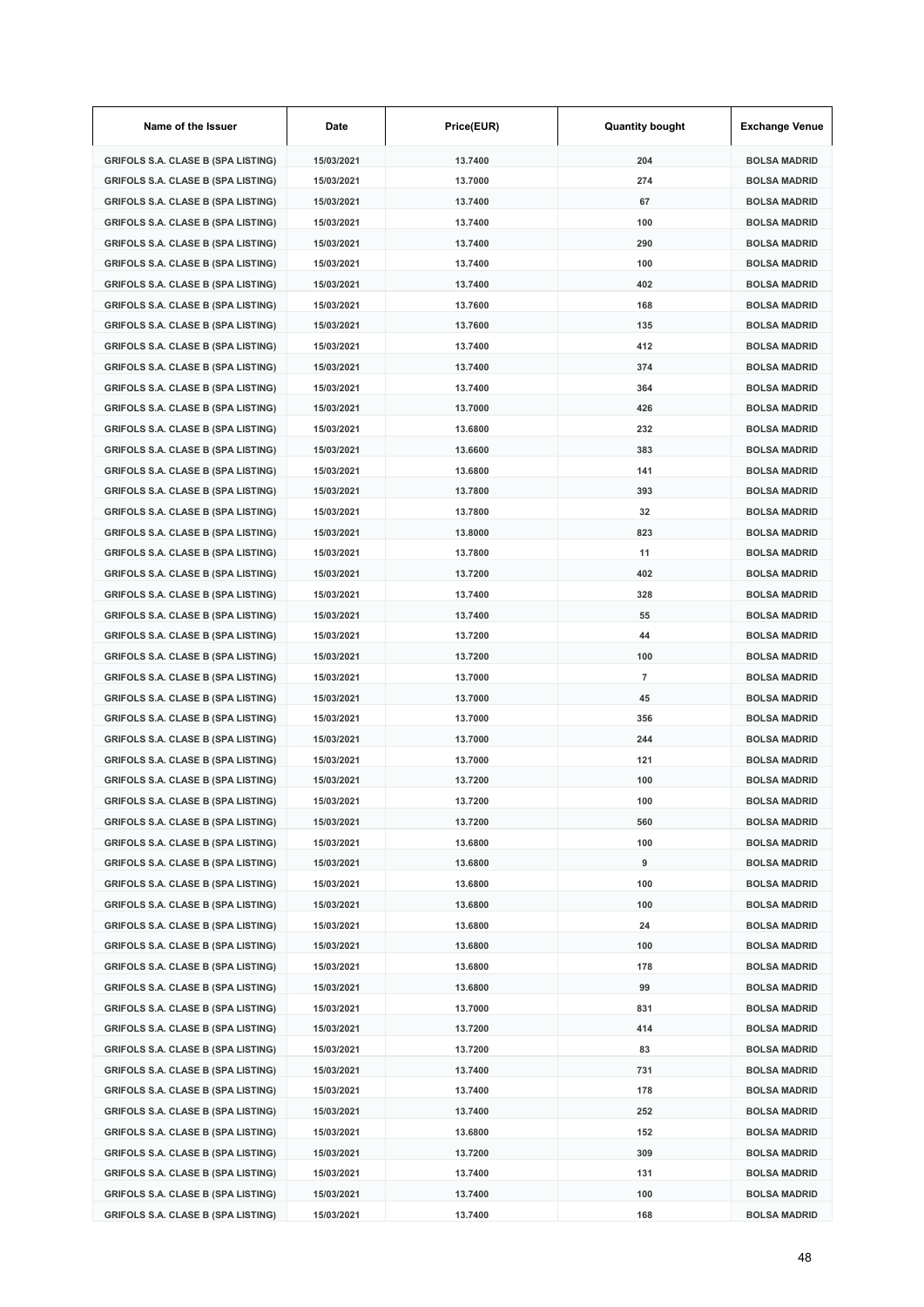| Name of the Issuer                        | Date       | Price(EUR) | <b>Quantity bought</b> | <b>Exchange Venue</b> |
|-------------------------------------------|------------|------------|------------------------|-----------------------|
| <b>GRIFOLS S.A. CLASE B (SPA LISTING)</b> | 15/03/2021 | 13.7200    | 100                    | <b>BOLSA MADRID</b>   |
| <b>GRIFOLS S.A. CLASE B (SPA LISTING)</b> | 15/03/2021 | 13.7200    | 55                     | <b>BOLSA MADRID</b>   |
| <b>GRIFOLS S.A. CLASE B (SPA LISTING)</b> | 15/03/2021 | 13.7200    | 260                    | <b>BOLSA MADRID</b>   |
| <b>GRIFOLS S.A. CLASE B (SPA LISTING)</b> | 15/03/2021 | 13.7200    | 393                    | <b>BOLSA MADRID</b>   |
| <b>GRIFOLS S.A. CLASE B (SPA LISTING)</b> | 15/03/2021 | 13.7200    | 371                    | <b>BOLSA MADRID</b>   |
| <b>GRIFOLS S.A. CLASE B (SPA LISTING)</b> | 15/03/2021 | 13.7200    | 196                    | <b>BOLSA MADRID</b>   |
| <b>GRIFOLS S.A. CLASE B (SPA LISTING)</b> | 15/03/2021 | 13.7200    | 172                    | <b>BOLSA MADRID</b>   |
| <b>GRIFOLS S.A. CLASE B (SPA LISTING)</b> | 15/03/2021 | 13.6800    | 24                     | <b>BOLSA MADRID</b>   |
| <b>GRIFOLS S.A. CLASE B (SPA LISTING)</b> | 15/03/2021 | 13.6800    | 17                     | <b>BOLSA MADRID</b>   |
| <b>GRIFOLS S.A. CLASE B (SPA LISTING)</b> | 15/03/2021 | 13.6800    | 197                    | <b>BOLSA MADRID</b>   |
| <b>GRIFOLS S.A. CLASE B (SPA LISTING)</b> | 15/03/2021 | 13.6800    | 219                    | <b>BOLSA MADRID</b>   |
| <b>GRIFOLS S.A. CLASE B (SPA LISTING)</b> | 15/03/2021 | 13.6800    | 375                    | <b>BOLSA MADRID</b>   |
| <b>GRIFOLS S.A. CLASE B (SPA LISTING)</b> | 15/03/2021 | 13.6800    | 10                     | <b>BOLSA MADRID</b>   |
| <b>GRIFOLS S.A. CLASE B (SPA LISTING)</b> | 15/03/2021 | 13.6800    | 277                    | <b>BOLSA MADRID</b>   |
| <b>GRIFOLS S.A. CLASE B (SPA LISTING)</b> | 15/03/2021 | 13.7200    | 238                    | <b>BOLSA MADRID</b>   |
| <b>GRIFOLS S.A. CLASE B (SPA LISTING)</b> | 15/03/2021 | 13.7200    | 100                    | <b>BOLSA MADRID</b>   |
| <b>GRIFOLS S.A. CLASE B (SPA LISTING)</b> | 15/03/2021 | 13.7200    | 37                     | <b>BOLSA MADRID</b>   |
| <b>GRIFOLS S.A. CLASE B (SPA LISTING)</b> | 15/03/2021 | 13.6800    | 103                    | <b>BOLSA MADRID</b>   |
| <b>GRIFOLS S.A. CLASE B (SPA LISTING)</b> | 15/03/2021 | 13.6800    | 100                    | <b>BOLSA MADRID</b>   |
| <b>GRIFOLS S.A. CLASE B (SPA LISTING)</b> | 15/03/2021 | 13.6800    | 348                    | <b>BOLSA MADRID</b>   |
| <b>GRIFOLS S.A. CLASE B (SPA LISTING)</b> | 15/03/2021 | 13.6800    | 423                    | <b>BOLSA MADRID</b>   |
| <b>GRIFOLS S.A. CLASE B (SPA LISTING)</b> | 15/03/2021 | 13.6800    | 100                    | <b>BOLSA MADRID</b>   |
| <b>GRIFOLS S.A. CLASE B (SPA LISTING)</b> | 15/03/2021 | 13.6800    | 168                    | <b>BOLSA MADRID</b>   |
| <b>GRIFOLS S.A. CLASE B (SPA LISTING)</b> | 15/03/2021 | 13.6200    | 295                    | <b>BOLSA MADRID</b>   |
| <b>GRIFOLS S.A. CLASE B (SPA LISTING)</b> | 15/03/2021 | 13.6200    | 76                     | <b>BOLSA MADRID</b>   |
| <b>GRIFOLS S.A. CLASE B (SPA LISTING)</b> | 15/03/2021 | 13.6200    | 382                    | <b>BOLSA MADRID</b>   |
| <b>GRIFOLS S.A. CLASE B (SPA LISTING)</b> | 15/03/2021 | 13.6000    | 378                    | <b>BOLSA MADRID</b>   |
| <b>GRIFOLS S.A. CLASE B (SPA LISTING)</b> | 15/03/2021 | 13.5800    | 236                    | <b>BOLSA MADRID</b>   |
| <b>GRIFOLS S.A. CLASE B (SPA LISTING)</b> | 15/03/2021 | 13.5800    | 38                     | <b>BOLSA MADRID</b>   |
| <b>GRIFOLS S.A. CLASE B (SPA LISTING)</b> | 15/03/2021 | 13.5800    | 143                    | <b>BOLSA MADRID</b>   |
| GRIFOLS S.A. CLASE B (SPA LISTING)        | 15/03/2021 | 13.6200    | 161                    | <b>BOLSA MADRID</b>   |
| <b>GRIFOLS S.A. CLASE B (SPA LISTING)</b> | 15/03/2021 | 13.6200    | 279                    | <b>BOLSA MADRID</b>   |
| <b>GRIFOLS S.A. CLASE B (SPA LISTING)</b> | 15/03/2021 | 13.6200    | 249                    | <b>BOLSA MADRID</b>   |
| <b>GRIFOLS S.A. CLASE B (SPA LISTING)</b> | 15/03/2021 | 13.6200    | 433                    | <b>BOLSA MADRID</b>   |
| <b>GRIFOLS S.A. CLASE B (SPA LISTING)</b> | 15/03/2021 | 13.5800    | 221                    | <b>BOLSA MADRID</b>   |
| <b>GRIFOLS S.A. CLASE B (SPA LISTING)</b> | 15/03/2021 | 13.5800    | 100                    | <b>BOLSA MADRID</b>   |
| <b>GRIFOLS S.A. CLASE B (SPA LISTING)</b> | 15/03/2021 | 13.5800    | 84                     | <b>BOLSA MADRID</b>   |
| <b>GRIFOLS S.A. CLASE B (SPA LISTING)</b> | 15/03/2021 | 13.5800    | 398                    | <b>BOLSA MADRID</b>   |
| <b>GRIFOLS S.A. CLASE B (SPA LISTING)</b> | 15/03/2021 | 13.5800    | 3                      | <b>BOLSA MADRID</b>   |
| <b>GRIFOLS S.A. CLASE B (SPA LISTING)</b> | 15/03/2021 | 13.5400    | 100                    | <b>BOLSA MADRID</b>   |
| <b>GRIFOLS S.A. CLASE B (SPA LISTING)</b> | 15/03/2021 | 13.5400    | 100                    | <b>BOLSA MADRID</b>   |
| <b>GRIFOLS S.A. CLASE B (SPA LISTING)</b> | 15/03/2021 | 13.5400    | 38                     | <b>BOLSA MADRID</b>   |
| <b>GRIFOLS S.A. CLASE B (SPA LISTING)</b> | 15/03/2021 | 13.5400    | 38                     | <b>BOLSA MADRID</b>   |
| <b>GRIFOLS S.A. CLASE B (SPA LISTING)</b> | 15/03/2021 | 13.5400    | 38                     | <b>BOLSA MADRID</b>   |
| <b>GRIFOLS S.A. CLASE B (SPA LISTING)</b> | 15/03/2021 | 13.5400    | 60                     | <b>BOLSA MADRID</b>   |
| <b>GRIFOLS S.A. CLASE B (SPA LISTING)</b> | 15/03/2021 | 13.5800    | 286                    | <b>BOLSA MADRID</b>   |
| <b>GRIFOLS S.A. CLASE B (SPA LISTING)</b> | 15/03/2021 | 13.5800    | 93                     | <b>BOLSA MADRID</b>   |
| <b>GRIFOLS S.A. CLASE B (SPA LISTING)</b> | 15/03/2021 | 13.5600    | 42                     | <b>BOLSA MADRID</b>   |
| <b>GRIFOLS S.A. CLASE B (SPA LISTING)</b> | 15/03/2021 | 13.5600    | 208                    | <b>BOLSA MADRID</b>   |
| <b>GRIFOLS S.A. CLASE B (SPA LISTING)</b> | 16/03/2021 | 13.6000    | 425                    | <b>BOLSA MADRID</b>   |
| <b>GRIFOLS S.A. CLASE B (SPA LISTING)</b> | 16/03/2021 | 13.5800    | 437                    | <b>BOLSA MADRID</b>   |
| <b>GRIFOLS S.A. CLASE B (SPA LISTING)</b> | 16/03/2021 | 13.5400    | 439                    | <b>BOLSA MADRID</b>   |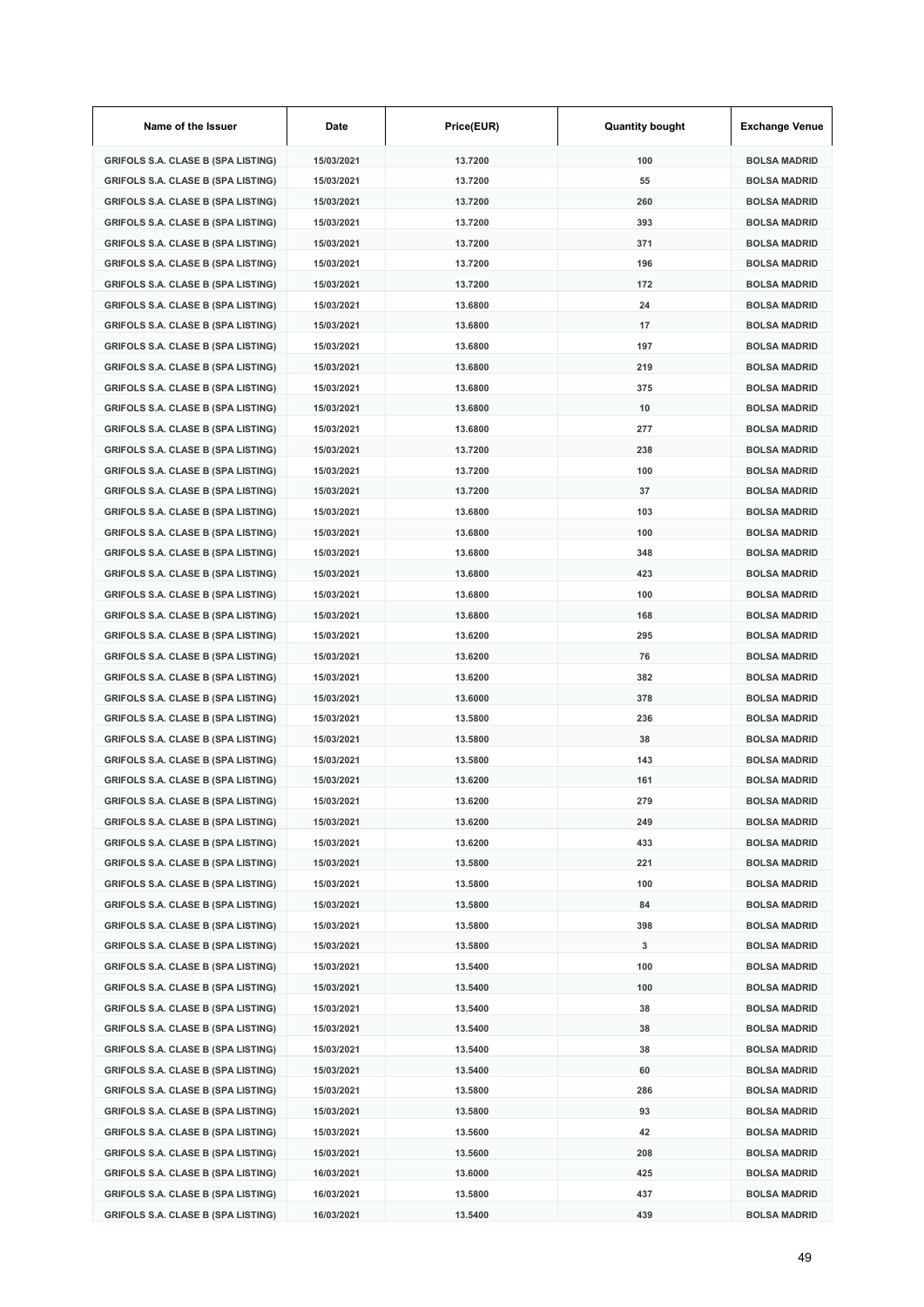| Name of the Issuer                        | Date       | Price(EUR) | <b>Quantity bought</b> | <b>Exchange Venue</b> |
|-------------------------------------------|------------|------------|------------------------|-----------------------|
| <b>GRIFOLS S.A. CLASE B (SPA LISTING)</b> | 16/03/2021 | 13.5400    | 234                    | <b>BOLSA MADRID</b>   |
| <b>GRIFOLS S.A. CLASE B (SPA LISTING)</b> | 16/03/2021 | 13.5400    | 189                    | <b>BOLSA MADRID</b>   |
| <b>GRIFOLS S.A. CLASE B (SPA LISTING)</b> | 16/03/2021 | 13.6600    | 135                    | <b>BOLSA MADRID</b>   |
| <b>GRIFOLS S.A. CLASE B (SPA LISTING)</b> | 16/03/2021 | 13.6600    | 109                    | <b>BOLSA MADRID</b>   |
| <b>GRIFOLS S.A. CLASE B (SPA LISTING)</b> | 16/03/2021 | 13.6800    | 205                    | <b>BOLSA MADRID</b>   |
| <b>GRIFOLS S.A. CLASE B (SPA LISTING)</b> | 16/03/2021 | 13.6800    | 464                    | <b>BOLSA MADRID</b>   |
| <b>GRIFOLS S.A. CLASE B (SPA LISTING)</b> | 16/03/2021 | 13.6800    | 235                    | <b>BOLSA MADRID</b>   |
| <b>GRIFOLS S.A. CLASE B (SPA LISTING)</b> | 16/03/2021 | 13.6800    | 135                    | <b>BOLSA MADRID</b>   |
| <b>GRIFOLS S.A. CLASE B (SPA LISTING)</b> | 16/03/2021 | 13,6800    | 207                    | <b>BOLSA MADRID</b>   |
| <b>GRIFOLS S.A. CLASE B (SPA LISTING)</b> | 16/03/2021 | 13.6800    | 114                    | <b>BOLSA MADRID</b>   |
| <b>GRIFOLS S.A. CLASE B (SPA LISTING)</b> | 16/03/2021 | 13.6800    | 135                    | <b>BOLSA MADRID</b>   |
| <b>GRIFOLS S.A. CLASE B (SPA LISTING)</b> | 16/03/2021 | 13.6800    | 135                    | <b>BOLSA MADRID</b>   |
| <b>GRIFOLS S.A. CLASE B (SPA LISTING)</b> | 16/03/2021 | 13.6800    | 40                     | <b>BOLSA MADRID</b>   |
| <b>GRIFOLS S.A. CLASE B (SPA LISTING)</b> | 16/03/2021 | 13.6800    | 426                    | <b>BOLSA MADRID</b>   |
| <b>GRIFOLS S.A. CLASE B (SPA LISTING)</b> | 16/03/2021 | 13.6600    | 87                     | <b>BOLSA MADRID</b>   |
| <b>GRIFOLS S.A. CLASE B (SPA LISTING)</b> | 16/03/2021 | 13.6800    | 178                    | <b>BOLSA MADRID</b>   |
| <b>GRIFOLS S.A. CLASE B (SPA LISTING)</b> | 16/03/2021 | 13.6800    | 429                    | <b>BOLSA MADRID</b>   |
| <b>GRIFOLS S.A. CLASE B (SPA LISTING)</b> | 16/03/2021 | 13.6600    | 236                    | <b>BOLSA MADRID</b>   |
| <b>GRIFOLS S.A. CLASE B (SPA LISTING)</b> | 16/03/2021 | 13.6600    | 151                    | <b>BOLSA MADRID</b>   |
| <b>GRIFOLS S.A. CLASE B (SPA LISTING)</b> | 16/03/2021 | 13.6600    | 187                    | <b>BOLSA MADRID</b>   |
| <b>GRIFOLS S.A. CLASE B (SPA LISTING)</b> | 16/03/2021 | 13.7200    | 89                     | <b>BOLSA MADRID</b>   |
| <b>GRIFOLS S.A. CLASE B (SPA LISTING)</b> | 16/03/2021 | 13.7200    | 285                    | <b>BOLSA MADRID</b>   |
| <b>GRIFOLS S.A. CLASE B (SPA LISTING)</b> | 16/03/2021 | 13.7200    | 376                    | <b>BOLSA MADRID</b>   |
| <b>GRIFOLS S.A. CLASE B (SPA LISTING)</b> | 16/03/2021 | 13.6800    | 749                    | <b>BOLSA MADRID</b>   |
| <b>GRIFOLS S.A. CLASE B (SPA LISTING)</b> | 16/03/2021 | 13.6800    | 403                    | <b>BOLSA MADRID</b>   |
| <b>GRIFOLS S.A. CLASE B (SPA LISTING)</b> | 16/03/2021 | 13.7400    | 437                    | <b>BOLSA MADRID</b>   |
| <b>GRIFOLS S.A. CLASE B (SPA LISTING)</b> | 16/03/2021 | 13.7400    | 417                    | <b>BOLSA MADRID</b>   |
| <b>GRIFOLS S.A. CLASE B (SPA LISTING)</b> | 16/03/2021 | 13.7400    | 768                    | <b>BOLSA MADRID</b>   |
| <b>GRIFOLS S.A. CLASE B (SPA LISTING)</b> | 16/03/2021 | 13.7200    | 381                    | <b>BOLSA MADRID</b>   |
| <b>GRIFOLS S.A. CLASE B (SPA LISTING)</b> | 16/03/2021 | 13.8000    | 126                    | <b>BOLSA MADRID</b>   |
| <b>GRIFOLS S.A. CLASE B (SPA LISTING)</b> | 16/03/2021 | 13.7800    | 288                    | <b>BOLSA MADRID</b>   |
| GRIFOLS S.A. CLASE B (SPA LISTING)        | 16/03/2021 | 13.7800    | 574                    | <b>BOLSA MADRID</b>   |
| <b>GRIFOLS S.A. CLASE B (SPA LISTING)</b> | 16/03/2021 | 13.7800    | 191                    | <b>BOLSA MADRID</b>   |
| <b>GRIFOLS S.A. CLASE B (SPA LISTING)</b> | 16/03/2021 | 13.7800    | 128                    | <b>BOLSA MADRID</b>   |
| <b>GRIFOLS S.A. CLASE B (SPA LISTING)</b> | 16/03/2021 | 13.7800    | 232                    | <b>BOLSA MADRID</b>   |
| <b>GRIFOLS S.A. CLASE B (SPA LISTING)</b> | 16/03/2021 | 13.7800    | 100                    | <b>BOLSA MADRID</b>   |
| <b>GRIFOLS S.A. CLASE B (SPA LISTING)</b> | 16/03/2021 | 13.7800    | 100                    | <b>BOLSA MADRID</b>   |
| <b>GRIFOLS S.A. CLASE B (SPA LISTING)</b> | 16/03/2021 | 13.7800    | 121                    | <b>BOLSA MADRID</b>   |
| <b>GRIFOLS S.A. CLASE B (SPA LISTING)</b> | 16/03/2021 | 13.7800    | 50                     | <b>BOLSA MADRID</b>   |
| <b>GRIFOLS S.A. CLASE B (SPA LISTING)</b> | 16/03/2021 | 13.7600    | 153                    | <b>BOLSA MADRID</b>   |
| <b>GRIFOLS S.A. CLASE B (SPA LISTING)</b> | 16/03/2021 | 13.7800    | 100                    | <b>BOLSA MADRID</b>   |
| <b>GRIFOLS S.A. CLASE B (SPA LISTING)</b> | 16/03/2021 | 13.7800    | 100                    | <b>BOLSA MADRID</b>   |
| <b>GRIFOLS S.A. CLASE B (SPA LISTING)</b> | 16/03/2021 | 13.7800    | 100                    | <b>BOLSA MADRID</b>   |
| <b>GRIFOLS S.A. CLASE B (SPA LISTING)</b> | 16/03/2021 | 13.7600    | 177                    | <b>BOLSA MADRID</b>   |
| <b>GRIFOLS S.A. CLASE B (SPA LISTING)</b> | 16/03/2021 | 13.7600    | 413                    | <b>BOLSA MADRID</b>   |
| <b>GRIFOLS S.A. CLASE B (SPA LISTING)</b> | 16/03/2021 | 13.7600    | 463                    | <b>BOLSA MADRID</b>   |
| <b>GRIFOLS S.A. CLASE B (SPA LISTING)</b> | 16/03/2021 | 13.7200    | 58                     | <b>BOLSA MADRID</b>   |
| <b>GRIFOLS S.A. CLASE B (SPA LISTING)</b> | 16/03/2021 | 13.7200    | 376                    | <b>BOLSA MADRID</b>   |
| <b>GRIFOLS S.A. CLASE B (SPA LISTING)</b> | 16/03/2021 | 13.7000    | 374                    | <b>BOLSA MADRID</b>   |
| <b>GRIFOLS S.A. CLASE B (SPA LISTING)</b> | 16/03/2021 | 13.7000    | 361                    | <b>BOLSA MADRID</b>   |
| <b>GRIFOLS S.A. CLASE B (SPA LISTING)</b> | 16/03/2021 | 13.6800    | 433                    | <b>BOLSA MADRID</b>   |
| <b>GRIFOLS S.A. CLASE B (SPA LISTING)</b> | 16/03/2021 | 13.6400    | 413                    | <b>BOLSA MADRID</b>   |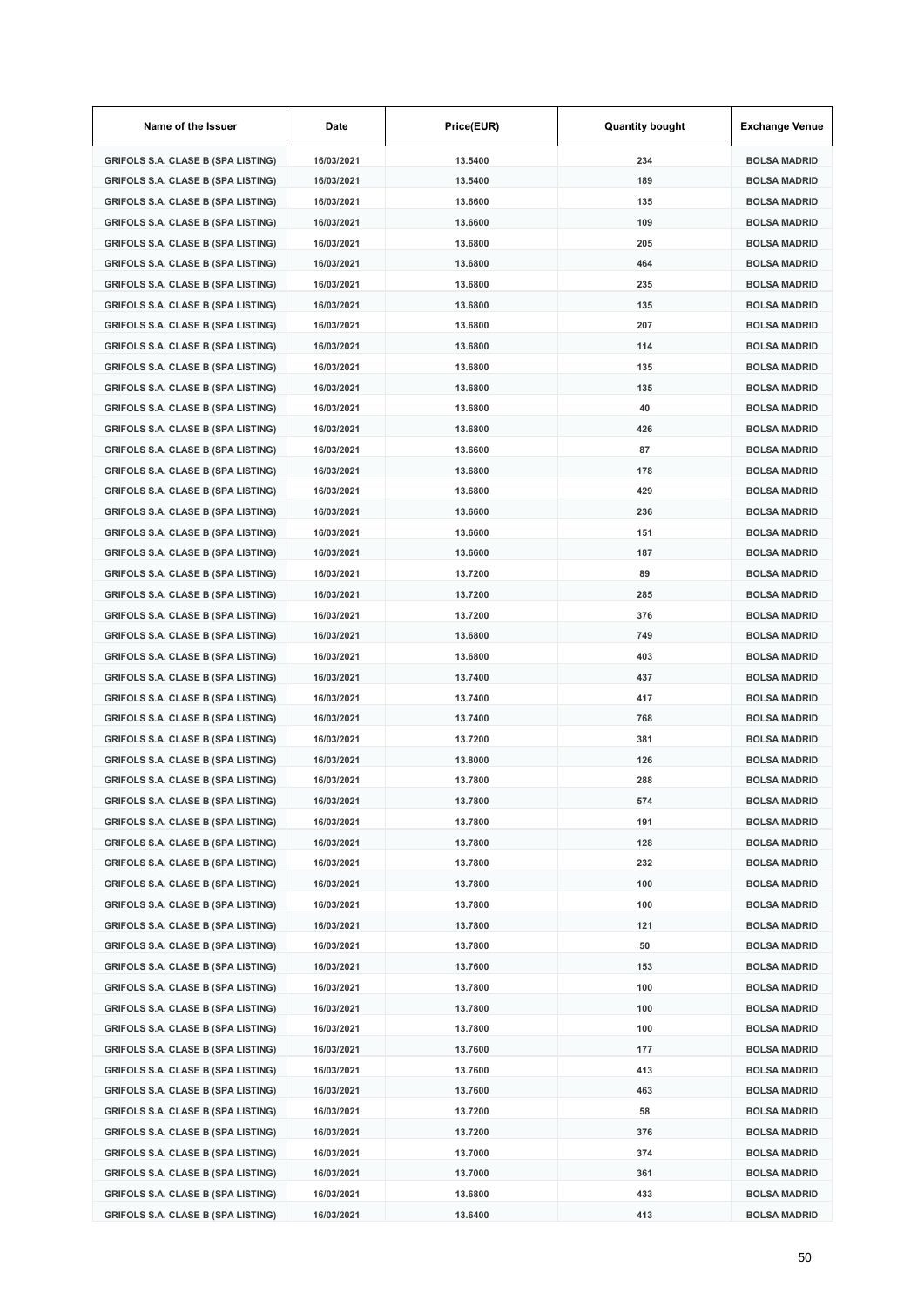| Name of the Issuer                        | Date       | Price(EUR) | <b>Quantity bought</b> | <b>Exchange Venue</b> |
|-------------------------------------------|------------|------------|------------------------|-----------------------|
| <b>GRIFOLS S.A. CLASE B (SPA LISTING)</b> | 16/03/2021 | 13.6400    | 28                     | <b>BOLSA MADRID</b>   |
| <b>GRIFOLS S.A. CLASE B (SPA LISTING)</b> | 16/03/2021 | 13.6600    | 301                    | <b>BOLSA MADRID</b>   |
| <b>GRIFOLS S.A. CLASE B (SPA LISTING)</b> | 16/03/2021 | 13.6600    | 388                    | <b>BOLSA MADRID</b>   |
| <b>GRIFOLS S.A. CLASE B (SPA LISTING)</b> | 16/03/2021 | 13.6600    | 161                    | <b>BOLSA MADRID</b>   |
| <b>GRIFOLS S.A. CLASE B (SPA LISTING)</b> | 16/03/2021 | 13.6600    | 116                    | <b>BOLSA MADRID</b>   |
| <b>GRIFOLS S.A. CLASE B (SPA LISTING)</b> | 16/03/2021 | 13.6800    | 100                    | <b>BOLSA MADRID</b>   |
| <b>GRIFOLS S.A. CLASE B (SPA LISTING)</b> | 16/03/2021 | 13.6800    | 252                    | <b>BOLSA MADRID</b>   |
| <b>GRIFOLS S.A. CLASE B (SPA LISTING)</b> | 16/03/2021 | 13.6800    | 100                    | <b>BOLSA MADRID</b>   |
| <b>GRIFOLS S.A. CLASE B (SPA LISTING)</b> | 16/03/2021 | 13.6800    | 428                    | <b>BOLSA MADRID</b>   |
| <b>GRIFOLS S.A. CLASE B (SPA LISTING)</b> | 16/03/2021 | 13.7000    | 100                    | <b>BOLSA MADRID</b>   |
| <b>GRIFOLS S.A. CLASE B (SPA LISTING)</b> | 16/03/2021 | 13.7000    | 100                    | <b>BOLSA MADRID</b>   |
| <b>GRIFOLS S.A. CLASE B (SPA LISTING)</b> | 16/03/2021 | 13.7000    | 100                    | <b>BOLSA MADRID</b>   |
| <b>GRIFOLS S.A. CLASE B (SPA LISTING)</b> | 16/03/2021 | 13.7000    | 35                     | <b>BOLSA MADRID</b>   |
| <b>GRIFOLS S.A. CLASE B (SPA LISTING)</b> | 16/03/2021 | 13.7000    | 100                    | <b>BOLSA MADRID</b>   |
| <b>GRIFOLS S.A. CLASE B (SPA LISTING)</b> | 16/03/2021 | 13.7000    | 105                    | <b>BOLSA MADRID</b>   |
| <b>GRIFOLS S.A. CLASE B (SPA LISTING)</b> | 16/03/2021 | 13.7000    | 100                    | <b>BOLSA MADRID</b>   |
| <b>GRIFOLS S.A. CLASE B (SPA LISTING)</b> | 16/03/2021 | 13.7000    | 100                    | <b>BOLSA MADRID</b>   |
| <b>GRIFOLS S.A. CLASE B (SPA LISTING)</b> | 16/03/2021 | 13.7000    | 118                    | <b>BOLSA MADRID</b>   |
| <b>GRIFOLS S.A. CLASE B (SPA LISTING)</b> | 16/03/2021 | 13.7000    | 100                    | <b>BOLSA MADRID</b>   |
| <b>GRIFOLS S.A. CLASE B (SPA LISTING)</b> | 16/03/2021 | 13.7000    | 100                    | <b>BOLSA MADRID</b>   |
| <b>GRIFOLS S.A. CLASE B (SPA LISTING)</b> | 16/03/2021 | 13.7000    | 100                    | <b>BOLSA MADRID</b>   |
| <b>GRIFOLS S.A. CLASE B (SPA LISTING)</b> | 16/03/2021 | 13.7000    | 100                    | <b>BOLSA MADRID</b>   |
| <b>GRIFOLS S.A. CLASE B (SPA LISTING)</b> | 16/03/2021 | 13.7000    | 100                    | <b>BOLSA MADRID</b>   |
| <b>GRIFOLS S.A. CLASE B (SPA LISTING)</b> | 16/03/2021 | 13.7000    | 100                    | <b>BOLSA MADRID</b>   |
| <b>GRIFOLS S.A. CLASE B (SPA LISTING)</b> | 16/03/2021 | 13.7000    | 100                    | <b>BOLSA MADRID</b>   |
| <b>GRIFOLS S.A. CLASE B (SPA LISTING)</b> | 16/03/2021 | 13.7000    | 124                    | <b>BOLSA MADRID</b>   |
| <b>GRIFOLS S.A. CLASE B (SPA LISTING)</b> | 16/03/2021 | 13.7000    | 100                    | <b>BOLSA MADRID</b>   |
| <b>GRIFOLS S.A. CLASE B (SPA LISTING)</b> | 16/03/2021 | 13.7000    | 100                    | <b>BOLSA MADRID</b>   |
| <b>GRIFOLS S.A. CLASE B (SPA LISTING)</b> | 16/03/2021 | 13.7000    | 120                    | <b>BOLSA MADRID</b>   |
| <b>GRIFOLS S.A. CLASE B (SPA LISTING)</b> | 16/03/2021 | 13.7000    | 100                    | <b>BOLSA MADRID</b>   |
| <b>GRIFOLS S.A. CLASE B (SPA LISTING)</b> | 16/03/2021 | 13.7000    | 100                    | <b>BOLSA MADRID</b>   |
| <b>GRIFOLS S.A. CLASE B (SPA LISTING)</b> | 16/03/2021 | 13.7000    | 93                     | <b>BOLSA MADRID</b>   |
| <b>GRIFOLS S.A. CLASE B (SPA LISTING)</b> | 16/03/2021 | 13.7000    | 274                    | <b>BOLSA MADRID</b>   |
| <b>GRIFOLS S.A. CLASE B (SPA LISTING)</b> | 16/03/2021 | 13.7000    | 274                    | <b>BOLSA MADRID</b>   |
| <b>GRIFOLS S.A. CLASE B (SPA LISTING)</b> | 16/03/2021 | 13.6800    | 325                    | <b>BOLSA MADRID</b>   |
| <b>GRIFOLS S.A. CLASE B (SPA LISTING)</b> | 16/03/2021 | 13.6800    | 362                    | <b>BOLSA MADRID</b>   |
| <b>GRIFOLS S.A. CLASE B (SPA LISTING)</b> | 16/03/2021 | 13.6800    | 100                    | <b>BOLSA MADRID</b>   |
| <b>GRIFOLS S.A. CLASE B (SPA LISTING)</b> | 16/03/2021 | 13.6800    | 100                    | <b>BOLSA MADRID</b>   |
| <b>GRIFOLS S.A. CLASE B (SPA LISTING)</b> | 16/03/2021 | 13.6800    | 285                    | <b>BOLSA MADRID</b>   |
| <b>GRIFOLS S.A. CLASE B (SPA LISTING)</b> | 16/03/2021 | 13.6800    | 41                     | <b>BOLSA MADRID</b>   |
| <b>GRIFOLS S.A. CLASE B (SPA LISTING)</b> | 16/03/2021 | 13.7600    | 362                    | <b>BOLSA MADRID</b>   |
| <b>GRIFOLS S.A. CLASE B (SPA LISTING)</b> | 16/03/2021 | 13.7600    | 364                    | <b>BOLSA MADRID</b>   |
| <b>GRIFOLS S.A. CLASE B (SPA LISTING)</b> | 16/03/2021 | 13.7400    | 266                    | <b>BOLSA MADRID</b>   |
| <b>GRIFOLS S.A. CLASE B (SPA LISTING)</b> | 16/03/2021 | 13.7400    | 826                    | <b>BOLSA MADRID</b>   |
| <b>GRIFOLS S.A. CLASE B (SPA LISTING)</b> | 16/03/2021 | 13.7200    | 265                    | <b>BOLSA MADRID</b>   |
| <b>GRIFOLS S.A. CLASE B (SPA LISTING)</b> | 16/03/2021 | 13.7600    | 147                    | <b>BOLSA MADRID</b>   |
| <b>GRIFOLS S.A. CLASE B (SPA LISTING)</b> | 16/03/2021 | 13.7600    | 731                    | <b>BOLSA MADRID</b>   |
| <b>GRIFOLS S.A. CLASE B (SPA LISTING)</b> | 16/03/2021 | 13.7600    | 98                     | <b>BOLSA MADRID</b>   |
| <b>GRIFOLS S.A. CLASE B (SPA LISTING)</b> | 16/03/2021 | 13.7600    | 49                     | <b>BOLSA MADRID</b>   |
| <b>GRIFOLS S.A. CLASE B (SPA LISTING)</b> | 16/03/2021 | 13.7600    | 147                    | <b>BOLSA MADRID</b>   |
| <b>GRIFOLS S.A. CLASE B (SPA LISTING)</b> | 16/03/2021 | 13.6800    | 414                    | <b>BOLSA MADRID</b>   |
| <b>GRIFOLS S.A. CLASE B (SPA LISTING)</b> | 16/03/2021 | 13.7600    | 177                    | <b>BOLSA MADRID</b>   |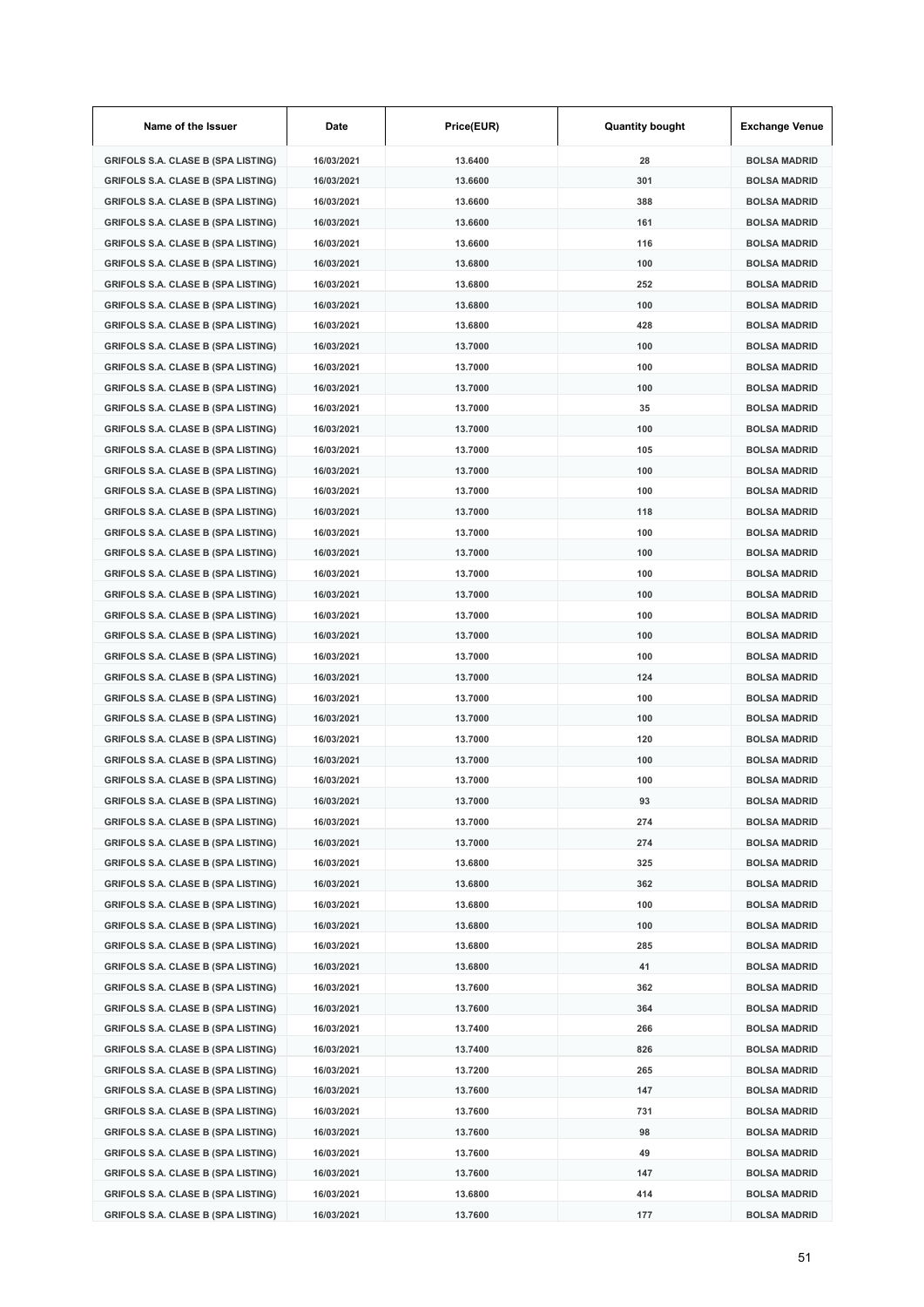| Name of the Issuer                        | Date       | Price(EUR) | <b>Quantity bought</b> | <b>Exchange Venue</b> |
|-------------------------------------------|------------|------------|------------------------|-----------------------|
| <b>GRIFOLS S.A. CLASE B (SPA LISTING)</b> | 16/03/2021 | 13.7600    | 249                    | <b>BOLSA MADRID</b>   |
| <b>GRIFOLS S.A. CLASE B (SPA LISTING)</b> | 16/03/2021 | 13.7600    | 215                    | <b>BOLSA MADRID</b>   |
| <b>GRIFOLS S.A. CLASE B (SPA LISTING)</b> | 16/03/2021 | 13.7600    | 100                    | <b>BOLSA MADRID</b>   |
| <b>GRIFOLS S.A. CLASE B (SPA LISTING)</b> | 16/03/2021 | 13.7600    | 85                     | <b>BOLSA MADRID</b>   |
| <b>GRIFOLS S.A. CLASE B (SPA LISTING)</b> | 16/03/2021 | 13.7600    | 100                    | <b>BOLSA MADRID</b>   |
| <b>GRIFOLS S.A. CLASE B (SPA LISTING)</b> | 16/03/2021 | 13.7600    | 100                    | <b>BOLSA MADRID</b>   |
| <b>GRIFOLS S.A. CLASE B (SPA LISTING)</b> | 16/03/2021 | 13.7600    | 104                    | <b>BOLSA MADRID</b>   |
| <b>GRIFOLS S.A. CLASE B (SPA LISTING)</b> | 16/03/2021 | 13.8200    | 343                    | <b>BOLSA MADRID</b>   |
| <b>GRIFOLS S.A. CLASE B (SPA LISTING)</b> | 16/03/2021 | 13.8200    | 100                    | <b>BOLSA MADRID</b>   |
| <b>GRIFOLS S.A. CLASE B (SPA LISTING)</b> | 16/03/2021 | 13.8200    | 100                    | <b>BOLSA MADRID</b>   |
| <b>GRIFOLS S.A. CLASE B (SPA LISTING)</b> | 16/03/2021 | 13.8200    | 123                    | <b>BOLSA MADRID</b>   |
| <b>GRIFOLS S.A. CLASE B (SPA LISTING)</b> | 16/03/2021 | 13.8200    | 100                    | <b>BOLSA MADRID</b>   |
| <b>GRIFOLS S.A. CLASE B (SPA LISTING)</b> | 16/03/2021 | 13.8200    | 100                    | <b>BOLSA MADRID</b>   |
| <b>GRIFOLS S.A. CLASE B (SPA LISTING)</b> | 16/03/2021 | 13.8200    | 317                    | <b>BOLSA MADRID</b>   |
| <b>GRIFOLS S.A. CLASE B (SPA LISTING)</b> | 16/03/2021 | 13.8200    | 36                     | <b>BOLSA MADRID</b>   |
| <b>GRIFOLS S.A. CLASE B (SPA LISTING)</b> | 16/03/2021 | 13.7800    | 343                    | <b>BOLSA MADRID</b>   |
| <b>GRIFOLS S.A. CLASE B (SPA LISTING)</b> | 16/03/2021 | 13.7800    | 186                    | <b>BOLSA MADRID</b>   |
| <b>GRIFOLS S.A. CLASE B (SPA LISTING)</b> | 16/03/2021 | 13.7800    | 74                     | <b>BOLSA MADRID</b>   |
| <b>GRIFOLS S.A. CLASE B (SPA LISTING)</b> | 16/03/2021 | 13.7800    | 70                     | <b>BOLSA MADRID</b>   |
| <b>GRIFOLS S.A. CLASE B (SPA LISTING)</b> | 16/03/2021 | 13.7800    | 100                    | <b>BOLSA MADRID</b>   |
| <b>GRIFOLS S.A. CLASE B (SPA LISTING)</b> | 16/03/2021 | 13.7800    | 100                    | <b>BOLSA MADRID</b>   |
| <b>GRIFOLS S.A. CLASE B (SPA LISTING)</b> | 16/03/2021 | 13.7800    | 63                     | <b>BOLSA MADRID</b>   |
| <b>GRIFOLS S.A. CLASE B (SPA LISTING)</b> | 16/03/2021 | 13.8000    | 268                    | <b>BOLSA MADRID</b>   |
| <b>GRIFOLS S.A. CLASE B (SPA LISTING)</b> | 16/03/2021 | 13.8000    | 268                    | <b>BOLSA MADRID</b>   |
| <b>GRIFOLS S.A. CLASE B (SPA LISTING)</b> | 16/03/2021 | 13.8000    | 257                    | <b>BOLSA MADRID</b>   |
| <b>GRIFOLS S.A. CLASE B (SPA LISTING)</b> | 16/03/2021 | 13.8000    | 18                     | <b>BOLSA MADRID</b>   |
| <b>GRIFOLS S.A. CLASE B (SPA LISTING)</b> | 16/03/2021 | 13.8000    | 344                    | <b>BOLSA MADRID</b>   |
| <b>GRIFOLS S.A. CLASE B (SPA LISTING)</b> | 16/03/2021 | 13.7800    | 34                     | <b>BOLSA MADRID</b>   |
| <b>GRIFOLS S.A. CLASE B (SPA LISTING)</b> | 16/03/2021 | 13.7800    | 118                    | <b>BOLSA MADRID</b>   |
| <b>GRIFOLS S.A. CLASE B (SPA LISTING)</b> | 16/03/2021 | 13.7800    | 263                    | <b>BOLSA MADRID</b>   |
| <b>GRIFOLS S.A. CLASE B (SPA LISTING)</b> | 16/03/2021 | 13.8000    | 398                    | <b>BOLSA MADRID</b>   |
| GRIFOLS S.A. CLASE B (SPA LISTING)        | 16/03/2021 | 13.8000    | 395                    | <b>BOLSA MADRID</b>   |
| <b>GRIFOLS S.A. CLASE B (SPA LISTING)</b> | 16/03/2021 | 13.8800    | 728                    | <b>BOLSA MADRID</b>   |
| <b>GRIFOLS S.A. CLASE B (SPA LISTING)</b> | 16/03/2021 | 13.8800    | 376                    | <b>BOLSA MADRID</b>   |
| <b>GRIFOLS S.A. CLASE B (SPA LISTING)</b> | 16/03/2021 | 13.8600    | 73                     | <b>BOLSA MADRID</b>   |
| <b>GRIFOLS S.A. CLASE B (SPA LISTING)</b> | 16/03/2021 | 13.8600    | 300                    | <b>BOLSA MADRID</b>   |
| <b>GRIFOLS S.A. CLASE B (SPA LISTING)</b> | 16/03/2021 | 13.8600    | 74                     | <b>BOLSA MADRID</b>   |
| <b>GRIFOLS S.A. CLASE B (SPA LISTING)</b> | 16/03/2021 | 13.8600    | 100                    | <b>BOLSA MADRID</b>   |
| <b>GRIFOLS S.A. CLASE B (SPA LISTING)</b> | 16/03/2021 | 13.8600    | 27                     | <b>BOLSA MADRID</b>   |
| <b>GRIFOLS S.A. CLASE B (SPA LISTING)</b> | 16/03/2021 | 13.8600    | 100                    | <b>BOLSA MADRID</b>   |
| <b>GRIFOLS S.A. CLASE B (SPA LISTING)</b> | 16/03/2021 | 13.8600    | 87                     | <b>BOLSA MADRID</b>   |
| <b>GRIFOLS S.A. CLASE B (SPA LISTING)</b> | 16/03/2021 | 13.8600    | 32                     | <b>BOLSA MADRID</b>   |
| <b>GRIFOLS S.A. CLASE B (SPA LISTING)</b> | 16/03/2021 | 13.8600    | 73                     | <b>BOLSA MADRID</b>   |
| <b>GRIFOLS S.A. CLASE B (SPA LISTING)</b> | 16/03/2021 | 13.8600    | 70                     | <b>BOLSA MADRID</b>   |
| <b>GRIFOLS S.A. CLASE B (SPA LISTING)</b> | 16/03/2021 | 13.8600    | 77                     | <b>BOLSA MADRID</b>   |
| <b>GRIFOLS S.A. CLASE B (SPA LISTING)</b> | 16/03/2021 | 13.8600    | 100                    | <b>BOLSA MADRID</b>   |
| <b>GRIFOLS S.A. CLASE B (SPA LISTING)</b> | 16/03/2021 | 13.8600    | 23                     | <b>BOLSA MADRID</b>   |
| <b>GRIFOLS S.A. CLASE B (SPA LISTING)</b> | 16/03/2021 | 13.8600    | 32                     | <b>BOLSA MADRID</b>   |
| <b>GRIFOLS S.A. CLASE B (SPA LISTING)</b> | 16/03/2021 | 13.8600    | 100                    | <b>BOLSA MADRID</b>   |
| <b>GRIFOLS S.A. CLASE B (SPA LISTING)</b> | 16/03/2021 | 13.8600    | 78                     | <b>BOLSA MADRID</b>   |
| <b>GRIFOLS S.A. CLASE B (SPA LISTING)</b> | 16/03/2021 | 13.8600    | 73                     | <b>BOLSA MADRID</b>   |
| <b>GRIFOLS S.A. CLASE B (SPA LISTING)</b> | 16/03/2021 | 13.8600    | 70                     | <b>BOLSA MADRID</b>   |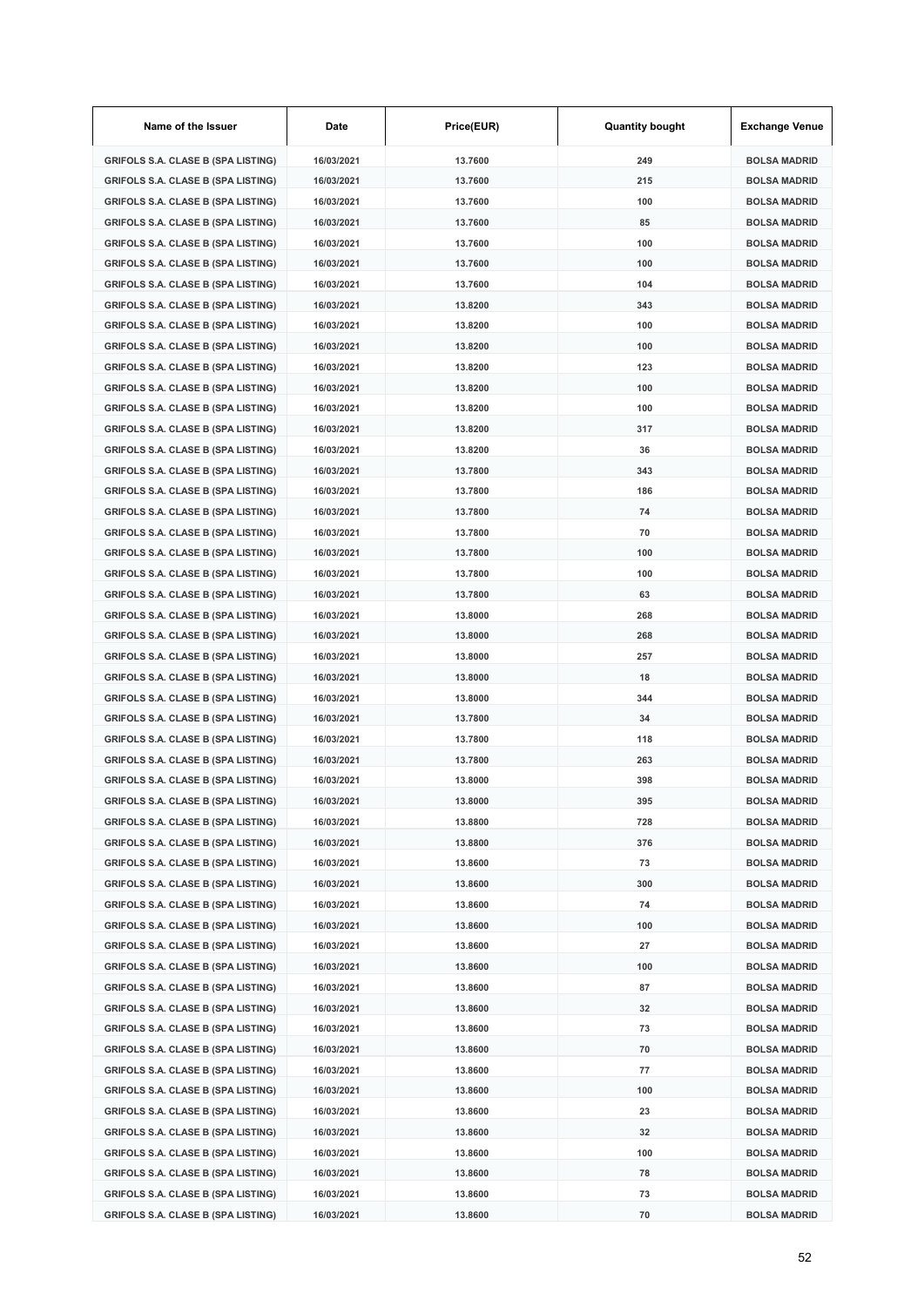| Name of the Issuer                        | Date       | Price(EUR) | <b>Quantity bought</b> | <b>Exchange Venue</b> |
|-------------------------------------------|------------|------------|------------------------|-----------------------|
| <b>GRIFOLS S.A. CLASE B (SPA LISTING)</b> | 16/03/2021 | 13.8600    | 13                     | <b>BOLSA MADRID</b>   |
| <b>GRIFOLS S.A. CLASE B (SPA LISTING)</b> | 16/03/2021 | 13.8600    | 61                     | <b>BOLSA MADRID</b>   |
| <b>GRIFOLS S.A. CLASE B (SPA LISTING)</b> | 16/03/2021 | 13.8600    | 313                    | <b>BOLSA MADRID</b>   |
| <b>GRIFOLS S.A. CLASE B (SPA LISTING)</b> | 16/03/2021 | 13.8600    | 15                     | <b>BOLSA MADRID</b>   |
| <b>GRIFOLS S.A. CLASE B (SPA LISTING)</b> | 16/03/2021 | 13.8600    | 77                     | <b>BOLSA MADRID</b>   |
| <b>GRIFOLS S.A. CLASE B (SPA LISTING)</b> | 16/03/2021 | 13.8600    | 61                     | <b>BOLSA MADRID</b>   |
| <b>GRIFOLS S.A. CLASE B (SPA LISTING)</b> | 16/03/2021 | 13.8600    | 76                     | <b>BOLSA MADRID</b>   |
| <b>GRIFOLS S.A. CLASE B (SPA LISTING)</b> | 16/03/2021 | 13.8600    | 132                    | <b>BOLSA MADRID</b>   |
| <b>GRIFOLS S.A. CLASE B (SPA LISTING)</b> | 16/03/2021 | 13.8600    | 236                    | <b>BOLSA MADRID</b>   |
| <b>GRIFOLS S.A. CLASE B (SPA LISTING)</b> | 16/03/2021 | 13.8600    | 77                     | <b>BOLSA MADRID</b>   |
| <b>GRIFOLS S.A. CLASE B (SPA LISTING)</b> | 16/03/2021 | 13.8600    | 81                     | <b>BOLSA MADRID</b>   |
| <b>GRIFOLS S.A. CLASE B (SPA LISTING)</b> | 16/03/2021 | 13.8600    | 100                    | <b>BOLSA MADRID</b>   |
| <b>GRIFOLS S.A. CLASE B (SPA LISTING)</b> | 16/03/2021 | 13.8600    | 100                    | <b>BOLSA MADRID</b>   |
| <b>GRIFOLS S.A. CLASE B (SPA LISTING)</b> | 16/03/2021 | 13.8600    | 32                     | <b>BOLSA MADRID</b>   |
| <b>GRIFOLS S.A. CLASE B (SPA LISTING)</b> | 16/03/2021 | 13.8400    | 391                    | <b>BOLSA MADRID</b>   |
| <b>GRIFOLS S.A. CLASE B (SPA LISTING)</b> | 16/03/2021 | 13.8200    | 20                     | <b>BOLSA MADRID</b>   |
| <b>GRIFOLS S.A. CLASE B (SPA LISTING)</b> | 16/03/2021 | 13.8200    | 100                    | <b>BOLSA MADRID</b>   |
| <b>GRIFOLS S.A. CLASE B (SPA LISTING)</b> | 16/03/2021 | 13.8200    | 73                     | <b>BOLSA MADRID</b>   |
| <b>GRIFOLS S.A. CLASE B (SPA LISTING)</b> | 16/03/2021 | 13.8200    | 67                     | <b>BOLSA MADRID</b>   |
| <b>GRIFOLS S.A. CLASE B (SPA LISTING)</b> | 16/03/2021 | 13.8200    | 62                     | <b>BOLSA MADRID</b>   |
| <b>GRIFOLS S.A. CLASE B (SPA LISTING)</b> | 16/03/2021 | 13.8200    | 95                     | <b>BOLSA MADRID</b>   |
| <b>GRIFOLS S.A. CLASE B (SPA LISTING)</b> | 16/03/2021 | 13.8200    | 35                     | <b>BOLSA MADRID</b>   |
| <b>GRIFOLS S.A. CLASE B (SPA LISTING)</b> | 16/03/2021 | 13.8200    | 346                    | <b>BOLSA MADRID</b>   |
| <b>GRIFOLS S.A. CLASE B (SPA LISTING)</b> | 16/03/2021 | 13.8200    | 68                     | <b>BOLSA MADRID</b>   |
| <b>GRIFOLS S.A. CLASE B (SPA LISTING)</b> | 16/03/2021 | 13.8200    | 200                    | <b>BOLSA MADRID</b>   |
| <b>GRIFOLS S.A. CLASE B (SPA LISTING)</b> | 16/03/2021 | 13.8200    | 106                    | <b>BOLSA MADRID</b>   |
| <b>GRIFOLS S.A. CLASE B (SPA LISTING)</b> | 16/03/2021 | 13.8200    | 68                     | <b>BOLSA MADRID</b>   |
| <b>GRIFOLS S.A. CLASE B (SPA LISTING)</b> | 16/03/2021 | 13.8200    | 200                    | <b>BOLSA MADRID</b>   |
| <b>GRIFOLS S.A. CLASE B (SPA LISTING)</b> | 16/03/2021 | 13.8200    | 99                     | <b>BOLSA MADRID</b>   |
| <b>GRIFOLS S.A. CLASE B (SPA LISTING)</b> | 16/03/2021 | 13.8200    | 75                     | <b>BOLSA MADRID</b>   |
| <b>GRIFOLS S.A. CLASE B (SPA LISTING)</b> | 16/03/2021 | 13.8200    | 25                     | <b>BOLSA MADRID</b>   |
| GRIFOLS S.A. CLASE B (SPA LISTING)        | 16/03/2021 | 13.8200    | 75                     | BOLSA MADRID          |
| <b>GRIFOLS S.A. CLASE B (SPA LISTING)</b> | 16/03/2021 | 13.8200    | 100                    | <b>BOLSA MADRID</b>   |
| <b>GRIFOLS S.A. CLASE B (SPA LISTING)</b> | 16/03/2021 | 13.8200    | 25                     | <b>BOLSA MADRID</b>   |
| <b>GRIFOLS S.A. CLASE B (SPA LISTING)</b> | 16/03/2021 | 13.8200    | 88                     | <b>BOLSA MADRID</b>   |
| <b>GRIFOLS S.A. CLASE B (SPA LISTING)</b> | 16/03/2021 | 13.7800    | 100                    | <b>BOLSA MADRID</b>   |
| <b>GRIFOLS S.A. CLASE B (SPA LISTING)</b> | 16/03/2021 | 13.7800    | 100                    | <b>BOLSA MADRID</b>   |
| <b>GRIFOLS S.A. CLASE B (SPA LISTING)</b> | 16/03/2021 | 13.7800    | 161                    | <b>BOLSA MADRID</b>   |
| <b>GRIFOLS S.A. CLASE B (SPA LISTING)</b> | 16/03/2021 | 13.7600    | 25                     | <b>BOLSA MADRID</b>   |
| <b>GRIFOLS S.A. CLASE B (SPA LISTING)</b> | 16/03/2021 | 13.7400    | 154                    | <b>BOLSA MADRID</b>   |
| <b>GRIFOLS S.A. CLASE B (SPA LISTING)</b> | 16/03/2021 | 13.7400    | 100                    | <b>BOLSA MADRID</b>   |
| <b>GRIFOLS S.A. CLASE B (SPA LISTING)</b> | 16/03/2021 | 13.7400    | 100                    | <b>BOLSA MADRID</b>   |
| <b>GRIFOLS S.A. CLASE B (SPA LISTING)</b> | 16/03/2021 | 13.7400    | 29                     | <b>BOLSA MADRID</b>   |
| <b>GRIFOLS S.A. CLASE B (SPA LISTING)</b> | 16/03/2021 | 13.7400    | 21                     | <b>BOLSA MADRID</b>   |
| <b>GRIFOLS S.A. CLASE B (SPA LISTING)</b> | 16/03/2021 | 13.7400    | 400                    | <b>BOLSA MADRID</b>   |
| <b>GRIFOLS S.A. CLASE B (SPA LISTING)</b> | 16/03/2021 | 13.7400    | 3                      | <b>BOLSA MADRID</b>   |
| <b>GRIFOLS S.A. CLASE B (SPA LISTING)</b> | 16/03/2021 | 13.7200    | 106                    | <b>BOLSA MADRID</b>   |
| <b>GRIFOLS S.A. CLASE B (SPA LISTING)</b> | 16/03/2021 | 13.7400    | 368                    | <b>BOLSA MADRID</b>   |
| <b>GRIFOLS S.A. CLASE B (SPA LISTING)</b> | 16/03/2021 | 13.7400    | 100                    | <b>BOLSA MADRID</b>   |
| <b>GRIFOLS S.A. CLASE B (SPA LISTING)</b> | 16/03/2021 | 13.7400    | 377                    | <b>BOLSA MADRID</b>   |
| <b>GRIFOLS S.A. CLASE B (SPA LISTING)</b> | 16/03/2021 | 13.7400    | 78                     | <b>BOLSA MADRID</b>   |
| <b>GRIFOLS S.A. CLASE B (SPA LISTING)</b> | 16/03/2021 | 13.7400    | 69                     | <b>BOLSA MADRID</b>   |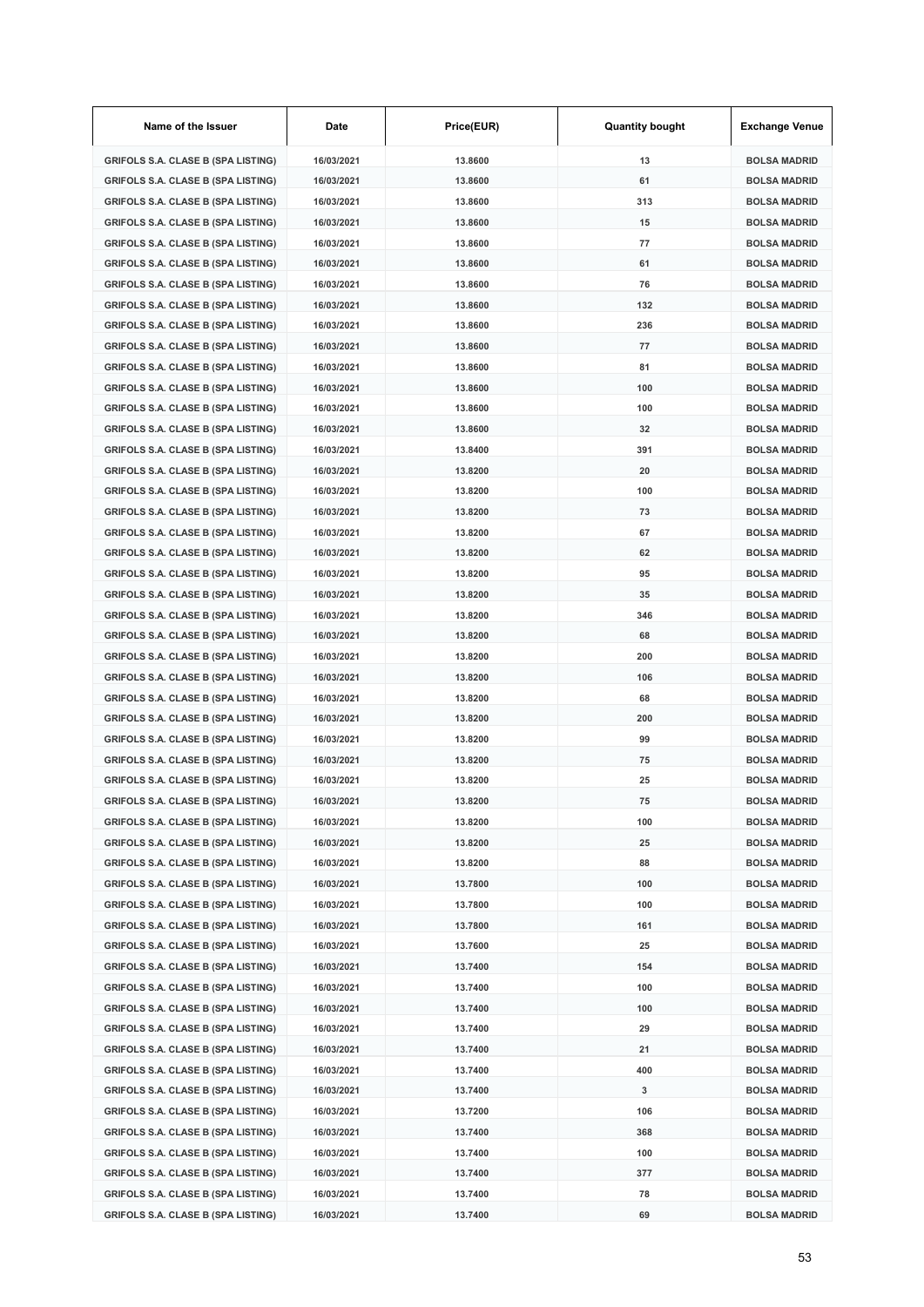| Name of the Issuer                        | Date       | Price(EUR) | <b>Quantity bought</b> | <b>Exchange Venue</b> |
|-------------------------------------------|------------|------------|------------------------|-----------------------|
| <b>GRIFOLS S.A. CLASE B (SPA LISTING)</b> | 16/03/2021 | 13.7400    | 122                    | <b>BOLSA MADRID</b>   |
| <b>GRIFOLS S.A. CLASE B (SPA LISTING)</b> | 16/03/2021 | 13.7400    | 61                     | <b>BOLSA MADRID</b>   |
| <b>GRIFOLS S.A. CLASE B (SPA LISTING)</b> | 16/03/2021 | 13.7400    | 100                    | <b>BOLSA MADRID</b>   |
| <b>GRIFOLS S.A. CLASE B (SPA LISTING)</b> | 16/03/2021 | 13.7400    | 23                     | <b>BOLSA MADRID</b>   |
| <b>GRIFOLS S.A. CLASE B (SPA LISTING)</b> | 16/03/2021 | 13.7400    | 77                     | <b>BOLSA MADRID</b>   |
| <b>GRIFOLS S.A. CLASE B (SPA LISTING)</b> | 16/03/2021 | 13.7400    | 363                    | <b>BOLSA MADRID</b>   |
| <b>GRIFOLS S.A. CLASE B (SPA LISTING)</b> | 16/03/2021 | 13.7200    | 67                     | <b>BOLSA MADRID</b>   |
| <b>GRIFOLS S.A. CLASE B (SPA LISTING)</b> | 16/03/2021 | 13.7200    | 100                    | <b>BOLSA MADRID</b>   |
| <b>GRIFOLS S.A. CLASE B (SPA LISTING)</b> | 16/03/2021 | 13.7200    | 235                    | <b>BOLSA MADRID</b>   |
| <b>GRIFOLS S.A. CLASE B (SPA LISTING)</b> | 16/03/2021 | 13.7200    | 391                    | <b>BOLSA MADRID</b>   |
| <b>GRIFOLS S.A. CLASE B (SPA LISTING)</b> | 16/03/2021 | 13.6800    | 47                     | <b>BOLSA MADRID</b>   |
| <b>GRIFOLS S.A. CLASE B (SPA LISTING)</b> | 16/03/2021 | 13.6800    | 61                     | <b>BOLSA MADRID</b>   |
| <b>GRIFOLS S.A. CLASE B (SPA LISTING)</b> | 16/03/2021 | 13.7000    | 100                    | <b>BOLSA MADRID</b>   |
| <b>GRIFOLS S.A. CLASE B (SPA LISTING)</b> | 16/03/2021 | 13.7000    | 100                    | <b>BOLSA MADRID</b>   |
| <b>GRIFOLS S.A. CLASE B (SPA LISTING)</b> | 16/03/2021 | 13.7000    | 51                     | <b>BOLSA MADRID</b>   |
| <b>GRIFOLS S.A. CLASE B (SPA LISTING)</b> | 16/03/2021 | 13.7000    | 513                    | <b>BOLSA MADRID</b>   |
| <b>GRIFOLS S.A. CLASE B (SPA LISTING)</b> | 16/03/2021 | 13.7000    | 129                    | <b>BOLSA MADRID</b>   |
| <b>GRIFOLS S.A. CLASE B (SPA LISTING)</b> | 16/03/2021 | 13.7000    | 200                    | <b>BOLSA MADRID</b>   |
| <b>GRIFOLS S.A. CLASE B (SPA LISTING)</b> | 16/03/2021 | 13.7000    | 80                     | <b>BOLSA MADRID</b>   |
| <b>GRIFOLS S.A. CLASE B (SPA LISTING)</b> | 16/03/2021 | 13.7000    | 388                    | <b>BOLSA MADRID</b>   |
| <b>GRIFOLS S.A. CLASE B (SPA LISTING)</b> | 16/03/2021 | 13.7000    | 391                    | <b>BOLSA MADRID</b>   |
| <b>GRIFOLS S.A. CLASE B (SPA LISTING)</b> | 16/03/2021 | 13.7000    | 13                     | <b>BOLSA MADRID</b>   |
| <b>GRIFOLS S.A. CLASE B (SPA LISTING)</b> | 16/03/2021 | 13.7000    | 73                     | <b>BOLSA MADRID</b>   |
| <b>GRIFOLS S.A. CLASE B (SPA LISTING)</b> | 16/03/2021 | 13.7000    | 75                     | <b>BOLSA MADRID</b>   |
| <b>GRIFOLS S.A. CLASE B (SPA LISTING)</b> | 16/03/2021 | 13.7000    | 268                    | <b>BOLSA MADRID</b>   |
| <b>GRIFOLS S.A. CLASE B (SPA LISTING)</b> | 16/03/2021 | 13.7000    | 359                    | <b>BOLSA MADRID</b>   |
| <b>GRIFOLS S.A. CLASE B (SPA LISTING)</b> | 16/03/2021 | 13.7000    | 63                     | <b>BOLSA MADRID</b>   |
| GRIFOLS S.A. CLASE B (SPA LISTING)        | 16/03/2021 | 13.7000    | 271                    | <b>BOLSA MADRID</b>   |
| <b>GRIFOLS S.A. CLASE B (SPA LISTING)</b> | 16/03/2021 | 13.7000    | 34                     | <b>BOLSA MADRID</b>   |
| <b>GRIFOLS S.A. CLASE B (SPA LISTING)</b> | 16/03/2021 | 13.7600    | 287                    | <b>BOLSA MADRID</b>   |
| GRIFOLS S.A. CLASE B (SPA LISTING)        | 16/03/2021 | 13.7600    | 61                     | <b>BOLSA MADRID</b>   |
| GRIFOLS S.A. CLASE B (SPA LISTING)        | 16/03/2021 | 13.7600    | 100                    | BOLSA MADRID          |
| <b>GRIFOLS S.A. CLASE B (SPA LISTING)</b> | 16/03/2021 | 13.7600    | 142                    | <b>BOLSA MADRID</b>   |
| <b>GRIFOLS S.A. CLASE B (SPA LISTING)</b> | 17/03/2021 | 13.7400    | 418                    | <b>BOLSA MADRID</b>   |
| <b>GRIFOLS S.A. CLASE B (SPA LISTING)</b> | 17/03/2021 | 13.7200    | 418                    | <b>BOLSA MADRID</b>   |
| <b>GRIFOLS S.A. CLASE B (SPA LISTING)</b> | 17/03/2021 | 13.7000    | 415                    | <b>BOLSA MADRID</b>   |
| <b>GRIFOLS S.A. CLASE B (SPA LISTING)</b> | 17/03/2021 | 13.6400    | 444                    | <b>BOLSA MADRID</b>   |
| <b>GRIFOLS S.A. CLASE B (SPA LISTING)</b> | 17/03/2021 | 13.6200    | 386                    | <b>BOLSA MADRID</b>   |
| <b>GRIFOLS S.A. CLASE B (SPA LISTING)</b> | 17/03/2021 | 13.6600    | 400                    | <b>BOLSA MADRID</b>   |
| <b>GRIFOLS S.A. CLASE B (SPA LISTING)</b> | 17/03/2021 | 13.6600    | 100                    | <b>BOLSA MADRID</b>   |
| <b>GRIFOLS S.A. CLASE B (SPA LISTING)</b> | 17/03/2021 | 13.6600    | 318                    | <b>BOLSA MADRID</b>   |
| <b>GRIFOLS S.A. CLASE B (SPA LISTING)</b> | 17/03/2021 | 13.6600    | 200                    | <b>BOLSA MADRID</b>   |
| <b>GRIFOLS S.A. CLASE B (SPA LISTING)</b> | 17/03/2021 | 13.6600    | 176                    | <b>BOLSA MADRID</b>   |
| <b>GRIFOLS S.A. CLASE B (SPA LISTING)</b> | 17/03/2021 | 13.6400    | 382                    | <b>BOLSA MADRID</b>   |
| <b>GRIFOLS S.A. CLASE B (SPA LISTING)</b> | 17/03/2021 | 13.6400    | 324                    | <b>BOLSA MADRID</b>   |
| <b>GRIFOLS S.A. CLASE B (SPA LISTING)</b> | 17/03/2021 | 13.6400    | 494                    | <b>BOLSA MADRID</b>   |
| <b>GRIFOLS S.A. CLASE B (SPA LISTING)</b> | 17/03/2021 | 13.6400    | 58                     | <b>BOLSA MADRID</b>   |
| <b>GRIFOLS S.A. CLASE B (SPA LISTING)</b> | 17/03/2021 | 13.6600    | 248                    | <b>BOLSA MADRID</b>   |
| <b>GRIFOLS S.A. CLASE B (SPA LISTING)</b> | 17/03/2021 | 13.6600    | 416                    | <b>BOLSA MADRID</b>   |
| <b>GRIFOLS S.A. CLASE B (SPA LISTING)</b> | 17/03/2021 | 13.6600    | 359                    | <b>BOLSA MADRID</b>   |
| <b>GRIFOLS S.A. CLASE B (SPA LISTING)</b> | 17/03/2021 | 13.7000    | 336                    | <b>BOLSA MADRID</b>   |
| <b>GRIFOLS S.A. CLASE B (SPA LISTING)</b> | 17/03/2021 | 13.7000    | 410                    | <b>BOLSA MADRID</b>   |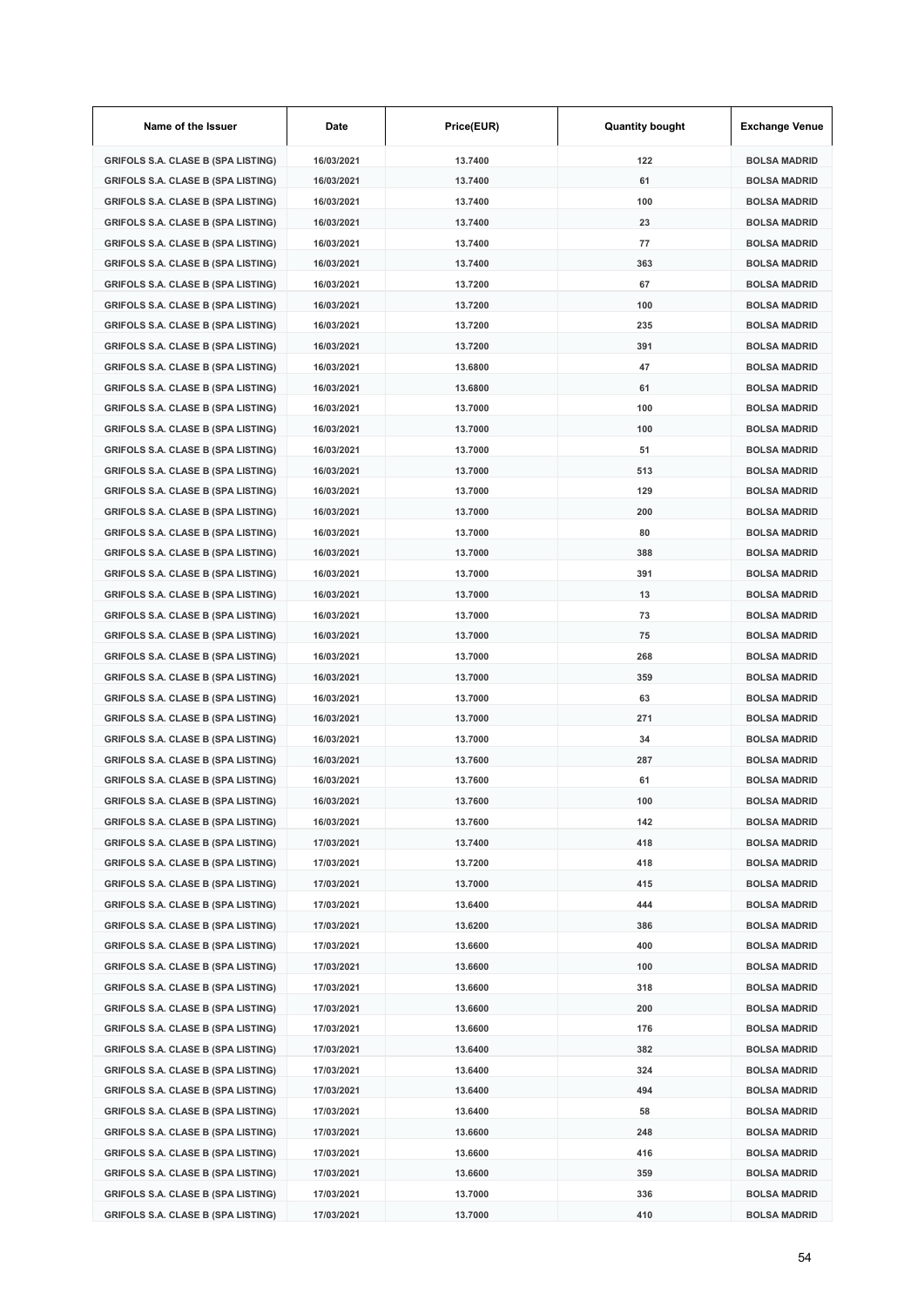| Name of the Issuer                        | Date       | Price(EUR) | <b>Quantity bought</b> | <b>Exchange Venue</b> |
|-------------------------------------------|------------|------------|------------------------|-----------------------|
| <b>GRIFOLS S.A. CLASE B (SPA LISTING)</b> | 17/03/2021 | 13.7200    | 550                    | <b>BOLSA MADRID</b>   |
| <b>GRIFOLS S.A. CLASE B (SPA LISTING)</b> | 17/03/2021 | 13.7200    | 550                    | <b>BOLSA MADRID</b>   |
| <b>GRIFOLS S.A. CLASE B (SPA LISTING)</b> | 17/03/2021 | 13.7200    | 90                     | <b>BOLSA MADRID</b>   |
| <b>GRIFOLS S.A. CLASE B (SPA LISTING)</b> | 17/03/2021 | 13.7200    | 434                    | <b>BOLSA MADRID</b>   |
| <b>GRIFOLS S.A. CLASE B (SPA LISTING)</b> | 17/03/2021 | 13.7200    | 66                     | <b>BOLSA MADRID</b>   |
| <b>GRIFOLS S.A. CLASE B (SPA LISTING)</b> | 17/03/2021 | 13.7200    | 100                    | <b>BOLSA MADRID</b>   |
| <b>GRIFOLS S.A. CLASE B (SPA LISTING)</b> | 17/03/2021 | 13.7200    | 398                    | <b>BOLSA MADRID</b>   |
| <b>GRIFOLS S.A. CLASE B (SPA LISTING)</b> | 17/03/2021 | 13.7200    | 100                    | <b>BOLSA MADRID</b>   |
| <b>GRIFOLS S.A. CLASE B (SPA LISTING)</b> | 17/03/2021 | 13.7200    | 288                    | <b>BOLSA MADRID</b>   |
| <b>GRIFOLS S.A. CLASE B (SPA LISTING)</b> | 17/03/2021 | 13.6800    | 192                    | <b>BOLSA MADRID</b>   |
| <b>GRIFOLS S.A. CLASE B (SPA LISTING)</b> | 17/03/2021 | 13.7400    | 129                    | <b>BOLSA MADRID</b>   |
| <b>GRIFOLS S.A. CLASE B (SPA LISTING)</b> | 17/03/2021 | 13.7400    | 166                    | <b>BOLSA MADRID</b>   |
| <b>GRIFOLS S.A. CLASE B (SPA LISTING)</b> | 17/03/2021 | 13.7400    | 513                    | <b>BOLSA MADRID</b>   |
| <b>GRIFOLS S.A. CLASE B (SPA LISTING)</b> | 17/03/2021 | 13.7400    | 77                     | <b>BOLSA MADRID</b>   |
| <b>GRIFOLS S.A. CLASE B (SPA LISTING)</b> | 17/03/2021 | 13.7400    | 300                    | <b>BOLSA MADRID</b>   |
| <b>GRIFOLS S.A. CLASE B (SPA LISTING)</b> | 17/03/2021 | 13.6800    | 312                    | <b>BOLSA MADRID</b>   |
| <b>GRIFOLS S.A. CLASE B (SPA LISTING)</b> | 17/03/2021 | 13.7400    | 375                    | <b>BOLSA MADRID</b>   |
| <b>GRIFOLS S.A. CLASE B (SPA LISTING)</b> | 17/03/2021 | 13.7400    | 26                     | <b>BOLSA MADRID</b>   |
| <b>GRIFOLS S.A. CLASE B (SPA LISTING)</b> | 17/03/2021 | 13.6800    | 59                     | <b>BOLSA MADRID</b>   |
| <b>GRIFOLS S.A. CLASE B (SPA LISTING)</b> | 17/03/2021 | 13.6800    | 426                    | <b>BOLSA MADRID</b>   |
| GRIFOLS S.A. CLASE B (SPA LISTING)        | 17/03/2021 | 13.6800    | 146                    | <b>BOLSA MADRID</b>   |
| <b>GRIFOLS S.A. CLASE B (SPA LISTING)</b> | 17/03/2021 | 13.7600    | 559                    | <b>BOLSA MADRID</b>   |
| <b>GRIFOLS S.A. CLASE B (SPA LISTING)</b> | 17/03/2021 | 13.7600    | 172                    | <b>BOLSA MADRID</b>   |
| <b>GRIFOLS S.A. CLASE B (SPA LISTING)</b> | 17/03/2021 | 13.7600    | 315                    | <b>BOLSA MADRID</b>   |
| <b>GRIFOLS S.A. CLASE B (SPA LISTING)</b> | 17/03/2021 | 13.7600    | 184                    | <b>BOLSA MADRID</b>   |
| <b>GRIFOLS S.A. CLASE B (SPA LISTING)</b> | 17/03/2021 | 13.7600    | 838                    | <b>BOLSA MADRID</b>   |
| <b>GRIFOLS S.A. CLASE B (SPA LISTING)</b> | 17/03/2021 | 13.7600    | 487                    | <b>BOLSA MADRID</b>   |
| <b>GRIFOLS S.A. CLASE B (SPA LISTING)</b> | 17/03/2021 | 13.7600    | 190                    | <b>BOLSA MADRID</b>   |
| <b>GRIFOLS S.A. CLASE B (SPA LISTING)</b> | 17/03/2021 | 13.7400    | 368                    | <b>BOLSA MADRID</b>   |
| <b>GRIFOLS S.A. CLASE B (SPA LISTING)</b> | 17/03/2021 | 13.7200    | 294                    | <b>BOLSA MADRID</b>   |
| <b>GRIFOLS S.A. CLASE B (SPA LISTING)</b> | 17/03/2021 | 13.7200    | 32                     | <b>BOLSA MADRID</b>   |
| GRIFOLS S.A. CLASE B (SPA LISTING)        | 17/03/2021 | 13.7200    | 49                     | <b>BOLSA MADRID</b>   |
| <b>GRIFOLS S.A. CLASE B (SPA LISTING)</b> | 17/03/2021 | 13.6800    | 323                    | <b>BOLSA MADRID</b>   |
| <b>GRIFOLS S.A. CLASE B (SPA LISTING)</b> | 17/03/2021 | 13.7200    | 100                    | <b>BOLSA MADRID</b>   |
| <b>GRIFOLS S.A. CLASE B (SPA LISTING)</b> | 17/03/2021 | 13.7200    | 279                    | <b>BOLSA MADRID</b>   |
| <b>GRIFOLS S.A. CLASE B (SPA LISTING)</b> | 17/03/2021 | 13.6800    | 519                    | <b>BOLSA MADRID</b>   |
| <b>GRIFOLS S.A. CLASE B (SPA LISTING)</b> | 17/03/2021 | 13.6800    | 233                    | <b>BOLSA MADRID</b>   |
| <b>GRIFOLS S.A. CLASE B (SPA LISTING)</b> | 17/03/2021 | 13.6800    | 370                    | <b>BOLSA MADRID</b>   |
| <b>GRIFOLS S.A. CLASE B (SPA LISTING)</b> | 17/03/2021 | 13.6400    | 420                    | <b>BOLSA MADRID</b>   |
| <b>GRIFOLS S.A. CLASE B (SPA LISTING)</b> | 17/03/2021 | 13.6400    | 385                    | <b>BOLSA MADRID</b>   |
| <b>GRIFOLS S.A. CLASE B (SPA LISTING)</b> | 17/03/2021 | 13.7200    | 272                    | <b>BOLSA MADRID</b>   |
| <b>GRIFOLS S.A. CLASE B (SPA LISTING)</b> | 17/03/2021 | 13.7200    | 694                    | <b>BOLSA MADRID</b>   |
| <b>GRIFOLS S.A. CLASE B (SPA LISTING)</b> | 17/03/2021 | 13.7200    | 598                    | <b>BOLSA MADRID</b>   |
| <b>GRIFOLS S.A. CLASE B (SPA LISTING)</b> | 17/03/2021 | 13.7200    | 100                    | <b>BOLSA MADRID</b>   |
| <b>GRIFOLS S.A. CLASE B (SPA LISTING)</b> | 17/03/2021 | 13.7200    | 235                    | <b>BOLSA MADRID</b>   |
| <b>GRIFOLS S.A. CLASE B (SPA LISTING)</b> | 17/03/2021 | 13.7200    | 100                    | <b>BOLSA MADRID</b>   |
| <b>GRIFOLS S.A. CLASE B (SPA LISTING)</b> | 17/03/2021 | 13.7200    | 100                    | <b>BOLSA MADRID</b>   |
| <b>GRIFOLS S.A. CLASE B (SPA LISTING)</b> | 17/03/2021 | 13.7200    | 287                    | <b>BOLSA MADRID</b>   |
| <b>GRIFOLS S.A. CLASE B (SPA LISTING)</b> | 17/03/2021 | 13.7200    | 158                    | <b>BOLSA MADRID</b>   |
| <b>GRIFOLS S.A. CLASE B (SPA LISTING)</b> | 17/03/2021 | 13.7200    | 1,362                  | <b>BOLSA MADRID</b>   |
| <b>GRIFOLS S.A. CLASE B (SPA LISTING)</b> | 17/03/2021 | 13.7200    | 717                    | <b>BOLSA MADRID</b>   |
| <b>GRIFOLS S.A. CLASE B (SPA LISTING)</b> | 17/03/2021 | 13.7200    | 1,266                  | <b>BOLSA MADRID</b>   |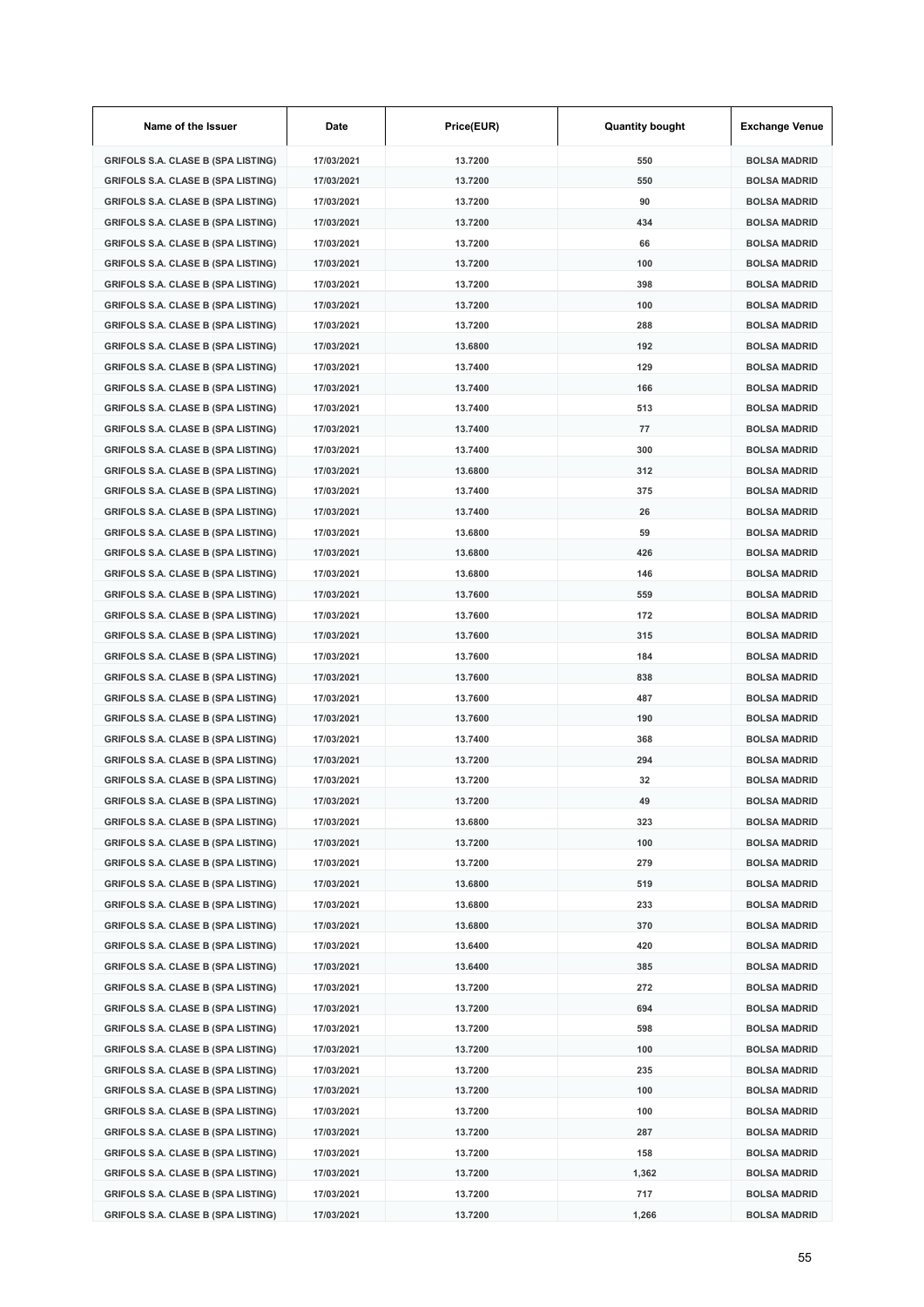| Name of the Issuer                        | Date       | Price(EUR) | <b>Quantity bought</b> | <b>Exchange Venue</b> |
|-------------------------------------------|------------|------------|------------------------|-----------------------|
| <b>GRIFOLS S.A. CLASE B (SPA LISTING)</b> | 17/03/2021 | 13.7000    | 216                    | <b>BOLSA MADRID</b>   |
| <b>GRIFOLS S.A. CLASE B (SPA LISTING)</b> | 17/03/2021 | 13.7000    | 286                    | <b>BOLSA MADRID</b>   |
| <b>GRIFOLS S.A. CLASE B (SPA LISTING)</b> | 17/03/2021 | 13.7000    | 307                    | <b>BOLSA MADRID</b>   |
| <b>GRIFOLS S.A. CLASE B (SPA LISTING)</b> | 17/03/2021 | 13.7000    | 375                    | <b>BOLSA MADRID</b>   |
| <b>GRIFOLS S.A. CLASE B (SPA LISTING)</b> | 17/03/2021 | 13.7000    | 52                     | <b>BOLSA MADRID</b>   |
| <b>GRIFOLS S.A. CLASE B (SPA LISTING)</b> | 17/03/2021 | 13.6800    | 362                    | <b>BOLSA MADRID</b>   |
| <b>GRIFOLS S.A. CLASE B (SPA LISTING)</b> | 17/03/2021 | 13.6600    | 410                    | <b>BOLSA MADRID</b>   |
| <b>GRIFOLS S.A. CLASE B (SPA LISTING)</b> | 17/03/2021 | 13.6400    | 276                    | <b>BOLSA MADRID</b>   |
| <b>GRIFOLS S.A. CLASE B (SPA LISTING)</b> | 17/03/2021 | 13.6400    | 307                    | <b>BOLSA MADRID</b>   |
| <b>GRIFOLS S.A. CLASE B (SPA LISTING)</b> | 17/03/2021 | 13.6400    | 131                    | <b>BOLSA MADRID</b>   |
| <b>GRIFOLS S.A. CLASE B (SPA LISTING)</b> | 17/03/2021 | 13.6400    | 79                     | <b>BOLSA MADRID</b>   |
| <b>GRIFOLS S.A. CLASE B (SPA LISTING)</b> | 17/03/2021 | 13.6400    | 100                    | <b>BOLSA MADRID</b>   |
| <b>GRIFOLS S.A. CLASE B (SPA LISTING)</b> | 17/03/2021 | 13.6400    | 100                    | <b>BOLSA MADRID</b>   |
| <b>GRIFOLS S.A. CLASE B (SPA LISTING)</b> | 17/03/2021 | 13.6400    | 100                    | <b>BOLSA MADRID</b>   |
| <b>GRIFOLS S.A. CLASE B (SPA LISTING)</b> | 17/03/2021 | 13.6400    | 55                     | <b>BOLSA MADRID</b>   |
| <b>GRIFOLS S.A. CLASE B (SPA LISTING)</b> | 17/03/2021 | 13.6800    | 31                     | <b>BOLSA MADRID</b>   |
| <b>GRIFOLS S.A. CLASE B (SPA LISTING)</b> | 17/03/2021 | 13.6800    | 100                    | <b>BOLSA MADRID</b>   |
| <b>GRIFOLS S.A. CLASE B (SPA LISTING)</b> | 17/03/2021 | 13.6800    | 179                    | <b>BOLSA MADRID</b>   |
| <b>GRIFOLS S.A. CLASE B (SPA LISTING)</b> | 17/03/2021 | 13.6800    | 100                    | <b>BOLSA MADRID</b>   |
| <b>GRIFOLS S.A. CLASE B (SPA LISTING)</b> | 17/03/2021 | 13.6800    | 200                    | <b>BOLSA MADRID</b>   |
| <b>GRIFOLS S.A. CLASE B (SPA LISTING)</b> | 17/03/2021 | 13.6800    | 200                    | <b>BOLSA MADRID</b>   |
| <b>GRIFOLS S.A. CLASE B (SPA LISTING)</b> | 17/03/2021 | 13.6800    | $\overline{2}$         | <b>BOLSA MADRID</b>   |
| <b>GRIFOLS S.A. CLASE B (SPA LISTING)</b> | 17/03/2021 | 13.6800    | 142                    | <b>BOLSA MADRID</b>   |
| <b>GRIFOLS S.A. CLASE B (SPA LISTING)</b> | 17/03/2021 | 13.6800    | 241                    | <b>BOLSA MADRID</b>   |
| <b>GRIFOLS S.A. CLASE B (SPA LISTING)</b> | 17/03/2021 | 13.6800    | 142                    | <b>BOLSA MADRID</b>   |
| <b>GRIFOLS S.A. CLASE B (SPA LISTING)</b> | 17/03/2021 | 13.6800    | 100                    | <b>BOLSA MADRID</b>   |
| <b>GRIFOLS S.A. CLASE B (SPA LISTING)</b> | 17/03/2021 | 13.6800    | 176                    | <b>BOLSA MADRID</b>   |
| <b>GRIFOLS S.A. CLASE B (SPA LISTING)</b> | 17/03/2021 | 13.7200    | 35                     | <b>BOLSA MADRID</b>   |
| <b>GRIFOLS S.A. CLASE B (SPA LISTING)</b> | 17/03/2021 | 13.7200    | 74                     | <b>BOLSA MADRID</b>   |
| <b>GRIFOLS S.A. CLASE B (SPA LISTING)</b> | 17/03/2021 | 13.7400    | 703                    | <b>BOLSA MADRID</b>   |
| GRIFOLS S.A. CLASE B (SPA LISTING)        | 17/03/2021 | 13.7400    | 26                     | <b>BOLSA MADRID</b>   |
| GRIFOLS S.A. CLASE B (SPA LISTING)        | 17/03/2021 | 13.7400    | 382                    | <b>BOLSA MADRID</b>   |
| <b>GRIFOLS S.A. CLASE B (SPA LISTING)</b> | 17/03/2021 | 13.7400    | 379                    | <b>BOLSA MADRID</b>   |
| <b>GRIFOLS S.A. CLASE B (SPA LISTING)</b> | 17/03/2021 | 13.7800    | 64                     | <b>BOLSA MADRID</b>   |
| <b>GRIFOLS S.A. CLASE B (SPA LISTING)</b> | 17/03/2021 | 13.8000    | 311                    | <b>BOLSA MADRID</b>   |
| <b>GRIFOLS S.A. CLASE B (SPA LISTING)</b> | 17/03/2021 | 13.8000    | 53                     | <b>BOLSA MADRID</b>   |
| <b>GRIFOLS S.A. CLASE B (SPA LISTING)</b> | 17/03/2021 | 13.8000    | 100                    | <b>BOLSA MADRID</b>   |
| <b>GRIFOLS S.A. CLASE B (SPA LISTING)</b> | 17/03/2021 | 13.8000    | 100                    | <b>BOLSA MADRID</b>   |
| <b>GRIFOLS S.A. CLASE B (SPA LISTING)</b> | 17/03/2021 | 13.8000    | 58                     | <b>BOLSA MADRID</b>   |
| <b>GRIFOLS S.A. CLASE B (SPA LISTING)</b> | 17/03/2021 | 13.8000    | 52                     | <b>BOLSA MADRID</b>   |
| <b>GRIFOLS S.A. CLASE B (SPA LISTING)</b> | 17/03/2021 | 13.8000    | 100                    | <b>BOLSA MADRID</b>   |
| <b>GRIFOLS S.A. CLASE B (SPA LISTING)</b> | 17/03/2021 | 13.8000    | 311                    | <b>BOLSA MADRID</b>   |
| <b>GRIFOLS S.A. CLASE B (SPA LISTING)</b> | 17/03/2021 | 13.8000    | 111                    | <b>BOLSA MADRID</b>   |
| <b>GRIFOLS S.A. CLASE B (SPA LISTING)</b> | 17/03/2021 | 13.7800    | 191                    | <b>BOLSA MADRID</b>   |
| <b>GRIFOLS S.A. CLASE B (SPA LISTING)</b> | 17/03/2021 | 13.7800    | 100                    | <b>BOLSA MADRID</b>   |
| <b>GRIFOLS S.A. CLASE B (SPA LISTING)</b> | 17/03/2021 | 13.7800    | 100                    | <b>BOLSA MADRID</b>   |
| <b>GRIFOLS S.A. CLASE B (SPA LISTING)</b> | 17/03/2021 | 13.7800    | 300                    | <b>BOLSA MADRID</b>   |
| <b>GRIFOLS S.A. CLASE B (SPA LISTING)</b> | 17/03/2021 | 13.7800    | 100                    | <b>BOLSA MADRID</b>   |
| <b>GRIFOLS S.A. CLASE B (SPA LISTING)</b> | 17/03/2021 | 13.7800    | 38                     | <b>BOLSA MADRID</b>   |
| <b>GRIFOLS S.A. CLASE B (SPA LISTING)</b> | 17/03/2021 | 13.7800    | 39                     | <b>BOLSA MADRID</b>   |
| <b>GRIFOLS S.A. CLASE B (SPA LISTING)</b> | 17/03/2021 | 13.7800    | 100                    | <b>BOLSA MADRID</b>   |
| <b>GRIFOLS S.A. CLASE B (SPA LISTING)</b> | 17/03/2021 | 13.8400    | 408                    | <b>BOLSA MADRID</b>   |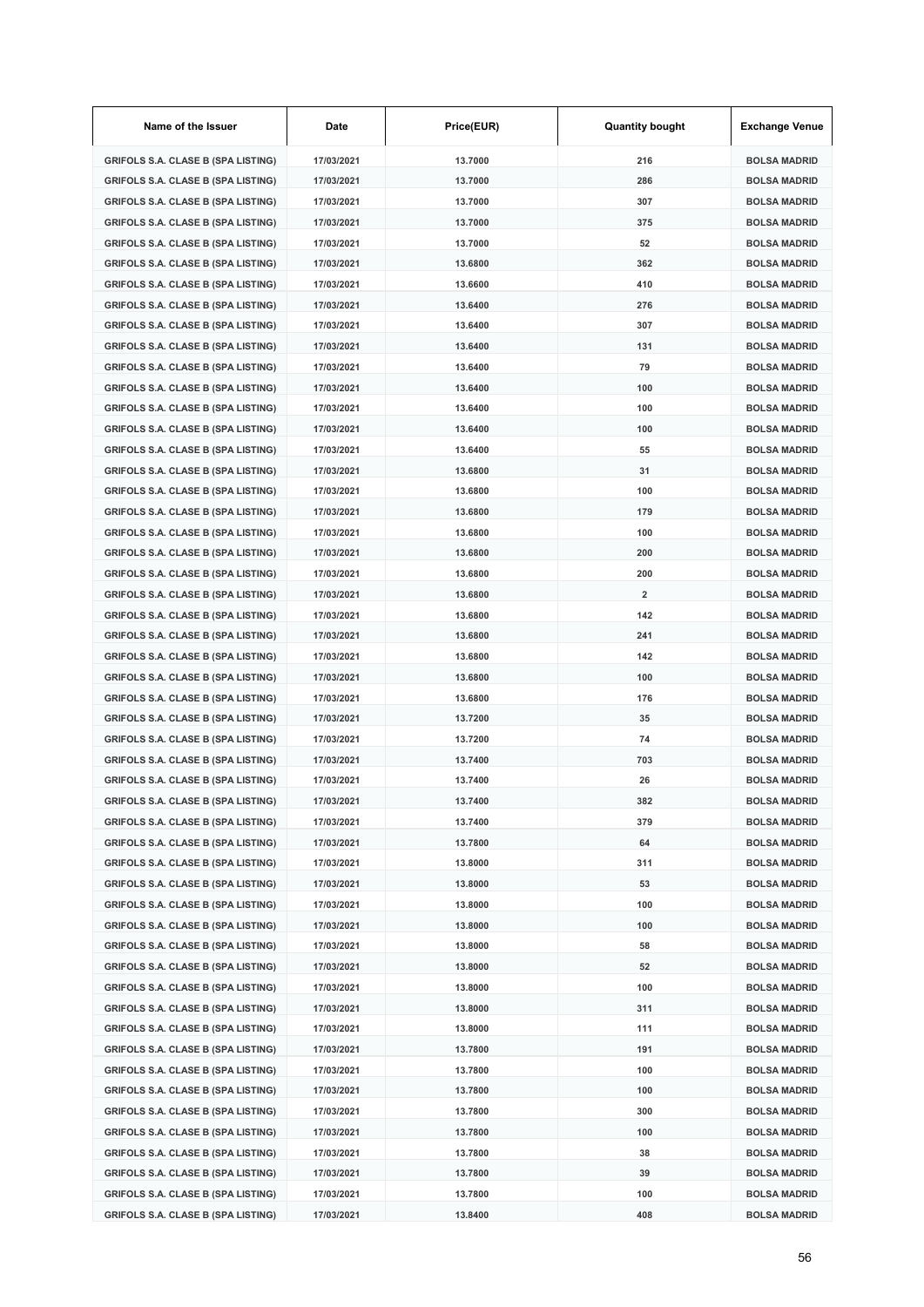| Name of the Issuer                        | Date       | Price(EUR) | <b>Quantity bought</b> | <b>Exchange Venue</b> |
|-------------------------------------------|------------|------------|------------------------|-----------------------|
| <b>GRIFOLS S.A. CLASE B (SPA LISTING)</b> | 17/03/2021 | 13.8200    | 103                    | <b>BOLSA MADRID</b>   |
| <b>GRIFOLS S.A. CLASE B (SPA LISTING)</b> | 17/03/2021 | 13.8200    | 309                    | <b>BOLSA MADRID</b>   |
| <b>GRIFOLS S.A. CLASE B (SPA LISTING)</b> | 17/03/2021 | 13.8200    | 412                    | <b>BOLSA MADRID</b>   |
| <b>GRIFOLS S.A. CLASE B (SPA LISTING)</b> | 17/03/2021 | 13.8200    | 178                    | <b>BOLSA MADRID</b>   |
| <b>GRIFOLS S.A. CLASE B (SPA LISTING)</b> | 17/03/2021 | 13.8200    | 225                    | <b>BOLSA MADRID</b>   |
| <b>GRIFOLS S.A. CLASE B (SPA LISTING)</b> | 17/03/2021 | 13.8400    | 429                    | <b>BOLSA MADRID</b>   |
| <b>GRIFOLS S.A. CLASE B (SPA LISTING)</b> | 17/03/2021 | 13.8400    | 192                    | <b>BOLSA MADRID</b>   |
| <b>GRIFOLS S.A. CLASE B (SPA LISTING)</b> | 17/03/2021 | 13.8400    | 190                    | <b>BOLSA MADRID</b>   |
| <b>GRIFOLS S.A. CLASE B (SPA LISTING)</b> | 17/03/2021 | 13.8400    | 23                     | <b>BOLSA MADRID</b>   |
| <b>GRIFOLS S.A. CLASE B (SPA LISTING)</b> | 17/03/2021 | 13.8400    | 23                     | <b>BOLSA MADRID</b>   |
| <b>GRIFOLS S.A. CLASE B (SPA LISTING)</b> | 17/03/2021 | 13.8400    | 772                    | <b>BOLSA MADRID</b>   |
| <b>GRIFOLS S.A. CLASE B (SPA LISTING)</b> | 17/03/2021 | 13.8600    | 309                    | <b>BOLSA MADRID</b>   |
| <b>GRIFOLS S.A. CLASE B (SPA LISTING)</b> | 17/03/2021 | 13.8600    | 100                    | <b>BOLSA MADRID</b>   |
| <b>GRIFOLS S.A. CLASE B (SPA LISTING)</b> | 17/03/2021 | 13.8600    | 14                     | <b>BOLSA MADRID</b>   |
| <b>GRIFOLS S.A. CLASE B (SPA LISTING)</b> | 17/03/2021 | 13.8600    | 100                    | <b>BOLSA MADRID</b>   |
| <b>GRIFOLS S.A. CLASE B (SPA LISTING)</b> | 17/03/2021 | 13.8600    | 239                    | <b>BOLSA MADRID</b>   |
| <b>GRIFOLS S.A. CLASE B (SPA LISTING)</b> | 17/03/2021 | 13.8600    | 73                     | <b>BOLSA MADRID</b>   |
| <b>GRIFOLS S.A. CLASE B (SPA LISTING)</b> | 17/03/2021 | 13.8600    | 160                    | <b>BOLSA MADRID</b>   |
| <b>GRIFOLS S.A. CLASE B (SPA LISTING)</b> | 17/03/2021 | 13.8600    | 100                    | <b>BOLSA MADRID</b>   |
| <b>GRIFOLS S.A. CLASE B (SPA LISTING)</b> | 17/03/2021 | 13.8600    | 20                     | <b>BOLSA MADRID</b>   |
| <b>GRIFOLS S.A. CLASE B (SPA LISTING)</b> | 17/03/2021 | 13.8600    | 120                    | <b>BOLSA MADRID</b>   |
| <b>GRIFOLS S.A. CLASE B (SPA LISTING)</b> | 17/03/2021 | 13.8600    | 17                     | <b>BOLSA MADRID</b>   |
| <b>GRIFOLS S.A. CLASE B (SPA LISTING)</b> | 17/03/2021 | 13.8600    | 196                    | <b>BOLSA MADRID</b>   |
| <b>GRIFOLS S.A. CLASE B (SPA LISTING)</b> | 17/03/2021 | 13.8600    | 165                    | <b>BOLSA MADRID</b>   |
| <b>GRIFOLS S.A. CLASE B (SPA LISTING)</b> | 17/03/2021 | 13.8600    | 152                    | <b>BOLSA MADRID</b>   |
| <b>GRIFOLS S.A. CLASE B (SPA LISTING)</b> | 17/03/2021 | 13.8600    | 100                    | <b>BOLSA MADRID</b>   |
| <b>GRIFOLS S.A. CLASE B (SPA LISTING)</b> | 17/03/2021 | 13.8600    | 109                    | <b>BOLSA MADRID</b>   |
| <b>GRIFOLS S.A. CLASE B (SPA LISTING)</b> | 17/03/2021 | 13.8600    | 100                    | <b>BOLSA MADRID</b>   |
| <b>GRIFOLS S.A. CLASE B (SPA LISTING)</b> | 17/03/2021 | 13.8600    | 100                    | <b>BOLSA MADRID</b>   |
| <b>GRIFOLS S.A. CLASE B (SPA LISTING)</b> | 17/03/2021 | 13.8600    | 100                    | <b>BOLSA MADRID</b>   |
| <b>GRIFOLS S.A. CLASE B (SPA LISTING)</b> | 17/03/2021 | 13.8600    | 300                    | <b>BOLSA MADRID</b>   |
| <b>GRIFOLS S.A. CLASE B (SPA LISTING)</b> | 17/03/2021 | 13.8400    | 434                    | <b>BOLSA MADRID</b>   |
| <b>GRIFOLS S.A. CLASE B (SPA LISTING)</b> | 17/03/2021 | 13.8400    | 71                     | <b>BOLSA MADRID</b>   |
| <b>GRIFOLS S.A. CLASE B (SPA LISTING)</b> | 17/03/2021 | 13.8400    | 175                    | <b>BOLSA MADRID</b>   |
| <b>GRIFOLS S.A. CLASE B (SPA LISTING)</b> | 17/03/2021 | 13.8400    | 189                    | <b>BOLSA MADRID</b>   |
| <b>GRIFOLS S.A. CLASE B (SPA LISTING)</b> | 17/03/2021 | 13.8400    | 31                     | <b>BOLSA MADRID</b>   |
| <b>GRIFOLS S.A. CLASE B (SPA LISTING)</b> | 17/03/2021 | 13.8400    | 337                    | <b>BOLSA MADRID</b>   |
| <b>GRIFOLS S.A. CLASE B (SPA LISTING)</b> | 17/03/2021 | 13.8400    | 160                    | <b>BOLSA MADRID</b>   |
| <b>GRIFOLS S.A. CLASE B (SPA LISTING)</b> | 17/03/2021 | 13.8400    | 145                    | <b>BOLSA MADRID</b>   |
| <b>GRIFOLS S.A. CLASE B (SPA LISTING)</b> | 17/03/2021 | 13.8400    | 4                      | <b>BOLSA MADRID</b>   |
| <b>GRIFOLS S.A. CLASE B (SPA LISTING)</b> | 17/03/2021 | 13.8400    | 124                    | <b>BOLSA MADRID</b>   |
| <b>GRIFOLS S.A. CLASE B (SPA LISTING)</b> | 17/03/2021 | 13.8400    | 309                    | <b>BOLSA MADRID</b>   |
| <b>GRIFOLS S.A. CLASE B (SPA LISTING)</b> | 17/03/2021 | 13.8400    | 143                    | <b>BOLSA MADRID</b>   |
| <b>GRIFOLS S.A. CLASE B (SPA LISTING)</b> | 17/03/2021 | 13.8400    | 110                    | <b>BOLSA MADRID</b>   |
| <b>GRIFOLS S.A. CLASE B (SPA LISTING)</b> | 17/03/2021 | 13.8400    | 181                    | <b>BOLSA MADRID</b>   |
| <b>GRIFOLS S.A. CLASE B (SPA LISTING)</b> | 17/03/2021 | 13.8400    | 66                     | <b>BOLSA MADRID</b>   |
| <b>GRIFOLS S.A. CLASE B (SPA LISTING)</b> | 17/03/2021 | 13.8400    | 350                    | <b>BOLSA MADRID</b>   |
| <b>GRIFOLS S.A. CLASE B (SPA LISTING)</b> | 17/03/2021 | 13.8400    | 198                    | <b>BOLSA MADRID</b>   |
| <b>GRIFOLS S.A. CLASE B (SPA LISTING)</b> | 17/03/2021 | 13.8400    | 162                    | <b>BOLSA MADRID</b>   |
| <b>GRIFOLS S.A. CLASE B (SPA LISTING)</b> | 17/03/2021 | 13.8400    | 68                     | <b>BOLSA MADRID</b>   |
| <b>GRIFOLS S.A. CLASE B (SPA LISTING)</b> | 17/03/2021 | 13.8400    | 365                    | <b>BOLSA MADRID</b>   |
| <b>GRIFOLS S.A. CLASE B (SPA LISTING)</b> | 17/03/2021 | 13.8400    | 254                    | <b>BOLSA MADRID</b>   |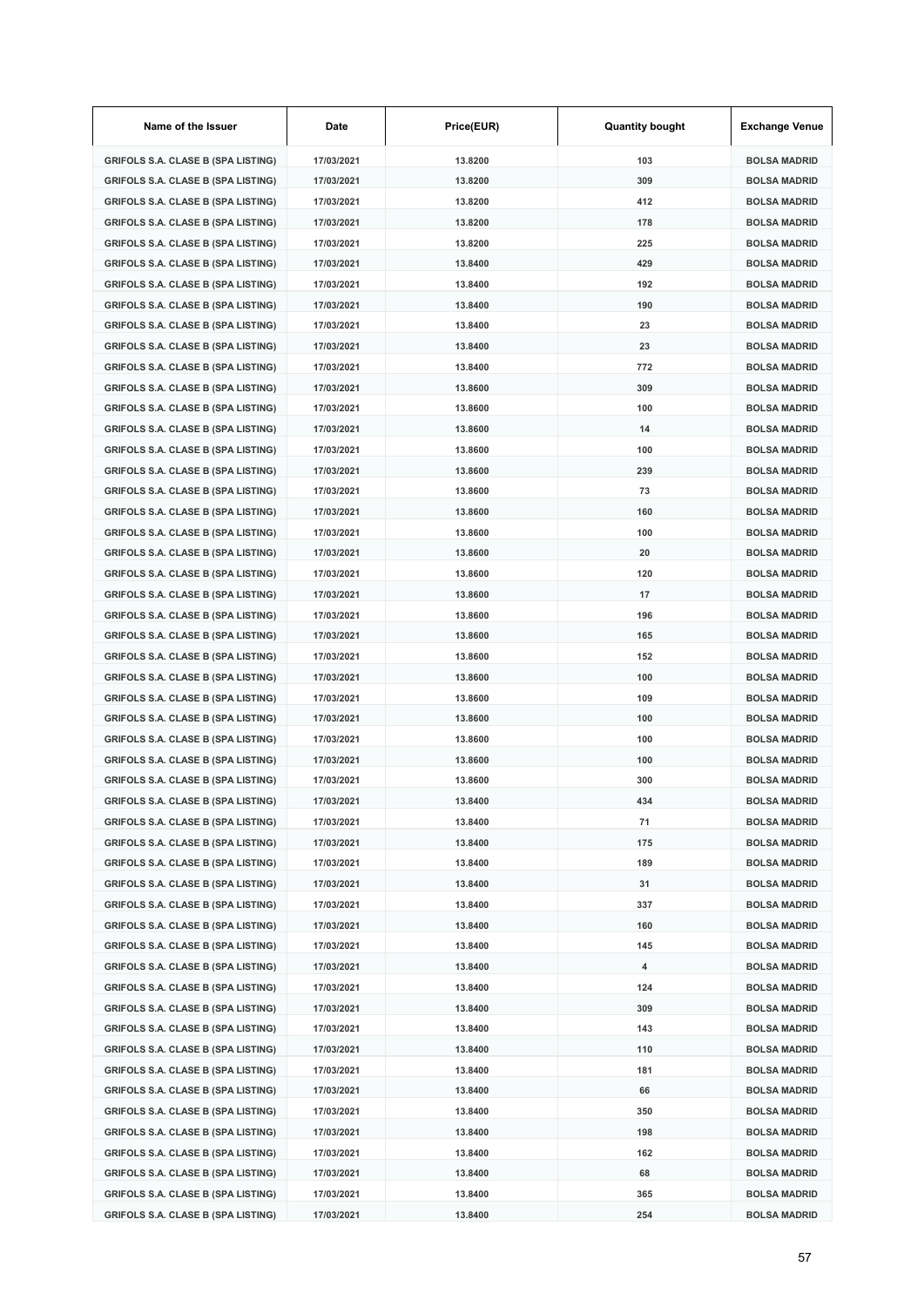| Name of the Issuer                        | Date       | Price(EUR) | <b>Quantity bought</b> | <b>Exchange Venue</b> |
|-------------------------------------------|------------|------------|------------------------|-----------------------|
| <b>GRIFOLS S.A. CLASE B (SPA LISTING)</b> | 17/03/2021 | 13.8200    | 25                     | <b>BOLSA MADRID</b>   |
| <b>GRIFOLS S.A. CLASE B (SPA LISTING)</b> | 17/03/2021 | 13.8200    | 25                     | <b>BOLSA MADRID</b>   |
| <b>GRIFOLS S.A. CLASE B (SPA LISTING)</b> | 17/03/2021 | 13.8200    | 25                     | <b>BOLSA MADRID</b>   |
| <b>GRIFOLS S.A. CLASE B (SPA LISTING)</b> | 17/03/2021 | 13.8200    | 25                     | <b>BOLSA MADRID</b>   |
| <b>GRIFOLS S.A. CLASE B (SPA LISTING)</b> | 17/03/2021 | 13.8200    | 25                     | <b>BOLSA MADRID</b>   |
| <b>GRIFOLS S.A. CLASE B (SPA LISTING)</b> | 17/03/2021 | 13.8200    | 100                    | <b>BOLSA MADRID</b>   |
| <b>GRIFOLS S.A. CLASE B (SPA LISTING)</b> | 17/03/2021 | 13.8200    | 100                    | <b>BOLSA MADRID</b>   |
| <b>GRIFOLS S.A. CLASE B (SPA LISTING)</b> | 17/03/2021 | 13.8200    | 25                     | <b>BOLSA MADRID</b>   |
| <b>GRIFOLS S.A. CLASE B (SPA LISTING)</b> | 17/03/2021 | 13.8200    | 293                    | <b>BOLSA MADRID</b>   |
| <b>GRIFOLS S.A. CLASE B (SPA LISTING)</b> | 17/03/2021 | 13.8200    | 226                    | <b>BOLSA MADRID</b>   |
| <b>GRIFOLS S.A. CLASE B (SPA LISTING)</b> | 17/03/2021 | 13.8200    | 226                    | <b>BOLSA MADRID</b>   |
| <b>GRIFOLS S.A. CLASE B (SPA LISTING)</b> | 17/03/2021 | 13.8000    | 100                    | <b>BOLSA MADRID</b>   |
| <b>GRIFOLS S.A. CLASE B (SPA LISTING)</b> | 17/03/2021 | 13.8000    | 464                    | <b>BOLSA MADRID</b>   |
| <b>GRIFOLS S.A. CLASE B (SPA LISTING)</b> | 18/03/2021 | 13.8400    | 351                    | <b>BOLSA MADRID</b>   |
| <b>GRIFOLS S.A. CLASE B (SPA LISTING)</b> | 18/03/2021 | 13.8000    | 365                    | <b>BOLSA MADRID</b>   |
| <b>GRIFOLS S.A. CLASE B (SPA LISTING)</b> | 18/03/2021 | 13.9000    | 370                    | <b>BOLSA MADRID</b>   |
| <b>GRIFOLS S.A. CLASE B (SPA LISTING)</b> | 18/03/2021 | 13.8400    | 362                    | <b>BOLSA MADRID</b>   |
| <b>GRIFOLS S.A. CLASE B (SPA LISTING)</b> | 18/03/2021 | 13.8400    | 346                    | <b>BOLSA MADRID</b>   |
| <b>GRIFOLS S.A. CLASE B (SPA LISTING)</b> | 18/03/2021 | 13.8800    | 255                    | <b>BOLSA MADRID</b>   |
| <b>GRIFOLS S.A. CLASE B (SPA LISTING)</b> | 18/03/2021 | 13.8800    | 21                     | <b>BOLSA MADRID</b>   |
| <b>GRIFOLS S.A. CLASE B (SPA LISTING)</b> | 18/03/2021 | 13.8800    | 358                    | <b>BOLSA MADRID</b>   |
| <b>GRIFOLS S.A. CLASE B (SPA LISTING)</b> | 18/03/2021 | 13.8800    | 588                    | <b>BOLSA MADRID</b>   |
| <b>GRIFOLS S.A. CLASE B (SPA LISTING)</b> | 18/03/2021 | 13.8800    | 89                     | <b>BOLSA MADRID</b>   |
| <b>GRIFOLS S.A. CLASE B (SPA LISTING)</b> | 18/03/2021 | 13.8000    | 154                    | <b>BOLSA MADRID</b>   |
| <b>GRIFOLS S.A. CLASE B (SPA LISTING)</b> | 18/03/2021 | 13.8000    | 26                     | <b>BOLSA MADRID</b>   |
| <b>GRIFOLS S.A. CLASE B (SPA LISTING)</b> | 18/03/2021 | 13.7600    | 356                    | <b>BOLSA MADRID</b>   |
| <b>GRIFOLS S.A. CLASE B (SPA LISTING)</b> | 18/03/2021 | 13.7400    | 97                     | <b>BOLSA MADRID</b>   |
| <b>GRIFOLS S.A. CLASE B (SPA LISTING)</b> | 18/03/2021 | 13.7800    | 350                    | <b>BOLSA MADRID</b>   |
| <b>GRIFOLS S.A. CLASE B (SPA LISTING)</b> | 18/03/2021 | 13.7800    | 348                    | <b>BOLSA MADRID</b>   |
| <b>GRIFOLS S.A. CLASE B (SPA LISTING)</b> | 18/03/2021 | 13.8000    | 353                    | <b>BOLSA MADRID</b>   |
| <b>GRIFOLS S.A. CLASE B (SPA LISTING)</b> | 18/03/2021 | 13.8000    | 360                    | <b>BOLSA MADRID</b>   |
| GRIFOLS S.A. CLASE B (SPA LISTING)        | 18/03/2021 | 13.8000    | 6                      | <b>BOLSA MADRID</b>   |
| <b>GRIFOLS S.A. CLASE B (SPA LISTING)</b> | 18/03/2021 | 13.8200    | 370                    | <b>BOLSA MADRID</b>   |
| <b>GRIFOLS S.A. CLASE B (SPA LISTING)</b> | 18/03/2021 | 13.8200    | 346                    | <b>BOLSA MADRID</b>   |
| <b>GRIFOLS S.A. CLASE B (SPA LISTING)</b> | 18/03/2021 | 13.8200    | 324                    | <b>BOLSA MADRID</b>   |
| <b>GRIFOLS S.A. CLASE B (SPA LISTING)</b> | 18/03/2021 | 13.8000    | 330                    | <b>BOLSA MADRID</b>   |
| <b>GRIFOLS S.A. CLASE B (SPA LISTING)</b> | 18/03/2021 | 13.8000    | 50                     | <b>BOLSA MADRID</b>   |
| <b>GRIFOLS S.A. CLASE B (SPA LISTING)</b> | 18/03/2021 | 13.8400    | 292                    | <b>BOLSA MADRID</b>   |
| <b>GRIFOLS S.A. CLASE B (SPA LISTING)</b> | 18/03/2021 | 13.8400    | 38                     | <b>BOLSA MADRID</b>   |
| <b>GRIFOLS S.A. CLASE B (SPA LISTING)</b> | 18/03/2021 | 13.8600    | 384                    | <b>BOLSA MADRID</b>   |
| <b>GRIFOLS S.A. CLASE B (SPA LISTING)</b> | 18/03/2021 | 13.8800    | 233                    | <b>BOLSA MADRID</b>   |
| <b>GRIFOLS S.A. CLASE B (SPA LISTING)</b> | 18/03/2021 | 13.8600    | 352                    | <b>BOLSA MADRID</b>   |
| <b>GRIFOLS S.A. CLASE B (SPA LISTING)</b> | 18/03/2021 | 13.8600    | 37                     | <b>BOLSA MADRID</b>   |
| <b>GRIFOLS S.A. CLASE B (SPA LISTING)</b> | 18/03/2021 | 13.8800    | 334                    | <b>BOLSA MADRID</b>   |
| <b>GRIFOLS S.A. CLASE B (SPA LISTING)</b> | 18/03/2021 | 13.9200    | 265                    | <b>BOLSA MADRID</b>   |
| <b>GRIFOLS S.A. CLASE B (SPA LISTING)</b> | 18/03/2021 | 13.9000    | 72                     | <b>BOLSA MADRID</b>   |
| <b>GRIFOLS S.A. CLASE B (SPA LISTING)</b> | 18/03/2021 | 13.9000    | 255                    | <b>BOLSA MADRID</b>   |
| <b>GRIFOLS S.A. CLASE B (SPA LISTING)</b> | 18/03/2021 | 13.8800    | 50                     | <b>BOLSA MADRID</b>   |
| <b>GRIFOLS S.A. CLASE B (SPA LISTING)</b> | 18/03/2021 | 13.8800    | 193                    | <b>BOLSA MADRID</b>   |
| <b>GRIFOLS S.A. CLASE B (SPA LISTING)</b> | 18/03/2021 | 13.8800    | 99                     | <b>BOLSA MADRID</b>   |
| <b>GRIFOLS S.A. CLASE B (SPA LISTING)</b> | 18/03/2021 | 13.8800    | 45                     | <b>BOLSA MADRID</b>   |
| <b>GRIFOLS S.A. CLASE B (SPA LISTING)</b> | 18/03/2021 | 13.8200    | 251                    | <b>BOLSA MADRID</b>   |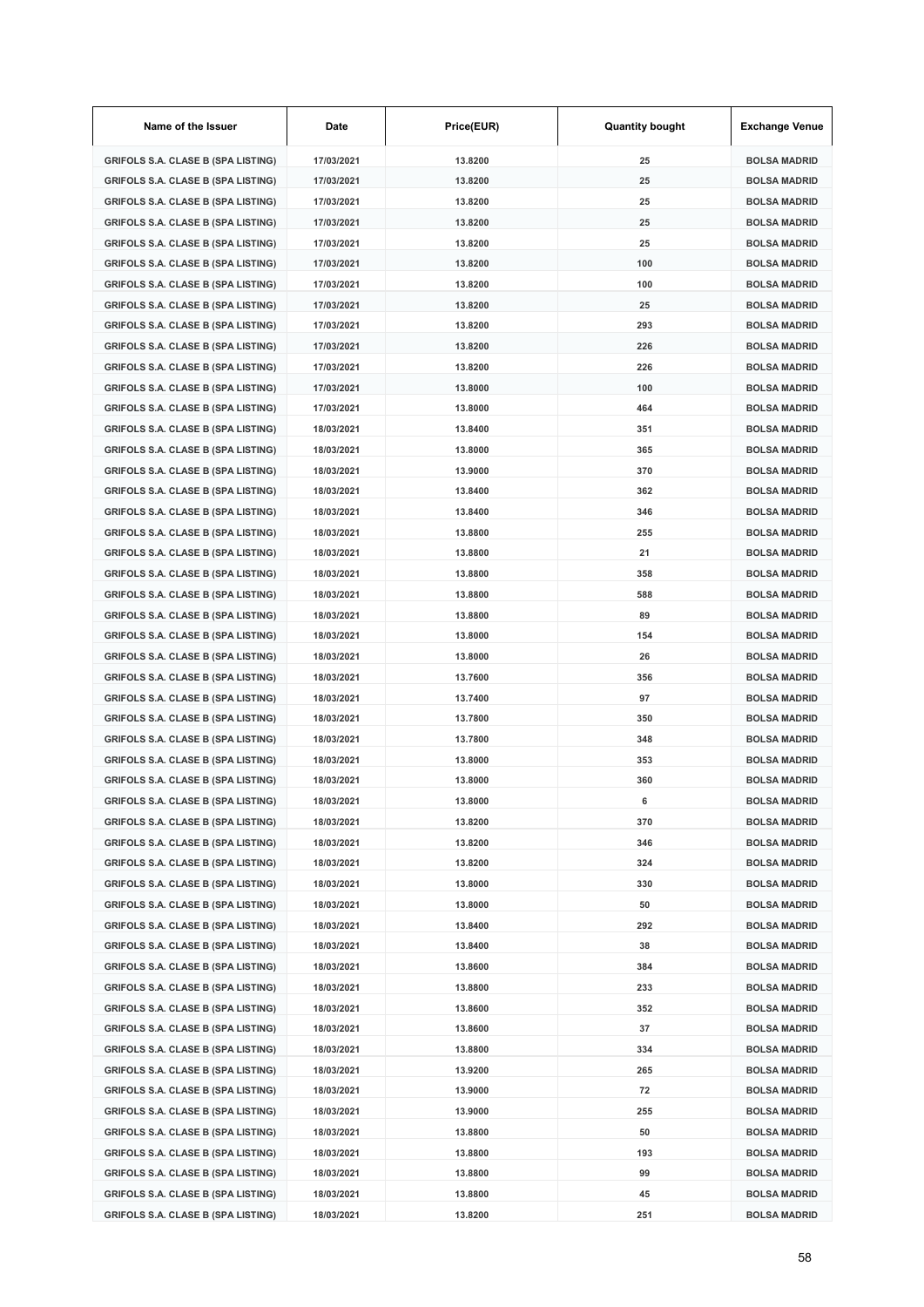| Name of the Issuer                        | Date       | Price(EUR) | <b>Quantity bought</b> | <b>Exchange Venue</b> |
|-------------------------------------------|------------|------------|------------------------|-----------------------|
| <b>GRIFOLS S.A. CLASE B (SPA LISTING)</b> | 18/03/2021 | 13.8000    | 149                    | <b>BOLSA MADRID</b>   |
| <b>GRIFOLS S.A. CLASE B (SPA LISTING)</b> | 18/03/2021 | 13.8000    | 30                     | <b>BOLSA MADRID</b>   |
| <b>GRIFOLS S.A. CLASE B (SPA LISTING)</b> | 18/03/2021 | 13,8000    | 6                      | <b>BOLSA MADRID</b>   |
| <b>GRIFOLS S.A. CLASE B (SPA LISTING)</b> | 18/03/2021 | 13.8000    | 1                      | <b>BOLSA MADRID</b>   |
| <b>GRIFOLS S.A. CLASE B (SPA LISTING)</b> | 18/03/2021 | 13.8200    | 82                     | <b>BOLSA MADRID</b>   |
| <b>GRIFOLS S.A. CLASE B (SPA LISTING)</b> | 18/03/2021 | 13.8200    | 240                    | <b>BOLSA MADRID</b>   |
| <b>GRIFOLS S.A. CLASE B (SPA LISTING)</b> | 18/03/2021 | 13.8200    | 329                    | <b>BOLSA MADRID</b>   |
| <b>GRIFOLS S.A. CLASE B (SPA LISTING)</b> | 18/03/2021 | 13.8400    | 110                    | <b>BOLSA MADRID</b>   |
| <b>GRIFOLS S.A. CLASE B (SPA LISTING)</b> | 18/03/2021 | 13.8400    | 107                    | <b>BOLSA MADRID</b>   |
| <b>GRIFOLS S.A. CLASE B (SPA LISTING)</b> | 18/03/2021 | 13.8400    | 21                     | <b>BOLSA MADRID</b>   |
| <b>GRIFOLS S.A. CLASE B (SPA LISTING)</b> | 18/03/2021 | 13.8400    | 4                      | <b>BOLSA MADRID</b>   |
| <b>GRIFOLS S.A. CLASE B (SPA LISTING)</b> | 18/03/2021 | 13.8400    | 1                      | <b>BOLSA MADRID</b>   |
| <b>GRIFOLS S.A. CLASE B (SPA LISTING)</b> | 18/03/2021 | 13.8400    | 232                    | <b>BOLSA MADRID</b>   |
| <b>GRIFOLS S.A. CLASE B (SPA LISTING)</b> | 18/03/2021 | 13.8400    | 167                    | <b>BOLSA MADRID</b>   |
| <b>GRIFOLS S.A. CLASE B (SPA LISTING)</b> | 18/03/2021 | 13.8800    | 399                    | <b>BOLSA MADRID</b>   |
| <b>GRIFOLS S.A. CLASE B (SPA LISTING)</b> | 18/03/2021 | 13.8800    | 99                     | <b>BOLSA MADRID</b>   |
| <b>GRIFOLS S.A. CLASE B (SPA LISTING)</b> | 18/03/2021 | 13.8800    | 99                     | <b>BOLSA MADRID</b>   |
| <b>GRIFOLS S.A. CLASE B (SPA LISTING)</b> | 18/03/2021 | 13.8800    | 140                    | <b>BOLSA MADRID</b>   |
| <b>GRIFOLS S.A. CLASE B (SPA LISTING)</b> | 18/03/2021 | 13.8800    | 86                     | <b>BOLSA MADRID</b>   |
| <b>GRIFOLS S.A. CLASE B (SPA LISTING)</b> | 18/03/2021 | 13.8800    | 261                    | <b>BOLSA MADRID</b>   |
| <b>GRIFOLS S.A. CLASE B (SPA LISTING)</b> | 18/03/2021 | 13.8800    | 38                     | <b>BOLSA MADRID</b>   |
| <b>GRIFOLS S.A. CLASE B (SPA LISTING)</b> | 18/03/2021 | 13.8800    | 160                    | <b>BOLSA MADRID</b>   |
| <b>GRIFOLS S.A. CLASE B (SPA LISTING)</b> | 18/03/2021 | 13.8800    | 219                    | <b>BOLSA MADRID</b>   |
| <b>GRIFOLS S.A. CLASE B (SPA LISTING)</b> | 18/03/2021 | 13.8800    | 328                    | <b>BOLSA MADRID</b>   |
| <b>GRIFOLS S.A. CLASE B (SPA LISTING)</b> | 18/03/2021 | 13.8800    | 299                    | <b>BOLSA MADRID</b>   |
| <b>GRIFOLS S.A. CLASE B (SPA LISTING)</b> | 18/03/2021 | 13.8400    | 54                     | <b>BOLSA MADRID</b>   |
| <b>GRIFOLS S.A. CLASE B (SPA LISTING)</b> | 18/03/2021 | 13.8800    | 291                    | <b>BOLSA MADRID</b>   |
| <b>GRIFOLS S.A. CLASE B (SPA LISTING)</b> | 18/03/2021 | 13.8800    | 42                     | <b>BOLSA MADRID</b>   |
| <b>GRIFOLS S.A. CLASE B (SPA LISTING)</b> | 18/03/2021 | 13.8400    | 377                    | <b>BOLSA MADRID</b>   |
| <b>GRIFOLS S.A. CLASE B (SPA LISTING)</b> | 18/03/2021 | 13.8400    | 112                    | <b>BOLSA MADRID</b>   |
| GRIFOLS S.A. CLASE B (SPA LISTING)        | 18/03/2021 | 13.8400    | 143                    | <b>BOLSA MADRID</b>   |
| GRIFOLS S.A. CLASE B (SPA LISTING)        | 18/03/2021 | 13.8400    | 115                    | <b>BOLSA MADRID</b>   |
| <b>GRIFOLS S.A. CLASE B (SPA LISTING)</b> | 18/03/2021 | 13.8400    | 327                    | <b>BOLSA MADRID</b>   |
| <b>GRIFOLS S.A. CLASE B (SPA LISTING)</b> | 18/03/2021 | 13.8400    | 336                    | <b>BOLSA MADRID</b>   |
| <b>GRIFOLS S.A. CLASE B (SPA LISTING)</b> | 18/03/2021 | 13.8400    | 379                    | <b>BOLSA MADRID</b>   |
| <b>GRIFOLS S.A. CLASE B (SPA LISTING)</b> | 18/03/2021 | 13.8200    | 385                    | <b>BOLSA MADRID</b>   |
| <b>GRIFOLS S.A. CLASE B (SPA LISTING)</b> | 18/03/2021 | 13.7200    | 16                     | <b>BOLSA MADRID</b>   |
| <b>GRIFOLS S.A. CLASE B (SPA LISTING)</b> | 18/03/2021 | 13.7200    | 174                    | <b>BOLSA MADRID</b>   |
| <b>GRIFOLS S.A. CLASE B (SPA LISTING)</b> | 18/03/2021 | 13.7200    | 38                     | <b>BOLSA MADRID</b>   |
| <b>GRIFOLS S.A. CLASE B (SPA LISTING)</b> | 18/03/2021 | 13.7200    | 8                      | <b>BOLSA MADRID</b>   |
| <b>GRIFOLS S.A. CLASE B (SPA LISTING)</b> | 18/03/2021 | 13.7200    | 128                    | <b>BOLSA MADRID</b>   |
| <b>GRIFOLS S.A. CLASE B (SPA LISTING)</b> | 18/03/2021 | 13.7200    | 174                    | <b>BOLSA MADRID</b>   |
| <b>GRIFOLS S.A. CLASE B (SPA LISTING)</b> | 18/03/2021 | 13.7200    | 200                    | <b>BOLSA MADRID</b>   |
| <b>GRIFOLS S.A. CLASE B (SPA LISTING)</b> | 18/03/2021 | 13.7200    | 205                    | <b>BOLSA MADRID</b>   |
| <b>GRIFOLS S.A. CLASE B (SPA LISTING)</b> | 18/03/2021 | 13.7200    | 119                    | <b>BOLSA MADRID</b>   |
| <b>GRIFOLS S.A. CLASE B (SPA LISTING)</b> | 18/03/2021 | 13.7200    | 100                    | <b>BOLSA MADRID</b>   |
| <b>GRIFOLS S.A. CLASE B (SPA LISTING)</b> | 18/03/2021 | 13.7200    | 288                    | <b>BOLSA MADRID</b>   |
| <b>GRIFOLS S.A. CLASE B (SPA LISTING)</b> | 18/03/2021 | 13.7200    | 288                    | <b>BOLSA MADRID</b>   |
| <b>GRIFOLS S.A. CLASE B (SPA LISTING)</b> | 18/03/2021 | 13.7200    | 230                    | <b>BOLSA MADRID</b>   |
| <b>GRIFOLS S.A. CLASE B (SPA LISTING)</b> | 18/03/2021 | 13.7200    | 58                     | <b>BOLSA MADRID</b>   |
| <b>GRIFOLS S.A. CLASE B (SPA LISTING)</b> | 18/03/2021 | 13.7600    | 435                    | <b>BOLSA MADRID</b>   |
| <b>GRIFOLS S.A. CLASE B (SPA LISTING)</b> | 18/03/2021 | 13.7600    | 30                     | <b>BOLSA MADRID</b>   |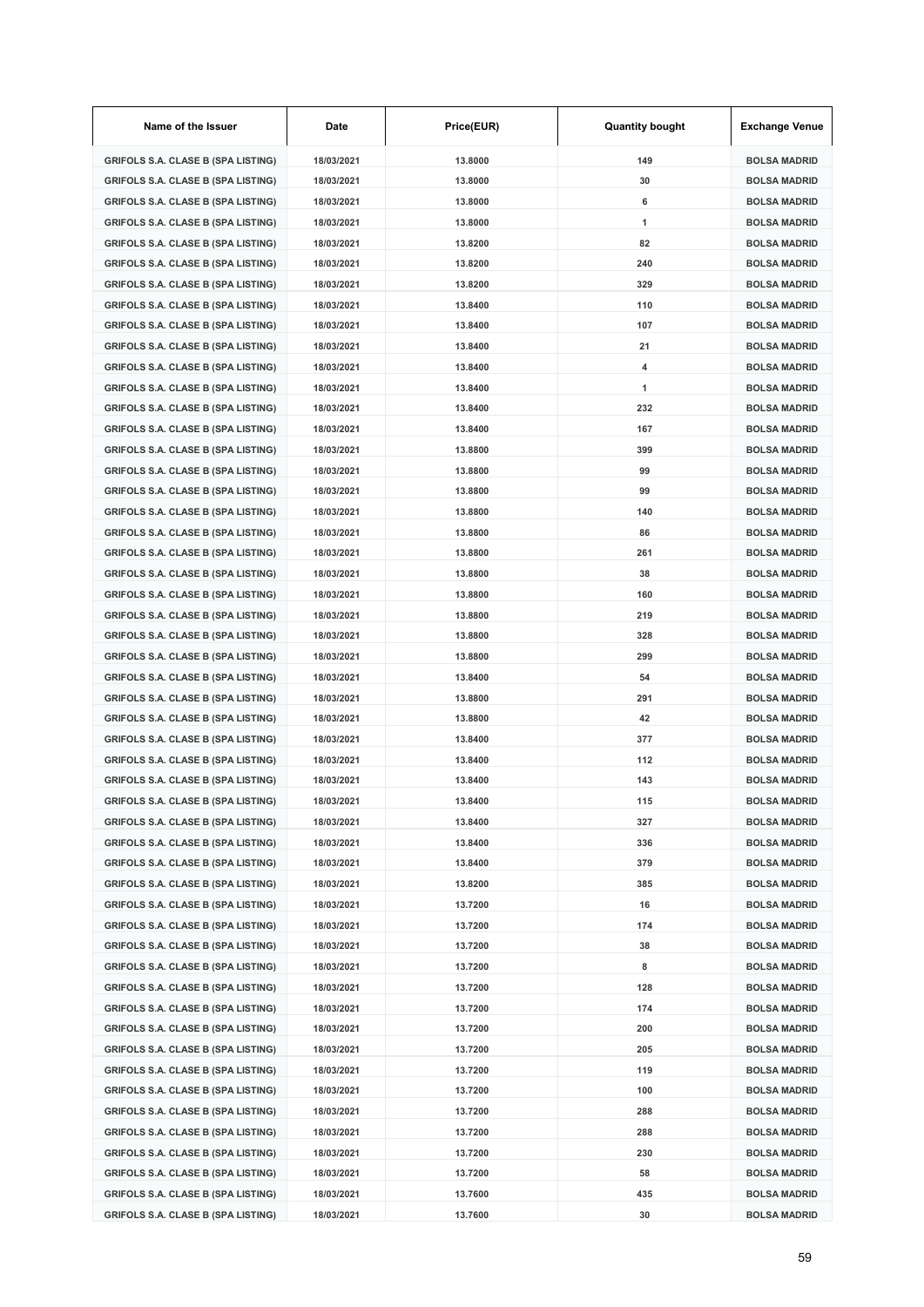| Name of the Issuer                        | Date       | Price(EUR) | <b>Quantity bought</b>  | <b>Exchange Venue</b> |
|-------------------------------------------|------------|------------|-------------------------|-----------------------|
| <b>GRIFOLS S.A. CLASE B (SPA LISTING)</b> | 18/03/2021 | 13.8000    | 100                     | <b>BOLSA MADRID</b>   |
| <b>GRIFOLS S.A. CLASE B (SPA LISTING)</b> | 18/03/2021 | 13.8000    | 245                     | <b>BOLSA MADRID</b>   |
| <b>GRIFOLS S.A. CLASE B (SPA LISTING)</b> | 18/03/2021 | 13.7400    | 339                     | <b>BOLSA MADRID</b>   |
| <b>GRIFOLS S.A. CLASE B (SPA LISTING)</b> | 18/03/2021 | 13.7800    | 100                     | <b>BOLSA MADRID</b>   |
| <b>GRIFOLS S.A. CLASE B (SPA LISTING)</b> | 18/03/2021 | 13.7800    | 100                     | <b>BOLSA MADRID</b>   |
| <b>GRIFOLS S.A. CLASE B (SPA LISTING)</b> | 18/03/2021 | 13.7800    | 400                     | <b>BOLSA MADRID</b>   |
| <b>GRIFOLS S.A. CLASE B (SPA LISTING)</b> | 18/03/2021 | 13.7800    | 299                     | <b>BOLSA MADRID</b>   |
| <b>GRIFOLS S.A. CLASE B (SPA LISTING)</b> | 18/03/2021 | 13.7800    | 44                      | <b>BOLSA MADRID</b>   |
| <b>GRIFOLS S.A. CLASE B (SPA LISTING)</b> | 18/03/2021 | 13.7800    | 20                      | <b>BOLSA MADRID</b>   |
| GRIFOLS S.A. CLASE B (SPA LISTING)        | 18/03/2021 | 13.7800    | 99                      | <b>BOLSA MADRID</b>   |
| <b>GRIFOLS S.A. CLASE B (SPA LISTING)</b> | 18/03/2021 | 13.7800    | 257                     | <b>BOLSA MADRID</b>   |
| <b>GRIFOLS S.A. CLASE B (SPA LISTING)</b> | 18/03/2021 | 13.7800    | 42                      | <b>BOLSA MADRID</b>   |
| <b>GRIFOLS S.A. CLASE B (SPA LISTING)</b> | 18/03/2021 | 13.7800    | 299                     | <b>BOLSA MADRID</b>   |
| <b>GRIFOLS S.A. CLASE B (SPA LISTING)</b> | 18/03/2021 | 13.7800    | 35                      | <b>BOLSA MADRID</b>   |
| <b>GRIFOLS S.A. CLASE B (SPA LISTING)</b> | 18/03/2021 | 13.7800    | 144                     | <b>BOLSA MADRID</b>   |
| <b>GRIFOLS S.A. CLASE B (SPA LISTING)</b> | 18/03/2021 | 13.7800    | 5                       | <b>BOLSA MADRID</b>   |
| <b>GRIFOLS S.A. CLASE B (SPA LISTING)</b> | 18/03/2021 | 13.7800    | 52                      | <b>BOLSA MADRID</b>   |
| <b>GRIFOLS S.A. CLASE B (SPA LISTING)</b> | 18/03/2021 | 13.7800    | 10                      | <b>BOLSA MADRID</b>   |
| <b>GRIFOLS S.A. CLASE B (SPA LISTING)</b> | 18/03/2021 | 13.7800    | $\overline{\mathbf{2}}$ | <b>BOLSA MADRID</b>   |
| <b>GRIFOLS S.A. CLASE B (SPA LISTING)</b> | 18/03/2021 | 13.7800    | 1                       | <b>BOLSA MADRID</b>   |
| <b>GRIFOLS S.A. CLASE B (SPA LISTING)</b> | 18/03/2021 | 13.7800    | 153                     | <b>BOLSA MADRID</b>   |
| <b>GRIFOLS S.A. CLASE B (SPA LISTING)</b> | 18/03/2021 | 13.7600    | 99                      | <b>BOLSA MADRID</b>   |
| <b>GRIFOLS S.A. CLASE B (SPA LISTING)</b> | 18/03/2021 | 13.7400    | 67                      | <b>BOLSA MADRID</b>   |
| <b>GRIFOLS S.A. CLASE B (SPA LISTING)</b> | 18/03/2021 | 13.7400    | 236                     | <b>BOLSA MADRID</b>   |
| <b>GRIFOLS S.A. CLASE B (SPA LISTING)</b> | 18/03/2021 | 13.7400    | 24                      | <b>BOLSA MADRID</b>   |
| <b>GRIFOLS S.A. CLASE B (SPA LISTING)</b> | 18/03/2021 | 13.7400    | 274                     | <b>BOLSA MADRID</b>   |
| <b>GRIFOLS S.A. CLASE B (SPA LISTING)</b> | 18/03/2021 | 13.7400    | 54                      | <b>BOLSA MADRID</b>   |
| <b>GRIFOLS S.A. CLASE B (SPA LISTING)</b> | 18/03/2021 | 13.7200    | 30                      | <b>BOLSA MADRID</b>   |
| <b>GRIFOLS S.A. CLASE B (SPA LISTING)</b> | 18/03/2021 | 13.7200    | 299                     | <b>BOLSA MADRID</b>   |
| <b>GRIFOLS S.A. CLASE B (SPA LISTING)</b> | 18/03/2021 | 13.7200    | 38                      | <b>BOLSA MADRID</b>   |
| GRIFOLS S.A. CLASE B (SPA LISTING)        | 18/03/2021 | 13.7200    | 379                     | <b>BOLSA MADRID</b>   |
| GRIFOLS S.A. CLASE B (SPA LISTING)        | 18/03/2021 | 13.7400    | 34                      | BOLSA MADRID          |
| <b>GRIFOLS S.A. CLASE B (SPA LISTING)</b> | 18/03/2021 | 13.7600    | 328                     | <b>BOLSA MADRID</b>   |
| <b>GRIFOLS S.A. CLASE B (SPA LISTING)</b> | 18/03/2021 | 13.7600    | 129                     | <b>BOLSA MADRID</b>   |
| <b>GRIFOLS S.A. CLASE B (SPA LISTING)</b> | 18/03/2021 | 13.7600    | 66                      | <b>BOLSA MADRID</b>   |
| <b>GRIFOLS S.A. CLASE B (SPA LISTING)</b> | 18/03/2021 | 13.7600    | 91                      | <b>BOLSA MADRID</b>   |
| <b>GRIFOLS S.A. CLASE B (SPA LISTING)</b> | 18/03/2021 | 13.7600    | 31                      | <b>BOLSA MADRID</b>   |
| <b>GRIFOLS S.A. CLASE B (SPA LISTING)</b> | 18/03/2021 | 13.7600    | 6                       | <b>BOLSA MADRID</b>   |
| <b>GRIFOLS S.A. CLASE B (SPA LISTING)</b> | 18/03/2021 | 13.7600    | 1                       | <b>BOLSA MADRID</b>   |
| <b>GRIFOLS S.A. CLASE B (SPA LISTING)</b> | 18/03/2021 | 13.7600    | 1                       | <b>BOLSA MADRID</b>   |
| <b>GRIFOLS S.A. CLASE B (SPA LISTING)</b> | 18/03/2021 | 13.7800    | 335                     | <b>BOLSA MADRID</b>   |
| <b>GRIFOLS S.A. CLASE B (SPA LISTING)</b> | 18/03/2021 | 13.7800    | 30                      | <b>BOLSA MADRID</b>   |
| <b>GRIFOLS S.A. CLASE B (SPA LISTING)</b> | 18/03/2021 | 13.8000    | 50                      | <b>BOLSA MADRID</b>   |
| <b>GRIFOLS S.A. CLASE B (SPA LISTING)</b> | 18/03/2021 | 13.8000    | 88                      | <b>BOLSA MADRID</b>   |
| <b>GRIFOLS S.A. CLASE B (SPA LISTING)</b> | 18/03/2021 | 13.8000    | 208                     | <b>BOLSA MADRID</b>   |
| <b>GRIFOLS S.A. CLASE B (SPA LISTING)</b> | 18/03/2021 | 13.8000    | 51                      | <b>BOLSA MADRID</b>   |
| <b>GRIFOLS S.A. CLASE B (SPA LISTING)</b> | 18/03/2021 | 13.8000    | 10                      | <b>BOLSA MADRID</b>   |
| <b>GRIFOLS S.A. CLASE B (SPA LISTING)</b> | 18/03/2021 | 13.8600    | 349                     | <b>BOLSA MADRID</b>   |
| <b>GRIFOLS S.A. CLASE B (SPA LISTING)</b> | 18/03/2021 | 13.8600    | 108                     | <b>BOLSA MADRID</b>   |
| <b>GRIFOLS S.A. CLASE B (SPA LISTING)</b> | 18/03/2021 | 13.8600    | 229                     | <b>BOLSA MADRID</b>   |
| <b>GRIFOLS S.A. CLASE B (SPA LISTING)</b> | 18/03/2021 | 13.9000    | 150                     | <b>BOLSA MADRID</b>   |
| <b>GRIFOLS S.A. CLASE B (SPA LISTING)</b> | 18/03/2021 | 13.9000    | 367                     | <b>BOLSA MADRID</b>   |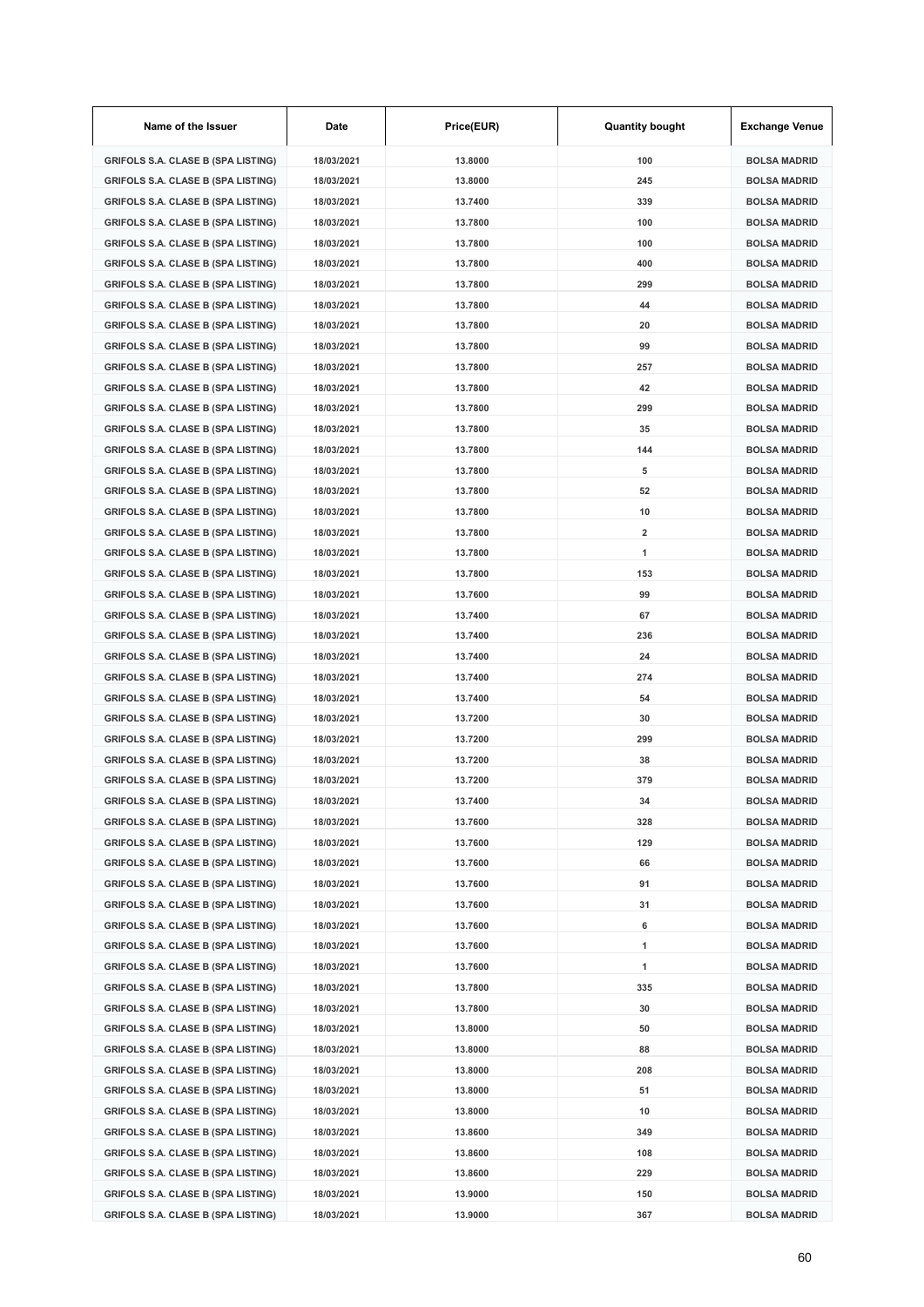| Name of the Issuer                        | Date       | Price(EUR) | <b>Quantity bought</b> | <b>Exchange Venue</b> |
|-------------------------------------------|------------|------------|------------------------|-----------------------|
| <b>GRIFOLS S.A. CLASE B (SPA LISTING)</b> | 18/03/2021 | 13.9200    | 100                    | <b>BOLSA MADRID</b>   |
| <b>GRIFOLS S.A. CLASE B (SPA LISTING)</b> | 18/03/2021 | 13.9200    | 100                    | <b>BOLSA MADRID</b>   |
| <b>GRIFOLS S.A. CLASE B (SPA LISTING)</b> | 18/03/2021 | 13.9200    | 175                    | <b>BOLSA MADRID</b>   |
| <b>GRIFOLS S.A. CLASE B (SPA LISTING)</b> | 18/03/2021 | 13.9000    | 100                    | <b>BOLSA MADRID</b>   |
| <b>GRIFOLS S.A. CLASE B (SPA LISTING)</b> | 18/03/2021 | 13.9000    | 193                    | <b>BOLSA MADRID</b>   |
| <b>GRIFOLS S.A. CLASE B (SPA LISTING)</b> | 18/03/2021 | 13.9000    | 46                     | <b>BOLSA MADRID</b>   |
| <b>GRIFOLS S.A. CLASE B (SPA LISTING)</b> | 18/03/2021 | 13.8600    | 326                    | <b>BOLSA MADRID</b>   |
| <b>GRIFOLS S.A. CLASE B (SPA LISTING)</b> | 18/03/2021 | 13.8200    | 54                     | <b>BOLSA MADRID</b>   |
| <b>GRIFOLS S.A. CLASE B (SPA LISTING)</b> | 18/03/2021 | 13.8200    | 323                    | <b>BOLSA MADRID</b>   |
| <b>GRIFOLS S.A. CLASE B (SPA LISTING)</b> | 18/03/2021 | 13.8600    | 344                    | <b>BOLSA MADRID</b>   |
| <b>GRIFOLS S.A. CLASE B (SPA LISTING)</b> | 18/03/2021 | 13.9000    | 164                    | <b>BOLSA MADRID</b>   |
| <b>GRIFOLS S.A. CLASE B (SPA LISTING)</b> | 18/03/2021 | 13.9200    | 108                    | <b>BOLSA MADRID</b>   |
| <b>GRIFOLS S.A. CLASE B (SPA LISTING)</b> | 18/03/2021 | 13.9200    | 201                    | <b>BOLSA MADRID</b>   |
| <b>GRIFOLS S.A. CLASE B (SPA LISTING)</b> | 18/03/2021 | 13.9200    | 31                     | <b>BOLSA MADRID</b>   |
| <b>GRIFOLS S.A. CLASE B (SPA LISTING)</b> | 18/03/2021 | 13.9200    | 387                    | <b>BOLSA MADRID</b>   |
| <b>GRIFOLS S.A. CLASE B (SPA LISTING)</b> | 18/03/2021 | 13.9000    | 383                    | <b>BOLSA MADRID</b>   |
| <b>GRIFOLS S.A. CLASE B (SPA LISTING)</b> | 18/03/2021 | 13.8800    | 338                    | <b>BOLSA MADRID</b>   |
| <b>GRIFOLS S.A. CLASE B (SPA LISTING)</b> | 18/03/2021 | 13.8800    | 205                    | <b>BOLSA MADRID</b>   |
| <b>GRIFOLS S.A. CLASE B (SPA LISTING)</b> | 18/03/2021 | 13.8800    | 100                    | <b>BOLSA MADRID</b>   |
| <b>GRIFOLS S.A. CLASE B (SPA LISTING)</b> | 18/03/2021 | 13.8800    | 22                     | <b>BOLSA MADRID</b>   |
| <b>GRIFOLS S.A. CLASE B (SPA LISTING)</b> | 18/03/2021 | 13.8800    | 335                    | <b>BOLSA MADRID</b>   |
| <b>GRIFOLS S.A. CLASE B (SPA LISTING)</b> | 18/03/2021 | 13.8800    | 338                    | <b>BOLSA MADRID</b>   |
| <b>GRIFOLS S.A. CLASE B (SPA LISTING)</b> | 18/03/2021 | 13.9400    | 701                    | <b>BOLSA MADRID</b>   |
| <b>GRIFOLS S.A. CLASE B (SPA LISTING)</b> | 18/03/2021 | 13.9600    | 224                    | <b>BOLSA MADRID</b>   |
| <b>GRIFOLS S.A. CLASE B (SPA LISTING)</b> | 18/03/2021 | 13.9600    | 125                    | <b>BOLSA MADRID</b>   |
| <b>GRIFOLS S.A. CLASE B (SPA LISTING)</b> | 18/03/2021 | 13.9400    | 669                    | <b>BOLSA MADRID</b>   |
| <b>GRIFOLS S.A. CLASE B (SPA LISTING)</b> | 18/03/2021 | 13.9400    | 332                    | BOLSA MADRID          |
| <b>GRIFOLS S.A. CLASE B (SPA LISTING)</b> | 18/03/2021 | 13.9200    | 43                     | <b>BOLSA MADRID</b>   |
| <b>GRIFOLS S.A. CLASE B (SPA LISTING)</b> | 18/03/2021 | 13.9200    | 152                    | <b>BOLSA MADRID</b>   |
| <b>GRIFOLS S.A. CLASE B (SPA LISTING)</b> | 18/03/2021 | 13.9200    | 60                     | <b>BOLSA MADRID</b>   |
| <b>GRIFOLS S.A. CLASE B (SPA LISTING)</b> | 18/03/2021 | 13.9200    | 52                     | <b>BOLSA MADRID</b>   |
| <b>GRIFOLS S.A. CLASE B (SPA LISTING)</b> | 18/03/2021 | 13.9200    | 33                     | BOLSA MADRID          |
| <b>GRIFOLS S.A. CLASE B (SPA LISTING)</b> | 18/03/2021 | 13.9200    | 35                     | <b>BOLSA MADRID</b>   |
| <b>GRIFOLS S.A. CLASE B (SPA LISTING)</b> | 18/03/2021 | 13.9200    | 260                    | <b>BOLSA MADRID</b>   |
| <b>GRIFOLS S.A. CLASE B (SPA LISTING)</b> | 18/03/2021 | 13.9200    | 51                     | <b>BOLSA MADRID</b>   |
| <b>GRIFOLS S.A. CLASE B (SPA LISTING)</b> | 18/03/2021 | 13.9200    | 34                     | <b>BOLSA MADRID</b>   |
| <b>GRIFOLS S.A. CLASE B (SPA LISTING)</b> | 18/03/2021 | 13.9200    | 114                    | <b>BOLSA MADRID</b>   |
| <b>GRIFOLS S.A. CLASE B (SPA LISTING)</b> | 18/03/2021 | 13.9200    | 226                    | <b>BOLSA MADRID</b>   |
| <b>GRIFOLS S.A. CLASE B (SPA LISTING)</b> | 18/03/2021 | 13.9000    | 379                    | <b>BOLSA MADRID</b>   |
| <b>GRIFOLS S.A. CLASE B (SPA LISTING)</b> | 18/03/2021 | 13.8800    | 343                    | <b>BOLSA MADRID</b>   |
| <b>GRIFOLS S.A. CLASE B (SPA LISTING)</b> | 18/03/2021 | 13.8400    | 694                    | <b>BOLSA MADRID</b>   |
| <b>GRIFOLS S.A. CLASE B (SPA LISTING)</b> | 18/03/2021 | 13.8400    | 112                    | <b>BOLSA MADRID</b>   |
| <b>GRIFOLS S.A. CLASE B (SPA LISTING)</b> | 18/03/2021 | 13.8400    | 103                    | <b>BOLSA MADRID</b>   |
| <b>GRIFOLS S.A. CLASE B (SPA LISTING)</b> | 18/03/2021 | 13.8400    | 172                    | <b>BOLSA MADRID</b>   |
| <b>GRIFOLS S.A. CLASE B (SPA LISTING)</b> | 18/03/2021 | 13.8400    | 3                      | <b>BOLSA MADRID</b>   |
| <b>GRIFOLS S.A. CLASE B (SPA LISTING)</b> | 18/03/2021 | 13.8400    | 112                    | <b>BOLSA MADRID</b>   |
| <b>GRIFOLS S.A. CLASE B (SPA LISTING)</b> | 18/03/2021 | 13.8400    | 90                     | <b>BOLSA MADRID</b>   |
| <b>GRIFOLS S.A. CLASE B (SPA LISTING)</b> | 18/03/2021 | 13.8400    | 118                    | <b>BOLSA MADRID</b>   |
| <b>GRIFOLS S.A. CLASE B (SPA LISTING)</b> | 18/03/2021 | 13.8800    | 86                     | <b>BOLSA MADRID</b>   |
| <b>GRIFOLS S.A. CLASE B (SPA LISTING)</b> | 18/03/2021 | 13.8800    | 100                    | <b>BOLSA MADRID</b>   |
| <b>GRIFOLS S.A. CLASE B (SPA LISTING)</b> | 18/03/2021 | 13.9200    | 191                    | <b>BOLSA MADRID</b>   |
| <b>GRIFOLS S.A. CLASE B (SPA LISTING)</b> | 18/03/2021 | 13.9200    | 200                    | <b>BOLSA MADRID</b>   |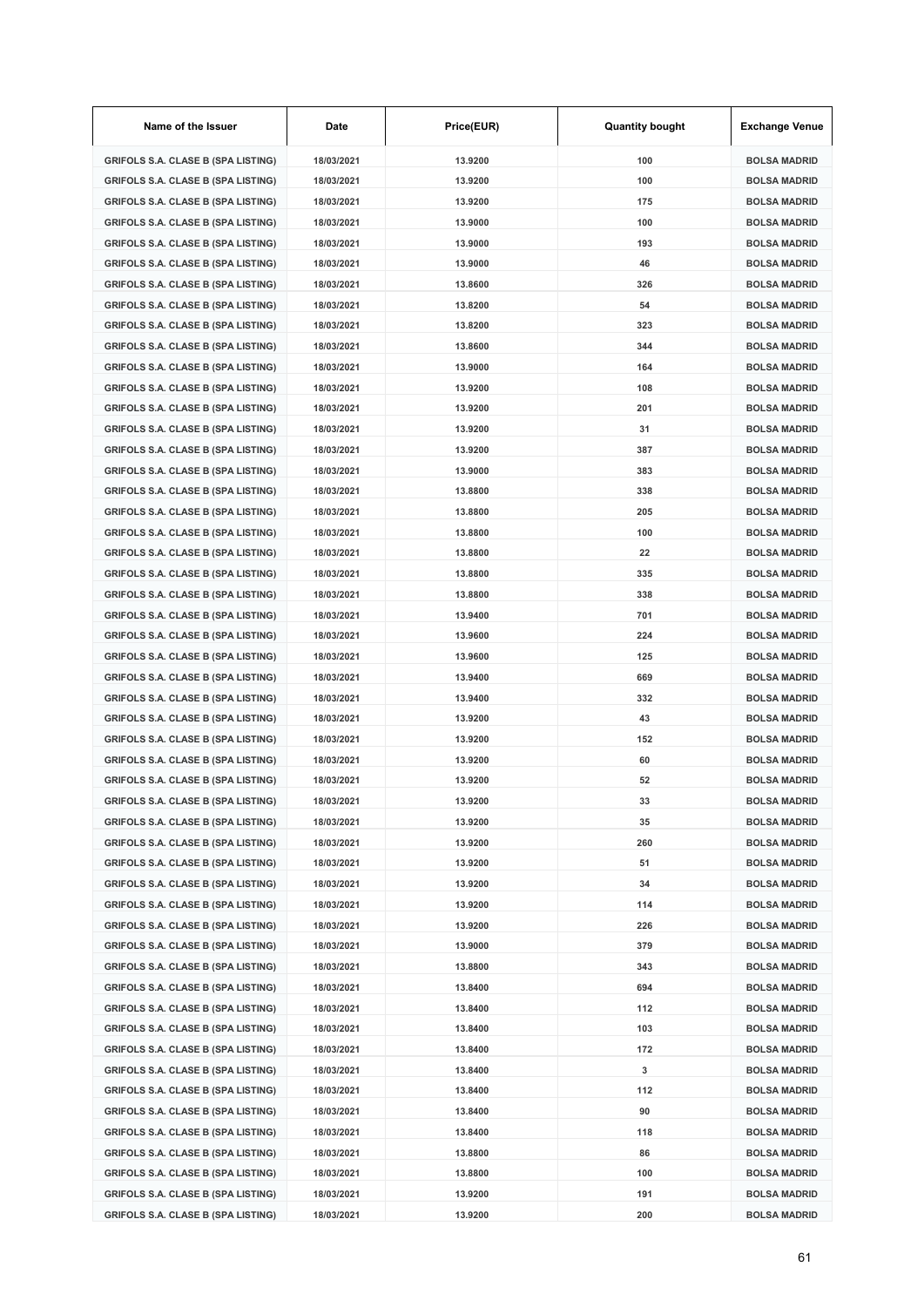| Name of the Issuer                        | Date       | Price(EUR) | <b>Quantity bought</b> | <b>Exchange Venue</b> |
|-------------------------------------------|------------|------------|------------------------|-----------------------|
| <b>GRIFOLS S.A. CLASE B (SPA LISTING)</b> | 18/03/2021 | 13.9200    | 539                    | <b>BOLSA MADRID</b>   |
| <b>GRIFOLS S.A. CLASE B (SPA LISTING)</b> | 18/03/2021 | 13.9200    | 670                    | <b>BOLSA MADRID</b>   |
| <b>GRIFOLS S.A. CLASE B (SPA LISTING)</b> | 18/03/2021 | 13.9200    | 403                    | <b>BOLSA MADRID</b>   |
| <b>GRIFOLS S.A. CLASE B (SPA LISTING)</b> | 18/03/2021 | 13.9200    | 100                    | <b>BOLSA MADRID</b>   |
| <b>GRIFOLS S.A. CLASE B (SPA LISTING)</b> | 18/03/2021 | 13.9200    | 167                    | <b>BOLSA MADRID</b>   |
| <b>GRIFOLS S.A. CLASE B (SPA LISTING)</b> | 18/03/2021 | 13.9200    | 52                     | <b>BOLSA MADRID</b>   |
| <b>GRIFOLS S.A. CLASE B (SPA LISTING)</b> | 18/03/2021 | 13.9200    | 341                    | <b>BOLSA MADRID</b>   |
| <b>GRIFOLS S.A. CLASE B (SPA LISTING)</b> | 18/03/2021 | 13.9200    | 48                     | <b>BOLSA MADRID</b>   |
| <b>GRIFOLS S.A. CLASE B (SPA LISTING)</b> | 18/03/2021 | 13.9200    | 337                    | <b>BOLSA MADRID</b>   |
| <b>GRIFOLS S.A. CLASE B (SPA LISTING)</b> | 18/03/2021 | 13.9200    | 179                    | <b>BOLSA MADRID</b>   |
| <b>GRIFOLS S.A. CLASE B (SPA LISTING)</b> | 18/03/2021 | 13.9200    | 194                    | <b>BOLSA MADRID</b>   |
| <b>GRIFOLS S.A. CLASE B (SPA LISTING)</b> | 18/03/2021 | 13.9200    | 18                     | <b>BOLSA MADRID</b>   |
| <b>GRIFOLS S.A. CLASE B (SPA LISTING)</b> | 18/03/2021 | 13.9200    | 200                    | <b>BOLSA MADRID</b>   |
| <b>GRIFOLS S.A. CLASE B (SPA LISTING)</b> | 18/03/2021 | 13.9200    | 92                     | <b>BOLSA MADRID</b>   |
| <b>GRIFOLS S.A. CLASE B (SPA LISTING)</b> | 18/03/2021 | 13.9200    | 28                     | <b>BOLSA MADRID</b>   |
| <b>GRIFOLS S.A. CLASE B (SPA LISTING)</b> | 18/03/2021 | 13.9200    | 30                     | <b>BOLSA MADRID</b>   |
| <b>GRIFOLS S.A. CLASE B (SPA LISTING)</b> | 18/03/2021 | 13.9200    | 68                     | <b>BOLSA MADRID</b>   |
| <b>GRIFOLS S.A. CLASE B (SPA LISTING)</b> | 18/03/2021 | 13.9200    | 100                    | <b>BOLSA MADRID</b>   |
| <b>GRIFOLS S.A. CLASE B (SPA LISTING)</b> | 18/03/2021 | 13.9200    | 127                    | <b>BOLSA MADRID</b>   |
| <b>GRIFOLS S.A. CLASE B (SPA LISTING)</b> | 18/03/2021 | 13.9200    | 337                    | <b>BOLSA MADRID</b>   |
| <b>GRIFOLS S.A. CLASE B (SPA LISTING)</b> | 18/03/2021 | 13.9200    | 511                    | <b>BOLSA MADRID</b>   |
| <b>GRIFOLS S.A. CLASE B (SPA LISTING)</b> | 18/03/2021 | 13.9200    | 219                    | <b>BOLSA MADRID</b>   |
| <b>GRIFOLS S.A. CLASE B (SPA LISTING)</b> | 18/03/2021 | 13.9200    | 76                     | <b>BOLSA MADRID</b>   |
| <b>GRIFOLS S.A. CLASE B (SPA LISTING)</b> | 18/03/2021 | 13.9200    | 129                    | <b>BOLSA MADRID</b>   |
| <b>GRIFOLS S.A. CLASE B (SPA LISTING)</b> | 18/03/2021 | 13.9200    | 71                     | <b>BOLSA MADRID</b>   |
| <b>GRIFOLS S.A. CLASE B (SPA LISTING)</b> | 18/03/2021 | 13.9200    | 163                    | <b>BOLSA MADRID</b>   |
| <b>GRIFOLS S.A. CLASE B (SPA LISTING)</b> | 18/03/2021 | 13.8800    | 335                    | <b>BOLSA MADRID</b>   |
| GRIFOLS S.A. CLASE B (SPA LISTING)        | 18/03/2021 | 13.8800    | 279                    | <b>BOLSA MADRID</b>   |
| <b>GRIFOLS S.A. CLASE B (SPA LISTING)</b> | 18/03/2021 | 13.8800    | 54                     | <b>BOLSA MADRID</b>   |
| <b>GRIFOLS S.A. CLASE B (SPA LISTING)</b> | 18/03/2021 | 13.8800    | 146                    | <b>BOLSA MADRID</b>   |
| GRIFOLS S.A. CLASE B (SPA LISTING)        | 18/03/2021 | 13.8800    | 88                     | <b>BOLSA MADRID</b>   |
| GRIFOLS S.A. CLASE B (SPA LISTING)        | 18/03/2021 | 13.8800    | 102                    | BOLSA MADRID          |
| <b>GRIFOLS S.A. CLASE B (SPA LISTING)</b> | 18/03/2021 | 13.8800    | 285                    | <b>BOLSA MADRID</b>   |
| <b>GRIFOLS S.A. CLASE B (SPA LISTING)</b> | 18/03/2021 | 13.8800    | 48                     | <b>BOLSA MADRID</b>   |
| <b>GRIFOLS S.A. CLASE B (SPA LISTING)</b> | 18/03/2021 | 13.8800    | 175                    | <b>BOLSA MADRID</b>   |
| <b>GRIFOLS S.A. CLASE B (SPA LISTING)</b> | 18/03/2021 | 13.8800    | 10                     | <b>BOLSA MADRID</b>   |
| <b>GRIFOLS S.A. CLASE B (SPA LISTING)</b> | 18/03/2021 | 13.8600    | 87                     | <b>BOLSA MADRID</b>   |
| <b>GRIFOLS S.A. CLASE B (SPA LISTING)</b> | 18/03/2021 | 13.8400    | 17                     | <b>BOLSA MADRID</b>   |
| <b>GRIFOLS S.A. CLASE B (SPA LISTING)</b> | 18/03/2021 | 13.8400    | 366                    | <b>BOLSA MADRID</b>   |
| <b>GRIFOLS S.A. CLASE B (SPA LISTING)</b> | 18/03/2021 | 13.8400    | 235                    | <b>BOLSA MADRID</b>   |
| <b>GRIFOLS S.A. CLASE B (SPA LISTING)</b> | 19/03/2021 | 13.6400    | 715                    | <b>BOLSA MADRID</b>   |
| <b>GRIFOLS S.A. CLASE B (SPA LISTING)</b> | 19/03/2021 | 13.6400    | 360                    | <b>BOLSA MADRID</b>   |
| <b>GRIFOLS S.A. CLASE B (SPA LISTING)</b> | 19/03/2021 | 13.7200    | 396                    | <b>BOLSA MADRID</b>   |
| <b>GRIFOLS S.A. CLASE B (SPA LISTING)</b> | 19/03/2021 | 13.6800    | 400                    | <b>BOLSA MADRID</b>   |
| <b>GRIFOLS S.A. CLASE B (SPA LISTING)</b> | 19/03/2021 | 13.6800    | 100                    | <b>BOLSA MADRID</b>   |
| <b>GRIFOLS S.A. CLASE B (SPA LISTING)</b> | 19/03/2021 | 13.6800    | 85                     | <b>BOLSA MADRID</b>   |
| <b>GRIFOLS S.A. CLASE B (SPA LISTING)</b> | 19/03/2021 | 13.6400    | 324                    | <b>BOLSA MADRID</b>   |
| <b>GRIFOLS S.A. CLASE B (SPA LISTING)</b> | 19/03/2021 | 13.6600    | 351                    | <b>BOLSA MADRID</b>   |
| <b>GRIFOLS S.A. CLASE B (SPA LISTING)</b> | 19/03/2021 | 13.6600    | 634                    | <b>BOLSA MADRID</b>   |
| <b>GRIFOLS S.A. CLASE B (SPA LISTING)</b> | 19/03/2021 | 13.7200    | 647                    | <b>BOLSA MADRID</b>   |
| <b>GRIFOLS S.A. CLASE B (SPA LISTING)</b> | 19/03/2021 | 13.7200    | 114                    | <b>BOLSA MADRID</b>   |
| <b>GRIFOLS S.A. CLASE B (SPA LISTING)</b> | 19/03/2021 | 13.7000    | 287                    | <b>BOLSA MADRID</b>   |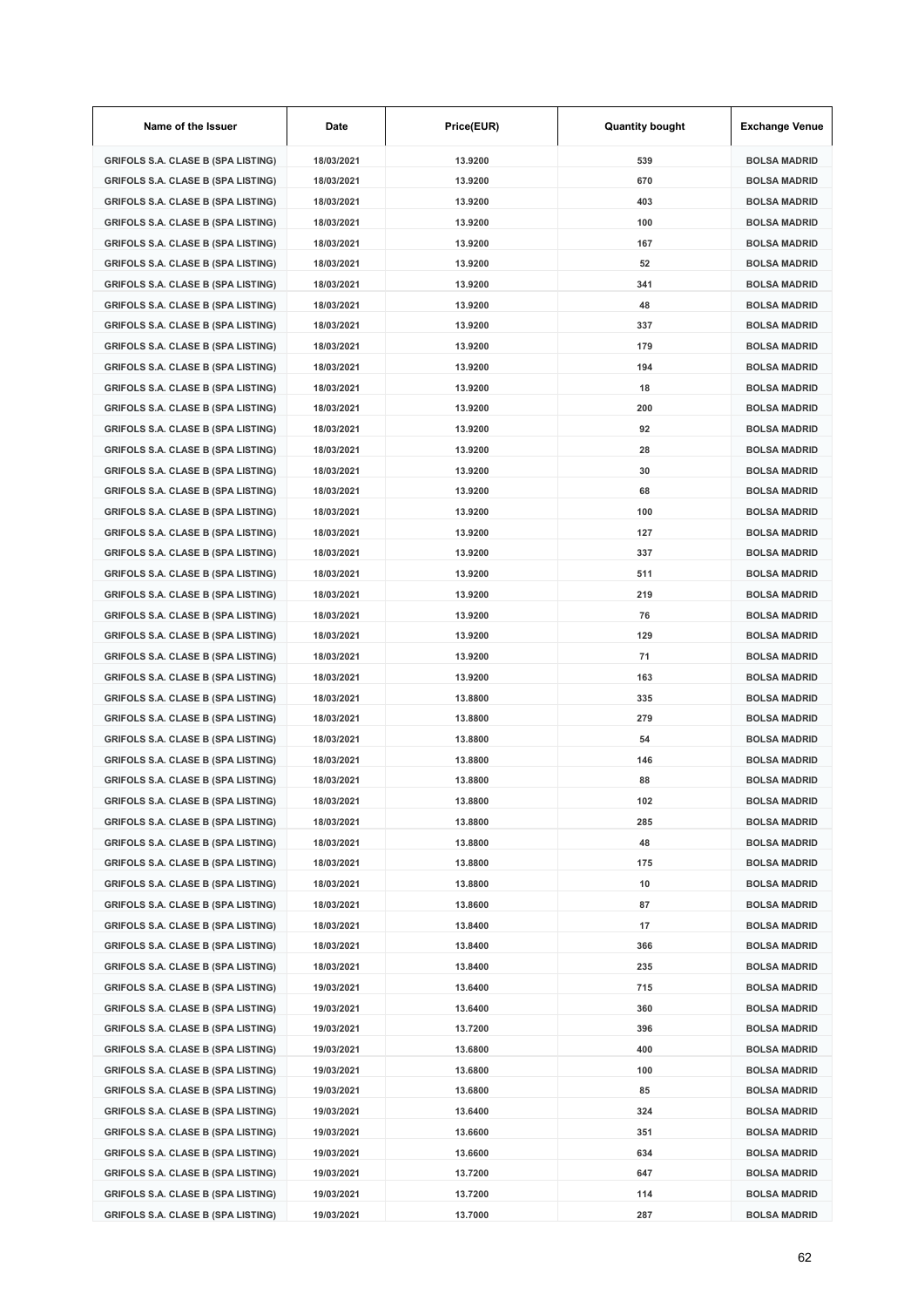| Name of the Issuer                        | Date       | Price(EUR) | <b>Quantity bought</b> | <b>Exchange Venue</b> |
|-------------------------------------------|------------|------------|------------------------|-----------------------|
| <b>GRIFOLS S.A. CLASE B (SPA LISTING)</b> | 19/03/2021 | 13.7200    | 357                    | <b>BOLSA MADRID</b>   |
| <b>GRIFOLS S.A. CLASE B (SPA LISTING)</b> | 19/03/2021 | 13.7000    | 287                    | <b>BOLSA MADRID</b>   |
| <b>GRIFOLS S.A. CLASE B (SPA LISTING)</b> | 19/03/2021 | 13.7000    | 355                    | <b>BOLSA MADRID</b>   |
| <b>GRIFOLS S.A. CLASE B (SPA LISTING)</b> | 19/03/2021 | 13.7000    | 73                     | <b>BOLSA MADRID</b>   |
| <b>GRIFOLS S.A. CLASE B (SPA LISTING)</b> | 19/03/2021 | 13.7000    | 60                     | <b>BOLSA MADRID</b>   |
| <b>GRIFOLS S.A. CLASE B (SPA LISTING)</b> | 19/03/2021 | 13.7000    | 214                    | <b>BOLSA MADRID</b>   |
| <b>GRIFOLS S.A. CLASE B (SPA LISTING)</b> | 19/03/2021 | 13.7000    | 126                    | <b>BOLSA MADRID</b>   |
| <b>GRIFOLS S.A. CLASE B (SPA LISTING)</b> | 19/03/2021 | 13.7200    | 376                    | <b>BOLSA MADRID</b>   |
| <b>GRIFOLS S.A. CLASE B (SPA LISTING)</b> | 19/03/2021 | 13.7400    | 696                    | <b>BOLSA MADRID</b>   |
| <b>GRIFOLS S.A. CLASE B (SPA LISTING)</b> | 19/03/2021 | 13.7800    | 300                    | <b>BOLSA MADRID</b>   |
| <b>GRIFOLS S.A. CLASE B (SPA LISTING)</b> | 19/03/2021 | 13.8000    | 135                    | <b>BOLSA MADRID</b>   |
| <b>GRIFOLS S.A. CLASE B (SPA LISTING)</b> | 19/03/2021 | 13.8000    | 93                     | <b>BOLSA MADRID</b>   |
| <b>GRIFOLS S.A. CLASE B (SPA LISTING)</b> | 19/03/2021 | 13.8000    | 107                    | <b>BOLSA MADRID</b>   |
| <b>GRIFOLS S.A. CLASE B (SPA LISTING)</b> | 19/03/2021 | 13.8400    | 129                    | <b>BOLSA MADRID</b>   |
| <b>GRIFOLS S.A. CLASE B (SPA LISTING)</b> | 19/03/2021 | 13.8400    | 297                    | <b>BOLSA MADRID</b>   |
| <b>GRIFOLS S.A. CLASE B (SPA LISTING)</b> | 19/03/2021 | 13.8400    | 168                    | <b>BOLSA MADRID</b>   |
| <b>GRIFOLS S.A. CLASE B (SPA LISTING)</b> | 19/03/2021 | 13.8400    | 63                     | <b>BOLSA MADRID</b>   |
| <b>GRIFOLS S.A. CLASE B (SPA LISTING)</b> | 19/03/2021 | 13.8400    | 3                      | <b>BOLSA MADRID</b>   |
| <b>GRIFOLS S.A. CLASE B (SPA LISTING)</b> | 19/03/2021 | 13.8400    | 231                    | <b>BOLSA MADRID</b>   |
| <b>GRIFOLS S.A. CLASE B (SPA LISTING)</b> | 19/03/2021 | 13.8400    | 55                     | <b>BOLSA MADRID</b>   |
| <b>GRIFOLS S.A. CLASE B (SPA LISTING)</b> | 19/03/2021 | 13.8400    | 461                    | <b>BOLSA MADRID</b>   |
| <b>GRIFOLS S.A. CLASE B (SPA LISTING)</b> | 19/03/2021 | 13.8400    | 233                    | <b>BOLSA MADRID</b>   |
| <b>GRIFOLS S.A. CLASE B (SPA LISTING)</b> | 19/03/2021 | 13.8400    | 772                    | <b>BOLSA MADRID</b>   |
| <b>GRIFOLS S.A. CLASE B (SPA LISTING)</b> | 19/03/2021 | 13.8400    | 381                    | <b>BOLSA MADRID</b>   |
| <b>GRIFOLS S.A. CLASE B (SPA LISTING)</b> | 19/03/2021 | 13.8200    | 169                    | <b>BOLSA MADRID</b>   |
| <b>GRIFOLS S.A. CLASE B (SPA LISTING)</b> | 19/03/2021 | 13.8200    | 151                    | <b>BOLSA MADRID</b>   |
| <b>GRIFOLS S.A. CLASE B (SPA LISTING)</b> | 19/03/2021 | 13.8200    | 65                     | <b>BOLSA MADRID</b>   |
| <b>GRIFOLS S.A. CLASE B (SPA LISTING)</b> | 19/03/2021 | 13.8000    | 21                     | <b>BOLSA MADRID</b>   |
| <b>GRIFOLS S.A. CLASE B (SPA LISTING)</b> | 19/03/2021 | 13.8000    | 360                    | <b>BOLSA MADRID</b>   |
| <b>GRIFOLS S.A. CLASE B (SPA LISTING)</b> | 19/03/2021 | 13.8000    | 78                     | <b>BOLSA MADRID</b>   |
| <b>GRIFOLS S.A. CLASE B (SPA LISTING)</b> | 19/03/2021 | 13.8000    | 294                    | <b>BOLSA MADRID</b>   |
| GRIFOLS S.A. CLASE B (SPA LISTING)        | 19/03/2021 | 13.8000    | 2                      | BOLSA MADRID          |
| <b>GRIFOLS S.A. CLASE B (SPA LISTING)</b> | 19/03/2021 | 13.7800    | 293                    | <b>BOLSA MADRID</b>   |
| <b>GRIFOLS S.A. CLASE B (SPA LISTING)</b> | 19/03/2021 | 13.7800    | 44                     | <b>BOLSA MADRID</b>   |
| <b>GRIFOLS S.A. CLASE B (SPA LISTING)</b> | 19/03/2021 | 13.7600    | 357                    | <b>BOLSA MADRID</b>   |
| <b>GRIFOLS S.A. CLASE B (SPA LISTING)</b> | 19/03/2021 | 13.7400    | 405                    | <b>BOLSA MADRID</b>   |
| <b>GRIFOLS S.A. CLASE B (SPA LISTING)</b> | 19/03/2021 | 13.8200    | 352                    | <b>BOLSA MADRID</b>   |
| <b>GRIFOLS S.A. CLASE B (SPA LISTING)</b> | 19/03/2021 | 13.8200    | 77                     | <b>BOLSA MADRID</b>   |
| <b>GRIFOLS S.A. CLASE B (SPA LISTING)</b> | 19/03/2021 | 13.8400    | 339                    | <b>BOLSA MADRID</b>   |
| <b>GRIFOLS S.A. CLASE B (SPA LISTING)</b> | 19/03/2021 | 13.8400    | 40                     | <b>BOLSA MADRID</b>   |
| <b>GRIFOLS S.A. CLASE B (SPA LISTING)</b> | 19/03/2021 | 13.8400    | 200                    | <b>BOLSA MADRID</b>   |
| <b>GRIFOLS S.A. CLASE B (SPA LISTING)</b> | 19/03/2021 | 13.8400    | 160                    | <b>BOLSA MADRID</b>   |
| <b>GRIFOLS S.A. CLASE B (SPA LISTING)</b> | 19/03/2021 | 13.8200    | 191                    | <b>BOLSA MADRID</b>   |
| <b>GRIFOLS S.A. CLASE B (SPA LISTING)</b> | 19/03/2021 | 13.8200    | 445                    | <b>BOLSA MADRID</b>   |
| <b>GRIFOLS S.A. CLASE B (SPA LISTING)</b> | 19/03/2021 | 13.8200    | 190                    | <b>BOLSA MADRID</b>   |
| <b>GRIFOLS S.A. CLASE B (SPA LISTING)</b> | 19/03/2021 | 13.8400    | 193                    | <b>BOLSA MADRID</b>   |
| <b>GRIFOLS S.A. CLASE B (SPA LISTING)</b> | 19/03/2021 | 13.8400    | 165                    | <b>BOLSA MADRID</b>   |
| <b>GRIFOLS S.A. CLASE B (SPA LISTING)</b> | 19/03/2021 | 13.8000    | 157                    | <b>BOLSA MADRID</b>   |
| <b>GRIFOLS S.A. CLASE B (SPA LISTING)</b> | 19/03/2021 | 13.8000    | 103                    | <b>BOLSA MADRID</b>   |
| <b>GRIFOLS S.A. CLASE B (SPA LISTING)</b> | 19/03/2021 | 13.8400    | 166                    | <b>BOLSA MADRID</b>   |
| <b>GRIFOLS S.A. CLASE B (SPA LISTING)</b> | 19/03/2021 | 13.8200    | 1,145                  | <b>BOLSA MADRID</b>   |
| <b>GRIFOLS S.A. CLASE B (SPA LISTING)</b> | 19/03/2021 | 13.8000    | 385                    | <b>BOLSA MADRID</b>   |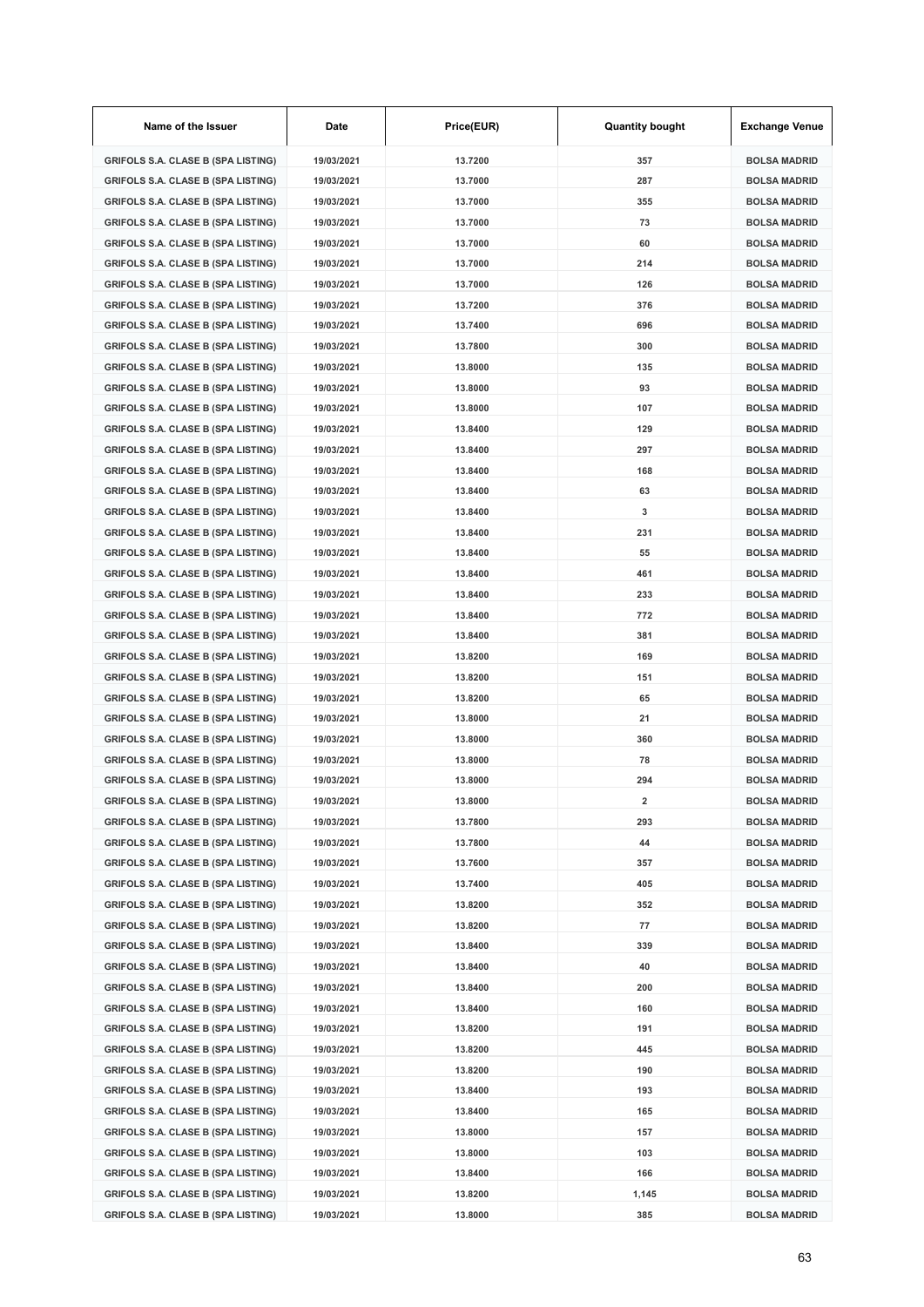| Name of the Issuer                        | Date       | Price(EUR) | <b>Quantity bought</b> | <b>Exchange Venue</b> |
|-------------------------------------------|------------|------------|------------------------|-----------------------|
| <b>GRIFOLS S.A. CLASE B (SPA LISTING)</b> | 19/03/2021 | 13.8000    | 380                    | <b>BOLSA MADRID</b>   |
| <b>GRIFOLS S.A. CLASE B (SPA LISTING)</b> | 19/03/2021 | 13.8000    | 355                    | <b>BOLSA MADRID</b>   |
| <b>GRIFOLS S.A. CLASE B (SPA LISTING)</b> | 19/03/2021 | 13.8000    | 54                     | <b>BOLSA MADRID</b>   |
| <b>GRIFOLS S.A. CLASE B (SPA LISTING)</b> | 19/03/2021 | 13.8000    | 299                    | <b>BOLSA MADRID</b>   |
| <b>GRIFOLS S.A. CLASE B (SPA LISTING)</b> | 19/03/2021 | 13.8400    | 279                    | <b>BOLSA MADRID</b>   |
| <b>GRIFOLS S.A. CLASE B (SPA LISTING)</b> | 19/03/2021 | 13.8400    | 94                     | <b>BOLSA MADRID</b>   |
| <b>GRIFOLS S.A. CLASE B (SPA LISTING)</b> | 19/03/2021 | 13.8200    | 112                    | <b>BOLSA MADRID</b>   |
| <b>GRIFOLS S.A. CLASE B (SPA LISTING)</b> | 19/03/2021 | 13.8200    | 156                    | <b>BOLSA MADRID</b>   |
| <b>GRIFOLS S.A. CLASE B (SPA LISTING)</b> | 19/03/2021 | 13.8200    | 79                     | <b>BOLSA MADRID</b>   |
| <b>GRIFOLS S.A. CLASE B (SPA LISTING)</b> | 19/03/2021 | 13.8200    | 121                    | <b>BOLSA MADRID</b>   |
| <b>GRIFOLS S.A. CLASE B (SPA LISTING)</b> | 19/03/2021 | 13.8200    | 84                     | <b>BOLSA MADRID</b>   |
| <b>GRIFOLS S.A. CLASE B (SPA LISTING)</b> | 19/03/2021 | 13.8200    | 100                    | <b>BOLSA MADRID</b>   |
| <b>GRIFOLS S.A. CLASE B (SPA LISTING)</b> | 19/03/2021 | 13.8200    | 37                     | <b>BOLSA MADRID</b>   |
| <b>GRIFOLS S.A. CLASE B (SPA LISTING)</b> | 19/03/2021 | 13.8400    | 135                    | <b>BOLSA MADRID</b>   |
| <b>GRIFOLS S.A. CLASE B (SPA LISTING)</b> | 19/03/2021 | 13.8400    | 397                    | <b>BOLSA MADRID</b>   |
| <b>GRIFOLS S.A. CLASE B (SPA LISTING)</b> | 19/03/2021 | 13.8400    | 405                    | <b>BOLSA MADRID</b>   |
| <b>GRIFOLS S.A. CLASE B (SPA LISTING)</b> | 19/03/2021 | 13.8200    | 155                    | <b>BOLSA MADRID</b>   |
| <b>GRIFOLS S.A. CLASE B (SPA LISTING)</b> | 19/03/2021 | 13.8200    | 158                    | <b>BOLSA MADRID</b>   |
| <b>GRIFOLS S.A. CLASE B (SPA LISTING)</b> | 19/03/2021 | 13.8200    | 104                    | <b>BOLSA MADRID</b>   |
| <b>GRIFOLS S.A. CLASE B (SPA LISTING)</b> | 19/03/2021 | 13.8200    | 157                    | <b>BOLSA MADRID</b>   |
| <b>GRIFOLS S.A. CLASE B (SPA LISTING)</b> | 19/03/2021 | 13.8200    | 102                    | <b>BOLSA MADRID</b>   |
| <b>GRIFOLS S.A. CLASE B (SPA LISTING)</b> | 19/03/2021 | 13.8200    | 383                    | <b>BOLSA MADRID</b>   |
| <b>GRIFOLS S.A. CLASE B (SPA LISTING)</b> | 19/03/2021 | 13.8400    | 108                    | <b>BOLSA MADRID</b>   |
| <b>GRIFOLS S.A. CLASE B (SPA LISTING)</b> | 19/03/2021 | 13.8400    | 10                     | <b>BOLSA MADRID</b>   |
| <b>GRIFOLS S.A. CLASE B (SPA LISTING)</b> | 19/03/2021 | 13.8400    | 1                      | <b>BOLSA MADRID</b>   |
| <b>GRIFOLS S.A. CLASE B (SPA LISTING)</b> | 19/03/2021 | 13.8600    | 390                    | <b>BOLSA MADRID</b>   |
| <b>GRIFOLS S.A. CLASE B (SPA LISTING)</b> | 19/03/2021 | 13.8600    | 389                    | <b>BOLSA MADRID</b>   |
| GRIFOLS S.A. CLASE B (SPA LISTING)        | 19/03/2021 | 13.8400    | 244                    | <b>BOLSA MADRID</b>   |
| <b>GRIFOLS S.A. CLASE B (SPA LISTING)</b> | 19/03/2021 | 13.8200    | 124                    | <b>BOLSA MADRID</b>   |
| <b>GRIFOLS S.A. CLASE B (SPA LISTING)</b> | 19/03/2021 | 13.8200    | 157                    | <b>BOLSA MADRID</b>   |
| <b>GRIFOLS S.A. CLASE B (SPA LISTING)</b> | 19/03/2021 | 13.8200    | 33                     | <b>BOLSA MADRID</b>   |
| GRIFOLS S.A. CLASE B (SPA LISTING)        | 19/03/2021 | 13.8200    | 40                     | <b>BOLSA MADRID</b>   |
| <b>GRIFOLS S.A. CLASE B (SPA LISTING)</b> | 19/03/2021 | 13.8200    | 80                     | <b>BOLSA MADRID</b>   |
| <b>GRIFOLS S.A. CLASE B (SPA LISTING)</b> | 19/03/2021 | 13.8200    | 123                    | <b>BOLSA MADRID</b>   |
| <b>GRIFOLS S.A. CLASE B (SPA LISTING)</b> | 19/03/2021 | 13.8200    | 381                    | <b>BOLSA MADRID</b>   |
| <b>GRIFOLS S.A. CLASE B (SPA LISTING)</b> | 19/03/2021 | 13.8200    | 84                     | <b>BOLSA MADRID</b>   |
| <b>GRIFOLS S.A. CLASE B (SPA LISTING)</b> | 19/03/2021 | 13.8200    | 383                    | <b>BOLSA MADRID</b>   |
| <b>GRIFOLS S.A. CLASE B (SPA LISTING)</b> | 19/03/2021 | 13.8200    | 1                      | <b>BOLSA MADRID</b>   |
| <b>GRIFOLS S.A. CLASE B (SPA LISTING)</b> | 19/03/2021 | 13.8200    | 363                    | <b>BOLSA MADRID</b>   |
| <b>GRIFOLS S.A. CLASE B (SPA LISTING)</b> | 19/03/2021 | 13.8200    | 363                    | <b>BOLSA MADRID</b>   |
| <b>GRIFOLS S.A. CLASE B (SPA LISTING)</b> | 19/03/2021 | 13.8200    | 345                    | <b>BOLSA MADRID</b>   |
| <b>GRIFOLS S.A. CLASE B (SPA LISTING)</b> | 19/03/2021 | 13.8200    | 334                    | <b>BOLSA MADRID</b>   |
| <b>GRIFOLS S.A. CLASE B (SPA LISTING)</b> | 19/03/2021 | 13.8200    | 736                    | <b>BOLSA MADRID</b>   |
| <b>GRIFOLS S.A. CLASE B (SPA LISTING)</b> | 19/03/2021 | 13.8000    | 118                    | <b>BOLSA MADRID</b>   |
| <b>GRIFOLS S.A. CLASE B (SPA LISTING)</b> | 19/03/2021 | 13.8000    | 157                    | <b>BOLSA MADRID</b>   |
| <b>GRIFOLS S.A. CLASE B (SPA LISTING)</b> | 19/03/2021 | 13.8000    | 117                    | <b>BOLSA MADRID</b>   |
| <b>GRIFOLS S.A. CLASE B (SPA LISTING)</b> | 19/03/2021 | 13.8200    | 157                    | <b>BOLSA MADRID</b>   |
| <b>GRIFOLS S.A. CLASE B (SPA LISTING)</b> | 19/03/2021 | 13.8400    | 917                    | <b>BOLSA MADRID</b>   |
| <b>GRIFOLS S.A. CLASE B (SPA LISTING)</b> | 19/03/2021 | 13.8400    | 34                     | <b>BOLSA MADRID</b>   |
| <b>GRIFOLS S.A. CLASE B (SPA LISTING)</b> | 19/03/2021 | 13.8400    | 395                    | <b>BOLSA MADRID</b>   |
| <b>GRIFOLS S.A. CLASE B (SPA LISTING)</b> | 19/03/2021 | 13.8200    | 351                    | <b>BOLSA MADRID</b>   |
| <b>GRIFOLS S.A. CLASE B (SPA LISTING)</b> | 19/03/2021 | 13.7800    | 24                     | <b>BOLSA MADRID</b>   |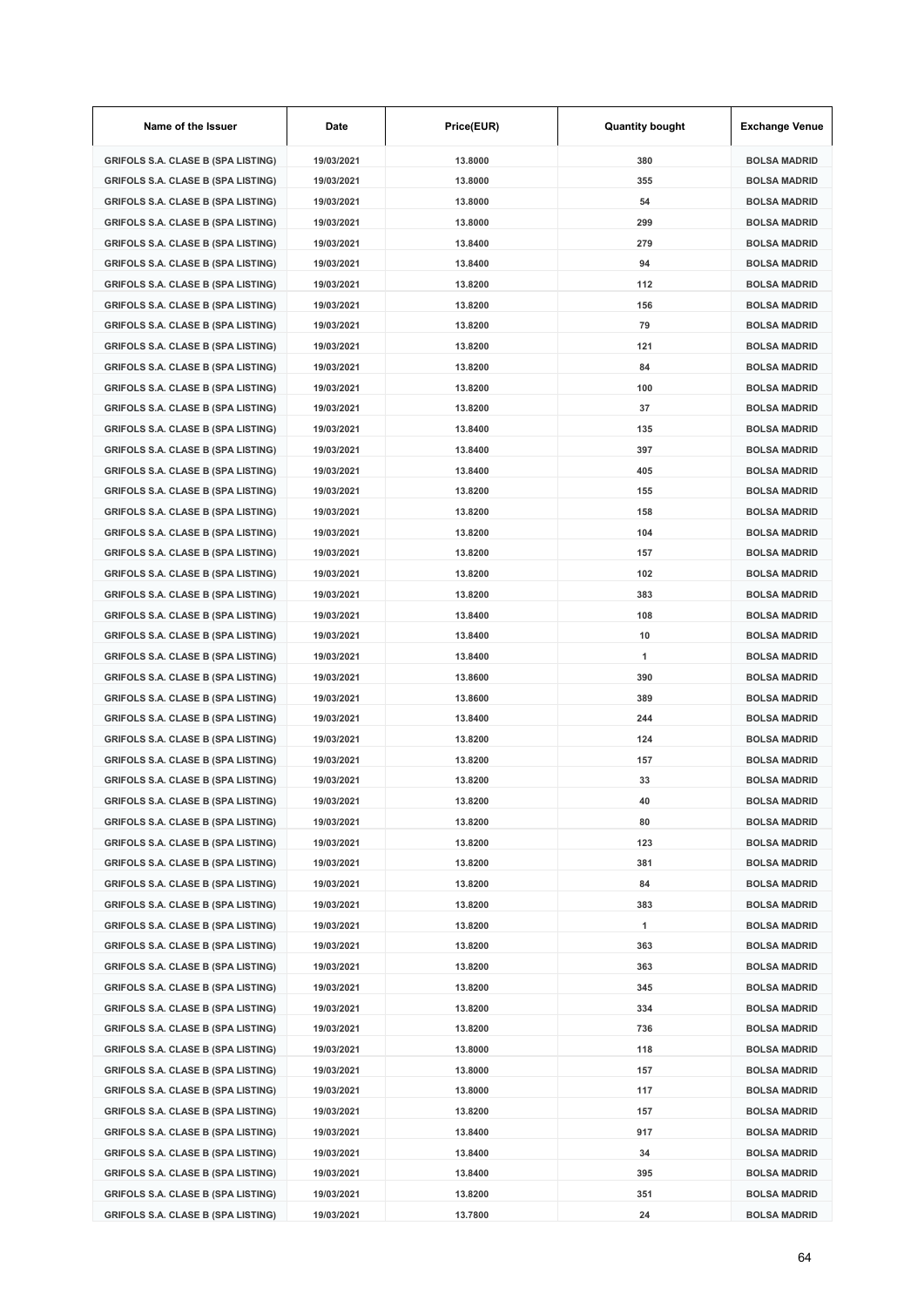| Name of the Issuer                        | Date       | Price(EUR) | <b>Quantity bought</b> | <b>Exchange Venue</b> |
|-------------------------------------------|------------|------------|------------------------|-----------------------|
| <b>GRIFOLS S.A. CLASE B (SPA LISTING)</b> | 19/03/2021 | 13.7800    | 245                    | <b>BOLSA MADRID</b>   |
| <b>GRIFOLS S.A. CLASE B (SPA LISTING)</b> | 19/03/2021 | 13.7800    | 98                     | <b>BOLSA MADRID</b>   |
| <b>GRIFOLS S.A. CLASE B (SPA LISTING)</b> | 19/03/2021 | 13.7800    | 124                    | <b>BOLSA MADRID</b>   |
| <b>GRIFOLS S.A. CLASE B (SPA LISTING)</b> | 19/03/2021 | 13.7400    | 22                     | <b>BOLSA MADRID</b>   |
| <b>GRIFOLS S.A. CLASE B (SPA LISTING)</b> | 19/03/2021 | 13.7400    | 178                    | <b>BOLSA MADRID</b>   |
| <b>GRIFOLS S.A. CLASE B (SPA LISTING)</b> | 19/03/2021 | 13.7400    | 218                    | <b>BOLSA MADRID</b>   |
| <b>GRIFOLS S.A. CLASE B (SPA LISTING)</b> | 19/03/2021 | 13.7400    | 397                    | <b>BOLSA MADRID</b>   |
| <b>GRIFOLS S.A. CLASE B (SPA LISTING)</b> | 19/03/2021 | 13.7200    | 200                    | <b>BOLSA MADRID</b>   |
| <b>GRIFOLS S.A. CLASE B (SPA LISTING)</b> | 19/03/2021 | 13.7200    | 190                    | <b>BOLSA MADRID</b>   |
| <b>GRIFOLS S.A. CLASE B (SPA LISTING)</b> | 19/03/2021 | 13.7400    | 123                    | <b>BOLSA MADRID</b>   |
| <b>GRIFOLS S.A. CLASE B (SPA LISTING)</b> | 19/03/2021 | 13.7400    | 271                    | <b>BOLSA MADRID</b>   |
| <b>GRIFOLS S.A. CLASE B (SPA LISTING)</b> | 19/03/2021 | 13.7200    | 200                    | <b>BOLSA MADRID</b>   |
| <b>GRIFOLS S.A. CLASE B (SPA LISTING)</b> | 19/03/2021 | 13.7200    | 174                    | <b>BOLSA MADRID</b>   |
| <b>GRIFOLS S.A. CLASE B (SPA LISTING)</b> | 19/03/2021 | 13.7000    | 157                    | <b>BOLSA MADRID</b>   |
| <b>GRIFOLS S.A. CLASE B (SPA LISTING)</b> | 19/03/2021 | 13.7000    | 57                     | <b>BOLSA MADRID</b>   |
| <b>GRIFOLS S.A. CLASE B (SPA LISTING)</b> | 19/03/2021 | 13.7000    | 87                     | <b>BOLSA MADRID</b>   |
| <b>GRIFOLS S.A. CLASE B (SPA LISTING)</b> | 19/03/2021 | 13.7000    | 687                    | <b>BOLSA MADRID</b>   |
| <b>GRIFOLS S.A. CLASE B (SPA LISTING)</b> | 19/03/2021 | 13.7000    | 54                     | <b>BOLSA MADRID</b>   |
| <b>GRIFOLS S.A. CLASE B (SPA LISTING)</b> | 19/03/2021 | 13.6600    | 84                     | <b>BOLSA MADRID</b>   |
| <b>GRIFOLS S.A. CLASE B (SPA LISTING)</b> | 19/03/2021 | 13.6800    | 1                      | <b>BOLSA MADRID</b>   |
| <b>GRIFOLS S.A. CLASE B (SPA LISTING)</b> | 19/03/2021 | 13.6800    | 54                     | <b>BOLSA MADRID</b>   |
| <b>GRIFOLS S.A. CLASE B (SPA LISTING)</b> | 19/03/2021 | 13.6800    | 100                    | <b>BOLSA MADRID</b>   |
| <b>GRIFOLS S.A. CLASE B (SPA LISTING)</b> | 19/03/2021 | 13.6800    | 100                    | <b>BOLSA MADRID</b>   |
| <b>GRIFOLS S.A. CLASE B (SPA LISTING)</b> | 19/03/2021 | 13.6800    | 100                    | <b>BOLSA MADRID</b>   |
| <b>GRIFOLS S.A. CLASE B (SPA LISTING)</b> | 19/03/2021 | 13.6800    | 200                    | <b>BOLSA MADRID</b>   |
| <b>GRIFOLS S.A. CLASE B (SPA LISTING)</b> | 19/03/2021 | 13.6800    | 170                    | <b>BOLSA MADRID</b>   |
| <b>GRIFOLS S.A. CLASE B (SPA LISTING)</b> | 19/03/2021 | 13.6600    | 31                     | <b>BOLSA MADRID</b>   |
| <b>GRIFOLS S.A. CLASE B (SPA LISTING)</b> | 19/03/2021 | 13.6600    | 8                      | <b>BOLSA MADRID</b>   |
| <b>GRIFOLS S.A. CLASE B (SPA LISTING)</b> | 19/03/2021 | 13.6600    | 200                    | <b>BOLSA MADRID</b>   |
| <b>GRIFOLS S.A. CLASE B (SPA LISTING)</b> | 19/03/2021 | 13.6600    | 248                    | <b>BOLSA MADRID</b>   |
| <b>GRIFOLS S.A. CLASE B (SPA LISTING)</b> | 19/03/2021 | 13.6600    | 146                    | <b>BOLSA MADRID</b>   |
| GRIFOLS S.A. CLASE B (SPA LISTING)        | 19/03/2021 | 13.6600    | 34                     | BOLSA MADRID          |
| <b>GRIFOLS S.A. CLASE B (SPA LISTING)</b> | 19/03/2021 | 13.6600    | 75                     | <b>BOLSA MADRID</b>   |
| <b>GRIFOLS S.A. CLASE B (SPA LISTING)</b> | 19/03/2021 | 13.6600    | 200                    | <b>BOLSA MADRID</b>   |
| <b>GRIFOLS S.A. CLASE B (SPA LISTING)</b> | 19/03/2021 | 13.6600    | 22                     | <b>BOLSA MADRID</b>   |
| <b>GRIFOLS S.A. CLASE B (SPA LISTING)</b> | 19/03/2021 | 13.6600    | 37                     | <b>BOLSA MADRID</b>   |
| <b>GRIFOLS S.A. CLASE B (SPA LISTING)</b> | 19/03/2021 | 13.6400    | 50                     | <b>BOLSA MADRID</b>   |
| <b>GRIFOLS S.A. CLASE B (SPA LISTING)</b> | 19/03/2021 | 13.6400    | 246                    | <b>BOLSA MADRID</b>   |
| <b>GRIFOLS S.A. CLASE B (SPA LISTING)</b> | 19/03/2021 | 13.6400    | 55                     | <b>BOLSA MADRID</b>   |
| <b>GRIFOLS S.A. CLASE B (SPA LISTING)</b> | 19/03/2021 | 13.6400    | 100                    | <b>BOLSA MADRID</b>   |
| <b>GRIFOLS S.A. CLASE B (SPA LISTING)</b> | 19/03/2021 | 13.6400    | 200                    | <b>BOLSA MADRID</b>   |
| <b>GRIFOLS S.A. CLASE B (SPA LISTING)</b> | 19/03/2021 | 13.6200    | 400                    | <b>BOLSA MADRID</b>   |
| <b>GRIFOLS S.A. CLASE B (SPA LISTING)</b> | 19/03/2021 | 13.6200    | 387                    | <b>BOLSA MADRID</b>   |
| <b>GRIFOLS S.A. CLASE B (SPA LISTING)</b> | 19/03/2021 | 13.6200    | 359                    | <b>BOLSA MADRID</b>   |
| <b>GRIFOLS S.A. CLASE B (SPA LISTING)</b> | 19/03/2021 | 13.6200    | 130                    | <b>BOLSA MADRID</b>   |
| <b>GRIFOLS S.A. CLASE B (SPA LISTING)</b> | 19/03/2021 | 13.6200    | 205                    | <b>BOLSA MADRID</b>   |
| <b>GRIFOLS S.A. CLASE B (SPA LISTING)</b> | 19/03/2021 | 13.6200    | 8                      | <b>BOLSA MADRID</b>   |
| <b>GRIFOLS S.A. CLASE B (SPA LISTING)</b> | 19/03/2021 | 13.6200    | 246                    | <b>BOLSA MADRID</b>   |
| <b>GRIFOLS S.A. CLASE B (SPA LISTING)</b> | 19/03/2021 | 13.6200    | 140                    | <b>BOLSA MADRID</b>   |
| <b>GRIFOLS S.A. CLASE B (SPA LISTING)</b> | 19/03/2021 | 13.6600    | 83                     | <b>BOLSA MADRID</b>   |
| <b>GRIFOLS S.A. CLASE B (SPA LISTING)</b> | 19/03/2021 | 13.6600    | 200                    | <b>BOLSA MADRID</b>   |
| <b>GRIFOLS S.A. CLASE B (SPA LISTING)</b> | 19/03/2021 | 13.6600    | 95                     | <b>BOLSA MADRID</b>   |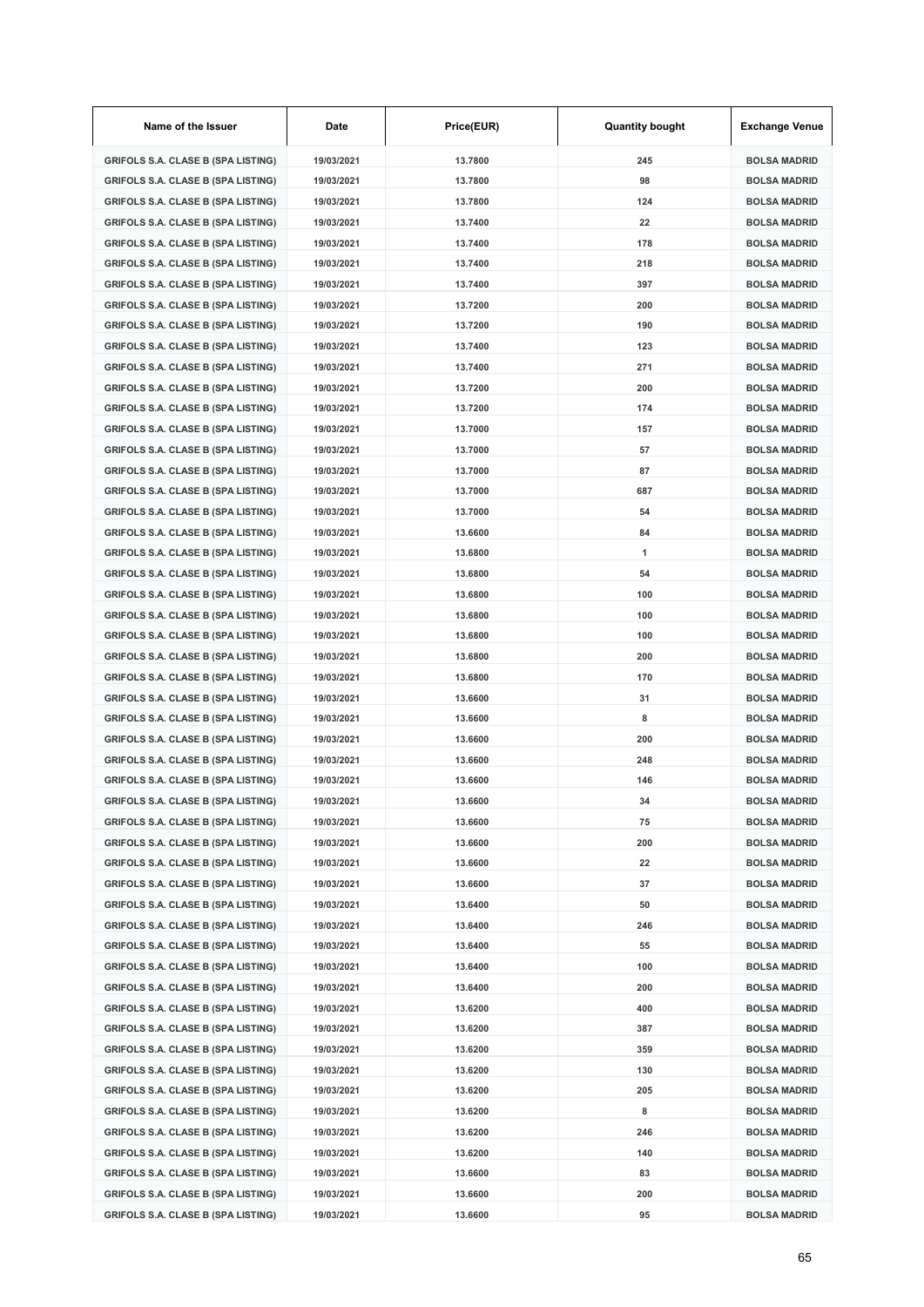| Name of the Issuer                                                                     | Date                     | Price(EUR)         | <b>Quantity bought</b> | <b>Exchange Venue</b>                      |
|----------------------------------------------------------------------------------------|--------------------------|--------------------|------------------------|--------------------------------------------|
| <b>GRIFOLS S.A. CLASE B (SPA LISTING)</b>                                              | 19/03/2021               | 13.6000            | 344                    | <b>BOLSA MADRID</b>                        |
| <b>GRIFOLS S.A. CLASE B (SPA LISTING)</b>                                              | 19/03/2021               | 13.6000            | 357                    | <b>BOLSA MADRID</b>                        |
| <b>GRIFOLS S.A. CLASE B (SPA LISTING)</b>                                              | 19/03/2021               | 13.5800            | 109                    | <b>BOLSA MADRID</b>                        |
| <b>GRIFOLS S.A. CLASE B (SPA LISTING)</b>                                              | 19/03/2021               | 13.5800            | 247                    | <b>BOLSA MADRID</b>                        |
| <b>GRIFOLS S.A. CLASE B (SPA LISTING)</b>                                              | 19/03/2021               | 13.6400            | 256                    | <b>BOLSA MADRID</b>                        |
| <b>GRIFOLS S.A. CLASE B (SPA LISTING)</b>                                              | 19/03/2021               | 13.6400            | 246                    | <b>BOLSA MADRID</b>                        |
| <b>GRIFOLS S.A. CLASE B (SPA LISTING)</b>                                              | 19/03/2021               | 13.6400            | 238                    | <b>BOLSA MADRID</b>                        |
| <b>GRIFOLS S.A. CLASE B (SPA LISTING)</b>                                              | 19/03/2021               | 13.6000            | 28                     | <b>BOLSA MADRID</b>                        |
|                                                                                        |                          |                    |                        |                                            |
| <b>GRIFOLS S.A. CLASE B (SPA LISTING)</b>                                              | 19/03/2021               | 13.6000            | 100                    | <b>BOLSA MADRID</b>                        |
| <b>GRIFOLS S.A. CLASE B (SPA LISTING)</b>                                              | 19/03/2021               | 13.6000            | 100                    | <b>BOLSA MADRID</b>                        |
| <b>GRIFOLS S.A. CLASE B (SPA LISTING)</b>                                              | 19/03/2021               | 13.6000            | 100                    | <b>BOLSA MADRID</b>                        |
| <b>GRIFOLS S.A. CLASE B (SPA LISTING)</b>                                              | 19/03/2021               | 13.6000            | 100                    | <b>BOLSA MADRID</b>                        |
| <b>GRIFOLS S.A. CLASE B (SPA LISTING)</b>                                              | 19/03/2021               | 13.6000            | 5                      | <b>BOLSA MADRID</b>                        |
| <b>GRIFOLS S.A. CLASE B (SPA LISTING)</b>                                              | 19/03/2021               | 13.6000            | 100                    | <b>BOLSA MADRID</b>                        |
| <b>GRIFOLS S.A. CLASE B (SPA LISTING)</b>                                              | 19/03/2021               | 13.6000            | 194                    | <b>BOLSA MADRID</b>                        |
| <b>GRIFOLS S.A. CLASE B (SPA LISTING)</b>                                              | 19/03/2021               | 13.5800            | 404                    | <b>BOLSA MADRID</b>                        |
| <b>GRIFOLS S.A. CLASE B (SPA LISTING)</b>                                              | 19/03/2021               | 13.6400            | 81                     | <b>BOLSA MADRID</b>                        |
| <b>GRIFOLS S.A. CLASE B (SPA LISTING)</b>                                              | 19/03/2021               | 13.6400            | 341                    | <b>BOLSA MADRID</b>                        |
| <b>GRIFOLS S.A. CLASE B (SPA LISTING)</b>                                              | 19/03/2021               | 13.6200            | 194                    | <b>BOLSA MADRID</b>                        |
| <b>GRIFOLS S.A. CLASE B (SPA LISTING)</b>                                              | 19/03/2021               | 13.6400            | 300                    | <b>BOLSA MADRID</b>                        |
| <b>GRIFOLS S.A. CLASE B (SPA LISTING)</b>                                              | 19/03/2021               | 13.6400            | 35                     | <b>BOLSA MADRID</b>                        |
| <b>GRIFOLS S.A. CLASE B (SPA LISTING)</b>                                              | 19/03/2021               | 13.6200            | 1,390                  | <b>BOLSA MADRID</b>                        |
| <b>GRIFOLS S.A. CLASE B (SPA LISTING)</b>                                              | 19/03/2021               | 13.6400            | 782                    | <b>BOLSA MADRID</b>                        |
| <b>GRIFOLS S.A. CLASE B (SPA LISTING)</b>                                              | 19/03/2021               | 13.6400            | 392                    | <b>BOLSA MADRID</b>                        |
| <b>GRIFOLS S.A. CLASE B (SPA LISTING)</b>                                              | 19/03/2021               | 13.6400            | 396                    | <b>BOLSA MADRID</b>                        |
| <b>GRIFOLS S.A. CLASE B (SPA LISTING)</b>                                              | 19/03/2021               | 13.6200            | 347                    | <b>BOLSA MADRID</b>                        |
| <b>GRIFOLS S.A. CLASE B (SPA LISTING)</b>                                              | 19/03/2021               | 13.6200            | 336                    | <b>BOLSA MADRID</b>                        |
| <b>GRIFOLS S.A. CLASE B (SPA LISTING)</b>                                              | 19/03/2021               | 13.6000            | 195                    | <b>BOLSA MADRID</b>                        |
| <b>GRIFOLS S.A. CLASE B (SPA LISTING)</b>                                              |                          |                    |                        |                                            |
|                                                                                        | 19/03/2021               | 13.6000            | 144                    | <b>BOLSA MADRID</b>                        |
| <b>GRIFOLS S.A. CLASE B (SPA LISTING)</b>                                              | 19/03/2021               | 13.5800            | 83                     | <b>BOLSA MADRID</b>                        |
| <b>GRIFOLS S.A. CLASE B (SPA LISTING)</b><br><b>GRIFOLS S.A. CLASE B (SPA LISTING)</b> | 19/03/2021<br>22/03/2021 | 13.5800<br>13.5200 | 112<br>368             | <b>BOLSA MADRID</b><br><b>BOLSA MADRID</b> |
| <b>GRIFOLS S.A. CLASE B (SPA LISTING)</b>                                              | 22/03/2021               | 13.5200            | 377                    | <b>BOLSA MADRID</b>                        |
| <b>GRIFOLS S.A. CLASE B (SPA LISTING)</b>                                              | 22/03/2021               | 13.6400            | 114                    | <b>BOLSA MADRID</b>                        |
| <b>GRIFOLS S.A. CLASE B (SPA LISTING)</b>                                              | 22/03/2021               | 13.6400            | 83                     | <b>BOLSA MADRID</b>                        |
| <b>GRIFOLS S.A. CLASE B (SPA LISTING)</b>                                              | 22/03/2021               | 13.6400            | 115                    | <b>BOLSA MADRID</b>                        |
| <b>GRIFOLS S.A. CLASE B (SPA LISTING)</b>                                              | 22/03/2021               | 13.6400            | 347                    | <b>BOLSA MADRID</b>                        |
| <b>GRIFOLS S.A. CLASE B (SPA LISTING)</b>                                              | 22/03/2021               | 13.6200            | 1,000                  | <b>BOLSA MADRID</b>                        |
| <b>GRIFOLS S.A. CLASE B (SPA LISTING)</b><br><b>GRIFOLS S.A. CLASE B (SPA LISTING)</b> | 22/03/2021<br>22/03/2021 | 13.6200<br>13.5800 | 93<br>398              | <b>BOLSA MADRID</b><br><b>BOLSA MADRID</b> |
| <b>GRIFOLS S.A. CLASE B (SPA LISTING)</b>                                              | 22/03/2021               | 13.6200            | 1,084                  | <b>BOLSA MADRID</b>                        |
| <b>GRIFOLS S.A. CLASE B (SPA LISTING)</b>                                              | 22/03/2021               | 13.6200            | 724                    | <b>BOLSA MADRID</b>                        |
| <b>GRIFOLS S.A. CLASE B (SPA LISTING)</b>                                              | 22/03/2021               | 13.6200            | 397                    | <b>BOLSA MADRID</b>                        |
| <b>GRIFOLS S.A. CLASE B (SPA LISTING)</b>                                              | 22/03/2021               | 13.6000            | 707                    | <b>BOLSA MADRID</b>                        |
| <b>GRIFOLS S.A. CLASE B (SPA LISTING)</b>                                              | 22/03/2021               | 13.5000            | 340                    | <b>BOLSA MADRID</b>                        |
| <b>GRIFOLS S.A. CLASE B (SPA LISTING)</b><br><b>GRIFOLS S.A. CLASE B (SPA LISTING)</b> | 22/03/2021<br>22/03/2021 | 13.5000<br>13.5000 | 28<br>584              | <b>BOLSA MADRID</b><br><b>BOLSA MADRID</b> |
| <b>GRIFOLS S.A. CLASE B (SPA LISTING)</b>                                              | 22/03/2021               | 13.5000            | 477                    | <b>BOLSA MADRID</b>                        |
| <b>GRIFOLS S.A. CLASE B (SPA LISTING)</b>                                              | 22/03/2021               | 13.5600            | 173                    | <b>BOLSA MADRID</b>                        |
| <b>GRIFOLS S.A. CLASE B (SPA LISTING)</b>                                              | 22/03/2021               | 13.6000            | 37                     | <b>BOLSA MADRID</b>                        |
| <b>GRIFOLS S.A. CLASE B (SPA LISTING)</b>                                              | 22/03/2021               | 13.6000            | 150                    | <b>BOLSA MADRID</b>                        |
| <b>GRIFOLS S.A. CLASE B (SPA LISTING)</b>                                              | 22/03/2021               | 13.6200            | 301                    | <b>BOLSA MADRID</b>                        |
| <b>GRIFOLS S.A. CLASE B (SPA LISTING)</b>                                              | 22/03/2021               | 13.6200            | 301                    | <b>BOLSA MADRID</b>                        |
| <b>GRIFOLS S.A. CLASE B (SPA LISTING)</b><br><b>GRIFOLS S.A. CLASE B (SPA LISTING)</b> | 22/03/2021<br>22/03/2021 | 13.6200<br>13.6200 | 500<br>62              | <b>BOLSA MADRID</b><br><b>BOLSA MADRID</b> |
| <b>GRIFOLS S.A. CLASE B (SPA LISTING)</b>                                              | 22/03/2021               | 13.5600            | 398                    | <b>BOLSA MADRID</b>                        |
| <b>GRIFOLS S.A. CLASE B (SPA LISTING)</b>                                              | 22/03/2021               | 13.5800            | 799                    | <b>BOLSA MADRID</b>                        |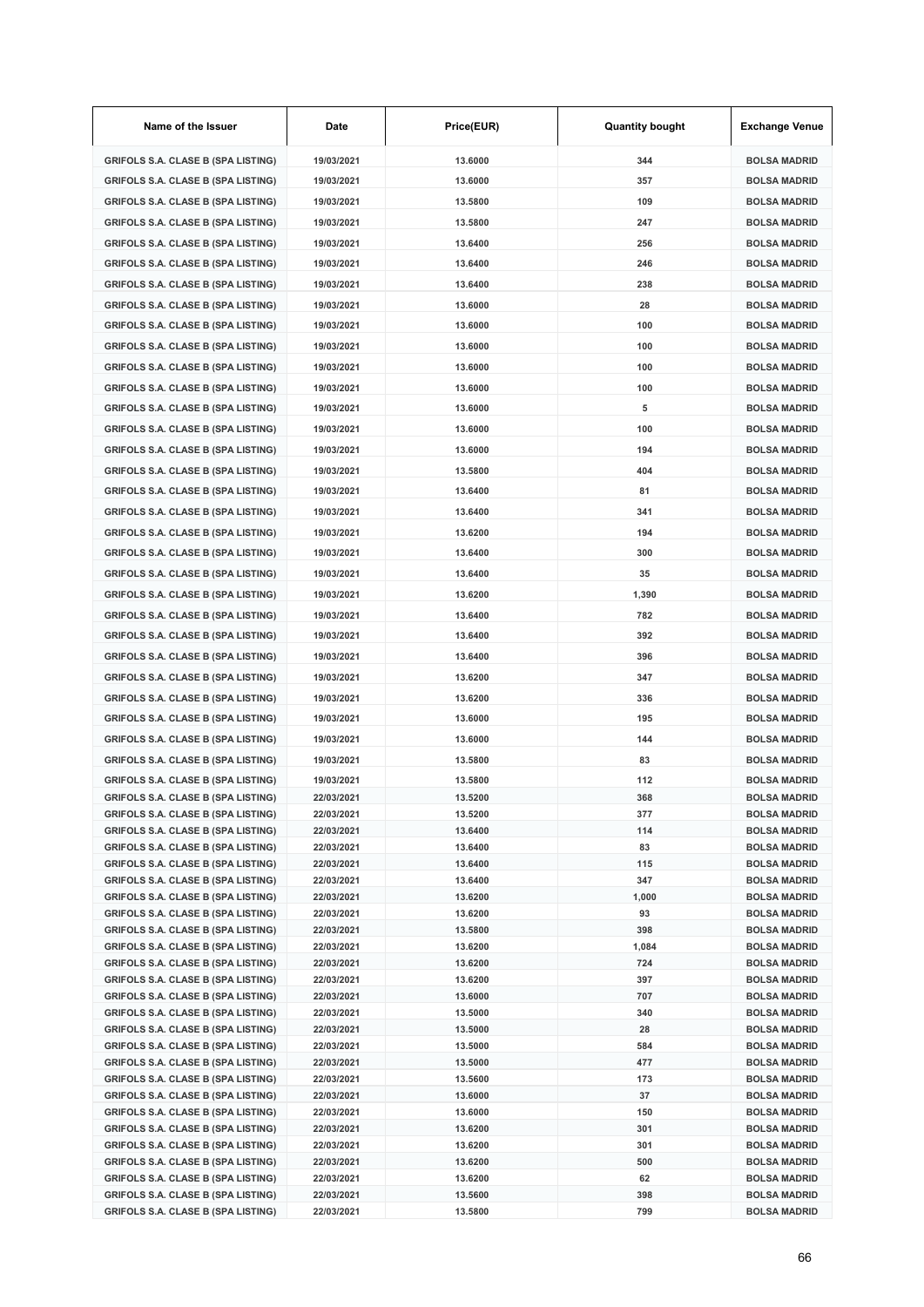| <b>GRIFOLS S.A. CLASE B (SPA LISTING)</b><br>22/03/2021<br>13.5800<br>748<br><b>GRIFOLS S.A. CLASE B (SPA LISTING)</b><br>22/03/2021<br>13.5400<br>390<br>22/03/2021<br>13.5400<br>78<br><b>GRIFOLS S.A. CLASE B (SPA LISTING)</b><br>13.5400<br><b>GRIFOLS S.A. CLASE B (SPA LISTING)</b><br>22/03/2021<br>125<br>13.5400<br>186<br><b>GRIFOLS S.A. CLASE B (SPA LISTING)</b><br>22/03/2021<br>22/03/2021<br>35<br><b>GRIFOLS S.A. CLASE B (SPA LISTING)</b><br>13.5400<br><b>GRIFOLS S.A. CLASE B (SPA LISTING)</b><br>22/03/2021<br>13.5400<br>713<br><b>GRIFOLS S.A. CLASE B (SPA LISTING)</b><br>22/03/2021<br>13.5400<br>353<br><b>GRIFOLS S.A. CLASE B (SPA LISTING)</b><br>22/03/2021<br>13.5400<br>389<br>267<br><b>GRIFOLS S.A. CLASE B (SPA LISTING)</b><br>22/03/2021<br>13.5400<br>22/03/2021<br>13.5200<br>672<br><b>GRIFOLS S.A. CLASE B (SPA LISTING)</b><br><b>BOLSA MADRID</b><br>13.5200<br>379<br><b>GRIFOLS S.A. CLASE B (SPA LISTING)</b><br>22/03/2021<br><b>BOLSA MADRID</b><br>22/03/2021<br>13.5400<br>672<br><b>GRIFOLS S.A. CLASE B (SPA LISTING)</b><br><b>BOLSA MADRID</b><br>13.5800<br>316<br><b>GRIFOLS S.A. CLASE B (SPA LISTING)</b><br>22/03/2021<br><b>BOLSA MADRID</b><br>13.5800<br>52<br><b>GRIFOLS S.A. CLASE B (SPA LISTING)</b><br>22/03/2021<br><b>BOLSA MADRID</b><br><b>GRIFOLS S.A. CLASE B (SPA LISTING)</b><br>22/03/2021<br>13.6200<br>699<br><b>BOLSA MADRID</b><br><b>GRIFOLS S.A. CLASE B (SPA LISTING)</b><br>22/03/2021<br>13.6200<br>343<br><b>BOLSA MADRID</b><br><b>GRIFOLS S.A. CLASE B (SPA LISTING)</b><br>22/03/2021<br>13.6200<br>366<br><b>BOLSA MADRID</b><br><b>GRIFOLS S.A. CLASE B (SPA LISTING)</b><br>22/03/2021<br>13.6400<br>500<br><b>BOLSA MADRID</b><br>22/03/2021<br>13.6400<br>244<br><b>GRIFOLS S.A. CLASE B (SPA LISTING)</b><br><b>BOLSA MADRID</b><br>13.6400<br><b>GRIFOLS S.A. CLASE B (SPA LISTING)</b><br>22/03/2021<br>1,023<br><b>BOLSA MADRID</b><br>22/03/2021<br>13.6400<br>378<br><b>GRIFOLS S.A. CLASE B (SPA LISTING)</b><br><b>BOLSA MADRID</b><br>349<br><b>GRIFOLS S.A. CLASE B (SPA LISTING)</b><br>22/03/2021<br>13.6400<br><b>BOLSA MADRID</b><br>348<br><b>GRIFOLS S.A. CLASE B (SPA LISTING)</b><br>22/03/2021<br>13.6200<br><b>BOLSA MADRID</b><br>412<br><b>GRIFOLS S.A. CLASE B (SPA LISTING)</b><br>22/03/2021<br>13,6000<br><b>BOLSA MADRID</b><br><b>GRIFOLS S.A. CLASE B (SPA LISTING)</b><br>22/03/2021<br>13.6000<br>386<br><b>BOLSA MADRID</b><br><b>GRIFOLS S.A. CLASE B (SPA LISTING)</b><br>22/03/2021<br>13.6000<br>333<br>13.6000<br>73<br><b>GRIFOLS S.A. CLASE B (SPA LISTING)</b><br>22/03/2021<br>13.6000<br>19<br><b>GRIFOLS S.A. CLASE B (SPA LISTING)</b><br>22/03/2021<br>22/03/2021<br>13.6000<br>218<br><b>GRIFOLS S.A. CLASE B (SPA LISTING)</b><br>13.6000<br>173<br><b>GRIFOLS S.A. CLASE B (SPA LISTING)</b><br>22/03/2021<br><b>GRIFOLS S.A. CLASE B (SPA LISTING)</b><br>22/03/2021<br>13.6000<br>173<br><b>GRIFOLS S.A. CLASE B (SPA LISTING)</b><br>22/03/2021<br>13.6000<br>398<br><b>GRIFOLS S.A. CLASE B (SPA LISTING)</b><br>22/03/2021<br>13.6000<br>74<br><b>GRIFOLS S.A. CLASE B (SPA LISTING)</b><br>22/03/2021<br>13,6000<br>653<br>13.6000<br><b>GRIFOLS S.A. CLASE B (SPA LISTING)</b><br>22/03/2021<br>151<br>402<br><b>GRIFOLS S.A. CLASE B (SPA LISTING)</b><br>22/03/2021<br>13.6000<br>13.6000<br>212<br><b>GRIFOLS S.A. CLASE B (SPA LISTING)</b><br>22/03/2021<br>22/03/2021<br><b>GRIFOLS S.A. CLASE B (SPA LISTING)</b><br>13.6000<br>46<br>22/03/2021<br><b>GRIFOLS S.A. CLASE B (SPA LISTING)</b><br>13,6000<br>548<br><b>GRIFOLS S.A. CLASE B (SPA LISTING)</b><br>22/03/2021<br>13.6000<br>287<br><b>GRIFOLS S.A. CLASE B (SPA LISTING)</b><br>111<br>22/03/2021<br>13.6000<br><b>GRIFOLS S.A. CLASE B (SPA LISTING)</b><br>22/03/2021<br>13.6000<br>371<br><b>GRIFOLS S.A. CLASE B (SPA LISTING)</b><br>13.6000<br>179<br>22/03/2021<br><b>GRIFOLS S.A. CLASE B (SPA LISTING)</b><br>22/03/2021<br>13.6000<br>161<br><b>GRIFOLS S.A. CLASE B (SPA LISTING)</b><br>13.5800<br>821<br>22/03/2021<br><b>GRIFOLS S.A. CLASE B (SPA LISTING)</b><br>684<br>22/03/2021<br>13.5600<br><b>GRIFOLS S.A. CLASE B (SPA LISTING)</b><br>22/03/2021<br>13.5600<br>343<br><b>GRIFOLS S.A. CLASE B (SPA LISTING)</b><br>22/03/2021<br>13.5800<br>370<br><b>GRIFOLS S.A. CLASE B (SPA LISTING)</b><br>22/03/2021<br>13.6400<br>100<br><b>BOLSA MADRID</b><br><b>GRIFOLS S.A. CLASE B (SPA LISTING)</b><br>22/03/2021<br>13.6400<br>270<br><b>BOLSA MADRID</b><br><b>GRIFOLS S.A. CLASE B (SPA LISTING)</b><br>80<br>22/03/2021<br>13.6200<br><b>BOLSA MADRID</b><br><b>GRIFOLS S.A. CLASE B (SPA LISTING)</b><br>22/03/2021<br>13.6200<br>120<br><b>BOLSA MADRID</b><br><b>GRIFOLS S.A. CLASE B (SPA LISTING)</b><br>13.6200<br>399<br>22/03/2021<br><b>BOLSA MADRID</b><br><b>GRIFOLS S.A. CLASE B (SPA LISTING)</b><br>391<br>22/03/2021<br>13.6200<br><b>BOLSA MADRID</b><br><b>GRIFOLS S.A. CLASE B (SPA LISTING)</b><br>22/03/2021<br>13.6200<br>277<br><b>BOLSA MADRID</b><br><b>GRIFOLS S.A. CLASE B (SPA LISTING)</b><br>22/03/2021<br>13.6200<br>99<br><b>BOLSA MADRID</b><br><b>GRIFOLS S.A. CLASE B (SPA LISTING)</b><br>22/03/2021<br>13.6200<br>40<br><b>BOLSA MADRID</b><br><b>GRIFOLS S.A. CLASE B (SPA LISTING)</b><br>22/03/2021<br>13.6200<br>364<br><b>BOLSA MADRID</b><br><b>GRIFOLS S.A. CLASE B (SPA LISTING)</b><br>22/03/2021<br>13.6000<br>279 | Name of the Issuer | Date | Price(EUR) | <b>Quantity bought</b> | <b>Exchange Venue</b> |
|------------------------------------------------------------------------------------------------------------------------------------------------------------------------------------------------------------------------------------------------------------------------------------------------------------------------------------------------------------------------------------------------------------------------------------------------------------------------------------------------------------------------------------------------------------------------------------------------------------------------------------------------------------------------------------------------------------------------------------------------------------------------------------------------------------------------------------------------------------------------------------------------------------------------------------------------------------------------------------------------------------------------------------------------------------------------------------------------------------------------------------------------------------------------------------------------------------------------------------------------------------------------------------------------------------------------------------------------------------------------------------------------------------------------------------------------------------------------------------------------------------------------------------------------------------------------------------------------------------------------------------------------------------------------------------------------------------------------------------------------------------------------------------------------------------------------------------------------------------------------------------------------------------------------------------------------------------------------------------------------------------------------------------------------------------------------------------------------------------------------------------------------------------------------------------------------------------------------------------------------------------------------------------------------------------------------------------------------------------------------------------------------------------------------------------------------------------------------------------------------------------------------------------------------------------------------------------------------------------------------------------------------------------------------------------------------------------------------------------------------------------------------------------------------------------------------------------------------------------------------------------------------------------------------------------------------------------------------------------------------------------------------------------------------------------------------------------------------------------------------------------------------------------------------------------------------------------------------------------------------------------------------------------------------------------------------------------------------------------------------------------------------------------------------------------------------------------------------------------------------------------------------------------------------------------------------------------------------------------------------------------------------------------------------------------------------------------------------------------------------------------------------------------------------------------------------------------------------------------------------------------------------------------------------------------------------------------------------------------------------------------------------------------------------------------------------------------------------------------------------------------------------------------------------------------------------------------------------------------------------------------------------------------------------------------------------------------------------------------------------------------------------------------------------------------------------------------------------------------------------------------------------------------------------------------------------------------------------------------------------------------------------------------------------------------------------------------------------------------------------------------------------------------------------------------------------------------------------------------------------------------------------------------------------------------------------------------------------------------------------------------------------------------------------------------------------------------------------------------------------------------------------------------------------------------------------------------------------------------------------------------------------------------------------------------------------------------------------------------------------------------------------------------------------|--------------------|------|------------|------------------------|-----------------------|
|                                                                                                                                                                                                                                                                                                                                                                                                                                                                                                                                                                                                                                                                                                                                                                                                                                                                                                                                                                                                                                                                                                                                                                                                                                                                                                                                                                                                                                                                                                                                                                                                                                                                                                                                                                                                                                                                                                                                                                                                                                                                                                                                                                                                                                                                                                                                                                                                                                                                                                                                                                                                                                                                                                                                                                                                                                                                                                                                                                                                                                                                                                                                                                                                                                                                                                                                                                                                                                                                                                                                                                                                                                                                                                                                                                                                                                                                                                                                                                                                                                                                                                                                                                                                                                                                                                                                                                                                                                                                                                                                                                                                                                                                                                                                                                                                                                                                                                                                                                                                                                                                                                                                                                                                                                                                                                                                                                                                                        |                    |      |            |                        | <b>BOLSA MADRID</b>   |
|                                                                                                                                                                                                                                                                                                                                                                                                                                                                                                                                                                                                                                                                                                                                                                                                                                                                                                                                                                                                                                                                                                                                                                                                                                                                                                                                                                                                                                                                                                                                                                                                                                                                                                                                                                                                                                                                                                                                                                                                                                                                                                                                                                                                                                                                                                                                                                                                                                                                                                                                                                                                                                                                                                                                                                                                                                                                                                                                                                                                                                                                                                                                                                                                                                                                                                                                                                                                                                                                                                                                                                                                                                                                                                                                                                                                                                                                                                                                                                                                                                                                                                                                                                                                                                                                                                                                                                                                                                                                                                                                                                                                                                                                                                                                                                                                                                                                                                                                                                                                                                                                                                                                                                                                                                                                                                                                                                                                                        |                    |      |            |                        | <b>BOLSA MADRID</b>   |
|                                                                                                                                                                                                                                                                                                                                                                                                                                                                                                                                                                                                                                                                                                                                                                                                                                                                                                                                                                                                                                                                                                                                                                                                                                                                                                                                                                                                                                                                                                                                                                                                                                                                                                                                                                                                                                                                                                                                                                                                                                                                                                                                                                                                                                                                                                                                                                                                                                                                                                                                                                                                                                                                                                                                                                                                                                                                                                                                                                                                                                                                                                                                                                                                                                                                                                                                                                                                                                                                                                                                                                                                                                                                                                                                                                                                                                                                                                                                                                                                                                                                                                                                                                                                                                                                                                                                                                                                                                                                                                                                                                                                                                                                                                                                                                                                                                                                                                                                                                                                                                                                                                                                                                                                                                                                                                                                                                                                                        |                    |      |            |                        | <b>BOLSA MADRID</b>   |
|                                                                                                                                                                                                                                                                                                                                                                                                                                                                                                                                                                                                                                                                                                                                                                                                                                                                                                                                                                                                                                                                                                                                                                                                                                                                                                                                                                                                                                                                                                                                                                                                                                                                                                                                                                                                                                                                                                                                                                                                                                                                                                                                                                                                                                                                                                                                                                                                                                                                                                                                                                                                                                                                                                                                                                                                                                                                                                                                                                                                                                                                                                                                                                                                                                                                                                                                                                                                                                                                                                                                                                                                                                                                                                                                                                                                                                                                                                                                                                                                                                                                                                                                                                                                                                                                                                                                                                                                                                                                                                                                                                                                                                                                                                                                                                                                                                                                                                                                                                                                                                                                                                                                                                                                                                                                                                                                                                                                                        |                    |      |            |                        | <b>BOLSA MADRID</b>   |
|                                                                                                                                                                                                                                                                                                                                                                                                                                                                                                                                                                                                                                                                                                                                                                                                                                                                                                                                                                                                                                                                                                                                                                                                                                                                                                                                                                                                                                                                                                                                                                                                                                                                                                                                                                                                                                                                                                                                                                                                                                                                                                                                                                                                                                                                                                                                                                                                                                                                                                                                                                                                                                                                                                                                                                                                                                                                                                                                                                                                                                                                                                                                                                                                                                                                                                                                                                                                                                                                                                                                                                                                                                                                                                                                                                                                                                                                                                                                                                                                                                                                                                                                                                                                                                                                                                                                                                                                                                                                                                                                                                                                                                                                                                                                                                                                                                                                                                                                                                                                                                                                                                                                                                                                                                                                                                                                                                                                                        |                    |      |            |                        | <b>BOLSA MADRID</b>   |
|                                                                                                                                                                                                                                                                                                                                                                                                                                                                                                                                                                                                                                                                                                                                                                                                                                                                                                                                                                                                                                                                                                                                                                                                                                                                                                                                                                                                                                                                                                                                                                                                                                                                                                                                                                                                                                                                                                                                                                                                                                                                                                                                                                                                                                                                                                                                                                                                                                                                                                                                                                                                                                                                                                                                                                                                                                                                                                                                                                                                                                                                                                                                                                                                                                                                                                                                                                                                                                                                                                                                                                                                                                                                                                                                                                                                                                                                                                                                                                                                                                                                                                                                                                                                                                                                                                                                                                                                                                                                                                                                                                                                                                                                                                                                                                                                                                                                                                                                                                                                                                                                                                                                                                                                                                                                                                                                                                                                                        |                    |      |            |                        | <b>BOLSA MADRID</b>   |
|                                                                                                                                                                                                                                                                                                                                                                                                                                                                                                                                                                                                                                                                                                                                                                                                                                                                                                                                                                                                                                                                                                                                                                                                                                                                                                                                                                                                                                                                                                                                                                                                                                                                                                                                                                                                                                                                                                                                                                                                                                                                                                                                                                                                                                                                                                                                                                                                                                                                                                                                                                                                                                                                                                                                                                                                                                                                                                                                                                                                                                                                                                                                                                                                                                                                                                                                                                                                                                                                                                                                                                                                                                                                                                                                                                                                                                                                                                                                                                                                                                                                                                                                                                                                                                                                                                                                                                                                                                                                                                                                                                                                                                                                                                                                                                                                                                                                                                                                                                                                                                                                                                                                                                                                                                                                                                                                                                                                                        |                    |      |            |                        | <b>BOLSA MADRID</b>   |
|                                                                                                                                                                                                                                                                                                                                                                                                                                                                                                                                                                                                                                                                                                                                                                                                                                                                                                                                                                                                                                                                                                                                                                                                                                                                                                                                                                                                                                                                                                                                                                                                                                                                                                                                                                                                                                                                                                                                                                                                                                                                                                                                                                                                                                                                                                                                                                                                                                                                                                                                                                                                                                                                                                                                                                                                                                                                                                                                                                                                                                                                                                                                                                                                                                                                                                                                                                                                                                                                                                                                                                                                                                                                                                                                                                                                                                                                                                                                                                                                                                                                                                                                                                                                                                                                                                                                                                                                                                                                                                                                                                                                                                                                                                                                                                                                                                                                                                                                                                                                                                                                                                                                                                                                                                                                                                                                                                                                                        |                    |      |            |                        | <b>BOLSA MADRID</b>   |
|                                                                                                                                                                                                                                                                                                                                                                                                                                                                                                                                                                                                                                                                                                                                                                                                                                                                                                                                                                                                                                                                                                                                                                                                                                                                                                                                                                                                                                                                                                                                                                                                                                                                                                                                                                                                                                                                                                                                                                                                                                                                                                                                                                                                                                                                                                                                                                                                                                                                                                                                                                                                                                                                                                                                                                                                                                                                                                                                                                                                                                                                                                                                                                                                                                                                                                                                                                                                                                                                                                                                                                                                                                                                                                                                                                                                                                                                                                                                                                                                                                                                                                                                                                                                                                                                                                                                                                                                                                                                                                                                                                                                                                                                                                                                                                                                                                                                                                                                                                                                                                                                                                                                                                                                                                                                                                                                                                                                                        |                    |      |            |                        | <b>BOLSA MADRID</b>   |
|                                                                                                                                                                                                                                                                                                                                                                                                                                                                                                                                                                                                                                                                                                                                                                                                                                                                                                                                                                                                                                                                                                                                                                                                                                                                                                                                                                                                                                                                                                                                                                                                                                                                                                                                                                                                                                                                                                                                                                                                                                                                                                                                                                                                                                                                                                                                                                                                                                                                                                                                                                                                                                                                                                                                                                                                                                                                                                                                                                                                                                                                                                                                                                                                                                                                                                                                                                                                                                                                                                                                                                                                                                                                                                                                                                                                                                                                                                                                                                                                                                                                                                                                                                                                                                                                                                                                                                                                                                                                                                                                                                                                                                                                                                                                                                                                                                                                                                                                                                                                                                                                                                                                                                                                                                                                                                                                                                                                                        |                    |      |            |                        | <b>BOLSA MADRID</b>   |
|                                                                                                                                                                                                                                                                                                                                                                                                                                                                                                                                                                                                                                                                                                                                                                                                                                                                                                                                                                                                                                                                                                                                                                                                                                                                                                                                                                                                                                                                                                                                                                                                                                                                                                                                                                                                                                                                                                                                                                                                                                                                                                                                                                                                                                                                                                                                                                                                                                                                                                                                                                                                                                                                                                                                                                                                                                                                                                                                                                                                                                                                                                                                                                                                                                                                                                                                                                                                                                                                                                                                                                                                                                                                                                                                                                                                                                                                                                                                                                                                                                                                                                                                                                                                                                                                                                                                                                                                                                                                                                                                                                                                                                                                                                                                                                                                                                                                                                                                                                                                                                                                                                                                                                                                                                                                                                                                                                                                                        |                    |      |            |                        |                       |
|                                                                                                                                                                                                                                                                                                                                                                                                                                                                                                                                                                                                                                                                                                                                                                                                                                                                                                                                                                                                                                                                                                                                                                                                                                                                                                                                                                                                                                                                                                                                                                                                                                                                                                                                                                                                                                                                                                                                                                                                                                                                                                                                                                                                                                                                                                                                                                                                                                                                                                                                                                                                                                                                                                                                                                                                                                                                                                                                                                                                                                                                                                                                                                                                                                                                                                                                                                                                                                                                                                                                                                                                                                                                                                                                                                                                                                                                                                                                                                                                                                                                                                                                                                                                                                                                                                                                                                                                                                                                                                                                                                                                                                                                                                                                                                                                                                                                                                                                                                                                                                                                                                                                                                                                                                                                                                                                                                                                                        |                    |      |            |                        |                       |
|                                                                                                                                                                                                                                                                                                                                                                                                                                                                                                                                                                                                                                                                                                                                                                                                                                                                                                                                                                                                                                                                                                                                                                                                                                                                                                                                                                                                                                                                                                                                                                                                                                                                                                                                                                                                                                                                                                                                                                                                                                                                                                                                                                                                                                                                                                                                                                                                                                                                                                                                                                                                                                                                                                                                                                                                                                                                                                                                                                                                                                                                                                                                                                                                                                                                                                                                                                                                                                                                                                                                                                                                                                                                                                                                                                                                                                                                                                                                                                                                                                                                                                                                                                                                                                                                                                                                                                                                                                                                                                                                                                                                                                                                                                                                                                                                                                                                                                                                                                                                                                                                                                                                                                                                                                                                                                                                                                                                                        |                    |      |            |                        |                       |
|                                                                                                                                                                                                                                                                                                                                                                                                                                                                                                                                                                                                                                                                                                                                                                                                                                                                                                                                                                                                                                                                                                                                                                                                                                                                                                                                                                                                                                                                                                                                                                                                                                                                                                                                                                                                                                                                                                                                                                                                                                                                                                                                                                                                                                                                                                                                                                                                                                                                                                                                                                                                                                                                                                                                                                                                                                                                                                                                                                                                                                                                                                                                                                                                                                                                                                                                                                                                                                                                                                                                                                                                                                                                                                                                                                                                                                                                                                                                                                                                                                                                                                                                                                                                                                                                                                                                                                                                                                                                                                                                                                                                                                                                                                                                                                                                                                                                                                                                                                                                                                                                                                                                                                                                                                                                                                                                                                                                                        |                    |      |            |                        |                       |
|                                                                                                                                                                                                                                                                                                                                                                                                                                                                                                                                                                                                                                                                                                                                                                                                                                                                                                                                                                                                                                                                                                                                                                                                                                                                                                                                                                                                                                                                                                                                                                                                                                                                                                                                                                                                                                                                                                                                                                                                                                                                                                                                                                                                                                                                                                                                                                                                                                                                                                                                                                                                                                                                                                                                                                                                                                                                                                                                                                                                                                                                                                                                                                                                                                                                                                                                                                                                                                                                                                                                                                                                                                                                                                                                                                                                                                                                                                                                                                                                                                                                                                                                                                                                                                                                                                                                                                                                                                                                                                                                                                                                                                                                                                                                                                                                                                                                                                                                                                                                                                                                                                                                                                                                                                                                                                                                                                                                                        |                    |      |            |                        |                       |
|                                                                                                                                                                                                                                                                                                                                                                                                                                                                                                                                                                                                                                                                                                                                                                                                                                                                                                                                                                                                                                                                                                                                                                                                                                                                                                                                                                                                                                                                                                                                                                                                                                                                                                                                                                                                                                                                                                                                                                                                                                                                                                                                                                                                                                                                                                                                                                                                                                                                                                                                                                                                                                                                                                                                                                                                                                                                                                                                                                                                                                                                                                                                                                                                                                                                                                                                                                                                                                                                                                                                                                                                                                                                                                                                                                                                                                                                                                                                                                                                                                                                                                                                                                                                                                                                                                                                                                                                                                                                                                                                                                                                                                                                                                                                                                                                                                                                                                                                                                                                                                                                                                                                                                                                                                                                                                                                                                                                                        |                    |      |            |                        |                       |
|                                                                                                                                                                                                                                                                                                                                                                                                                                                                                                                                                                                                                                                                                                                                                                                                                                                                                                                                                                                                                                                                                                                                                                                                                                                                                                                                                                                                                                                                                                                                                                                                                                                                                                                                                                                                                                                                                                                                                                                                                                                                                                                                                                                                                                                                                                                                                                                                                                                                                                                                                                                                                                                                                                                                                                                                                                                                                                                                                                                                                                                                                                                                                                                                                                                                                                                                                                                                                                                                                                                                                                                                                                                                                                                                                                                                                                                                                                                                                                                                                                                                                                                                                                                                                                                                                                                                                                                                                                                                                                                                                                                                                                                                                                                                                                                                                                                                                                                                                                                                                                                                                                                                                                                                                                                                                                                                                                                                                        |                    |      |            |                        |                       |
|                                                                                                                                                                                                                                                                                                                                                                                                                                                                                                                                                                                                                                                                                                                                                                                                                                                                                                                                                                                                                                                                                                                                                                                                                                                                                                                                                                                                                                                                                                                                                                                                                                                                                                                                                                                                                                                                                                                                                                                                                                                                                                                                                                                                                                                                                                                                                                                                                                                                                                                                                                                                                                                                                                                                                                                                                                                                                                                                                                                                                                                                                                                                                                                                                                                                                                                                                                                                                                                                                                                                                                                                                                                                                                                                                                                                                                                                                                                                                                                                                                                                                                                                                                                                                                                                                                                                                                                                                                                                                                                                                                                                                                                                                                                                                                                                                                                                                                                                                                                                                                                                                                                                                                                                                                                                                                                                                                                                                        |                    |      |            |                        |                       |
|                                                                                                                                                                                                                                                                                                                                                                                                                                                                                                                                                                                                                                                                                                                                                                                                                                                                                                                                                                                                                                                                                                                                                                                                                                                                                                                                                                                                                                                                                                                                                                                                                                                                                                                                                                                                                                                                                                                                                                                                                                                                                                                                                                                                                                                                                                                                                                                                                                                                                                                                                                                                                                                                                                                                                                                                                                                                                                                                                                                                                                                                                                                                                                                                                                                                                                                                                                                                                                                                                                                                                                                                                                                                                                                                                                                                                                                                                                                                                                                                                                                                                                                                                                                                                                                                                                                                                                                                                                                                                                                                                                                                                                                                                                                                                                                                                                                                                                                                                                                                                                                                                                                                                                                                                                                                                                                                                                                                                        |                    |      |            |                        |                       |
|                                                                                                                                                                                                                                                                                                                                                                                                                                                                                                                                                                                                                                                                                                                                                                                                                                                                                                                                                                                                                                                                                                                                                                                                                                                                                                                                                                                                                                                                                                                                                                                                                                                                                                                                                                                                                                                                                                                                                                                                                                                                                                                                                                                                                                                                                                                                                                                                                                                                                                                                                                                                                                                                                                                                                                                                                                                                                                                                                                                                                                                                                                                                                                                                                                                                                                                                                                                                                                                                                                                                                                                                                                                                                                                                                                                                                                                                                                                                                                                                                                                                                                                                                                                                                                                                                                                                                                                                                                                                                                                                                                                                                                                                                                                                                                                                                                                                                                                                                                                                                                                                                                                                                                                                                                                                                                                                                                                                                        |                    |      |            |                        |                       |
|                                                                                                                                                                                                                                                                                                                                                                                                                                                                                                                                                                                                                                                                                                                                                                                                                                                                                                                                                                                                                                                                                                                                                                                                                                                                                                                                                                                                                                                                                                                                                                                                                                                                                                                                                                                                                                                                                                                                                                                                                                                                                                                                                                                                                                                                                                                                                                                                                                                                                                                                                                                                                                                                                                                                                                                                                                                                                                                                                                                                                                                                                                                                                                                                                                                                                                                                                                                                                                                                                                                                                                                                                                                                                                                                                                                                                                                                                                                                                                                                                                                                                                                                                                                                                                                                                                                                                                                                                                                                                                                                                                                                                                                                                                                                                                                                                                                                                                                                                                                                                                                                                                                                                                                                                                                                                                                                                                                                                        |                    |      |            |                        |                       |
|                                                                                                                                                                                                                                                                                                                                                                                                                                                                                                                                                                                                                                                                                                                                                                                                                                                                                                                                                                                                                                                                                                                                                                                                                                                                                                                                                                                                                                                                                                                                                                                                                                                                                                                                                                                                                                                                                                                                                                                                                                                                                                                                                                                                                                                                                                                                                                                                                                                                                                                                                                                                                                                                                                                                                                                                                                                                                                                                                                                                                                                                                                                                                                                                                                                                                                                                                                                                                                                                                                                                                                                                                                                                                                                                                                                                                                                                                                                                                                                                                                                                                                                                                                                                                                                                                                                                                                                                                                                                                                                                                                                                                                                                                                                                                                                                                                                                                                                                                                                                                                                                                                                                                                                                                                                                                                                                                                                                                        |                    |      |            |                        |                       |
|                                                                                                                                                                                                                                                                                                                                                                                                                                                                                                                                                                                                                                                                                                                                                                                                                                                                                                                                                                                                                                                                                                                                                                                                                                                                                                                                                                                                                                                                                                                                                                                                                                                                                                                                                                                                                                                                                                                                                                                                                                                                                                                                                                                                                                                                                                                                                                                                                                                                                                                                                                                                                                                                                                                                                                                                                                                                                                                                                                                                                                                                                                                                                                                                                                                                                                                                                                                                                                                                                                                                                                                                                                                                                                                                                                                                                                                                                                                                                                                                                                                                                                                                                                                                                                                                                                                                                                                                                                                                                                                                                                                                                                                                                                                                                                                                                                                                                                                                                                                                                                                                                                                                                                                                                                                                                                                                                                                                                        |                    |      |            |                        |                       |
|                                                                                                                                                                                                                                                                                                                                                                                                                                                                                                                                                                                                                                                                                                                                                                                                                                                                                                                                                                                                                                                                                                                                                                                                                                                                                                                                                                                                                                                                                                                                                                                                                                                                                                                                                                                                                                                                                                                                                                                                                                                                                                                                                                                                                                                                                                                                                                                                                                                                                                                                                                                                                                                                                                                                                                                                                                                                                                                                                                                                                                                                                                                                                                                                                                                                                                                                                                                                                                                                                                                                                                                                                                                                                                                                                                                                                                                                                                                                                                                                                                                                                                                                                                                                                                                                                                                                                                                                                                                                                                                                                                                                                                                                                                                                                                                                                                                                                                                                                                                                                                                                                                                                                                                                                                                                                                                                                                                                                        |                    |      |            |                        |                       |
|                                                                                                                                                                                                                                                                                                                                                                                                                                                                                                                                                                                                                                                                                                                                                                                                                                                                                                                                                                                                                                                                                                                                                                                                                                                                                                                                                                                                                                                                                                                                                                                                                                                                                                                                                                                                                                                                                                                                                                                                                                                                                                                                                                                                                                                                                                                                                                                                                                                                                                                                                                                                                                                                                                                                                                                                                                                                                                                                                                                                                                                                                                                                                                                                                                                                                                                                                                                                                                                                                                                                                                                                                                                                                                                                                                                                                                                                                                                                                                                                                                                                                                                                                                                                                                                                                                                                                                                                                                                                                                                                                                                                                                                                                                                                                                                                                                                                                                                                                                                                                                                                                                                                                                                                                                                                                                                                                                                                                        |                    |      |            |                        |                       |
|                                                                                                                                                                                                                                                                                                                                                                                                                                                                                                                                                                                                                                                                                                                                                                                                                                                                                                                                                                                                                                                                                                                                                                                                                                                                                                                                                                                                                                                                                                                                                                                                                                                                                                                                                                                                                                                                                                                                                                                                                                                                                                                                                                                                                                                                                                                                                                                                                                                                                                                                                                                                                                                                                                                                                                                                                                                                                                                                                                                                                                                                                                                                                                                                                                                                                                                                                                                                                                                                                                                                                                                                                                                                                                                                                                                                                                                                                                                                                                                                                                                                                                                                                                                                                                                                                                                                                                                                                                                                                                                                                                                                                                                                                                                                                                                                                                                                                                                                                                                                                                                                                                                                                                                                                                                                                                                                                                                                                        |                    |      |            |                        | <b>BOLSA MADRID</b>   |
|                                                                                                                                                                                                                                                                                                                                                                                                                                                                                                                                                                                                                                                                                                                                                                                                                                                                                                                                                                                                                                                                                                                                                                                                                                                                                                                                                                                                                                                                                                                                                                                                                                                                                                                                                                                                                                                                                                                                                                                                                                                                                                                                                                                                                                                                                                                                                                                                                                                                                                                                                                                                                                                                                                                                                                                                                                                                                                                                                                                                                                                                                                                                                                                                                                                                                                                                                                                                                                                                                                                                                                                                                                                                                                                                                                                                                                                                                                                                                                                                                                                                                                                                                                                                                                                                                                                                                                                                                                                                                                                                                                                                                                                                                                                                                                                                                                                                                                                                                                                                                                                                                                                                                                                                                                                                                                                                                                                                                        |                    |      |            |                        | <b>BOLSA MADRID</b>   |
|                                                                                                                                                                                                                                                                                                                                                                                                                                                                                                                                                                                                                                                                                                                                                                                                                                                                                                                                                                                                                                                                                                                                                                                                                                                                                                                                                                                                                                                                                                                                                                                                                                                                                                                                                                                                                                                                                                                                                                                                                                                                                                                                                                                                                                                                                                                                                                                                                                                                                                                                                                                                                                                                                                                                                                                                                                                                                                                                                                                                                                                                                                                                                                                                                                                                                                                                                                                                                                                                                                                                                                                                                                                                                                                                                                                                                                                                                                                                                                                                                                                                                                                                                                                                                                                                                                                                                                                                                                                                                                                                                                                                                                                                                                                                                                                                                                                                                                                                                                                                                                                                                                                                                                                                                                                                                                                                                                                                                        |                    |      |            |                        | <b>BOLSA MADRID</b>   |
|                                                                                                                                                                                                                                                                                                                                                                                                                                                                                                                                                                                                                                                                                                                                                                                                                                                                                                                                                                                                                                                                                                                                                                                                                                                                                                                                                                                                                                                                                                                                                                                                                                                                                                                                                                                                                                                                                                                                                                                                                                                                                                                                                                                                                                                                                                                                                                                                                                                                                                                                                                                                                                                                                                                                                                                                                                                                                                                                                                                                                                                                                                                                                                                                                                                                                                                                                                                                                                                                                                                                                                                                                                                                                                                                                                                                                                                                                                                                                                                                                                                                                                                                                                                                                                                                                                                                                                                                                                                                                                                                                                                                                                                                                                                                                                                                                                                                                                                                                                                                                                                                                                                                                                                                                                                                                                                                                                                                                        |                    |      |            |                        | <b>BOLSA MADRID</b>   |
|                                                                                                                                                                                                                                                                                                                                                                                                                                                                                                                                                                                                                                                                                                                                                                                                                                                                                                                                                                                                                                                                                                                                                                                                                                                                                                                                                                                                                                                                                                                                                                                                                                                                                                                                                                                                                                                                                                                                                                                                                                                                                                                                                                                                                                                                                                                                                                                                                                                                                                                                                                                                                                                                                                                                                                                                                                                                                                                                                                                                                                                                                                                                                                                                                                                                                                                                                                                                                                                                                                                                                                                                                                                                                                                                                                                                                                                                                                                                                                                                                                                                                                                                                                                                                                                                                                                                                                                                                                                                                                                                                                                                                                                                                                                                                                                                                                                                                                                                                                                                                                                                                                                                                                                                                                                                                                                                                                                                                        |                    |      |            |                        | <b>BOLSA MADRID</b>   |
|                                                                                                                                                                                                                                                                                                                                                                                                                                                                                                                                                                                                                                                                                                                                                                                                                                                                                                                                                                                                                                                                                                                                                                                                                                                                                                                                                                                                                                                                                                                                                                                                                                                                                                                                                                                                                                                                                                                                                                                                                                                                                                                                                                                                                                                                                                                                                                                                                                                                                                                                                                                                                                                                                                                                                                                                                                                                                                                                                                                                                                                                                                                                                                                                                                                                                                                                                                                                                                                                                                                                                                                                                                                                                                                                                                                                                                                                                                                                                                                                                                                                                                                                                                                                                                                                                                                                                                                                                                                                                                                                                                                                                                                                                                                                                                                                                                                                                                                                                                                                                                                                                                                                                                                                                                                                                                                                                                                                                        |                    |      |            |                        | <b>BOLSA MADRID</b>   |
|                                                                                                                                                                                                                                                                                                                                                                                                                                                                                                                                                                                                                                                                                                                                                                                                                                                                                                                                                                                                                                                                                                                                                                                                                                                                                                                                                                                                                                                                                                                                                                                                                                                                                                                                                                                                                                                                                                                                                                                                                                                                                                                                                                                                                                                                                                                                                                                                                                                                                                                                                                                                                                                                                                                                                                                                                                                                                                                                                                                                                                                                                                                                                                                                                                                                                                                                                                                                                                                                                                                                                                                                                                                                                                                                                                                                                                                                                                                                                                                                                                                                                                                                                                                                                                                                                                                                                                                                                                                                                                                                                                                                                                                                                                                                                                                                                                                                                                                                                                                                                                                                                                                                                                                                                                                                                                                                                                                                                        |                    |      |            |                        | <b>BOLSA MADRID</b>   |
|                                                                                                                                                                                                                                                                                                                                                                                                                                                                                                                                                                                                                                                                                                                                                                                                                                                                                                                                                                                                                                                                                                                                                                                                                                                                                                                                                                                                                                                                                                                                                                                                                                                                                                                                                                                                                                                                                                                                                                                                                                                                                                                                                                                                                                                                                                                                                                                                                                                                                                                                                                                                                                                                                                                                                                                                                                                                                                                                                                                                                                                                                                                                                                                                                                                                                                                                                                                                                                                                                                                                                                                                                                                                                                                                                                                                                                                                                                                                                                                                                                                                                                                                                                                                                                                                                                                                                                                                                                                                                                                                                                                                                                                                                                                                                                                                                                                                                                                                                                                                                                                                                                                                                                                                                                                                                                                                                                                                                        |                    |      |            |                        | <b>BOLSA MADRID</b>   |
|                                                                                                                                                                                                                                                                                                                                                                                                                                                                                                                                                                                                                                                                                                                                                                                                                                                                                                                                                                                                                                                                                                                                                                                                                                                                                                                                                                                                                                                                                                                                                                                                                                                                                                                                                                                                                                                                                                                                                                                                                                                                                                                                                                                                                                                                                                                                                                                                                                                                                                                                                                                                                                                                                                                                                                                                                                                                                                                                                                                                                                                                                                                                                                                                                                                                                                                                                                                                                                                                                                                                                                                                                                                                                                                                                                                                                                                                                                                                                                                                                                                                                                                                                                                                                                                                                                                                                                                                                                                                                                                                                                                                                                                                                                                                                                                                                                                                                                                                                                                                                                                                                                                                                                                                                                                                                                                                                                                                                        |                    |      |            |                        | <b>BOLSA MADRID</b>   |
|                                                                                                                                                                                                                                                                                                                                                                                                                                                                                                                                                                                                                                                                                                                                                                                                                                                                                                                                                                                                                                                                                                                                                                                                                                                                                                                                                                                                                                                                                                                                                                                                                                                                                                                                                                                                                                                                                                                                                                                                                                                                                                                                                                                                                                                                                                                                                                                                                                                                                                                                                                                                                                                                                                                                                                                                                                                                                                                                                                                                                                                                                                                                                                                                                                                                                                                                                                                                                                                                                                                                                                                                                                                                                                                                                                                                                                                                                                                                                                                                                                                                                                                                                                                                                                                                                                                                                                                                                                                                                                                                                                                                                                                                                                                                                                                                                                                                                                                                                                                                                                                                                                                                                                                                                                                                                                                                                                                                                        |                    |      |            |                        | <b>BOLSA MADRID</b>   |
|                                                                                                                                                                                                                                                                                                                                                                                                                                                                                                                                                                                                                                                                                                                                                                                                                                                                                                                                                                                                                                                                                                                                                                                                                                                                                                                                                                                                                                                                                                                                                                                                                                                                                                                                                                                                                                                                                                                                                                                                                                                                                                                                                                                                                                                                                                                                                                                                                                                                                                                                                                                                                                                                                                                                                                                                                                                                                                                                                                                                                                                                                                                                                                                                                                                                                                                                                                                                                                                                                                                                                                                                                                                                                                                                                                                                                                                                                                                                                                                                                                                                                                                                                                                                                                                                                                                                                                                                                                                                                                                                                                                                                                                                                                                                                                                                                                                                                                                                                                                                                                                                                                                                                                                                                                                                                                                                                                                                                        |                    |      |            |                        | <b>BOLSA MADRID</b>   |
|                                                                                                                                                                                                                                                                                                                                                                                                                                                                                                                                                                                                                                                                                                                                                                                                                                                                                                                                                                                                                                                                                                                                                                                                                                                                                                                                                                                                                                                                                                                                                                                                                                                                                                                                                                                                                                                                                                                                                                                                                                                                                                                                                                                                                                                                                                                                                                                                                                                                                                                                                                                                                                                                                                                                                                                                                                                                                                                                                                                                                                                                                                                                                                                                                                                                                                                                                                                                                                                                                                                                                                                                                                                                                                                                                                                                                                                                                                                                                                                                                                                                                                                                                                                                                                                                                                                                                                                                                                                                                                                                                                                                                                                                                                                                                                                                                                                                                                                                                                                                                                                                                                                                                                                                                                                                                                                                                                                                                        |                    |      |            |                        | <b>BOLSA MADRID</b>   |
|                                                                                                                                                                                                                                                                                                                                                                                                                                                                                                                                                                                                                                                                                                                                                                                                                                                                                                                                                                                                                                                                                                                                                                                                                                                                                                                                                                                                                                                                                                                                                                                                                                                                                                                                                                                                                                                                                                                                                                                                                                                                                                                                                                                                                                                                                                                                                                                                                                                                                                                                                                                                                                                                                                                                                                                                                                                                                                                                                                                                                                                                                                                                                                                                                                                                                                                                                                                                                                                                                                                                                                                                                                                                                                                                                                                                                                                                                                                                                                                                                                                                                                                                                                                                                                                                                                                                                                                                                                                                                                                                                                                                                                                                                                                                                                                                                                                                                                                                                                                                                                                                                                                                                                                                                                                                                                                                                                                                                        |                    |      |            |                        | <b>BOLSA MADRID</b>   |
|                                                                                                                                                                                                                                                                                                                                                                                                                                                                                                                                                                                                                                                                                                                                                                                                                                                                                                                                                                                                                                                                                                                                                                                                                                                                                                                                                                                                                                                                                                                                                                                                                                                                                                                                                                                                                                                                                                                                                                                                                                                                                                                                                                                                                                                                                                                                                                                                                                                                                                                                                                                                                                                                                                                                                                                                                                                                                                                                                                                                                                                                                                                                                                                                                                                                                                                                                                                                                                                                                                                                                                                                                                                                                                                                                                                                                                                                                                                                                                                                                                                                                                                                                                                                                                                                                                                                                                                                                                                                                                                                                                                                                                                                                                                                                                                                                                                                                                                                                                                                                                                                                                                                                                                                                                                                                                                                                                                                                        |                    |      |            |                        | <b>BOLSA MADRID</b>   |
|                                                                                                                                                                                                                                                                                                                                                                                                                                                                                                                                                                                                                                                                                                                                                                                                                                                                                                                                                                                                                                                                                                                                                                                                                                                                                                                                                                                                                                                                                                                                                                                                                                                                                                                                                                                                                                                                                                                                                                                                                                                                                                                                                                                                                                                                                                                                                                                                                                                                                                                                                                                                                                                                                                                                                                                                                                                                                                                                                                                                                                                                                                                                                                                                                                                                                                                                                                                                                                                                                                                                                                                                                                                                                                                                                                                                                                                                                                                                                                                                                                                                                                                                                                                                                                                                                                                                                                                                                                                                                                                                                                                                                                                                                                                                                                                                                                                                                                                                                                                                                                                                                                                                                                                                                                                                                                                                                                                                                        |                    |      |            |                        | <b>BOLSA MADRID</b>   |
|                                                                                                                                                                                                                                                                                                                                                                                                                                                                                                                                                                                                                                                                                                                                                                                                                                                                                                                                                                                                                                                                                                                                                                                                                                                                                                                                                                                                                                                                                                                                                                                                                                                                                                                                                                                                                                                                                                                                                                                                                                                                                                                                                                                                                                                                                                                                                                                                                                                                                                                                                                                                                                                                                                                                                                                                                                                                                                                                                                                                                                                                                                                                                                                                                                                                                                                                                                                                                                                                                                                                                                                                                                                                                                                                                                                                                                                                                                                                                                                                                                                                                                                                                                                                                                                                                                                                                                                                                                                                                                                                                                                                                                                                                                                                                                                                                                                                                                                                                                                                                                                                                                                                                                                                                                                                                                                                                                                                                        |                    |      |            |                        | <b>BOLSA MADRID</b>   |
|                                                                                                                                                                                                                                                                                                                                                                                                                                                                                                                                                                                                                                                                                                                                                                                                                                                                                                                                                                                                                                                                                                                                                                                                                                                                                                                                                                                                                                                                                                                                                                                                                                                                                                                                                                                                                                                                                                                                                                                                                                                                                                                                                                                                                                                                                                                                                                                                                                                                                                                                                                                                                                                                                                                                                                                                                                                                                                                                                                                                                                                                                                                                                                                                                                                                                                                                                                                                                                                                                                                                                                                                                                                                                                                                                                                                                                                                                                                                                                                                                                                                                                                                                                                                                                                                                                                                                                                                                                                                                                                                                                                                                                                                                                                                                                                                                                                                                                                                                                                                                                                                                                                                                                                                                                                                                                                                                                                                                        |                    |      |            |                        | <b>BOLSA MADRID</b>   |
|                                                                                                                                                                                                                                                                                                                                                                                                                                                                                                                                                                                                                                                                                                                                                                                                                                                                                                                                                                                                                                                                                                                                                                                                                                                                                                                                                                                                                                                                                                                                                                                                                                                                                                                                                                                                                                                                                                                                                                                                                                                                                                                                                                                                                                                                                                                                                                                                                                                                                                                                                                                                                                                                                                                                                                                                                                                                                                                                                                                                                                                                                                                                                                                                                                                                                                                                                                                                                                                                                                                                                                                                                                                                                                                                                                                                                                                                                                                                                                                                                                                                                                                                                                                                                                                                                                                                                                                                                                                                                                                                                                                                                                                                                                                                                                                                                                                                                                                                                                                                                                                                                                                                                                                                                                                                                                                                                                                                                        |                    |      |            |                        | <b>BOLSA MADRID</b>   |
|                                                                                                                                                                                                                                                                                                                                                                                                                                                                                                                                                                                                                                                                                                                                                                                                                                                                                                                                                                                                                                                                                                                                                                                                                                                                                                                                                                                                                                                                                                                                                                                                                                                                                                                                                                                                                                                                                                                                                                                                                                                                                                                                                                                                                                                                                                                                                                                                                                                                                                                                                                                                                                                                                                                                                                                                                                                                                                                                                                                                                                                                                                                                                                                                                                                                                                                                                                                                                                                                                                                                                                                                                                                                                                                                                                                                                                                                                                                                                                                                                                                                                                                                                                                                                                                                                                                                                                                                                                                                                                                                                                                                                                                                                                                                                                                                                                                                                                                                                                                                                                                                                                                                                                                                                                                                                                                                                                                                                        |                    |      |            |                        | <b>BOLSA MADRID</b>   |
|                                                                                                                                                                                                                                                                                                                                                                                                                                                                                                                                                                                                                                                                                                                                                                                                                                                                                                                                                                                                                                                                                                                                                                                                                                                                                                                                                                                                                                                                                                                                                                                                                                                                                                                                                                                                                                                                                                                                                                                                                                                                                                                                                                                                                                                                                                                                                                                                                                                                                                                                                                                                                                                                                                                                                                                                                                                                                                                                                                                                                                                                                                                                                                                                                                                                                                                                                                                                                                                                                                                                                                                                                                                                                                                                                                                                                                                                                                                                                                                                                                                                                                                                                                                                                                                                                                                                                                                                                                                                                                                                                                                                                                                                                                                                                                                                                                                                                                                                                                                                                                                                                                                                                                                                                                                                                                                                                                                                                        |                    |      |            |                        | <b>BOLSA MADRID</b>   |
|                                                                                                                                                                                                                                                                                                                                                                                                                                                                                                                                                                                                                                                                                                                                                                                                                                                                                                                                                                                                                                                                                                                                                                                                                                                                                                                                                                                                                                                                                                                                                                                                                                                                                                                                                                                                                                                                                                                                                                                                                                                                                                                                                                                                                                                                                                                                                                                                                                                                                                                                                                                                                                                                                                                                                                                                                                                                                                                                                                                                                                                                                                                                                                                                                                                                                                                                                                                                                                                                                                                                                                                                                                                                                                                                                                                                                                                                                                                                                                                                                                                                                                                                                                                                                                                                                                                                                                                                                                                                                                                                                                                                                                                                                                                                                                                                                                                                                                                                                                                                                                                                                                                                                                                                                                                                                                                                                                                                                        |                    |      |            |                        | <b>BOLSA MADRID</b>   |
|                                                                                                                                                                                                                                                                                                                                                                                                                                                                                                                                                                                                                                                                                                                                                                                                                                                                                                                                                                                                                                                                                                                                                                                                                                                                                                                                                                                                                                                                                                                                                                                                                                                                                                                                                                                                                                                                                                                                                                                                                                                                                                                                                                                                                                                                                                                                                                                                                                                                                                                                                                                                                                                                                                                                                                                                                                                                                                                                                                                                                                                                                                                                                                                                                                                                                                                                                                                                                                                                                                                                                                                                                                                                                                                                                                                                                                                                                                                                                                                                                                                                                                                                                                                                                                                                                                                                                                                                                                                                                                                                                                                                                                                                                                                                                                                                                                                                                                                                                                                                                                                                                                                                                                                                                                                                                                                                                                                                                        |                    |      |            |                        | <b>BOLSA MADRID</b>   |
|                                                                                                                                                                                                                                                                                                                                                                                                                                                                                                                                                                                                                                                                                                                                                                                                                                                                                                                                                                                                                                                                                                                                                                                                                                                                                                                                                                                                                                                                                                                                                                                                                                                                                                                                                                                                                                                                                                                                                                                                                                                                                                                                                                                                                                                                                                                                                                                                                                                                                                                                                                                                                                                                                                                                                                                                                                                                                                                                                                                                                                                                                                                                                                                                                                                                                                                                                                                                                                                                                                                                                                                                                                                                                                                                                                                                                                                                                                                                                                                                                                                                                                                                                                                                                                                                                                                                                                                                                                                                                                                                                                                                                                                                                                                                                                                                                                                                                                                                                                                                                                                                                                                                                                                                                                                                                                                                                                                                                        |                    |      |            |                        | <b>BOLSA MADRID</b>   |
|                                                                                                                                                                                                                                                                                                                                                                                                                                                                                                                                                                                                                                                                                                                                                                                                                                                                                                                                                                                                                                                                                                                                                                                                                                                                                                                                                                                                                                                                                                                                                                                                                                                                                                                                                                                                                                                                                                                                                                                                                                                                                                                                                                                                                                                                                                                                                                                                                                                                                                                                                                                                                                                                                                                                                                                                                                                                                                                                                                                                                                                                                                                                                                                                                                                                                                                                                                                                                                                                                                                                                                                                                                                                                                                                                                                                                                                                                                                                                                                                                                                                                                                                                                                                                                                                                                                                                                                                                                                                                                                                                                                                                                                                                                                                                                                                                                                                                                                                                                                                                                                                                                                                                                                                                                                                                                                                                                                                                        |                    |      |            |                        |                       |
|                                                                                                                                                                                                                                                                                                                                                                                                                                                                                                                                                                                                                                                                                                                                                                                                                                                                                                                                                                                                                                                                                                                                                                                                                                                                                                                                                                                                                                                                                                                                                                                                                                                                                                                                                                                                                                                                                                                                                                                                                                                                                                                                                                                                                                                                                                                                                                                                                                                                                                                                                                                                                                                                                                                                                                                                                                                                                                                                                                                                                                                                                                                                                                                                                                                                                                                                                                                                                                                                                                                                                                                                                                                                                                                                                                                                                                                                                                                                                                                                                                                                                                                                                                                                                                                                                                                                                                                                                                                                                                                                                                                                                                                                                                                                                                                                                                                                                                                                                                                                                                                                                                                                                                                                                                                                                                                                                                                                                        |                    |      |            |                        |                       |
|                                                                                                                                                                                                                                                                                                                                                                                                                                                                                                                                                                                                                                                                                                                                                                                                                                                                                                                                                                                                                                                                                                                                                                                                                                                                                                                                                                                                                                                                                                                                                                                                                                                                                                                                                                                                                                                                                                                                                                                                                                                                                                                                                                                                                                                                                                                                                                                                                                                                                                                                                                                                                                                                                                                                                                                                                                                                                                                                                                                                                                                                                                                                                                                                                                                                                                                                                                                                                                                                                                                                                                                                                                                                                                                                                                                                                                                                                                                                                                                                                                                                                                                                                                                                                                                                                                                                                                                                                                                                                                                                                                                                                                                                                                                                                                                                                                                                                                                                                                                                                                                                                                                                                                                                                                                                                                                                                                                                                        |                    |      |            |                        |                       |
|                                                                                                                                                                                                                                                                                                                                                                                                                                                                                                                                                                                                                                                                                                                                                                                                                                                                                                                                                                                                                                                                                                                                                                                                                                                                                                                                                                                                                                                                                                                                                                                                                                                                                                                                                                                                                                                                                                                                                                                                                                                                                                                                                                                                                                                                                                                                                                                                                                                                                                                                                                                                                                                                                                                                                                                                                                                                                                                                                                                                                                                                                                                                                                                                                                                                                                                                                                                                                                                                                                                                                                                                                                                                                                                                                                                                                                                                                                                                                                                                                                                                                                                                                                                                                                                                                                                                                                                                                                                                                                                                                                                                                                                                                                                                                                                                                                                                                                                                                                                                                                                                                                                                                                                                                                                                                                                                                                                                                        |                    |      |            |                        |                       |
|                                                                                                                                                                                                                                                                                                                                                                                                                                                                                                                                                                                                                                                                                                                                                                                                                                                                                                                                                                                                                                                                                                                                                                                                                                                                                                                                                                                                                                                                                                                                                                                                                                                                                                                                                                                                                                                                                                                                                                                                                                                                                                                                                                                                                                                                                                                                                                                                                                                                                                                                                                                                                                                                                                                                                                                                                                                                                                                                                                                                                                                                                                                                                                                                                                                                                                                                                                                                                                                                                                                                                                                                                                                                                                                                                                                                                                                                                                                                                                                                                                                                                                                                                                                                                                                                                                                                                                                                                                                                                                                                                                                                                                                                                                                                                                                                                                                                                                                                                                                                                                                                                                                                                                                                                                                                                                                                                                                                                        |                    |      |            |                        |                       |
|                                                                                                                                                                                                                                                                                                                                                                                                                                                                                                                                                                                                                                                                                                                                                                                                                                                                                                                                                                                                                                                                                                                                                                                                                                                                                                                                                                                                                                                                                                                                                                                                                                                                                                                                                                                                                                                                                                                                                                                                                                                                                                                                                                                                                                                                                                                                                                                                                                                                                                                                                                                                                                                                                                                                                                                                                                                                                                                                                                                                                                                                                                                                                                                                                                                                                                                                                                                                                                                                                                                                                                                                                                                                                                                                                                                                                                                                                                                                                                                                                                                                                                                                                                                                                                                                                                                                                                                                                                                                                                                                                                                                                                                                                                                                                                                                                                                                                                                                                                                                                                                                                                                                                                                                                                                                                                                                                                                                                        |                    |      |            |                        |                       |
|                                                                                                                                                                                                                                                                                                                                                                                                                                                                                                                                                                                                                                                                                                                                                                                                                                                                                                                                                                                                                                                                                                                                                                                                                                                                                                                                                                                                                                                                                                                                                                                                                                                                                                                                                                                                                                                                                                                                                                                                                                                                                                                                                                                                                                                                                                                                                                                                                                                                                                                                                                                                                                                                                                                                                                                                                                                                                                                                                                                                                                                                                                                                                                                                                                                                                                                                                                                                                                                                                                                                                                                                                                                                                                                                                                                                                                                                                                                                                                                                                                                                                                                                                                                                                                                                                                                                                                                                                                                                                                                                                                                                                                                                                                                                                                                                                                                                                                                                                                                                                                                                                                                                                                                                                                                                                                                                                                                                                        |                    |      |            |                        |                       |
|                                                                                                                                                                                                                                                                                                                                                                                                                                                                                                                                                                                                                                                                                                                                                                                                                                                                                                                                                                                                                                                                                                                                                                                                                                                                                                                                                                                                                                                                                                                                                                                                                                                                                                                                                                                                                                                                                                                                                                                                                                                                                                                                                                                                                                                                                                                                                                                                                                                                                                                                                                                                                                                                                                                                                                                                                                                                                                                                                                                                                                                                                                                                                                                                                                                                                                                                                                                                                                                                                                                                                                                                                                                                                                                                                                                                                                                                                                                                                                                                                                                                                                                                                                                                                                                                                                                                                                                                                                                                                                                                                                                                                                                                                                                                                                                                                                                                                                                                                                                                                                                                                                                                                                                                                                                                                                                                                                                                                        |                    |      |            |                        |                       |
|                                                                                                                                                                                                                                                                                                                                                                                                                                                                                                                                                                                                                                                                                                                                                                                                                                                                                                                                                                                                                                                                                                                                                                                                                                                                                                                                                                                                                                                                                                                                                                                                                                                                                                                                                                                                                                                                                                                                                                                                                                                                                                                                                                                                                                                                                                                                                                                                                                                                                                                                                                                                                                                                                                                                                                                                                                                                                                                                                                                                                                                                                                                                                                                                                                                                                                                                                                                                                                                                                                                                                                                                                                                                                                                                                                                                                                                                                                                                                                                                                                                                                                                                                                                                                                                                                                                                                                                                                                                                                                                                                                                                                                                                                                                                                                                                                                                                                                                                                                                                                                                                                                                                                                                                                                                                                                                                                                                                                        |                    |      |            |                        |                       |
|                                                                                                                                                                                                                                                                                                                                                                                                                                                                                                                                                                                                                                                                                                                                                                                                                                                                                                                                                                                                                                                                                                                                                                                                                                                                                                                                                                                                                                                                                                                                                                                                                                                                                                                                                                                                                                                                                                                                                                                                                                                                                                                                                                                                                                                                                                                                                                                                                                                                                                                                                                                                                                                                                                                                                                                                                                                                                                                                                                                                                                                                                                                                                                                                                                                                                                                                                                                                                                                                                                                                                                                                                                                                                                                                                                                                                                                                                                                                                                                                                                                                                                                                                                                                                                                                                                                                                                                                                                                                                                                                                                                                                                                                                                                                                                                                                                                                                                                                                                                                                                                                                                                                                                                                                                                                                                                                                                                                                        |                    |      |            |                        | <b>BOLSA MADRID</b>   |
| <b>GRIFOLS S.A. CLASE B (SPA LISTING)</b><br>13.6000<br>5<br>22/03/2021                                                                                                                                                                                                                                                                                                                                                                                                                                                                                                                                                                                                                                                                                                                                                                                                                                                                                                                                                                                                                                                                                                                                                                                                                                                                                                                                                                                                                                                                                                                                                                                                                                                                                                                                                                                                                                                                                                                                                                                                                                                                                                                                                                                                                                                                                                                                                                                                                                                                                                                                                                                                                                                                                                                                                                                                                                                                                                                                                                                                                                                                                                                                                                                                                                                                                                                                                                                                                                                                                                                                                                                                                                                                                                                                                                                                                                                                                                                                                                                                                                                                                                                                                                                                                                                                                                                                                                                                                                                                                                                                                                                                                                                                                                                                                                                                                                                                                                                                                                                                                                                                                                                                                                                                                                                                                                                                                |                    |      |            |                        | <b>BOLSA MADRID</b>   |
| 13.6000<br>405<br><b>GRIFOLS S.A. CLASE B (SPA LISTING)</b><br>22/03/2021                                                                                                                                                                                                                                                                                                                                                                                                                                                                                                                                                                                                                                                                                                                                                                                                                                                                                                                                                                                                                                                                                                                                                                                                                                                                                                                                                                                                                                                                                                                                                                                                                                                                                                                                                                                                                                                                                                                                                                                                                                                                                                                                                                                                                                                                                                                                                                                                                                                                                                                                                                                                                                                                                                                                                                                                                                                                                                                                                                                                                                                                                                                                                                                                                                                                                                                                                                                                                                                                                                                                                                                                                                                                                                                                                                                                                                                                                                                                                                                                                                                                                                                                                                                                                                                                                                                                                                                                                                                                                                                                                                                                                                                                                                                                                                                                                                                                                                                                                                                                                                                                                                                                                                                                                                                                                                                                              |                    |      |            |                        | <b>BOLSA MADRID</b>   |
| <b>GRIFOLS S.A. CLASE B (SPA LISTING)</b><br>13.6000<br>22/03/2021<br>368                                                                                                                                                                                                                                                                                                                                                                                                                                                                                                                                                                                                                                                                                                                                                                                                                                                                                                                                                                                                                                                                                                                                                                                                                                                                                                                                                                                                                                                                                                                                                                                                                                                                                                                                                                                                                                                                                                                                                                                                                                                                                                                                                                                                                                                                                                                                                                                                                                                                                                                                                                                                                                                                                                                                                                                                                                                                                                                                                                                                                                                                                                                                                                                                                                                                                                                                                                                                                                                                                                                                                                                                                                                                                                                                                                                                                                                                                                                                                                                                                                                                                                                                                                                                                                                                                                                                                                                                                                                                                                                                                                                                                                                                                                                                                                                                                                                                                                                                                                                                                                                                                                                                                                                                                                                                                                                                              |                    |      |            |                        | <b>BOLSA MADRID</b>   |
| <b>GRIFOLS S.A. CLASE B (SPA LISTING)</b><br>13.6000<br>352<br>22/03/2021                                                                                                                                                                                                                                                                                                                                                                                                                                                                                                                                                                                                                                                                                                                                                                                                                                                                                                                                                                                                                                                                                                                                                                                                                                                                                                                                                                                                                                                                                                                                                                                                                                                                                                                                                                                                                                                                                                                                                                                                                                                                                                                                                                                                                                                                                                                                                                                                                                                                                                                                                                                                                                                                                                                                                                                                                                                                                                                                                                                                                                                                                                                                                                                                                                                                                                                                                                                                                                                                                                                                                                                                                                                                                                                                                                                                                                                                                                                                                                                                                                                                                                                                                                                                                                                                                                                                                                                                                                                                                                                                                                                                                                                                                                                                                                                                                                                                                                                                                                                                                                                                                                                                                                                                                                                                                                                                              |                    |      |            |                        | <b>BOLSA MADRID</b>   |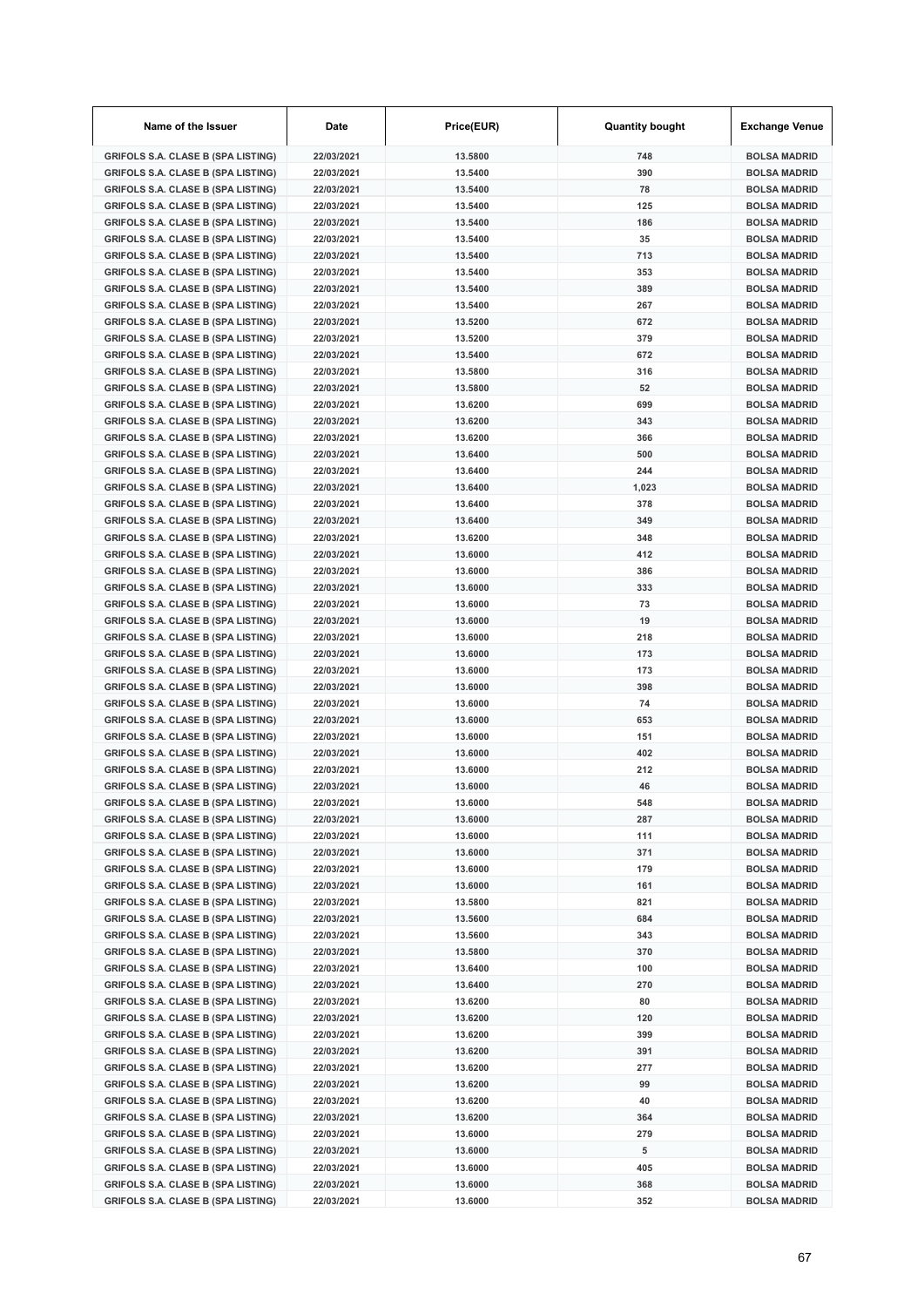| Name of the Issuer                                                                     | Date                     | Price(EUR)         | <b>Quantity bought</b> | <b>Exchange Venue</b>                      |
|----------------------------------------------------------------------------------------|--------------------------|--------------------|------------------------|--------------------------------------------|
| <b>GRIFOLS S.A. CLASE B (SPA LISTING)</b>                                              | 22/03/2021               | 13.6000            | 414                    | <b>BOLSA MADRID</b>                        |
| <b>GRIFOLS S.A. CLASE B (SPA LISTING)</b>                                              | 22/03/2021               | 13.6000            | 164                    | <b>BOLSA MADRID</b>                        |
| <b>GRIFOLS S.A. CLASE B (SPA LISTING)</b>                                              | 22/03/2021               | 13.6000            | 181                    | <b>BOLSA MADRID</b>                        |
| <b>GRIFOLS S.A. CLASE B (SPA LISTING)</b>                                              | 22/03/2021               | 13.6000            | 360                    | <b>BOLSA MADRID</b>                        |
| <b>GRIFOLS S.A. CLASE B (SPA LISTING)</b>                                              | 22/03/2021               | 13.6400            | 100                    | <b>BOLSA MADRID</b>                        |
| <b>GRIFOLS S.A. CLASE B (SPA LISTING)</b>                                              | 22/03/2021               | 13.6400            | 100                    | <b>BOLSA MADRID</b>                        |
| <b>GRIFOLS S.A. CLASE B (SPA LISTING)</b>                                              | 22/03/2021               | 13.6400            | 146                    | <b>BOLSA MADRID</b>                        |
| <b>GRIFOLS S.A. CLASE B (SPA LISTING)</b>                                              | 22/03/2021               | 13.6200            | 185                    | <b>BOLSA MADRID</b>                        |
| <b>GRIFOLS S.A. CLASE B (SPA LISTING)</b>                                              | 22/03/2021               | 13.6200            | 100                    | <b>BOLSA MADRID</b>                        |
| <b>GRIFOLS S.A. CLASE B (SPA LISTING)</b>                                              | 22/03/2021               | 13.6200            | 103                    | <b>BOLSA MADRID</b>                        |
| <b>GRIFOLS S.A. CLASE B (SPA LISTING)</b>                                              | 22/03/2021               | 13.6400            | 374                    | <b>BOLSA MADRID</b>                        |
| <b>GRIFOLS S.A. CLASE B (SPA LISTING)</b>                                              | 22/03/2021               | 13.6400            | 100                    | <b>BOLSA MADRID</b>                        |
| <b>GRIFOLS S.A. CLASE B (SPA LISTING)</b>                                              | 22/03/2021               | 13.6400            | 382                    | <b>BOLSA MADRID</b>                        |
| <b>GRIFOLS S.A. CLASE B (SPA LISTING)</b>                                              | 22/03/2021               | 13.6200            | 388                    | <b>BOLSA MADRID</b>                        |
| <b>GRIFOLS S.A. CLASE B (SPA LISTING)</b>                                              | 22/03/2021               | 13.6200            | 741                    | <b>BOLSA MADRID</b>                        |
| <b>GRIFOLS S.A. CLASE B (SPA LISTING)</b>                                              | 22/03/2021               | 13.6000            | 336                    | <b>BOLSA MADRID</b>                        |
| <b>GRIFOLS S.A. CLASE B (SPA LISTING)</b>                                              | 22/03/2021               | 13.5800            | 342                    | <b>BOLSA MADRID</b>                        |
| <b>GRIFOLS S.A. CLASE B (SPA LISTING)</b>                                              | 22/03/2021               | 13.5800            | 729                    | <b>BOLSA MADRID</b>                        |
| <b>GRIFOLS S.A. CLASE B (SPA LISTING)</b>                                              | 22/03/2021               | 13.5800            | 390                    | <b>BOLSA MADRID</b>                        |
| <b>GRIFOLS S.A. CLASE B (SPA LISTING)</b>                                              | 22/03/2021               | 13.5800            | 345                    | <b>BOLSA MADRID</b>                        |
| <b>GRIFOLS S.A. CLASE B (SPA LISTING)</b>                                              | 22/03/2021               | 13.5600            | 26                     | <b>BOLSA MADRID</b>                        |
| <b>GRIFOLS S.A. CLASE B (SPA LISTING)</b>                                              | 22/03/2021               | 13.5600            | 100                    | <b>BOLSA MADRID</b>                        |
| <b>GRIFOLS S.A. CLASE B (SPA LISTING)</b>                                              | 22/03/2021               | 13.6200            | 240                    | <b>BOLSA MADRID</b>                        |
| <b>GRIFOLS S.A. CLASE B (SPA LISTING)</b>                                              | 22/03/2021               | 13.6200            | 63                     | <b>BOLSA MADRID</b>                        |
| <b>GRIFOLS S.A. CLASE B (SPA LISTING)</b>                                              | 22/03/2021               | 13,6000            | 308                    | <b>BOLSA MADRID</b>                        |
| <b>GRIFOLS S.A. CLASE B (SPA LISTING)</b>                                              | 22/03/2021               | 13.6000            | 208                    | <b>BOLSA MADRID</b>                        |
| <b>GRIFOLS S.A. CLASE B (SPA LISTING)</b>                                              | 22/03/2021               | 13.6000            | 100                    | <b>BOLSA MADRID</b>                        |
| <b>GRIFOLS S.A. CLASE B (SPA LISTING)</b>                                              | 22/03/2021               | 13.6000            | 308                    | <b>BOLSA MADRID</b>                        |
| <b>GRIFOLS S.A. CLASE B (SPA LISTING)</b>                                              | 22/03/2021               | 13.6000            | 116                    | <b>BOLSA MADRID</b>                        |
| <b>GRIFOLS S.A. CLASE B (SPA LISTING)</b>                                              | 22/03/2021               | 13.6000            | 223                    | <b>BOLSA MADRID</b>                        |
| <b>GRIFOLS S.A. CLASE B (SPA LISTING)</b>                                              | 22/03/2021               | 13.6000            | 177                    | <b>BOLSA MADRID</b>                        |
| <b>GRIFOLS S.A. CLASE B (SPA LISTING)</b>                                              | 22/03/2021               | 13.6000            | 244                    | <b>BOLSA MADRID</b>                        |
| <b>GRIFOLS S.A. CLASE B (SPA LISTING)</b>                                              | 22/03/2021               | 13.5800            | 372                    | <b>BOLSA MADRID</b>                        |
| <b>GRIFOLS S.A. CLASE B (SPA LISTING)</b>                                              | 22/03/2021               | 13.6000            | 286                    | <b>BOLSA MADRID</b>                        |
| <b>GRIFOLS S.A. CLASE B (SPA LISTING)</b>                                              | 22/03/2021               | 13,6000            | 28                     | <b>BOLSA MADRID</b>                        |
| <b>GRIFOLS S.A. CLASE B (SPA LISTING)</b>                                              | 22/03/2021               | 13.6000            | 346                    | <b>BOLSA MADRID</b>                        |
| <b>GRIFOLS S.A. CLASE B (SPA LISTING)</b>                                              | 22/03/2021               | 13.6000            | 37                     | <b>BOLSA MADRID</b>                        |
| <b>GRIFOLS S.A. CLASE B (SPA LISTING)</b>                                              | 22/03/2021               | 13.6000            | 314                    | <b>BOLSA MADRID</b>                        |
| <b>GRIFOLS S.A. CLASE B (SPA LISTING)</b>                                              | 22/03/2021               | 13,6000            | 226                    | <b>BOLSA MADRID</b>                        |
| <b>GRIFOLS S.A. CLASE B (SPA LISTING)</b>                                              | 22/03/2021               | 13,6000            | 100                    | <b>BOLSA MADRID</b>                        |
| <b>GRIFOLS S.A. CLASE B (SPA LISTING)</b>                                              | 22/03/2021               | 13.6000            | 282                    | <b>BOLSA MADRID</b>                        |
| <b>GRIFOLS S.A. CLASE B (SPA LISTING)</b>                                              | 22/03/2021               | 13.6000            | 15<br>123              | <b>BOLSA MADRID</b>                        |
| <b>GRIFOLS S.A. CLASE B (SPA LISTING)</b>                                              | 22/03/2021               | 13.6000            |                        | <b>BOLSA MADRID</b>                        |
| <b>GRIFOLS S.A. CLASE B (SPA LISTING)</b><br><b>GRIFOLS S.A. CLASE B (SPA LISTING)</b> | 22/03/2021               | 13.6000<br>13.6000 | 99<br>83               | <b>BOLSA MADRID</b>                        |
|                                                                                        | 22/03/2021               |                    |                        | <b>BOLSA MADRID</b>                        |
| <b>GRIFOLS S.A. CLASE B (SPA LISTING)</b><br><b>GRIFOLS S.A. CLASE B (SPA LISTING)</b> | 22/03/2021<br>22/03/2021 | 13.6000<br>13.6000 | 263<br>1               | <b>BOLSA MADRID</b><br><b>BOLSA MADRID</b> |
| <b>GRIFOLS S.A. CLASE B (SPA LISTING)</b>                                              |                          |                    | 337                    | <b>BOLSA MADRID</b>                        |
| <b>GRIFOLS S.A. CLASE B (SPA LISTING)</b>                                              | 22/03/2021<br>22/03/2021 | 13.6000<br>13.6000 | 200                    | <b>BOLSA MADRID</b>                        |
|                                                                                        |                          |                    | 916                    | <b>BOLSA MADRID</b>                        |
| <b>GRIFOLS S.A. CLASE B (SPA LISTING)</b><br><b>GRIFOLS S.A. CLASE B (SPA LISTING)</b> | 22/03/2021<br>22/03/2021 | 13.6000<br>13.6000 | 360                    | <b>BOLSA MADRID</b>                        |
| <b>GRIFOLS S.A. CLASE B (SPA LISTING)</b>                                              | 22/03/2021               | 13.6000            | 347                    | <b>BOLSA MADRID</b>                        |
| <b>GRIFOLS S.A. CLASE B (SPA LISTING)</b>                                              | 22/03/2021               | 13.5800            | 375                    | <b>BOLSA MADRID</b>                        |
| <b>GRIFOLS S.A. CLASE B (SPA LISTING)</b>                                              | 22/03/2021               | 13.5800            | 12                     | <b>BOLSA MADRID</b>                        |
| <b>GRIFOLS S.A. CLASE B (SPA LISTING)</b>                                              | 22/03/2021               | 13.5800            | 319                    | <b>BOLSA MADRID</b>                        |
| <b>GRIFOLS S.A. CLASE B (SPA LISTING)</b>                                              | 22/03/2021               | 13.5800            | 334                    | <b>BOLSA MADRID</b>                        |
| <b>GRIFOLS S.A. CLASE B (SPA LISTING)</b>                                              | 22/03/2021               | 13.5800            | 35                     | <b>BOLSA MADRID</b>                        |
| <b>GRIFOLS S.A. CLASE B (SPA LISTING)</b>                                              | 22/03/2021               | 13.5800            | 200                    | <b>BOLSA MADRID</b>                        |
| <b>GRIFOLS S.A. CLASE B (SPA LISTING)</b>                                              | 22/03/2021               | 13.5800            | 21                     | <b>BOLSA MADRID</b>                        |
| <b>GRIFOLS S.A. CLASE B (SPA LISTING)</b>                                              | 22/03/2021               | 13.5800            | 200                    | <b>BOLSA MADRID</b>                        |
| <b>GRIFOLS S.A. CLASE B (SPA LISTING)</b>                                              | 22/03/2021               | 13.5800            | 11                     | <b>BOLSA MADRID</b>                        |
| <b>GRIFOLS S.A. CLASE B (SPA LISTING)</b>                                              | 22/03/2021               | 13.5800            | 189                    | <b>BOLSA MADRID</b>                        |
| <b>GRIFOLS S.A. CLASE B (SPA LISTING)</b>                                              | 22/03/2021               | 13.5800            | 200                    | <b>BOLSA MADRID</b>                        |
| <b>GRIFOLS S.A. CLASE B (SPA LISTING)</b>                                              | 22/03/2021               | 13.5800            | 964                    | <b>BOLSA MADRID</b>                        |
|                                                                                        |                          |                    |                        |                                            |